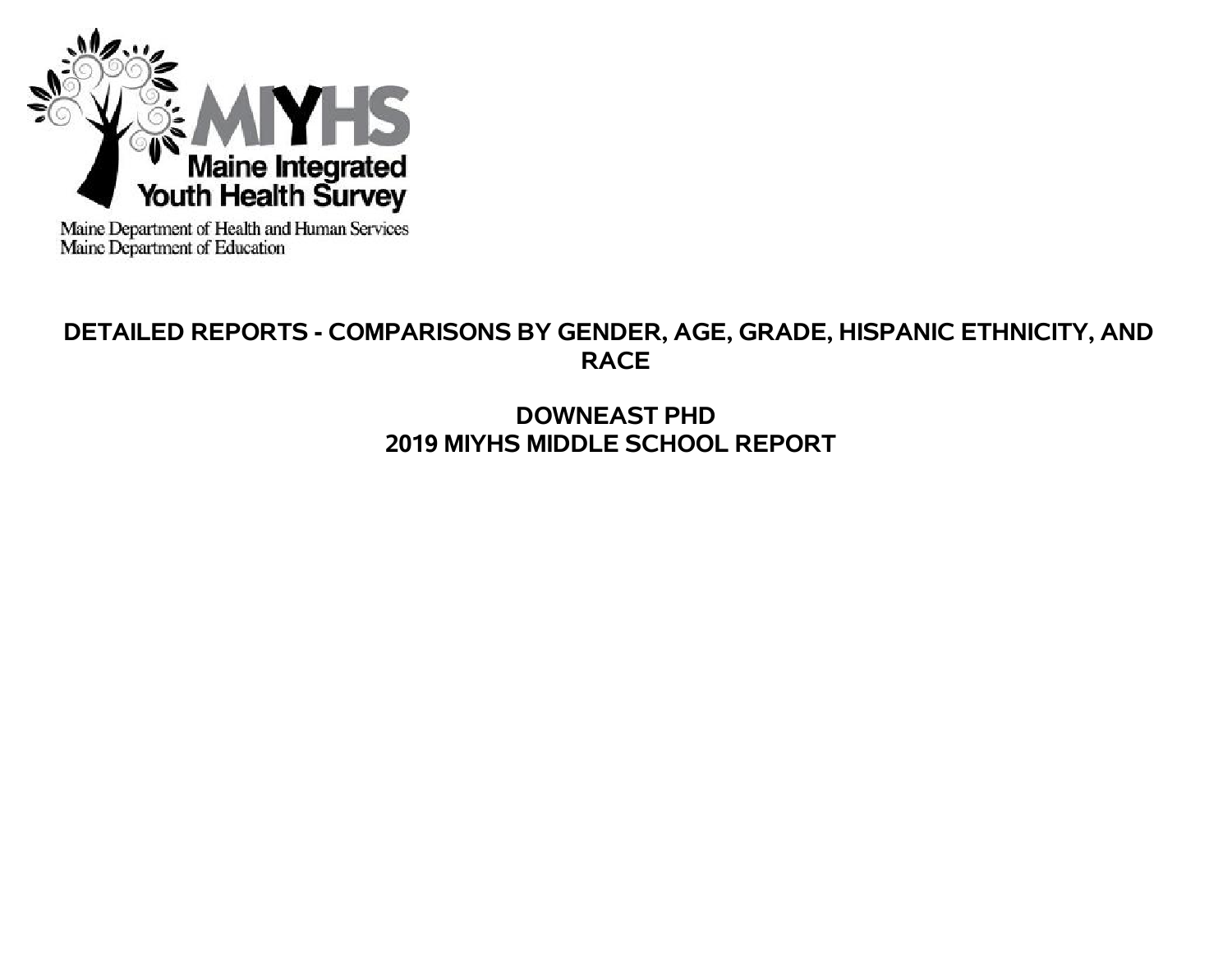|                                           | %     | <b>CI</b>           | N     | n   |
|-------------------------------------------|-------|---------------------|-------|-----|
|                                           |       |                     |       |     |
| Total                                     | 6.3%  |                     | 1,728 | 813 |
| ----Sex----                               |       |                     |       |     |
| Female                                    | 47.6% | $(45.5\% - 49.7\%)$ | 822   | 408 |
| Male                                      | 50.8% | $(48.2\% - 53.3\%)$ | 877   | 393 |
| Missing                                   | 1.7%  | $(0.8\% - 2.6\%)$   | 29    | 12  |
| ----Grade----                             |       |                     |       |     |
| Grade 7                                   | 48.8% | $(45.1\% - 52.4\%)$ | 842   | 406 |
| Grade 8                                   | 50.4% | $(47.0\% - 53.8\%)$ | 871   | 400 |
| Missing                                   | 0.9%  | $(0.1\% - 1.7\%)$   | 15    | 7   |
| ----Age----                               |       |                     |       |     |
| 12 or younger                             | 26.0% | $(22.5\% - 29.4\%)$ | 449   | 224 |
| 13                                        | 50.5% | $(46.2\% - 54.9\%)$ | 873   | 403 |
| 14 or older                               | 23.4% | $(19.1\% - 27.7\%)$ | 405   | 185 |
| Missing                                   | 0.1%  | $(0.0\% - 0.2\%)$   | 1     | 1   |
| ----Hispanic Ethnicity----                |       |                     |       |     |
| Hispanic                                  | 2.7%  | $(1.5\% - 3.9\%)$   | 46    | 43  |
| Non-Hispanic                              | 92.2% | $(90.3\% - 94.1\%)$ | 1,593 | 726 |
| Missing                                   | 5.1%  | $(3.7\% - 6.5\%)$   | 88    | 44  |
| ----Race----                              |       |                     |       |     |
| American Indian or Alaskan Native         | 2.3%  | $(0.8\% - 3.9\%)$   | 40    | 34  |
| Asian                                     | 0.4%  | $(0.0\% - 0.9\%)$   | 8     | 7   |
| <b>Black or African American</b>          | 0.7%  | $(0.0\% - 1.4\%)$   | 12    | 8   |
| Native Hawaiian or Other Pacific Islander | 0.3%  | $(0.0\% - 0.5\%)$   | 5     | 4   |
| White                                     | 90.8% | $(87.5\% - 94.1\%)$ | 1,570 | 695 |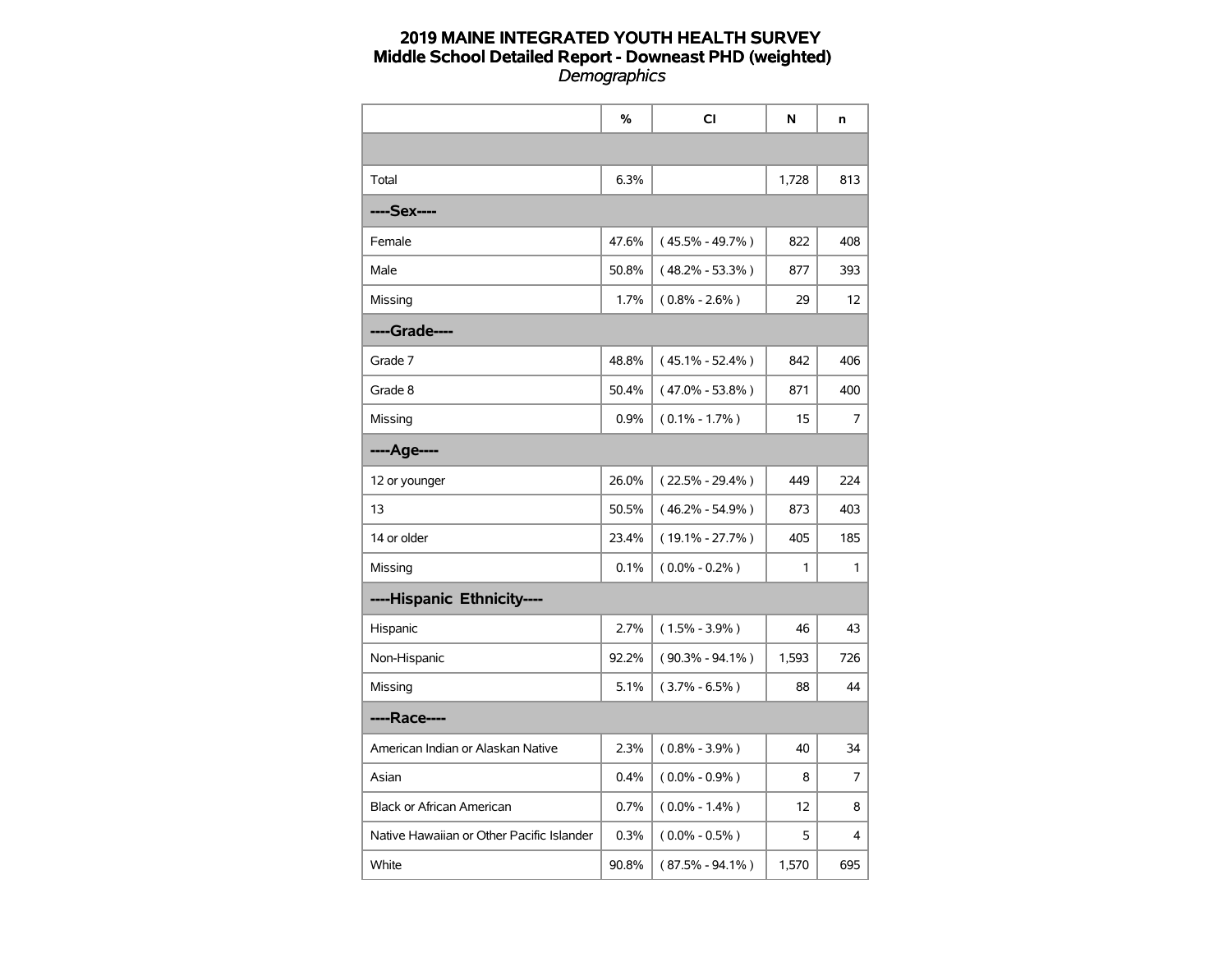|                       | %    |                   | N  | n  |
|-----------------------|------|-------------------|----|----|
| <b>Multiple Races</b> | 3.5% | $(1.8\% - 5.2\%)$ | 61 | 48 |
| Missing               | 1.9% | $(1.1\% - 2.7\%)$ | 33 |    |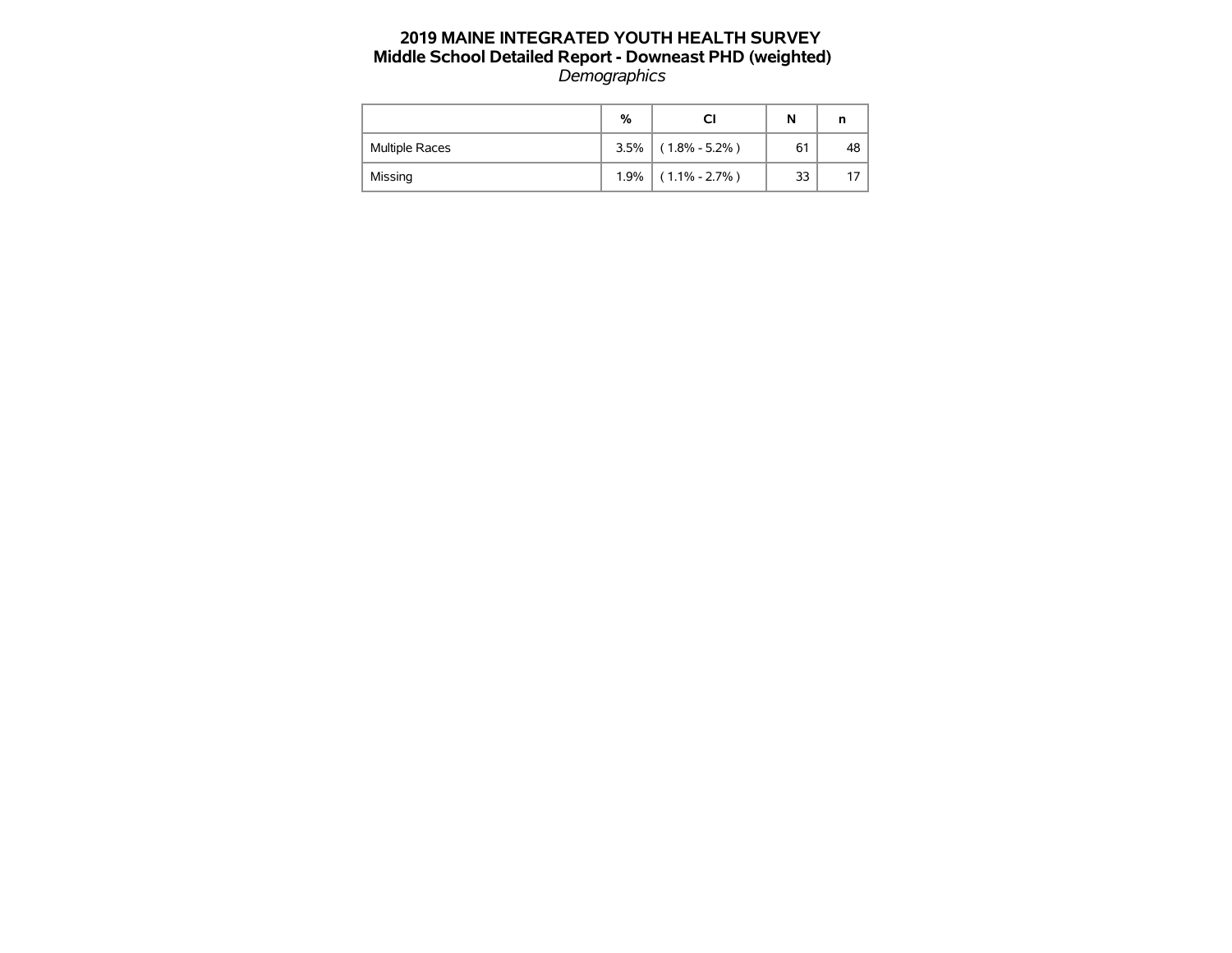|                          | %     | СI                  | N     |     |
|--------------------------|-------|---------------------|-------|-----|
| ----County----           |       |                     |       |     |
| Hancock County           | 65.3% | $(45.5\% - 85.2\%)$ | 1,129 | 471 |
| <b>Washington County</b> | 34.7% | $(14.8\% - 54.5\%)$ | 599   | 342 |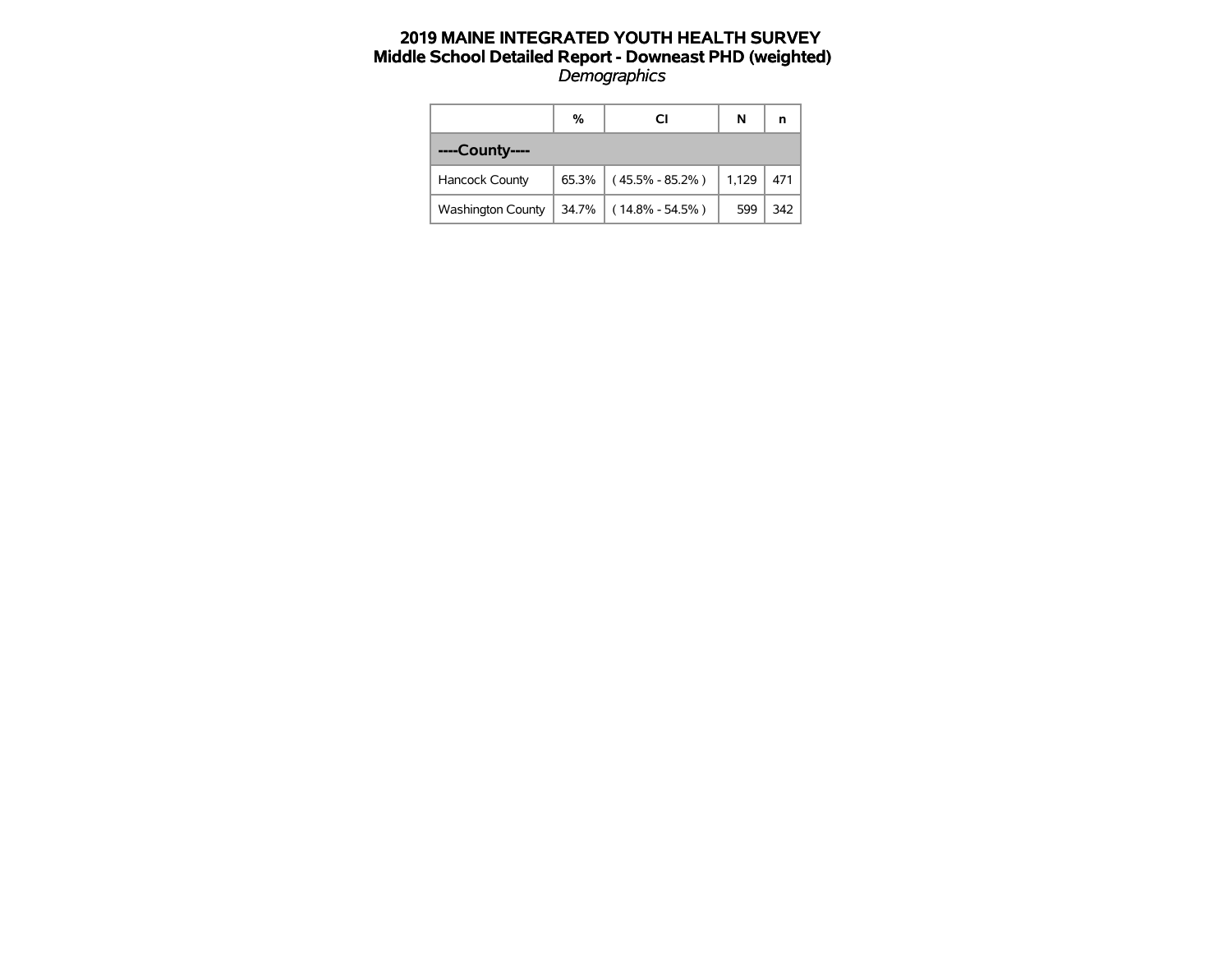*Percentage of students who were overweight (i.e., at or above the 85th percentile but below the 95th percentile for body mass index, by age and sex) -- SELF-REPORTED HEIGHT/WEIGHT (mnowt)*

|                                           |        | <b>Total</b>        |        |        | <b>Female</b>              |        | <b>Male</b> |                                                          |        |  |
|-------------------------------------------|--------|---------------------|--------|--------|----------------------------|--------|-------------|----------------------------------------------------------|--------|--|
|                                           | %      | <b>CI</b>           | N      | %      | <b>CI</b>                  | N      | %           | <b>CI</b>                                                | N.     |  |
|                                           |        |                     |        |        |                            |        |             |                                                          |        |  |
| Total                                     |        | 21.0% (13.9%-28.1%) |        |        |                            |        |             | $ 303 18.7\% $ (9.5%-27.9%) $ 130 23.1\% $ (14.5%-31.6%) | 174    |  |
| ----Age----                               |        |                     |        |        |                            |        |             |                                                          |        |  |
| 12 or younger                             | 16.1%  | $(8.7\% - 23.4\%)$  | 62     |        | $15.3\%$ (8.1%-22.4%)      | 31     | 16.9%       | $(4.8\% - 29.1\%)$                                       | 31     |  |
| 13                                        |        | 19.1% (13.0%-25.1%) |        |        | 136 20.8% (7.8%-33.9%)     | 73     |             | 17.4% (10.9%-23.9%)                                      | 63     |  |
| 14 or older                               |        | 30.3% (19.0%-41.6%) |        |        | $105 18.3\% $ (0.5%-36.2%) | 25     |             | 38.1% (20.9%-55.3%)                                      | 80     |  |
| ----Grade----                             |        |                     |        |        |                            |        |             |                                                          |        |  |
| Grade 7                                   | 13.8%  | $(8.0\% - 19.7\%)$  | 98     |        | $14.2\%$ (7.4%-21.0%)      | 48     | 13.5%       | $(7.2\% - 19.9\%)$                                       | 49     |  |
| Grade 8                                   |        | 27.7% (18.3%-37.2%) |        |        | 202 23.2% (8.7%-37.7%)     | 81     |             | $ 31.9\% $ (20.9%-42.9%)                                 | 121    |  |
| ----Hispanic Ethnicity----                |        |                     |        |        |                            |        |             |                                                          |        |  |
| Hispanic                                  | 22.4%  | $(13.9\% - 31.0\%)$ | 11     | $\ast$ | $\ast$                     | $\ast$ | $\ast$      | $\ast$                                                   | $\ast$ |  |
| Non-Hispanic                              |        | 20.4% (12.7%-28.1%) | 266    |        | $17.4\%$ (8.0%-26.8%)      |        |             | 106 23.0% (13.1%-32.9%)                                  | 160    |  |
| ----Race----                              |        |                     |        |        |                            |        |             |                                                          |        |  |
| American Indian or Alaskan Native         | 26.3%  | $(15.9\% - 36.6\%)$ | 9      | $\ast$ | $\ast$                     | $\ast$ | $\ast$      | $\ast$                                                   | $\ast$ |  |
| Asian                                     | $\ast$ | $\ast$              | $\ast$ | $\ast$ | $\ast$                     | $\ast$ | $\ast$      | $\ast$                                                   | $\ast$ |  |
| <b>Black or African American</b>          | $\ast$ | $\ast$              | $\ast$ | $\ast$ | $\ast$                     | $\ast$ | $\ast$      | $\ast$                                                   | $\ast$ |  |
| Native Hawaiian or Other Pacific Islander | $\ast$ | $\ast$              | $\ast$ | $\ast$ | $\ast$                     | $\ast$ | $\ast$      | $\ast$                                                   | $\ast$ |  |
| White                                     | 20.6%  | $(12.2\% - 29.1\%)$ | 268    | 18.2%  | $(7.0\% - 29.5\%)$         | 113    | 22.9%       | $(13.6\% - 32.1\%)$                                      | 154    |  |
| <b>Multiple Races</b>                     |        | 26.1% (10.6%-41.6%) | 15     | $\ast$ | $\ast$                     | $\ast$ | $\ast$      | $\ast$                                                   | $\ast$ |  |

*\*Estimate suppressed due to small cell sizes. ^Data by sex, hispanic ethnicity, and race are not shown due to small cell sizes in several categories.*

*CI = 95% Confidence Interval*

*N = Number of students who were overweight (i.e., at or above the 85th percentile but below the 95th percentile for body mass index, by age and sex) -- SELF-REPORTED HEIGHT/WEIGHT (weighted). Note: Due to missing data, the sum of demographic categories may not equal the overall total.*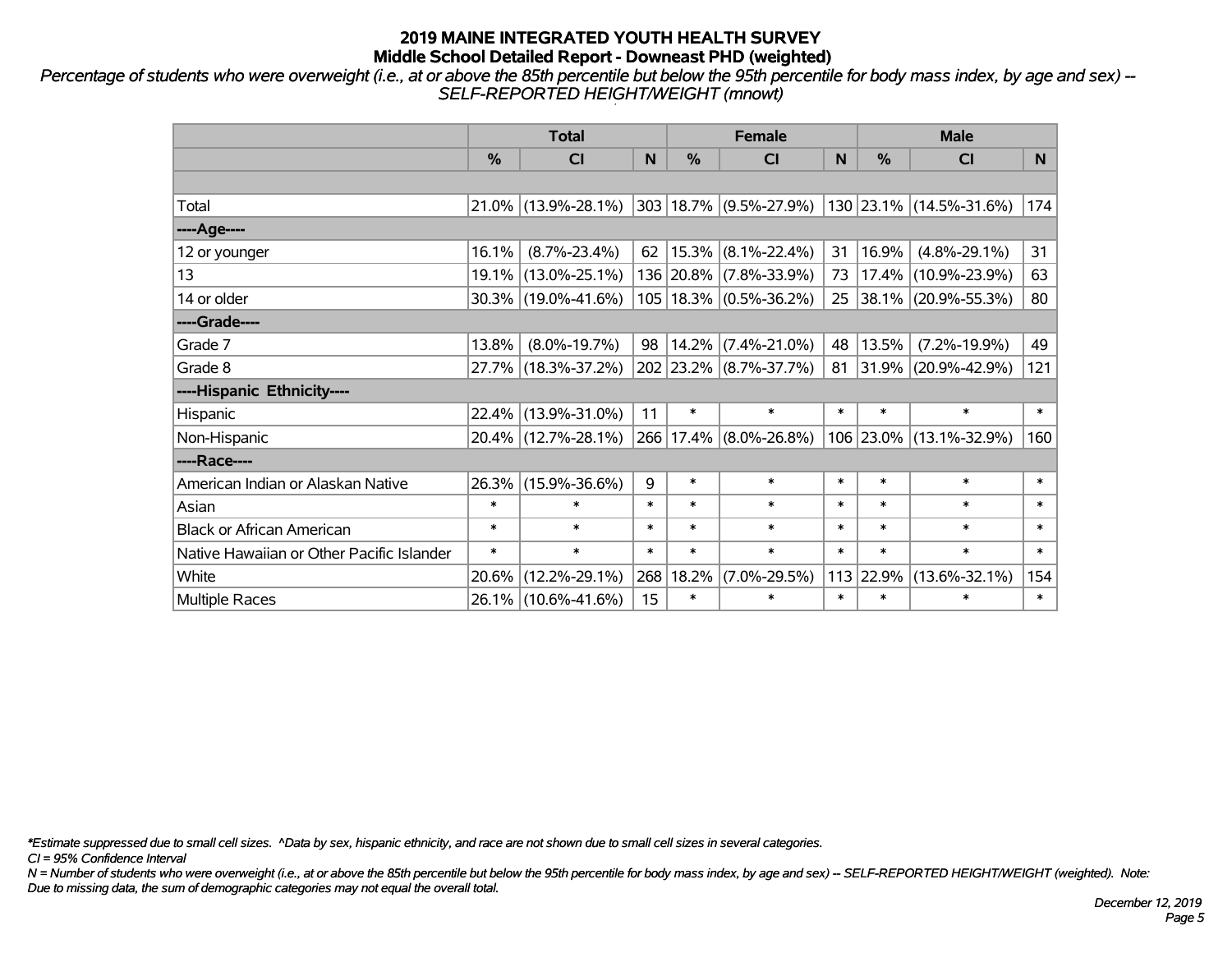*Percentage of students who were obese (i.e., at or above the 95th percentile for body mass index, by age and sex) -- SELF-REPORTED HEIGHT/WEIGHT (mnobese)*

|                                           |               | <b>Total</b>        |        |               | <b>Female</b>               |        | <b>Male</b>             |                          |        |  |
|-------------------------------------------|---------------|---------------------|--------|---------------|-----------------------------|--------|-------------------------|--------------------------|--------|--|
|                                           | $\frac{0}{0}$ | <b>CI</b>           | N      | $\frac{0}{0}$ | <b>CI</b>                   | N      | $\frac{0}{0}$           | <b>CI</b>                | N.     |  |
|                                           |               |                     |        |               |                             |        |                         |                          |        |  |
| Total                                     |               | 18.8% (14.9%-22.8%) |        |               | 272 17.6% (14.1%-21.2%)     |        |                         | 122 19.9% (13.6%-26.2%)  | 150    |  |
| ----Age----                               |               |                     |        |               |                             |        |                         |                          |        |  |
| 12 or younger                             | $20.3\%$      | $(13.4\% - 27.2\%)$ | 78     |               | 20.3% (11.5%-29.1%)         | 41     | 20.3%                   | $(10.6\% - 29.9\%)$      | 37     |  |
| 13                                        |               | 18.4% (12.4%-24.3%) |        |               | 131   17.0%   (12.1%-21.8%) | 60     | 19.7%                   | $(9.5\% - 29.8\%)$       | 72     |  |
| 14 or older                               | 18.2%         | $(8.8\% - 27.7\%)$  | 63     | $ 15.3\% $    | $(3.1\% - 27.5\%)$          |        | $21 \vert 20.1\% \vert$ | $(8.1\% - 32.1\%)$       | 42     |  |
| ----Grade----                             |               |                     |        |               |                             |        |                         |                          |        |  |
| Grade 7                                   | $19.0\%$      | $(13.5\% - 24.4\%)$ |        |               | 134   19.2%   (11.7%-26.7%) | 65     | 18.7%                   | $(11.0\% - 26.5\%)$      | 69     |  |
| Grade 8                                   |               | 19.0% (12.8%-25.2%) |        |               | 139 16.2% (10.8%-21.6%)     | 57     |                         | $ 21.6\% $ (11.9%-31.3%) | 82     |  |
| ----Hispanic Ethnicity----                |               |                     |        |               |                             |        |                         |                          |        |  |
| Hispanic                                  | 18.6%         | $(6.1\% - 31.1\%)$  | 9      | $\ast$        | $\ast$                      | $\ast$ | $\ast$                  | $\ast$                   | $\ast$ |  |
| Non-Hispanic                              |               | 18.9% (14.8%-23.1%) |        |               | 247 18.1% (13.5%-22.7%)     | 110    |                         | 19.7% (12.6%-26.8%)      | 137    |  |
| ----Race----                              |               |                     |        |               |                             |        |                         |                          |        |  |
| American Indian or Alaskan Native         | 28.8%         | $(19.6\% - 38.1\%)$ | 10     | $\ast$        | $\ast$                      | $\ast$ | $\ast$                  | $\ast$                   | $\ast$ |  |
| Asian                                     | $\ast$        | $\ast$              | $\ast$ | $\ast$        | $\ast$                      | $\ast$ | $\ast$                  | $\ast$                   | $\ast$ |  |
| <b>Black or African American</b>          | $\ast$        | $\ast$              | $\ast$ | $\ast$        | $\ast$                      | $\ast$ | $\ast$                  | $\ast$                   | $\ast$ |  |
| Native Hawaiian or Other Pacific Islander | $\ast$        | $\ast$              | $\ast$ | $\ast$        | $\ast$                      | $\ast$ | $\ast$                  | $\ast$                   | $\ast$ |  |
| White                                     | 19.1%         | $(14.9\% - 23.2\%)$ | 247    | 17.7%         | $(13.7\% - 21.7\%)$         | 110    | 20.3%                   | $(13.4\% - 27.2\%)$      | 137    |  |
| <b>Multiple Races</b>                     | 18.8%         | $(8.8\% - 28.7\%)$  | 11     | $\ast$        | $\ast$                      | $\ast$ | $\ast$                  | $\ast$                   | $\ast$ |  |

*\*Estimate suppressed due to small cell sizes. ^Data by sex, hispanic ethnicity, and race are not shown due to small cell sizes in several categories.*

*CI = 95% Confidence Interval*

*N = Number of students who were obese (i.e., at or above the 95th percentile for body mass index, by age and sex) -- SELF-REPORTED HEIGHT/WEIGHT (weighted). Note: Due to missing data, the sum of demographic categories may not equal the overall total.*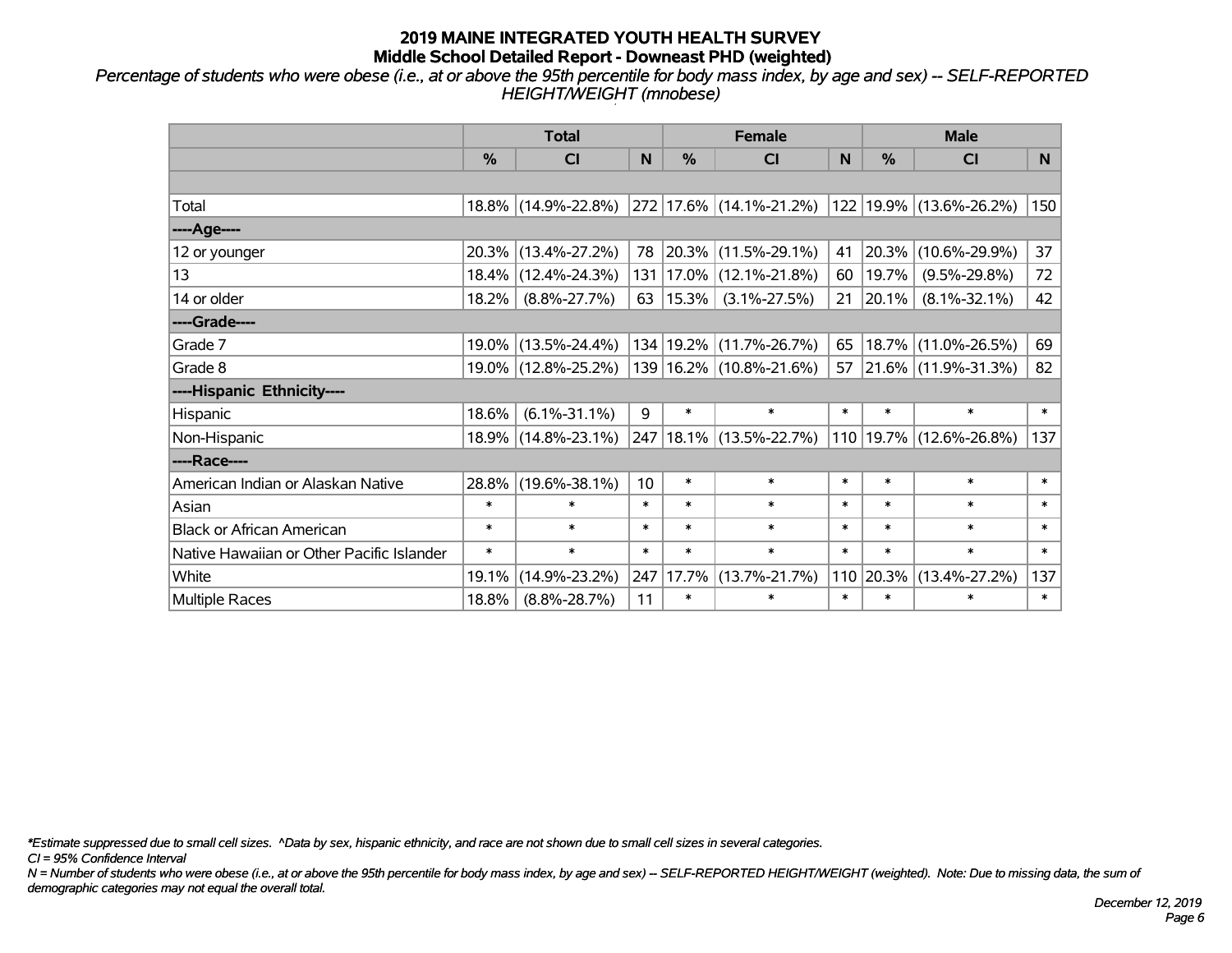*Percentage of students who were either overweight or obese (i.e. at or above the 85th percentile for body mass index, by age and sex) -- SELF-REPORTED HEIGHT/WEIGHT (mnowtob)*

|                                           |               | <b>Total</b>           |        |               | <b>Female</b>            |        | <b>Male</b> |                         |                 |  |
|-------------------------------------------|---------------|------------------------|--------|---------------|--------------------------|--------|-------------|-------------------------|-----------------|--|
|                                           | $\frac{0}{0}$ | CI                     | N      | $\frac{9}{6}$ | <b>CI</b>                | N      | %           | <b>CI</b>               | N.              |  |
|                                           |               |                        |        |               |                          |        |             |                         |                 |  |
| Total                                     |               | 39.8% (32.6%-47.1%)    |        |               | 576 36.3% (26.1%-46.5%)  |        |             | 252 43.0% (33.7%-52.3%) | 324             |  |
| ----Age----                               |               |                        |        |               |                          |        |             |                         |                 |  |
| 12 or younger                             | 36.4%         | $(28.2\% - 44.5\%)$    |        |               | 140 35.6% (26.0%-45.2%)  | 73     | 37.2%       | $(27.7\% - 46.7\%)$     | 67              |  |
| 13                                        |               | $37.4\%$ (27.7%-47.2%) |        |               | 268 37.8% (22.8%-52.8%)  |        |             | 133 37.1% (25.6%-48.5%) | 135             |  |
| 14 or older                               |               | 48.5% (41.6%-55.5%)    |        |               | 168 33.6% (14.9%-52.3%)  |        |             | 46 58.2% (41.9%-74.5%)  | 122             |  |
| ----Grade----                             |               |                        |        |               |                          |        |             |                         |                 |  |
| Grade 7                                   | 32.8%         | $(24.1\% - 41.5\%)$    |        |               | 232 33.4% (22.0%-44.7%)  |        | 114 32.3%   | $(23.3\% - 41.3\%)$     | 118             |  |
| Grade 8                                   |               | 46.8% (38.6%-55.0%)    |        |               | 341 39.5% (26.5%-52.5%)  |        |             | 138 53.5% (42.1%-64.9%) | 203             |  |
| ----Hispanic Ethnicity----                |               |                        |        |               |                          |        |             |                         |                 |  |
| Hispanic                                  | 41.0%         | $(24.1\% - 57.9\%)$    | 20     |               | $ 32.7\% $ (17.4%-47.9%) | 9      | 50.7%       | $(18.7\% - 82.7\%)$     | 12 <sup>2</sup> |  |
| Non-Hispanic                              |               | 39.4% (31.4%-47.4%)    |        |               | 513 35.5% (23.7%-47.4%)  |        |             | 217 42.7% (33.2%-52.2%) | 296             |  |
| ----Race----                              |               |                        |        |               |                          |        |             |                         |                 |  |
| American Indian or Alaskan Native         |               | $55.1\%$ (42.1%-68.1%) | 19     | $\ast$        | $\ast$                   | $\ast$ | $\ast$      | $\ast$                  | $\ast$          |  |
| Asian                                     | $\ast$        | $\ast$                 | $\ast$ | $\ast$        | $\ast$                   | $\ast$ | $\ast$      | $\ast$                  | $\ast$          |  |
| <b>Black or African American</b>          | $\ast$        | $\ast$                 | $\ast$ | $\ast$        | $\ast$                   | $\ast$ | $\ast$      | $\ast$                  | $\ast$          |  |
| Native Hawaiian or Other Pacific Islander | $\ast$        | $\ast$                 | $\ast$ | $\ast$        | $\ast$                   | $\ast$ | $\ast$      | $\ast$                  | $\ast$          |  |
| White                                     | 39.7%         | $(31.5\% - 47.9\%)$    |        | 515 35.9%     | $(23.5\% - 48.4\%)$      | 223    | 43.2%       | $(33.9\% - 52.5\%)$     | 292             |  |
| Multiple Races                            |               | 44.8% (36.0%-53.7%)    | 25     | $\ast$        | $\ast$                   | $\ast$ | $\ast$      | *                       | $\ast$          |  |

*\*Estimate suppressed due to small cell sizes. ^Data by sex, hispanic ethnicity, and race are not shown due to small cell sizes in several categories.*

*CI = 95% Confidence Interval*

*N = Number of students who were either overweight or obese (i.e. at or above the 85th percentile for body mass index, by age and sex) -- SELF-REPORTED HEIGHT/WEIGHT (weighted). Note: Due to missing data, the sum of demographic categories may not equal the overall total.*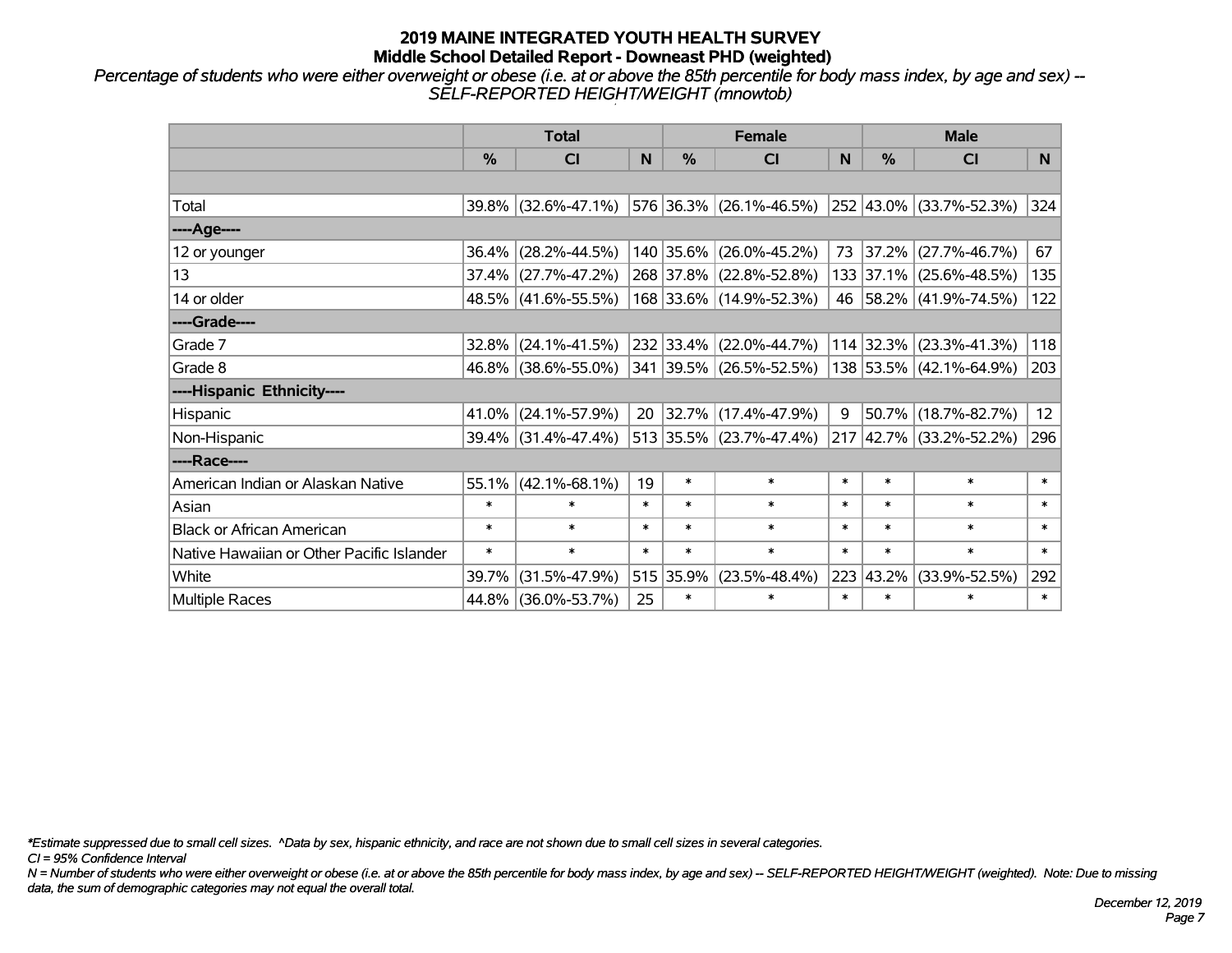*Percentage of students who were at a healthy weight (i.e., at or above the 5th percentile but below the 85th percentile for body mass index, by age and sex) -- SELF-REPORTED HEIGHT/WEIGHT (mnhlthwt)*

|                                           |        | <b>Total</b>        |        |           | <b>Female</b>           |                 | <b>Male</b>   |                      |                |  |
|-------------------------------------------|--------|---------------------|--------|-----------|-------------------------|-----------------|---------------|----------------------|----------------|--|
|                                           | %      | <b>CI</b>           | N      | %         | <b>CI</b>               | N               | $\frac{0}{0}$ | <b>CI</b>            | N.             |  |
|                                           |        |                     |        |           |                         |                 |               |                      |                |  |
| Total                                     |        | 56.5% (48.7%-64.4%) |        |           | 818 61.4% (50.2%-72.6%) |                 | 425 52.1%     | $(43.5\% - 60.7\%)$  | 392            |  |
| ----Age----                               |        |                     |        |           |                         |                 |               |                      |                |  |
| 12 or younger                             | 59.4%  | $(51.3\% - 67.6\%)$ |        | 228 59.5% | $(46.7\% - 72.4\%)$     |                 | 121 59.3%     | $(50.1\% - 68.6\%)$  | 107            |  |
| 13                                        |        | 59.8% (49.9%-69.7%) |        |           | 428 61.7% (46.6%-76.8%) |                 | 217 57.9%     | $(47.8\% - 68.1\%)$  | 210            |  |
| 14 or older                               |        | 46.7% (37.9%-55.4%) |        |           | 162 63.6% (41.9%-85.3%) | 87              | 35.7%         | $(23.2\% - 48.1\%)$  | 75             |  |
| ----Grade----                             |        |                     |        |           |                         |                 |               |                      |                |  |
| Grade 7                                   | 62.1%  | $(53.0\% - 71.1\%)$ |        | 438 63.1% | $(50.6\% - 75.7\%)$     |                 | 215 61.1%     | $(53.2\% - 69.0\%)$  | 223            |  |
| Grade 8                                   |        | 50.9% (41.6%-60.2%) |        |           | 371 59.4% (45.3%-73.6%) |                 | 208 43.1%     | $(31.6\% - 54.5\%)$  | 163            |  |
| ----Hispanic Ethnicity----                |        |                     |        |           |                         |                 |               |                      |                |  |
| Hispanic                                  | 46.8%  | $(36.2\% - 57.4\%)$ | 23     | 60.7%     | $(42.8\% - 78.7\%)$     | 16              | 30.5%         | $(12.4\% - 48.6\%)$  | $\overline{7}$ |  |
| Non-Hispanic                              |        | 57.5% (48.8%-66.3%) |        |           | 750 62.7% (49.9%-75.5%) |                 | 382 53.0%     | $(44.2\% - 61.8\%)$  | 368            |  |
| ----Race----                              |        |                     |        |           |                         |                 |               |                      |                |  |
| American Indian or Alaskan Native         | 44.9%  | $(31.9\% - 57.9\%)$ | 15     | $\ast$    | $\ast$                  | $\ast$          | $\ast$        | $\ast$               | $\ast$         |  |
| Asian                                     | $\ast$ | $\ast$              | $\ast$ | $\ast$    | $\ast$                  | $\ast$          | $\ast$        | $\ast$               | $\ast$         |  |
| <b>Black or African American</b>          | $\ast$ | $\ast$              | $\ast$ | $\ast$    | $\ast$                  | $\ast$          | $\ast$        | $\ast$               | $\ast$         |  |
| Native Hawaiian or Other Pacific Islander | $\ast$ | $\ast$              | $\ast$ | $\ast$    | $\ast$                  | $\ast$          | $\ast$        | $\ast$               | $\ast$         |  |
| White                                     | 56.7%  | $(47.4\% - 66.0\%)$ |        | 735 61.8% | $(48.5\% - 75.1\%)$     |                 | 384 52.0%     | $(42.9\% - 61.1\%)$  | 351            |  |
| Multiple Races                            |        | 52.8% (42.8%-62.8%) |        |           | 30 34.1% (16.4%-51.8%)  | 10 <sup>°</sup> | $ 74.2\% $    | $(44.0\% - 100.0\%)$ | 19             |  |

*\*Estimate suppressed due to small cell sizes. ^Data by sex, hispanic ethnicity, and race are not shown due to small cell sizes in several categories.*

*CI = 95% Confidence Interval*

*N = Number of students who were at a healthy weight (i.e., at or above the 5th percentile but below the 85th percentile for body mass index, by age and sex) -- SELF-REPORTED HEIGHT/WEIGHT (weighted). Note: Due to missing data, the sum of demographic categories may not equal the overall total.*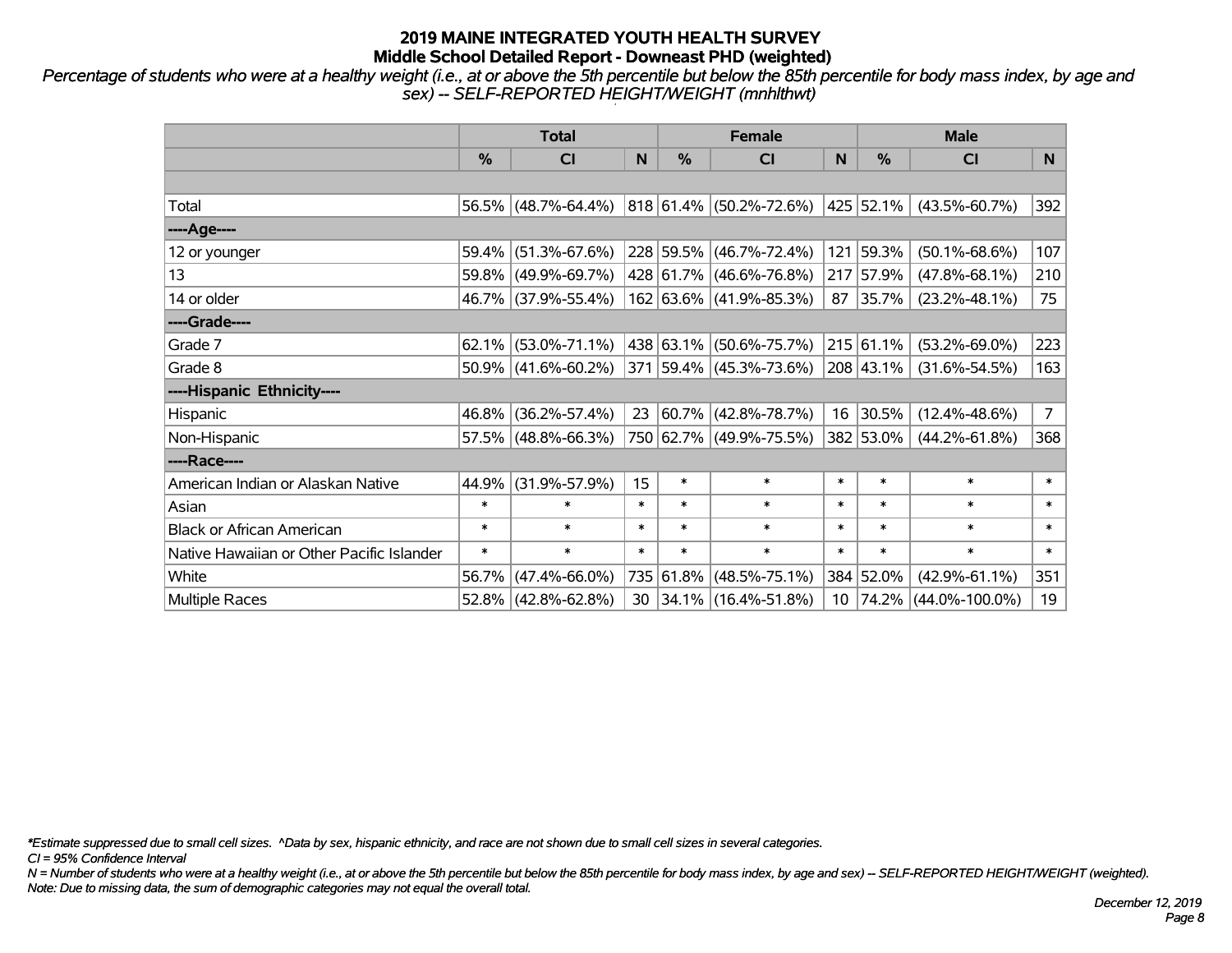# **2019 MAINE INTEGRATED YOUTH HEALTH SURVEY Middle School Detailed Report - Downeast PHD (weighted)** *What language is spoken most often at home? (Select only one response.) (mn8b)*

|                                           | <b>Total</b> |                   |             |         | <b>Female</b>           |        |        | <b>Male</b>              |                 |
|-------------------------------------------|--------------|-------------------|-------------|---------|-------------------------|--------|--------|--------------------------|-----------------|
|                                           | %            | C <sub>l</sub>    | $\mathbf N$ | %       | <b>CI</b>               | N      | %      | CI                       | $\mathsf{N}$    |
|                                           |              |                   |             |         |                         |        |        |                          |                 |
| Total                                     | 1.7%         | $(1.0\% - 2.3\%)$ |             |         | $28 1.6\% $ (0.9%-2.4%) |        |        | $ 13 1.5\% $ (0.6%-2.5%) | 14              |
| ----Age----                               |              |                   |             |         |                         |        |        |                          |                 |
| 12 or younger                             | $\ast$       | $\ast$            | $\ast$      | $\ast$  | $\ast$                  | $\ast$ | $\ast$ | $\ast$                   | $\ast$          |
| 13                                        | 1.9%         | $(1.1\% - 2.6\%)$ | 16          | 1.4%    | $(0.0\% - 2.9\%)$       | 6      | 2.0%   | $(0.5\% - 3.5\%)$        | 9               |
| 14 or older                               | $2.0\%$      | $(0.4\% - 3.5\%)$ | 8           | $\ast$  | $\ast$                  | $\ast$ | $\ast$ | $\ast$                   | $\ast$          |
| ----Grade----                             |              |                   |             |         |                         |        |        |                          |                 |
| Grade 7                                   | $\ast$       | $\ast$            | $\ast$      | *       | $\ast$                  | $\ast$ | $\ast$ | $\ast$                   | $\ast$          |
| Grade 8                                   | 2.7%         | $(1.5\% - 4.0\%)$ |             |         | $23 2.6\% $ (1.1%-4.0%) |        |        | $10 2.9\% $ (1.1%-4.8%)  | 13              |
| ----Hispanic Ethnicity----                |              |                   |             |         |                         |        |        |                          |                 |
| Hispanic                                  | $\ast$       | $\ast$            | $\ast$      | *       | $\ast$                  | $\ast$ | $\ast$ | $\ast$                   | $\ast$          |
| Non-Hispanic                              | 1.4%         | $(0.8\% - 2.0\%)$ |             |         | $22 1.3\% $ (0.5%-2.0%) | 9      |        | $1.4\%$ (0.5%-2.3%)      | 11              |
| ----Race----                              |              |                   |             |         |                         |        |        |                          |                 |
| American Indian or Alaskan Native         | $\ast$       | $\ast$            | $\ast$      | $\ast$  | $\ast$                  | $\ast$ | $\ast$ | $\ast$                   | $\ast$          |
| Asian                                     | $\ast$       | $\ast$            | $\ast$      | $\ast$  | $\ast$                  | $\ast$ | $\ast$ | $\ast$                   | $\ast$          |
| <b>Black or African American</b>          | $\ast$       | $\ast$            | $\ast$      | $\ast$  | $\ast$                  | $\ast$ | $\ast$ | $\ast$                   | $\ast$          |
| Native Hawaiian or Other Pacific Islander | $\ast$       | $\ast$            | $\ast$      | $\ast$  | $\ast$                  | $\ast$ | $\ast$ | $\ast$                   | $\ast$          |
| White                                     | 1.1%         | $(0.6\% - 1.7\%)$ |             | 18 0.7% | $(0.0\% - 1.5\%)$       | 6      | 1.3%   | $(0.4\% - 2.3\%)$        | 10 <sup>1</sup> |
| Multiple Races                            | $\ast$       | $\ast$            | $\ast$      | $\ast$  | $\ast$                  | $\ast$ | $\ast$ | $\ast$                   | $\ast$          |

*Percentage of students who answered something other than 'English'*

*\*Estimate suppressed due to small cell sizes. ^Data by sex, hispanic ethnicity, and race are not shown due to small cell sizes in several categories.*

*CI = 95% Confidence Interval*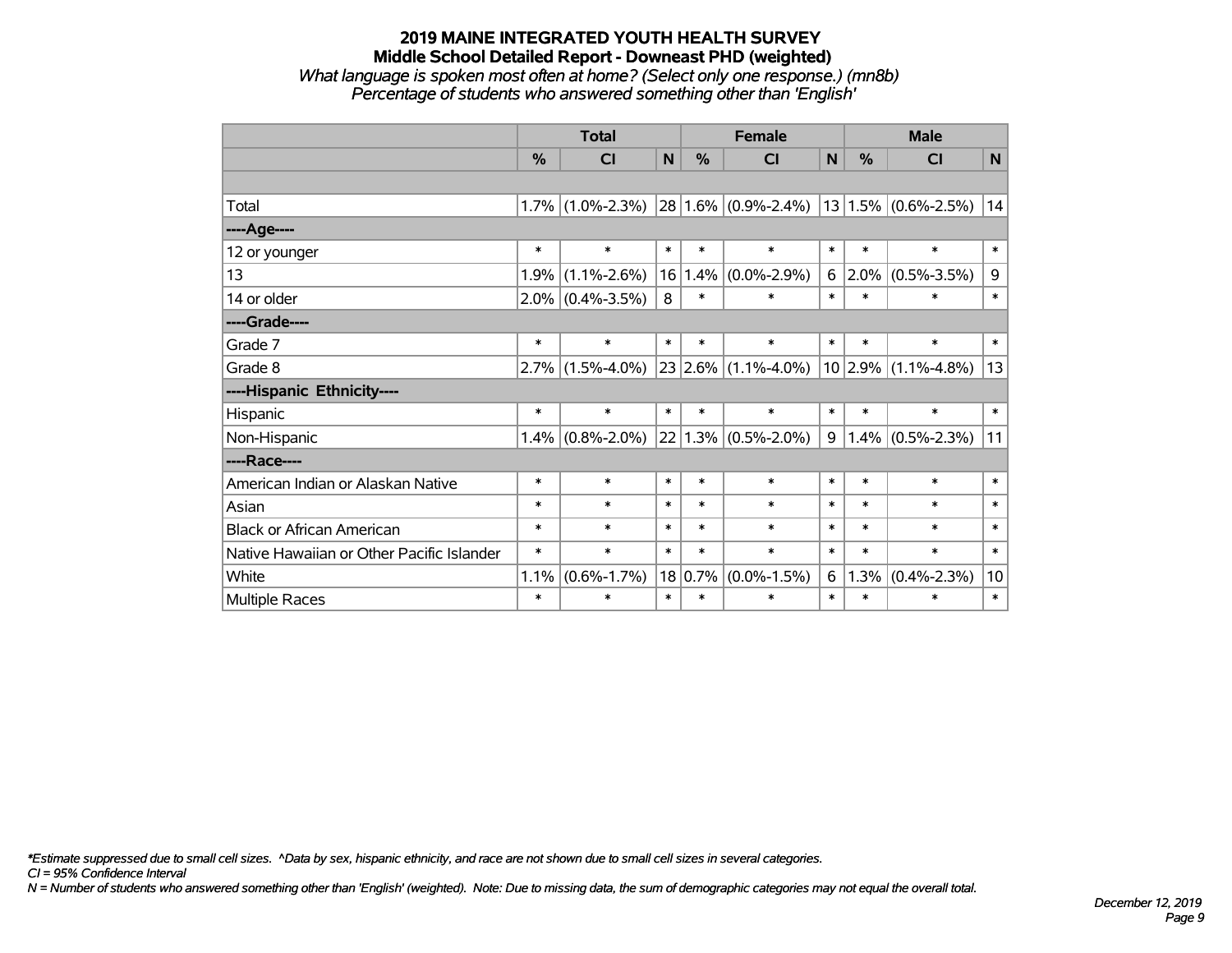*During the past 30 days, where did you usually sleep? (mn187a\_2)*

*Percentage of students who reported housing instability (anything other than 'In my parent's or guardian's home' or school housing)*

|                                           | <b>Total</b>  |                     |        |        | <b>Female</b>            |                |            | <b>Male</b>             |        |
|-------------------------------------------|---------------|---------------------|--------|--------|--------------------------|----------------|------------|-------------------------|--------|
|                                           | $\frac{0}{0}$ | CI                  | N      | %      | <b>CI</b>                | N              | %          | <b>CI</b>               | N      |
|                                           |               |                     |        |        |                          |                |            |                         |        |
| Total                                     | 2.5%          | $(1.4\% - 3.6\%)$   |        |        | $ 42 1.2\% $ (0.4%-1.9%) |                |            | $10 3.6\% $ (1.6%-5.7%) | 32     |
| ----Age----                               |               |                     |        |        |                          |                |            |                         |        |
| 12 or younger                             | 2.2%          | $(0.0\% - 5.0\%)$   | 10     | $\ast$ | $\ast$                   | $\ast$         | $\ast$     | $\ast$                  | $\ast$ |
| 13                                        | $2.4\%$       | $(0.9\% - 3.9\%)$   | 21     | $\ast$ | $\ast$                   | $\ast$         | $\ast$     | $\ast$                  | $\ast$ |
| 14 or older                               |               | $2.9\%$ (0.4%-5.3%) | 12     | $\ast$ | $\ast$                   | $\ast$         | $\ast$     | $\ast$                  | $\ast$ |
| ----Grade----                             |               |                     |        |        |                          |                |            |                         |        |
| Grade 7                                   | 2.0%          | $(0.5\% - 3.5\%)$   | 17     | $\ast$ | $\ast$                   | $\ast$         | $\ast$     | $\ast$                  | $\ast$ |
| Grade 8                                   |               | $2.9\%$ (1.1%-4.7%) |        |        | $25 1.7\% $ (0.3%-3.1%)  | $\overline{7}$ | $3.9\%$    | $(1.0\% - 6.8\%)$       | 18     |
| ----Hispanic Ethnicity----                |               |                     |        |        |                          |                |            |                         |        |
| Hispanic                                  | $\ast$        | $\ast$              | $\ast$ | $\ast$ | $\ast$                   | $\ast$         | $\ast$     | $\ast$                  | $\ast$ |
| Non-Hispanic                              | 2.2%          | $(1.0\% - 3.4\%)$   |        |        | 35 1.0% (0.1%-2.0%)      |                | $8 3.2\% $ | $(1.2\% - 5.1\%)$       | 26     |
| ----Race----                              |               |                     |        |        |                          |                |            |                         |        |
| American Indian or Alaskan Native         | $\ast$        | $\ast$              | $\ast$ | $\ast$ | $\ast$                   | $\ast$         | $\ast$     | $\ast$                  | $\ast$ |
| Asian                                     | $\ast$        | $\ast$              | $\ast$ | $\ast$ | $\ast$                   | $\ast$         | $\ast$     | $\ast$                  | $\ast$ |
| <b>Black or African American</b>          | $\ast$        | $\ast$              | $\ast$ | $\ast$ | $\ast$                   | $\ast$         | $\ast$     | $\ast$                  | $\ast$ |
| Native Hawaiian or Other Pacific Islander | $\ast$        | $\ast$              | $\ast$ | $\ast$ | $\ast$                   | $\ast$         | $\ast$     | $\ast$                  | $\ast$ |
| White                                     | 1.8%          | $(0.7\% - 2.8\%)$   | 28     | 1.0%   | $(0.1\% - 2.0\%)$        | 8              | 2.5%       | $(0.6\% - 4.4\%)$       | 20     |
| <b>Multiple Races</b>                     | $\ast$        | $\ast$              | $\ast$ | $\ast$ | $\ast$                   | $\ast$         | $\ast$     | $\ast$                  | $\ast$ |

*\*Estimate suppressed due to small cell sizes. ^Data by sex, hispanic ethnicity, and race are not shown due to small cell sizes in several categories.*

*CI = 95% Confidence Interval*

*N = Number of students who reported housing instability (anything other than 'In my parent's or guardian's home' or school housing) (weighted). Note: Due to missing data, the sum of demographic categories may not equal the overall total.*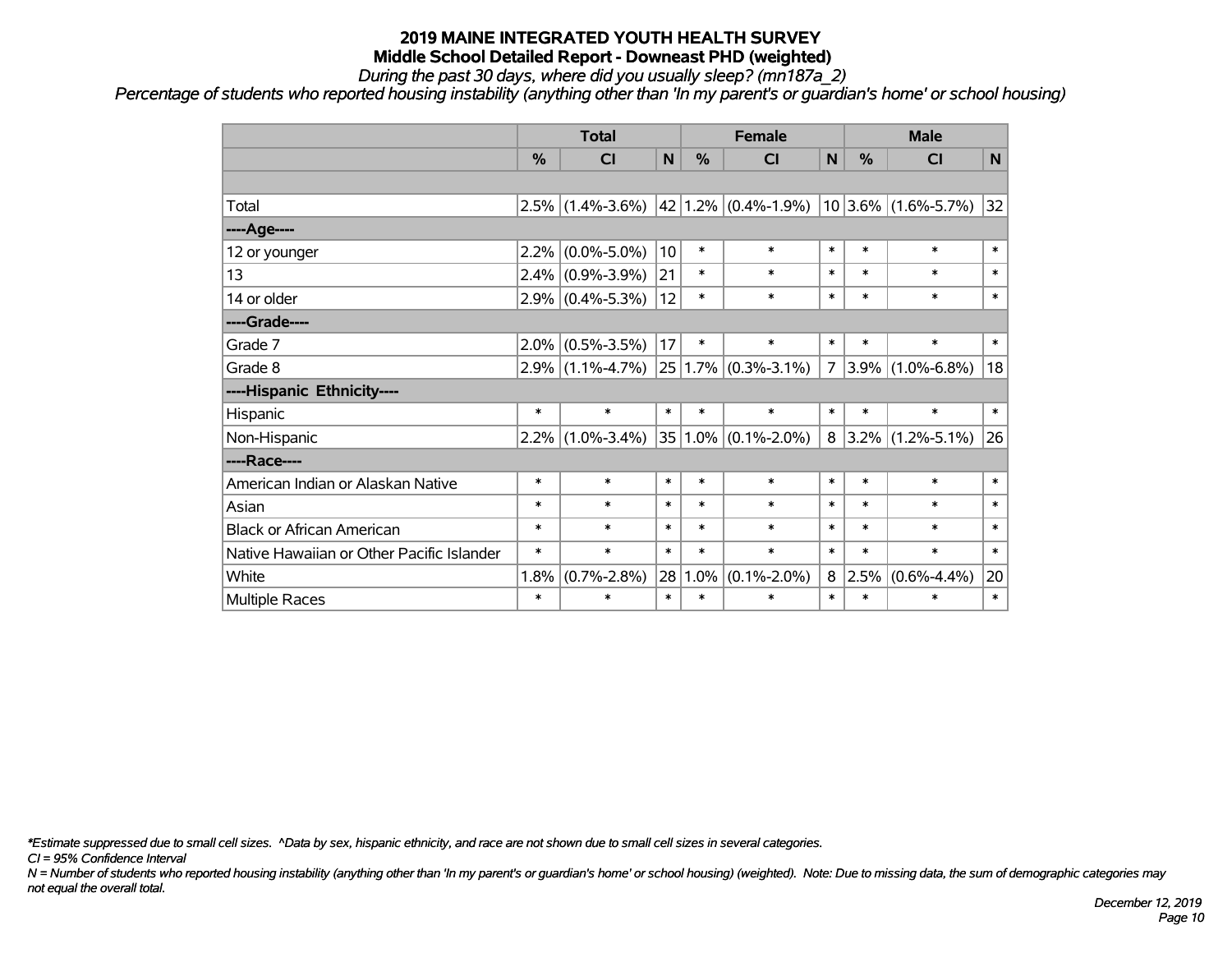#### **2019 MAINE INTEGRATED YOUTH HEALTH SURVEY Middle School Detailed Report - Downeast PHD (weighted)** *How often do you wear a seat belt when riding in a car? (mn10)*

*Percentage of students who answered 'Never' or 'Rarely'*

|                                           |        | <b>Total</b>            |        |               | <b>Female</b>           |        | <b>Male</b> |                                             |        |
|-------------------------------------------|--------|-------------------------|--------|---------------|-------------------------|--------|-------------|---------------------------------------------|--------|
|                                           | $\%$   | $\overline{\mathsf{C}}$ | N      | $\frac{0}{0}$ | <b>CI</b>               | N      | $\%$        | <b>CI</b>                                   | N      |
|                                           |        |                         |        |               |                         |        |             |                                             |        |
| Total                                     | 2.3%   | $(0.6\% - 4.0\%)$       |        |               |                         |        |             | $38 3.2\% $ (0.6%-5.8%) 26 1.5% (0.0%-3.3%) | 13     |
| ----Age----                               |        |                         |        |               |                         |        |             |                                             |        |
| 12 or younger                             | $\ast$ | $\ast$                  | $\ast$ | $\ast$        | $\ast$                  | $\ast$ | $\ast$      | $\ast$                                      | $\ast$ |
| 13                                        | 2.3%   | $(0.0\% - 4.6\%)$       |        | $19 3.1\% $   | $(0.0\% - 6.4\%)$       | 11     |             | $1.8\%$ (0.0%-4.7%)                         | 8      |
| 14 or older                               |        | $3.7\%$ (0.1%-7.3%)     | 15     | $\ast$        | *                       | $\ast$ | $\ast$      | $\ast$                                      | $\ast$ |
| ----Grade----                             |        |                         |        |               |                         |        |             |                                             |        |
| Grade 7                                   | 1.5%   | $(0.0\% - 3.9\%)$       | 12     | $\ast$        | $\ast$                  | $\ast$ | $\ast$      | $\ast$                                      | $\ast$ |
| Grade 8                                   | 3.1%   | $(0.7\% - 5.4\%)$       |        |               | $26 3.4\% $ (0.0%-6.7%) |        |             | $14$ 2.8% (0.0%-5.8%)                       | 13     |
| ----Hispanic Ethnicity----                |        |                         |        |               |                         |        |             |                                             |        |
| Hispanic                                  | $\ast$ | $\ast$                  | $\ast$ | $\ast$        | $\ast$                  | $\ast$ | $\ast$      | $\ast$                                      | $\ast$ |
| Non-Hispanic                              | 2.2%   | $(0.2\% - 4.2\%)$       |        |               | $35 2.9\% $ (0.0%-6.0%) |        |             | $22 1.6\% $ (0.0%-3.5%)                     | 13     |
| ----Race----                              |        |                         |        |               |                         |        |             |                                             |        |
| American Indian or Alaskan Native         | $\ast$ | $\ast$                  | $\ast$ | $\ast$        | *                       | $\ast$ | $\ast$      | $\ast$                                      | $\ast$ |
| Asian                                     | $\ast$ | $\ast$                  | $\ast$ | $\ast$        | *                       | $\ast$ | $\ast$      | $\ast$                                      | $\ast$ |
| <b>Black or African American</b>          | $\ast$ | $\ast$                  | $\ast$ | $\ast$        | $\ast$                  | $\ast$ | $\ast$      | $\ast$                                      | $\ast$ |
| Native Hawaiian or Other Pacific Islander | $\ast$ | $\ast$                  | $\ast$ | $\ast$        | $\ast$                  | $\ast$ | $\ast$      | $\ast$                                      | $\ast$ |
| White                                     | 2.2%   | $(0.2\% - 4.2\%)$       |        | $34 3.0\%$    | $(0.0\% - 6.0\%)$       | 22     | 1.5%        | $(0.0\% - 3.5\%)$                           | 12     |
| <b>Multiple Races</b>                     | $\ast$ | $\ast$                  | $\ast$ | $\ast$        | *                       | $\ast$ | $\ast$      | $\ast$                                      | $\ast$ |

*\*Estimate suppressed due to small cell sizes. ^Data by sex, hispanic ethnicity, and race are not shown due to small cell sizes in several categories.*

*CI = 95% Confidence Interval*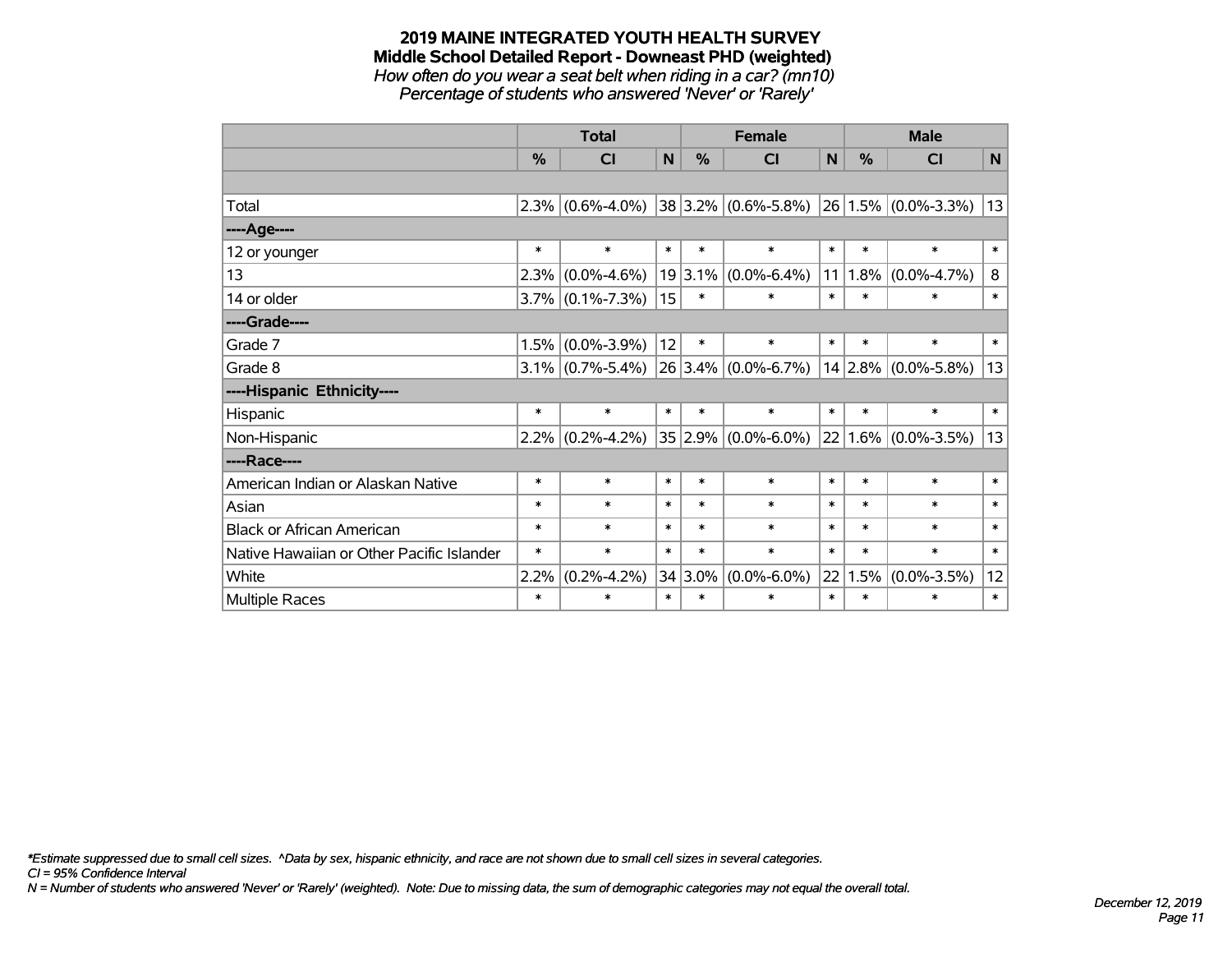#### **2019 MAINE INTEGRATED YOUTH HEALTH SURVEY Middle School Detailed Report - Downeast PHD (weighted)** *How often do you wear a seat belt when riding in a car? (mn10\_2) Percentage of students who answered 'Always'*

|                                           |               | <b>Total</b>         |        |        | <b>Female</b>               |                  | <b>Male</b>   |                      |        |  |
|-------------------------------------------|---------------|----------------------|--------|--------|-----------------------------|------------------|---------------|----------------------|--------|--|
|                                           | $\frac{0}{0}$ | CI                   | N      | %      | <b>CI</b>                   | N                | $\frac{0}{0}$ | <b>CI</b>            | N      |  |
|                                           |               |                      |        |        |                             |                  |               |                      |        |  |
| Total                                     | 71.5%         | $(61.8\% - 81.3\%)$  |        |        | $1,205$ 71.6% (61.1%-82.1%) |                  | 584 70.8%     | $(61.4\% - 80.3\%)$  | 597    |  |
| ----Age----                               |               |                      |        |        |                             |                  |               |                      |        |  |
| 12 or younger                             | 70.8%         | $(64.7\% - 77.0\%)$  | 315    | 74.3%  | $(64.5\% - 84.0\%)$         |                  | 185 66.5%     | $(52.3\% - 80.6\%)$  | 130    |  |
| 13                                        | 77.3%         | $(64.2\% - 90.4\%)$  | 649    | 76.2%  | $(64.9\% - 87.4\%)$         |                  | 283 77.0%     | $(59.5\% - 94.5\%)$  | 342    |  |
| 14 or older                               | 60.3%         | $(43.3\% - 77.3\%)$  | 241    |        | 59.6% (37.1%-82.2%)         |                  | 117 61.5%     | $(46.9\% - 76.1\%)$  | 124    |  |
| ----Grade----                             |               |                      |        |        |                             |                  |               |                      |        |  |
| Grade 7                                   | 77.7%         | $(70.1\% - 85.3\%)$  | 638    | 77.8%  | $(69.9\% - 85.8\%)$         |                  | 316 76.7%     | $(67.0\% - 86.4\%)$  | 306    |  |
| Grade 8                                   | 65.5%         | $(52.5\% - 78.6\%)$  | 563    |        | $65.1\%$ (49.6%-80.7%)      |                  | 264 65.6%     | $(54.7\% - 76.5\%)$  | 291    |  |
| ----Hispanic Ethnicity----                |               |                      |        |        |                             |                  |               |                      |        |  |
| Hispanic                                  | 72.2%         | $(62.8\% - 81.7\%)$  | 27     | $\ast$ | $\ast$                      | $\ast$           | $\ast$        | $\ast$               | $\ast$ |  |
| Non-Hispanic                              | 72.4%         | $(61.8\% - 82.9\%)$  | 1,148  | 72.3%  | $(61.4\% - 83.3\%)$         |                  | 551 72.0%     | $(61.4\% - 82.6\%)$  | 581    |  |
| ----Race----                              |               |                      |        |        |                             |                  |               |                      |        |  |
| American Indian or Alaskan Native         | 70.9%         | $(52.6\% - 89.2\%)$  | 31     | 68.2%  | $(48.7\% - 87.8\%)$         | 15 <sub>15</sub> | 73.7%         | $(36.3\% - 100.0\%)$ | 16     |  |
| Asian                                     | $\ast$        | $\ast$               | $\ast$ | $\ast$ | $\ast$                      | $\ast$           | $\ast$        | $\ast$               | $\ast$ |  |
| <b>Black or African American</b>          | $\ast$        | $\ast$               | $\ast$ | $\ast$ | $\ast$                      | $\ast$           | $\ast$        | $\ast$               | $\ast$ |  |
| Native Hawaiian or Other Pacific Islander | $\ast$        | $\ast$               | $\ast$ | $\ast$ | $\ast$                      | $\ast$           | $\ast$        | $\ast$               | $\ast$ |  |
| White                                     | 71.1%         | $(62.0\% - 80.2\%)$  | 1,097  | 71.1%  | $(60.8\% - 81.4\%)$         | 534              | 70.3%         | $(61.6\% - 79.0\%)$  | 542    |  |
| Multiple Races                            | 75.6%         | $(45.8\% - 100.0\%)$ | 47     | $\ast$ | $\ast$                      | $\ast$           | $\ast$        | $\ast$               | $\ast$ |  |

*\*Estimate suppressed due to small cell sizes. ^Data by sex, hispanic ethnicity, and race are not shown due to small cell sizes in several categories.*

*CI = 95% Confidence Interval*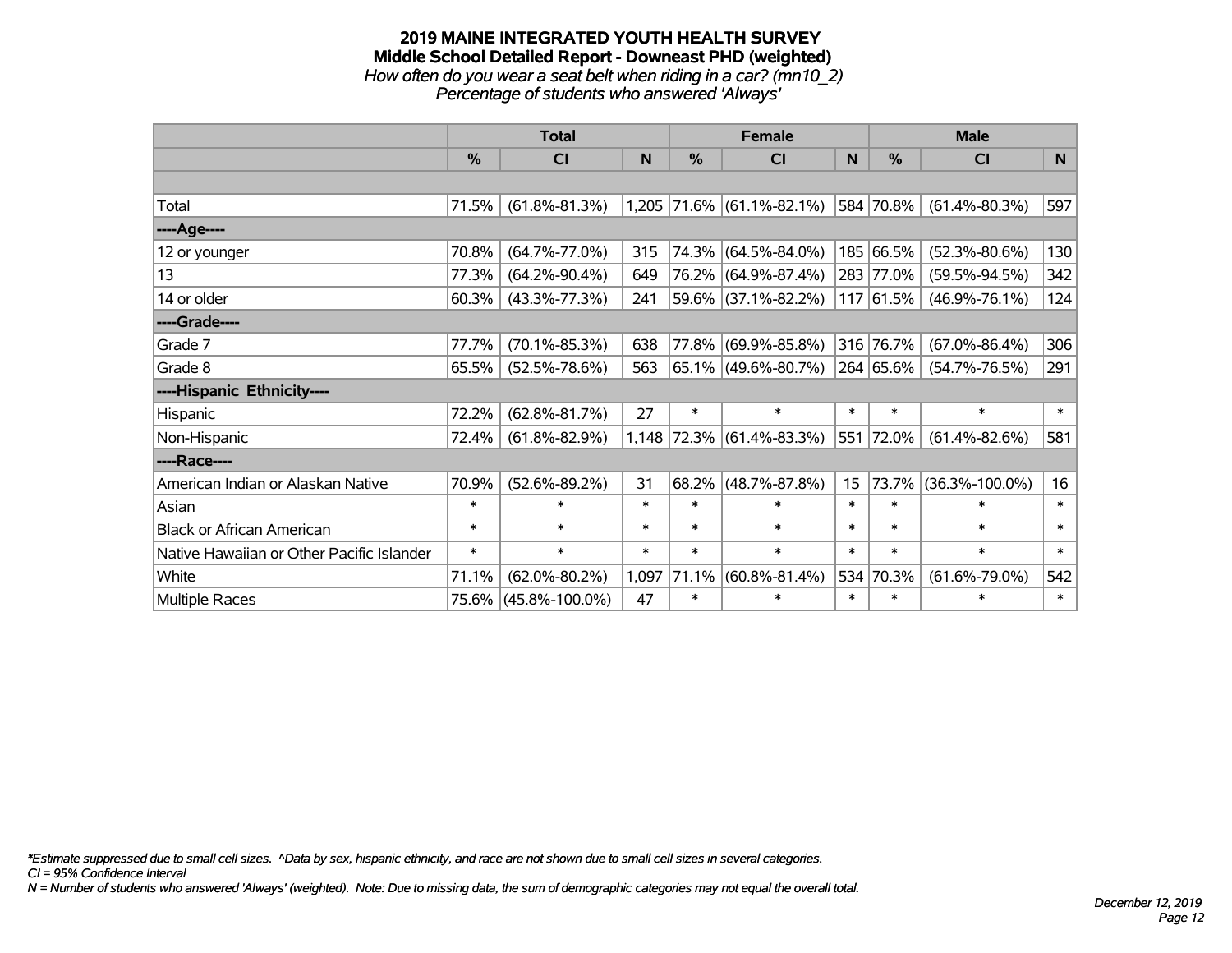*Have you ever ridden in a car or other vehicle driven by someone who had been drinking alcohol? (mn11) Percentage of students who answered 'Yes'*

|                                           |               | <b>Total</b>        |        |        | <b>Female</b>                      |        | <b>Male</b>             |                             |                |  |
|-------------------------------------------|---------------|---------------------|--------|--------|------------------------------------|--------|-------------------------|-----------------------------|----------------|--|
|                                           | $\frac{0}{0}$ | CI                  | N      | $\%$   | <b>CI</b>                          | N      | %                       | <b>CI</b>                   | N.             |  |
|                                           |               |                     |        |        |                                    |        |                         |                             |                |  |
| Total                                     |               | 25.9% (20.9%-30.9%) |        |        | 439   30.7%   (23.5%-37.9%)        |        |                         | 247 21.3% (15.3%-27.4%)     | 184            |  |
| ----Age----                               |               |                     |        |        |                                    |        |                         |                             |                |  |
| 12 or younger                             | 25.0%         | $(13.6\% - 36.5\%)$ |        |        | 110 26.9% (13.9%-39.9%)            | 62     | 22.1%                   | $(6.2\% - 38.0\%)$          | 45             |  |
| 13                                        |               | 25.9% (20.0%-31.8%) |        |        | 217 27.6% (20.6%-34.6%)            |        | 116 23.9%               | $(15.7\% - 32.1\%)$         | 97             |  |
| 14 or older                               |               | 27.0% (18.0%-36.0%) |        |        | $111   45.0\%   (27.6\% - 62.4\%)$ | 69     | $16.6\%$                | $(6.2\% - 27.0\%)$          | 42             |  |
| ----Grade----                             |               |                     |        |        |                                    |        |                         |                             |                |  |
| Grade 7                                   |               | 27.1% (18.7%-35.5%) |        |        | 222 28.3% (17.4%-39.2%)            |        | 114 26.0%               | $(16.4\% - 35.6\%)$         | 105            |  |
| Grade 8                                   |               | 24.2% (19.0%-29.3%) |        |        | 204 32.6% (24.3%-41.0%)            |        |                         | 131   16.7%   (10.6%-22.9%) | 74             |  |
| ----Hispanic Ethnicity----                |               |                     |        |        |                                    |        |                         |                             |                |  |
| Hispanic                                  |               | 35.3% (16.5%-54.1%) |        |        | 18 39.6% (13.3%-65.9%)             |        | $11 \vert 30.1\% \vert$ | $(13.5\% - 46.8\%)$         | 7 <sup>7</sup> |  |
| Non-Hispanic                              |               | 25.2% (19.7%-30.7%) |        |        | 390 29.9% (23.0%-36.8%)            |        |                         | 215 20.9% (14.4%-27.4%)     | 168            |  |
| ----Race----                              |               |                     |        |        |                                    |        |                         |                             |                |  |
| American Indian or Alaskan Native         | $\ast$        | $\ast$              | $\ast$ | $\ast$ | $\ast$                             | $\ast$ | $\ast$                  | $\ast$                      | $\ast$         |  |
| Asian                                     | $\ast$        | $\ast$              | $\ast$ | $\ast$ | $\ast$                             | $\ast$ | $\ast$                  | $\ast$                      | $\ast$         |  |
| <b>Black or African American</b>          | $\ast$        | $\ast$              | $\ast$ | $\ast$ | $\ast$                             | $\ast$ | $\ast$                  | $\ast$                      | $\ast$         |  |
| Native Hawaiian or Other Pacific Islander | $\ast$        | $\ast$              | $\ast$ | $\ast$ | $\ast$                             | $\ast$ | $\ast$                  | $\ast$                      | $\ast$         |  |
| White                                     | 25.9%         | $(20.7\% - 31.1\%)$ | 397    | 30.0%  | $(22.6\% - 37.5\%)$                |        | 219 21.9%               | $(15.7\% - 28.0\%)$         | 171            |  |
| Multiple Races                            | $23.2\%$      | $(10.5\% - 35.8\%)$ | 14     | $\ast$ | $\ast$                             | $\ast$ | $\ast$                  | $\ast$                      | $\ast$         |  |

*\*Estimate suppressed due to small cell sizes. ^Data by sex, hispanic ethnicity, and race are not shown due to small cell sizes in several categories.*

*CI = 95% Confidence Interval*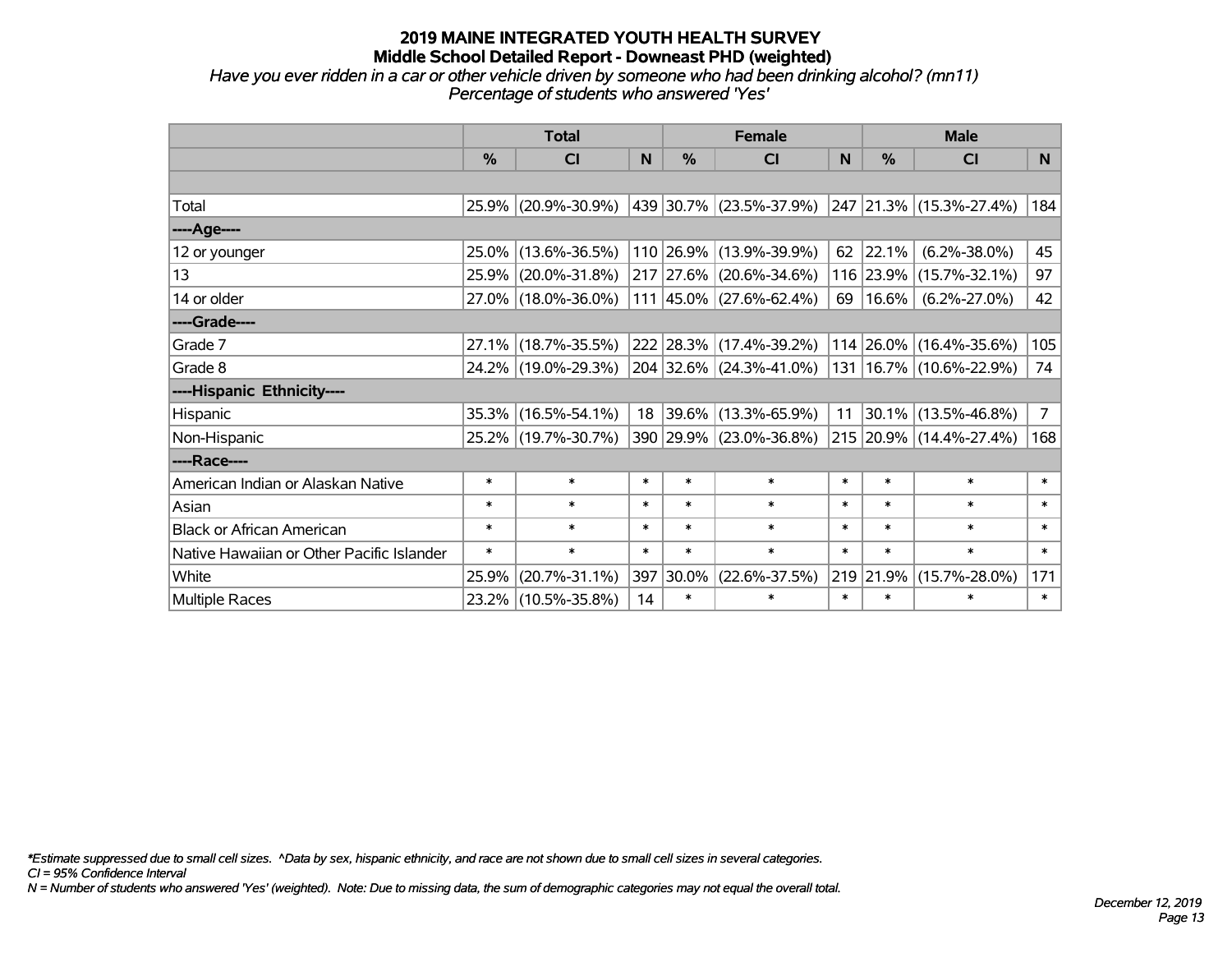*Have you ever ridden in a car or other vehicle driven by someone who had been taking illegal drugs such as marijuana, cocaine, heroin, or LSD?*

*(mn12a)*

*Percentage of students who answered 'Yes'*

|                                           | <b>Total</b> |                                  |        | <b>Female</b> |                          |        | <b>Male</b> |                       |        |  |
|-------------------------------------------|--------------|----------------------------------|--------|---------------|--------------------------|--------|-------------|-----------------------|--------|--|
|                                           | %            | %<br>N<br><b>CI</b><br><b>CI</b> |        |               | N                        | %      | <b>CI</b>   | N                     |        |  |
|                                           |              |                                  |        |               |                          |        |             |                       |        |  |
| Total                                     | 9.8%         | $(6.1\% - 13.5\%)$               |        | 166 10.6%     | $(6.0\% - 15.3\%)$       | 85     | 9.4%        | $(5.5\% - 13.3\%)$    | 81     |  |
| ----Age----                               |              |                                  |        |               |                          |        |             |                       |        |  |
| 12 or younger                             | 9.9%         | $(5.0\% - 14.9\%)$               | 44     | 8.0%          | $(1.5\% - 14.5\%)$       |        | 19 12.5%    | $(2.0\% - 22.9\%)$    | 25     |  |
| 13                                        | 5.6%         | $(1.2\% - 9.9\%)$                | 46     | 7.0%          | $(0.3\% - 13.8\%)$       | 29     | 4.3%        | $(0.0\% - 8.7\%)$     | 18     |  |
| 14 or older                               | 18.3%        | $(9.4\% - 27.2\%)$               | 75     |               | $ 24.3\% $ (10.5%-38.1%) |        |             | 37 15.0% (7.4%-22.6%) | 38     |  |
| ----Grade----                             |              |                                  |        |               |                          |        |             |                       |        |  |
| Grade 7                                   | 10.0%        | $(5.0\% - 15.0\%)$               | 82     | 11.7%         | $(4.6\% - 18.9\%)$       | 47     | 8.6%        | $(3.3\% - 13.9\%)$    | 35     |  |
| Grade 8                                   | $10.0\%$     | $(5.2\% - 14.7\%)$               | 84     | 9.6%          | $(4.0\% - 15.2\%)$       |        |             | 37 10.6% (6.0%-15.2%) | 47     |  |
| ----Hispanic Ethnicity----                |              |                                  |        |               |                          |        |             |                       |        |  |
| Hispanic                                  | $\ast$       | $\ast$                           | $\ast$ | $\ast$        | $\ast$                   | $\ast$ | $\ast$      | $\ast$                | $\ast$ |  |
| Non-Hispanic                              | 10.4%        | $(6.6\% - 14.3\%)$               |        | 162 11.5%     | $(6.6\% - 16.5\%)$       | 82     | 9.9%        | $(5.9\% - 14.0\%)$    | 80     |  |
| ----Race----                              |              |                                  |        |               |                          |        |             |                       |        |  |
| American Indian or Alaskan Native         | $\ast$       | $\ast$                           | $\ast$ | $\ast$        | $\ast$                   | $\ast$ | $\ast$      | $\ast$                | $\ast$ |  |
| Asian                                     | $\ast$       | $\ast$                           | $\ast$ | $\ast$        | $\ast$                   | $\ast$ | $\ast$      | $\ast$                | $\ast$ |  |
| <b>Black or African American</b>          | $\ast$       | $\ast$                           | $\ast$ | $\ast$        | $\ast$                   | $\ast$ | $\ast$      | $\ast$                | $\ast$ |  |
| Native Hawaiian or Other Pacific Islander | $\ast$       | $\ast$                           | $\ast$ | $\ast$        | $\ast$                   | $\ast$ | *           | $\ast$                | $\ast$ |  |
| White                                     | 9.9%         | $(6.0\% - 13.9\%)$               | 152    | 10.8%         | $(5.7\% - 15.9\%)$       | 78     | 9.5%        | $(5.5\% - 13.5\%)$    | 74     |  |
| <b>Multiple Races</b>                     | 17.1%        | $(8.0\% - 26.3\%)$               | 10     | $\ast$        | $\ast$                   | $\ast$ | *           | $\ast$                | $\ast$ |  |

*\*Estimate suppressed due to small cell sizes. ^Data by sex, hispanic ethnicity, and race are not shown due to small cell sizes in several categories.*

*CI = 95% Confidence Interval*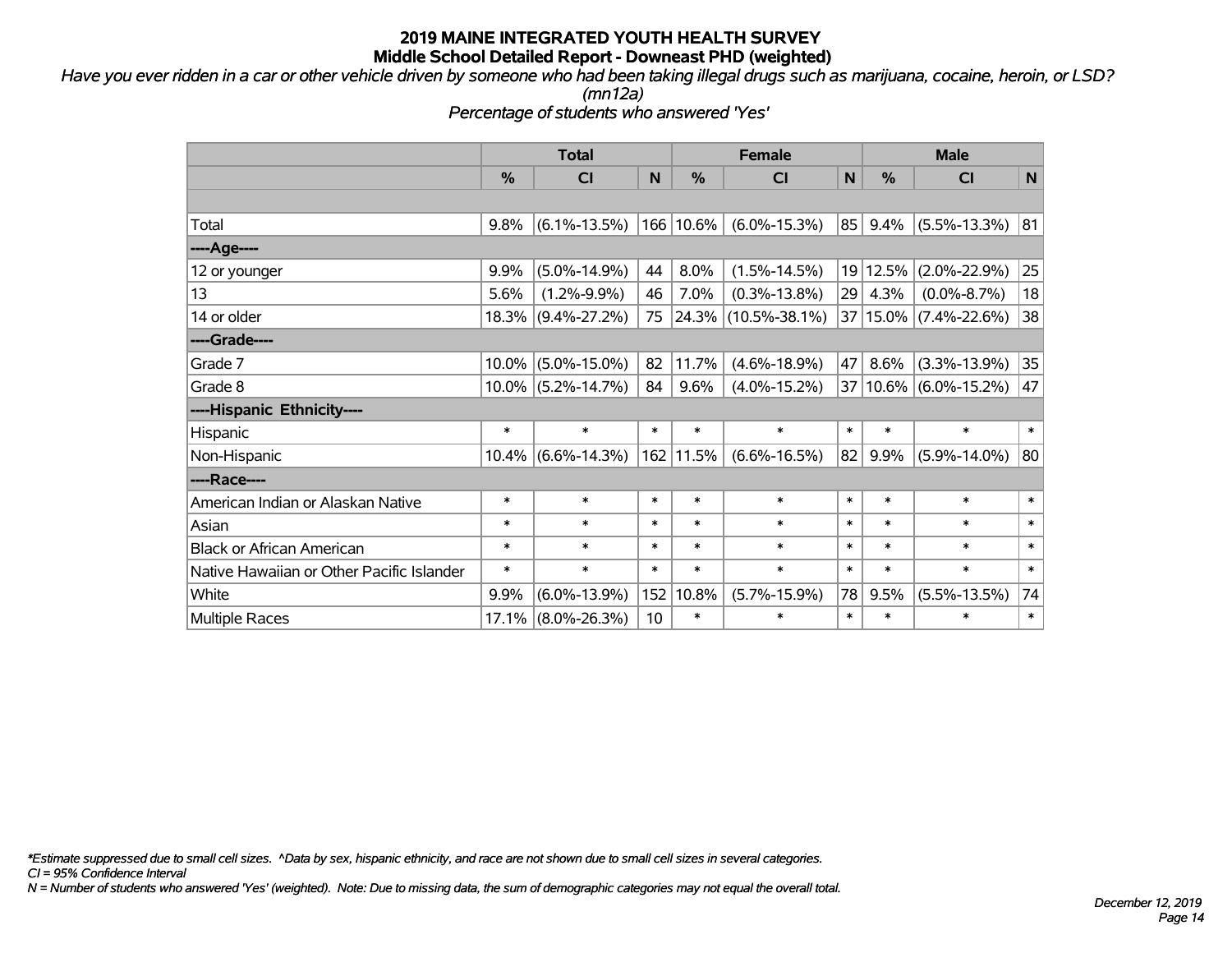*Has violence in your home, or the threat of violence, ever made you want to leave your home, even just for a short while? (mn18) Percentage of students who answered 'Yes'*

|                                           |        | <b>Total</b>        |        |               | <b>Female</b>               | <b>Male</b> |        |                             |        |
|-------------------------------------------|--------|---------------------|--------|---------------|-----------------------------|-------------|--------|-----------------------------|--------|
|                                           | %      | <b>CI</b>           | N      | $\frac{0}{0}$ | <b>CI</b>                   | <b>N</b>    | $\%$   | <b>CI</b>                   | N.     |
|                                           |        |                     |        |               |                             |             |        |                             |        |
| Total                                     |        | 21.6% (17.4%-25.7%) |        |               | 367 27.8% (23.0%-32.6%)     |             |        | $ 227 15.1\% $ (9.8%-20.4%) | 130    |
| ----Age----                               |        |                     |        |               |                             |             |        |                             |        |
| 12 or younger                             | 27.6%  | $(17.6\% - 37.7\%)$ |        | 121 33.2%     | $(24.5\% - 41.8\%)$         | 82          |        | $ 20.5\% $ (6.1%-35.0%)     | 39     |
| 13                                        | 15.9%  | $(9.5\% - 22.2\%)$  |        |               | 137   17.4%   (11.0%-23.8%) | 65          |        | $13.8\%$ (4.4%-23.1%)       | 64     |
| 14 or older                               |        | 27.2% (18.5%-35.8%) |        |               | 109 41.0% (28.2%-53.7%)     | 80          |        | $13.1\%$ (5.1%-21.1%)       | 26     |
| ----Grade----                             |        |                     |        |               |                             |             |        |                             |        |
| Grade 7                                   | 22.4%  | $(14.9\% - 29.9\%)$ |        | 187 29.6%     | $(21.7\% - 37.4\%)$         |             |        | 120 16.2% (7.8%-24.7%)      | 67     |
| Grade 8                                   |        | 20.8% (17.2%-24.5%) |        |               | 180 26.3% (20.2%-32.5%)     |             |        | $108 14.1\% $ (9.5%-18.6%)  | 62     |
| ----Hispanic Ethnicity----                |        |                     |        |               |                             |             |        |                             |        |
| Hispanic                                  | $\ast$ | $\ast$              | $\ast$ | $\ast$        | $\ast$                      | $\ast$      | $\ast$ | $\ast$                      | $\ast$ |
| Non-Hispanic                              |        | 21.4% (17.0%-25.9%) |        |               | 341 27.8% (22.9%-32.7%)     |             |        | $ 212 14.8\% $ (8.9%-20.6%) | 120    |
| ----Race----                              |        |                     |        |               |                             |             |        |                             |        |
| American Indian or Alaskan Native         | 24.7%  | $(12.2\% - 37.1\%)$ | 11     | $\ast$        | $\ast$                      | $\ast$      | $\ast$ | $\ast$                      | $\ast$ |
| Asian                                     | $\ast$ | $\ast$              | $\ast$ | $\ast$        | $\ast$                      | $\ast$      | $\ast$ | $\ast$                      | $\ast$ |
| <b>Black or African American</b>          | $\ast$ | $\ast$              | $\ast$ | $\ast$        | $\ast$                      | $\ast$      | $\ast$ | $\ast$                      | $\ast$ |
| Native Hawaiian or Other Pacific Islander | $\ast$ | $\ast$              | $\ast$ | $\ast$        | $\ast$                      | $\ast$      | $\ast$ | $\ast$                      | $\ast$ |
| White                                     | 20.5%  | $(16.1\% - 25.0\%)$ |        | 320 25.8%     | $(21.3\% - 30.2\%)$         | 193         | 15.2%  | $(9.6\% - 20.7\%)$          | 119    |
| Multiple Races                            |        | 37.8% (15.4%-60.1%) |        |               | 23 46.3% (14.3%-78.3%)      | 11          |        | 29.0% (4.5%-53.6%)          | 11     |

*\*Estimate suppressed due to small cell sizes. ^Data by sex, hispanic ethnicity, and race are not shown due to small cell sizes in several categories.*

*CI = 95% Confidence Interval*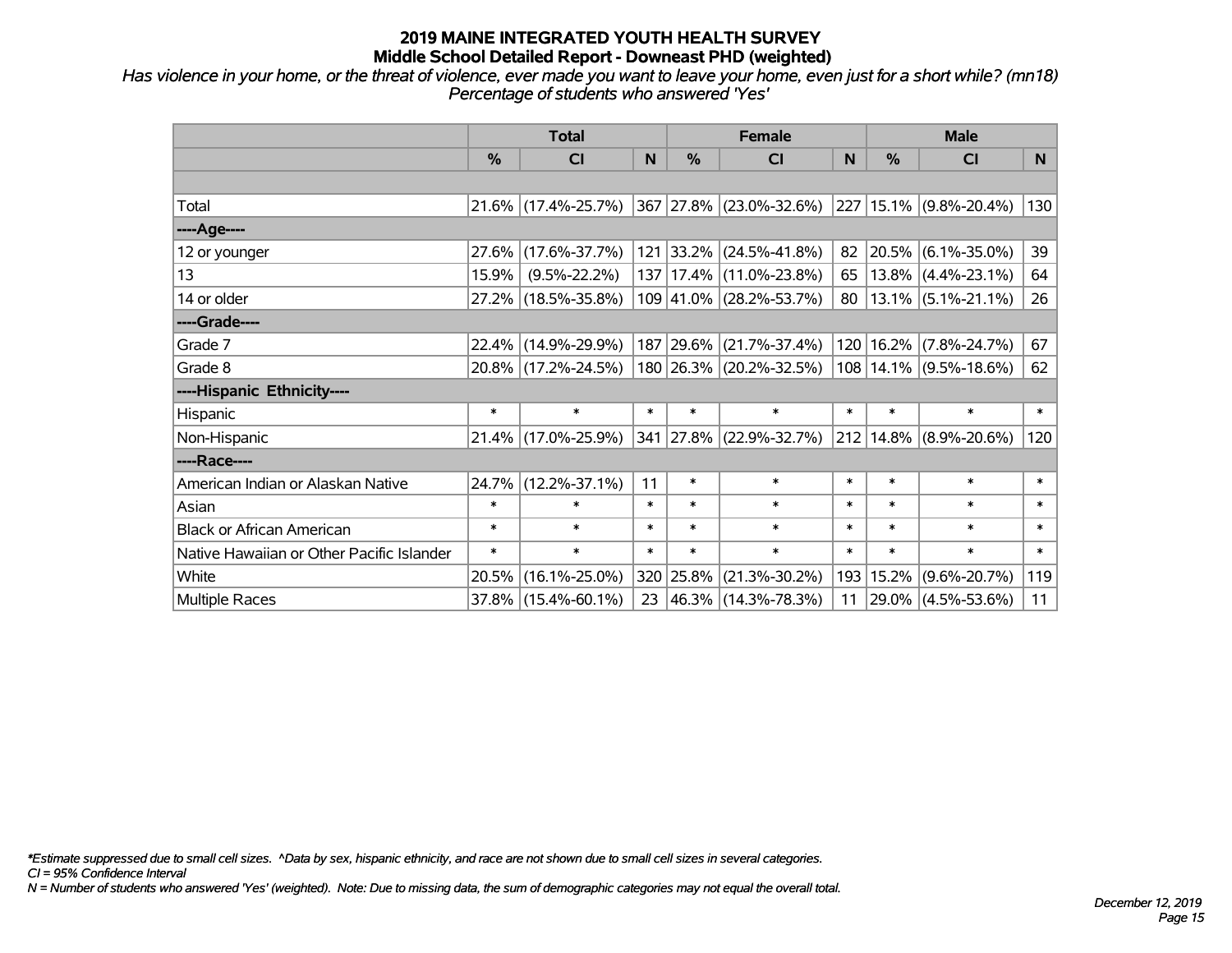## **2019 MAINE INTEGRATED YOUTH HEALTH SURVEY Middle School Detailed Report - Downeast PHD (weighted)** *Do you agree or disagree with the following statement? I feel safe at my school. (mn21)*

| Percentage of students who answered 'Strongly agree' or 'Agree' |  |
|-----------------------------------------------------------------|--|
|                                                                 |  |

|                                           |               | <b>Total</b>           |        |               | <b>Female</b>               |        | <b>Male</b>   |                         |                |  |
|-------------------------------------------|---------------|------------------------|--------|---------------|-----------------------------|--------|---------------|-------------------------|----------------|--|
|                                           | $\frac{0}{0}$ | <b>CI</b>              | N      | %             | <b>CI</b>                   | N      | $\frac{0}{0}$ | <b>CI</b>               | N <sub>1</sub> |  |
|                                           |               |                        |        |               |                             |        |               |                         |                |  |
| Total                                     |               | 85.8% (82.3%-89.3%)    |        |               | $1,454$ 84.9% (79.3%-90.6%) |        |               | 693 87.2% (84.7%-89.8%) | 741            |  |
| ----Age----                               |               |                        |        |               |                             |        |               |                         |                |  |
| 12 or younger                             | 91.0%         | $(86.0\% - 96.1\%)$    | 398    | 90.1%         | $(84.3\% - 95.8\%)$         |        | 214 92.0%     | $(85.7\% - 98.3\%)$     | 181            |  |
| 13                                        |               | 85.4% (80.3%-90.4%)    | 736    |               | 85.0% (77.7%-92.3%)         |        |               | 344 86.8% (80.7%-93.0%) | 379            |  |
| 14 or older                               |               | $80.9\%$ (73.5%-88.4%) | 318    |               | 77.8% (64.8%-90.8%)         |        |               | 136 83.6% (77.0%-90.3%) | 181            |  |
| ----Grade----                             |               |                        |        |               |                             |        |               |                         |                |  |
| Grade 7                                   | 87.5%         | $(84.3\% - 90.7\%)$    | 726    | 86.6%         | $(80.3\% - 92.8\%)$         |        |               | 355 90.0% (86.6%-93.5%) | 364            |  |
| Grade 8                                   |               | $83.9\%$ (78.6%-89.1%) | 713    |               | 83.2% (76.0%-90.3%)         |        |               | 335 84.3% (79.0%-89.7%) | 368            |  |
| ----Hispanic Ethnicity----                |               |                        |        |               |                             |        |               |                         |                |  |
| Hispanic                                  | 75.2%         | $(62.9\% - 87.5\%)$    | 35     | $\ast$        | $\ast$                      | $\ast$ | $\ast$        | $\ast$                  | $\ast$         |  |
| Non-Hispanic                              |               | 85.7% (82.1%-89.3%)    |        | 1,341 84.6%   | $(78.5\% - 90.7\%)$         |        |               | 628 87.4% (84.9%-89.9%) | 696            |  |
| ----Race----                              |               |                        |        |               |                             |        |               |                         |                |  |
| American Indian or Alaskan Native         | $\ast$        | $\ast$                 | $\ast$ | $\ast$        | $\ast$                      | $\ast$ | $\ast$        | $\ast$                  | $\ast$         |  |
| Asian                                     | $\ast$        | $\ast$                 | $\ast$ | $\ast$        | $\ast$                      | $\ast$ | $\ast$        | $\ast$                  | $\ast$         |  |
| <b>Black or African American</b>          | $\ast$        | $\ast$                 | $\ast$ | $\ast$        | $\ast$                      | $\ast$ | $\ast$        | $\ast$                  | $\ast$         |  |
| Native Hawaiian or Other Pacific Islander | $\ast$        | $\ast$                 | $\ast$ | $\ast$        | $\ast$                      | $\ast$ | $\ast$        | $\ast$                  | $\ast$         |  |
| White                                     | 85.5%         | $(81.8\% - 89.1\%)$    |        | $1,314$ 85.1% | $(79.7\% - 90.5\%)$<br>633  |        | 86.4%         | $(83.5\% - 89.2\%)$     | 663            |  |
| Multiple Races                            |               | 82.8% (73.9%-91.7%)    | 50     | $\ast$        | $\ast$                      | $\ast$ | $\ast$        | $\ast$                  | $\ast$         |  |

*\*Estimate suppressed due to small cell sizes. ^Data by sex, hispanic ethnicity, and race are not shown due to small cell sizes in several categories.*

*CI = 95% Confidence Interval*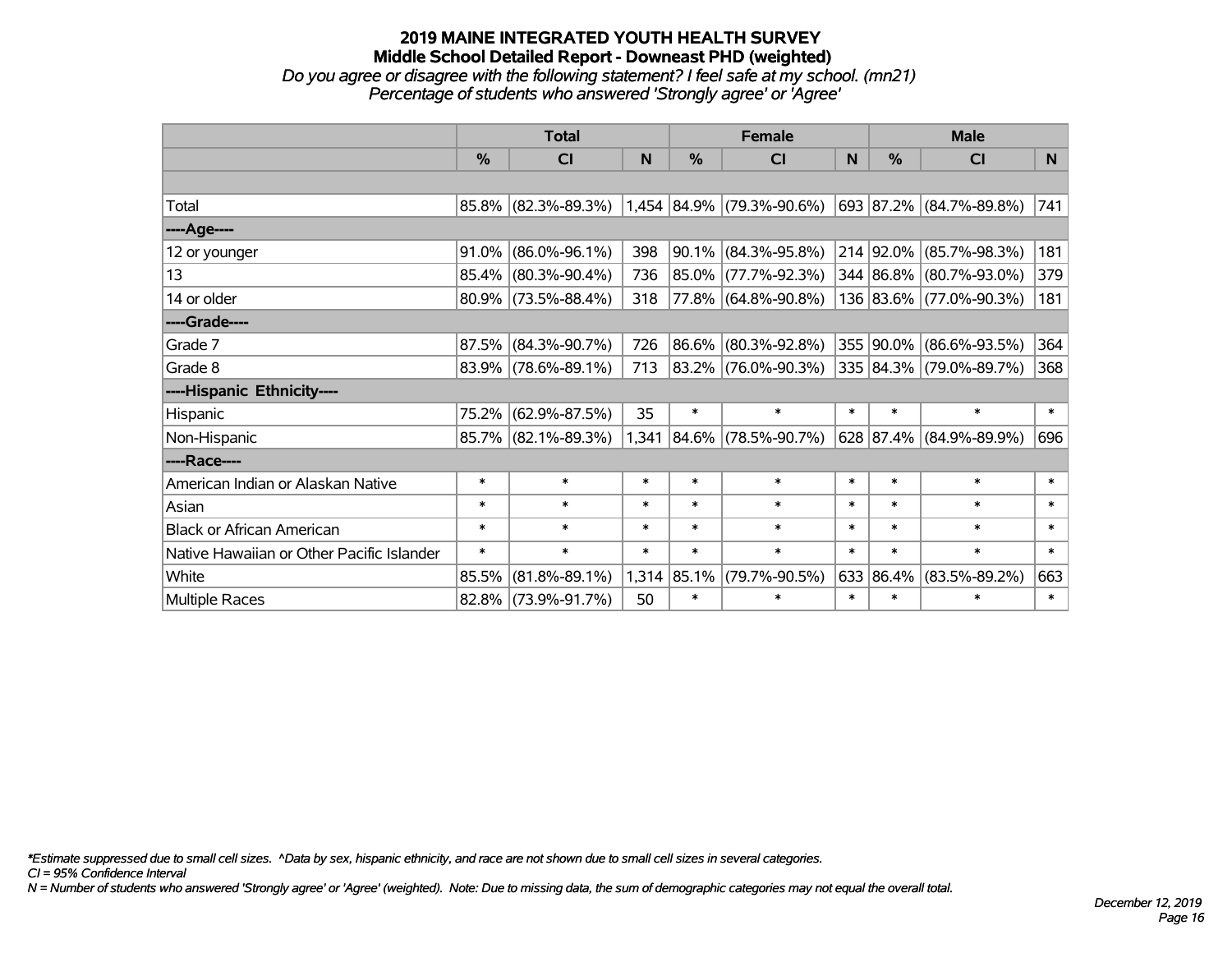#### **2019 MAINE INTEGRATED YOUTH HEALTH SURVEY Middle School Detailed Report - Downeast PHD (weighted)** *Have you ever been bullied on school property? (mn22) Percentage of students who answered 'Yes'*

|                                           |               | <b>Total</b>           |        |                              | <b>Female</b>                           | <b>Male</b>      |        |                         |        |
|-------------------------------------------|---------------|------------------------|--------|------------------------------|-----------------------------------------|------------------|--------|-------------------------|--------|
|                                           | $\frac{0}{0}$ | CI                     | N      | %                            | <b>CI</b>                               | N                | %      | <b>CI</b>               | N.     |
|                                           |               |                        |        |                              |                                         |                  |        |                         |        |
| Total                                     |               | 52.0% (48.7%-55.2%)    |        |                              | 889 63.3% (57.6%-69.0%)                 |                  |        | 516 40.9% (34.4%-47.4%) | 356    |
| ----Age----                               |               |                        |        |                              |                                         |                  |        |                         |        |
| 12 or younger                             | 56.0%         | $(50.7\% - 61.3\%)$    |        |                              | 246 62.1% (52.0%-72.2%)                 |                  |        | 147 48.5% (35.6%-61.4%) | 98     |
| 13                                        |               | 47.5% (42.5%-52.4%)    |        |                              | 411 58.1% (49.6%-66.5%)                 |                  |        | 235 36.8% (28.6%-45.0%) | 163    |
| 14 or older                               |               | 57.1% (48.7%-65.5%)    |        |                              | 230 77.0% (68.7%-85.3%)                 |                  |        | 135 42.4% (30.5%-54.2%) | 95     |
| ----Grade----                             |               |                        |        |                              |                                         |                  |        |                         |        |
| Grade 7                                   | $51.6\%$      | $(46.4\% - 56.8\%)$    |        |                              | 428 57.1% (48.9%-65.4%)                 | 231              | 45.2%  | $(35.7\% - 54.6\%)$     | 187    |
| Grade 8                                   |               | 52.1% (46.4%-57.7%)    |        |                              | 452 69.1% (61.7%-76.5%)                 |                  |        | 282 36.8% (29.9%-43.7%) | 165    |
| ----Hispanic Ethnicity----                |               |                        |        |                              |                                         |                  |        |                         |        |
| Hispanic                                  |               | $65.8\%$ (48.4%-83.2%) | 31     | $\ast$                       | $\ast$                                  | $\ast$           | $\ast$ | $\ast$                  | $\ast$ |
| Non-Hispanic                              |               | 51.6% (48.2%-55.1%)    |        | 813 63.7% (58.1%-69.3%)      |                                         |                  |        | 472 40.1% (32.4%-47.8%) | 326    |
| ----Race----                              |               |                        |        |                              |                                         |                  |        |                         |        |
| American Indian or Alaskan Native         | $64.1\%$      | $(54.0\% - 74.3\%)$    | 24     |                              | 70.3% (53.0%-87.7%)                     | 14               | 57.7%  | $(33.8\% - 81.7\%)$     | 11     |
| Asian                                     | $\ast$        | $\ast$                 | $\ast$ | $\ast$                       | $\ast$                                  | $\ast$           | $\ast$ | $\ast$                  | $\ast$ |
| <b>Black or African American</b>          | $\ast$        | $\ast$                 | $\ast$ | $\ast$                       | $\ast$                                  | $\ast$<br>$\ast$ |        | $\ast$                  | $\ast$ |
| Native Hawaiian or Other Pacific Islander | $\ast$        | $\ast$                 | $\ast$ | $\ast$                       | $\ast$                                  | $\ast$<br>$\ast$ |        | $\ast$                  | $\ast$ |
| White                                     | 51.5%         | $(48.1\% - 54.9\%)$    | 801    | 62.8%<br>$(57.3\% - 68.2\%)$ |                                         | 466              | 40.5%  | $(33.5\% - 47.5\%)$     | 320    |
| <b>Multiple Races</b>                     |               | 52.0% (42.1%-61.8%)    |        |                              | $32   61.4\%   (34.7\% - 88.2\%)$<br>17 |                  |        | 44.9% (24.3%-65.4%)     | 14     |

*\*Estimate suppressed due to small cell sizes. ^Data by sex, hispanic ethnicity, and race are not shown due to small cell sizes in several categories.*

*CI = 95% Confidence Interval*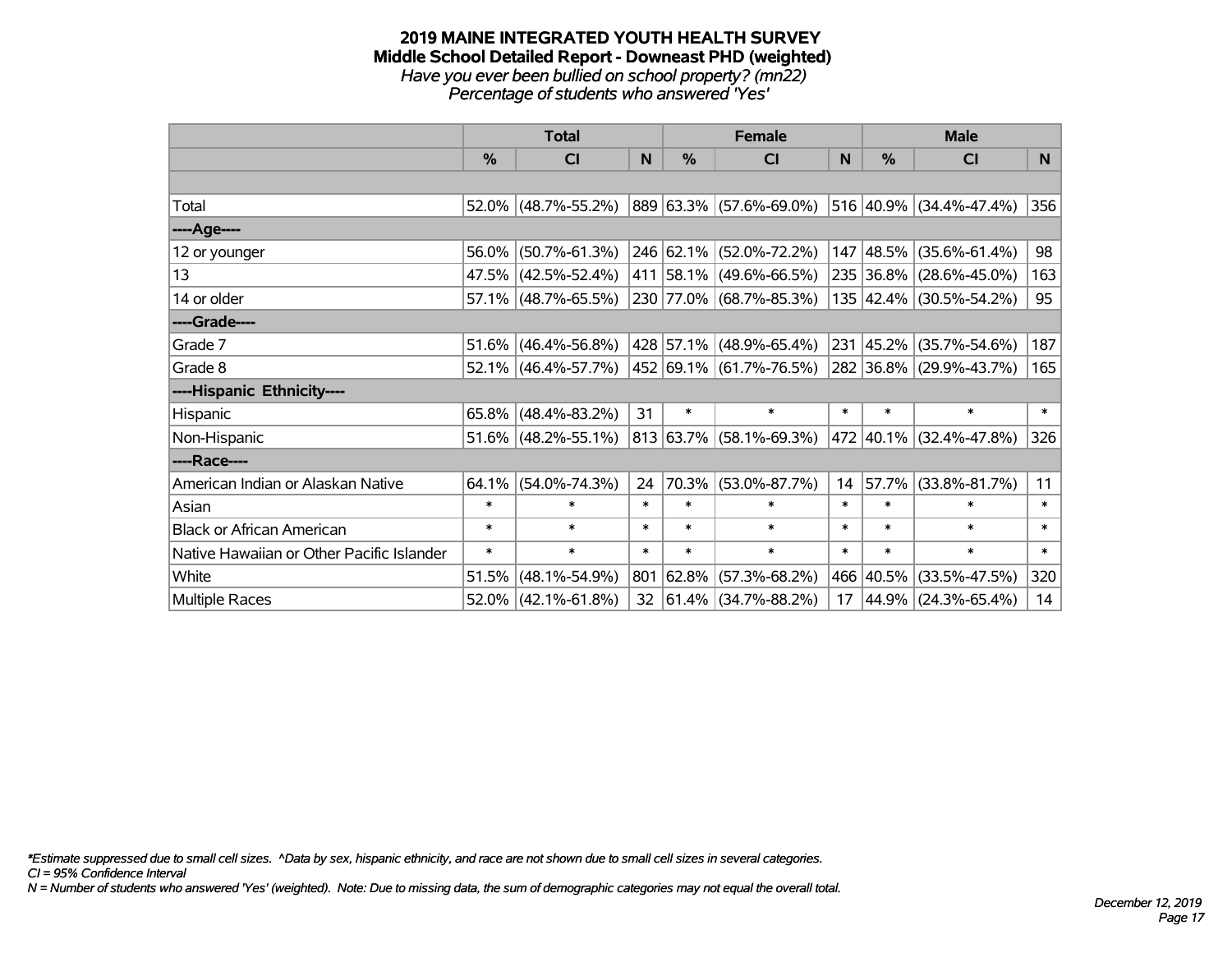*Have you ever felt so sad or hopeless almost every day for two weeks or more in a row that you stopped doing some usual activities? (mn153) Percentage of students who answered 'Yes'*

|                                           |                            | <b>Total</b>                                   |        |               | <b>Female</b>                      |        | <b>Male</b>                 |                              |        |  |
|-------------------------------------------|----------------------------|------------------------------------------------|--------|---------------|------------------------------------|--------|-----------------------------|------------------------------|--------|--|
|                                           | $\frac{0}{0}$              | CI                                             | N      | $\frac{0}{0}$ | <b>CI</b>                          | N      | %                           | <b>CI</b>                    | N.     |  |
|                                           |                            |                                                |        |               |                                    |        |                             |                              |        |  |
| Total                                     |                            | $28.0\%$ (23.8%-32.2%) 474 37.4% (29.7%-45.1%) |        |               |                                    |        |                             | $ 305 18.7\% $ (10.8%-26.7%) | 161    |  |
| ----Age----                               |                            |                                                |        |               |                                    |        |                             |                              |        |  |
| 12 or younger                             | 30.7%                      | $(23.0\% - 38.4\%)$                            |        |               | 135 35.1% (26.4%-43.8%)            | 87     | 25.1%                       | $(6.1\% - 44.1\%)$           | 48     |  |
| 13                                        |                            | 27.2% (19.5%-34.8%)                            |        |               | 230 37.1% (25.5%-48.6%)            |        | 138 <br>18.4%               | $(10.9\% - 25.8\%)$          | 84     |  |
| 14 or older                               |                            | 26.8% (21.9%-31.8%)                            |        |               | $109$ 41.1% (27.0%-55.2%)          |        | 80 <sup>1</sup><br>$13.6\%$ | $(2.6\% - 24.6\%)$           | 28     |  |
| ----Grade----                             |                            |                                                |        |               |                                    |        |                             |                              |        |  |
| Grade 7                                   | $28.6\%$                   | $(21.8\% - 35.4\%)$                            |        |               | 235 36.3% (27.8%-44.8%)            |        | 145 21.7%                   | $(8.6\% - 34.8\%)$           | 90     |  |
| Grade 8                                   |                            | 27.5% (21.3%-33.8%)                            |        |               | 239 38.9% (24.2%-53.5%)            |        | 160 15.9%                   | $(8.1\% - 23.8\%)$           | 71     |  |
| ----Hispanic Ethnicity----                |                            |                                                |        |               |                                    |        |                             |                              |        |  |
| Hispanic                                  |                            | $30.4\%$ (17.3%-43.5%)                         | 11     | $\ast$        | $\ast$                             | $\ast$ | $\ast$                      | $\ast$                       | $\ast$ |  |
| Non-Hispanic                              |                            | 28.5% (24.2%-32.8%)                            |        |               | 450   38.0%   (29.7%-46.3%)<br>290 |        |                             | 18.9% (10.5%-27.3%)          | 153    |  |
| ----Race----                              |                            |                                                |        |               |                                    |        |                             |                              |        |  |
| American Indian or Alaskan Native         | 31.9%                      | $(21.7\% - 42.1\%)$                            | 14     | $\ast$        | $\ast$                             | $\ast$ | $\ast$                      | $\ast$                       | $\ast$ |  |
| Asian                                     | $\ast$                     | $\ast$                                         | $\ast$ | $\ast$        | $\ast$                             | $\ast$ | $\ast$                      | $\ast$                       | $\ast$ |  |
| <b>Black or African American</b>          | $\ast$                     | $\ast$                                         | $\ast$ | $\ast$        | $\ast$                             | $\ast$ | $\ast$                      | $\ast$                       | $\ast$ |  |
| Native Hawaiian or Other Pacific Islander | $\ast$                     | $\ast$                                         | $\ast$ | $\ast$        | $\ast$                             | $\ast$ | $\ast$                      | $\ast$                       | $\ast$ |  |
| White                                     | 26.9%                      | $(22.0\% - 31.8\%)$                            |        | 36.0%         | $(28.3\% - 43.6\%)$                | 270    | 17.8%                       | $(8.8\% - 26.7\%)$           | 140    |  |
| <b>Multiple Races</b>                     | 417<br>31.4% (16.6%-46.1%) |                                                | 18     | 36.6%         | 8<br>$(5.8\% - 67.4\%)$            |        | 29.5%                       | $(13.5\% - 45.4\%)$          |        |  |

*\*Estimate suppressed due to small cell sizes. ^Data by sex, hispanic ethnicity, and race are not shown due to small cell sizes in several categories.*

*CI = 95% Confidence Interval*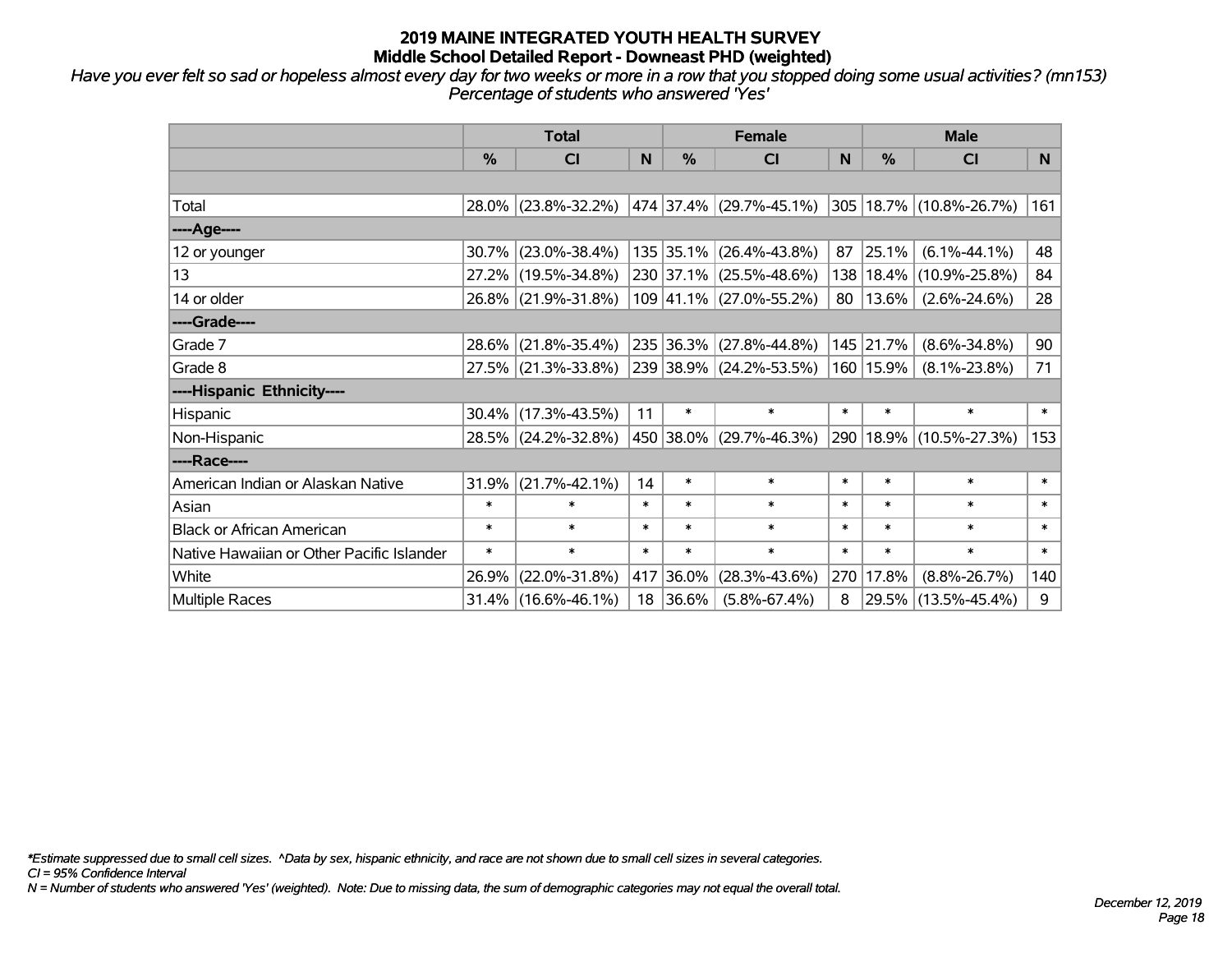*When you have felt sad or hopeless, from whom did you get help? (Select only one response.) (mn154b) Among students who have ever felt sad or hopeless, the percentage of students who answered that they got help from an adult*

|                                           |                     | <b>Total</b>           |        |                                  | <b>Female</b>               |              | <b>Male</b>   |                         |                |  |
|-------------------------------------------|---------------------|------------------------|--------|----------------------------------|-----------------------------|--------------|---------------|-------------------------|----------------|--|
|                                           | $\%$                | <b>CI</b>              | N      | $\%$                             | <b>CI</b>                   | <sub>N</sub> | $\%$          | <b>CI</b>               | N <sub>1</sub> |  |
|                                           |                     |                        |        |                                  |                             |              |               |                         |                |  |
| Total                                     |                     | $33.4\%$ (26.9%-39.9%) |        |                                  | 351 31.8% (23.4%-40.3%)     |              |               | 185 36.1% (28.7%-43.6%) | 164            |  |
| ----Age----                               |                     |                        |        |                                  |                             |              |               |                         |                |  |
| 12 or younger                             | 38.8%               | $(30.2\% - 47.4\%)$    |        |                                  | 122 36.3% (25.6%-47.1%)     | 69           | 42.5%         | $(27.4\% - 57.5\%)$     | 54             |  |
| 13                                        |                     | $32.6\%$ (21.7%-43.6%) |        |                                  | 156 28.1% (14.7%-41.4%)     | 67           | 38.6%         | $(22.8\% - 54.4\%)$     | 86             |  |
| 14 or older                               | 28.3% (17.3%-39.3%) |                        |        |                                  | 73 32.1% (18.5%-45.7%)      |              | 49  <br>23.2% | $(4.5\% - 42.0\%)$      | 24             |  |
| ----Grade----                             |                     |                        |        |                                  |                             |              |               |                         |                |  |
| Grade 7                                   | 43.3%               | $(32.8\% - 53.7\%)$    |        |                                  | 232 38.6% (24.9%-52.3%)     |              | 115 49.6%     | $(41.2\% - 58.0\%)$     | 115            |  |
| Grade 8                                   |                     | 23.1% (17.4%-28.8%)    |        |                                  | 119   24.7%   (17.2%-32.2%) |              |               | 70 22.1% (12.1%-32.1%)  | 49             |  |
| ----Hispanic Ethnicity----                |                     |                        |        |                                  |                             |              |               |                         |                |  |
| Hispanic                                  | 38.6%               | $(9.5\% - 67.6\%)$     | 9      | $\ast$                           | $\ast$                      | $\ast$       | $\ast$        | $\ast$                  | $\ast$         |  |
| Non-Hispanic                              | 32.0%               | $(26.3\% - 37.7\%)$    |        | 312 31.2% (22.4%-40.0%)          |                             |              |               | 170 33.7% (27.7%-39.7%) | 143            |  |
| ----Race----                              |                     |                        |        |                                  |                             |              |               |                         |                |  |
| American Indian or Alaskan Native         | 41.3%               | $(33.8\% - 48.8\%)$    | 13     | $\ast$                           | $\ast$                      | $\ast$       | $\ast$        | $\ast$                  | $\ast$         |  |
| Asian                                     | $\ast$              | $\ast$                 | $\ast$ | $\ast$                           | $\ast$                      | $\ast$       | $\ast$        | $\ast$                  | $\ast$         |  |
| <b>Black or African American</b>          | $\ast$              | $\ast$                 | $\ast$ | $\ast$                           | $\ast$                      | $\ast$       | $\ast$        | $\ast$                  | $\ast$         |  |
| Native Hawaiian or Other Pacific Islander | $\ast$              | $\ast$                 | $\ast$ | $\ast$                           | $\ast$                      | $\ast$       | $\ast$        | $\ast$                  | $\ast$         |  |
| White                                     | 34.7%               | $(27.1\% - 42.2\%)$    |        | 329 32.4%<br>$(23.2\% - 41.5\%)$ |                             | 171          | 38.7%         | $(29.2\% - 48.1\%)$     | 158            |  |
| <b>Multiple Races</b>                     | $\ast$              | $\ast$                 | $\ast$ | $\ast$                           | $\ast$                      | $\ast$       | $\ast$        | $\ast$                  | $\ast$         |  |

*\*Estimate suppressed due to small cell sizes. ^Data by sex, hispanic ethnicity, and race are not shown due to small cell sizes in several categories.*

*CI = 95% Confidence Interval*

*N = Among students who have ever felt sad or hopeless, the number of students who answered that they got help from an adult (weighted). Note: Due to missing data, the sum of demographic categories may not equal the overall total.*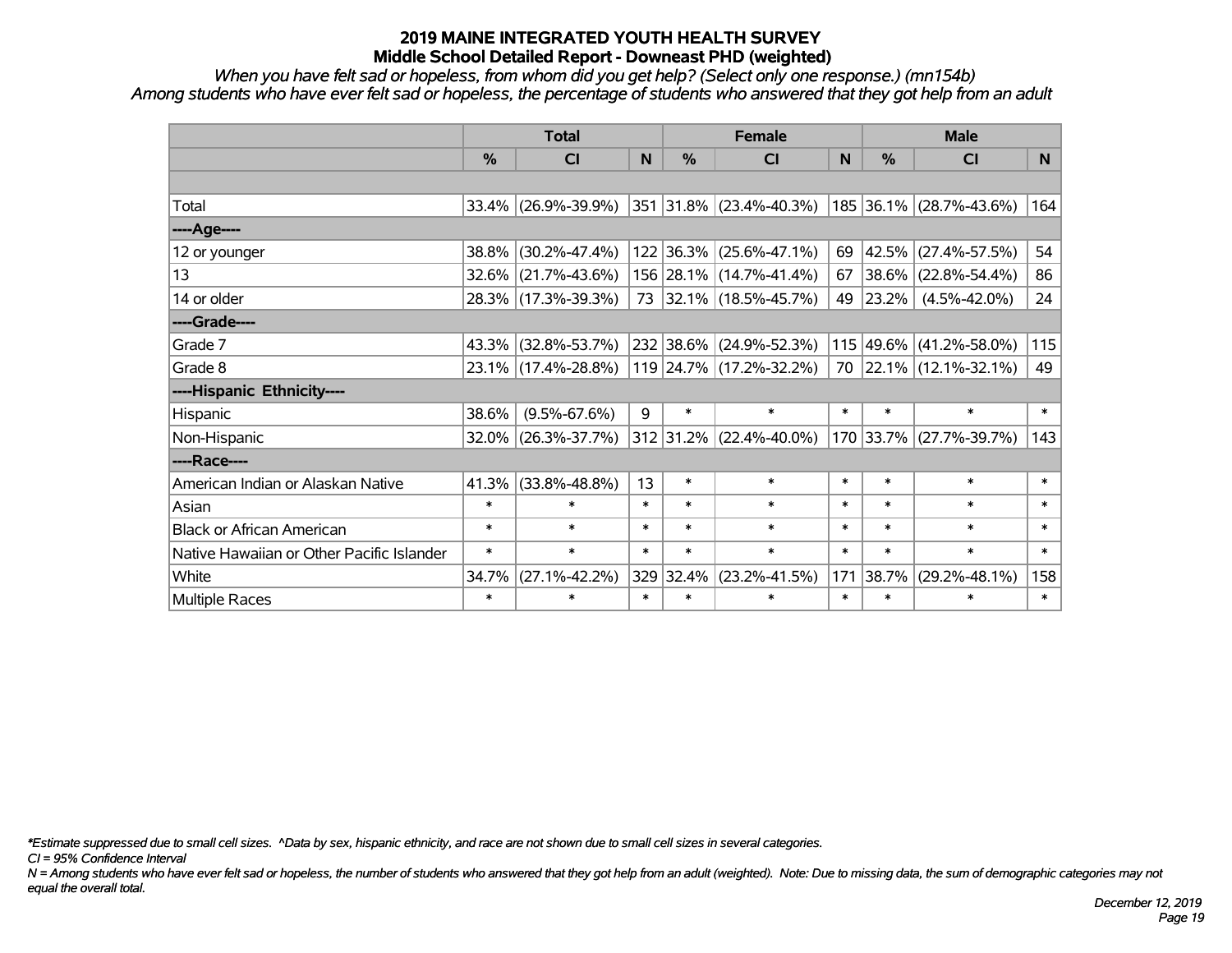*When you have felt sad or hopeless, from whom did you get help? (Select only one response.) (mn154b\_2)*

*Among students who have ever felt sad or hopeless, the percentage of students who answered that they got help from a teacher or other school staff*

|                                           | <b>Total</b> |                                             |                     | <b>Female</b> |                   |        | <b>Male</b> |                         |        |  |
|-------------------------------------------|--------------|---------------------------------------------|---------------------|---------------|-------------------|--------|-------------|-------------------------|--------|--|
|                                           | %            | CI                                          | N<br>%<br><b>CI</b> |               | N                 | %      | CI          | $\mathsf{N}$            |        |  |
|                                           |              |                                             |                     |               |                   |        |             |                         |        |  |
| Total                                     | 2.3%         | $(0.0\% - 4.7\%)$ 24 3.1% $(0.0\% - 7.3\%)$ |                     |               |                   |        |             | $18 1.3\% $ (0.0%-3.2%) | 6      |  |
| ----Age----                               |              |                                             |                     |               |                   |        |             |                         |        |  |
| 12 or younger                             | $\ast$       | $\ast$                                      | $\ast$              | $\ast$        | $\ast$            | $\ast$ | $\ast$      | $\ast$                  | $\ast$ |  |
| 13                                        | 3.5%         | $(0.0\% - 8.1\%)$                           | 17                  | $\ast$        | $\ast$            | $\ast$ | $\ast$      | $\ast$                  | $\ast$ |  |
| 14 or older                               | 2.3%         | $(0.0\% - 6.6\%)$                           | 6                   | $\ast$        | $\ast$            | $\ast$ | $\ast$      | $\ast$                  | $\ast$ |  |
| ----Grade----                             |              |                                             |                     |               |                   |        |             |                         |        |  |
| Grade 7                                   | 2.8%         | $(0.0\% - 6.6\%)$                           | 15                  | 3.0%          | $(0.0\% - 9.3\%)$ | 9      | 2.6%        | $(0.0\% - 5.9\%)$       | 6      |  |
| Grade 8                                   | $1.8\%$      | $(0.0\% - 4.0\%)$                           | 9                   | $\ast$        | $\ast$            | $\ast$ | $\ast$      | $\ast$                  | $\ast$ |  |
| ----Hispanic Ethnicity----                |              |                                             |                     |               |                   |        |             |                         |        |  |
| Hispanic                                  | $\ast$       | $\ast$                                      | $\ast$              | $\ast$        | $\ast$            | $\ast$ | $\ast$      | $\ast$                  | $\ast$ |  |
| Non-Hispanic                              | 2.3%         | $(0.0\% - 4.8\%)$                           | 23                  | $\ast$        | $\ast$            | $\ast$ | $\ast$      | $\ast$                  | $\ast$ |  |
| ----Race----                              |              |                                             |                     |               |                   |        |             |                         |        |  |
| American Indian or Alaskan Native         | $\ast$       | $\ast$                                      | $\ast$              | $\ast$        | $\ast$            | $\ast$ | $\ast$      | $\ast$                  | $\ast$ |  |
| Asian                                     | $\ast$       | $\ast$                                      | $\ast$              | $\ast$        | $\ast$            | $\ast$ | $\ast$      | $\ast$                  | $\ast$ |  |
| <b>Black or African American</b>          | $\ast$       | $\ast$                                      | $\ast$              | $\ast$        | $\ast$            | $\ast$ | $\ast$      | $\ast$                  | $\ast$ |  |
| Native Hawaiian or Other Pacific Islander | $\ast$       | $\ast$                                      | $\ast$              | $\ast$        | $\ast$            | $\ast$ | $\ast$      | $\ast$                  | $\ast$ |  |
| White                                     | 2.5%         | $(0.0\% - 5.1\%)$                           | 24                  | 3.4%          | $(0.0\% - 8.0\%)$ | 18     | 1.4%        | $(0.0\% - 3.4\%)$       | 6      |  |
| Multiple Races                            | $\ast$       | $\ast$                                      | $\ast$              | $\ast$        | $\ast$            | $\ast$ | $\ast$      | $\ast$                  | $\ast$ |  |

*\*Estimate suppressed due to small cell sizes. ^Data by sex, hispanic ethnicity, and race are not shown due to small cell sizes in several categories.*

*CI = 95% Confidence Interval*

*N = Among students who have ever felt sad or hopeless, the number of students who answered that they got help from a teacher or other school staff (weighted). Note: Due to missing data, the sum of demographic categories may not equal the overall total.*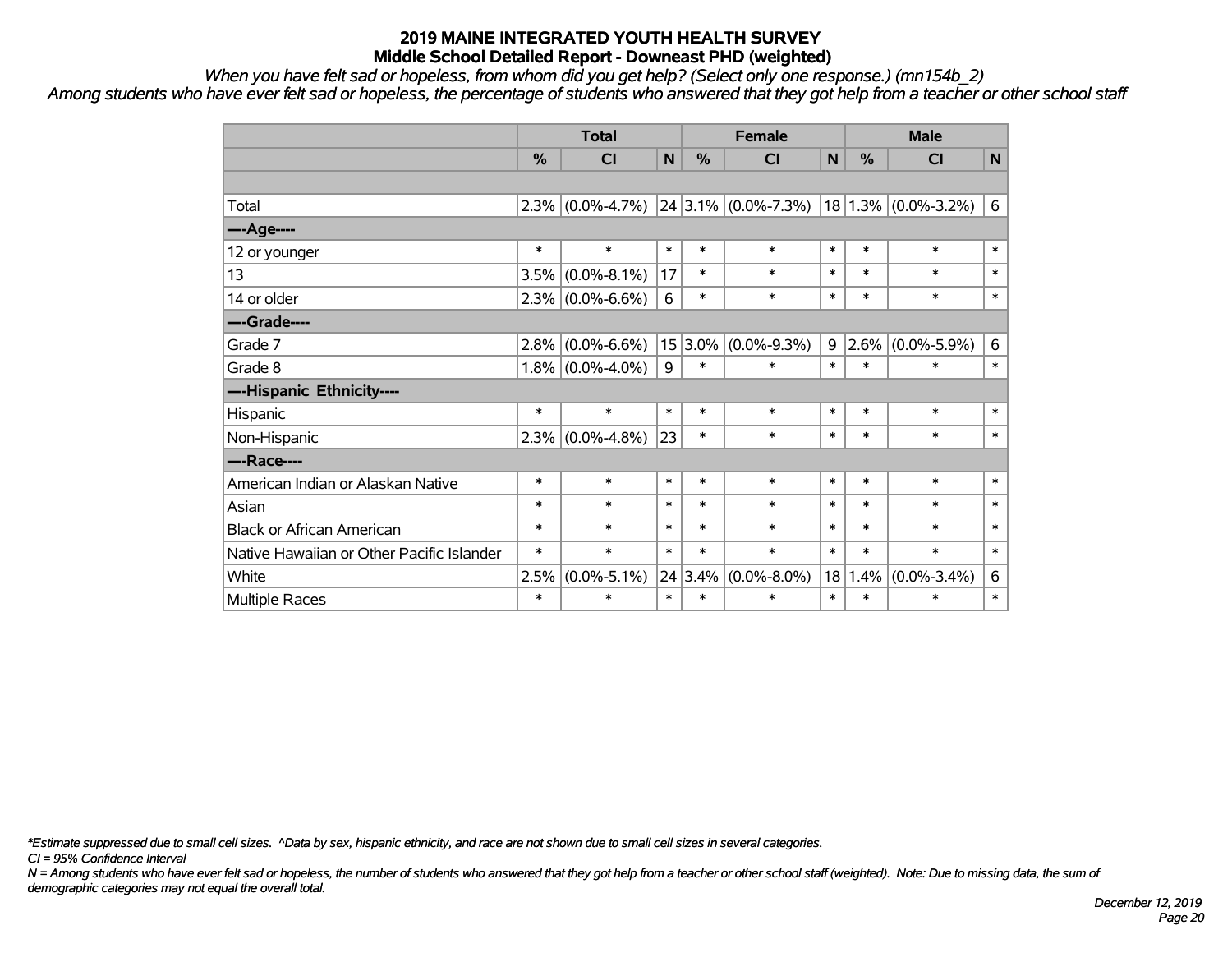#### **2019 MAINE INTEGRATED YOUTH HEALTH SURVEY Middle School Detailed Report - Downeast PHD (weighted)** *Have you ever seriously thought about killing yourself? (mn25) Percentage of students who answered 'Yes'*

|                                           |                     | <b>Total</b>        |        |               | <b>Female</b>           | <b>Male</b>      |           |                             |        |
|-------------------------------------------|---------------------|---------------------|--------|---------------|-------------------------|------------------|-----------|-----------------------------|--------|
|                                           | %                   | CI                  | N      | $\frac{0}{0}$ | <b>CI</b>               | N                | %         | <b>CI</b>                   | N      |
|                                           |                     |                     |        |               |                         |                  |           |                             |        |
| Total                                     |                     | 20.3% (16.5%-24.1%) |        |               | 337 25.5% (19.9%-31.2%) |                  |           | 203 14.4% (10.5%-18.3%)     | 122    |
| ----Age----                               |                     |                     |        |               |                         |                  |           |                             |        |
| 12 or younger                             | 17.2%               | $(12.1\% - 22.2\%)$ | 75     |               | 18.7% (13.1%-24.2%)     | 43               | 15.6%     | $(7.0\% - 24.2\%)$          | 31     |
| 13                                        |                     | 19.1% (14.1%-24.1%) |        |               | 159 26.3% (17.6%-34.9%) | 104              | 10.8%     | $(6.1\% - 15.6\%)$          | 46     |
| 14 or older                               | 26.4% (18.0%-34.8%) |                     |        |               | 103 33.5% (23.9%-43.1%) |                  | 56        | $ 20.2\% $ (11.6%-28.8%)    | 45     |
| ----Grade----                             |                     |                     |        |               |                         |                  |           |                             |        |
| Grade 7                                   | 19.8%               | $(15.7\% - 23.9\%)$ |        |               | 161 23.5% (18.8%-28.2%) | 93               |           | 15.6% (10.7%-20.5%)         | 64     |
| Grade 8                                   |                     | 21.0% (15.8%-26.3%) |        |               | 175 27.8% (19.4%-36.2%) |                  | 109 13.5% | $(8.4\% - 18.6\%)$          | 58     |
| ----Hispanic Ethnicity----                |                     |                     |        |               |                         |                  |           |                             |        |
| Hispanic                                  | 34.9%               | $(23.2\% - 46.5\%)$ | 16     | $\ast$        | $\ast$                  | $\ast$           | $\ast$    | $\ast$                      | $\ast$ |
| Non-Hispanic                              |                     | 20.1% (16.6%-23.6%) |        | 309 25.2%     | $(20.2\% - 30.3\%)$     |                  |           | 183   14.3%   (10.6%-18.0%) | 114    |
| ----Race----                              |                     |                     |        |               |                         |                  |           |                             |        |
| American Indian or Alaskan Native         | 23.7%               | $(13.4\% - 34.0\%)$ | 9      | $\ast$        | $\ast$                  | $\ast$           | $\ast$    | $\ast$                      | $\ast$ |
| Asian                                     | $\ast$              | $\ast$              | $\ast$ | $\ast$        | $\ast$                  | $\ast$           | $\ast$    | $\ast$                      | $\ast$ |
| <b>Black or African American</b>          | $\ast$              | $\ast$              | $\ast$ | $\ast$        | $\ast$                  | $\ast$           | $\ast$    | $\ast$                      | $\ast$ |
| Native Hawaiian or Other Pacific Islander | $\ast$              | $\ast$              | $\ast$ | $\ast$        | $\ast$                  | $\ast$<br>$\ast$ |           | $\ast$                      | $\ast$ |
| White                                     | 19.5%               | $(15.7\% - 23.3\%)$ |        | 295<br>23.7%  | $(19.1\% - 28.4\%)$     |                  | 14.5%     | $(10.1\% - 18.8\%)$         | 111    |
| Multiple Races                            |                     | 23.4% (14.1%-32.7%) | 14     | $\ast$        | $\ast$                  | $\ast$           | $\ast$    | $\ast$                      | $\ast$ |

*\*Estimate suppressed due to small cell sizes. ^Data by sex, hispanic ethnicity, and race are not shown due to small cell sizes in several categories.*

*CI = 95% Confidence Interval*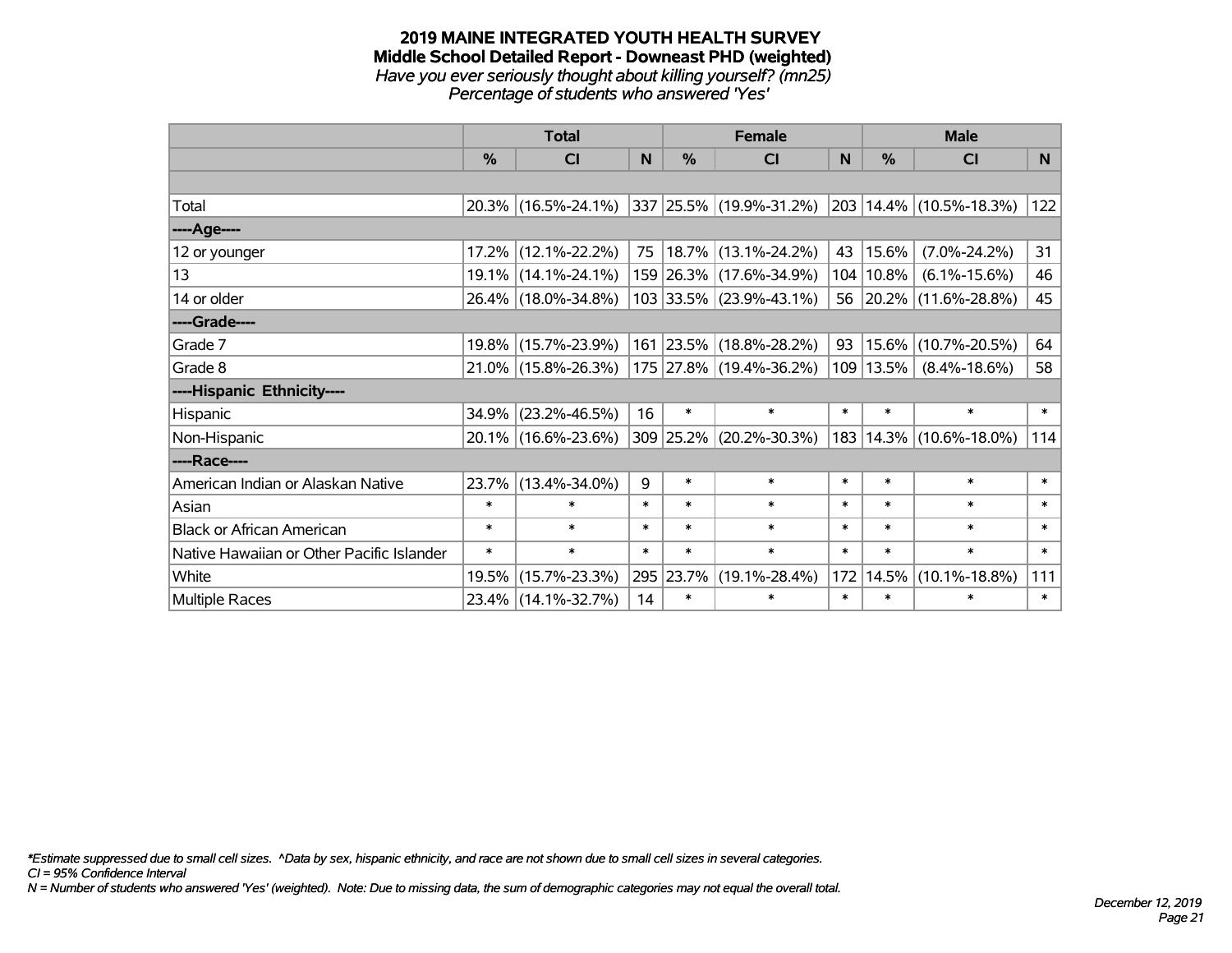*Have you ever done something to purposely hurt yourself without wanting to die, such as cutting or burning yourself on purpose? (mn28) Percentage of students who answered 'Yes'*

|                                           |        | <b>Total</b>           |                 |                         | <b>Female</b>               |                  | <b>Male</b> |                     |                 |  |
|-------------------------------------------|--------|------------------------|-----------------|-------------------------|-----------------------------|------------------|-------------|---------------------|-----------------|--|
|                                           | $\%$   | <b>CI</b>              | N               | $\%$                    | <b>CI</b>                   | <sub>N</sub>     | $\%$        | <b>CI</b>           | N <sub>1</sub>  |  |
|                                           |        |                        |                 |                         |                             |                  |             |                     |                 |  |
| Total                                     |        | 23.6% (17.5%-29.7%)    |                 |                         | 404   32.1%   (24.5%-39.6%) |                  | 263 15.4%   | $(7.2\% - 23.6\%)$  | 133             |  |
| ----Age----                               |        |                        |                 |                         |                             |                  |             |                     |                 |  |
| 12 or younger                             |        | 27.0% (17.8%-36.2%)    |                 |                         | 120 24.4% (14.7%-34.1%)     | 60               | 30.3%       | $(11.3\% - 49.4\%)$ | 60              |  |
| 13                                        |        | $21.9\%$ (14.4%-29.4%) |                 | 189 35.4% (22.0%-48.9%) |                             |                  | 134 10.4%   | $(5.1\% - 15.7\%)$  | 48              |  |
| 14 or older                               |        | 23.5% (15.9%-31.1%)    |                 |                         | 95 35.2% (19.2%-51.3%)      |                  | 12.5%<br>69 | $(3.2\% - 21.7\%)$  | 26              |  |
| ----Grade----                             |        |                        |                 |                         |                             |                  |             |                     |                 |  |
| Grade 7                                   |        | 23.7% (11.0%-36.3%)    |                 | 199 31.0%               | $(20.5\% - 41.5\%)$         | 125              | 17.5%       | $(1.6\% - 33.4\%)$  | 73              |  |
| Grade 8                                   |        | 23.7% (16.7%-30.6%)    |                 |                         | $205$ 33.4% (22.3%-44.4%)   |                  | 138 13.5%   | $(8.6\% - 18.3\%)$  | 60              |  |
| ----Hispanic Ethnicity----                |        |                        |                 |                         |                             |                  |             |                     |                 |  |
| Hispanic                                  |        | 38.4% (11.9%-64.8%)    | 15 <sub>1</sub> |                         | $ 33.6\% $ (12.0%-55.3%)    | $\overline{7}$   | 45.1%       | $(0.0\% - 92.5\%)$  | $\overline{7}$  |  |
| Non-Hispanic                              |        | 23.8% (17.2%-30.3%)    |                 |                         | 379 32.0% (25.0%-39.1%)     | 245              | 15.5%       | $(6.5\% - 24.6\%)$  | 126             |  |
| ----Race----                              |        |                        |                 |                         |                             |                  |             |                     |                 |  |
| American Indian or Alaskan Native         |        | $51.3\%$ (19.8%-82.7%) | 23              | $ 54.1\% $              | $(32.1\% - 76.2\%)$         | 12 <sup>12</sup> | 48.2%       | $(7.9\% - 88.5\%)$  | 10 <sup>1</sup> |  |
| Asian                                     | $\ast$ | $\ast$                 | $\ast$          | $\ast$                  | $\ast$                      | $\ast$           | $\ast$      | $\ast$              | $\ast$          |  |
| <b>Black or African American</b>          | $\ast$ | $\ast$                 | $\ast$          | $\ast$                  | $\ast$                      | $\ast$           | $\ast$      | $\ast$              | $\ast$          |  |
| Native Hawaiian or Other Pacific Islander | $\ast$ | $\ast$                 | $\ast$          | $\ast$                  | $\ast$                      | $\ast$           | $\ast$      | $\ast$              | $\ast$          |  |
| White                                     | 23.5%  | $(17.0\% - 30.0\%)$    |                 | 31.9%<br>367            | $(24.3\% - 39.5\%)$         | 241              | 15.1%       | $(5.9\% - 24.3\%)$  | 119             |  |
| <b>Multiple Races</b>                     | 20.5%  | $(8.3\% - 32.6\%)$     | 13              | $\ast$                  | $\ast$                      | $\ast$           | $\ast$      | $\ast$              | $\ast$          |  |

*\*Estimate suppressed due to small cell sizes. ^Data by sex, hispanic ethnicity, and race are not shown due to small cell sizes in several categories.*

*CI = 95% Confidence Interval*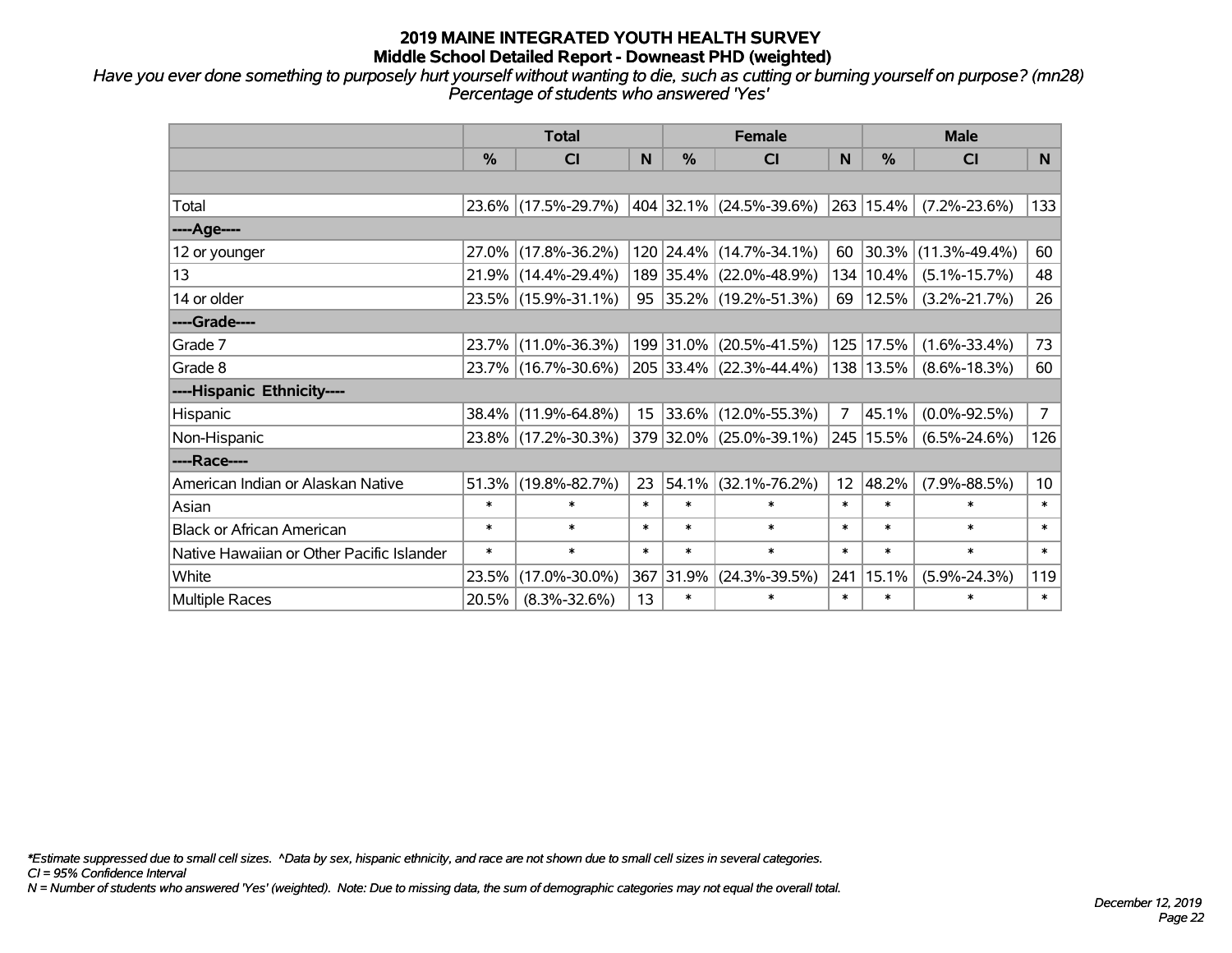#### **2019 MAINE INTEGRATED YOUTH HEALTH SURVEY Middle School Detailed Report - Downeast PHD (weighted)** *During the past 30 days, on how many days did you smoke cigarettes? (mn29)*

*Percentage of students who answered at least 1 day*

|                                           |               | <b>Total</b>        |                | <b>Female</b> |           |        | <b>Male</b> |        |        |
|-------------------------------------------|---------------|---------------------|----------------|---------------|-----------|--------|-------------|--------|--------|
|                                           | $\frac{0}{0}$ | <b>CI</b>           | N <sub>1</sub> | %             | <b>CI</b> | N      | %           | CI N   |        |
|                                           |               |                     |                |               |           |        |             |        |        |
| Total                                     |               | $1.1\%$ (0.4%-1.8%) | 18             | $\ast$        | $\ast$    | $\ast$ | *           | $\ast$ | $\ast$ |
| ---- Age----                              |               |                     |                |               |           |        |             |        |        |
| 12 or younger                             | $\ast$        | $\ast$              | $\ast$         | $\ast$        | $\ast$    | $\ast$ | $\ast$      | $\ast$ | $\ast$ |
| 13                                        | $\ast$        | $\ast$              | $\ast$         | $\ast$        | $\ast$    | $\ast$ | $\ast$      | $\ast$ | $\ast$ |
| 14 or older                               |               | $2.8\%$ (0.2%-5.5%) | 11             | $\ast$        | $\ast$    | $\ast$ | $\ast$      | $\ast$ | $\ast$ |
| ----Grade----                             |               |                     |                |               |           |        |             |        |        |
| Grade 7                                   | $\ast$        | $\ast$              | $\ast$         | $\ast$        | $\ast$    | $\ast$ | $\ast$      | $\ast$ | $\ast$ |
| Grade 8                                   |               | $1.7\%$ (0.4%-3.0%) | 14             | $\ast$        | $\ast$    | $\ast$ | $\ast$      | $\ast$ | $\ast$ |
| ----Hispanic Ethnicity----                |               |                     |                |               |           |        |             |        |        |
| Hispanic                                  | $\ast$        | $\ast$              | $\ast$         | *             | $\ast$    | *      | *           | $\ast$ | *      |
| Non-Hispanic                              |               | $1.2\%$ (0.4%-1.9%) | 18             | $\ast$        | $\ast$    | $\ast$ | $\ast$      | $\ast$ | $\ast$ |
| ----Race----                              |               |                     |                |               |           |        |             |        |        |
| American Indian or Alaskan Native         | $\ast$        | $\ast$              | $\ast$         | $\ast$        | $\ast$    | $\ast$ | $\ast$      | $\ast$ | $\ast$ |
| Asian                                     | $\ast$        | $\ast$              | $\ast$         | $\ast$        | $\ast$    | $\ast$ | $\ast$      | $\ast$ | $\ast$ |
| <b>Black or African American</b>          | $\ast$        | $\ast$              | $\ast$         | $\ast$        | $\ast$    | $\ast$ | $\ast$      | $\ast$ | $\ast$ |
| Native Hawaiian or Other Pacific Islander | $\ast$        | $\ast$              | $\ast$         | $\ast$        | *         | $\ast$ | *           | $\ast$ | $\ast$ |
| White                                     | 1.1%          | $(0.4\% - 1.8\%)$   | 17             | $\ast$        | *         | $\ast$ | *           | $\ast$ | $\ast$ |
| Multiple Races                            | $\ast$        | $\ast$              | $\ast$         | *             | *         | $\ast$ | *           | $\ast$ | $\ast$ |

*\*Estimate suppressed due to small cell sizes. ^Data by sex, hispanic ethnicity, and race are not shown due to small cell sizes in several categories.*

*CI = 95% Confidence Interval*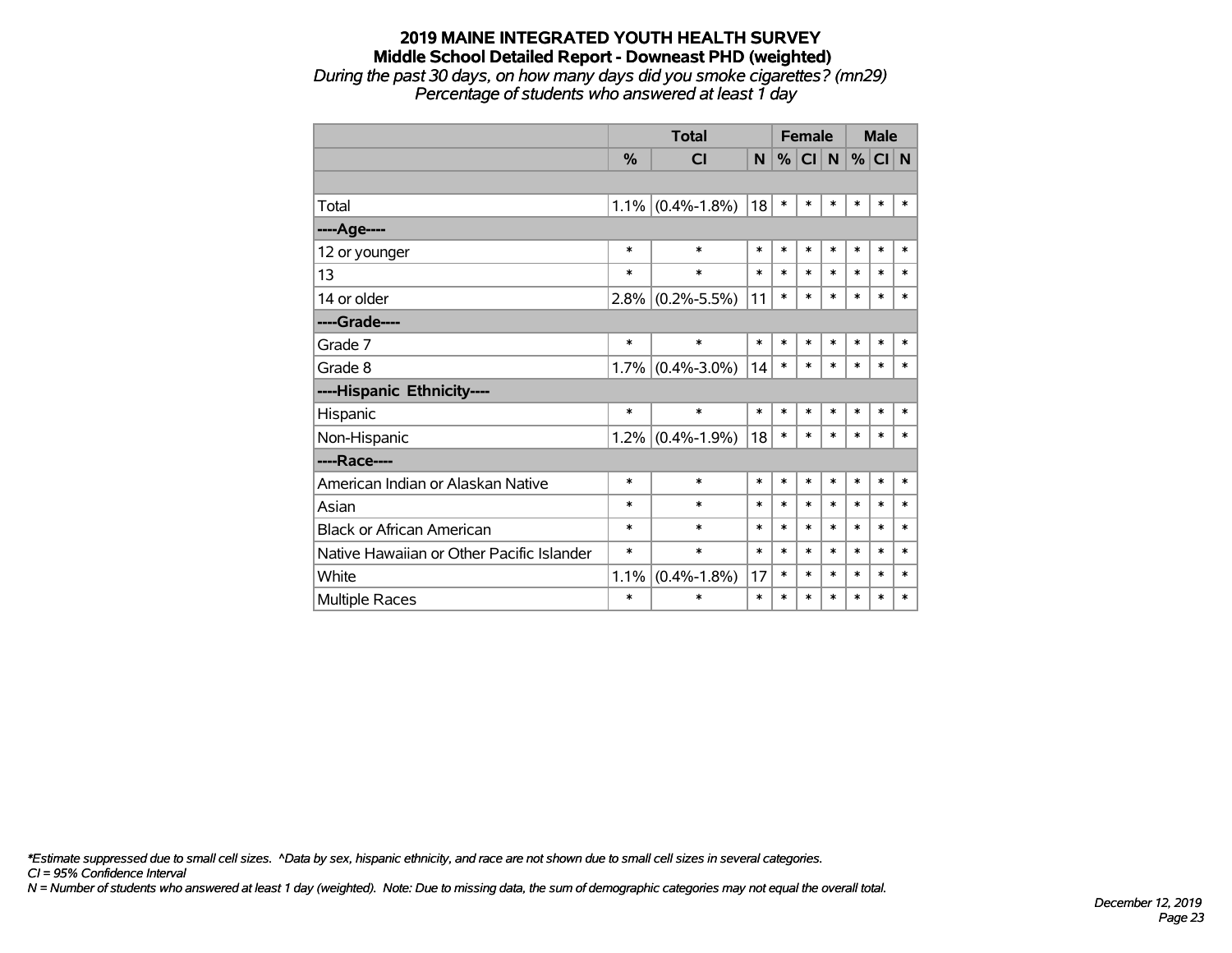#### *How old were you when you smoked a whole cigarette for the first time? (mn32)*

*Among students who have smoked a whole cigarette, the percentage of students who answered before age 11*

|                                           |               | <b>Total</b>        |                |        | <b>Female</b> |        |        | <b>Male</b> |        |
|-------------------------------------------|---------------|---------------------|----------------|--------|---------------|--------|--------|-------------|--------|
|                                           | $\frac{9}{6}$ | <b>CI</b>           | N              | %      | CI            | N      | $\%$   | CI N        |        |
|                                           |               |                     |                |        |               |        |        |             |        |
| Total                                     | 26.1%         | $(1.5\% - 50.6\%)$  | 14             | $\ast$ | $\ast$        | $\ast$ | $\ast$ | $\ast$      | $\ast$ |
| ----Age----                               |               |                     |                |        |               |        |        |             |        |
| 12 or younger                             | $\ast$        | $\ast$              | $\ast$         | $\ast$ | $\ast$        | $\ast$ | $\ast$ | $\ast$      | $\ast$ |
| 13                                        | $\ast$        | $\ast$              | $\ast$         | $\ast$ | $\ast$        | $\ast$ | $\ast$ | $\ast$      | $\ast$ |
| 14 or older                               | ∗             | $\ast$              | $\ast$         | $\ast$ | $\ast$        | $\ast$ | $\ast$ | $\ast$      | $\ast$ |
| ----Grade----                             |               |                     |                |        |               |        |        |             |        |
| Grade 7                                   | 46.8%         | $(14.8\% - 78.8\%)$ | $\overline{7}$ | $\ast$ | $\ast$        | $\ast$ | $\ast$ | $\ast$      | $\ast$ |
| Grade 8                                   | 18.3%         | $(0.0\% - 42.6\%)$  | 7              | $\ast$ | $\ast$        | $\ast$ | $\ast$ | $\ast$      | *      |
| ----Hispanic Ethnicity----                |               |                     |                |        |               |        |        |             |        |
| Hispanic                                  | $\ast$        | $\ast$              | $\ast$         | $\ast$ | $\ast$        | $\ast$ | $\ast$ | $\ast$      | $\ast$ |
| Non-Hispanic                              | 25.0%         | $(1.1\% - 49.0\%)$  | 13             | $\ast$ | $\ast$        | $\ast$ | $\ast$ | $\ast$      | $\ast$ |
| ----Race----                              |               |                     |                |        |               |        |        |             |        |
| American Indian or Alaskan Native         | $\ast$        | $\ast$              | $\ast$         | $\ast$ | $\ast$        | $\ast$ | $\ast$ | $\ast$      | $\ast$ |
| Asian                                     | $\ast$        | $\ast$              | $\ast$         | $\ast$ | $\ast$        | $\ast$ | $\ast$ | $\ast$      | $\ast$ |
| <b>Black or African American</b>          | ∗             | $\ast$              | $\ast$         | $\ast$ | $\ast$        | $\ast$ | $\ast$ | $\ast$      | $\ast$ |
| Native Hawaiian or Other Pacific Islander | *             | $\ast$              | $\ast$         | $\ast$ | $\ast$        | $\ast$ | $\ast$ | $\ast$      | $\ast$ |
| White                                     | 24.7%         | $(1.2\% - 48.3\%)$  | 13             | $\ast$ | $\ast$        | $\ast$ | $\ast$ | $\ast$      | $\ast$ |
| Multiple Races                            | $\ast$        | $\ast$              | $\ast$         | $\ast$ | $\ast$        | $\ast$ | $\ast$ | $\ast$      | $\ast$ |

*\*Estimate suppressed due to small cell sizes. ^Data by sex, hispanic ethnicity, and race are not shown due to small cell sizes in several categories.*

*CI = 95% Confidence Interval*

*N = Among students who have smoked a whole cigarette, the number of students who answered before age 11 (weighted). Note: Due to missing data, the sum of demographic categories may not equal the overall total.*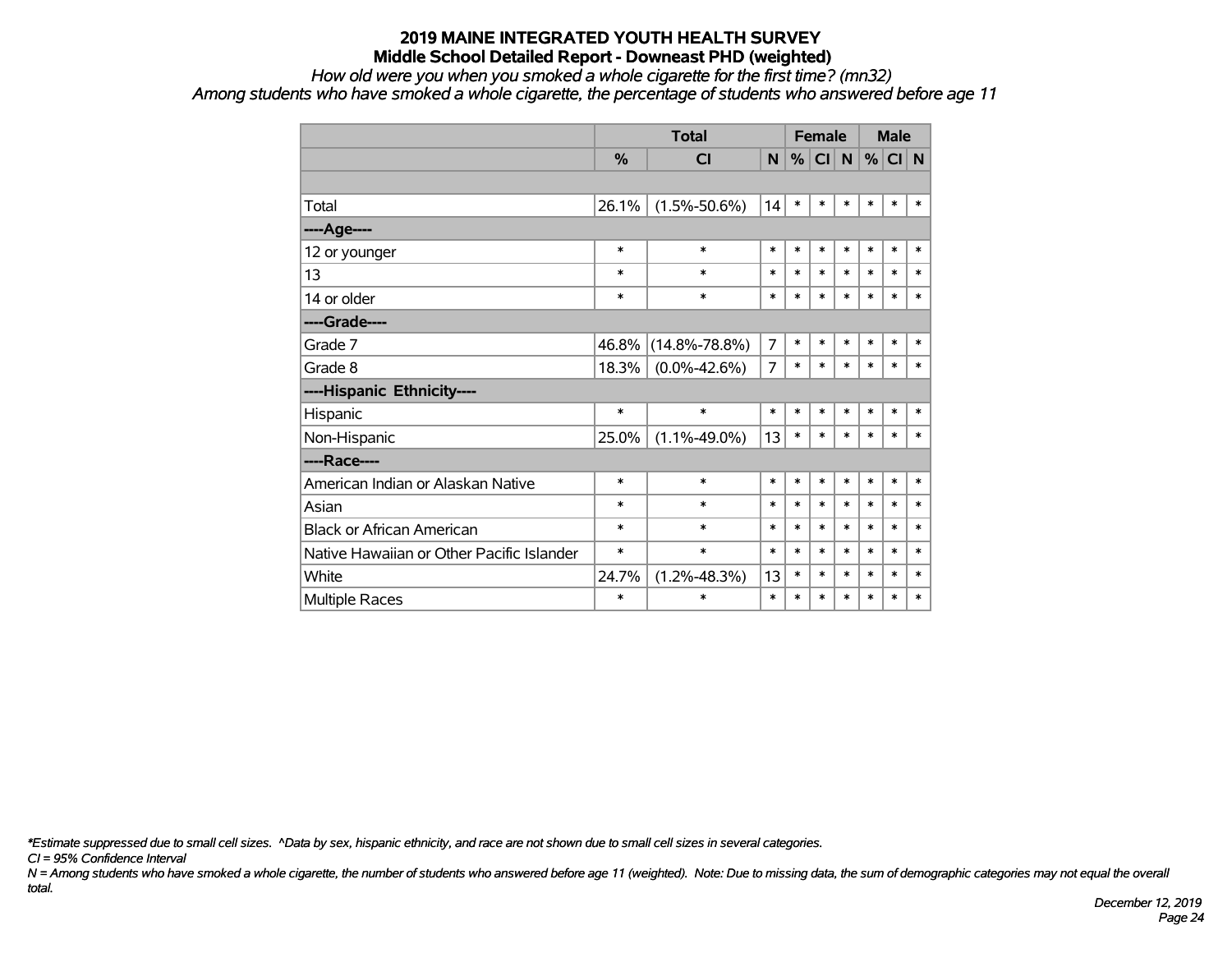*How old were you when you smoked a whole cigarette for the first time? (mn32\_2) Percentage of students who answered before age 11*

|                                           |               | <b>Total</b>      |                |        | <b>Female</b> |        | <b>Male</b> |        |        |
|-------------------------------------------|---------------|-------------------|----------------|--------|---------------|--------|-------------|--------|--------|
|                                           | $\frac{9}{6}$ | <b>CI</b>         | N.             | %      | <b>CI</b>     | N      | %           | CI N   |        |
|                                           |               |                   |                |        |               |        |             |        |        |
| Total                                     | 0.8%          | $(0.1\% - 1.6\%)$ | 14             | $\ast$ | $\ast$        | $\ast$ | $\ast$      | $\ast$ | *      |
| ----Age----                               |               |                   |                |        |               |        |             |        |        |
| 12 or younger                             | 1.7%          | $(0.0\% - 3.4\%)$ | 7              | $\ast$ | $\ast$        | $\ast$ | $\ast$      | $\ast$ | $\ast$ |
| 13                                        | *             | $\ast$            | $\ast$         | $\ast$ | $\ast$        | $\ast$ | $\ast$      | *      | $\ast$ |
| 14 or older                               | $\ast$        | $\ast$            | $\ast$         | $\ast$ | $\ast$        | $\ast$ | $\ast$      | $\ast$ | $\ast$ |
| ----Grade----                             |               |                   |                |        |               |        |             |        |        |
| Grade 7                                   | 0.9%          | $(0.0\% - 1.8\%)$ | $\overline{7}$ | $\ast$ | $\ast$        | $\ast$ | $\ast$      | $\ast$ | $\ast$ |
| Grade 8                                   | 0.8%          | $(0.0\% - 1.8\%)$ | 7              | $\ast$ | $\ast$        | $\ast$ | $\ast$      | $\ast$ | $\ast$ |
| ----Hispanic Ethnicity----                |               |                   |                |        |               |        |             |        |        |
| Hispanic                                  | $\ast$        | $\ast$            | *              | *      | $\ast$        | $\ast$ | $\ast$      | *      | $\ast$ |
| Non-Hispanic                              | 0.8%          | $(0.1\% - 1.6\%)$ | 13             | $\ast$ | $\ast$        | $\ast$ | *           | *      | *      |
| ----Race----                              |               |                   |                |        |               |        |             |        |        |
| American Indian or Alaskan Native         | $\ast$        | $\ast$            | $\ast$         | $\ast$ | $\ast$        | $\ast$ | $\ast$      | $\ast$ | $\ast$ |
| Asian                                     | $\ast$        | $\ast$            | $\ast$         | *      | $\ast$        | $\ast$ | $\ast$      | *      | *      |
| <b>Black or African American</b>          | *             | $\ast$            | $\ast$         | $\ast$ | $\ast$        | $\ast$ | $\ast$      | $\ast$ | $\ast$ |
| Native Hawaiian or Other Pacific Islander | *             | $\ast$            | $\ast$         | $\ast$ | $\ast$        | $\ast$ | $\ast$      | $\ast$ | $\ast$ |
| White                                     | 0.8%          | $(0.1\% - 1.5\%)$ | 13             | $\ast$ | $\ast$        | $\ast$ | $\ast$      | $\ast$ | $\ast$ |
| <b>Multiple Races</b>                     | $\ast$        | $\ast$            | $\ast$         | $\ast$ | $\ast$        | $\ast$ | $\ast$      | $\ast$ | $\ast$ |

*\*Estimate suppressed due to small cell sizes. ^Data by sex, hispanic ethnicity, and race are not shown due to small cell sizes in several categories.*

*CI = 95% Confidence Interval*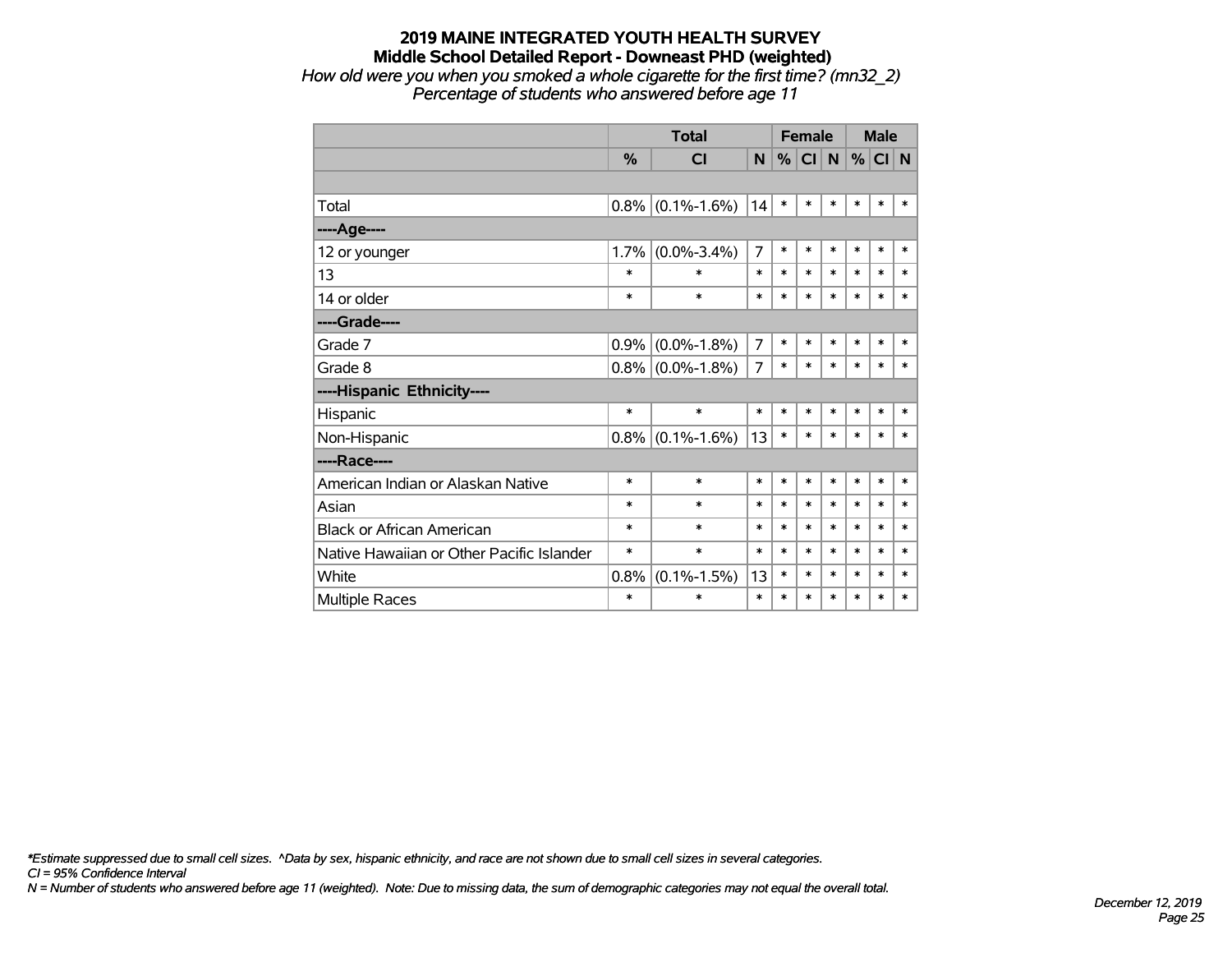*During the past 30 days, on how many days did you use chewing tobacco, snuff, dip, snus, or dissolvable tobacco products, such as Copenhagen, Grizzly, Skoal, or Camel Snus? (Do not count any electronic vapor products.) (mn181a) Percentage of students who answered at least 1 day*

|                                           | <b>Total</b> |                     | <b>Female</b>  |               |                          | <b>Male</b>    |               |                         |        |
|-------------------------------------------|--------------|---------------------|----------------|---------------|--------------------------|----------------|---------------|-------------------------|--------|
|                                           | %            | CI                  | N              | $\frac{0}{0}$ | CI                       | N <sub>1</sub> | $\frac{0}{0}$ | CI                      | N      |
|                                           |              |                     |                |               |                          |                |               |                         |        |
| Total                                     |              | $1.6\%$ (1.0%-2.3%) |                |               | $ 28 0.7\% $ (0.0%-1.4%) |                |               | $6$ 2.6% (1.1%-4.0%) 22 |        |
| ----Age----                               |              |                     |                |               |                          |                |               |                         |        |
| 12 or younger                             | 1.7%         | $(0.0\% - 3.3\%)$   | $\overline{7}$ | $\ast$        | $\ast$                   | $\ast$         | $\ast$        | $\ast$                  | $\ast$ |
| 13                                        | $2.0\%$      | $(0.8\% - 3.2\%)$   | 17             | $\ast$        | $\ast$                   | $\ast$         | $\ast$        | $\ast$                  | $\ast$ |
| 14 or older                               | $\ast$       | $\ast$              | $\ast$         | $\ast$        | $\ast$                   | $\ast$         | $\ast$        | $\ast$                  | $\ast$ |
| ----Grade----                             |              |                     |                |               |                          |                |               |                         |        |
| Grade 7                                   | 1.2%         | $(0.4\% - 2.0\%)$   | 10             | $\ast$        | $\ast$                   | $\ast$         | $\ast$        | $\ast$                  | $\ast$ |
| Grade 8                                   |              | $1.8\%$ (0.5%-3.1%) | 16             | $\ast$        | $\ast$                   | $\ast$         | $\ast$        | $\ast$                  | $\ast$ |
| ----Hispanic Ethnicity----                |              |                     |                |               |                          |                |               |                         |        |
| Hispanic                                  | $\ast$       | $\ast$              | $\ast$         | $\ast$        | $\ast$                   | $\ast$         | $\ast$        | $\ast$                  | $\ast$ |
| Non-Hispanic                              |              | $1.3\%$ (0.7%-1.9%) |                |               | $20 0.8\% $ (0.0%-1.5%)  | 6              |               | $1.8\%$ (0.6%-3.0%)     | 15     |
| ----Race----                              |              |                     |                |               |                          |                |               |                         |        |
| American Indian or Alaskan Native         | $\ast$       | $\ast$              | $\ast$         | $\ast$        | $\ast$                   | $\ast$         | $\ast$        | $\ast$                  | $\ast$ |
| Asian                                     | $\ast$       | $\ast$              | $\ast$         | $\ast$        | $\ast$                   | $\ast$         | $\ast$        | $\ast$                  | $\ast$ |
| <b>Black or African American</b>          | $\ast$       | $\ast$              | $\ast$         | $\ast$        | $\ast$                   | $\ast$         | $\ast$        | $\ast$                  | $\ast$ |
| Native Hawaiian or Other Pacific Islander | $\ast$       | $\ast$              | $\ast$         | $\ast$        | $\ast$                   | $\ast$         | $\ast$        | $\ast$                  | $\ast$ |
| White                                     | 1.2%         | $(0.6\% - 1.8\%)$   | 18             | $\ast$        | $\ast$                   | $\ast$         | $\ast$        | $\ast$                  | $\ast$ |
| Multiple Races                            | $\ast$       | $\ast$              | $\ast$         | $\ast$        | $\ast$                   | $\ast$         | $\ast$        | $\ast$                  | $\ast$ |

*\*Estimate suppressed due to small cell sizes. ^Data by sex, hispanic ethnicity, and race are not shown due to small cell sizes in several categories.*

*CI = 95% Confidence Interval*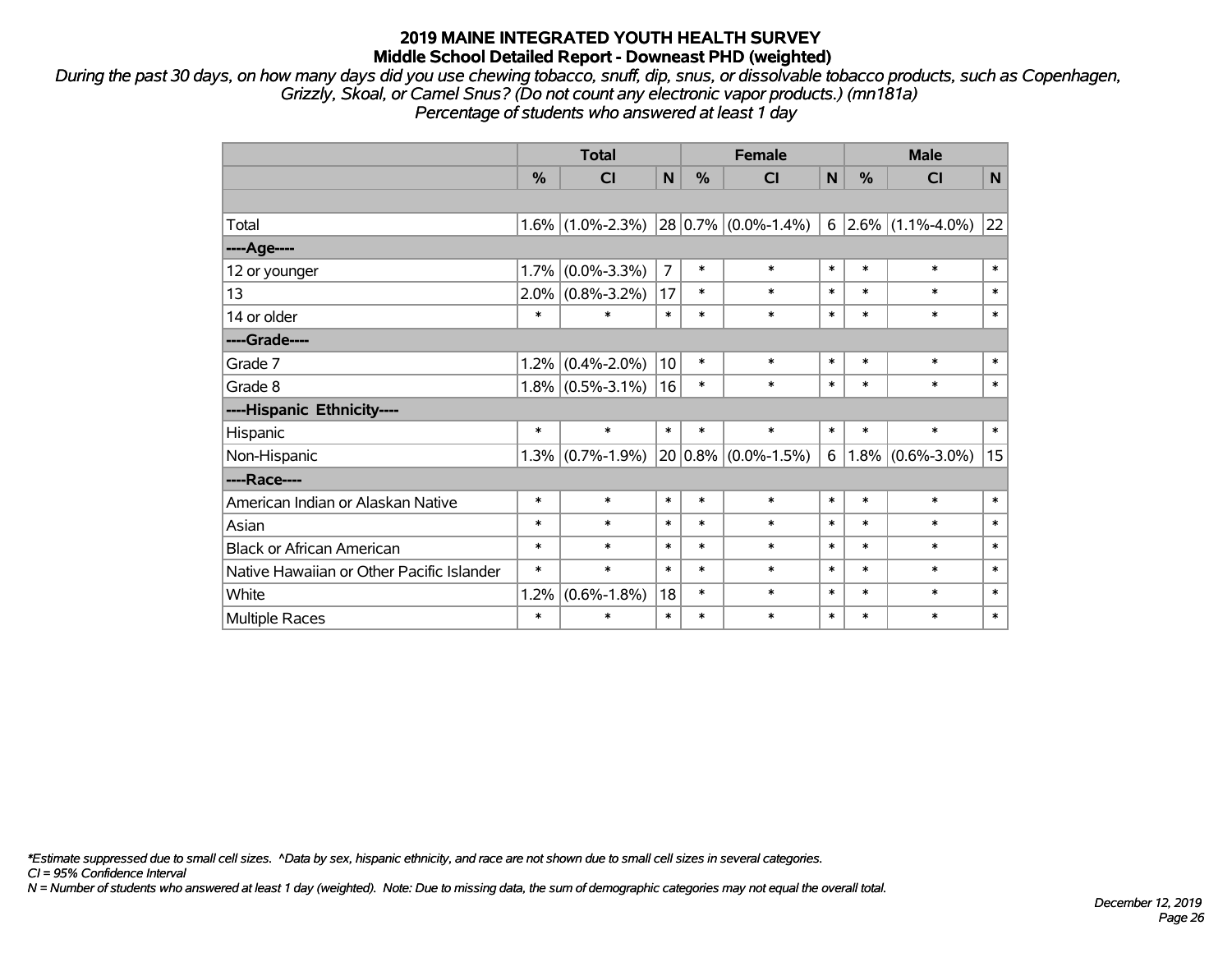*During the past 30 days, on how many days did you smoke cigars, cigarillos, or little cigars? (mn30) Percentage of students who answered at least 1 day*

|                                           | <b>Total</b> |                     | <b>Female</b> |        |                         | <b>Male</b> |        |                     |              |
|-------------------------------------------|--------------|---------------------|---------------|--------|-------------------------|-------------|--------|---------------------|--------------|
|                                           | %            | CI                  | N             | %      | <b>CI</b>               | N           | %      | <b>CI</b>           | $\mathsf{N}$ |
|                                           |              |                     |               |        |                         |             |        |                     |              |
| Total                                     |              | $1.0\%$ (0.2%-1.9%) |               |        | $18 0.8\% $ (0.1%-1.6%) | 7           |        | $1.3\%$ (0.1%-2.5%) | 11           |
| ----Age----                               |              |                     |               |        |                         |             |        |                     |              |
| 12 or younger                             | 1.4%         | $(0.0\% - 2.8\%)$   | 6             | $\ast$ | $\ast$                  | $\ast$      | $\ast$ | $\ast$              | $\ast$       |
| 13                                        | $\ast$       | $\ast$              | $\ast$        | $\ast$ | $\ast$                  | $\ast$      | $\ast$ | $\ast$              | $\ast$       |
| 14 or older                               |              | $2.6\%$ (0.0%-5.2%) | 10            | $\ast$ | $\ast$                  | $\ast$      | $\ast$ | $\ast$              | $\ast$       |
| ----Grade----                             |              |                     |               |        |                         |             |        |                     |              |
| Grade 7                                   | $\ast$       | $\ast$              | $\ast$        | $\ast$ | $\ast$                  | $\ast$      | $\ast$ | $\ast$              | $\ast$       |
| Grade 8                                   | 1.6%         | $(0.0\% - 3.2\%)$   |               |        | $13 1.4\% $ (0.0%-2.9%) | 6           | 1.8%   | $(0.0\% - 4.0\%)$   | 8            |
| ----Hispanic Ethnicity----                |              |                     |               |        |                         |             |        |                     |              |
| Hispanic                                  | $\ast$       | $\ast$              | $\ast$        | $\ast$ | $\ast$                  | $\ast$      | $\ast$ | $\ast$              | $\ast$       |
| Non-Hispanic                              | $1.0\%$      | $(0.2\% - 1.8\%)$   |               |        | $16 0.8\% $ (0.0%-1.5%) | $6^{\circ}$ | 1.3%   | $(0.0\% - 2.6\%)$   | 10           |
| ----Race----                              |              |                     |               |        |                         |             |        |                     |              |
| American Indian or Alaskan Native         | $\ast$       | $\ast$              | $\ast$        | $\ast$ | $\ast$                  | $\ast$      | $\ast$ | $\ast$              | $\ast$       |
| Asian                                     | $\ast$       | $\ast$              | $\ast$        | $\ast$ | $\ast$                  | $\ast$      | $\ast$ | $\ast$              | $\ast$       |
| <b>Black or African American</b>          | $\ast$       | $\ast$              | $\ast$        | $\ast$ | $\ast$                  | $\ast$      | $\ast$ | $\ast$              | $\ast$       |
| Native Hawaiian or Other Pacific Islander | $\ast$       | $\ast$              | $\ast$        | $\ast$ | $\ast$                  | $\ast$      | $\ast$ | $\ast$              | $\ast$       |
| White                                     | 1.0%         | $(0.2\% - 1.9\%)$   | 16            | 0.8%   | $(0.0\% - 1.5\%)$       | 6           | 1.3%   | $(0.0\% - 2.6\%)$   | 10           |
| <b>Multiple Races</b>                     | $\ast$       | $\ast$              | $\ast$        | $\ast$ | $\ast$                  | $\ast$      | $\ast$ | $\ast$              | $\ast$       |

*\*Estimate suppressed due to small cell sizes. ^Data by sex, hispanic ethnicity, and race are not shown due to small cell sizes in several categories.*

*CI = 95% Confidence Interval*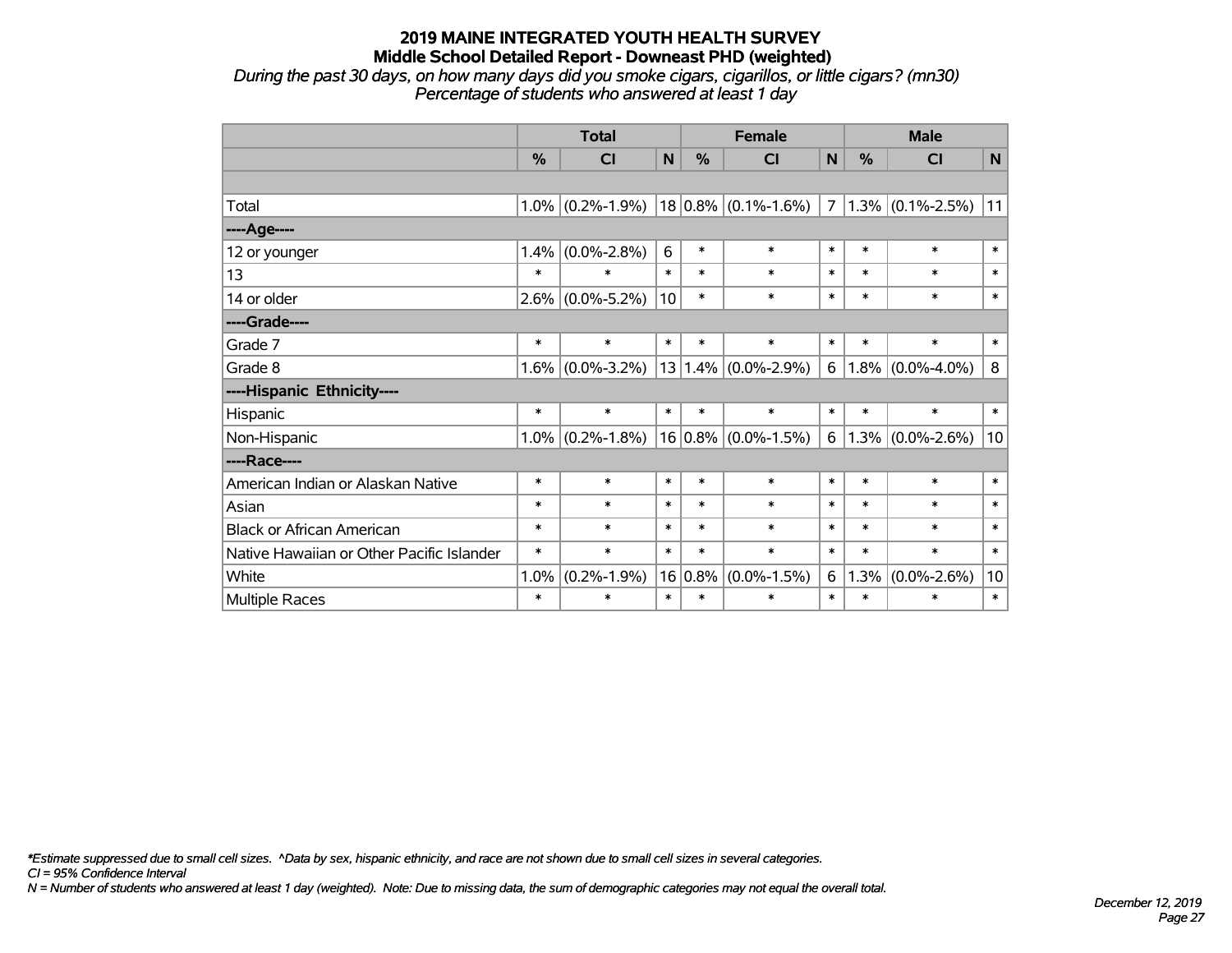*During the past 7 days, on how many days were you in the same room with someone who was smoking cigarettes? (mn33a) Percentage of students who answered at least 1 day*

|                                           | <b>Total</b> |                     |                | <b>Female</b> | <b>Male</b>                 |          |          |                           |                |
|-------------------------------------------|--------------|---------------------|----------------|---------------|-----------------------------|----------|----------|---------------------------|----------------|
|                                           | $\%$         | <b>CI</b>           | N              | $\frac{0}{0}$ | <b>CI</b>                   | <b>N</b> | %        | <b>CI</b>                 | N.             |
|                                           |              |                     |                |               |                             |          |          |                           |                |
| Total                                     |              | 27.7% (21.7%-33.6%) |                |               | 474   28.9%   (23.1%-34.7%) |          |          | 235  26.5%  (19.9%-33.1%) | 231            |
| ----Age----                               |              |                     |                |               |                             |          |          |                           |                |
| 12 or younger                             | 32.0%        | $(23.3\% - 40.7\%)$ |                |               | 142 29.5% (21.3%-37.8%)     |          | 70 34.5% | $(21.9\% - 47.1\%)$       | 70             |
| 13                                        |              | 24.6% (19.3%-29.9%) |                |               | 213 27.5% (22.1%-32.9%)     |          |          | 111 21.7% (15.2%-28.2%)   | 96             |
| 14 or older                               |              | 29.6% (19.3%-39.9%) |                |               | $118$ 31.3% (17.9%-44.8%)   |          |          | 54 28.6% (18.2%-39.1%)    | 64             |
| ----Grade----                             |              |                     |                |               |                             |          |          |                           |                |
| Grade 7                                   | 28.4%        | $(20.4\% - 36.4\%)$ |                |               | 237 29.9% (21.4%-38.4%)     | 121      | 27.3%    | $(18.1\% - 36.5\%)$       | 114            |
| Grade 8                                   |              | 26.8% (21.7%-32.0%) |                |               | 231 27.7% (22.4%-33.1%)     |          |          | 112 25.8% (19.7%-32.0%)   | 115            |
| ----Hispanic Ethnicity----                |              |                     |                |               |                             |          |          |                           |                |
| Hispanic                                  | 15.9%        | $(3.2\% - 28.6\%)$  | $\overline{7}$ | $\ast$        | $\ast$                      | $\ast$   | $\ast$   | $\ast$                    | $\ast$         |
| Non-Hispanic                              | $27.8\%$     | $(21.7\% - 33.9\%)$ |                |               | 440 29.5% (23.5%-35.5%)     |          |          | 219 26.3% (19.7%-32.9%)   | 214            |
| ----Race----                              |              |                     |                |               |                             |          |          |                           |                |
| American Indian or Alaskan Native         |              | 24.0% (18.4%-29.5%) | 10             | $\ast$        | $\ast$                      | $\ast$   | $\ast$   | $\ast$                    | $\ast$         |
| Asian                                     | $\ast$       | $\ast$              | $\ast$         | $\ast$        | $\ast$                      | $\ast$   | $\ast$   | $\ast$                    | $\ast$         |
| <b>Black or African American</b>          | $\ast$       | $\ast$              | $\ast$         | $\ast$        | $\ast$                      | $\ast$   | $\ast$   | $\ast$                    | $\ast$         |
| Native Hawaiian or Other Pacific Islander | $\ast$       | $\ast$              | $\ast$         | $\ast$        | $\ast$                      | $\ast$   | $\ast$   | $\ast$                    | $\ast$         |
| White                                     | 27.6%        | $(21.9\% - 33.4\%)$ |                | 430 28.9%     | $(23.0\% - 34.7\%)$         | 214      | 26.5%    | $(20.1\% - 32.8\%)$       | 209            |
| <b>Multiple Races</b>                     |              | 25.6% (14.4%-36.8%) |                |               | 16 29.5% (16.8%-42.3%)      | 8        | 22.7%    | $(7.8\% - 37.7\%)$        | 7 <sup>1</sup> |

*\*Estimate suppressed due to small cell sizes. ^Data by sex, hispanic ethnicity, and race are not shown due to small cell sizes in several categories.*

*CI = 95% Confidence Interval*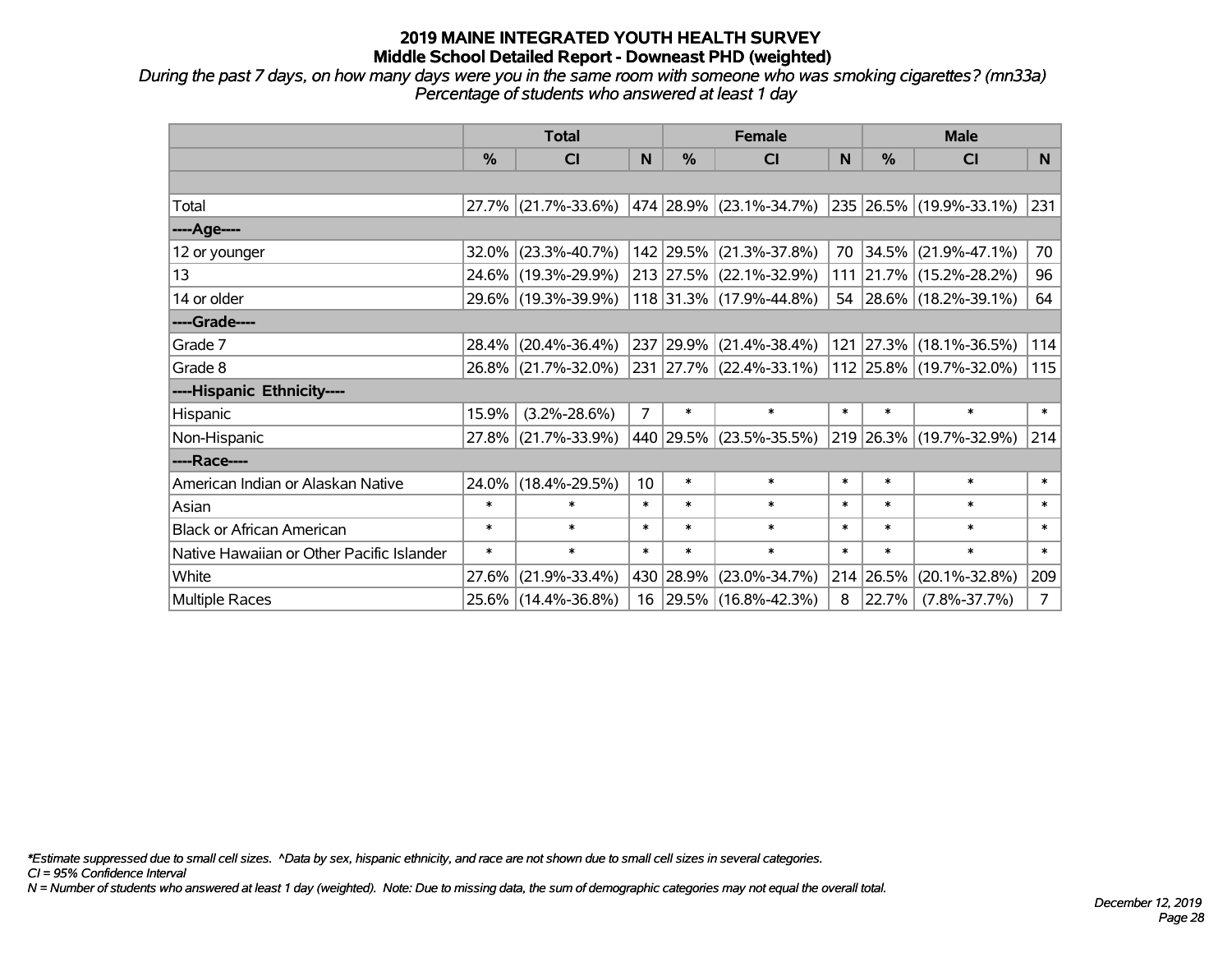*During the past 7 days, on how many days were you in the same car with someone who was smoking cigarettes? (mn56a) Percentage of students who answered at least 1 day*

|                                           | <b>Total</b> |                     |                | <b>Female</b> | <b>Male</b>             |        |               |                               |        |
|-------------------------------------------|--------------|---------------------|----------------|---------------|-------------------------|--------|---------------|-------------------------------|--------|
|                                           | $\%$         | <b>CI</b>           | N              | $\%$          | <b>CI</b>               | N      | $\frac{0}{0}$ | <b>CI</b>                     | N      |
|                                           |              |                     |                |               |                         |        |               |                               |        |
| Total                                     |              | 19.9% (12.5%-27.3%) |                |               | 344 20.7% (11.1%-30.3%) |        |               | $170$   18.7%   (11.1%-26.3%) | 163    |
| ----Age----                               |              |                     |                |               |                         |        |               |                               |        |
| 12 or younger                             | 23.2%        | $(11.4\% - 34.9\%)$ |                | 105 21.6%     | $(6.3\% - 37.0\%)$      | 51     | 25.6%         | $(10.2\% - 40.9\%)$           | 54     |
| 13                                        | 17.5%        | $(11.3\% - 23.6\%)$ |                | 150 19.9%     | $(11.2\% - 28.6\%)$     | 86     | 12.9%         | $(5.0\% - 20.8\%)$            | 53     |
| 14 or older                               | 21.7%        | $(8.2\% - 35.1\%)$  |                | 89 21.5%      | $(7.4\% - 35.7\%)$      | 33     | 22.2%         | $(6.6\% - 37.7\%)$            | 56     |
| ----Grade----                             |              |                     |                |               |                         |        |               |                               |        |
| Grade 7                                   | 22.8%        | $(13.3\% - 32.3\%)$ |                | 191 22.2%     | $(8.8\% - 35.5\%)$      | 91     | 22.4%         | $(13.0\% - 31.8\%)$           | 92     |
| Grade 8                                   | 17.0%        | $(6.7\% - 27.3\%)$  |                | 145   19.4%   | $(8.7\% - 30.0\%)$      | 78     | 15.3%         | $(3.4\% - 27.3\%)$            | 67     |
| ----Hispanic Ethnicity----                |              |                     |                |               |                         |        |               |                               |        |
| Hispanic                                  | 17.9%        | $(0.0\% - 42.1\%)$  | 9              | $\ast$        | $\ast$                  | $\ast$ | $\ast$        | $\ast$                        | $\ast$ |
| Non-Hispanic                              |              | 20.3% (12.6%-28.1%) |                | 319 20.8%     | $(9.8\% - 31.7\%)$      | 151    |               | 19.4% (11.4%-27.3%)           | 157    |
| ----Race----                              |              |                     |                |               |                         |        |               |                               |        |
| American Indian or Alaskan Native         | 18.3%        | $(3.8\% - 32.8\%)$  | $\overline{7}$ | $\ast$        | $\ast$                  | $\ast$ | $\ast$        | $\ast$                        | $\ast$ |
| Asian                                     | $\ast$       | $\ast$              | $\ast$         | $\ast$        | $\ast$                  | $\ast$ | $\ast$        | $\ast$                        | $\ast$ |
| <b>Black or African American</b>          | $\ast$       | $\ast$              | $\ast$         | $\ast$        | $\ast$                  | $\ast$ | $\ast$        | $\ast$                        | $\ast$ |
| Native Hawaiian or Other Pacific Islander | $\ast$       | $\ast$              | $\ast$         | $\ast$        | $\ast$                  | $\ast$ | $\ast$        | $\ast$                        | $\ast$ |
| White                                     | 19.8%        | $(11.6\% - 28.0\%)$ | 308            | 19.5%         | $(8.2\% - 30.8\%)$      | 144    | 19.4%         | $(11.0\% - 27.9\%)$           | 153    |
| Multiple Races                            | 14.8%        | $(1.8\% - 27.8\%)$  | 9              | $\ast$        | $\ast$                  | $\ast$ | $\ast$        | $\ast$                        | $\ast$ |

*\*Estimate suppressed due to small cell sizes. ^Data by sex, hispanic ethnicity, and race are not shown due to small cell sizes in several categories.*

*CI = 95% Confidence Interval*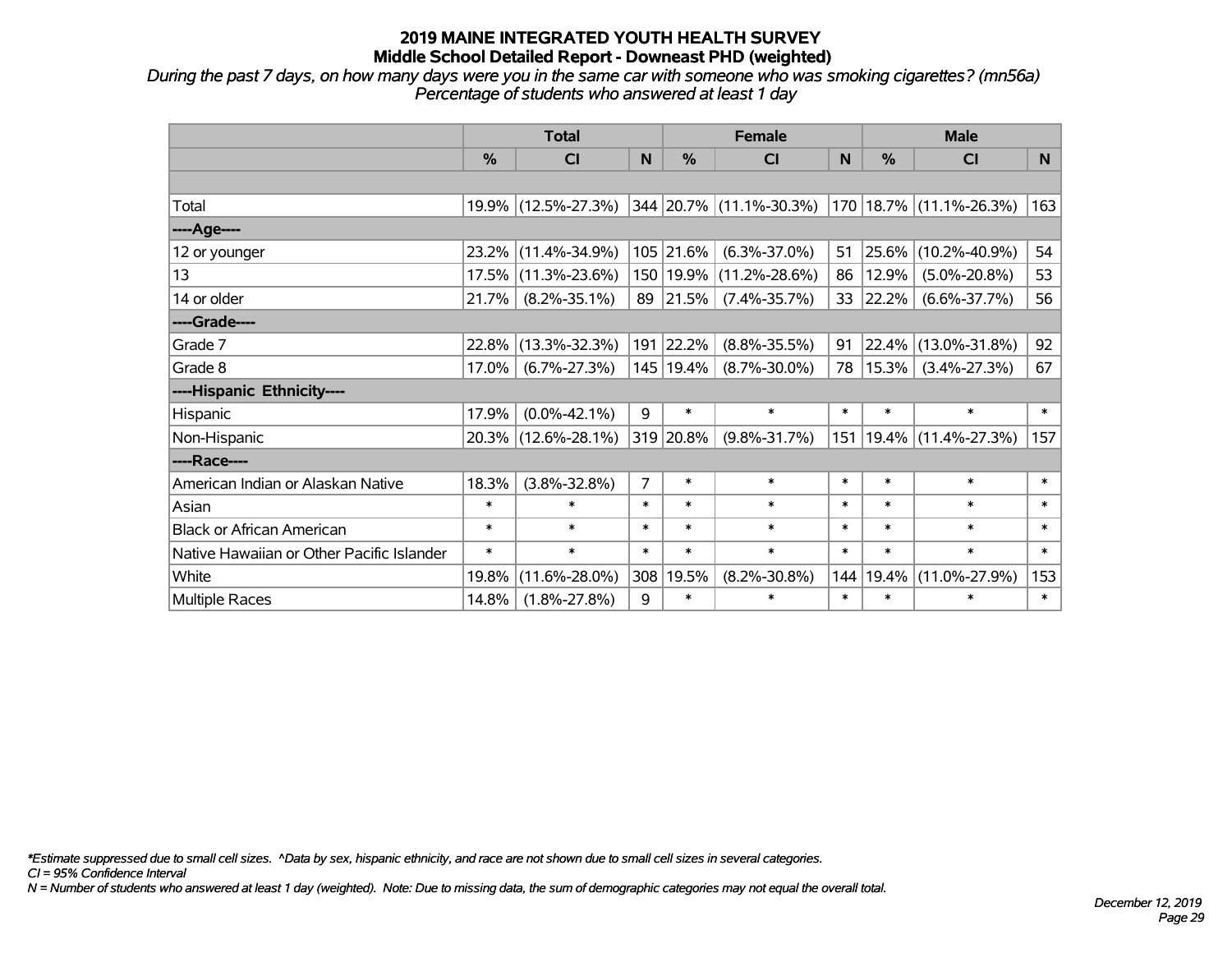#### **2019 MAINE INTEGRATED YOUTH HEALTH SURVEY Middle School Detailed Report - Downeast PHD (weighted)** *Besides yourself, does anyone who lives in your home smoke cigarettes now? (mn57) Percentage of students who answered 'Yes'*

|                                           | <b>Total</b>  |                        |        | <b>Female</b> | <b>Male</b>                              |        |           |                              |        |
|-------------------------------------------|---------------|------------------------|--------|---------------|------------------------------------------|--------|-----------|------------------------------|--------|
|                                           | $\frac{0}{0}$ | CI                     | N      | $\frac{0}{0}$ | <b>CI</b>                                | N      | %         | <b>CI</b>                    | N.     |
|                                           |               |                        |        |               |                                          |        |           |                              |        |
| Total                                     |               | $36.9\%$ (31.1%-42.7%) |        |               | 627 39.8% (34.8%-44.9%)                  |        |           | $ 325 33.8\% $ (25.8%-41.8%) | 288    |
| ----Age----                               |               |                        |        |               |                                          |        |           |                              |        |
| 12 or younger                             | 36.7%         | $(25.6\% - 47.7\%)$    |        |               | 160 45.8% (34.5%-57.2%)                  |        | 107 25.4% | $(5.8\% - 45.0\%)$           | 50     |
| 13                                        |               | 36.3% (27.1%-45.5%)    |        |               | 308 39.4% (32.2%-46.5%)                  |        |           | 168 32.0% (19.4%-44.6%)      | 129    |
| 14 or older                               |               | 38.4% (32.1%-44.8%)    |        |               | 158 32.0% (17.8%-46.3%)                  |        |           | 49 43.2% (30.0%-56.3%)       | 109    |
| ----Grade----                             |               |                        |        |               |                                          |        |           |                              |        |
| Grade 7                                   | 37.2%         | $(29.1\% - 45.4\%)$    |        |               | $304 \mid 43.1\% \mid (34.5\% - 51.7\%)$ |        | 178 29.6% | $(17.0\% - 42.3\%)$          | 116    |
| Grade 8                                   |               | 36.7% (27.5%-45.8%)    |        |               | 313 36.0% (28.8%-43.2%)                  |        |           | 144 38.4% (27.3%-49.5%)      | 169    |
| ----Hispanic Ethnicity----                |               |                        |        |               |                                          |        |           |                              |        |
| Hispanic                                  | 42.9%         | $(28.8\% - 57.0\%)$    | 21     | 45.5%         | $(22.2\% - 68.7\%)$                      |        | 13 39.6%  | $(20.2\% - 59.1\%)$          | 9      |
| Non-Hispanic                              |               | 36.1% (30.4%-41.9%)    |        |               | 559 39.7% (33.9%-45.4%)                  |        |           | 287 32.6% (24.8%-40.3%)      | 257    |
| ----Race----                              |               |                        |        |               |                                          |        |           |                              |        |
| American Indian or Alaskan Native         | $23.4\%$      | $(10.4\% - 36.3\%)$    | 9      | $\ast$        | $\ast$                                   | $\ast$ | $\ast$    | $\ast$                       | $\ast$ |
| Asian                                     | $\ast$        | $\ast$                 | $\ast$ | $\ast$        | $\ast$                                   | $\ast$ | $\ast$    | $\ast$                       | $\ast$ |
| <b>Black or African American</b>          | $\ast$        | $\ast$                 | $\ast$ | $\ast$        | $\ast$                                   | $\ast$ | $\ast$    | $\ast$                       | $\ast$ |
| Native Hawaiian or Other Pacific Islander | $\ast$        | $\ast$                 | $\ast$ | $\ast$        | $\ast$                                   | $\ast$ | $\ast$    | $\ast$                       | $\ast$ |
| White                                     | 36.7%         | $(30.8\% - 42.7\%)$    |        | 568 38.8%     | $(33.3\% - 44.4\%)$                      | 286    | 34.3%     | $(25.7\% - 43.0\%)$          | 267    |
| <b>Multiple Races</b>                     |               | 36.8% (22.5%-51.1%)    | 22     |               | $ 39.8\% $ (19.6%-60.0%)                 |        |           | 13 33.0% (10.0%-55.9%)       | 9      |

*\*Estimate suppressed due to small cell sizes. ^Data by sex, hispanic ethnicity, and race are not shown due to small cell sizes in several categories.*

*CI = 95% Confidence Interval*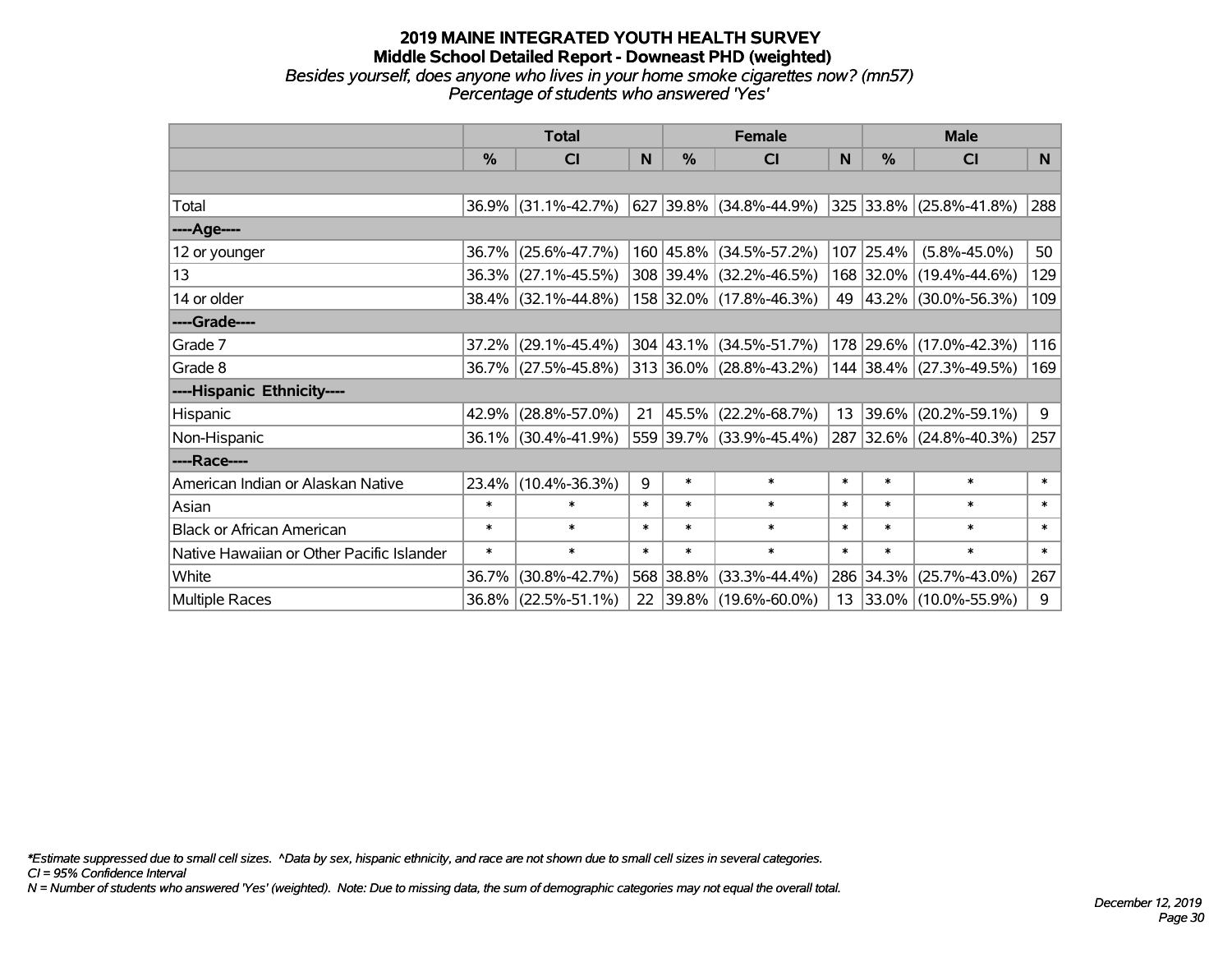### **2019 MAINE INTEGRATED YOUTH HEALTH SURVEY Middle School Detailed Report - Downeast PHD (weighted)** *If you wanted to get some cigarettes, how easy would it be for you to get some? (mn37)*

*Percentage of students who answered 'Sort of easy' or 'Very easy'*

|                                           | <b>Total</b> |                     |        | <b>Female</b> | <b>Male</b>                  |        |               |                         |                |
|-------------------------------------------|--------------|---------------------|--------|---------------|------------------------------|--------|---------------|-------------------------|----------------|
|                                           | $\%$         | <b>CI</b>           | N      | $\%$          | <b>CI</b>                    | N      | $\frac{0}{0}$ | <b>CI</b>               | N.             |
|                                           |              |                     |        |               |                              |        |               |                         |                |
| Total                                     |              | 24.9% (20.9%-28.9%) |        |               | $ 423 28.2\% $ (24.8%-31.7%) |        |               | 230 21.3% (14.8%-27.9%) | 184            |
| ----Age----                               |              |                     |        |               |                              |        |               |                         |                |
| 12 or younger                             | 26.7%        | $(22.0\% - 31.4\%)$ |        |               | 118 29.0% (21.4%-36.6%)      |        | 69 23.5%      | $(13.5\% - 33.5\%)$     | 47             |
| 13                                        |              | 23.1% (16.5%-29.8%) |        |               | 198 25.9% (19.5%-32.3%)      |        | 104 20.3%     | $(13.3\% - 27.3\%)$     | 89             |
| 14 or older                               |              | 26.8% (20.9%-32.6%) |        |               | $107$ 32.6% (24.1%-41.1%)    |        | 56 21.3%      | $(9.9\% - 32.7\%)$      | 48             |
| ----Grade----                             |              |                     |        |               |                              |        |               |                         |                |
| Grade 7                                   | $23.6\%$     | $(18.8\% - 28.4\%)$ |        |               | 195 27.7% (22.6%-32.8%)      | 113    | 19.6%         | $(10.7\% - 28.6\%)$     | 80             |
| Grade 8                                   |              | 26.2% (20.4%-31.9%) |        |               | 225 29.0% (23.6%-34.3%)      |        |               | 117 22.8% (15.1%-30.4%) | 101            |
| ----Hispanic Ethnicity----                |              |                     |        |               |                              |        |               |                         |                |
| Hispanic                                  | 23.5%        | $(9.2\% - 37.8\%)$  | 11     | $\ast$        | $\ast$                       | $\ast$ | $\ast$        | $\ast$                  | $\ast$         |
| Non-Hispanic                              | $25.2\%$     | $(21.2\% - 29.2\%)$ |        |               | 396 28.8% (25.4%-32.1%)      |        |               | 214 21.3% (14.6%-28.0%) | 172            |
| ----Race----                              |              |                     |        |               |                              |        |               |                         |                |
| American Indian or Alaskan Native         | 27.7%        | $(12.0\% - 43.5\%)$ | 11     | $\ast$        | $\ast$                       | $\ast$ | $\ast$        | $\ast$                  | $\ast$         |
| Asian                                     | $\ast$       | $\ast$              | $\ast$ | $\ast$        | $\ast$                       | $\ast$ | $\ast$        | $\ast$                  | $\ast$         |
| <b>Black or African American</b>          | 49.1%        | $(20.9\% - 77.3\%)$ | 6      | $\ast$        | $\ast$                       | $\ast$ | $\ast$        | $\ast$                  | $\ast$         |
| Native Hawaiian or Other Pacific Islander | $\ast$       | $\ast$              | $\ast$ | $\ast$        | $\ast$                       | $\ast$ | $\ast$        | $\ast$                  | $\ast$         |
| White                                     | 24.6%        | $(21.1\% - 28.1\%)$ |        |               | 381 28.2% (24.5%-31.9%)      |        | 210 20.7%     | $(14.5\% - 27.0\%)$     | 162            |
| <b>Multiple Races</b>                     | 31.5%        | $(3.6\% - 59.3\%)$  | 19     |               | $ 38.1\% $ (11.2%-65.1%)     | 11     | 23.5%         | $(0.0\% - 51.7\%)$      | 7 <sup>1</sup> |

*\*Estimate suppressed due to small cell sizes. ^Data by sex, hispanic ethnicity, and race are not shown due to small cell sizes in several categories.*

*CI = 95% Confidence Interval*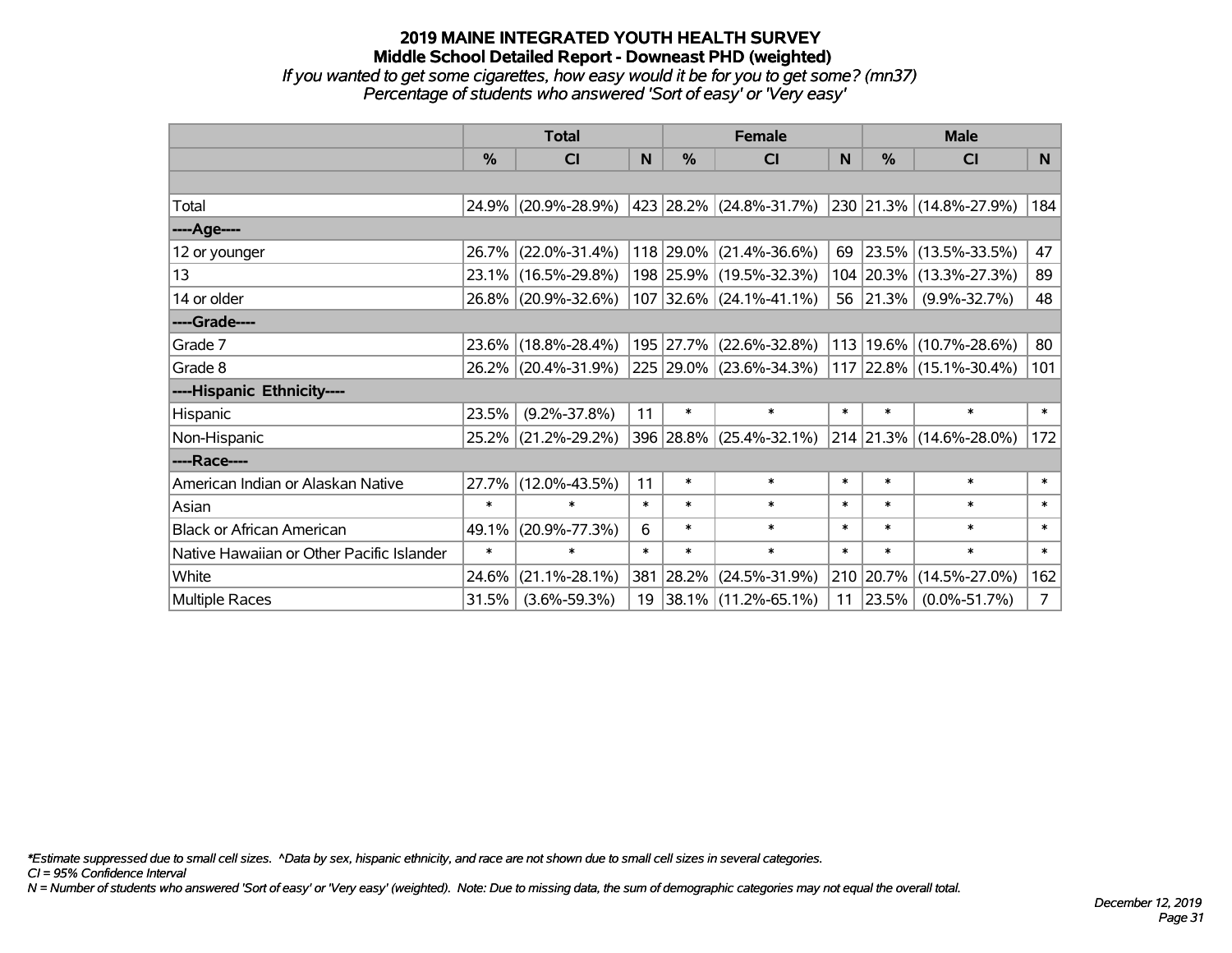# *Do you think that you will try a cigarette soon? (mn47)*

*Percentage of students who answered 'I definitely will', 'I probably will' or 'I probably will not'*

|                                           | <b>Total</b>  |                     |        |               | <b>Female</b>           | <b>Male</b> |               |                         |        |
|-------------------------------------------|---------------|---------------------|--------|---------------|-------------------------|-------------|---------------|-------------------------|--------|
|                                           | $\frac{0}{0}$ | <b>CI</b>           | N      | $\frac{0}{0}$ | <b>CI</b>               | N           | $\frac{0}{0}$ | <b>CI</b>               | N      |
|                                           |               |                     |        |               |                         |             |               |                         |        |
| Total                                     |               | 18.0% (13.5%-22.5%) |        |               | 309 18.0% (12.5%-23.4%) |             |               | 148 17.9% (11.5%-24.3%) | 154    |
| ----Age----                               |               |                     |        |               |                         |             |               |                         |        |
| 12 or younger                             | 18.2%         | $(10.3\% - 26.2\%)$ | 81     | 16.2%         | $(5.9\% - 26.6\%)$      | 38          | 19.5%         | $(7.8\% - 31.3\%)$      | 40     |
| 13                                        | 12.4%         | $(7.0\% - 17.7\%)$  |        | 106 13.2%     | $(6.4\% - 20.0\%)$      | 57          | 11.1%         | $(4.1\% - 18.0\%)$      | 45     |
| 14 or older                               |               | 29.8% (19.5%-40.2%) |        |               | 121 33.9% (17.9%-50.0%) |             |               | 52 27.9% (17.6%-38.2%)  | 69     |
| ----Grade----                             |               |                     |        |               |                         |             |               |                         |        |
| Grade 7                                   | 16.2%         | $(9.6\% - 22.8\%)$  |        | 135 15.7%     | $(7.6\% - 23.8\%)$      | 65          | 16.5%         | $(9.2\% - 23.8\%)$      | 67     |
| Grade 8                                   |               | 19.9% (12.4%-27.5%) |        |               | 170 20.4% (11.2%-29.6%) |             |               | 82 20.1% (10.6%-29.6%)  | 87     |
| ----Hispanic Ethnicity----                |               |                     |        |               |                         |             |               |                         |        |
| Hispanic                                  | 17.7%         | $(7.3\% - 28.1\%)$  | 9      | $\ast$        | $\ast$                  | $\ast$      | $\ast$        | $\ast$                  | $\ast$ |
| Non-Hispanic                              |               | 18.8% (14.1%-23.5%) |        |               | 294 19.5% (13.8%-25.2%) | 142         | $18.0\%$      | $(11.3\% - 24.8\%)$     | 144    |
| ----Race----                              |               |                     |        |               |                         |             |               |                         |        |
| American Indian or Alaskan Native         | 22.5%         | $(13.2\% - 31.7\%)$ | 9      | $\ast$        | $\ast$                  | $\ast$      | $\ast$        | $\ast$                  | $\ast$ |
| Asian                                     | $\ast$        | $\ast$              | $\ast$ | $\ast$        | $\ast$                  | $\ast$      | $\ast$        | $\ast$                  | $\ast$ |
| <b>Black or African American</b>          | $\ast$        | $\ast$              | $\ast$ | $\ast$        | $\ast$                  | $\ast$      | $\ast$        | $\ast$                  | $\ast$ |
| Native Hawaiian or Other Pacific Islander | $\ast$        | $\ast$              | $\ast$ | $\ast$        | $\ast$                  | $\ast$      | $\ast$        | $\ast$                  | $\ast$ |
| White                                     | 17.9%         | $(13.1\% - 22.8\%)$ | 280    | 17.2%         | $(10.5\% - 24.0\%)$     | 128         | 18.4%         | $(11.3\% - 25.5\%)$     | 145    |
| <b>Multiple Races</b>                     | 20.0%         | $(8.6\% - 31.4\%)$  | 12     | $\ast$        | $\ast$                  | $\ast$      | $\ast$        | $\ast$                  | $\ast$ |

*\*Estimate suppressed due to small cell sizes. ^Data by sex, hispanic ethnicity, and race are not shown due to small cell sizes in several categories.*

*CI = 95% Confidence Interval*

*N = Number of students who answered 'I definitely will', 'I probably will' or 'I probably will not' (weighted). Note: Due to missing data, the sum of demographic categories may not equal the overall total.*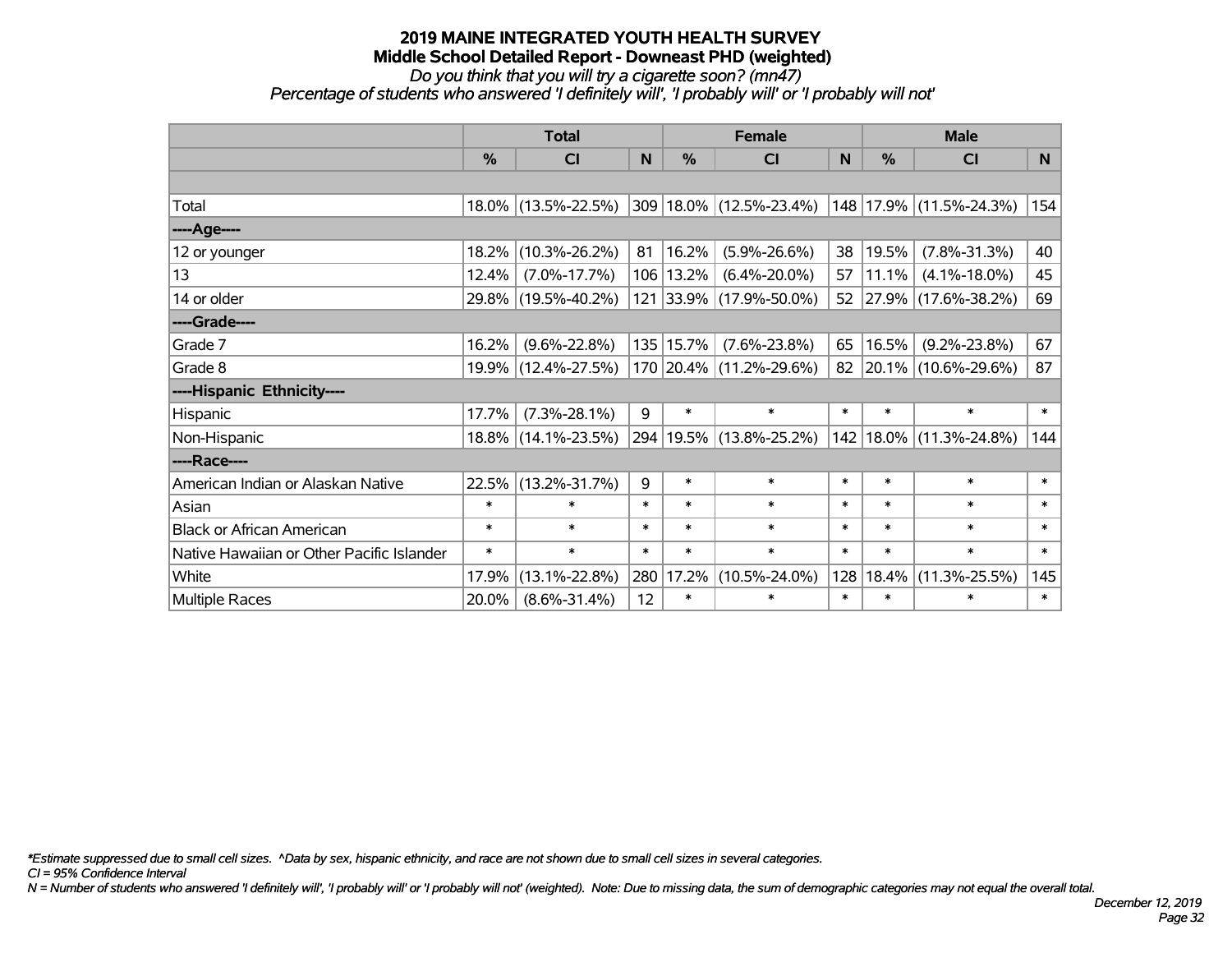#### *Do you think you will smoke a cigarette at any time during the next year? (mn48) Percentage of students who answered 'I definitely will', 'I probably will' or 'I probably will not'*

|                                           | <b>Total</b> |                     |        | <b>Female</b> | <b>Male</b>                 |        |               |                         |        |
|-------------------------------------------|--------------|---------------------|--------|---------------|-----------------------------|--------|---------------|-------------------------|--------|
|                                           | %            | <b>CI</b>           | N      | $\frac{9}{6}$ | <b>CI</b>                   | N      | $\frac{0}{0}$ | <b>CI</b>               | N.     |
|                                           |              |                     |        |               |                             |        |               |                         |        |
| Total                                     |              | 17.1% (12.3%-21.9%) |        |               | 294 17.0% (12.6%-21.5%)     |        |               | 140 17.0% (10.9%-23.1%) | 147    |
| ----Age----                               |              |                     |        |               |                             |        |               |                         |        |
| 12 or younger                             | 18.0%        | $(9.6\% - 26.4\%)$  | 82     | 11.8%         | $(2.1\% - 21.4\%)$          | 28     | 24.1%         | $(14.8\% - 33.5\%)$     | 51     |
| 13                                        | 11.0%        | $(6.2\% - 15.9\%)$  | 95     | 13.1%         | $(6.8\% - 19.5\%)$          | 57     | 8.4%          | $(1.8\% - 14.9\%)$      | 34     |
| 14 or older                               |              | 29.0% (21.5%-36.5%) |        |               | 118 36.0% (19.6%-52.5%)     |        |               | 55 25.2% (15.2%-35.3%)  | 63     |
| ----Grade----                             |              |                     |        |               |                             |        |               |                         |        |
| Grade 7                                   | 15.9%        | $(9.8\% - 21.9\%)$  |        | 133 15.9%     | $(8.7\% - 23.2\%)$          | 66     | 15.5%         | $(9.5\% - 21.6\%)$      | 64     |
| Grade 8                                   |              | 17.8% (10.9%-24.7%) |        |               | 152   18.3%   (10.1%-26.5%) | 74     | 17.9%         | $(8.9\% - 26.9\%)$      | 78     |
| ----Hispanic Ethnicity----                |              |                     |        |               |                             |        |               |                         |        |
| Hispanic                                  | 15.4%        | $(0.0\% - 35.1\%)$  | 8      | $\ast$        | $\ast$                      | $\ast$ | $\ast$        | $\ast$                  | $\ast$ |
| Non-Hispanic                              |              | 16.9% (12.6%-21.3%) |        |               | 265 17.8% (12.9%-22.7%)     | 130    |               | 16.0% (10.8%-21.2%)     | 128    |
| ----Race----                              |              |                     |        |               |                             |        |               |                         |        |
| American Indian or Alaskan Native         | 14.5%        | $(6.8\% - 22.2\%)$  | 6      | $\ast$        | $\ast$                      | $\ast$ | $\ast$        | $\ast$                  | $\ast$ |
| Asian                                     | $\ast$       | $\ast$              | $\ast$ | $\ast$        | $\ast$                      | $\ast$ | $\ast$        | $\ast$                  | $\ast$ |
| <b>Black or African American</b>          | $\ast$       | $\ast$              | $\ast$ | $\ast$        | $\ast$                      | $\ast$ | $\ast$        | $\ast$                  | $\ast$ |
| Native Hawaiian or Other Pacific Islander | $\ast$       | $\ast$              | $\ast$ | $\ast$        | $\ast$                      | $\ast$ | $\ast$        | $\ast$                  | $\ast$ |
| White                                     | 16.7%        | $(11.5\% - 22.0\%)$ | 260    | 16.4%         | $(11.0\% - 21.8\%)$         | 122    | 16.8%         | $(10.5\% - 23.2\%)$     | 132    |
| <b>Multiple Races</b>                     | 17.7%        | $(7.6\% - 27.9\%)$  | 11     | $\ast$        | $\ast$                      | $\ast$ | $\ast$        | $\ast$                  | $\ast$ |

*\*Estimate suppressed due to small cell sizes. ^Data by sex, hispanic ethnicity, and race are not shown due to small cell sizes in several categories.*

*CI = 95% Confidence Interval*

*N = Number of students who answered 'I definitely will', 'I probably will' or 'I probably will not' (weighted). Note: Due to missing data, the sum of demographic categories may not equal the overall total.*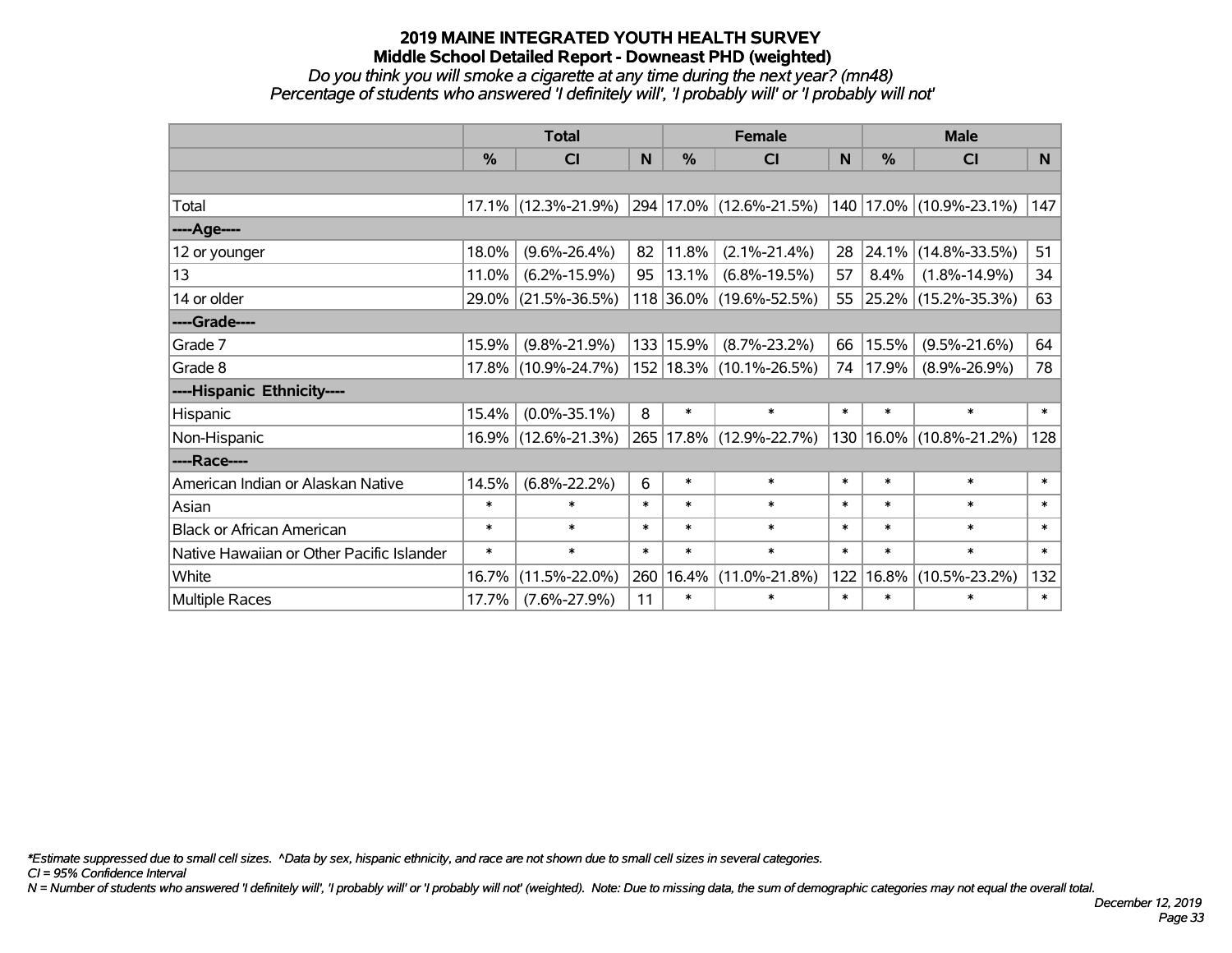## **2019 MAINE INTEGRATED YOUTH HEALTH SURVEY Middle School Detailed Report - Downeast PHD (weighted)** *Do you think you will smoke a cigarette at any time during the next year? (mn48\_2) Percentage of students who answered 'I definitely will not'*

|                                           | <b>Total</b> |                      |        | <b>Female</b> |                             | <b>Male</b> |               |                           |        |
|-------------------------------------------|--------------|----------------------|--------|---------------|-----------------------------|-------------|---------------|---------------------------|--------|
|                                           | %            | <b>CI</b>            | N      | $\frac{0}{0}$ | <b>CI</b>                   | N           | $\frac{9}{6}$ | <b>CI</b>                 | N      |
|                                           |              |                      |        |               |                             |             |               |                           |        |
| Total                                     | 82.9%        | $(78.1\% - 87.7\%)$  |        |               | $1,425$ 83.0% (78.5%-87.4%) |             |               | 681 83.0% (76.9%-89.1%)   | 718    |
| ----Age----                               |              |                      |        |               |                             |             |               |                           |        |
| 12 or younger                             | 82.0%        | $(73.6\% - 90.4\%)$  | 371    | 88.2%         | $(78.6\% - 97.9\%)$         |             |               | 209 75.9% (66.5%-85.2%)   | 160    |
| 13                                        | 89.0%        | $(84.1\% - 93.8\%)$  | 763    | 86.9%         | $(80.5\% - 93.2\%)$         |             |               | 374 91.6% (85.1%-98.2%)   | 374    |
| 14 or older                               | 71.0%        | $(63.5\% - 78.5\%)$  | 289    |               | $64.0\%$ (47.5%-80.4%)      |             |               | 98 74.8% (64.7%-84.8%)    | 185    |
| ----Grade----                             |              |                      |        |               |                             |             |               |                           |        |
| Grade 7                                   | 84.1%        | $(78.1\% - 90.2\%)$  | 705    | 84.1%         | $(76.8\% - 91.3\%)$         |             |               | 348 84.5% (78.4%-90.5%)   | 346    |
| Grade 8                                   | 82.2%        | $(75.3\% - 89.1\%)$  | 700    |               | 81.7% (73.5%-89.9%)         |             |               | 330 82.1% (73.1%-91.1%)   | 356    |
| ----Hispanic Ethnicity----                |              |                      |        |               |                             |             |               |                           |        |
| Hispanic                                  | 84.6%        | $(64.9\% - 100.0\%)$ | 43     | $\ast$        | $\ast$                      | $\ast$      | $\ast$        | $\ast$                    | $\ast$ |
| Non-Hispanic                              | 83.1%        | $(78.7\% - 87.4\%)$  | 1,300  |               | $ 82.2\% $ (77.3%-87.1%)    |             |               | $600$ 84.0% (78.8%-89.2%) | 675    |
| ----Race----                              |              |                      |        |               |                             |             |               |                           |        |
| American Indian or Alaskan Native         | 85.5%        | $(77.8\% - 93.2\%)$  | 33     | $\ast$        | $\ast$                      | $\ast$      | $\ast$        | $\ast$                    | $\ast$ |
| Asian                                     | $\ast$       | $\ast$               | $\ast$ | $\ast$        | $\ast$                      | $\ast$      | $\ast$        | $\ast$                    | $\ast$ |
| <b>Black or African American</b>          | $\ast$       | $\ast$               | $\ast$ | $\ast$        | $\ast$                      | $\ast$      | $\ast$        | $\ast$                    | $\ast$ |
| Native Hawaiian or Other Pacific Islander | $\ast$       | $\ast$               | $\ast$ | $\ast$        | $\ast$                      | $\ast$      | $\ast$        | $\ast$                    | $\ast$ |
| White                                     | 83.3%        | $(78.0\% - 88.5\%)$  | 1,295  | 83.6%         | $(78.2\% - 89.0\%)$         |             | 620 83.2%     | $(76.8\% - 89.5\%)$       | 650    |
| Multiple Races                            | 82.3%        | $(72.1\% - 92.4\%)$  | 50     | $\ast$        | $\ast$                      | $\ast$      | $\ast$        | $\ast$                    | $\ast$ |

*\*Estimate suppressed due to small cell sizes. ^Data by sex, hispanic ethnicity, and race are not shown due to small cell sizes in several categories.*

*CI = 95% Confidence Interval*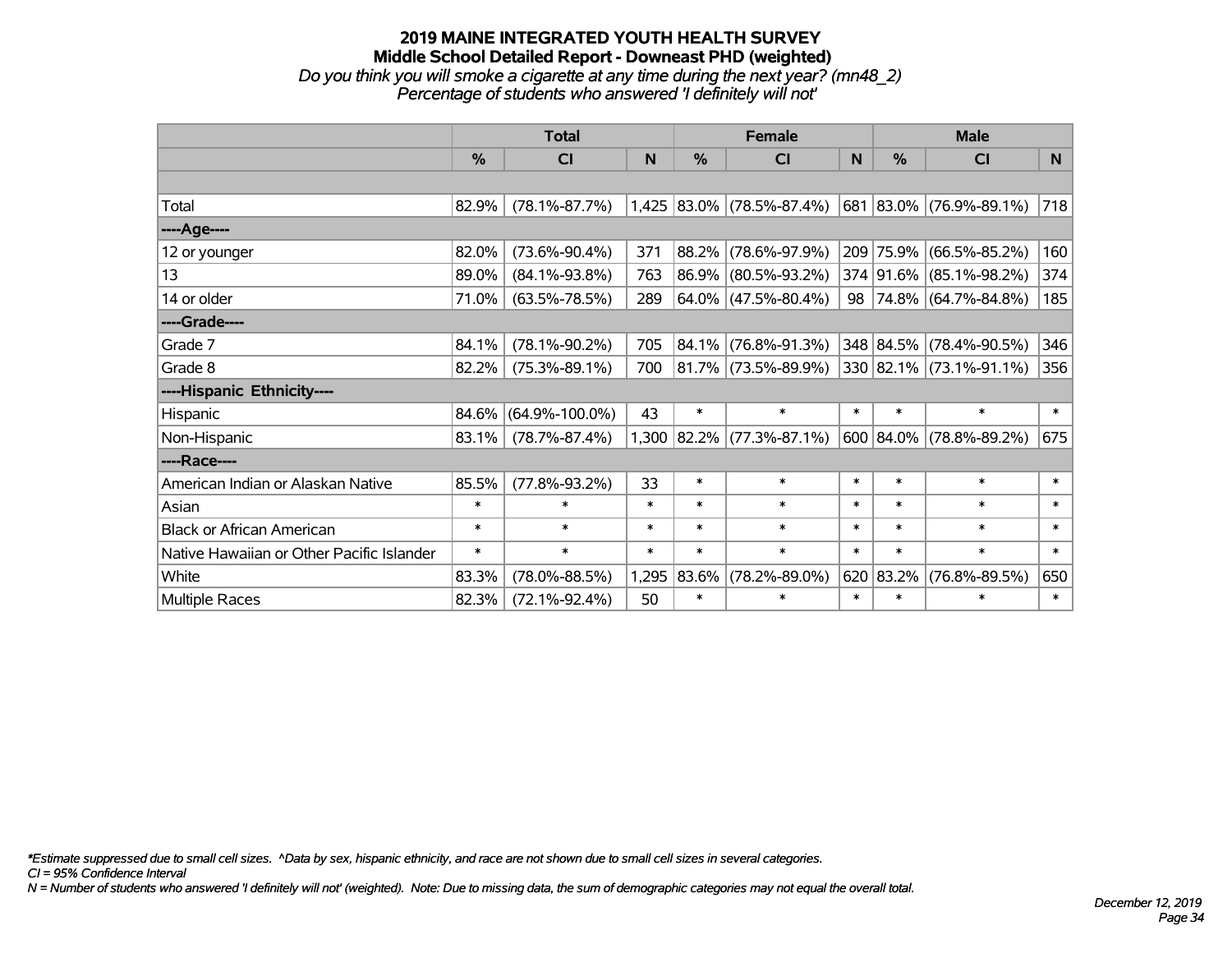#### *If one of your best friends offered you a cigarette, would you smoke it? (mn51) Percentage of students who answered 'Definitely yes', 'Probably yes' or 'Probably not'*

|                                           | <b>Total</b>  |                     |                | <b>Female</b> | <b>Male</b>                 |          |        |                         |                |
|-------------------------------------------|---------------|---------------------|----------------|---------------|-----------------------------|----------|--------|-------------------------|----------------|
|                                           | $\frac{0}{0}$ | <b>CI</b>           | N              | $\frac{9}{6}$ | <b>CI</b>                   | <b>N</b> | %      | <b>CI</b>               | N <sub>1</sub> |
|                                           |               |                     |                |               |                             |          |        |                         |                |
| Total                                     |               | 19.5% (14.1%-24.9%) |                |               | 330 21.4% (15.9%-27.0%)     |          |        | 173 17.6% (10.2%-25.0%) | 149            |
| ----Age----                               |               |                     |                |               |                             |          |        |                         |                |
| 12 or younger                             | 19.0%         | $(10.4\% - 27.7\%)$ | 83             |               | $ 18.2\% $ (10.8%-25.5%)    | 42       | 19.0%  | $(5.0\% - 32.9\%)$      | 38             |
| 13                                        | 15.6%         | $(9.4\% - 21.8\%)$  |                |               | 132 18.5% (10.2%-26.8%)     | 78       | 12.3%  | $(2.9\% - 21.7\%)$      | 50             |
| 14 or older                               | 28.4%         | $(20.6\% - 36.3\%)$ |                |               | 114 34.3% (20.4%-48.3%)     |          |        | 53 25.3% (14.6%-36.0%)  | 61             |
| ----Grade----                             |               |                     |                |               |                             |          |        |                         |                |
| Grade 7                                   | $19.2\%$      | $(11.7\% - 26.6\%)$ |                |               | 157   19.9%   (13.1%-26.7%) | 81       | 18.3%  | $(7.8\% - 28.8\%)$      | 73             |
| Grade 8                                   |               | 19.4% (12.1%-26.6%) |                |               | 162 23.2% (12.7%-33.7%)     | 92       | 16.5%  | $(9.0\% - 24.0\%)$      | 71             |
| ----Hispanic Ethnicity----                |               |                     |                |               |                             |          |        |                         |                |
| Hispanic                                  | 12.8%         | $(0.0\% - 29.2\%)$  | $\overline{7}$ | $\ast$        | $\ast$                      | $\ast$   | $\ast$ | $\ast$                  | $\ast$         |
| Non-Hispanic                              | 19.6%         | $(14.5\% - 24.6\%)$ |                |               | 302 22.5% (16.5%-28.5%)     | 163      | 16.8%  | $(9.8\% - 23.7\%)$      | 132            |
| ----Race----                              |               |                     |                |               |                             |          |        |                         |                |
| American Indian or Alaskan Native         | 24.5%         | $(8.9\% - 40.1\%)$  | 9              | $\ast$        | $\ast$                      | $\ast$   | $\ast$ | $\ast$                  | $\ast$         |
| Asian                                     | $\ast$        | $\ast$              | $\ast$         | $\ast$        | $\ast$                      | $\ast$   | $\ast$ | $\ast$                  | $\ast$         |
| <b>Black or African American</b>          | $\ast$        | $\ast$              | $\ast$         | $\ast$        | $\ast$                      | $\ast$   | $\ast$ | $\ast$                  | $\ast$         |
| Native Hawaiian or Other Pacific Islander | $\ast$        | $\ast$              | $\ast$         | $\ast$        | $\ast$                      | $\ast$   | $\ast$ | $\ast$                  | $\ast$         |
| White                                     | 19.7%         | $(13.9\% - 25.4\%)$ |                | 303 21.4%     | $(15.3\% - 27.5\%)$         | 158      | 17.9%  | $(10.1\% - 25.7\%)$     | 138            |
| <b>Multiple Races</b>                     | 20.0%         | $(8.6\% - 31.4\%)$  | 12             | $\ast$        | $\ast$                      | $\ast$   | $\ast$ | $\ast$                  | $\ast$         |

*\*Estimate suppressed due to small cell sizes. ^Data by sex, hispanic ethnicity, and race are not shown due to small cell sizes in several categories.*

*CI = 95% Confidence Interval*

*N = Number of students who answered 'Definitely yes', 'Probably yes' or 'Probably not' (weighted). Note: Due to missing data, the sum of demographic categories may not equal the overall total.*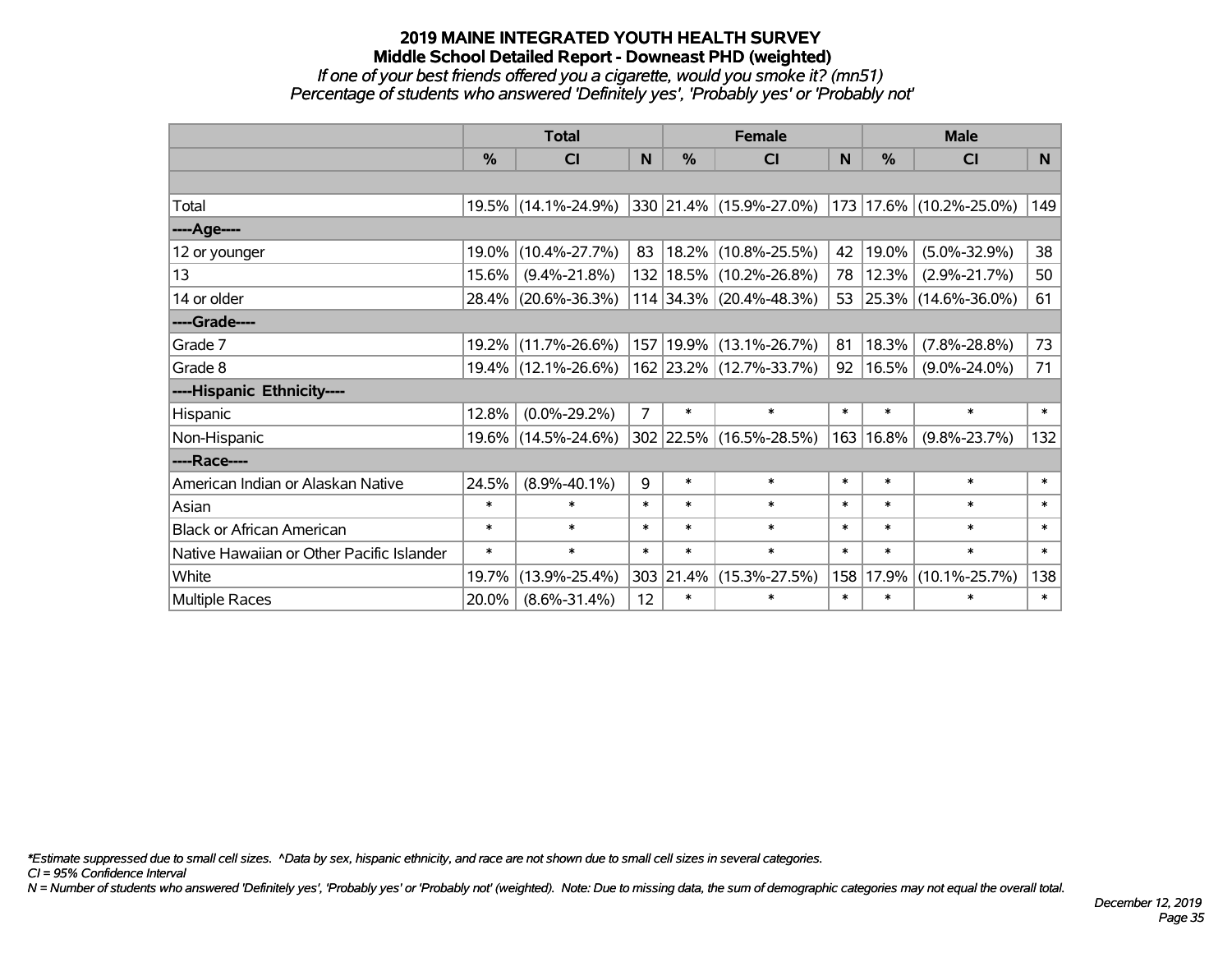*During the past 12 months, were you taught in any of your classes about the dangers of tobacco use? (mn156) Percentage of students who answered 'Yes'*

|                                           | <b>Total</b>  |                        |        |        | <b>Female</b>               |        | <b>Male</b>   |                                 |        |  |
|-------------------------------------------|---------------|------------------------|--------|--------|-----------------------------|--------|---------------|---------------------------------|--------|--|
|                                           | $\frac{0}{0}$ | CI                     | N      | %      | <b>CI</b>                   | N      | $\frac{0}{0}$ | <b>CI</b>                       | N.     |  |
|                                           |               |                        |        |        |                             |        |               |                                 |        |  |
| Total                                     |               | 63.1% (55.9%-70.2%)    |        |        | $1,088$ 61.2% (53.4%-68.9%) |        |               | 500 65.1% (56.0%-74.2%)         | 569    |  |
| ----Age----                               |               |                        |        |        |                             |        |               |                                 |        |  |
| 12 or younger                             | 61.2%         | $(52.0\% - 70.4\%)$    | 277    |        | $61.0\%$ (49.9%-72.1%)      |        |               | 144 63.2% (49.0%-77.5%)         | 133    |  |
| 13                                        |               | $63.5\%$ (52.5%-74.5%) | 545    |        | $ 60.4\% $ (47.5%-73.3%)    |        |               | 258 67.0% (54.5%-79.5%)         | 275    |  |
| 14 or older                               |               | $64.0\%$ (51.4%-76.7%) | 264    |        | $ 63.5\% $ (46.2%-80.7%)    |        |               | 98 $ 63.6\%  (51.7\% - 75.5\%)$ | 161    |  |
| ----Grade----                             |               |                        |        |        |                             |        |               |                                 |        |  |
| Grade 7                                   | 63.7%         | $(55.2\% - 72.2\%)$    | 536    |        | 62.1% (53.2%-71.0%)         |        |               | 257 65.7% (54.0%-77.5%)         | 271    |  |
| Grade 8                                   |               | $61.1\%$ (52.2%-70.0%) | 521    |        | 60.0% (49.2%-70.7%)         |        |               | 240 62.8% (51.7%-74.0%)         | 276    |  |
| ----Hispanic Ethnicity----                |               |                        |        |        |                             |        |               |                                 |        |  |
| Hispanic                                  | 57.0%         | $(35.4\% - 78.6\%)$    | 29     | 41.3%  | $(11.1\% - 71.6\%)$         | 11     | $ 75.8\% $    | $(60.2\% - 91.4\%)$             | 17     |  |
| Non-Hispanic                              |               | $63.0\%$ (55.9%-70.1%) | 989    |        | $ 61.4\% $ (53.7%-69.1%)    |        |               | 446 64.6% (55.4%-73.9%)         | 525    |  |
| ----Race----                              |               |                        |        |        |                             |        |               |                                 |        |  |
| American Indian or Alaskan Native         | 43.4%         | $(16.8\% - 70.0\%)$    | 17     | $\ast$ | $\ast$                      | $\ast$ | $\ast$        | $\ast$                          | $\ast$ |  |
| Asian                                     | $\ast$        | $\ast$                 | $\ast$ | $\ast$ | $\ast$                      | $\ast$ | $\ast$        | $\ast$                          | $\ast$ |  |
| <b>Black or African American</b>          | $\ast$        | $\ast$                 | $\ast$ | $\ast$ | $\ast$                      | $\ast$ | $\ast$        | $\ast$                          | $\ast$ |  |
| Native Hawaiian or Other Pacific Islander | $\ast$        | $\ast$                 | $\ast$ | $\ast$ | $\ast$                      | $\ast$ | $\ast$        | $\ast$                          | $\ast$ |  |
| White                                     | 63.4%         | $(55.6\% - 71.1\%)$    | 988    | 61.6%  | $(51.9\% - 71.4\%)$         |        | 455 65.4%     | $(56.0\% - 74.7\%)$             | 517    |  |
| Multiple Races                            |               | $67.4\%$ (53.7%-81.2%) | 41     |        | 58.1% (38.8%-77.5%)         | 19     |               | $ 78.6\% $ (61.4%-95.8%)        | 22     |  |

*\*Estimate suppressed due to small cell sizes. ^Data by sex, hispanic ethnicity, and race are not shown due to small cell sizes in several categories.*

*CI = 95% Confidence Interval*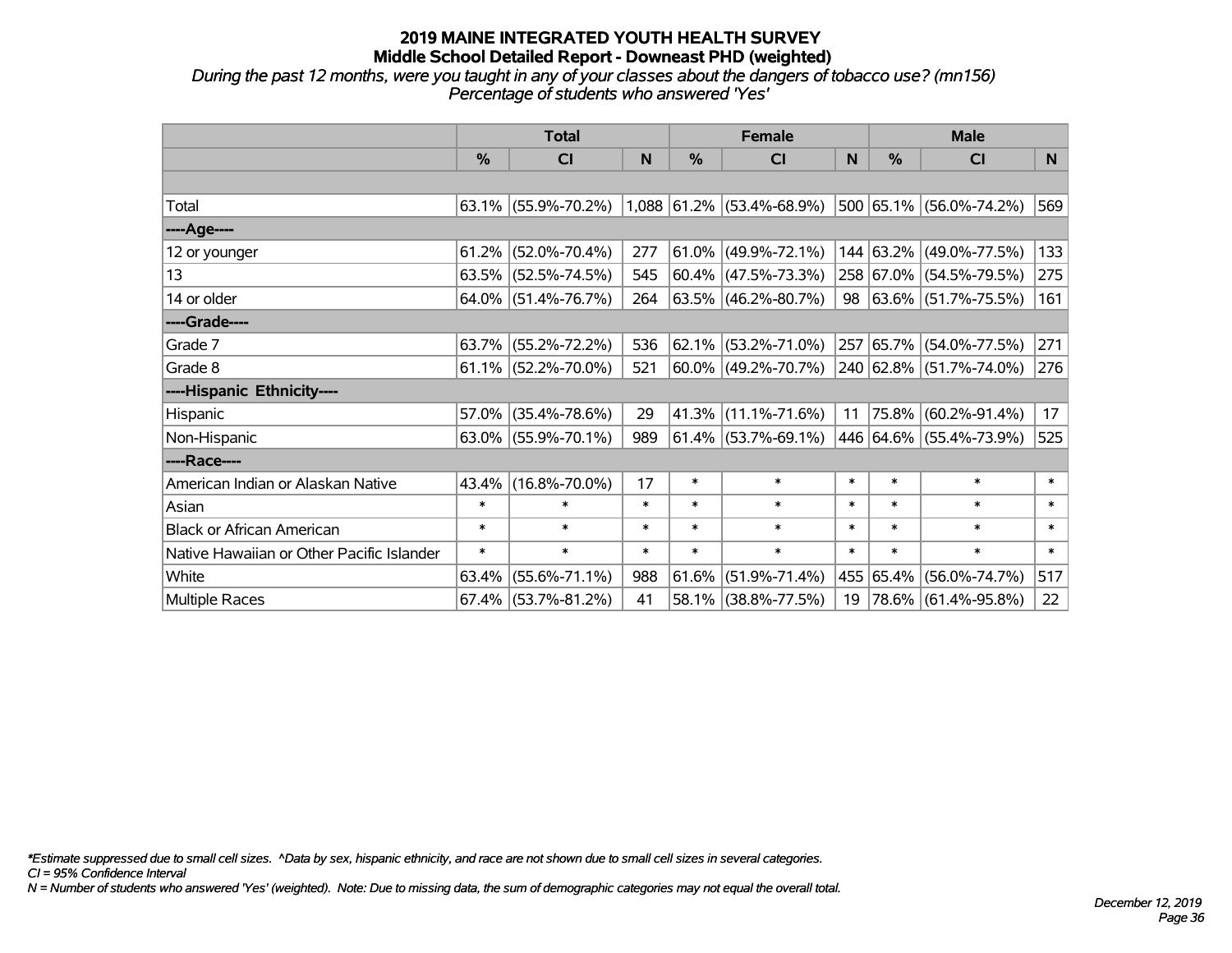*How much do you think people risk harming themselves (physically or in other ways) if they smoke one or more packs of cigarettes per day? (mn36) Percentage of students who answered 'No risk' or 'Slight risk'*

|                                           | <b>Total</b> |                     |        |        | <b>Female</b>                           |              | <b>Male</b> |                             |        |  |
|-------------------------------------------|--------------|---------------------|--------|--------|-----------------------------------------|--------------|-------------|-----------------------------|--------|--|
|                                           | %            | C <sub>l</sub>      | N      | %      | <b>CI</b>                               | $\mathsf{N}$ | %           | <b>CI</b>                   | N      |  |
|                                           |              |                     |        |        |                                         |              |             |                             |        |  |
| Total                                     |              | 13.6% (11.9%-15.4%) |        |        | $232 12.1\% $ (7.4%-16.7%)              |              |             | $ 97 14.8\% $ (10.5%-19.2%) | 129    |  |
| ----Age----                               |              |                     |        |        |                                         |              |             |                             |        |  |
| 12 or younger                             | $15.8\%$     | $(12.0\% - 19.6\%)$ | 69     |        | $12.4\%$ (7.0%-17.7%)                   |              | 29 18.3%    | $(9.6\% - 26.9\%)$          | 37     |  |
| 13                                        | 11.7%        | $(9.1\% - 14.3\%)$  | 101    |        | $10.8\%$ (6.3%-15.4%)                   |              | 43 12.7%    | $(7.2\% - 18.3\%)$          | 56     |  |
| 14 or older                               |              | 15.4% (10.5%-20.3%) | 62     |        | $14.6\%$ (6.3%-22.8%)                   |              | 25 15.9%    | $(7.2\% - 24.5\%)$          | 36     |  |
| ----Grade----                             |              |                     |        |        |                                         |              |             |                             |        |  |
| Grade 7                                   | 12.9%        | $(9.8\% - 16.0\%)$  | 107    |        | $11.1\%$ (5.7%-16.6%)                   |              | 44 14.1%    | $(6.5\% - 21.8\%)$          | 59     |  |
| Grade 8                                   |              | 14.2% (11.0%-17.4%) |        |        | 121   13.1%   (8.4%-17.8%)   53   15.3% |              |             | $(9.9\% - 20.7\%)$          | 68     |  |
| ----Hispanic Ethnicity----                |              |                     |        |        |                                         |              |             |                             |        |  |
| Hispanic                                  | 13.8%        | $(8.3\% - 19.3\%)$  | 6      | $\ast$ | $\ast$                                  | $\ast$       | $\ast$      | $\ast$                      | $\ast$ |  |
| Non-Hispanic                              |              | 13.2% (11.2%-15.3%) |        |        | 207 11.5% (6.5%-16.6%)                  |              | 84 14.5%    | $(10.2\% - 18.7\%)$         | 118    |  |
| ----Race----                              |              |                     |        |        |                                         |              |             |                             |        |  |
| American Indian or Alaskan Native         | 14.9%        | $(3.3\% - 26.5\%)$  | 6      | $\ast$ | $\ast$                                  | $\ast$       | $\ast$      | $\ast$                      | $\ast$ |  |
| Asian                                     | $\ast$       | $\ast$              | $\ast$ | $\ast$ | $\ast$                                  | $\ast$       | $\ast$      | $\ast$                      | $\ast$ |  |
| <b>Black or African American</b>          | $\ast$       | $\ast$              | $\ast$ | $\ast$ | $\ast$                                  | $\ast$       | $\ast$      | $\ast$                      | $\ast$ |  |
| Native Hawaiian or Other Pacific Islander | $\ast$       | $\ast$              | $\ast$ | $\ast$ | $\ast$                                  | $\ast$       | $\ast$      | $\ast$                      | $\ast$ |  |
| White                                     | 13.3%        | $(11.6\% - 15.0\%)$ | 206    | 11.9%  | $(7.1\% - 16.7\%)$                      | 87           | 14.4%       | $(10.5\% - 18.3\%)$         | 114    |  |
| Multiple Races                            |              | 18.8% (12.2%-25.4%) | 11     | $\ast$ | $\ast$                                  | $\ast$       | $\ast$      | $\ast$                      | $\ast$ |  |

*\*Estimate suppressed due to small cell sizes. ^Data by sex, hispanic ethnicity, and race are not shown due to small cell sizes in several categories.*

*CI = 95% Confidence Interval*

*N = Number of students who answered 'No risk' or 'Slight risk' (weighted). Note: Due to missing data, the sum of demographic categories may not equal the overall total.*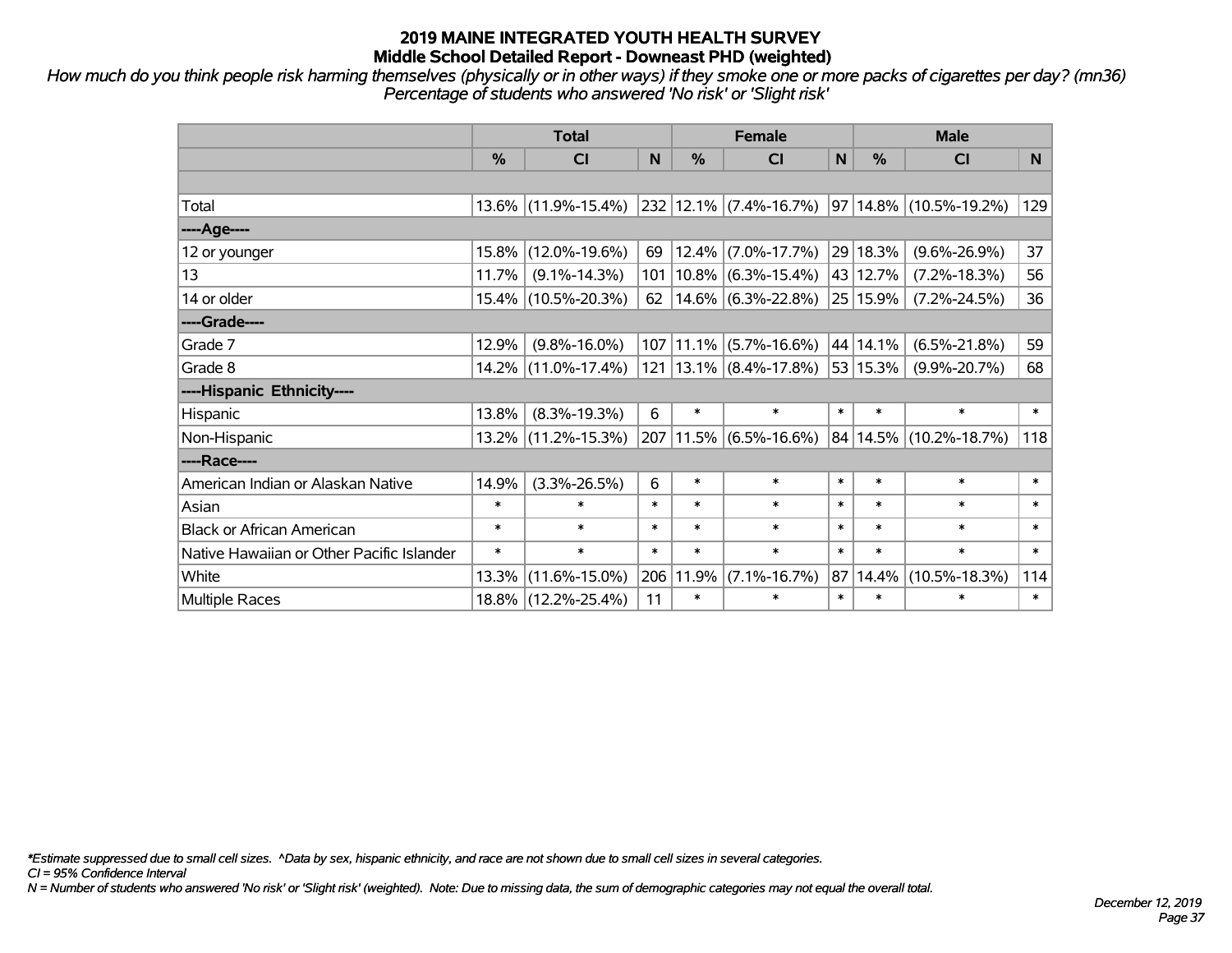#### **2019 MAINE INTEGRATED YOUTH HEALTH SURVEY Middle School Detailed Report - Downeast PHD (weighted)** *How wrong do you think it is for someone your age to smoke cigarettes? (mn58) Percentage of students who answered 'A little bit wrong' or 'Not wrong at all'*

|                                           | <b>Total</b>  |                       |                |          | <b>Female</b>      |        | <b>Male</b> |                    |                 |  |
|-------------------------------------------|---------------|-----------------------|----------------|----------|--------------------|--------|-------------|--------------------|-----------------|--|
|                                           | $\frac{0}{0}$ | C <sub>l</sub>        | $\mathsf{N}$   | %        | <b>CI</b>          | N      | %           | <b>CI</b>          | N               |  |
|                                           |               |                       |                |          |                    |        |             |                    |                 |  |
| Total                                     | 4.9%          | $(2.2\% - 7.6\%)$     | 85             | 4.8%     | $(2.0\% - 7.6\%)$  | 39     | 4.3%        | $(0.4\% - 8.2\%)$  | 37              |  |
| ---- Age----                              |               |                       |                |          |                    |        |             |                    |                 |  |
| 12 or younger                             | 1.5%          | $(0.0\% - 3.6\%)$     | $\overline{7}$ | $\ast$   | $\ast$             | $\ast$ | $\ast$      | $\ast$             | $\ast$          |  |
| 13                                        | 3.5%          | $(1.7\% - 5.2\%)$     | 30             | $\ast$   | $\ast$             | $\ast$ | $\ast$      | $\ast$             | $\ast$          |  |
| 14 or older                               |               | $11.7\%$ (4.2%-19.3%) |                | 48 15.0% | $(7.2\% - 22.8\%)$ | 23     | 10.0%       | $(0.0\% - 20.9\%)$ | 25              |  |
| ----Grade----                             |               |                       |                |          |                    |        |             |                    |                 |  |
| Grade 7                                   | 2.0%          | $(0.0\% - 4.1\%)$     | 16             | 1.5%     | $(0.0\% - 3.6\%)$  | 6      | 2.5%        | $(0.0\% - 6.3\%)$  | 10 <sup>1</sup> |  |
| Grade 8                                   | 7.3%          | $(4.2\% - 10.4\%)$    | 62             | $8.2\%$  | $(3.1\% - 13.3\%)$ | 33     | 4.8%        | $(0.2\% - 9.4\%)$  | 21              |  |
| ----Hispanic Ethnicity----                |               |                       |                |          |                    |        |             |                    |                 |  |
| Hispanic                                  | $\ast$        | $\ast$                | $\ast$         | $\ast$   | $\ast$             | $\ast$ | $\ast$      | $\ast$             | $\ast$          |  |
| Non-Hispanic                              | 4.3%          | $(1.8\% - 6.9\%)$     | 68             | 4.3%     | $(1.5\% - 7.0\%)$  | 31     | 3.6%        | $(0.4\% - 6.7\%)$  | 29              |  |
| ----Race----                              |               |                       |                |          |                    |        |             |                    |                 |  |
| American Indian or Alaskan Native         | $\ast$        | $\ast$                | $\ast$         | $\ast$   | $\ast$             | $\ast$ | $\ast$      | $\ast$             | $\ast$          |  |
| Asian                                     | $\ast$        | $\ast$                | $\ast$         | $\ast$   | $\ast$             | $\ast$ | $\ast$      | $\ast$             | $\pmb{\ast}$    |  |
| <b>Black or African American</b>          | $\ast$        | $\ast$                | $\ast$         | $\ast$   | $\ast$             | $\ast$ | $\ast$      | $\ast$             | $\ast$          |  |
| Native Hawaiian or Other Pacific Islander | $\ast$        | $\ast$                | $\ast$         | $\ast$   | $\ast$             | $\ast$ | $\ast$      | $\ast$             | $\ast$          |  |
| White                                     | 4.6%          | $(1.8\% - 7.5\%)$     | 72             | 3.9%     | $(1.4\% - 6.4\%)$  | 29     | 4.4%        | $(0.4\% - 8.5\%)$  | 34              |  |
| Multiple Races                            |               | 19.0% (3.0%-35.0%)    | 12             | $\ast$   | $\ast$             | $\ast$ | $\ast$      | $\ast$             | $\ast$          |  |

*\*Estimate suppressed due to small cell sizes. ^Data by sex, hispanic ethnicity, and race are not shown due to small cell sizes in several categories.*

*CI = 95% Confidence Interval*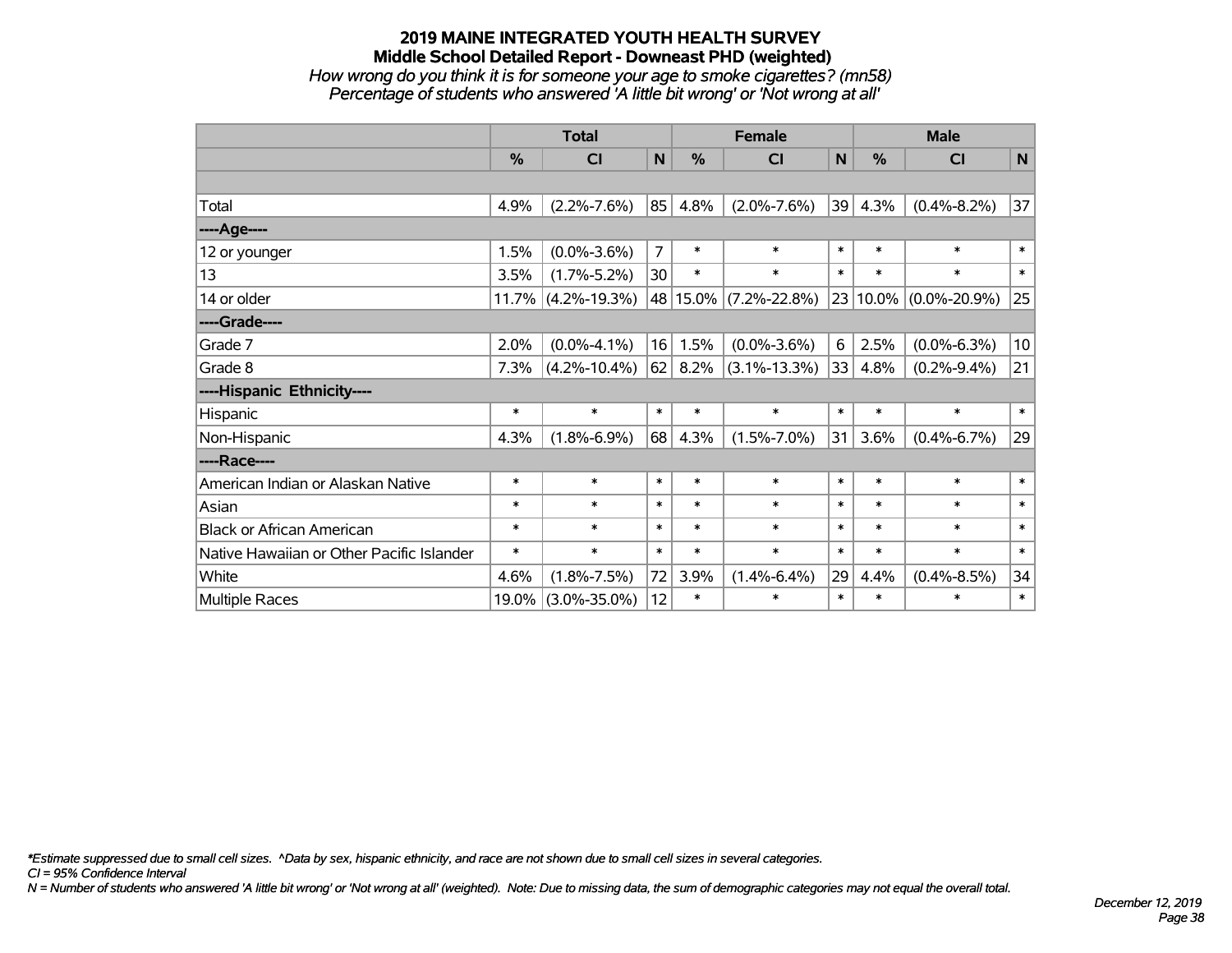#### **2019 MAINE INTEGRATED YOUTH HEALTH SURVEY Middle School Detailed Report - Downeast PHD (weighted)** *How wrong do your parents feel it would be for you to smoke cigarettes? (mn35) Percentage of students who answered 'A little bit wrong' or 'Not wrong at all'*

|                                           | <b>Total</b>  |                     |                |               | <b>Female</b>            |        | <b>Male</b>  |                    |        |  |
|-------------------------------------------|---------------|---------------------|----------------|---------------|--------------------------|--------|--------------|--------------------|--------|--|
|                                           | $\frac{0}{0}$ | CI                  | N              | $\frac{0}{2}$ | CI                       | N      | %            | <b>CI</b>          | N      |  |
|                                           |               |                     |                |               |                          |        |              |                    |        |  |
| Total                                     |               | $1.6\%$ (0.4%-2.8%) |                |               | $ 27 1.7\% $ (0.2%-3.1%) |        | $ 14 1.6\% $ | $(0.0\% - 3.1\%)$  | 13     |  |
| ----Age----                               |               |                     |                |               |                          |        |              |                    |        |  |
| 12 or younger                             | $4.6\%$       | $(0.0\% - 9.6\%)$   |                | 20 4.1%       | $(0.0\% - 8.8\%)$        |        | 10 5.3%      | $(0.0\% - 11.7\%)$ | 11     |  |
| 13                                        |               | $0.8\%$ (0.0%-1.6%) | $\overline{7}$ | $\ast$        | $\ast$                   | $\ast$ | $\ast$       | $\ast$             | $\ast$ |  |
| 14 or older                               | *             | $\ast$              | $\ast$         | $\ast$        | $\ast$                   | $\ast$ | $\ast$       | $\ast$             | $\ast$ |  |
| ----Grade----                             |               |                     |                |               |                          |        |              |                    |        |  |
| Grade 7                                   | $2.6\%$       | $(0.0\% - 5.4\%)$   |                | 22 2.4%       | $(0.0\% - 5.0\%)$        |        | $10 3.0\%$   | $(0.0\% - 6.4\%)$  | 12     |  |
| Grade 8                                   | $\ast$        | $\ast$              | $\ast$         | $\ast$        | $\ast$                   | $\ast$ | $\ast$       | $\ast$             | $\ast$ |  |
| ----Hispanic Ethnicity----                |               |                     |                |               |                          |        |              |                    |        |  |
| Hispanic                                  | $\ast$        | $\ast$              | $\ast$         | $\ast$        | $\ast$                   | $\ast$ | $\ast$       | $\ast$             | $\ast$ |  |
| Non-Hispanic                              |               | $1.7\%$ (0.3%-3.0%) |                |               | $26 1.9\% $ (0.2%-3.5%)  |        | 14 1.5%      | $(0.0\% - 3.2\%)$  | 12     |  |
| ----Race----                              |               |                     |                |               |                          |        |              |                    |        |  |
| American Indian or Alaskan Native         | *             | $\ast$              | $\ast$         | $\ast$        | $\ast$                   | $\ast$ | $\ast$       | $\ast$             | $\ast$ |  |
| Asian                                     | $\ast$        | $\ast$              | $\ast$         | $\ast$        | $\ast$                   | $\ast$ | $\ast$       | $\ast$             | $\ast$ |  |
| <b>Black or African American</b>          | $\ast$        | $\ast$              | $\ast$         | $\ast$        | $\ast$                   | $\ast$ | $\ast$       | $\ast$             | $\ast$ |  |
| Native Hawaiian or Other Pacific Islander | $\ast$        | $\ast$              | $\ast$         | $\ast$        | $\ast$                   | $\ast$ | $\ast$       | $\ast$             | $\ast$ |  |
| White                                     | $1.6\%$       | $(0.1\% - 3.0\%)$   |                | 24 1.8%       | $(0.2\% - 3.5\%)$        | 14     | 1.4%         | $(0.0\% - 3.1\%)$  | 11     |  |
| Multiple Races                            | $\ast$        | $\ast$              | $\ast$         | $\ast$        | $\ast$                   | $\ast$ | $\ast$       | $\ast$             | $\ast$ |  |

*\*Estimate suppressed due to small cell sizes. ^Data by sex, hispanic ethnicity, and race are not shown due to small cell sizes in several categories.*

*CI = 95% Confidence Interval*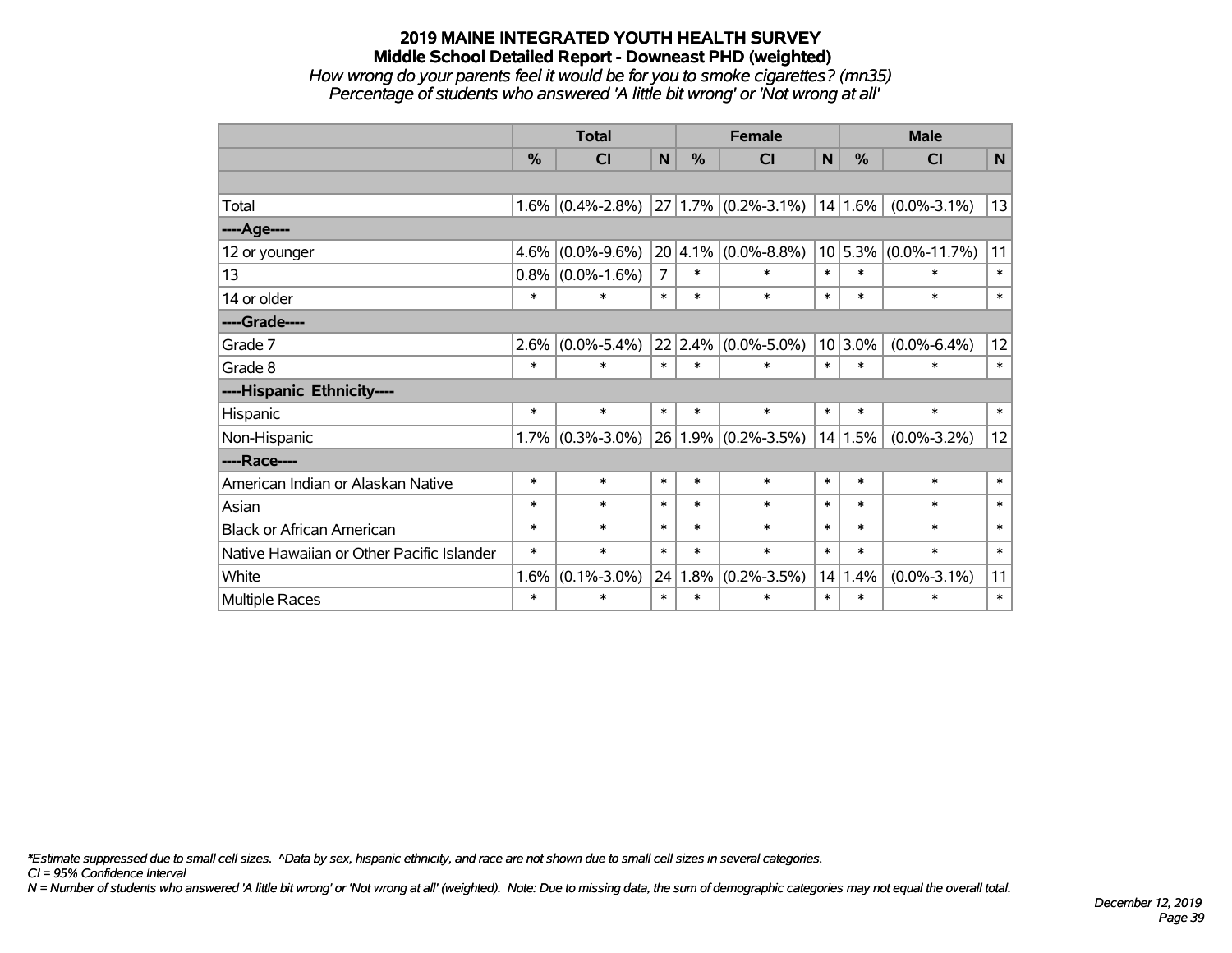#### **2019 MAINE INTEGRATED YOUTH HEALTH SURVEY Middle School Detailed Report - Downeast PHD (weighted)** *How wrong do your friends feel it would be for you to smoke cigarettes? (mn172) Percentage of students who answered 'A little bit wrong' or 'Not wrong at all'*

|                                           | <b>Total</b> |                        |                   |           | <b>Female</b>       | <b>Male</b> |                 |                            |                |
|-------------------------------------------|--------------|------------------------|-------------------|-----------|---------------------|-------------|-----------------|----------------------------|----------------|
|                                           | %            | CI                     | N                 | %         | <b>CI</b>           | N           | $\frac{0}{0}$   | <b>CI</b>                  | N <sub>1</sub> |
|                                           |              |                        |                   |           |                     |             |                 |                            |                |
| Total                                     |              | 15.0% (10.2%-19.9%)    |                   | 255 11.7% | $(7.1\% - 16.2\%)$  |             |                 | 94   18.0%   (11.0%-25.0%) | 154            |
| ----Age----                               |              |                        |                   |           |                     |             |                 |                            |                |
| 12 or younger                             | 7.3%         | $(2.3\% - 12.2\%)$     | 32                | 3.3%      | $(0.0\% - 7.9\%)$   | 8           | 10.5%           | $(0.6\% - 20.3\%)$         | 22             |
| 13                                        | 11.9%        | $(6.4\% - 17.4\%)$     | 100               | $9.9\%$   | $(4.8\% - 15.0\%)$  |             | 42 13.6%        | $(3.6\% - 23.5\%)$         | 54             |
| 14 or older                               |              | $30.2\%$ (20.0%-40.4%) |                   | 123 29.3% | $(19.3\% - 39.4\%)$ |             |                 | 45 31.3% (18.7%-44.0%)     | 78             |
| ----Grade----                             |              |                        |                   |           |                     |             |                 |                            |                |
| Grade 7                                   | 11.7%        | $(5.8\% - 17.6\%)$     | 95                | 10.2%     | $(4.5\% - 15.9\%)$  |             | 41 12.8%        | $(5.0\% - 20.5\%)$         | 51             |
| Grade 8                                   |              | 17.3% (10.8%-23.7%)    |                   | 146 13.3% | $(6.7\% - 19.9\%)$  |             |                 | 53 21.5% (11.4%-31.6%)     | 93             |
| ----Hispanic Ethnicity----                |              |                        |                   |           |                     |             |                 |                            |                |
| Hispanic                                  | 24.5%        | $(7.9\% - 41.0\%)$     | $12 \overline{ }$ | 23.1%     | $(12.6\% - 33.5\%)$ |             | $6 \mid 26.3\%$ | $(0.0\% - 66.2\%)$         | 6              |
| Non-Hispanic                              | 14.1%        | $(9.4\% - 18.8\%)$     |                   | 219 10.1% | $(6.4\% - 13.8\%)$  |             | 73 17.5%        | $(9.9\% - 25.0\%)$         | 139            |
| ----Race----                              |              |                        |                   |           |                     |             |                 |                            |                |
| American Indian or Alaskan Native         | 15.3%        | $(6.5\% - 24.0\%)$     | 6                 | $\ast$    | $\ast$              | $\ast$      | $\ast$          | $\ast$                     | $\ast$         |
| Asian                                     | $\ast$       | $\ast$                 | $\ast$            | $\ast$    | $\ast$              | $\ast$      | $\ast$          | $\ast$                     | $\ast$         |
| <b>Black or African American</b>          | $\ast$       | $\ast$                 | $\ast$            | $\ast$    | $\ast$              | $\ast$      | $\ast$          | $\ast$                     | $\ast$         |
| Native Hawaiian or Other Pacific Islander | $\ast$       | $\ast$                 | $\ast$            | $\ast$    | $\ast$              | $\ast$      | $\ast$          | $\ast$                     | $\ast$         |
| White                                     | 14.9%        | $(10.0\% - 19.8\%)$    | 229               | 10.7%     | $(6.7\% - 14.7\%)$  |             | 78 18.6%        | $(11.0\% - 26.3\%)$        | 144            |
| <b>Multiple Races</b>                     |              | 29.1% (13.6%-44.6%)    | 18                | 36.7%     | $(18.9\% - 54.4\%)$ |             | 12 20.1%        | $(0.0\% - 44.4\%)$         | 6              |

*\*Estimate suppressed due to small cell sizes. ^Data by sex, hispanic ethnicity, and race are not shown due to small cell sizes in several categories.*

*CI = 95% Confidence Interval*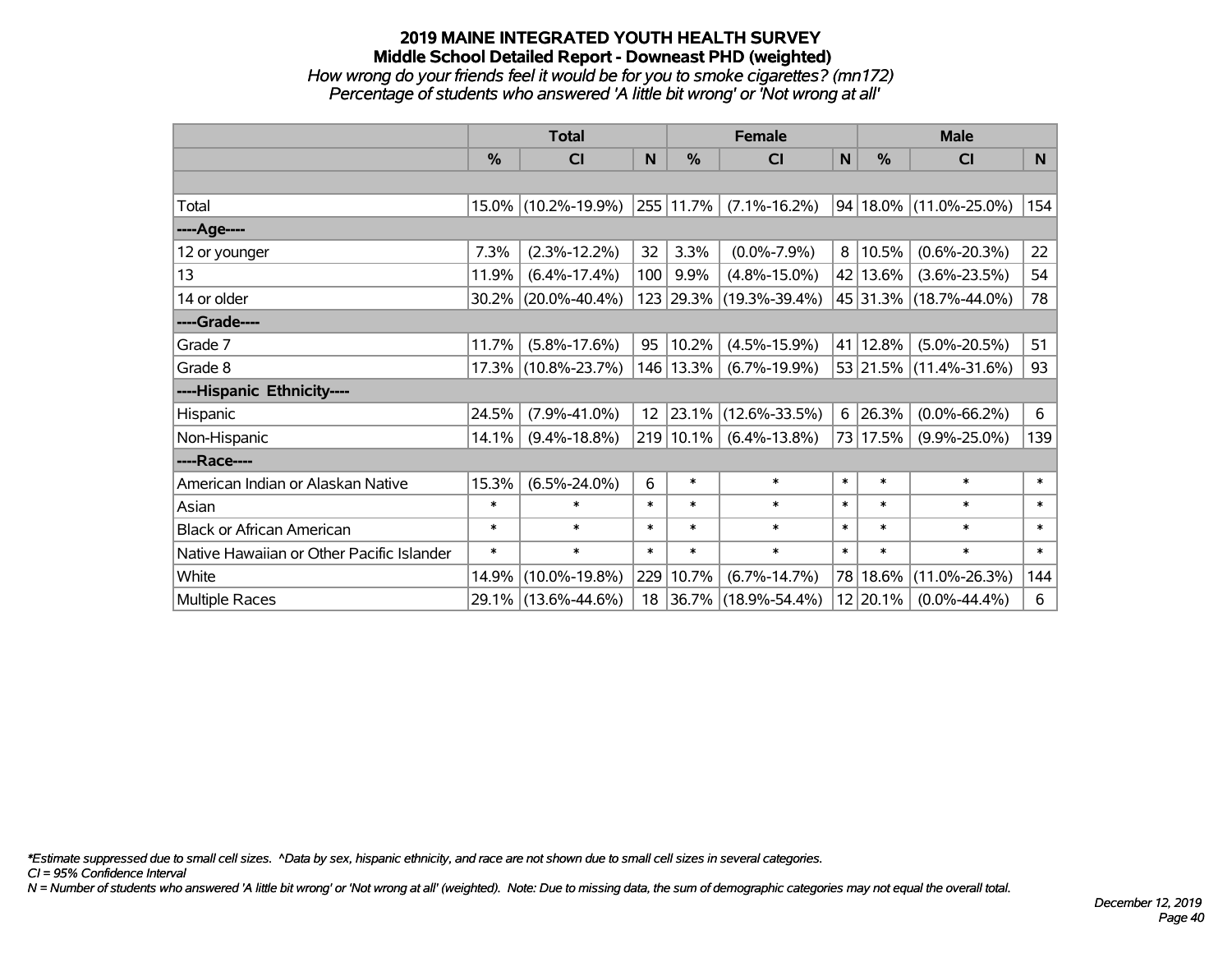#### **2019 MAINE INTEGRATED YOUTH HEALTH SURVEY Middle School Detailed Report - Downeast PHD (weighted)** *Have you ever used an electronic vapor product? (mn173) Percentage of students who answered 'Yes'*

|                                           | <b>Total</b>  |                     |        |               | <b>Female</b>             | <b>Male</b> |           |                     |        |
|-------------------------------------------|---------------|---------------------|--------|---------------|---------------------------|-------------|-----------|---------------------|--------|
|                                           | $\frac{0}{0}$ | CI                  | N      | $\frac{0}{0}$ | <b>CI</b>                 | N           | %         | <b>CI</b>           | N      |
|                                           |               |                     |        |               |                           |             |           |                     |        |
| Total                                     |               | 16.8% (12.0%-21.6%) |        |               | 286 19.0% (14.7%-23.3%)   |             | 155 14.9% | $(7.9\% - 21.9\%)$  | 127    |
| ----Age----                               |               |                     |        |               |                           |             |           |                     |        |
| 12 or younger                             | 11.2%         | $(5.7\% - 16.6\%)$  | 49     | 8.5%          | $(4.0\% - 13.0\%)$        | 20          | 14.7%     | $(2.8\% - 26.5\%)$  | 29     |
| 13                                        | 14.0%         | $(9.7\% - 18.4\%)$  |        |               | 119 20.2% (12.7%-27.6%)   | 87          | 7.2%      | $(1.3\% - 13.1\%)$  | 29     |
| 14 or older                               |               | 28.8% (19.1%-38.4%) |        |               | $118$ 32.1% (22.7%-41.6%) | 49          |           | 27.4% (15.4%-39.4%) | 69     |
| ----Grade----                             |               |                     |        |               |                           |             |           |                     |        |
| Grade 7                                   | 10.1%         | $(6.1\% - 14.0\%)$  | 82     | 11.3%         | $(6.3\% - 16.2\%)$        | 46          | 9.1%      | $(3.1\% - 15.1\%)$  | 36     |
| Grade 8                                   |               | 23.4% (14.6%-32.2%) |        |               | 200 27.1% (19.2%-34.9%)   |             | 109 20.8% | $(8.4\% - 33.2\%)$  | 91     |
| ----Hispanic Ethnicity----                |               |                     |        |               |                           |             |           |                     |        |
| Hispanic                                  | 19.2%         | $(3.1\% - 35.2\%)$  | 10     | $\ast$        | $\ast$                    | $\ast$      | $\ast$    | $\ast$              | $\ast$ |
| Non-Hispanic                              |               | 16.7% (12.0%-21.4%) |        |               | 258 18.3% (13.0%-23.6%)   |             | 132 15.4% | $(7.9\% - 22.8\%)$  | 121    |
| ----Race----                              |               |                     |        |               |                           |             |           |                     |        |
| American Indian or Alaskan Native         | $\ast$        | $\ast$              | $\ast$ | $\ast$        | $\ast$                    | $\ast$      | $\ast$    | $\ast$              | $\ast$ |
| Asian                                     | $\ast$        | $\ast$              | $\ast$ | $\ast$        | $\ast$                    | $\ast$      | $\ast$    | $\ast$              | $\ast$ |
| <b>Black or African American</b>          | $\ast$        | $\ast$              | $\ast$ | $\ast$        | $\ast$                    | $\ast$      | $\ast$    | $\ast$              | $\ast$ |
| Native Hawaiian or Other Pacific Islander | $\ast$        | $\ast$              | $\ast$ | $\ast$        | $\ast$                    | $\ast$      | $\ast$    | $\ast$              | $\ast$ |
| White                                     | 16.5%         | $(12.1\% - 20.9\%)$ | 255    | 17.7%         | $(12.5\% - 23.0\%)$       | 131         | 15.5%     | $(8.1\% - 22.8\%)$  | 120    |
| Multiple Races                            | 21.7%         | $(4.2\% - 39.2\%)$  | 12     | $\ast$        | $\ast$                    | $\ast$      | $\ast$    | $\ast$              | $\ast$ |

*\*Estimate suppressed due to small cell sizes. ^Data by sex, hispanic ethnicity, and race are not shown due to small cell sizes in several categories.*

*CI = 95% Confidence Interval*

*N = Number of students who answered 'Yes' (weighted). Note: Due to missing data, the sum of demographic categories may not equal the overall total.*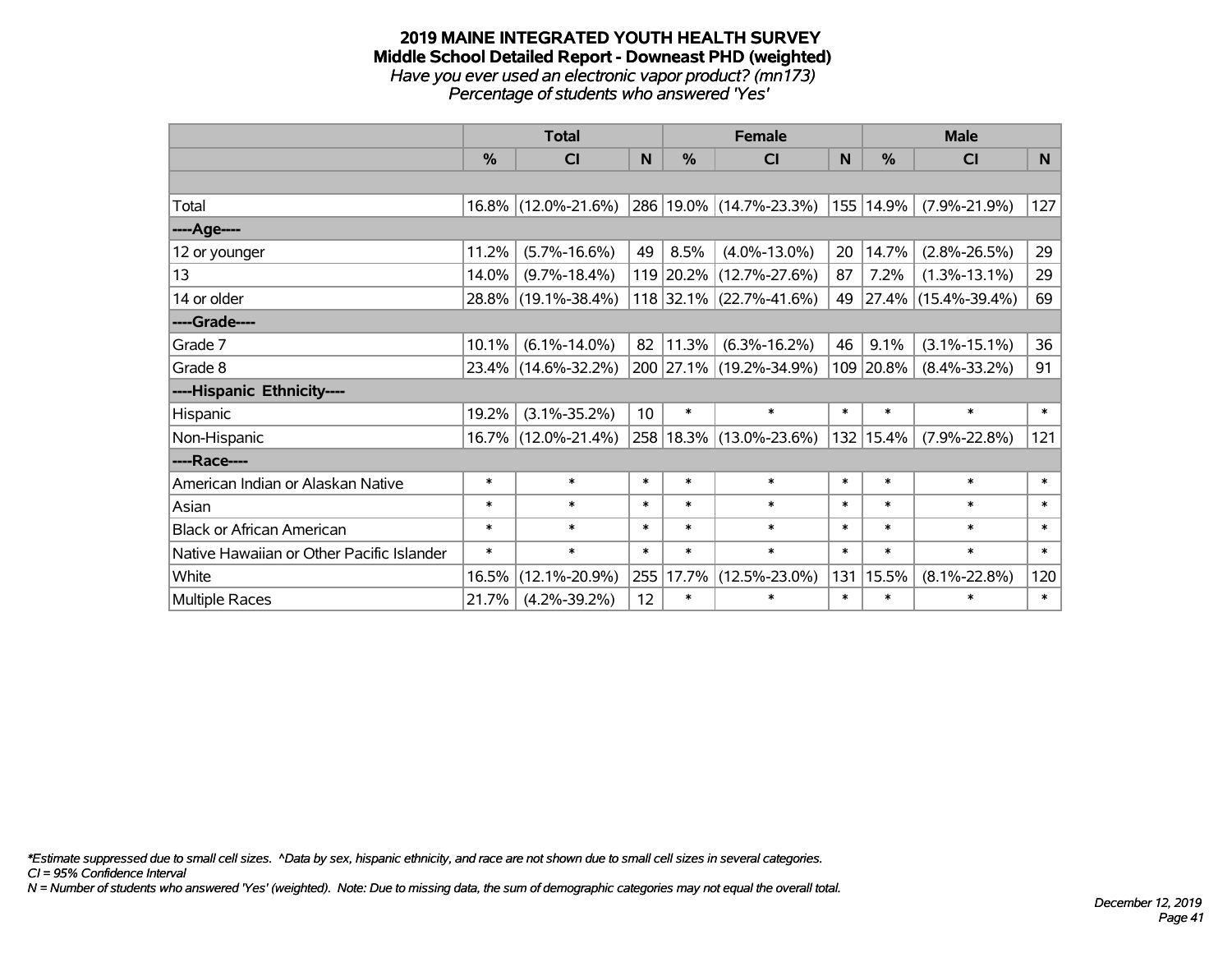#### **2019 MAINE INTEGRATED YOUTH HEALTH SURVEY Middle School Detailed Report - Downeast PHD (weighted)** *During the past 30 days, on how many days did you use an electronic vapor product? (mn174)*

*Percentage of students who answered at least 1 day*

|                                           | <b>Total</b> |                    |        |               | <b>Female</b>            |        | <b>Male</b> |                    |        |  |
|-------------------------------------------|--------------|--------------------|--------|---------------|--------------------------|--------|-------------|--------------------|--------|--|
|                                           | %            | CI                 | N      | $\frac{9}{6}$ | CI                       | N      | %           | CI                 | N      |  |
|                                           |              |                    |        |               |                          |        |             |                    |        |  |
| Total                                     | 8.0%         | $(6.2\% - 9.9\%)$  | 137    | 9.8%          | $(5.9\% - 13.7\%)$       | 80     | 6.2%        | $(3.4\% - 9.1\%)$  | 53     |  |
| ----Age----                               |              |                    |        |               |                          |        |             |                    |        |  |
| 12 or younger                             | 7.1%         | $(1.8\% - 12.5\%)$ | 32     | 3.7%          | $(0.0\% - 8.1\%)$        | 9      | 11.3%       | $(1.7\% - 20.9\%)$ | 23     |  |
| 13                                        | 6.7%         | $(4.3\% - 9.1\%)$  | 57     | 8.9%          | $(3.4\% - 14.3\%)$       | 38     | 3.8%        | $(0.0\% - 9.3\%)$  | 15     |  |
| 14 or older                               | 11.8%        | $(6.6\% - 17.0\%)$ | 48     |               | $ 21.8\% $ (11.8%-31.7%) | 33     | 6.0%        | $(0.9\% - 11.0\%)$ | 15     |  |
| ----Grade----                             |              |                    |        |               |                          |        |             |                    |        |  |
| Grade 7                                   | 5.6%         | $(1.6\% - 9.6\%)$  | 47     | 5.6%          | $(0.0\% - 11.1\%)$       | 23     | 5.9%        | $(0.2\% - 11.6\%)$ | 24     |  |
| Grade 8                                   | $10.2\%$     | $(7.4\% - 13.0\%)$ | 86     | 14.2%         | $(9.8\% - 18.6\%)$       | 57     | 6.8%        | $(2.4\% - 11.2\%)$ | 30     |  |
| ----Hispanic Ethnicity----                |              |                    |        |               |                          |        |             |                    |        |  |
| Hispanic                                  | $\ast$       | $\ast$             | $\ast$ | $\ast$        | $\ast$                   | $\ast$ | $\ast$      | $\ast$             | $\ast$ |  |
| Non-Hispanic                              | 8.6%         | $(6.8\% - 10.4\%)$ |        | 133 10.5%     | $(6.7\% - 14.3\%)$       | 76     | 6.7%        | $(3.7\% - 9.7\%)$  | 53     |  |
| ----Race----                              |              |                    |        |               |                          |        |             |                    |        |  |
| American Indian or Alaskan Native         | $\ast$       | $\ast$             | $\ast$ | $\ast$        | $\ast$                   | $\ast$ | $\ast$      | $\ast$             | $\ast$ |  |
| Asian                                     | $\ast$       | $\ast$             | $\ast$ | $\ast$        | $\ast$                   | $\ast$ | $\ast$      | $\ast$             | $\ast$ |  |
| <b>Black or African American</b>          | $\ast$       | $\ast$             | $\ast$ | $\ast$        | $\ast$                   | $\ast$ | $\ast$      | $\ast$             | $\ast$ |  |
| Native Hawaiian or Other Pacific Islander | $\ast$       | $\ast$             | $\ast$ | $\ast$        | $\ast$                   | $\ast$ | $\ast$      | $\ast$             | $\ast$ |  |
| White                                     | 7.8%         | $(5.8\% - 9.8\%)$  | 120    | 9.7%          | $(5.5\% - 13.9\%)$       | 71     | 5.7%        | $(2.6\% - 8.8\%)$  | 44     |  |
| Multiple Races                            | $\ast$       | $\ast$             | $\ast$ | $\ast$        | $\ast$                   | $\ast$ | $\ast$      | $\ast$             | $\ast$ |  |

*\*Estimate suppressed due to small cell sizes. ^Data by sex, hispanic ethnicity, and race are not shown due to small cell sizes in several categories.*

*CI = 95% Confidence Interval*

*N = Number of students who answered at least 1 day (weighted). Note: Due to missing data, the sum of demographic categories may not equal the overall total.*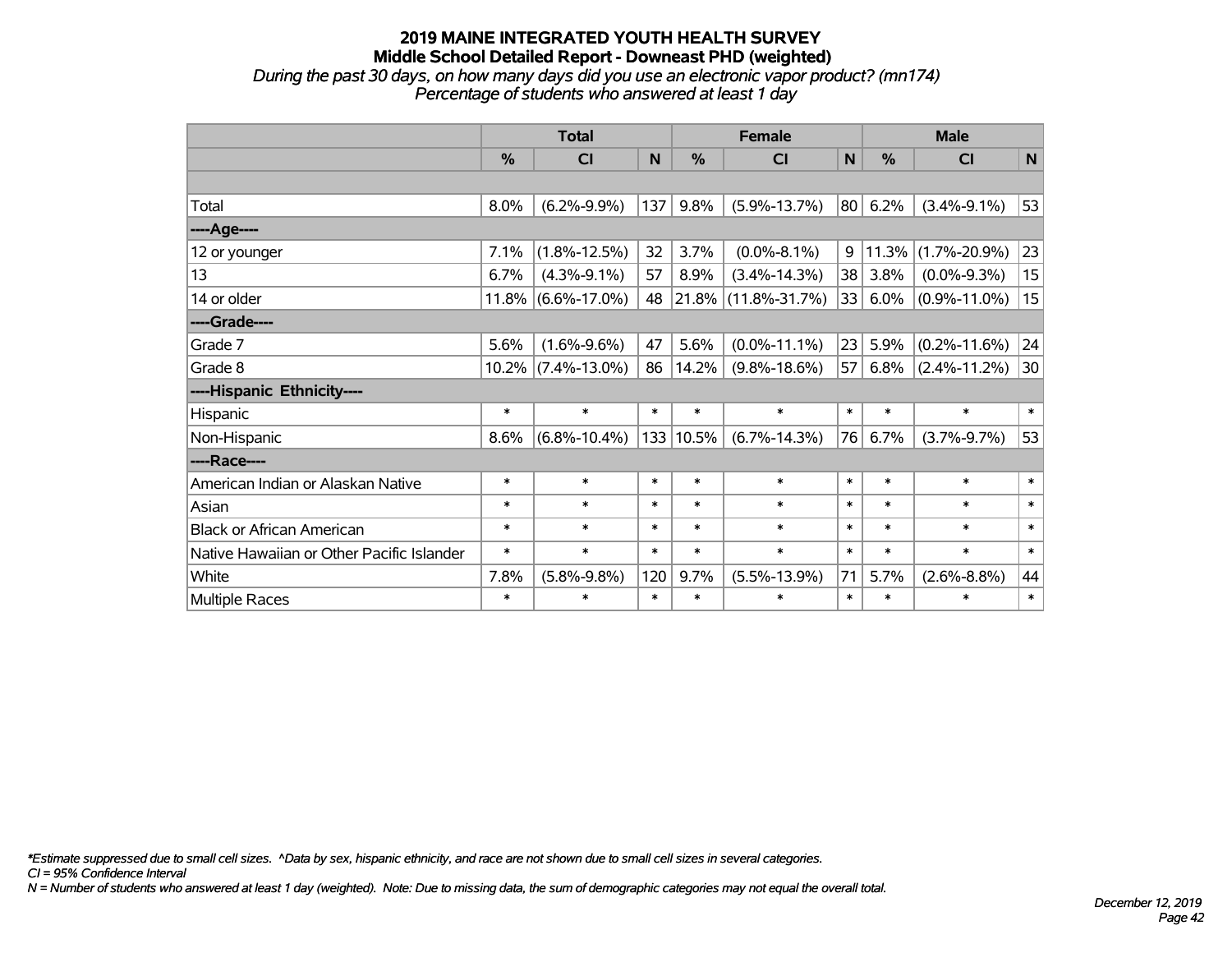*The last time you used an electronic vapor product, what was in the vapor you inhaled? (mn182) Percentage of students who answered 'Nicotine'*

|                                           | <b>Total</b> |                     |        |        | <b>Female</b>               |        | <b>Male</b>   |                               |              |  |
|-------------------------------------------|--------------|---------------------|--------|--------|-----------------------------|--------|---------------|-------------------------------|--------------|--|
|                                           | $\%$         | <b>CI</b>           | N      | $\%$   | <b>CI</b>                   | N      | $\frac{0}{2}$ | <b>CI</b>                     | N            |  |
|                                           |              |                     |        |        |                             |        |               |                               |              |  |
| Total                                     | 38.8%        | $(24.8\% - 52.7\%)$ |        |        | $ 98 52.9\% $ (41.7%-64.2%) |        |               | $ 75 21.3\% (1.0\% - 41.6\%)$ | 23           |  |
| ----Age----                               |              |                     |        |        |                             |        |               |                               |              |  |
| 12 or younger                             | 46.5%        | $(7.0\% - 86.0\%)$  | 14     | $\ast$ | $\ast$                      | $\ast$ | $\ast$        | $\ast$                        | $\ast$       |  |
| 13                                        | 36.3%        | $(19.5\% - 53.0\%)$ | 38     | $\ast$ | $\ast$                      | $\ast$ | $\ast$        | $\ast$                        | $\ast$       |  |
| 14 or older                               | 39.0%        | $(7.1\% - 70.9\%)$  |        |        | 45 53.6% (22.6%-84.7%)      |        |               | 26 28.5% (0.0%-62.3%)         | 19           |  |
| ----Grade----                             |              |                     |        |        |                             |        |               |                               |              |  |
| Grade 7                                   | 40.7%        | $(13.4\% - 67.9\%)$ | 26     | $\ast$ | $\ast$                      | $\ast$ | $\ast$        | $\ast$                        | $\ast$       |  |
| Grade 8                                   | 38.9%        | $(18.7\% - 59.2\%)$ |        |        | 72 52.2% (37.6%-66.7%)      |        | 53 23.0%      | $(0.0\% - 47.1\%)$            | 19           |  |
| ----Hispanic Ethnicity----                |              |                     |        |        |                             |        |               |                               |              |  |
| Hispanic                                  | $\ast$       | $\ast$              | $\ast$ | $\ast$ | $\ast$                      | $\ast$ | $\ast$        | $\ast$                        | $\ast$       |  |
| Non-Hispanic                              | 43.0%        | $(26.6\% - 59.5\%)$ |        |        | 97 63.0% (47.8%-78.2%)      |        |               | 75 21.1% (0.0%-43.0%)         | 21           |  |
| ----Race----                              |              |                     |        |        |                             |        |               |                               |              |  |
| American Indian or Alaskan Native         | $\ast$       | $\ast$              | $\ast$ | $\ast$ | $\ast$                      | $\ast$ | $\ast$        | $\ast$                        | $\ast$       |  |
| Asian                                     | $\ast$       | $\ast$              | $\ast$ | $\ast$ | $\ast$                      | $\ast$ | $\ast$        | $\ast$                        | $\ast$       |  |
| <b>Black or African American</b>          | $\ast$       | $\ast$              | $\ast$ | $\ast$ | $\ast$                      | $\ast$ | $\ast$        | $\ast$                        | $\ast$       |  |
| Native Hawaiian or Other Pacific Islander | $\ast$       | $\ast$              | $\ast$ | $\ast$ | $\ast$                      | $\ast$ | $\ast$        | $\ast$                        | $\pmb{\ast}$ |  |
| White                                     | 41.4%        | $(26.9\% - 55.9\%)$ | 92     | 60.3%  | $(47.0\% - 73.6\%)$         |        | 71 21.1%      | $(0.0\% - 42.2\%)$            | 21           |  |
| Multiple Races                            | $\ast$       | $\ast$              | $\ast$ | $\ast$ | $\ast$                      | $\ast$ | $\ast$        | *                             | $\ast$       |  |

*\*Estimate suppressed due to small cell sizes. ^Data by sex, hispanic ethnicity, and race are not shown due to small cell sizes in several categories.*

*CI = 95% Confidence Interval*

*N = Number of students who answered 'Nicotine' (weighted). Note: Due to missing data, the sum of demographic categories may not equal the overall total.*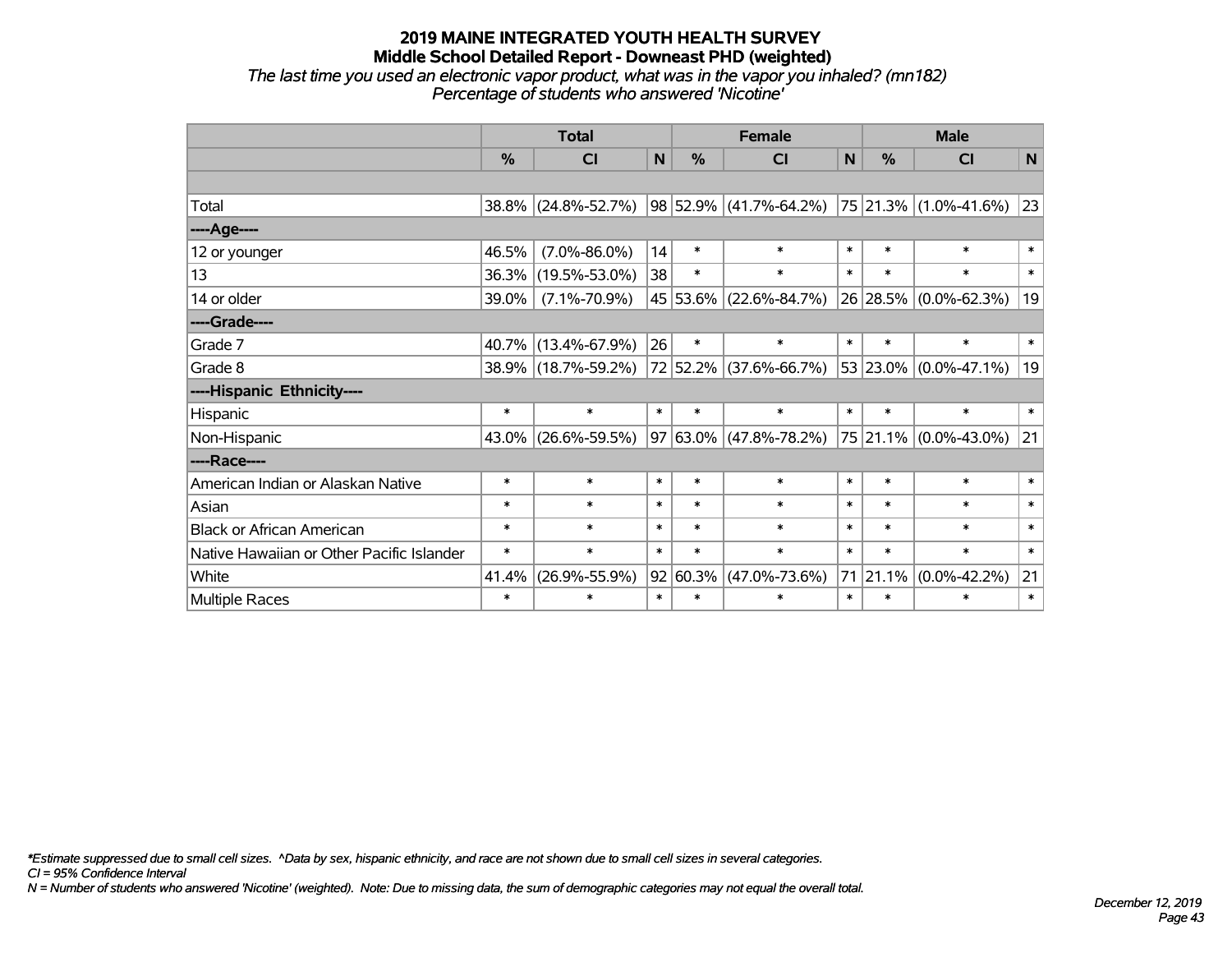*The last time you used an electronic vapor product, what was in the vapor you inhaled? (mn182\_2) Percentage of students who answered 'Marijuana or Hash Oil'*

|                                           | <b>Total</b>  |        |              |        | <b>Female</b> |        | <b>Male</b> |        |        |
|-------------------------------------------|---------------|--------|--------------|--------|---------------|--------|-------------|--------|--------|
|                                           | $\frac{9}{6}$ | CI     | $\mathsf{N}$ |        | $\%$ CI       | N      | %           | CI N   |        |
|                                           |               |        |              |        |               |        |             |        |        |
| Total                                     | $\ast$        | $\ast$ | $\ast$       | $\ast$ | $\ast$        | $\ast$ | $\ast$      | $\ast$ | $\ast$ |
| ---- Age----                              |               |        |              |        |               |        |             |        |        |
| 12 or younger                             | $\ast$        | *      | $\ast$       | $\ast$ | *             | $\ast$ | *           | *      | $\ast$ |
| 13                                        | $\ast$        | $\ast$ | $\ast$       | $\ast$ | $\ast$        | $\ast$ | *           | $\ast$ | $\ast$ |
| 14 or older                               | $\ast$        | *      | $\ast$       | $\ast$ | $\ast$        | $\ast$ | $\ast$      | $\ast$ | $\ast$ |
| ----Grade----                             |               |        |              |        |               |        |             |        |        |
| Grade 7                                   | $\ast$        | $\ast$ | $\ast$       | $\ast$ | $\ast$        | $\ast$ | $\ast$      | $\ast$ | $\ast$ |
| Grade 8                                   | ∗             | *      | $\ast$       | $\ast$ | $\ast$        | $\ast$ | $\ast$      | $\ast$ | $\ast$ |
| ----Hispanic Ethnicity----                |               |        |              |        |               |        |             |        |        |
| Hispanic                                  | $\ast$        | *      | $\ast$       | $\ast$ | $\ast$        | *      | $\ast$      | $\ast$ | $\ast$ |
| Non-Hispanic                              | $\ast$        | $\ast$ | $\ast$       | $\ast$ | $\ast$        | $\ast$ | $\ast$      | $\ast$ | $\ast$ |
| ----Race----                              |               |        |              |        |               |        |             |        |        |
| American Indian or Alaskan Native         | $\ast$        | $\ast$ | $\ast$       | $\ast$ | $\ast$        | $\ast$ | $\ast$      | $\ast$ | $\ast$ |
| Asian                                     | $\ast$        | *      | $\ast$       | $\ast$ | $\ast$        | $\ast$ | $\ast$      | $\ast$ | $\ast$ |
| <b>Black or African American</b>          | $\ast$        | $\ast$ | $\ast$       | $\ast$ | $\ast$        | $\ast$ | $\ast$      | $\ast$ | $\ast$ |
| Native Hawaiian or Other Pacific Islander | $\ast$        | *      | $\ast$       | $\ast$ | $\ast$        | $\ast$ | $\ast$      | $\ast$ | $\ast$ |
| White                                     | $\ast$        | *      | $\ast$       | $\ast$ | $\ast$        | $\ast$ | $\ast$      | $\ast$ | $\ast$ |
| <b>Multiple Races</b>                     | $\ast$        | *      | $\ast$       | $\ast$ | $\ast$        | $\ast$ | $\ast$      | $\ast$ | $\ast$ |

*\*Estimate suppressed due to small cell sizes. ^Data by sex, hispanic ethnicity, and race are not shown due to small cell sizes in several categories.*

*CI = 95% Confidence Interval*

*N = Number of students who answered 'Marijuana or Hash Oil' (weighted). Note: Due to missing data, the sum of demographic categories may not equal the overall total.*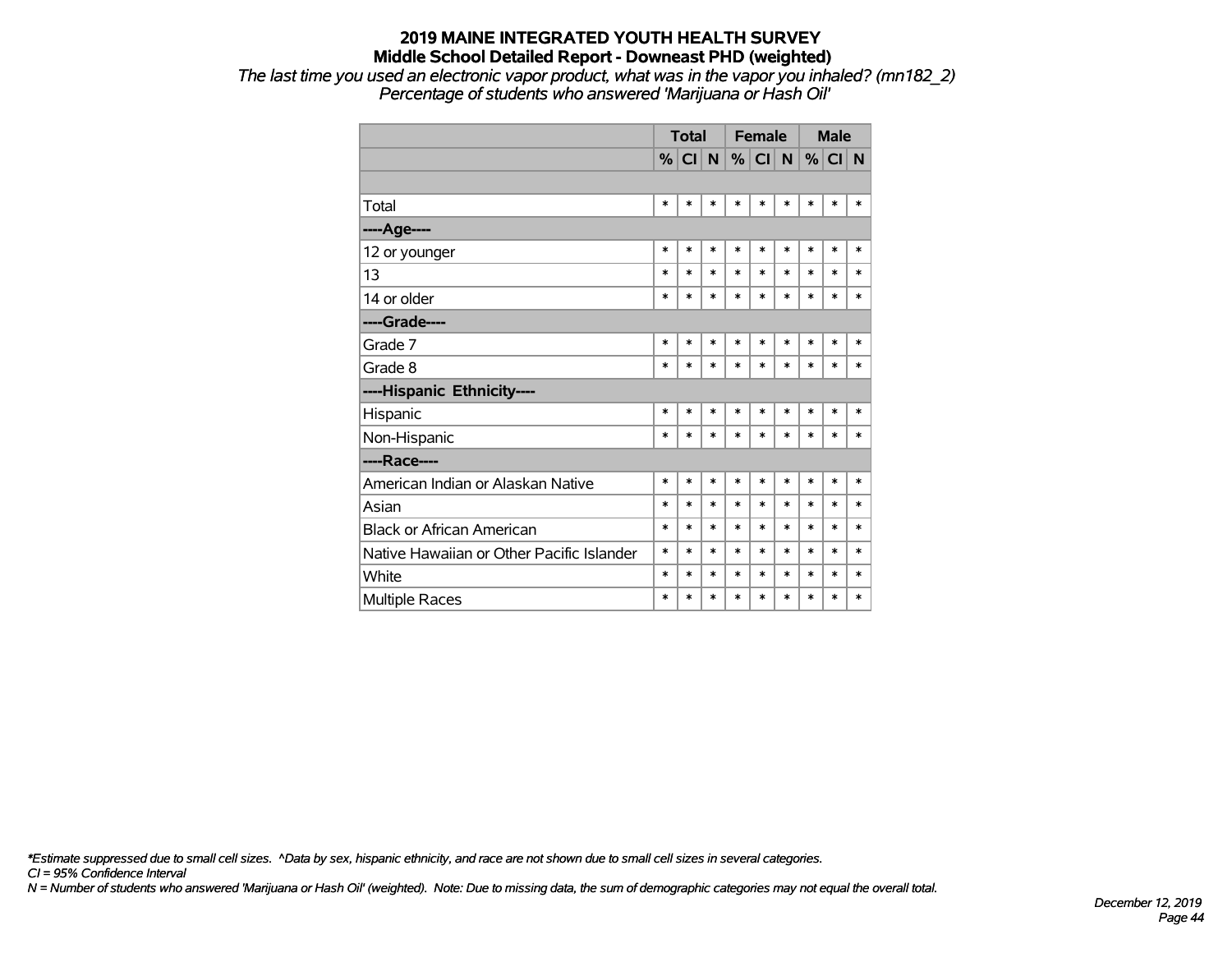*Percentage of students who are susceptible to cigarette use (among all students including those who have tried cigarettes or are current cigarette users) (mntobsus)*

|                                           | <b>Total</b>  |                     |        | <b>Female</b> | <b>Male</b>             |        |           |                              |                |
|-------------------------------------------|---------------|---------------------|--------|---------------|-------------------------|--------|-----------|------------------------------|----------------|
|                                           | $\frac{0}{0}$ | <b>CI</b>           | N      | $\frac{0}{0}$ | CI                      | N      | %         | <b>CI</b>                    | N <sub>1</sub> |
|                                           |               |                     |        |               |                         |        |           |                              |                |
| Total                                     |               | 25.7% (19.1%-32.3%) |        |               | 433 26.6% (20.1%-33.2%) |        |           | 215 24.9% (16.2%-33.7%)      | 211            |
| ----Age----                               |               |                     |        |               |                         |        |           |                              |                |
| 12 or younger                             |               | 26.6% (16.7%-36.4%) |        |               | 116 23.1% (13.6%-32.7%) | 54     | 29.8%     | $(14.2\% - 45.3\%)$          | 59             |
| 13                                        |               | 20.4% (13.2%-27.7%) |        |               | 173 23.3% (13.7%-32.8%) | 98     |           | $17.5\%$ (6.5%-28.4%)        | 71             |
| 14 or older                               |               | 35.9% (26.0%-45.8%) |        |               | 144 41.0% (27.3%-54.7%) |        |           | 63 33.5% $(21.4\% - 45.6\%)$ | 81             |
| ----Grade----                             |               |                     |        |               |                         |        |           |                              |                |
| Grade 7                                   |               | 24.6% (16.6%-32.5%) |        |               | 201 23.9% (16.7%-31.2%) | 98     |           | $ 25.3\% $ (15.5%-35.1%)     | 100            |
| Grade 8                                   |               | 26.5% (16.4%-36.7%) |        |               | 222 29.6% (16.8%-42.4%) |        |           | 117 24.5% (12.0%-37.1%)      | 105            |
| ----Hispanic Ethnicity----                |               |                     |        |               |                         |        |           |                              |                |
| Hispanic                                  | 27.4%         | $(5.8\% - 49.0\%)$  | 14     | 20.2%         | $(0.0\% - 47.5\%)$      | 6      |           | 36.1% (13.5%-58.6%)          | 8              |
| Non-Hispanic                              |               | 25.8% (19.6%-32.1%) |        |               | 398 28.0% (21.1%-34.9%) |        |           | 203 24.0% (15.7%-32.2%)      | 188            |
| ----Race----                              |               |                     |        |               |                         |        |           |                              |                |
| American Indian or Alaskan Native         |               | 32.6% (16.1%-49.0%) | 12     | 34.8%         | $(19.0\% - 50.5\%)$     | 6      | 30.7%     | $(0.0\% - 66.7\%)$           | 6              |
| Asian                                     | $\ast$        | $\ast$              | $\ast$ | $\ast$        | $\ast$                  | $\ast$ | $\ast$    | $\ast$                       | $\ast$         |
| <b>Black or African American</b>          | $\ast$        | $\ast$              | $\ast$ | $\ast$        | $\ast$                  | $\ast$ | $\ast$    | $\ast$                       | $\ast$         |
| Native Hawaiian or Other Pacific Islander | $\ast$        | $\ast$              | $\ast$ | $\ast$        | $\ast$                  | $\ast$ | $\ast$    | $\ast$                       | $\ast$         |
| White                                     | 25.8%         | $(18.7\% - 32.9\%)$ |        | 396 26.0%     | $(18.5\% - 33.5\%)$     |        | 192 25.7% | $(16.3\% - 35.0\%)$          | 197            |
| Multiple Races                            | 20.0%         | $(8.6\% - 31.4\%)$  | 12     | $\ast$        | $\ast$                  | $\ast$ | $\ast$    | $\ast$                       | $\ast$         |

*\*Estimate suppressed due to small cell sizes. ^Data by sex, hispanic ethnicity, and race are not shown due to small cell sizes in several categories.*

*CI = 95% Confidence Interval*

*N = Number of students who are susceptible to cigarette use (among all students including those who have tried cigarettes or are current cigarette users) (weighted). Note: Due to missing data, the sum of demographic categories may not equal the overall total.*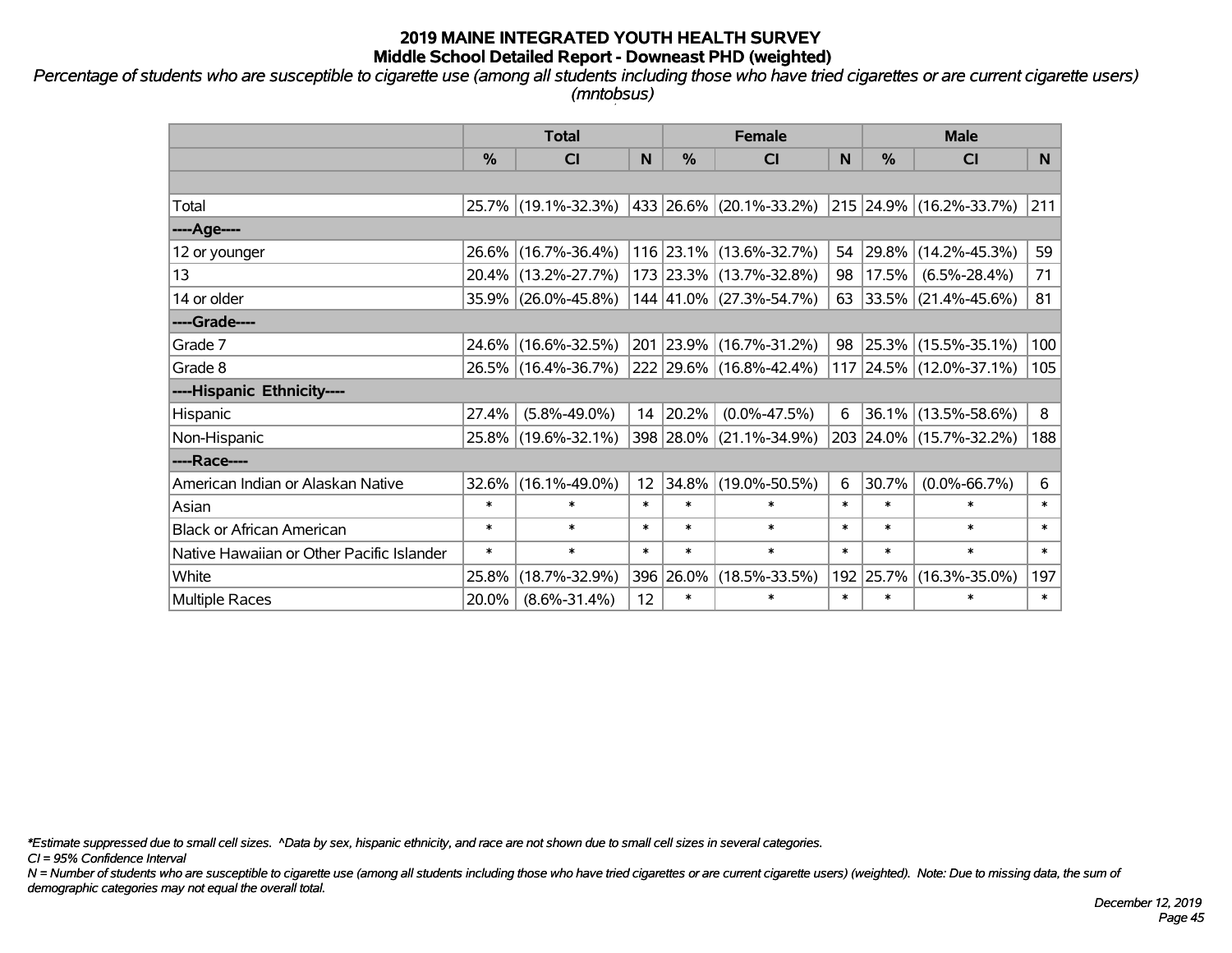*Percentage of students who are susceptible to cigarette use (among students who have never tried cigarettes) (mntobsus\_2)*

|                                           | <b>Total</b>  |                        |        | <b>Female</b> | <b>Male</b>             |        |        |                         |                |
|-------------------------------------------|---------------|------------------------|--------|---------------|-------------------------|--------|--------|-------------------------|----------------|
|                                           | $\frac{0}{0}$ | CI                     | N      | $\frac{9}{6}$ | <b>CI</b>               | N      | %      | <b>CI</b>               | N              |
|                                           |               |                        |        |               |                         |        |        |                         |                |
| Total                                     |               | 24.5% (18.4%-30.7%)    |        |               | 406 24.8% (19.0%-30.6%) |        |        | 195 24.7% (15.9%-33.5%) | 208            |
| ----Age----                               |               |                        |        |               |                         |        |        |                         |                |
| 12 or younger                             |               | 25.7% (15.9%-35.4%)    |        |               | 111 21.4% (12.2%-30.6%) | 48     | 29.8%  | $(14.2\% - 45.3\%)$     | 59             |
| 13                                        |               | 19.2% (12.8%-25.6%)    |        |               | 159 21.8% (13.0%-30.6%) | 89     | 17.2%  | $(6.3\% - 28.1\%)$      | 69             |
| 14 or older                               |               | $34.6\%$ (24.5%-44.8%) |        |               | 136 38.4% (25.5%-51.4%) |        |        | 57 33.1% (21.0%-45.1%)  | 79             |
| ----Grade----                             |               |                        |        |               |                         |        |        |                         |                |
| Grade 7                                   |               | 23.1% (15.7%-30.5%)    |        |               | 186 21.2% (14.4%-28.0%) | 84     |        | 25.1% (15.3%-34.8%)     | 99             |
| Grade 8                                   |               | 25.9% (15.8%-36.1%)    |        |               | 214 28.7% (16.2%-41.2%) |        |        | 111 24.3% (11.7%-36.9%) | 104            |
| ----Hispanic Ethnicity----                |               |                        |        |               |                         |        |        |                         |                |
| Hispanic                                  | 25.5%         | $(4.7\% - 46.4\%)$     | 13     | 20.2%         | $(0.0\% - 47.5\%)$      | 6      | 32.3%  | $(11.4\% - 53.3\%)$     | 7 <sup>1</sup> |
| Non-Hispanic                              |               | 24.6% (18.8%-30.5%)    |        |               | 372 26.1% (19.8%-32.4%) |        |        | 183 23.8% (15.6%-32.1%) | 186            |
| ----Race----                              |               |                        |        |               |                         |        |        |                         |                |
| American Indian or Alaskan Native         | 30.2%         | $(14.7\% - 45.8\%)$    | 11     | $\ast$        | $\ast$                  | $\ast$ | $\ast$ | $\ast$                  | $\ast$         |
| Asian                                     | $\ast$        | $\ast$                 | $\ast$ | $\ast$        | $\ast$                  | $\ast$ | $\ast$ | $\ast$                  | $\ast$         |
| <b>Black or African American</b>          | $\ast$        | $\ast$                 | $\ast$ | $\ast$        | $\ast$                  | $\ast$ | $\ast$ | $\ast$                  | $\ast$         |
| Native Hawaiian or Other Pacific Islander | $\ast$        | $\ast$                 | $\ast$ | $\ast$        | $\ast$                  | $\ast$ | $\ast$ | $\ast$                  | $\ast$         |
| White                                     | 24.6%         | $(17.9\% - 31.3\%)$    |        | 372 24.0%     | $(17.5\% - 30.6\%)$     | 171    | 25.7%  | $(16.3\% - 35.0\%)$     | 197            |
| Multiple Races                            | 18.1%         | $(6.7\% - 29.5\%)$     | 11     | $\ast$        | $\ast$                  | $\ast$ | $\ast$ | *                       | $\ast$         |

*\*Estimate suppressed due to small cell sizes. ^Data by sex, hispanic ethnicity, and race are not shown due to small cell sizes in several categories.*

*CI = 95% Confidence Interval*

*N = Number of students who are susceptible to cigarette use (among students who have never tried cigarettes) (weighted). Note: Due to missing data, the sum of demographic categories may not equal the overall total.*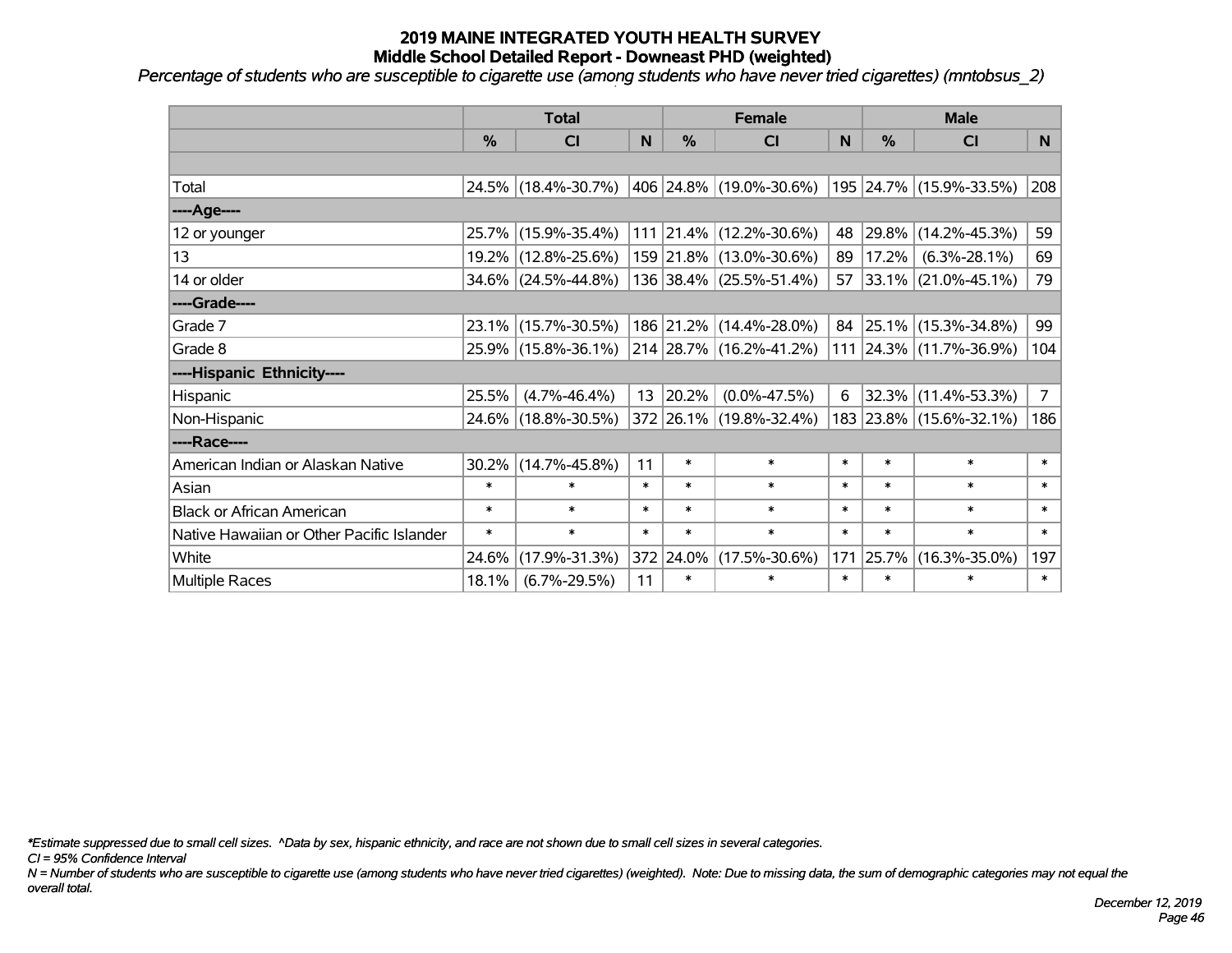*Percentage of students who smoked cigarettes or cigars or used chewing tobacco, snuff, dip, or dissolvable tobacco products on one or more of the past 30 days (mnanytoba)*

|                                           | <b>Total</b> |                     |                |         | <b>Female</b>            |        | <b>Male</b> |                        |                |  |
|-------------------------------------------|--------------|---------------------|----------------|---------|--------------------------|--------|-------------|------------------------|----------------|--|
|                                           | %            | <b>CI</b>           | N <sub>1</sub> | $\%$    | <b>CI</b>                | N      | %           | <b>CI</b>              | N <sub>1</sub> |  |
|                                           |              |                     |                |         |                          |        |             |                        |                |  |
| Total                                     |              | $2.9\%$ (1.9%-3.9%) |                |         | $ 50 1.6\% $ (0.8%-2.4%) |        | 13 4.3%     | $(2.8\% - 5.8\%)$      | 36             |  |
| ----Age----                               |              |                     |                |         |                          |        |             |                        |                |  |
| 12 or younger                             | $1.8\%$      | $(0.2\% - 3.5\%)$   | 8              | $\ast$  | $\ast$                   | $\ast$ | $\ast$      | $\ast$                 | $\ast$         |  |
| 13                                        |              | $2.3\%$ (1.1%-3.5%) |                | 19 1.4% | $(0.0\% - 2.8\%)$        | 6      | $3.2\%$     | $(0.6\% - 5.7\%)$      | 14             |  |
| 14 or older                               |              | $5.6\%$ (1.2%-9.9%) |                |         | $ 22 3.8\% $ (0.0%-7.6%) | 7      |             | $ 7.1\% $ (1.1%-13.0%) | 15             |  |
| ----Grade----                             |              |                     |                |         |                          |        |             |                        |                |  |
| Grade 7                                   |              | $1.4\%$ (0.5%-2.3%) | 12             | $\ast$  | $\ast$                   | $\ast$ | $\ast$      | $\ast$                 | $\ast$         |  |
| Grade 8                                   |              | $4.2\%$ (2.1%-6.3%) |                |         | $ 36 2.1\% $ (0.0%-4.1%) | 8      | $ 6.3\%$    | $(3.4\% - 9.1\%)$      | 27             |  |
| ----Hispanic Ethnicity----                |              |                     |                |         |                          |        |             |                        |                |  |
| Hispanic                                  | $\ast$       | $\ast$              | $\ast$         | $\ast$  | $\ast$                   | $\ast$ | $\ast$      | $\ast$                 | $\ast$         |  |
| Non-Hispanic                              |              | $2.7\%$ (1.7%-3.7%) |                |         | $ 42 1.6\% $ (0.8%-2.4%) |        | 12 3.8%     | $(2.4\% - 5.2\%)$      | 30             |  |
| ----Race----                              |              |                     |                |         |                          |        |             |                        |                |  |
| American Indian or Alaskan Native         | $\ast$       | $\ast$              | $\ast$         | $\ast$  | $\ast$                   | $\ast$ | $\ast$      | $\ast$                 | $\ast$         |  |
| Asian                                     | $\ast$       | $\ast$              | $\ast$         | $\ast$  | $\ast$                   | $\ast$ | $\ast$      | $\ast$                 | $\ast$         |  |
| <b>Black or African American</b>          | $\ast$       | $\ast$              | $\ast$         | $\ast$  | $\ast$                   | $\ast$ | *           | $\ast$                 | $\ast$         |  |
| Native Hawaiian or Other Pacific Islander | $\ast$       | $\ast$              | $\ast$         | $\ast$  | $\ast$                   | $\ast$ | $\ast$      | $\ast$                 | $\ast$         |  |
| White                                     | 2.6%         | $(1.5\% - 3.6\%)$   |                | 39 1.5% | $(0.7\% - 2.3\%)$        | 11     | 3.6%        | $(2.0\% - 5.2\%)$      | 28             |  |
| <b>Multiple Races</b>                     | $\ast$       | *                   | $\ast$         | $\ast$  | $\ast$                   | $\ast$ | $\ast$      | $\ast$                 | $\ast$         |  |

*\*Estimate suppressed due to small cell sizes. ^Data by sex, hispanic ethnicity, and race are not shown due to small cell sizes in several categories.*

*CI = 95% Confidence Interval*

*N = Number of students who smoked cigarettes or cigars or used chewing tobacco, snuff, dip, or dissolvable tobacco products on one or more of the past 30 days (weighted). Note: Due to missing data, the sum of demographic categories may not equal the overall total.*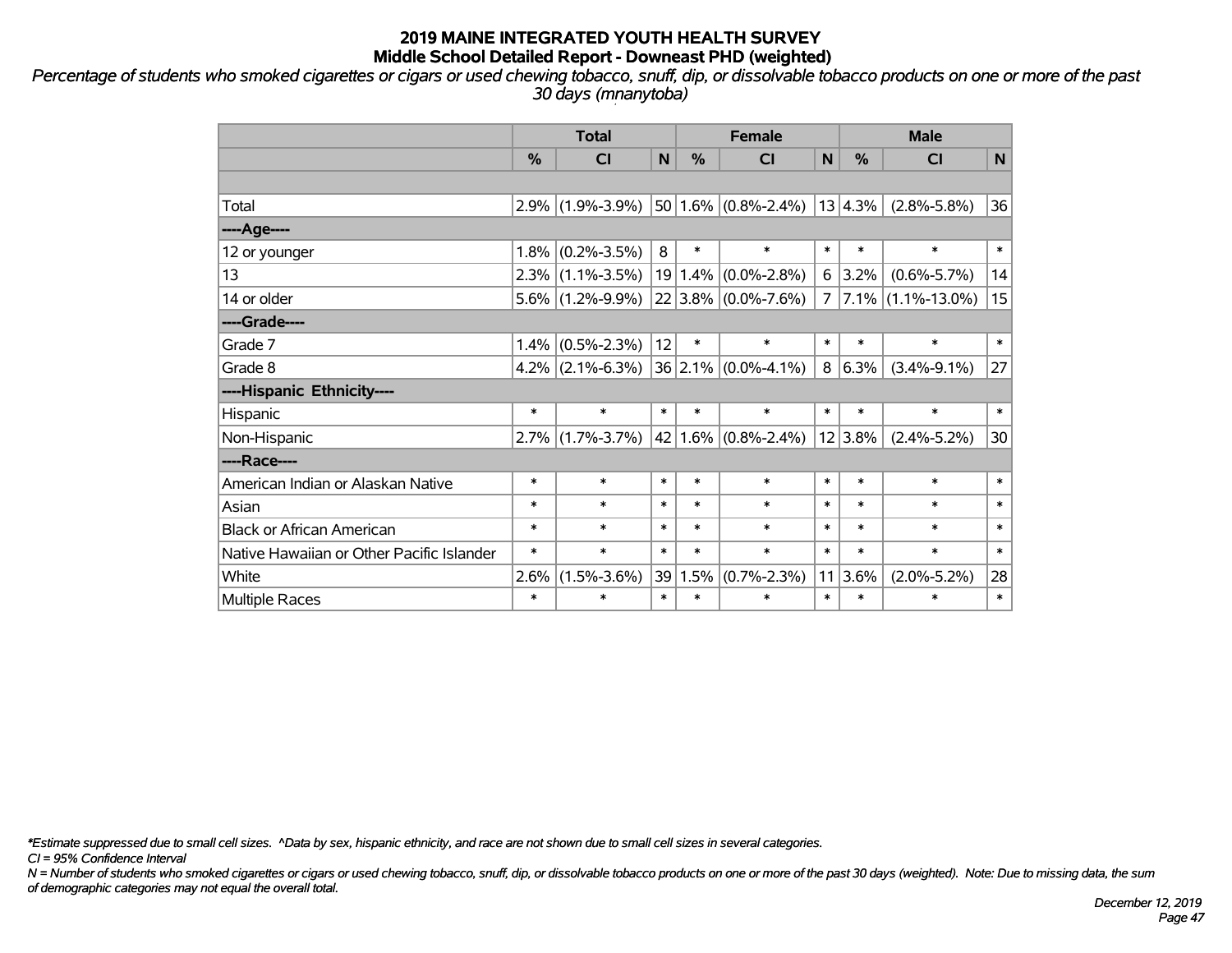*Percentage of students who smoked cigarettes or cigars; used an electronic vapor product; or used chewing tobacco, snuff, dip, or dissolvable tobacco products on one or more of the past 30 days (mnanytob\_2a)*

|                                           | <b>Total</b> |                       |        |               | <b>Female</b>       | <b>Male</b> |               |                    |           |
|-------------------------------------------|--------------|-----------------------|--------|---------------|---------------------|-------------|---------------|--------------------|-----------|
|                                           | $\%$         | CI                    | N      | $\frac{0}{0}$ | CI                  | N           | $\frac{0}{0}$ | <b>CI</b>          | ${\sf N}$ |
|                                           |              |                       |        |               |                     |             |               |                    |           |
| Total                                     | 8.2%         | $(6.4\% - 10.1\%)$    | 138    | 9.8%          | $(5.9\% - 13.8\%)$  | 80          | 7.0%          | $(4.3\% - 9.7\%)$  | 59        |
| ----Age----                               |              |                       |        |               |                     |             |               |                    |           |
| 12 or younger                             | 7.2%         | $(1.6\% - 12.7\%)$    | 31     | 3.7%          | $(0.0\% - 8.1\%)$   | 9           | 11.5%         | $(1.6\% - 21.3\%)$ | 23        |
| 13                                        | 6.3%         | $(3.9\% - 8.8\%)$     | 53     | 8.9%          | $(3.4\% - 14.5\%)$  | 38          | 3.9%          | $(0.0\% - 9.4\%)$  | 15        |
| 14 or older                               | 13.4%        | $(7.9\% - 18.9\%)$    | 54     |               | 21.8% (11.8%-31.7%) | 33          | 8.5%          | $(1.4\% - 15.6\%)$ | 21        |
| ----Grade----                             |              |                       |        |               |                     |             |               |                    |           |
| Grade 7                                   | 5.6%         | $(1.7\% - 9.6\%)$     | 46     | 5.6%          | $(0.0\% - 11.1\%)$  | 23          | 5.9%          | $(0.5\% - 11.3\%)$ | 23        |
| Grade 8                                   |              | $10.3\%$ (7.4%-13.3%) | 86     | 14.4%         | $(9.8\% - 18.9\%)$  | 57          | 6.9%          | $(2.4\% - 11.4\%)$ | 30        |
| ----Hispanic Ethnicity----                |              |                       |        |               |                     |             |               |                    |           |
| Hispanic                                  | $\ast$       | $\ast$                | $\ast$ | $\ast$        | $\ast$              | $\ast$      | $\ast$        | $\ast$             | $\ast$    |
| Non-Hispanic                              | 8.4%         | $(6.8\% - 10.1\%)$    |        | 128 10.5%     | $(6.7\% - 14.4\%)$  | 76          | 6.8%          | $(4.0\% - 9.5\%)$  | 53        |
| ----Race----                              |              |                       |        |               |                     |             |               |                    |           |
| American Indian or Alaskan Native         | $\ast$       | $\ast$                | $\ast$ | $\ast$        | $\ast$              | $\ast$      | $\ast$        | $\ast$             | $\ast$    |
| Asian                                     | $\ast$       | $\ast$                | $\ast$ | $\ast$        | $\ast$              | $\ast$      | $\ast$        | $\ast$             | $\ast$    |
| <b>Black or African American</b>          | $\ast$       | $\ast$                | $\ast$ | $\ast$        | $\ast$              | $\ast$      | $\ast$        | $\ast$             | $\ast$    |
| Native Hawaiian or Other Pacific Islander | $\ast$       | $\ast$                | $\ast$ | $\ast$        | $\ast$              | $\ast$      | $\ast$        | $\ast$             | $\ast$    |
| White                                     | 8.0%         | $(6.0\% - 9.9\%)$     | 121    | 9.8%          | $(5.5\% - 14.0\%)$  | 71          | 6.6%          | $(3.9\% - 9.2\%)$  | 50        |
| Multiple Races                            | $\ast$       | $\ast$                | $\ast$ | $\ast$        | $\ast$              | $\ast$      | $\ast$        | *                  | $\ast$    |

*\*Estimate suppressed due to small cell sizes. ^Data by sex, hispanic ethnicity, and race are not shown due to small cell sizes in several categories.*

*CI = 95% Confidence Interval*

*N = Number of students who smoked cigarettes or cigars; used an electronic vapor product; or used chewing tobacco, snuff, dip, or dissolvable tobacco products on one or more of the past 30 days (weighted). Note: Due to missing data, the sum of demographic categories may not equal the overall total.*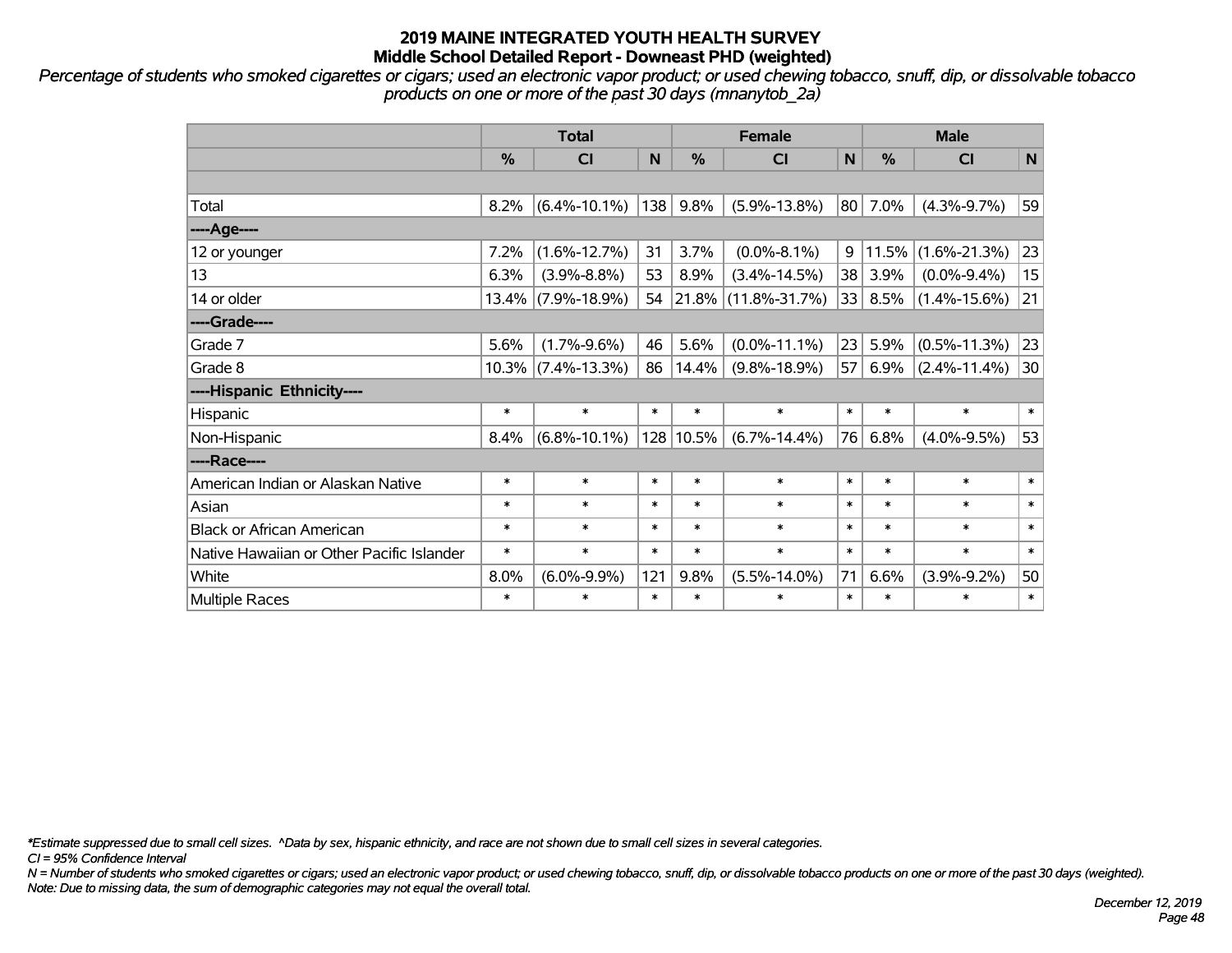*Percentage of students who smoked cigarettes or cigars; used an electronic vapor product with nicotine; or used chewing tobacco, snuff, dip, or dissolvable tobacco products on one or more of the past 30 days (mnanytob\_3)*

|                                           | <b>Total</b>  |                      |        |               | <b>Female</b>      |        | <b>Male</b>   |                                 |        |  |
|-------------------------------------------|---------------|----------------------|--------|---------------|--------------------|--------|---------------|---------------------------------|--------|--|
|                                           | $\frac{9}{6}$ | C <sub>l</sub>       | N      | $\frac{0}{2}$ | C <sub>l</sub>     | N      | $\frac{0}{0}$ | <b>CI</b>                       | N      |  |
|                                           |               |                      |        |               |                    |        |               |                                 |        |  |
| Total                                     | 4.5%          | $(2.5\% - 6.6\%)$    |        | 75 6.8%       | $(3.7\% - 9.8\%)$  |        | 55 2.5%       | $(0.1\% - 4.8\%)$               | 20     |  |
| ---- Age----                              |               |                      |        |               |                    |        |               |                                 |        |  |
| 12 or younger                             | 4.1%          | $(0.2\% - 8.0\%)$    | 18     | 3.7%          | $(0.0\% - 8.1\%)$  |        | $9  4.7\% $   | $(0.0\% - 10.5\%)$              | 9      |  |
| 13                                        | 2.9%          | $(0.3\% - 5.5\%)$    | 24     | $\ast$        | $\ast$             | $\ast$ | $\ast$        | $\ast$                          | $\ast$ |  |
| 14 or older                               |               | $8.3\%$ (3.4%-13.2%) |        | 33 14.4%      | $(7.2\% - 21.7\%)$ |        |               | $22   4.7\%   (0.0\% - 11.8\%)$ | 11     |  |
| ----Grade----                             |               |                      |        |               |                    |        |               |                                 |        |  |
| Grade 7                                   | 2.5%          | $(0.0\% - 5.2\%)$    | 20     | $\ast$        | $\ast$             | $\ast$ | $\ast$        | $\ast$                          | $\ast$ |  |
| Grade 8                                   | 5.8%          | $(2.9\% - 8.8\%)$    | 49     | 9.4%          | $(6.5\% - 12.4\%)$ |        | 37 2.7%       | $(0.0\% - 6.4\%)$               | 11     |  |
| ----Hispanic Ethnicity----                |               |                      |        |               |                    |        |               |                                 |        |  |
| Hispanic                                  | $\ast$        | $\ast$               | $\ast$ | $\ast$        | $\ast$             | $\ast$ | $\ast$        | $\ast$                          | $\ast$ |  |
| Non-Hispanic                              | 4.6%          | $(2.6\% - 6.5\%)$    | 69     | 7.6%          | $(4.4\% - 10.9\%)$ | 55     | 1.9%          | $(0.0\% - 3.8\%)$               | 14     |  |
| ----Race----                              |               |                      |        |               |                    |        |               |                                 |        |  |
| American Indian or Alaskan Native         | $\ast$        | $\ast$               | $\ast$ | $\ast$        | $\ast$             | $\ast$ | $\ast$        | $\ast$                          | $\ast$ |  |
| Asian                                     | $\ast$        | $\ast$               | $\ast$ | $\ast$        | $\ast$             | $\ast$ | $\ast$        | $\ast$                          | $\ast$ |  |
| <b>Black or African American</b>          | $\ast$        | $\ast$               | $\ast$ | $\ast$        | $\ast$             | $\ast$ | $\ast$        | $\ast$                          | $\ast$ |  |
| Native Hawaiian or Other Pacific Islander | $\ast$        | $\ast$               | $\ast$ | $\ast$        | $\ast$             | $\ast$ | $\ast$        | $\ast$                          | $\ast$ |  |
| White                                     | 4.9%          | $(2.9\% - 6.9\%)$    | 73     | 7.5%          | $(4.5\% - 10.5\%)$ |        | 55 2.5%       | $(0.1\% - 4.9\%)$               | 19     |  |
| Multiple Races                            | $\ast$        | $\ast$               | $\ast$ | $\ast$        | $\ast$             | $\ast$ | $\ast$        | $\ast$                          | $\ast$ |  |

*\*Estimate suppressed due to small cell sizes. ^Data by sex, hispanic ethnicity, and race are not shown due to small cell sizes in several categories.*

*CI = 95% Confidence Interval*

*N = Number of students who smoked cigarettes or cigars; used an electronic vapor product with nicotine; or used chewing tobacco, snuff, dip, or dissolvable tobacco products on one or more of the past 30 days (weighted). Note: Due to missing data, the sum of demographic categories may not equal the overall total.*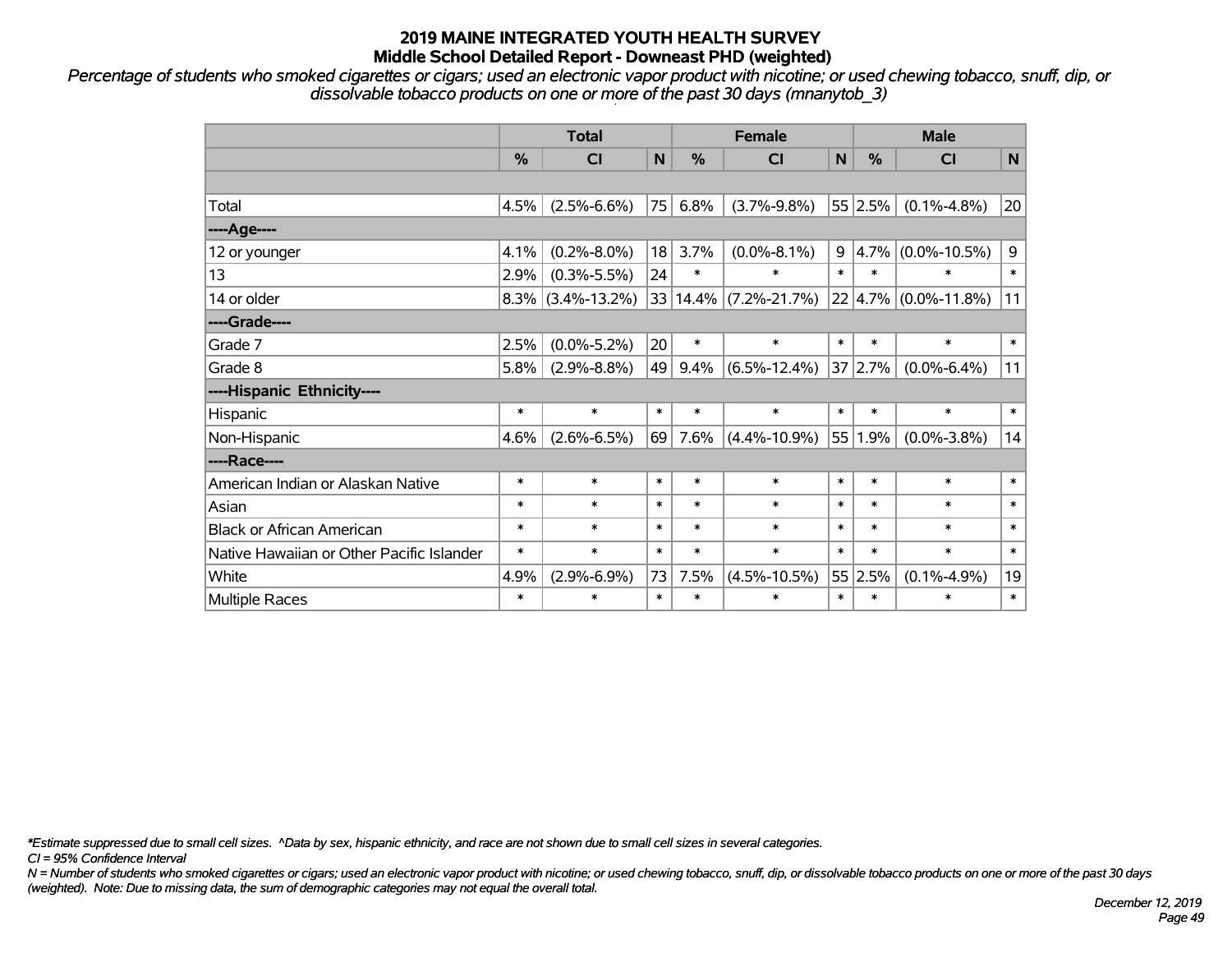#### **2019 MAINE INTEGRATED YOUTH HEALTH SURVEY Middle School Detailed Report - Downeast PHD (weighted)** *Have you ever had a drink of alcohol, other than a few sips? (mn59a) Percentage of students who answered 'Yes'*

|                                           | <b>Total</b>  |                     |                |            | <b>Female</b>                                             |        | <b>Male</b>   |                        |          |  |
|-------------------------------------------|---------------|---------------------|----------------|------------|-----------------------------------------------------------|--------|---------------|------------------------|----------|--|
|                                           | $\frac{0}{0}$ | CI                  | N              | $\%$       | <b>CI</b>                                                 | N      | $\frac{0}{0}$ | <b>CI</b>              | <b>N</b> |  |
|                                           |               |                     |                |            |                                                           |        |               |                        |          |  |
| Total                                     |               | 17.9% (13.9%-21.9%) |                |            | 277   18.2%   (14.8%-21.5%)   139   17.8%   (12.6%-23.1%) |        |               |                        | 136      |  |
| ----Age----                               |               |                     |                |            |                                                           |        |               |                        |          |  |
| 12 or younger                             | 14.8%         | $(9.9\% - 19.7\%)$  | 61             | 11.3%      | $(6.2\% - 16.3\%)$                                        | 26     |               | 19.3% (12.4%-26.2%)    | 35       |  |
| 13                                        |               | 16.2% (12.3%-20.1%) |                |            | 126   18.7%   (14.0%-23.4%)                               | 71     | 14.0%         | $(8.5\% - 19.6\%)$     | 53       |  |
| 14 or older                               |               | 25.1% (18.1%-32.2%) |                |            | 90   26.8%   (20.3%-33.4%)                                |        |               | 42 23.7% (15.2%-32.3%) | 47       |  |
| ----Grade----                             |               |                     |                |            |                                                           |        |               |                        |          |  |
| Grade 7                                   | 12.8%         | $(9.0\% - 16.7\%)$  | 99             | $ 12.6\% $ | $(9.1\% - 16.0\%)$                                        | 49     | 13.6%         | $(8.3\% - 18.9\%)$     | 51       |  |
| Grade 8                                   |               | 22.9% (17.3%-28.5%) |                |            | 174 24.2% (18.8%-29.6%)                                   | 90     |               | 21.8% (14.8%-28.8%)    | 83       |  |
| ----Hispanic Ethnicity----                |               |                     |                |            |                                                           |        |               |                        |          |  |
| Hispanic                                  | 20.8%         | $(6.9\% - 34.8\%)$  | 9              | $\ast$     | $\ast$                                                    | $\ast$ | $\ast$        | $\ast$                 | $\ast$   |  |
| Non-Hispanic                              |               | 17.4% (13.5%-21.4%) |                |            | 249 18.1% (14.2%-21.9%)                                   | 127    |               | $17.0\%$ (12.3%-21.6%) | 120      |  |
| ----Race----                              |               |                     |                |            |                                                           |        |               |                        |          |  |
| American Indian or Alaskan Native         | 19.3%         | $(11.9\% - 26.7\%)$ | $\overline{7}$ | $\ast$     | $\ast$                                                    | $\ast$ | $\ast$        | $\ast$                 | $\ast$   |  |
| Asian                                     | $\ast$        | $\ast$              | $\ast$         | $\ast$     | $\ast$                                                    | $\ast$ | $\ast$        | $\ast$                 | $\ast$   |  |
| <b>Black or African American</b>          | $\ast$        | $\ast$              | $\ast$         | $\ast$     | $\ast$                                                    | $\ast$ | $\ast$        | $\ast$                 | $\ast$   |  |
| Native Hawaiian or Other Pacific Islander | $\ast$        | $\ast$              | $\ast$         | $\ast$     | $\ast$                                                    | $\ast$ | $\ast$        | $\ast$                 | $\ast$   |  |
| White                                     | 17.5%         | $(13.5\% - 21.4\%)$ | 246            | 17.5%      | $(13.8\% - 21.1\%)$                                       | 122    | 17.8%         | $(12.8\% - 22.8\%)$    | 122      |  |
| <b>Multiple Races</b>                     | 20.4%         | $(2.0\% - 38.7\%)$  | 11             | $\ast$     | $\ast$                                                    | $\ast$ | $\ast$        | $\ast$                 | $\ast$   |  |

*\*Estimate suppressed due to small cell sizes. ^Data by sex, hispanic ethnicity, and race are not shown due to small cell sizes in several categories.*

*CI = 95% Confidence Interval*

*N = Number of students who answered 'Yes' (weighted). Note: Due to missing data, the sum of demographic categories may not equal the overall total.*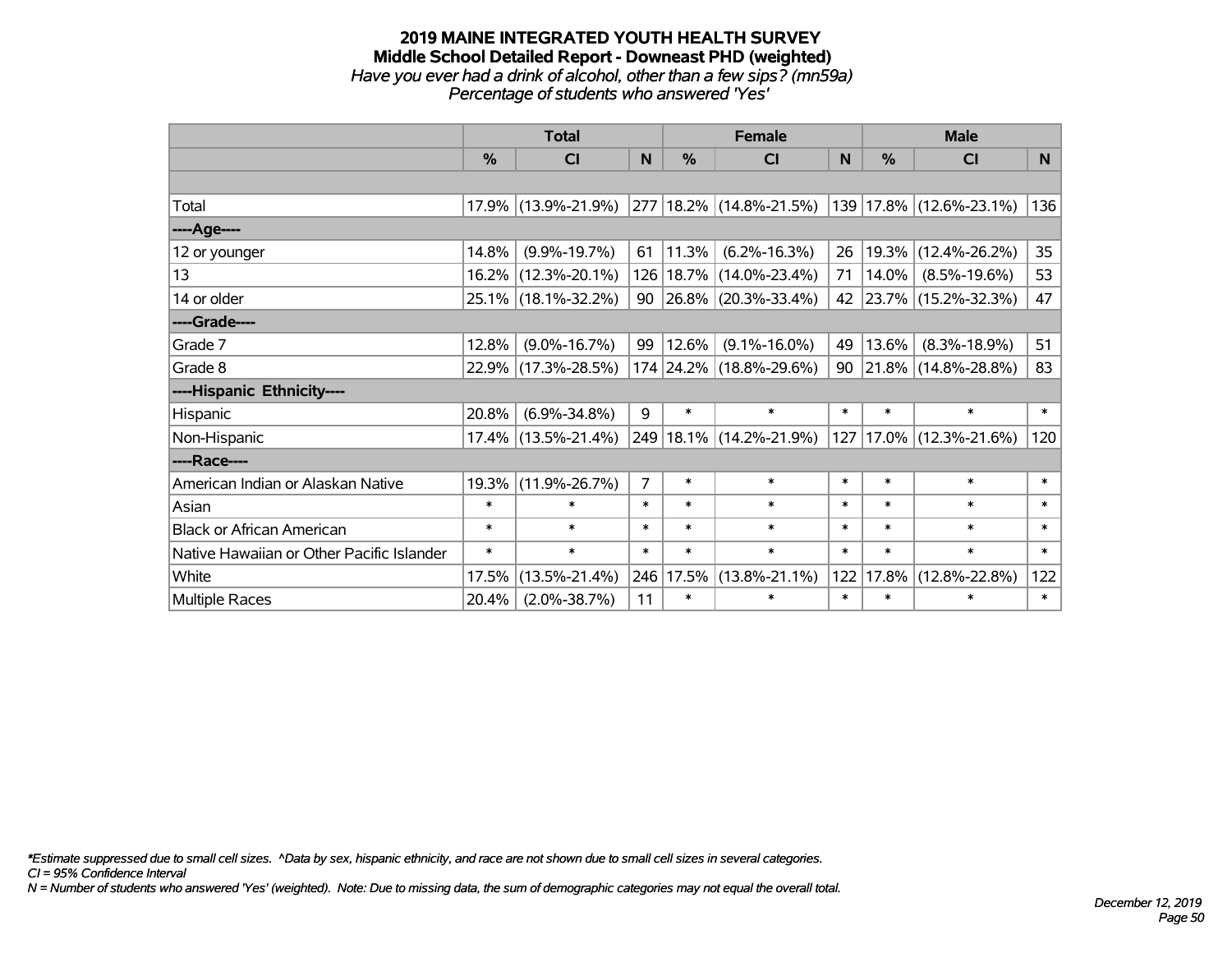*How old were you when you had your first drink of alcohol other than a few sips? (mn60)*

*Among students who have had more than a few sips of alcohol, the percentage of students who answered before age 11*

|                                           | <b>Total</b>  |                     |        | <b>Female</b> |                          | <b>Male</b> |          |                             |        |
|-------------------------------------------|---------------|---------------------|--------|---------------|--------------------------|-------------|----------|-----------------------------|--------|
|                                           | $\frac{0}{0}$ | <b>CI</b>           | N      | %             | <b>CI</b>                | N           | %        | <b>CI</b>                   | N      |
|                                           |               |                     |        |               |                          |             |          |                             |        |
| Total                                     |               | 38.3% (32.6%-43.9%) |        |               | 108 38.9% (30.6%-47.1%)  |             |          | 55 36.4% (28.8%-44.0%)      | 50     |
| ----Age----                               |               |                     |        |               |                          |             |          |                             |        |
| 12 or younger                             | 60.9%         | $(43.7\% - 78.2\%)$ | 37     | $\ast$        | $\ast$                   | $\ast$      | $\ast$   | $\ast$                      | $\ast$ |
| 13                                        | 34.6%         | $(26.5\% - 42.6\%)$ | 44     | 26.6%         | $(16.1\% - 37.1\%)$      |             | 19 43.0% | $(27.3\% - 58.6\%)$         | 24     |
| 14 or older                               |               | 28.8% (18.6%-39.0%) | 27     |               | 34.7% (17.6%-51.8%)      |             | 16 23.5% | $(8.4\% - 38.6\%)$          | 11     |
| ----Grade----                             |               |                     |        |               |                          |             |          |                             |        |
| Grade 7                                   | 53.5%         | $(43.2\% - 63.7\%)$ | 54     | 55.9%         | $(42.9\% - 68.8\%)$      |             | 27 49.6% | $(30.8\% - 68.3\%)$         | 25     |
| Grade 8                                   |               | 29.6% (22.7%-36.5%) | 53     |               | $ 30.0\% $ (18.6%-41.3%) |             |          | $ 28 29.5\% $ (21.1%-38.0%) | 25     |
| ----Hispanic Ethnicity----                |               |                     |        |               |                          |             |          |                             |        |
| Hispanic                                  | $\ast$        | $\ast$              | $\ast$ | $\ast$        | $\ast$                   | $\ast$      | $\ast$   | $\ast$                      | $\ast$ |
| Non-Hispanic                              | 38.8%         | $(32.1\% - 45.5\%)$ | 99     | 38.3%         | $(28.0\% - 48.5\%)$      |             | 50 37.9% | $(28.2\% - 47.6\%)$         | 46     |
| ----Race----                              |               |                     |        |               |                          |             |          |                             |        |
| American Indian or Alaskan Native         | $\ast$        | $\ast$              | $\ast$ | $\ast$        | $\ast$                   | $\ast$      | $\ast$   | $\ast$                      | $\ast$ |
| Asian                                     | $\ast$        | $\ast$              | $\ast$ | $\ast$        | $\ast$                   | $\ast$      | $\ast$   | $\ast$                      | $\ast$ |
| <b>Black or African American</b>          | $\ast$        | $\ast$              | $\ast$ | $\ast$        | $\ast$                   | $\ast$      | $\ast$   | $\ast$                      | $\ast$ |
| Native Hawaiian or Other Pacific Islander | $\ast$        | $\ast$              | $\ast$ | $\ast$        | $\ast$                   | $\ast$      | $\ast$   | $\ast$                      | $\ast$ |
| White                                     | 39.1%         | $(32.7\% - 45.4\%)$ | 99     | 38.5%         | $(29.8\% - 47.2\%)$      |             | 48 38.0% | $(28.7\% - 47.3\%)$         | 47     |
| Multiple Races                            | $\ast$        | $\ast$              | $\ast$ | $\ast$        | $\ast$                   | $\ast$      | $\ast$   | $\ast$                      | $\ast$ |

*\*Estimate suppressed due to small cell sizes. ^Data by sex, hispanic ethnicity, and race are not shown due to small cell sizes in several categories.*

*CI = 95% Confidence Interval*

*N = Among students who have had more than a few sips of alcohol, the number of students who answered before age 11 (weighted). Note: Due to missing data, the sum of demographic categories may not equal the overall total.*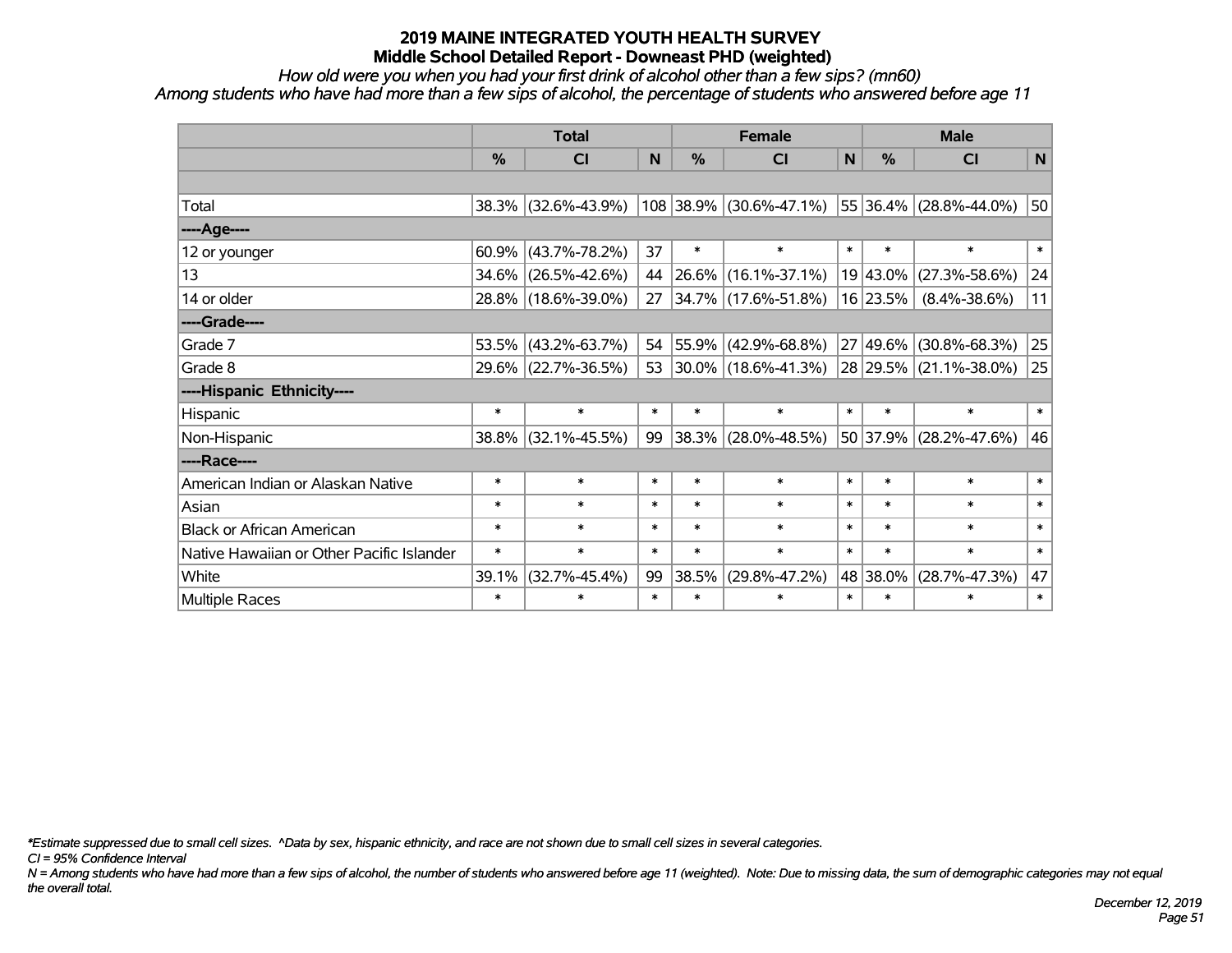## **2019 MAINE INTEGRATED YOUTH HEALTH SURVEY Middle School Detailed Report - Downeast PHD (weighted)** *How old were you when you had your first drink of alcohol other than a few sips? (mn60\_2)*

*Percentage of students who answered before age 11*

|                                           | <b>Total</b> |                      |        |               | <b>Female</b>         | <b>Male</b> |         |                           |        |
|-------------------------------------------|--------------|----------------------|--------|---------------|-----------------------|-------------|---------|---------------------------|--------|
|                                           | %            | CI                   | N      | $\frac{0}{0}$ | CI                    | N           | %       | <b>CI</b>                 | N      |
|                                           |              |                      |        |               |                       |             |         |                           |        |
| Total                                     | 7.1%         | $(5.3\% - 8.9\%)$    | 108    | 7.3%          | $(5.4\% - 9.3\%)$     |             | 55 6.7% | $(3.8\% - 9.6\%)$         | 50     |
| ---- Age----                              |              |                      |        |               |                       |             |         |                           |        |
| 12 or younger                             | 9.2%         | $(5.5\% - 12.9\%)$   | 37     | 9.2%          | $(5.4\% - 13.0\%)$    |             |         | $20 8.4\% $ (4.0%-12.8%)  | 15     |
| 13                                        | 5.8%         | $(3.4\% - 8.1\%)$    | 44     | 5.0%          | $(2.3\% - 7.8\%)$     |             |         | $19 6.3\% $ (2.5%-10.2%)  | 24     |
| 14 or older                               |              | $7.7\%$ (4.1%-11.3%) | 27     |               | $10.4\%$ (3.6%-17.1%) |             |         | $16$ 5.7% (0.6%-10.8%)    | 11     |
| ----Grade----                             |              |                      |        |               |                       |             |         |                           |        |
| Grade 7                                   | 7.1%         | $(4.7\% - 9.5\%)$    | 54     | 7.2%          | $(4.8\% - 9.6\%)$     |             |         | $27 6.8\% $ (2.9%-10.8%)  | 25     |
| Grade 8                                   | $7.0\%$      | $(4.5\% - 9.5\%)$    | 53     | 7.5%          | $(4.2\% - 10.8\%)$    |             |         | $ 28 6.6\% $ (3.1%-10.1%) | 25     |
| ----Hispanic Ethnicity----                |              |                      |        |               |                       |             |         |                           |        |
| Hispanic                                  | $\ast$       | $\ast$               | $\ast$ | $\ast$        | $\ast$                | $\ast$      | $\ast$  | $\ast$                    | $\ast$ |
| Non-Hispanic                              | 7.1%         | $(5.0\% - 9.2\%)$    | 99     | 7.3%          | $(4.7\% - 9.9\%)$     |             | 50 6.6% | $(3.6\% - 9.6\%)$         | 46     |
| ----Race----                              |              |                      |        |               |                       |             |         |                           |        |
| American Indian or Alaskan Native         | $\ast$       | $\ast$               | $\ast$ | $\ast$        | $\ast$                | $\ast$      | $\ast$  | $\ast$                    | $\ast$ |
| Asian                                     | $\ast$       | $\ast$               | $\ast$ | $\ast$        | $\ast$                | $\ast$      | $\ast$  | $\ast$                    | $\ast$ |
| <b>Black or African American</b>          | $\ast$       | $\ast$               | $\ast$ | $\ast$        | $\ast$                | $\ast$      | $\ast$  | $\ast$                    | $\ast$ |
| Native Hawaiian or Other Pacific Islander | $\ast$       | $\ast$               | $\ast$ | $\ast$        | $\ast$                | $\ast$      | $\ast$  | $\ast$                    | $\ast$ |
| White                                     | 7.1%         | $(5.1\% - 9.2\%)$    | 99     | 7.1%          | $(5.2\% - 9.0\%)$     | 48          | 7.0%    | $(3.8\% - 10.1\%)$        | 47     |
| Multiple Races                            | $\ast$       | $\ast$               | $\ast$ | $\ast$        | $\ast$                | $\ast$      | $\ast$  | $\ast$                    | $\ast$ |

*\*Estimate suppressed due to small cell sizes. ^Data by sex, hispanic ethnicity, and race are not shown due to small cell sizes in several categories.*

*CI = 95% Confidence Interval*

*N = Number of students who answered before age 11 (weighted). Note: Due to missing data, the sum of demographic categories may not equal the overall total.*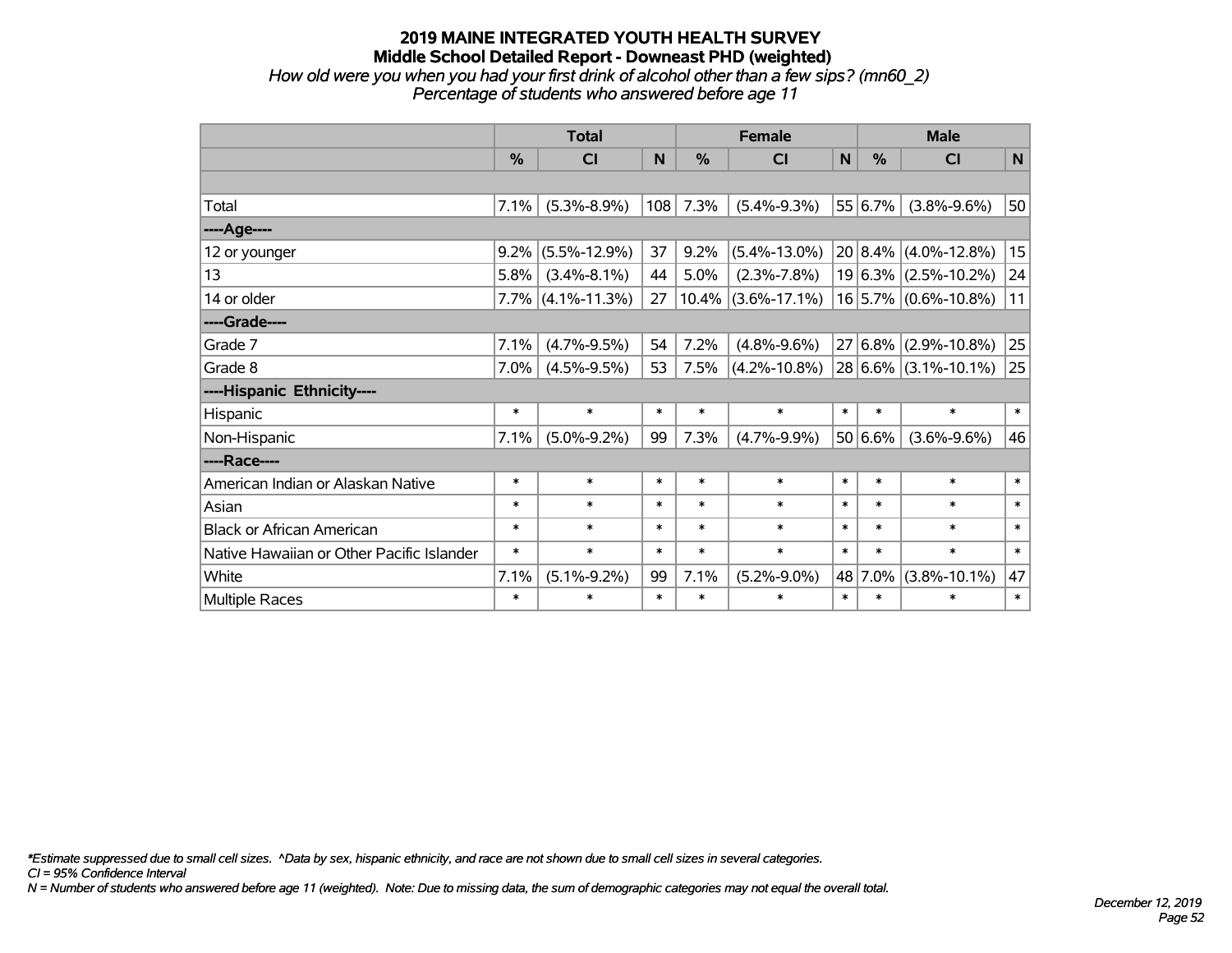*During the past 30 days, on how many days did you have at least one drink of alcohol? (mn61) Percentage of students who answered at least 1 day*

|                                           | <b>Total</b>  |                      |        |               | <b>Female</b>         |        | <b>Male</b> |                         |        |  |
|-------------------------------------------|---------------|----------------------|--------|---------------|-----------------------|--------|-------------|-------------------------|--------|--|
|                                           | $\frac{0}{0}$ | <b>CI</b>            | N      | $\frac{0}{0}$ | <b>CI</b>             | N      | %           | <b>CI</b>               | N      |  |
|                                           |               |                      |        |               |                       |        |             |                         |        |  |
| Total                                     | 4.4%          | $(2.8\% - 5.9\%)$    | 70     | 3.8%          | $(1.9\% - 5.7\%)$     |        |             | $29 5.0\% $ (3.1%-6.9%) | 41     |  |
| ---- Age----                              |               |                      |        |               |                       |        |             |                         |        |  |
| 12 or younger                             | 2.6%          | $(1.0\% - 4.1\%)$    | 11     | $\ast$        | $\ast$                | $\ast$ | $\ast$      | $\ast$                  | $\ast$ |  |
| 13                                        | 4.2%          | $(2.3\% - 6.2\%)$    | 35     | 3.3%          | $(1.1\% - 5.4\%)$     |        |             | $12 5.3\% $ (2.3%-8.3%) | 22     |  |
| 14 or older                               |               | $6.6\%$ (2.8%-10.4%) | 25     |               | $10.1\%$ (4.7%-15.4%) |        |             | $16 4.0\% $ (0.8%-7.3%) | 9      |  |
| ----Grade----                             |               |                      |        |               |                       |        |             |                         |        |  |
| Grade 7                                   | 2.5%          | $(1.1\% - 3.9\%)$    | 20     | $\ast$        | $\ast$                | $\ast$ | $\ast$      | $\ast$                  | $\ast$ |  |
| Grade 8                                   | 6.2%          | $(3.3\% - 9.2\%)$    | 50     | 6.7%          | $(2.9\% - 10.4\%)$    |        |             | $25 6.0\% $ (2.6%-9.4%) | 25     |  |
| ----Hispanic Ethnicity----                |               |                      |        |               |                       |        |             |                         |        |  |
| Hispanic                                  | $\ast$        | $\ast$               | $\ast$ | $\ast$        | $\ast$                | $\ast$ | $\ast$      | $\ast$                  | $\ast$ |  |
| Non-Hispanic                              | 4.2%          | $(2.5\% - 5.9\%)$    | 62     | 4.1%          | $(2.0\% - 6.2\%)$     |        |             | $28 4.5\% $ (2.3%-6.7%) | 34     |  |
| ----Race----                              |               |                      |        |               |                       |        |             |                         |        |  |
| American Indian or Alaskan Native         | $\ast$        | $\ast$               | $\ast$ | $\ast$        | $\ast$                | $\ast$ | $\ast$      | $\ast$                  | $\ast$ |  |
| Asian                                     | $\ast$        | $\ast$               | $\ast$ | $\ast$        | $\ast$                | $\ast$ | $\ast$      | $\ast$                  | $\ast$ |  |
| <b>Black or African American</b>          | $\ast$        | $\ast$               | $\ast$ | $\ast$        | $\ast$                | $\ast$ | $\ast$      | $\ast$                  | $\ast$ |  |
| Native Hawaiian or Other Pacific Islander | $\ast$        | $\ast$               | $\ast$ | $\ast$        | $\ast$                | $\ast$ | $\ast$      | $\ast$                  | $\ast$ |  |
| White                                     | 3.9%          | $(2.2\% - 5.5\%)$    | 57     | 3.5%          | $(1.3\% - 5.8\%)$     | 25     | 4.4%        | $(2.0\% - 6.7\%)$       | 32     |  |
| Multiple Races                            | $\ast$        | $\ast$               | $\ast$ | $\ast$        | $\ast$                | $\ast$ | $\ast$      | $\ast$                  | $\ast$ |  |

*\*Estimate suppressed due to small cell sizes. ^Data by sex, hispanic ethnicity, and race are not shown due to small cell sizes in several categories.*

*CI = 95% Confidence Interval*

*N = Number of students who answered at least 1 day (weighted). Note: Due to missing data, the sum of demographic categories may not equal the overall total.*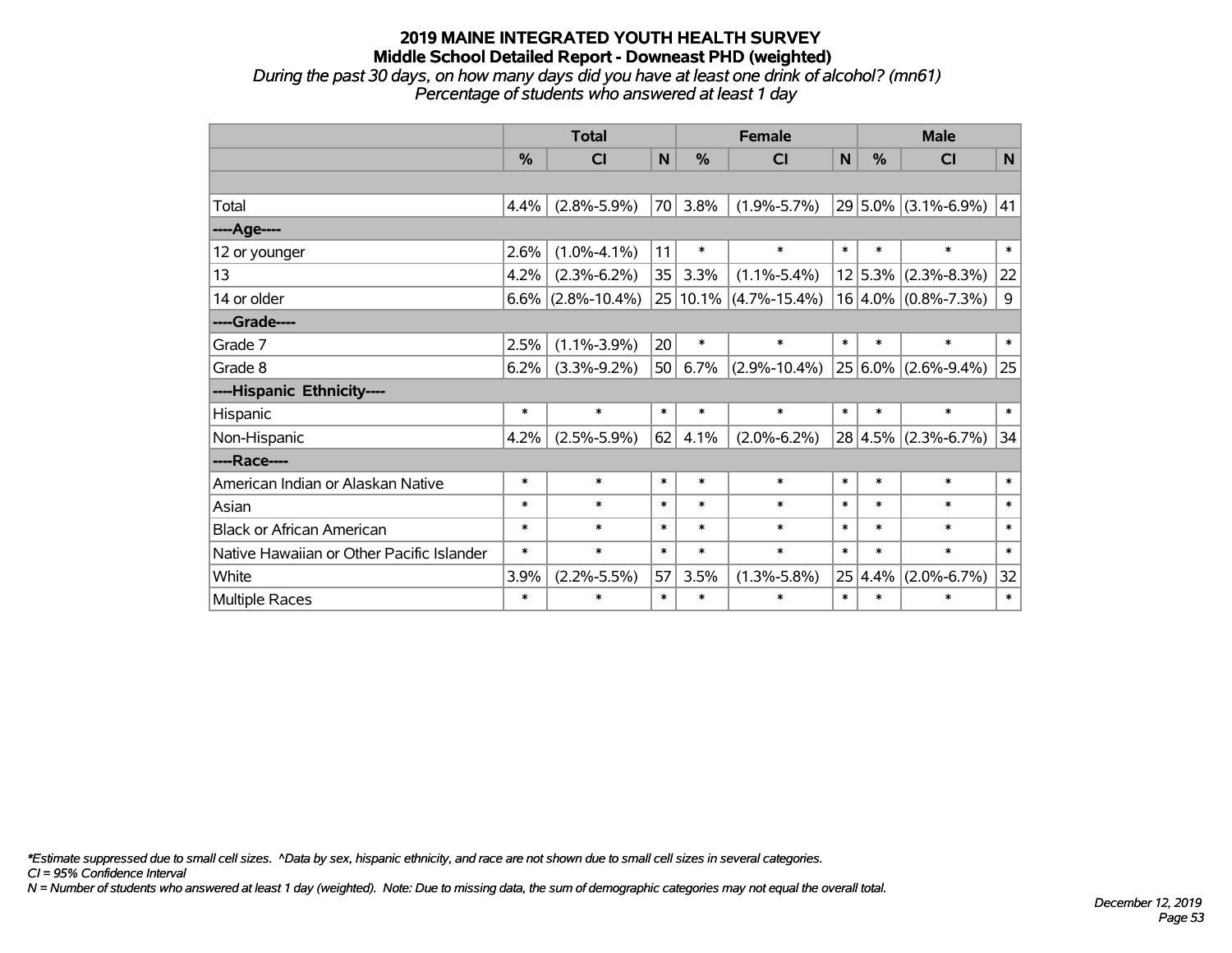*During the past 30 days, on how many days did you have 5 or more drinks of alcohol in a row, that is, within a couple of hours? (mn62a) Percentage of students who answered at least 1 day*

|                                           |               | <b>Total</b>      |        | <b>Female</b> |        |              | <b>Male</b> |          |        |
|-------------------------------------------|---------------|-------------------|--------|---------------|--------|--------------|-------------|----------|--------|
|                                           | $\frac{0}{0}$ | <b>CI</b>         | N      | %             | CI     | $\mathsf{N}$ |             | $%$ CI N |        |
|                                           |               |                   |        |               |        |              |             |          |        |
| Total                                     | 0.7%          | $(0.2\% - 1.2\%)$ | 12     | $\ast$        | $\ast$ | $\ast$       | $\ast$      | $\ast$   | $\ast$ |
| ----Age----                               |               |                   |        |               |        |              |             |          |        |
| 12 or younger                             | $\ast$        | $\ast$            | $\ast$ | $\ast$        | $\ast$ | $\ast$       | $\ast$      | $\ast$   | $\ast$ |
| 13                                        | $\ast$        | $\ast$            | $\ast$ | *             | $\ast$ | $\ast$       | $\ast$      | $\ast$   | $\ast$ |
| 14 or older                               | 1.9%          | $(0.5\% - 3.2\%)$ | 8      | $\ast$        | $\ast$ | $\ast$       | $\ast$      | $\ast$   | $\ast$ |
| ----Grade----                             |               |                   |        |               |        |              |             |          |        |
| Grade 7                                   | $\ast$        | $\ast$            | $\ast$ | $\ast$        | $\ast$ | $\ast$       | $\ast$      | $\ast$   | $\ast$ |
| Grade 8                                   | 1.2%          | $(0.3\% - 2.1\%)$ | 10     | $\ast$        | $\ast$ | $\ast$       | $\ast$      | $\ast$   | $\ast$ |
| ----Hispanic Ethnicity----                |               |                   |        |               |        |              |             |          |        |
| Hispanic                                  | $\ast$        | $\ast$            | $\ast$ | *             | *      | $\ast$       | $\ast$      | *        | ∗      |
| Non-Hispanic                              | $0.7\%$       | $(0.1\% - 1.2\%)$ | 11     | $\ast$        | $\ast$ | $\ast$       | $\ast$      | $\ast$   | $\ast$ |
| ----Race----                              |               |                   |        |               |        |              |             |          |        |
| American Indian or Alaskan Native         | $\ast$        | $\ast$            | $\ast$ | *             | $\ast$ | $\ast$       | $\ast$      | $\ast$   | $\ast$ |
| Asian                                     | $\ast$        | $\ast$            | *      | *             | $\ast$ | $\ast$       | $\ast$      | $\ast$   | $\ast$ |
| <b>Black or African American</b>          | $\ast$        | $\ast$            | $\ast$ | $\ast$        | $\ast$ | $\ast$       | $\ast$      | $\ast$   | $\ast$ |
| Native Hawaiian or Other Pacific Islander | $\ast$        | $\ast$            | $\ast$ | *             | $\ast$ | $\ast$       | $\ast$      | $\ast$   | $\ast$ |
| White                                     | 0.6%          | $(0.1\% - 1.0\%)$ | 9      | $\ast$        | $\ast$ | $\ast$       | $\ast$      | $\ast$   | $\ast$ |
| <b>Multiple Races</b>                     | $\ast$        | $\ast$            | $\ast$ | $\ast$        | $\ast$ | $\ast$       | $\ast$      | $\ast$   | $\ast$ |

*\*Estimate suppressed due to small cell sizes. ^Data by sex, hispanic ethnicity, and race are not shown due to small cell sizes in several categories.*

*CI = 95% Confidence Interval*

*N = Number of students who answered at least 1 day (weighted). Note: Due to missing data, the sum of demographic categories may not equal the overall total.*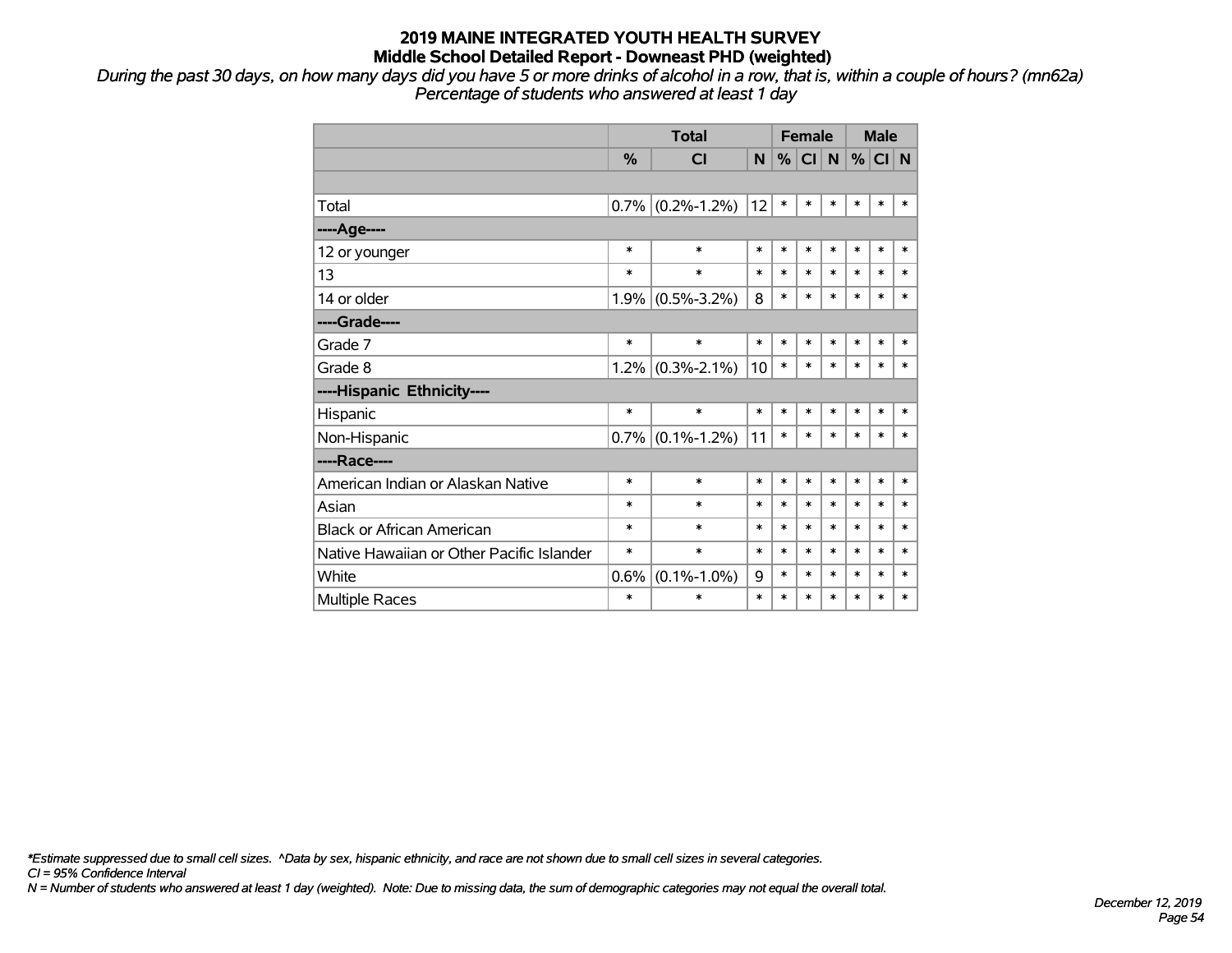*During the past 30 days, how did you usually get the alcohol you drank? (mn63b)*

*Among students who reported alcohol use during the past 30 days, the percentage of students who answered 'Someone gave it to me'*

|                                           |        | <b>Total</b>       |                |        | <b>Female</b> |        | <b>Male</b> |        |        |
|-------------------------------------------|--------|--------------------|----------------|--------|---------------|--------|-------------|--------|--------|
|                                           | %      | <b>CI</b>          | N              | %      | CI            | N      | %           | CI N   |        |
|                                           |        |                    |                |        |               |        |             |        |        |
| Total                                     | 18.3%  | $(1.1\% - 35.4\%)$ | 12             | $\ast$ | *             | $\ast$ | $\ast$      | $\ast$ | $\ast$ |
| ----Age----                               |        |                    |                |        |               |        |             |        |        |
| 12 or younger                             | $\ast$ | $\ast$             | $\ast$         | $\ast$ | $\ast$        | $\ast$ | $\ast$      | $\ast$ | $\ast$ |
| 13                                        | 21.9%  | $(0.0\% - 44.1\%)$ | 7              | $\ast$ | $\ast$        | $\ast$ | $\ast$      | $\ast$ | $\ast$ |
| 14 or older                               | *      | $\ast$             | $\ast$         | $\ast$ | $\ast$        | $\ast$ | $\ast$      | $\ast$ | $\ast$ |
| ----Grade----                             |        |                    |                |        |               |        |             |        |        |
| Grade 7                                   | 41.1%  | $(2.6\% - 79.6\%)$ | $\overline{7}$ | $\ast$ | $\ast$        | $\ast$ | $\ast$      | $\ast$ | $\ast$ |
| Grade 8                                   | $\ast$ | $\ast$             | $\ast$         | $\ast$ | $\ast$        | $\ast$ | $\ast$      | $\ast$ | $\ast$ |
| ----Hispanic Ethnicity----                |        |                    |                |        |               |        |             |        |        |
| Hispanic                                  | $\ast$ | $\ast$             | $\ast$         | $\ast$ | $\ast$        | $\ast$ | $\ast$      | $\ast$ | $\ast$ |
| Non-Hispanic                              | 17.7%  | $(0.0\% - 35.9\%)$ | 10             | $\ast$ | *             | $\ast$ | $\ast$      | $\ast$ | $\ast$ |
| ----Race----                              |        |                    |                |        |               |        |             |        |        |
| American Indian or Alaskan Native         | $\ast$ | $\ast$             | $\ast$         | $\ast$ | *             | $\ast$ | $\ast$      | $\ast$ | $\ast$ |
| Asian                                     | *      | $\ast$             | $\ast$         | $\ast$ | $\ast$        | $\ast$ | $\ast$      | $\ast$ | $\ast$ |
| <b>Black or African American</b>          | *      | $\ast$             | $\ast$         | $\ast$ | $\ast$        | $\ast$ | $\ast$      | $\ast$ | $\ast$ |
| Native Hawaiian or Other Pacific Islander | *      | $\ast$             | $\ast$         | $\ast$ | $\ast$        | $\ast$ | $\ast$      | $\ast$ | $\ast$ |
| White                                     | 19.6%  | $(0.4\% - 38.7\%)$ | 10             | $\ast$ | $\ast$        | $\ast$ | $\ast$      | $\ast$ | $\ast$ |
| <b>Multiple Races</b>                     | *      | $\ast$             | $\ast$         | $\ast$ | $\ast$        | $\ast$ | $\ast$      | $\ast$ | $\ast$ |

*\*Estimate suppressed due to small cell sizes. ^Data by sex, hispanic ethnicity, and race are not shown due to small cell sizes in several categories.*

*CI = 95% Confidence Interval*

*N = Among students who reported alcohol use during the past 30 days, the number of students who answered 'Someone gave it to me' (weighted). Note: Due to missing data, the sum of demographic categories may not equal the overall total.*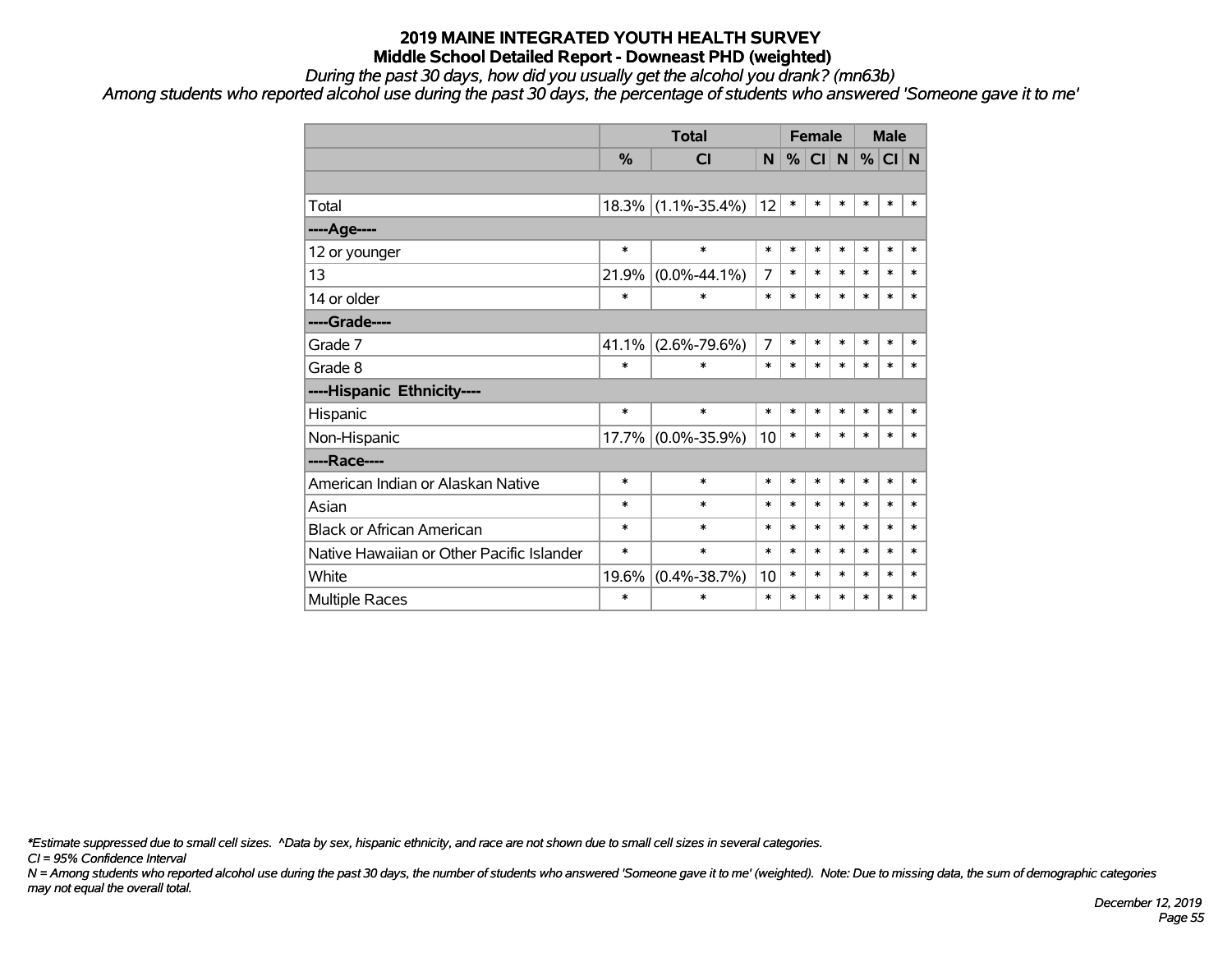# **2019 MAINE INTEGRATED YOUTH HEALTH SURVEY Middle School Detailed Report - Downeast PHD (weighted)** *If you wanted to get some alcohol, how easy would it be for you to get some? (mn64)*

*Percentage of students who answered 'Sort of easy' or 'Very easy'*

|                                           | <b>Total</b>  |                     |                 |           | <b>Female</b>            |                  | <b>Male</b> |                          |                |  |
|-------------------------------------------|---------------|---------------------|-----------------|-----------|--------------------------|------------------|-------------|--------------------------|----------------|--|
|                                           | $\frac{0}{0}$ | CI                  | N               | %         | CI                       | N                | %           | <b>CI</b>                | N              |  |
|                                           |               |                     |                 |           |                          |                  |             |                          |                |  |
| Total                                     |               | 35.5% (30.8%-40.3%) |                 |           | 598 38.8% (33.8%-43.8%)  |                  |             | 313 32.5% (25.3%-39.8%)  | 277            |  |
| ----Age----                               |               |                     |                 |           |                          |                  |             |                          |                |  |
| 12 or younger                             | 29.1%         | $(24.7\% - 33.5\%)$ |                 |           | 127 31.9% (26.9%-36.8%)  | 74               | 25.4%       | $(17.5\% - 33.3\%)$      | 50             |  |
| 13                                        | 35.7%         | $(29.3\% - 42.2\%)$ |                 |           | 305 39.2% (33.6%-44.9%)  |                  |             | 158 32.8% (22.0%-43.5%)  | 141            |  |
| 14 or older                               |               | 42.2% (33.7%-50.6%) |                 |           | 167 47.2% (35.1%-59.3%)  | 81               |             | $ 38.4\% $ (28.3%-48.5%) | 85             |  |
| ----Grade----                             |               |                     |                 |           |                          |                  |             |                          |                |  |
| Grade 7                                   | 29.1%         | $(24.4\% - 33.7\%)$ |                 |           | 238 34.5% (30.4%-38.5%)  |                  | 138 24.1%   | $(17.2\% - 31.0\%)$      | 97             |  |
| Grade 8                                   |               | 41.9% (36.1%-47.7%) |                 |           | 356 43.4% (35.3%-51.6%)  |                  |             | 175 40.5% (31.7%-49.2%)  | 177            |  |
| ----Hispanic Ethnicity----                |               |                     |                 |           |                          |                  |             |                          |                |  |
| Hispanic                                  | 31.1%         | $(11.4\% - 50.7\%)$ | 13              |           | $ 28.6\% $ (12.8%-44.4%) | $\overline{7}$   | 34.4%       | $(0.0\% - 70.6\%)$       | 6              |  |
| Non-Hispanic                              |               | 35.6% (30.6%-40.5%) |                 |           | 555 38.7% (33.9%-43.4%)  |                  |             | 286 32.8% (26.1%-39.5%)  | 261            |  |
| ----Race----                              |               |                     |                 |           |                          |                  |             |                          |                |  |
| American Indian or Alaskan Native         | 23.5%         | $(6.0\% - 41.0\%)$  | 10 <sup>1</sup> | $\ast$    | $\ast$                   | $\ast$           | $\ast$      | $\ast$                   | $\ast$         |  |
| Asian                                     | $\ast$        | $\ast$              | $\ast$          | $\ast$    | $\ast$                   | $\ast$           | $\ast$      | $\ast$                   | $\ast$         |  |
| <b>Black or African American</b>          | 49.1%         | $(20.9\% - 77.3\%)$ | 6               | $\ast$    | $\ast$                   | $\ast$           | $\ast$      | $\ast$                   | $\ast$         |  |
| Native Hawaiian or Other Pacific Islander | $\ast$        | $\ast$              | $\ast$          | $\ast$    | $\ast$                   | $\ast$           | $\ast$      | $\ast$                   | $\ast$         |  |
| White                                     | 35.5%         | $(30.8\% - 40.1\%)$ |                 | 543 38.3% | $(33.3\% - 43.2\%)$      |                  | 282 33.0%   | $(26.2\% - 39.8\%)$      | 254            |  |
| Multiple Races                            |               | 39.4% (27.4%-51.4%) | 23              |           | $ 56.6\% $ (46.5%-66.7%) | 15 <sub>15</sub> | 23.1%       | $(6.8\% - 39.4\%)$       | 7 <sup>1</sup> |  |

*\*Estimate suppressed due to small cell sizes. ^Data by sex, hispanic ethnicity, and race are not shown due to small cell sizes in several categories.*

*CI = 95% Confidence Interval*

*N = Number of students who answered 'Sort of easy' or 'Very easy' (weighted). Note: Due to missing data, the sum of demographic categories may not equal the overall total.*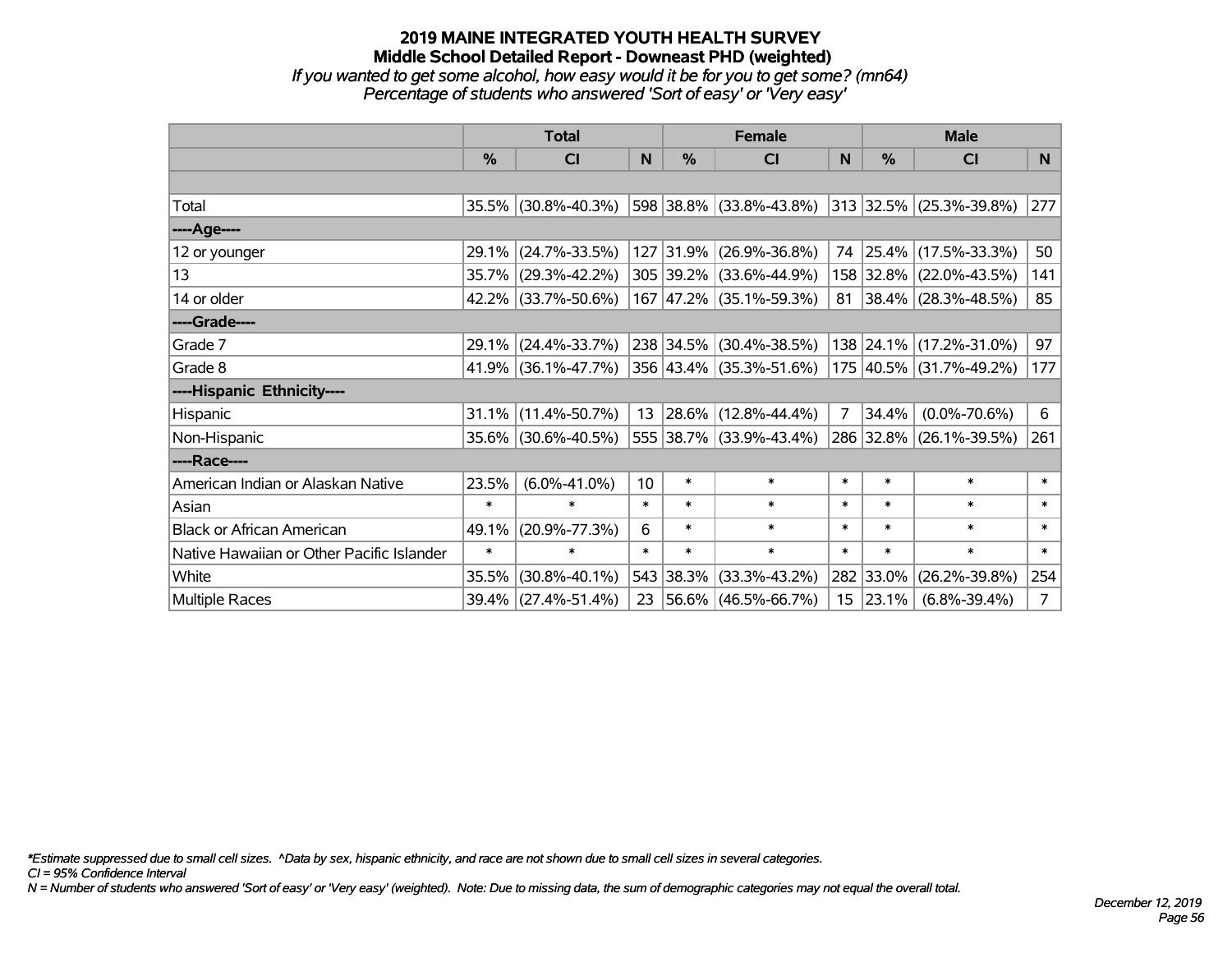*If you drank some alcohol without your parents' permission, would you be caught by your parents? (mn66) Percentage of students who answered 'Probably not' or 'Definitely not'*

|                                           | <b>Total</b>  |                        |        |               | <b>Female</b>            |                 | <b>Male</b> |                         |        |  |
|-------------------------------------------|---------------|------------------------|--------|---------------|--------------------------|-----------------|-------------|-------------------------|--------|--|
|                                           | $\frac{0}{0}$ | <b>CI</b>              | N      | $\frac{0}{0}$ | <b>CI</b>                | <sub>N</sub>    | %           | <b>CI</b>               | N      |  |
|                                           |               |                        |        |               |                          |                 |             |                         |        |  |
| Total                                     |               | $23.3\%$ (21.1%-25.6%) |        |               | 396 23.4% (19.6%-27.1%)  |                 |             | 190 22.8% (19.9%-25.8%) | 196    |  |
| ----Age----                               |               |                        |        |               |                          |                 |             |                         |        |  |
| 12 or younger                             |               | 18.7% (14.6%-22.7%)    | 82     | $ 14.5\% $    | $(9.6\% - 19.4\%)$       | 34              | 22.2%       | $(16.1\% - 28.3\%)$     | 44     |  |
| 13                                        |               | 22.2% (18.5%-26.0%)    |        |               | 190 25.1% (19.6%-30.7%)  | 101             |             | 19.2% (14.1%-24.2%)     | 84     |  |
| 14 or older                               |               | $30.8\%$ (24.9%-36.7%) |        |               | 124 31.4% (22.9%-39.9%)  |                 |             | 55 30.4% (23.2%-37.6%)  | 68     |  |
| ----Grade----                             |               |                        |        |               |                          |                 |             |                         |        |  |
| Grade 7                                   | 18.9%         | $(16.0\% - 21.8\%)$    |        |               | 155 20.3% (15.0%-25.7%)  | 82              | 17.1%       | $(13.1\% - 21.1\%)$     | 69     |  |
| Grade 8                                   |               | 27.5% (23.2%-31.9%)    |        |               | 237 26.6% (20.9%-32.3%)  |                 |             | 108 28.0% (23.1%-32.9%) | 124    |  |
| ----Hispanic Ethnicity----                |               |                        |        |               |                          |                 |             |                         |        |  |
| Hispanic                                  | 22.4%         | $(6.0\% - 38.7\%)$     | 10     | $\ast$        | $\ast$                   | $\ast$          | $\ast$      | $\ast$                  | $\ast$ |  |
| Non-Hispanic                              | $23.3\%$      | $(20.8\% - 25.8\%)$    |        |               | 365 23.5% (19.9%-27.1%)  |                 |             | 174 22.6% (19.3%-25.8%) | 181    |  |
| ----Race----                              |               |                        |        |               |                          |                 |             |                         |        |  |
| American Indian or Alaskan Native         | 32.1%         | $(21.7\% - 42.6\%)$    | 13     | $\ast$        | $\ast$                   | $\ast$          | $\ast$      | $\ast$                  | $\ast$ |  |
| Asian                                     | $\ast$        | $\ast$                 | $\ast$ | $\ast$        | $\ast$                   | $\ast$          | $\ast$      | $\ast$                  | $\ast$ |  |
| <b>Black or African American</b>          | $\ast$        | $\ast$                 | $\ast$ | $\ast$        | $\ast$                   | $\ast$          | $\ast$      | $\ast$                  | $\ast$ |  |
| Native Hawaiian or Other Pacific Islander | $\ast$        | $\ast$                 | $\ast$ | $\ast$        | $\ast$                   | $\ast$          | $\ast$      | $\ast$                  | $\ast$ |  |
| White                                     | 22.9%         | $(20.3\% - 25.6\%)$    |        | 353 22.2%     | $(18.4\% - 26.0\%)$      | 165             | 23.1%       | $(20.1\% - 26.1\%)$     | 179    |  |
| Multiple Races                            | 27.7%         | $(7.9\% - 47.6\%)$     | 17     |               | $ 35.3\% $ (21.3%-49.3%) | 10 <sup>°</sup> | 19.1%       | $(0.0\% - 43.8\%)$      | 6      |  |

*\*Estimate suppressed due to small cell sizes. ^Data by sex, hispanic ethnicity, and race are not shown due to small cell sizes in several categories.*

*CI = 95% Confidence Interval*

*N = Number of students who answered 'Probably not' or 'Definitely not' (weighted). Note: Due to missing data, the sum of demographic categories may not equal the overall total.*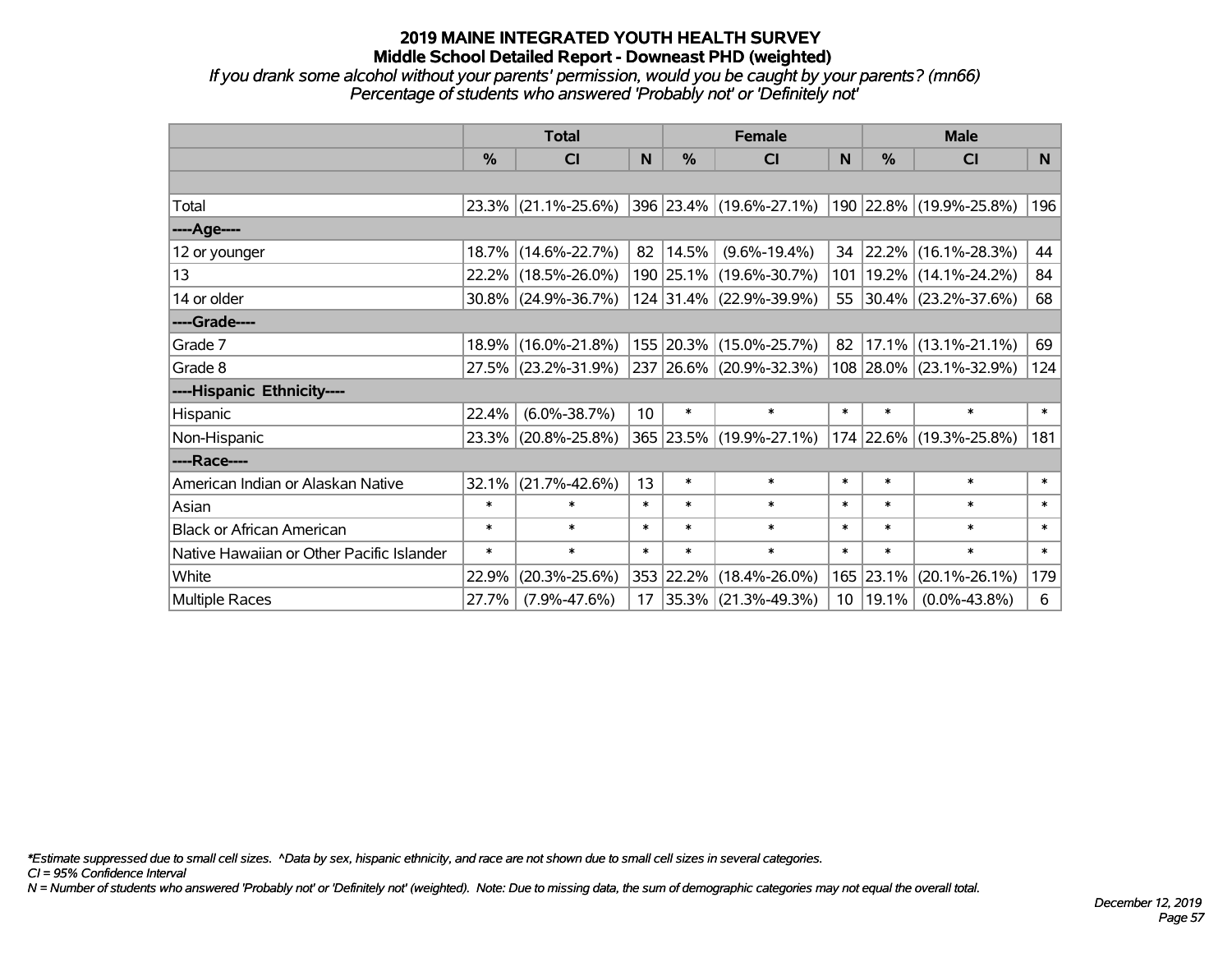*How much do you think people risk harming themselves (physically or in other ways) if they have 1 or 2 drinks of an alcoholic beverage nearly every day? (mn67b)*

*Percentage of students who answered 'No risk' or 'Slight risk'*

|                                           | <b>Total</b> |                        |        | <b>Female</b> |                          |        |               | <b>Male</b>             |                 |  |  |
|-------------------------------------------|--------------|------------------------|--------|---------------|--------------------------|--------|---------------|-------------------------|-----------------|--|--|
|                                           | $\%$         | <b>CI</b>              | N      | $\frac{9}{6}$ | <b>CI</b>                | N      | $\frac{0}{0}$ | <b>CI</b>               | N.              |  |  |
|                                           |              |                        |        |               |                          |        |               |                         |                 |  |  |
| Total                                     |              | 35.5% (30.5%-40.6%)    |        |               | 598 34.6% (26.1%-43.1%)  |        |               | 280 36.5% (27.4%-45.6%) | 307             |  |  |
| ----Age----                               |              |                        |        |               |                          |        |               |                         |                 |  |  |
| 12 or younger                             |              | 41.2% (29.6%-52.7%)    |        | 182 37.0%     | $(24.9\% - 49.2\%)$      |        | 86 45.6%      | $(31.1\% - 60.2\%)$     | 93              |  |  |
| 13                                        |              | 32.8% (26.8%-38.7%)    |        |               | 278 32.8% (21.3%-44.3%)  |        |               | 139 32.3% (21.2%-43.5%) | 131             |  |  |
| 14 or older                               |              | 35.2% (30.4%-40.1%)    |        |               | 139 35.8% (21.3%-50.2%)  |        |               | 55 35.7% (22.9%-48.5%)  | 84              |  |  |
| ----Grade----                             |              |                        |        |               |                          |        |               |                         |                 |  |  |
| Grade 7                                   |              | $37.6\%$ (28.4%-46.7%) |        | 309 33.2%     | $(23.6\% - 42.7\%)$      |        | 136 42.6%     | $(32.4\% - 52.8\%)$     | 170             |  |  |
| Grade 8                                   |              | 33.7% (28.5%-38.9%)    |        |               | 280 36.3% (19.0%-53.6%)  |        |               | 144 30.4% (17.9%-42.9%) | 128             |  |  |
| ----Hispanic Ethnicity----                |              |                        |        |               |                          |        |               |                         |                 |  |  |
| Hispanic                                  |              | 35.5% (21.4%-49.7%)    | 18     | 39.9%         | $(15.7\% - 64.0\%)$      | 11     | $30.3\%$      | $(12.4\% - 48.2\%)$     | 7 <sup>1</sup>  |  |  |
| Non-Hispanic                              |              | 35.1% (29.7%-40.6%)    |        |               | 537 33.7% (23.2%-44.1%)  |        |               | 241 36.5% (26.3%-46.7%) | 284             |  |  |
| ----Race----                              |              |                        |        |               |                          |        |               |                         |                 |  |  |
| American Indian or Alaskan Native         |              | 36.7% (18.4%-54.9%)    | 14     | $\ast$        | $\ast$                   | $\ast$ | $\ast$        | $\ast$                  | $\ast$          |  |  |
| Asian                                     | $\ast$       | $\ast$                 | $\ast$ | $\ast$        | $\ast$                   | $\ast$ | $\ast$        | $\ast$                  | $\ast$          |  |  |
| <b>Black or African American</b>          | $\ast$       | $\ast$                 | $\ast$ | $\ast$        | $\ast$                   | $\ast$ | $\ast$        | $\ast$                  | $\ast$          |  |  |
| Native Hawaiian or Other Pacific Islander | $\ast$       | $\ast$                 | $\ast$ | $\ast$        | $\ast$                   | $\ast$ | $\ast$        | $\ast$                  | $\ast$          |  |  |
| White                                     | 34.6%        | $(29.3\% - 40.0\%)$    |        | 526 33.0%     | $(23.9\% - 42.1\%)$      | 241    | 36.1%         | $(27.0\% - 45.2\%)$     | 274             |  |  |
| <b>Multiple Races</b>                     |              | $54.8\%$ (43.7%-66.0%) | 33     |               | $ 69.8\% $ (48.7%-90.8%) |        |               | 23 37.0% (26.8%-47.1%)  | 10 <sup>1</sup> |  |  |

*\*Estimate suppressed due to small cell sizes. ^Data by sex, hispanic ethnicity, and race are not shown due to small cell sizes in several categories.*

*CI = 95% Confidence Interval*

*N = Number of students who answered 'No risk' or 'Slight risk' (weighted). Note: Due to missing data, the sum of demographic categories may not equal the overall total.*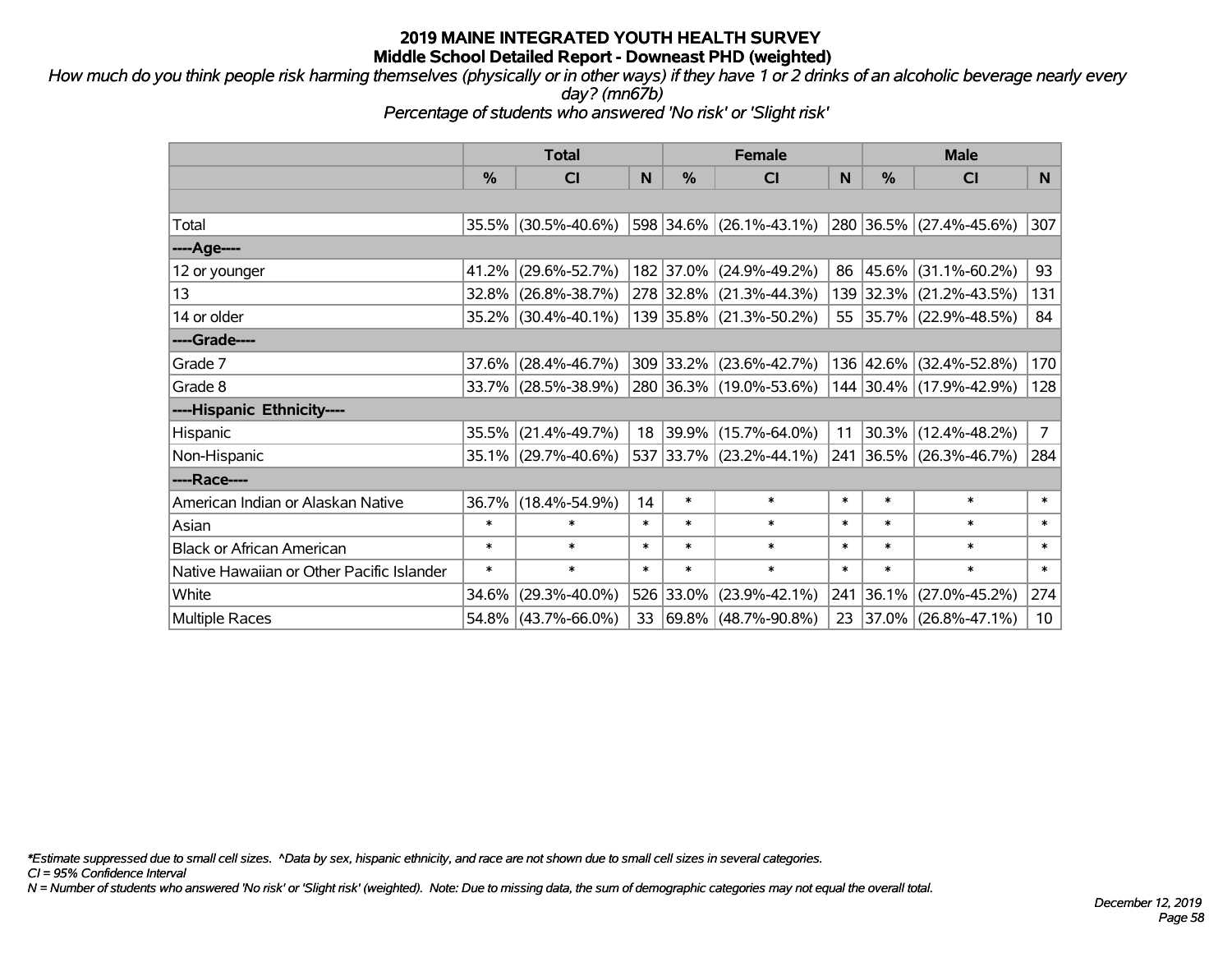*How much do you think people risk harming themselves (physically or in other ways) if they have 5 or more drinks of an alcoholic beverage in a row once or twice a week? (mn68b)*

*Percentage of students who answered 'No risk' or 'Slight risk'*

|                                           | <b>Total</b> |                     |        | <b>Female</b> |                          | <b>Male</b> |          |                        |        |
|-------------------------------------------|--------------|---------------------|--------|---------------|--------------------------|-------------|----------|------------------------|--------|
|                                           | %            | <b>CI</b>           | N      | %             | <b>CI</b>                | N           | %        | <b>CI</b>              | N.     |
|                                           |              |                     |        |               |                          |             |          |                        |        |
| Total                                     |              | 16.1% (10.6%-21.6%) |        | 264 11.2%     | $(4.6\% - 17.9\%)$       |             |          | 90 19.0% (11.9%-26.2%) | 155    |
| ----Age----                               |              |                     |        |               |                          |             |          |                        |        |
| 12 or younger                             | 13.5%        | $(6.7\% - 20.3\%)$  | 57     | 11.5%         | $(2.2\% - 20.7\%)$       |             | 26 16.2% | $(4.9\% - 27.5\%)$     | 31     |
| 13                                        | 15.6%        | $(9.3\% - 21.9\%)$  | 129    | 9.5%          | $(2.2\% - 16.7\%)$       |             | 39 17.9% | $(10.1\% - 25.7\%)$    | 71     |
| 14 or older                               | $20.0\%$     | $(8.5\% - 31.5\%)$  | 78     | 15.7%         | $(2.5\% - 29.0\%)$       |             | 24 23.3% | $(6.4\% - 40.3\%)$     | 54     |
| ----Grade----                             |              |                     |        |               |                          |             |          |                        |        |
| Grade 7                                   | 12.0%        | $(8.0\% - 15.9\%)$  | 94     | 8.3%          | $(3.2\% - 13.4\%)$       | 33          | 14.2%    | $(7.5\% - 20.8\%)$     | 54     |
| Grade 8                                   |              | 19.4% (10.5%-28.2%) | 161    | 14.2%         | $(2.1\% - 26.3\%)$       |             |          | 57 23.0% (11.0%-35.0%) | 96     |
| ----Hispanic Ethnicity----                |              |                     |        |               |                          |             |          |                        |        |
| Hispanic                                  | $\ast$       | $\ast$              | $\ast$ | $\ast$        | $\ast$                   | $\ast$      | $\ast$   | $\ast$                 | $\ast$ |
| Non-Hispanic                              |              | 16.2% (10.9%-21.5%) |        | 240 11.0%     | $(4.7\% - 17.2\%)$       |             |          | 77 19.1% (12.2%-25.9%) | 144    |
| ----Race----                              |              |                     |        |               |                          |             |          |                        |        |
| American Indian or Alaskan Native         | $\ast$       | $\ast$              | $\ast$ | $\ast$        | $\ast$                   | $\ast$      | $\ast$   | $\ast$                 | $\ast$ |
| Asian                                     | $\ast$       | $\ast$              | $\ast$ | $\ast$        | $\ast$                   | $\ast$      | $\ast$   | $\ast$                 | $\ast$ |
| <b>Black or African American</b>          | $\ast$       | $\ast$              | $\ast$ | $\ast$        | $\ast$                   | $\ast$      | $\ast$   | $\ast$                 | $\ast$ |
| Native Hawaiian or Other Pacific Islander | $\ast$       | $\ast$              | $\ast$ | $\ast$        | $\ast$                   | $\ast$      | $\ast$   | $\ast$                 | $\ast$ |
| White                                     | 15.7%        | $(9.7\% - 21.7\%)$  | 232    | 10.8%         | $(4.4\% - 17.2\%)$       | 77          | 18.4%    | $(10.4\% - 26.5\%)$    | 135    |
| <b>Multiple Races</b>                     | 36.9%        | $(26.7\% - 47.2\%)$ | 22     |               | $ 36.7\% $ (13.8%-59.5%) |             |          | 12 37.3% (19.3%-55.3%) | 10     |

*\*Estimate suppressed due to small cell sizes. ^Data by sex, hispanic ethnicity, and race are not shown due to small cell sizes in several categories.*

*CI = 95% Confidence Interval*

*N = Number of students who answered 'No risk' or 'Slight risk' (weighted). Note: Due to missing data, the sum of demographic categories may not equal the overall total.*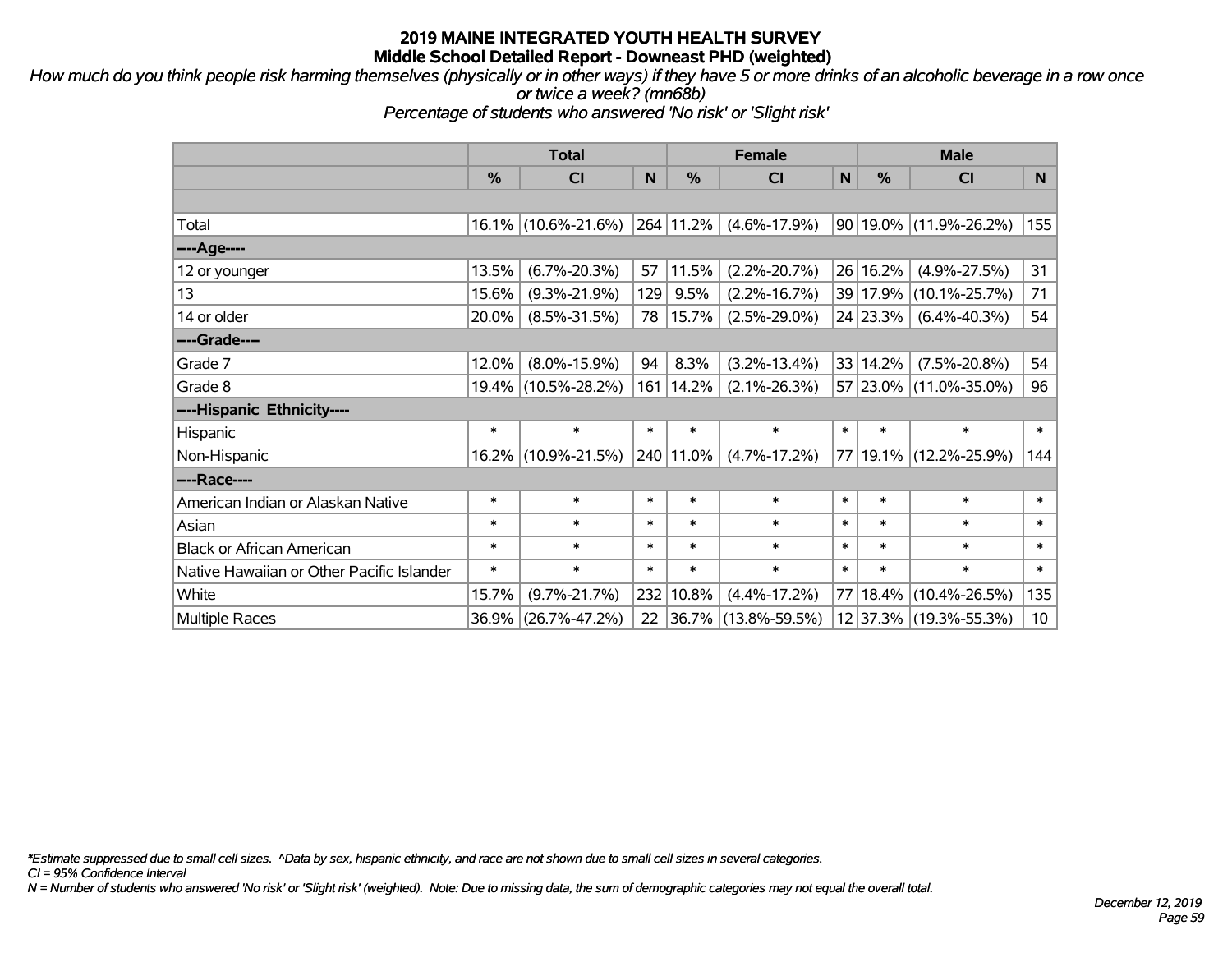*If a kid drank some alcohol in your neighborhood, would he or she be caught by the police? (mn69) Percentage of students who answered 'Probably not' or 'Definitely not'*

|                                           | <b>Total</b>  |                     |        |        | <b>Female</b>             |        | <b>Male</b>   |                         |                |  |
|-------------------------------------------|---------------|---------------------|--------|--------|---------------------------|--------|---------------|-------------------------|----------------|--|
|                                           | $\frac{0}{0}$ | <b>CI</b>           | N      | $\%$   | <b>CI</b>                 | N      | $\frac{0}{0}$ | <b>CI</b>               | N <sub>1</sub> |  |
|                                           |               |                     |        |        |                           |        |               |                         |                |  |
| Total                                     |               | 72.6% (67.2%-77.9%) |        |        | 1,205 73.6% (68.5%-78.7%) |        |               | 579 71.6% (63.2%-80.0%) | 602            |  |
| ----Age----                               |               |                     |        |        |                           |        |               |                         |                |  |
| 12 or younger                             | 68.9%         | $(59.7\% - 78.1\%)$ | 287    | 73.0%  | $(64.4\% - 81.6\%)$       |        |               | 164 62.8% (44.2%-81.4%) | 116            |  |
| 13                                        |               | 73.8% (68.9%-78.7%) | 616    |        | 68.3% (61.3%-75.3%)       |        |               | 279 79.8% (72.9%-86.8%) | 325            |  |
| 14 or older                               |               | 74.1% (63.0%-85.2%) | 301    |        | 88.5% (77.1%-99.8%)       |        |               | 136 64.6% (48.0%-81.2%) | 160            |  |
| ----Grade----                             |               |                     |        |        |                           |        |               |                         |                |  |
| Grade 7                                   | 67.3%         | $(61.2\% - 73.3\%)$ | 531    | 65.4%  | $(59.8\% - 71.0\%)$       |        |               | 256 70.0% (58.3%-81.6%) | 269            |  |
| Grade 8                                   |               | 77.8% (71.3%-84.3%) | 653    |        | 82.4% (75.1%-89.7%)       |        |               | 323 73.0% (62.6%-83.4%) | 317            |  |
| ----Hispanic Ethnicity----                |               |                     |        |        |                           |        |               |                         |                |  |
| Hispanic                                  | 69.5%         | $(57.1\% - 81.9\%)$ | 35     | 70.8%  | $(55.8\% - 85.8\%)$       | 20     |               | 67.9% (44.7%-91.2%)     | 16             |  |
| Non-Hispanic                              |               | 72.8% (67.0%-78.6%) |        |        | 1,103 74.2% (69.5%-79.0%) |        |               | 520 71.5% (63.5%-79.6%) | 559            |  |
| ----Race----                              |               |                     |        |        |                           |        |               |                         |                |  |
| American Indian or Alaskan Native         | 73.1%         | $(59.2\% - 87.0\%)$ | 28     | $\ast$ | $\ast$                    | $\ast$ | $\ast$        | $\ast$                  | $\ast$         |  |
| Asian                                     | $\ast$        | $\ast$              | $\ast$ | $\ast$ | $\ast$                    | $\ast$ | $\ast$        | $\ast$                  | $\ast$         |  |
| <b>Black or African American</b>          | $\ast$        | $\ast$              | $\ast$ | $\ast$ | $\ast$                    | $\ast$ | $\ast$        | $\ast$                  | $\ast$         |  |
| Native Hawaiian or Other Pacific Islander | $\ast$        | $\ast$              | $\ast$ | $\ast$ | $\ast$                    | $\ast$ | $\ast$        | $\ast$                  | $\ast$         |  |
| White                                     | 72.0%         | $(66.0\% - 78.0\%)$ | 1,080  | 72.6%  | $(67.6\% - 77.6\%)$       | 517    | 71.2%         | $(62.7\% - 79.7\%)$     | 539            |  |
| <b>Multiple Races</b>                     |               | 77.2% (61.3%-93.1%) | 45     | $\ast$ | $\ast$                    | $\ast$ | $\ast$        | $\ast$                  | $\ast$         |  |

*\*Estimate suppressed due to small cell sizes. ^Data by sex, hispanic ethnicity, and race are not shown due to small cell sizes in several categories.*

*CI = 95% Confidence Interval*

*N = Number of students who answered 'Probably not' or 'Definitely not' (weighted). Note: Due to missing data, the sum of demographic categories may not equal the overall total.*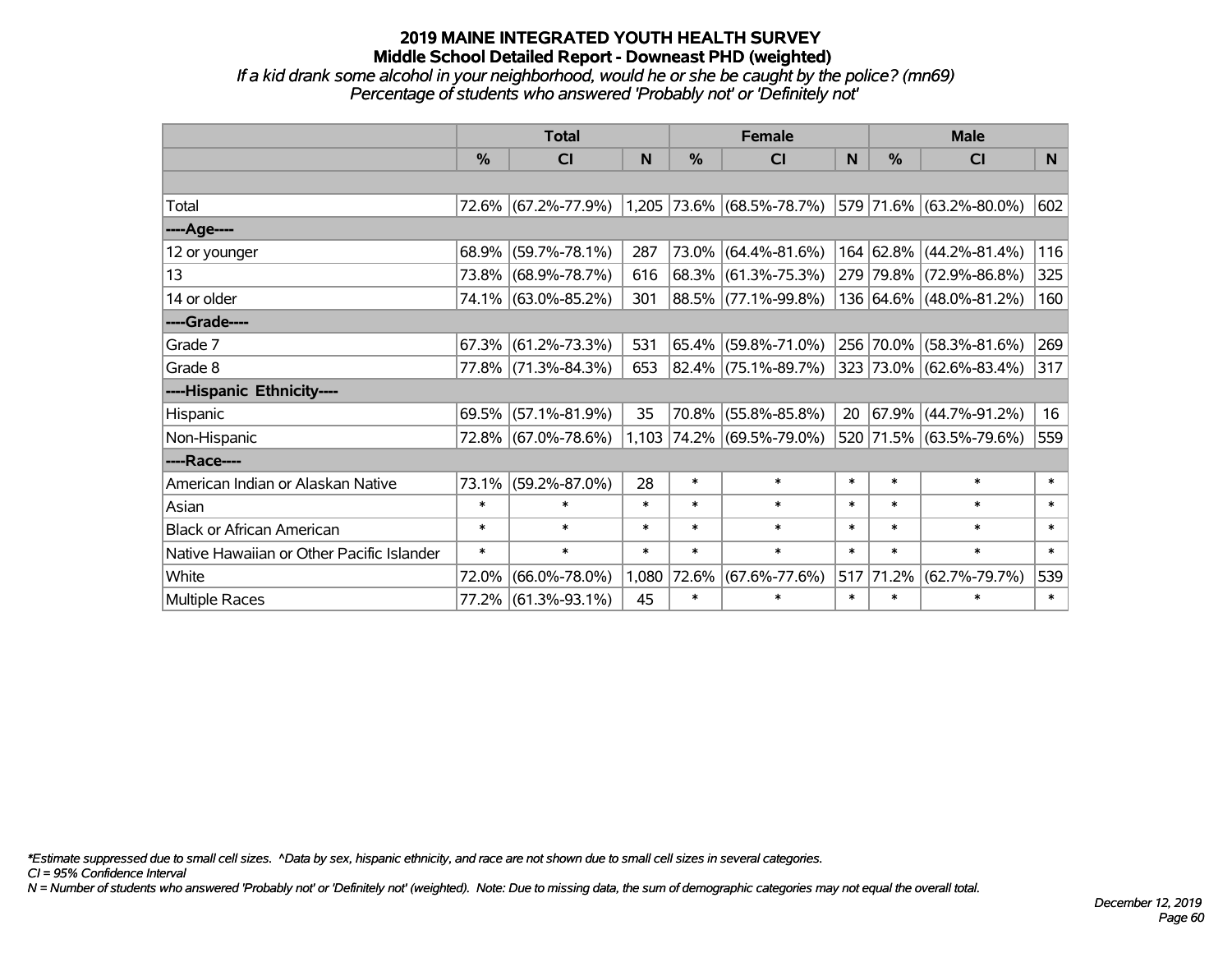*How wrong would most adults over 21 in your neighborhood think it is for kids your age to drink alcohol? (mn71a) Percentage of students who answered 'A little bit wrong' or 'Not wrong at all'*

|                                           | <b>Total</b> |                       |        |            | <b>Female</b>                                |              | <b>Male</b>   |                           |        |  |
|-------------------------------------------|--------------|-----------------------|--------|------------|----------------------------------------------|--------------|---------------|---------------------------|--------|--|
|                                           | %            | <b>CI</b>             | N      | %          | <b>CI</b>                                    | $\mathsf{N}$ | $\frac{0}{0}$ | <b>CI</b>                 | N.     |  |
|                                           |              |                       |        |            |                                              |              |               |                           |        |  |
| Total                                     |              | $11.8\%$ (8.3%-15.2%) |        |            | 199 11.0% (4.4%-17.7%) 90 11.7% (7.3%-16.1%) |              |               |                           | 100    |  |
| ----Age----                               |              |                       |        |            |                                              |              |               |                           |        |  |
| 12 or younger                             | 8.8%         | $(4.4\% - 13.2\%)$    | 39     | $\ast$     | $\ast$                                       | $\ast$       | $\ast$        | $\ast$                    | $\ast$ |  |
| 13                                        |              | 11.7% (7.5%-15.9%)    | 99     | 7.8%       | $(1.8\% - 13.8\%)$                           |              | 29 13.9%      | $(8.5\% - 19.2\%)$        | 63     |  |
| 14 or older                               |              | 15.1% (9.8%-20.5%)    | 61     |            | $\vert 13.6\% \vert (0.0\%$ -29.2%) $\vert$  |              |               | 27   15.8%   (3.7%-27.9%) | 33     |  |
| ----Grade----                             |              |                       |        |            |                                              |              |               |                           |        |  |
| Grade 7                                   | 9.4%         | $(6.4\% - 12.5\%)$    | 78     |            | $ 11.2\% $ (6.9%-15.5%) $ 45 $               |              | 8.1%          | $(4.2\% - 12.0\%)$        | 33     |  |
| Grade 8                                   |              | $14.0\%$ (9.0%-19.1%) |        |            | 122 11.0% (0.1%-21.9%) 45 15.0% (8.1%-21.9%) |              |               |                           | 67     |  |
| ----Hispanic Ethnicity----                |              |                       |        |            |                                              |              |               |                           |        |  |
| Hispanic                                  | $\ast$       | $\ast$                | $\ast$ | $\ast$     | $\ast$                                       | $\ast$       | $\ast$        | $\ast$                    | $\ast$ |  |
| Non-Hispanic                              |              | $12.0\%$ (8.4%-15.5%) |        |            | 189 11.6% (4.7%-18.4%) 88 11.4% (6.6%-16.2%) |              |               |                           | 92     |  |
| ----Race----                              |              |                       |        |            |                                              |              |               |                           |        |  |
| American Indian or Alaskan Native         | $\ast$       | $\ast$                | $\ast$ | $\ast$     | $\ast$                                       | $\ast$       | $\ast$        | $\ast$                    | $\ast$ |  |
| Asian                                     | $\ast$       | $\ast$                | $\ast$ | $\ast$     | $\ast$                                       | $\ast$       | $\ast$        | $\ast$                    | $\ast$ |  |
| <b>Black or African American</b>          | $\ast$       | $\ast$                | $\ast$ | $\ast$     | $\ast$                                       | $\ast$       | $\ast$        | $\ast$                    | $\ast$ |  |
| Native Hawaiian or Other Pacific Islander | $\ast$       | $\ast$                | $\ast$ | $\ast$     | $\ast$                                       | $\ast$       | $\ast$        | $\ast$                    | $\ast$ |  |
| White                                     | 11.7%        | $(8.4\% - 15.1\%)$    | 181    | $ 11.0\% $ | $(5.3\% - 16.7\%)$                           |              | 82 11.8%      | $(6.7\% - 16.9\%)$        | 92     |  |
| Multiple Races                            |              | 15.7% (0.0%-39.1%)    | 10     | $\ast$     | $\ast$                                       | $\ast$       | $\ast$        | $\ast$                    | $\ast$ |  |

*\*Estimate suppressed due to small cell sizes. ^Data by sex, hispanic ethnicity, and race are not shown due to small cell sizes in several categories.*

*CI = 95% Confidence Interval*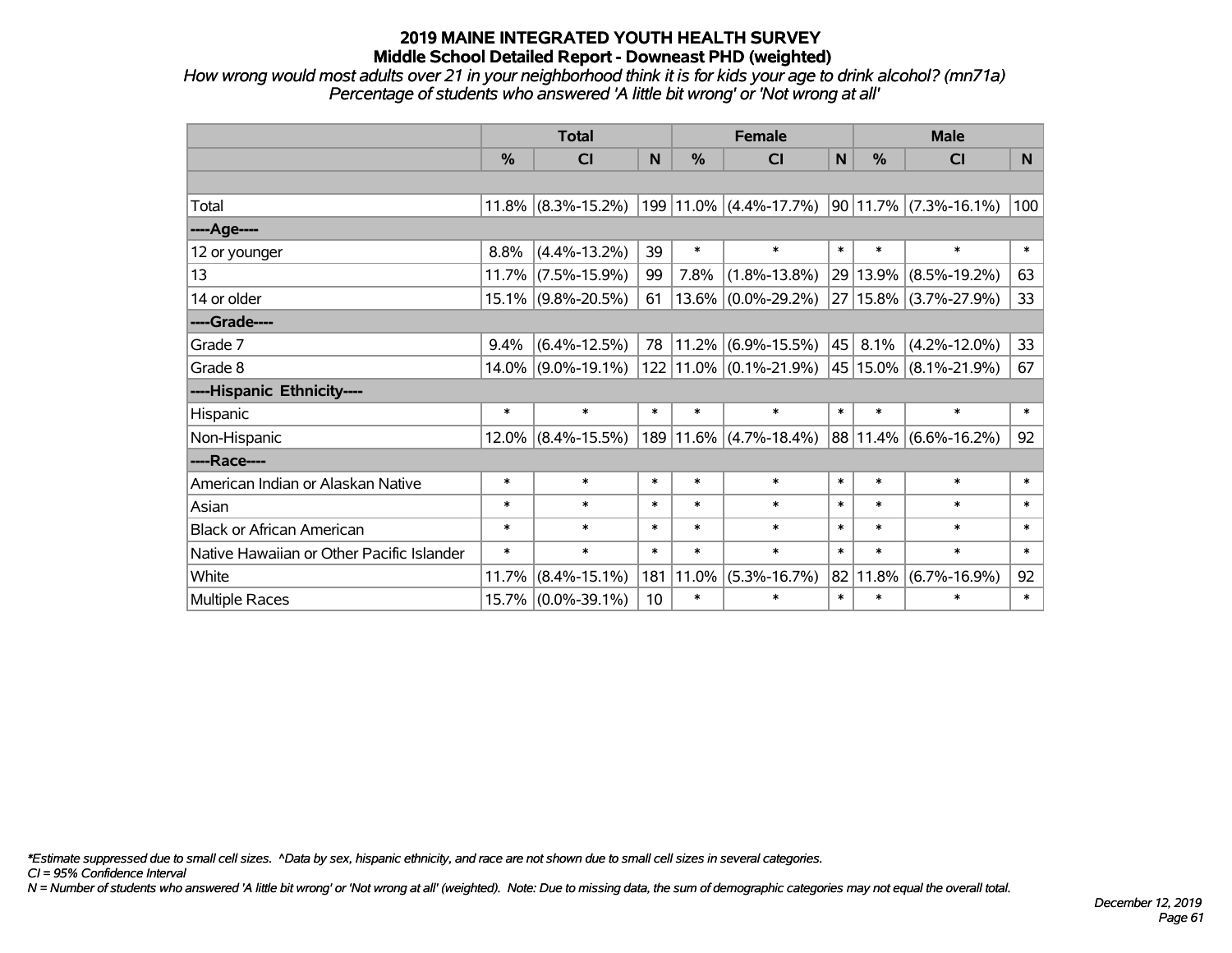*How do you feel about someone your age having 1 or 2 drinks of an alcoholic beverage nearly every day? (mn164) Percentage of students who answered 'Strongly approve' or 'Approve'*

|                                           | <b>Total</b>  |                               |        |               | <b>Female</b>                   | <b>Male</b> |               |                         |        |
|-------------------------------------------|---------------|-------------------------------|--------|---------------|---------------------------------|-------------|---------------|-------------------------|--------|
|                                           | $\frac{0}{0}$ | <b>CI</b>                     | N      | $\frac{0}{2}$ | <b>CI</b>                       | N           | $\frac{0}{2}$ | <b>CI</b>               | N      |
|                                           |               |                               |        |               |                                 |             |               |                         |        |
| Total                                     |               | $2.5\%$ (1.1%-3.8%)           |        | 42 2.5%       | $(0.1\% - 5.0\%)$               |             |               | $21 2.5\% $ (0.4%-4.6%) | 21     |
| ----Age----                               |               |                               |        |               |                                 |             |               |                         |        |
| 12 or younger                             | 2.3%          | $(0.0\% - 5.2\%)$             | 10     | $\ast$        | $\ast$                          | $\ast$      | $\ast$        | $\ast$                  | $\ast$ |
| 13                                        |               | $1.2\%$ (0.0%-2.9%)           | 10     | $\ast$        | $\ast$                          | $\ast$      | $\ast$        | $\ast$                  | $\ast$ |
| 14 or older                               |               | $5.2\%$ (2.0%-8.4%)           |        |               | $21   7.0\%   (0.0\% - 16.0\%)$ | 11          |               | $4.3\%$ (0.0%-8.8%)     | 11     |
| ----Grade----                             |               |                               |        |               |                                 |             |               |                         |        |
| Grade 7                                   |               | $2.8\%$ (0.5%-5.1%)           |        | 23 2.4%       | $(0.0\% - 5.1\%)$               |             | $10 3.3\% $   | $(0.0\% - 7.2\%)$       | 13     |
| Grade 8                                   |               | $2.3\%$ (0.9%-3.6%)   19 2.7% |        |               | $(0.0\% - 5.6\%)$               |             |               | $11 1.9\% $ (0.0%-4.2%) | 8      |
| ----Hispanic Ethnicity----                |               |                               |        |               |                                 |             |               |                         |        |
| Hispanic                                  | $\ast$        | $\ast$                        | $\ast$ | $\ast$        | $\ast$                          | $\ast$      | $\ast$        | $\ast$                  | $\ast$ |
| Non-Hispanic                              |               | $2.6\%$ (1.1%-4.2%)           |        | 41 2.9%       | $(0.0\% - 5.8\%)$               | 21          | $ 2.5\% $     | $(0.3\% - 4.8\%)$       | 20     |
| ----Race----                              |               |                               |        |               |                                 |             |               |                         |        |
| American Indian or Alaskan Native         | $\ast$        | $\ast$                        | $\ast$ | $\ast$        | $\ast$                          | $\ast$      | $\ast$        | $\ast$                  | $\ast$ |
| Asian                                     | $\ast$        | $\ast$                        | $\ast$ | $\ast$        | $\ast$                          | $\ast$      | $\ast$        | $\ast$                  | $\ast$ |
| <b>Black or African American</b>          | $\ast$        | $\ast$                        | $\ast$ | $\ast$        | $\ast$                          | $\ast$      | $\ast$        | $\ast$                  | $\ast$ |
| Native Hawaiian or Other Pacific Islander | $\ast$        | $\ast$                        | $\ast$ | $\ast$        | $\ast$                          | $\ast$      | $\ast$        | $\ast$                  | $\ast$ |
| White                                     | 2.6%          | $(0.9\% - 4.2\%)$             | 39     | 2.8%          | $(0.0\% - 5.8\%)$               | 21          | 2.4%          | $(0.2\% - 4.7\%)$       | 19     |
| <b>Multiple Races</b>                     | $\ast$        | $\ast$                        | $\ast$ | $\ast$        | $\ast$                          | $\ast$      | $\ast$        | $\ast$                  | $\ast$ |

*\*Estimate suppressed due to small cell sizes. ^Data by sex, hispanic ethnicity, and race are not shown due to small cell sizes in several categories.*

*CI = 95% Confidence Interval*

*N = Number of students who answered 'Strongly approve' or 'Approve' (weighted). Note: Due to missing data, the sum of demographic categories may not equal the overall total.*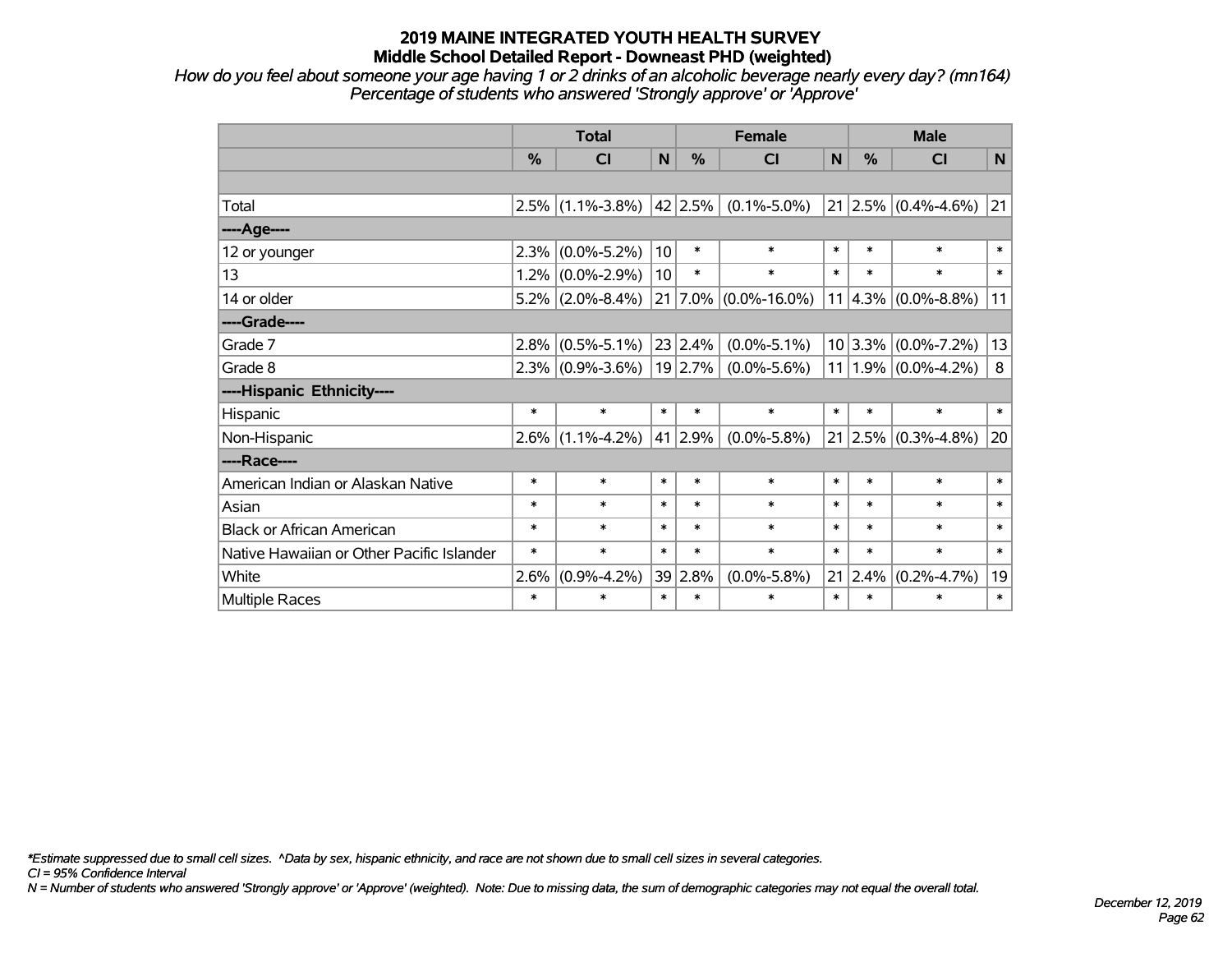*How wrong do your parents feel it would be for you to have 1 or 2 drinks of an alcoholic beverage nearly every day? (mn165) Percentage of students who answered 'A little bit wrong' or 'Not wrong at all'*

|                                           | <b>Total</b> |                     |        |        | <b>Female</b>                                     |        | <b>Male</b>   |                          |                |  |
|-------------------------------------------|--------------|---------------------|--------|--------|---------------------------------------------------|--------|---------------|--------------------------|----------------|--|
|                                           | %            | <b>CI</b>           | N      | %      | CI                                                | N      | $\frac{0}{0}$ | <b>CI</b>                | N <sub>1</sub> |  |
|                                           |              |                     |        |        |                                                   |        |               |                          |                |  |
| Total                                     | 3.3%         | $(2.0\% - 4.7\%)$   |        |        | $56 2.6\% $ (0.7%-4.5%)                           |        |               | $ 21 3.8\% $ (2.4%-5.2%) | 32             |  |
| ----Age----                               |              |                     |        |        |                                                   |        |               |                          |                |  |
| 12 or younger                             | 2.4%         | $(0.2\% - 4.6\%)$   | 10     | $\ast$ | $\ast$                                            | $\ast$ | $\ast$        | $\ast$                   | $\ast$         |  |
| 13                                        |              | $4.4\%$ (1.6%-7.2%) | 38     | 3.8%   | $(0.4\% - 7.2\%)$                                 |        | 15 5.2%       | $(2.4\% - 7.9\%)$        | 23             |  |
| 14 or older                               |              | $2.0\%$ (0.4%-3.7%) | 8      | $\ast$ | $\ast$                                            | $\ast$ | $\ast$        | $\ast$                   | $\ast$         |  |
| ----Grade----                             |              |                     |        |        |                                                   |        |               |                          |                |  |
| Grade 7                                   | $2.2\%$      | $(1.1\% - 3.2\%)$   |        |        | $18 1.5\% $ (0.0%-3.3%)                           |        | $6$   2.5%    | $(1.1\% - 3.9\%)$        | 10             |  |
| Grade 8                                   |              | $4.5\%$ (2.4%-6.6%) |        |        | $ 38 3.7\% $ (1.2%-6.2%) $ 15 5.1\% $ (2.9%-7.3%) |        |               |                          | 23             |  |
| ----Hispanic Ethnicity----                |              |                     |        |        |                                                   |        |               |                          |                |  |
| Hispanic                                  | $\ast$       | $\ast$              | $\ast$ | $\ast$ | $\ast$                                            | $\ast$ | $\ast$        | $\ast$                   | $\ast$         |  |
| Non-Hispanic                              | $3.0\%$      | $(1.8\% - 4.2\%)$   |        |        | 47 2.3% $(0.0\% - 4.7\%)$                         |        | $ 17 3.4\% $  | $(1.9\% - 4.8\%)$        | 27             |  |
| ----Race----                              |              |                     |        |        |                                                   |        |               |                          |                |  |
| American Indian or Alaskan Native         | $\ast$       | $\ast$              | $\ast$ | $\ast$ | $\ast$                                            | $\ast$ | $\ast$        | $\ast$                   | $\ast$         |  |
| Asian                                     | $\ast$       | $\ast$              | $\ast$ | $\ast$ | $\ast$                                            | $\ast$ | $\ast$        | $\ast$                   | $\ast$         |  |
| <b>Black or African American</b>          | $\ast$       | $\ast$              | $\ast$ | $\ast$ | $\ast$                                            | $\ast$ | $\ast$        | $\ast$                   | $\ast$         |  |
| Native Hawaiian or Other Pacific Islander | $\ast$       | $\ast$              | $\ast$ | $\ast$ | $\ast$                                            | $\ast$ | $\ast$        | $\ast$                   | $\ast$         |  |
| White                                     | 2.8%         | $(1.5\% - 4.1\%)$   | 43     | 2.1%   | $(0.0\% - 4.3\%)$                                 |        | 15 3.4%       | $(1.9\% - 4.9\%)$        | 26             |  |
| <b>Multiple Races</b>                     | $\ast$       | $\ast$              | $\ast$ | $\ast$ | $\ast$                                            | $\ast$ | $\ast$        | $\ast$                   | $\ast$         |  |

*\*Estimate suppressed due to small cell sizes. ^Data by sex, hispanic ethnicity, and race are not shown due to small cell sizes in several categories.*

*CI = 95% Confidence Interval*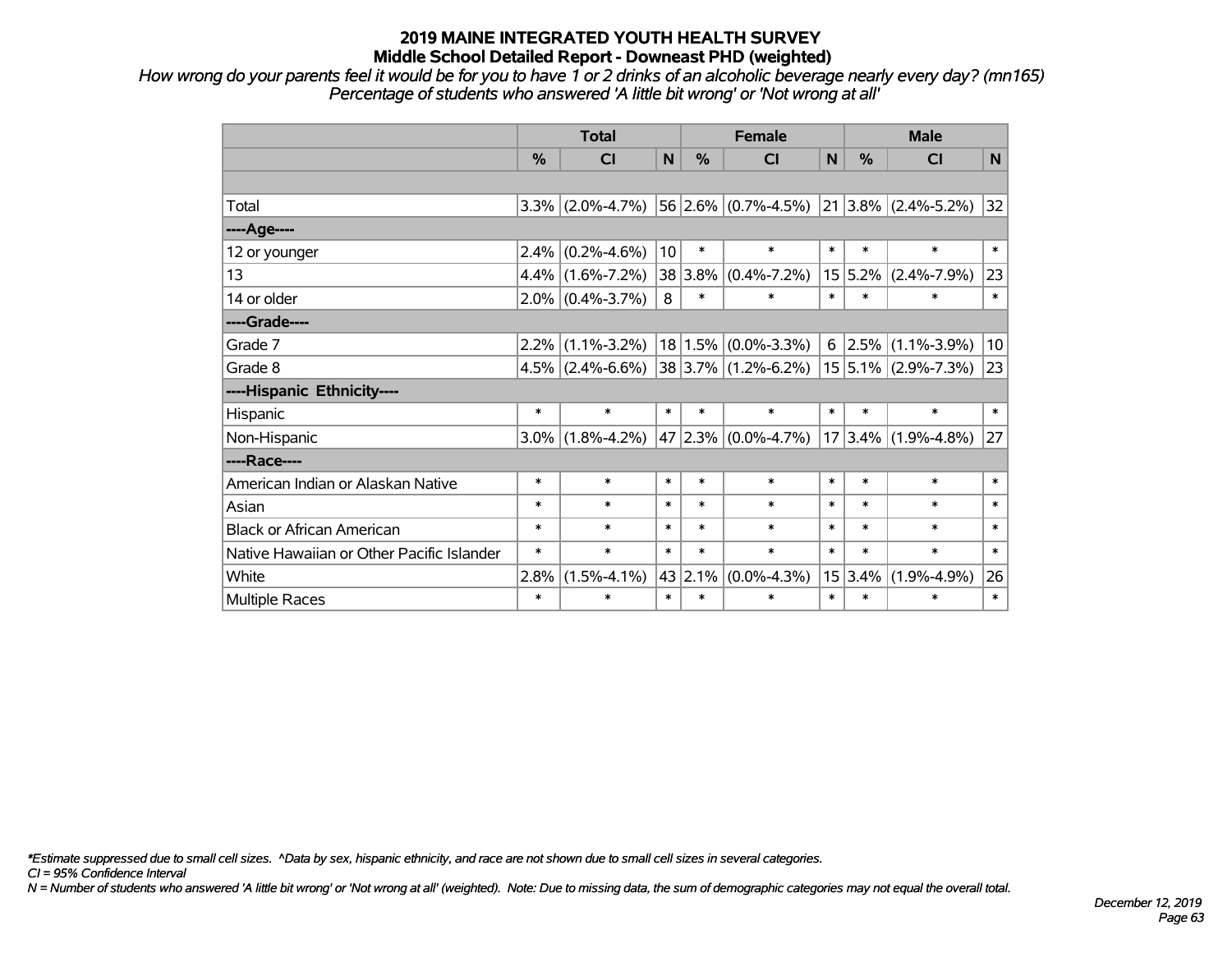*How wrong do your friends feel it would be for you to have 1 or 2 drinks of an alcoholic beverage nearly every day? (mn175) Percentage of students who answered 'A little bit wrong' or 'Not wrong at all'*

|                                           | <b>Total</b>  |                    |                 |               | <b>Female</b>                                    |        | <b>Male</b> |                            |          |  |
|-------------------------------------------|---------------|--------------------|-----------------|---------------|--------------------------------------------------|--------|-------------|----------------------------|----------|--|
|                                           | $\frac{0}{0}$ | CI                 | N               | $\frac{0}{0}$ | CI                                               | N      | %           | <b>CI</b>                  | <b>N</b> |  |
|                                           |               |                    |                 |               |                                                  |        |             |                            |          |  |
| Total                                     | 11.2%         | $(8.0\% - 14.4\%)$ | 188             | 8.9%          | $(5.2\% - 12.5\%)$                               |        |             | 72 12.5% (5.8%-19.2%)      | 105      |  |
| ----Age----                               |               |                    |                 |               |                                                  |        |             |                            |          |  |
| 12 or younger                             | 10.6%         | $(4.5\% - 16.7\%)$ | 45              |               | $11.3\%$ (2.2%-20.3%)                            | 26     | 8.4%        | $(0.0\% - 18.0\%)$         | 16       |  |
| 13                                        | 9.8%          | $(5.5\% - 14.1\%)$ | 83              | 5.0%          | $(2.2\% - 7.8\%)$                                |        |             | 21   13.3%   (5.0%-21.7%)  | 54       |  |
| 14 or older                               | 14.7%         | $(9.7\% - 19.7\%)$ | 60              |               | $ 15.9\% $ (7.7%-24.1%)                          |        |             | 24   14.3%   (3.8%-24.8%)  | 35       |  |
| ----Grade----                             |               |                    |                 |               |                                                  |        |             |                            |          |  |
| Grade 7                                   | 9.5%          | $(5.2\% - 13.8\%)$ | 77              | 7.7%          | $(3.8\% - 11.7\%)$                               |        |             | $ 31 10.9\% $ (3.4%-18.4%) | 42       |  |
| Grade 8                                   | $12.0\%$      | $(7.8\% - 16.3\%)$ |                 |               | $102 10.1\% $ (4.0%-16.1%) 40 12.4% (2.9%-21.9%) |        |             |                            | 54       |  |
| ----Hispanic Ethnicity----                |               |                    |                 |               |                                                  |        |             |                            |          |  |
| Hispanic                                  | 20.3%         | $(8.5\% - 32.1\%)$ | 10 <sup>°</sup> | $\ast$        | $\ast$                                           | $\ast$ | $\ast$      | $\ast$                     | $\ast$   |  |
| Non-Hispanic                              | 9.8%          | $(5.2\% - 14.4\%)$ | 150             | 6.6%          | $(3.7\% - 9.5\%)$                                |        |             | 48 11.8% (4.8%-18.7%)      | 91       |  |
| ----Race----                              |               |                    |                 |               |                                                  |        |             |                            |          |  |
| American Indian or Alaskan Native         | 19.4%         | $(8.1\% - 30.7\%)$ | $\overline{7}$  | $\ast$        | $\ast$                                           | $\ast$ | $\ast$      | $\ast$                     | $\ast$   |  |
| Asian                                     | $\ast$        | $\ast$             | $\ast$          | $\ast$        | $\ast$                                           | $\ast$ | $\ast$      | $\ast$                     | $\ast$   |  |
| <b>Black or African American</b>          | $\ast$        | $\ast$             | $\ast$          | $\ast$        | $\ast$                                           | $\ast$ | $\ast$      | $\ast$                     | $\ast$   |  |
| Native Hawaiian or Other Pacific Islander | $\ast$        | $\ast$             | $\ast$          | $\ast$        | $\ast$                                           | $\ast$ | $\ast$      | $\ast$                     | $\ast$   |  |
| White                                     | 10.7%         | $(6.7\% - 14.7\%)$ | 164             | 7.6%          | $(4.9\% - 10.3\%)$                               | 56     | 12.7%       | $(5.9\% - 19.5\%)$         | 97       |  |
| Multiple Races                            | 20.8%         | $(3.8\% - 37.7\%)$ | 13              | $\ast$        | $\ast$                                           | $\ast$ | $\ast$      | $\ast$                     | $\ast$   |  |

*\*Estimate suppressed due to small cell sizes. ^Data by sex, hispanic ethnicity, and race are not shown due to small cell sizes in several categories.*

*CI = 95% Confidence Interval*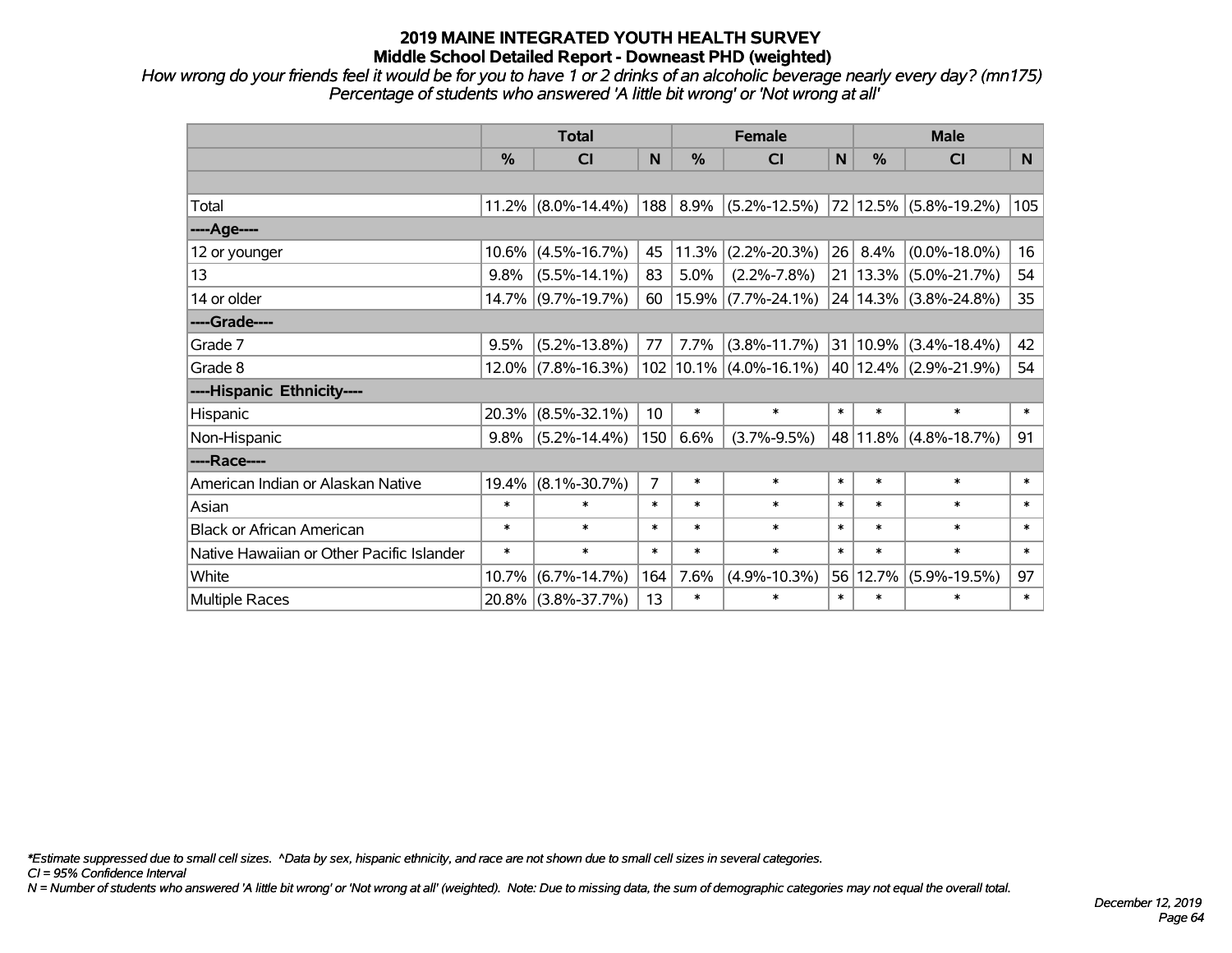#### **2019 MAINE INTEGRATED YOUTH HEALTH SURVEY Middle School Detailed Report - Downeast PHD (weighted)** *Have you ever used marijuana? (mn74) Percentage of students who answered 'Yes'*

|                                           | <b>Total</b> |                     |        |           | <b>Female</b>       |             | <b>Male</b>   |                           |             |  |
|-------------------------------------------|--------------|---------------------|--------|-----------|---------------------|-------------|---------------|---------------------------|-------------|--|
|                                           | %            | CI                  | N      | %         | <b>CI</b>           | $\mathbf N$ | $\frac{0}{0}$ | <b>CI</b>                 | $\mathbf N$ |  |
|                                           |              |                     |        |           |                     |             |               |                           |             |  |
| Total                                     | 8.3%         | $(5.1\% - 11.5\%)$  |        | 134 10.4% | $(6.0\% - 14.8\%)$  | 81          | 6.3%          | $(3.5\% - 9.1\%)$         | 51          |  |
| ----Age----                               |              |                     |        |           |                     |             |               |                           |             |  |
| 12 or younger                             | 3.2%         | $(1.5\% - 4.9\%)$   | 13     | $\ast$    | $\ast$              | $\ast$      | $\ast$        | $\ast$                    | $\ast$      |  |
| 13                                        | 5.8%         | $(3.7\% - 7.9\%)$   | 48     | 7.6%      | $(3.1\% - 12.1\%)$  | 29          | 4.0%          | $(1.7\% - 6.4\%)$         | 17          |  |
| 14 or older                               | $19.1\%$     | $(11.4\% - 26.8\%)$ | 74     |           | 23.0% (14.4%-31.6%) |             |               | 39 15.9% (7.3%-24.4%)     | 34          |  |
| ----Grade----                             |              |                     |        |           |                     |             |               |                           |             |  |
| Grade 7                                   | 4.5%         | $(2.5\% - 6.5\%)$   | 35     | $\ast$    | $\ast$              | $\ast$      | $\ast$        | $\ast$                    | $\ast$      |  |
| Grade 8                                   | 11.9%        | $(6.5\% - 17.4\%)$  | 98     | 12.1%     | $(5.4\% - 18.7\%)$  |             |               | 47   11.9%   (6.3%-17.5%) | 50          |  |
| ----Hispanic Ethnicity----                |              |                     |        |           |                     |             |               |                           |             |  |
| Hispanic                                  | 18.5%        | $(7.9\% - 29.1\%)$  | 8      | $\ast$    | $\ast$              | $\ast$      | $\ast$        | $\ast$                    | $\ast$      |  |
| Non-Hispanic                              | 8.2%         | $(4.9\% - 11.6\%)$  |        | 122 10.7% | $(6.4\% - 15.0\%)$  | 76          | 5.8%          | $(2.7\% - 9.0\%)$         | 44          |  |
| ----Race----                              |              |                     |        |           |                     |             |               |                           |             |  |
| American Indian or Alaskan Native         | $\ast$       | $\ast$              | $\ast$ | $\ast$    | $\ast$              | $\ast$      | $\ast$        | $\ast$                    | $\ast$      |  |
| Asian                                     | $\ast$       | $\ast$              | $\ast$ | $\ast$    | $\ast$              | $\ast$      | $\ast$        | $\ast$                    | $\ast$      |  |
| <b>Black or African American</b>          | $\ast$       | $\ast$              | $\ast$ | $\ast$    | $\ast$              | $\ast$      | $\ast$        | $\ast$                    | $\ast$      |  |
| Native Hawaiian or Other Pacific Islander | $\ast$       | $\ast$              | $\ast$ | $\ast$    | $\ast$              | $\ast$      | $\ast$        | $\ast$                    | $\ast$      |  |
| White                                     | 7.7%         | $(4.3\% - 11.1\%)$  | 113    | 9.8%      | $(5.6\% - 14.0\%)$  | 69          | 5.7%          | $(2.5\% - 8.9\%)$         | 42          |  |
| <b>Multiple Races</b>                     | 19.6%        | $(9.4\% - 29.8\%)$  | 11     | $\ast$    | $\ast$              | $\ast$      | $\ast$        | $\ast$                    | $\ast$      |  |

*\*Estimate suppressed due to small cell sizes. ^Data by sex, hispanic ethnicity, and race are not shown due to small cell sizes in several categories.*

*CI = 95% Confidence Interval*

*N = Number of students who answered 'Yes' (weighted). Note: Due to missing data, the sum of demographic categories may not equal the overall total.*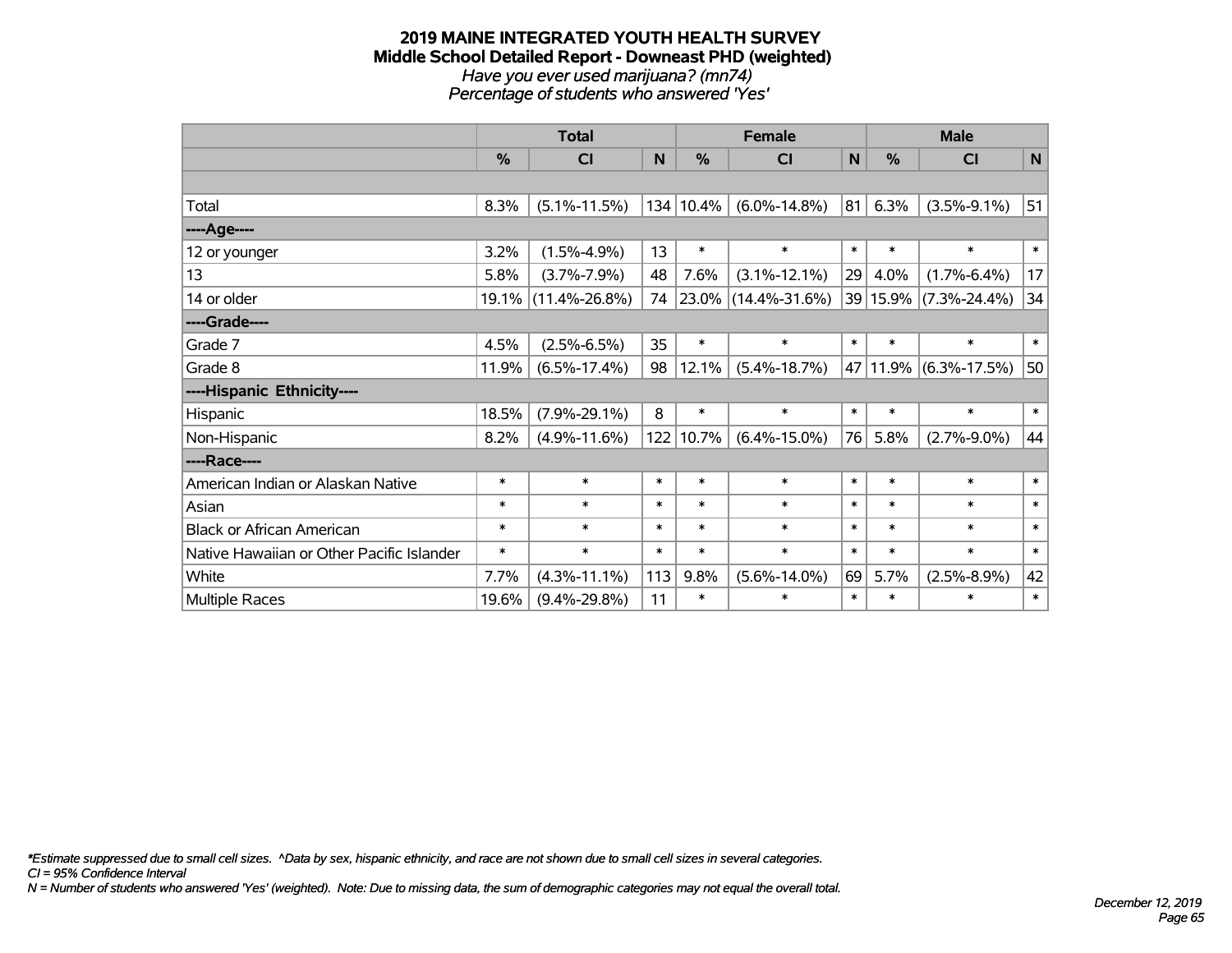## *How old were you when you tried marijuana for the first time? (mn75)*

*Among students who have tried marijuana, the percentage of students who answered before age 11*

|                                           |        | <b>Total</b>       |        |        | <b>Female</b> |        |        | <b>Male</b> |        |
|-------------------------------------------|--------|--------------------|--------|--------|---------------|--------|--------|-------------|--------|
|                                           | %      | <b>CI</b>          | N      | %      | <b>CI</b>     | N      | %      | CI N        |        |
|                                           |        |                    |        |        |               |        |        |             |        |
| Total                                     | 12.0%  | $(5.8\% - 18.1\%)$ | 16     | $\ast$ | $\ast$        | $\ast$ | $\ast$ | $\ast$      | $\ast$ |
| ----Age----                               |        |                    |        |        |               |        |        |             |        |
| 12 or younger                             | $\ast$ | $\ast$             | $\ast$ | $\ast$ | $\ast$        | $\ast$ | $\ast$ | $\ast$      | $\ast$ |
| 13                                        | 19.0%  | $(3.5\% - 34.6\%)$ | 10     | $\ast$ | $\ast$        | $\ast$ | $\ast$ | $\ast$      | $\ast$ |
| 14 or older                               | $\ast$ | $\ast$             | $\ast$ | $\ast$ | *             | $\ast$ | $\ast$ | $\ast$      | $\ast$ |
| ----Grade----                             |        |                    |        |        |               |        |        |             |        |
| Grade 7                                   | 16.9%  | $(1.3\% - 32.5\%)$ | 6      | $\ast$ | $\ast$        | $\ast$ | $\ast$ | $\ast$      | $\ast$ |
| Grade 8                                   | 8.9%   | $(2.4\% - 15.5\%)$ | 9      | $\ast$ | $\ast$        | $\ast$ | $\ast$ | $\ast$      | $\ast$ |
| ----Hispanic Ethnicity----                |        |                    |        |        |               |        |        |             |        |
| Hispanic                                  | $\ast$ | $\ast$             | $\ast$ | $\ast$ | $\ast$        | $\ast$ | $\ast$ | $\ast$      | $\ast$ |
| Non-Hispanic                              | 13.2%  | $(6.8\% - 19.5\%)$ | 16     | $\ast$ | $\ast$        | $\ast$ | $\ast$ | $\ast$      | $\ast$ |
| ----Race----                              |        |                    |        |        |               |        |        |             |        |
| American Indian or Alaskan Native         | $\ast$ | $\ast$             | $\ast$ | $\ast$ | *             | $\ast$ | $\ast$ | $\ast$      | $\ast$ |
| Asian                                     | $\ast$ | $\ast$             | $\ast$ | $\ast$ | $\ast$        | $\ast$ | $\ast$ | $\ast$      | $\ast$ |
| <b>Black or African American</b>          | $\ast$ | $\ast$             | $\ast$ | $\ast$ | $\ast$        | $\ast$ | $\ast$ | $\ast$      | $\ast$ |
| Native Hawaiian or Other Pacific Islander | $\ast$ | $\ast$             | $\ast$ | $\ast$ | $\ast$        | $\ast$ | $\ast$ | $\ast$      | $\ast$ |
| White                                     | 13.8%  | $(7.3\% - 20.3\%)$ | 16     | $\ast$ | *             | $\ast$ | $\ast$ | $\ast$      | $\ast$ |
| <b>Multiple Races</b>                     | $\ast$ | $\ast$             | $\ast$ | $\ast$ | $\ast$        | $\ast$ | $\ast$ | $\ast$      | $\ast$ |

*\*Estimate suppressed due to small cell sizes. ^Data by sex, hispanic ethnicity, and race are not shown due to small cell sizes in several categories.*

*CI = 95% Confidence Interval*

*N = Among students who have tried marijuana, the number of students who answered before age 11 (weighted). Note: Due to missing data, the sum of demographic categories may not equal the overall total.*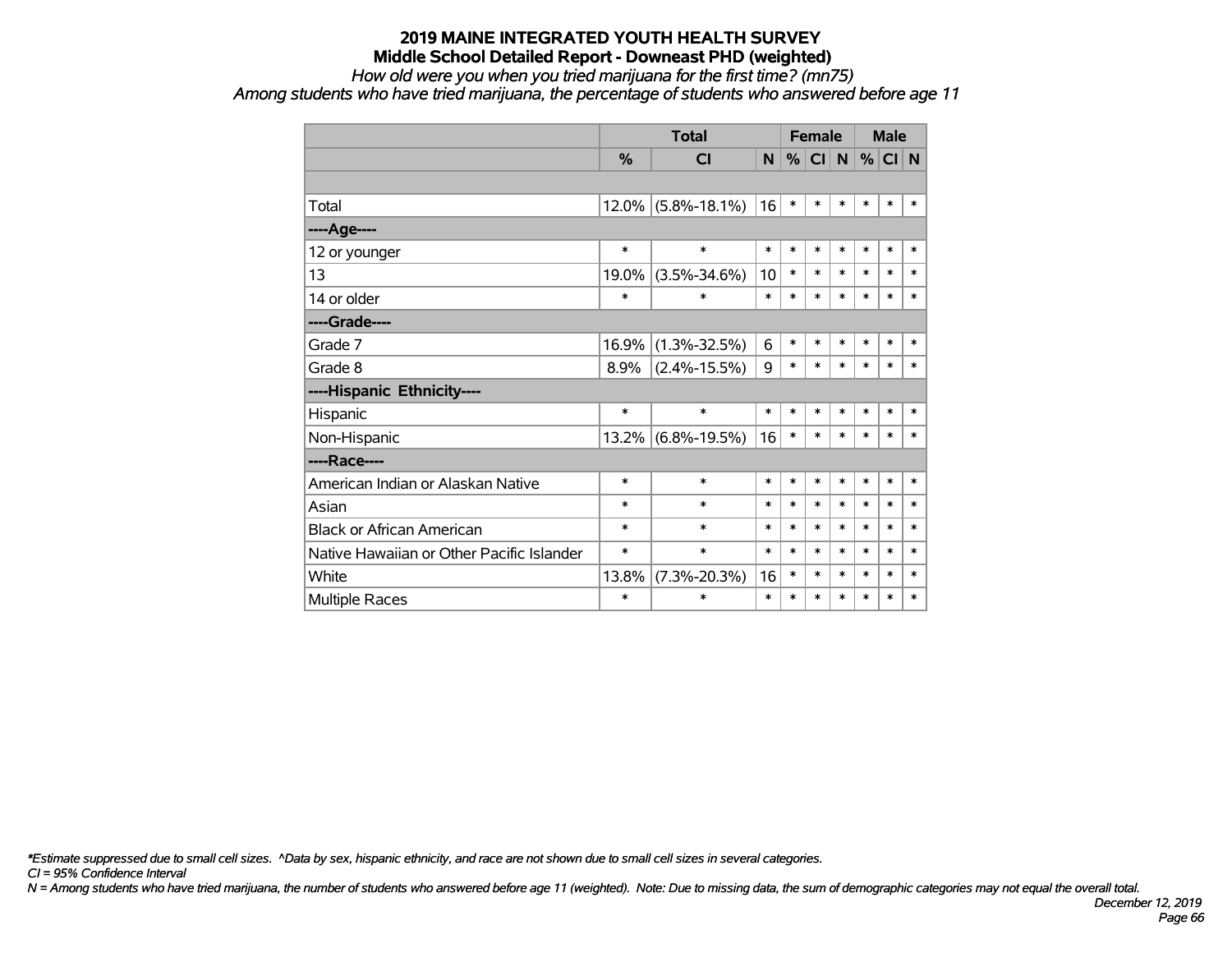*How old were you when you tried marijuana for the first time? (mn75\_2) Percentage of students who answered before age 11*

|                                           |               | <b>Total</b>      |        | <b>Female</b> |           |        |        | <b>Male</b> |        |
|-------------------------------------------|---------------|-------------------|--------|---------------|-----------|--------|--------|-------------|--------|
|                                           | $\frac{9}{6}$ | <b>CI</b>         | N      | %             | <b>CI</b> | N      | %      | CI N        |        |
|                                           |               |                   |        |               |           |        |        |             |        |
| Total                                     | 1.0%          | $(0.3\% - 1.7\%)$ | 16     | $\ast$        | $\ast$    | $\ast$ | $\ast$ | $\ast$      | *      |
| ----Age----                               |               |                   |        |               |           |        |        |             |        |
| 12 or younger                             | $\ast$        | $\ast$            | $\ast$ | $\ast$        | $\ast$    | $\ast$ | $\ast$ | $\ast$      | $\ast$ |
| 13                                        | 1.3%          | $(0.1\% - 2.4\%)$ | 10     | $\ast$        | $\ast$    | $\ast$ | $\ast$ | *           | $\ast$ |
| 14 or older                               | $\ast$        | $\ast$            | $\ast$ | $\ast$        | $\ast$    | $\ast$ | $\ast$ | $\ast$      | $\ast$ |
| ----Grade----                             |               |                   |        |               |           |        |        |             |        |
| Grade 7                                   | 0.7%          | $(0.0\% - 1.5\%)$ | 6      | $\ast$        | $\ast$    | $\ast$ | $\ast$ | $\ast$      | $\ast$ |
| Grade 8                                   | 1.1%          | $(0.2\% - 1.9\%)$ | 9      | $\ast$        | $\ast$    | $\ast$ | $\ast$ | $\ast$      | $\ast$ |
| ----Hispanic Ethnicity----                |               |                   |        |               |           |        |        |             |        |
| Hispanic                                  | $\ast$        | $\ast$            | *      | $\ast$        | $\ast$    | $\ast$ | $\ast$ | *           | $\ast$ |
| Non-Hispanic                              | 1.1%          | $(0.3\% - 1.9\%)$ | 16     | $\ast$        | $\ast$    | $\ast$ | $\ast$ | *           | *      |
| ----Race----                              |               |                   |        |               |           |        |        |             |        |
| American Indian or Alaskan Native         | $\ast$        | $\ast$            | $\ast$ | $\ast$        | $\ast$    | $\ast$ | $\ast$ | $\ast$      | $\ast$ |
| Asian                                     | $\ast$        | $\ast$            | $\ast$ | *             | $\ast$    | $\ast$ | $\ast$ | *           | *      |
| <b>Black or African American</b>          | *             | $\ast$            | $\ast$ | $\ast$        | $\ast$    | $\ast$ | $\ast$ | $\ast$      | $\ast$ |
| Native Hawaiian or Other Pacific Islander | *             | $\ast$            | $\ast$ | $\ast$        | $\ast$    | $\ast$ | $\ast$ | $\ast$      | $\ast$ |
| White                                     | 1.1%          | $(0.3\% - 1.9\%)$ | 16     | $\ast$        | $\ast$    | $\ast$ | $\ast$ | $\ast$      | $\ast$ |
| <b>Multiple Races</b>                     | $\ast$        | $\ast$            | $\ast$ | $\ast$        | $\ast$    | $\ast$ | $\ast$ | $\ast$      | $\ast$ |

*\*Estimate suppressed due to small cell sizes. ^Data by sex, hispanic ethnicity, and race are not shown due to small cell sizes in several categories.*

*CI = 95% Confidence Interval*

*N = Number of students who answered before age 11 (weighted). Note: Due to missing data, the sum of demographic categories may not equal the overall total.*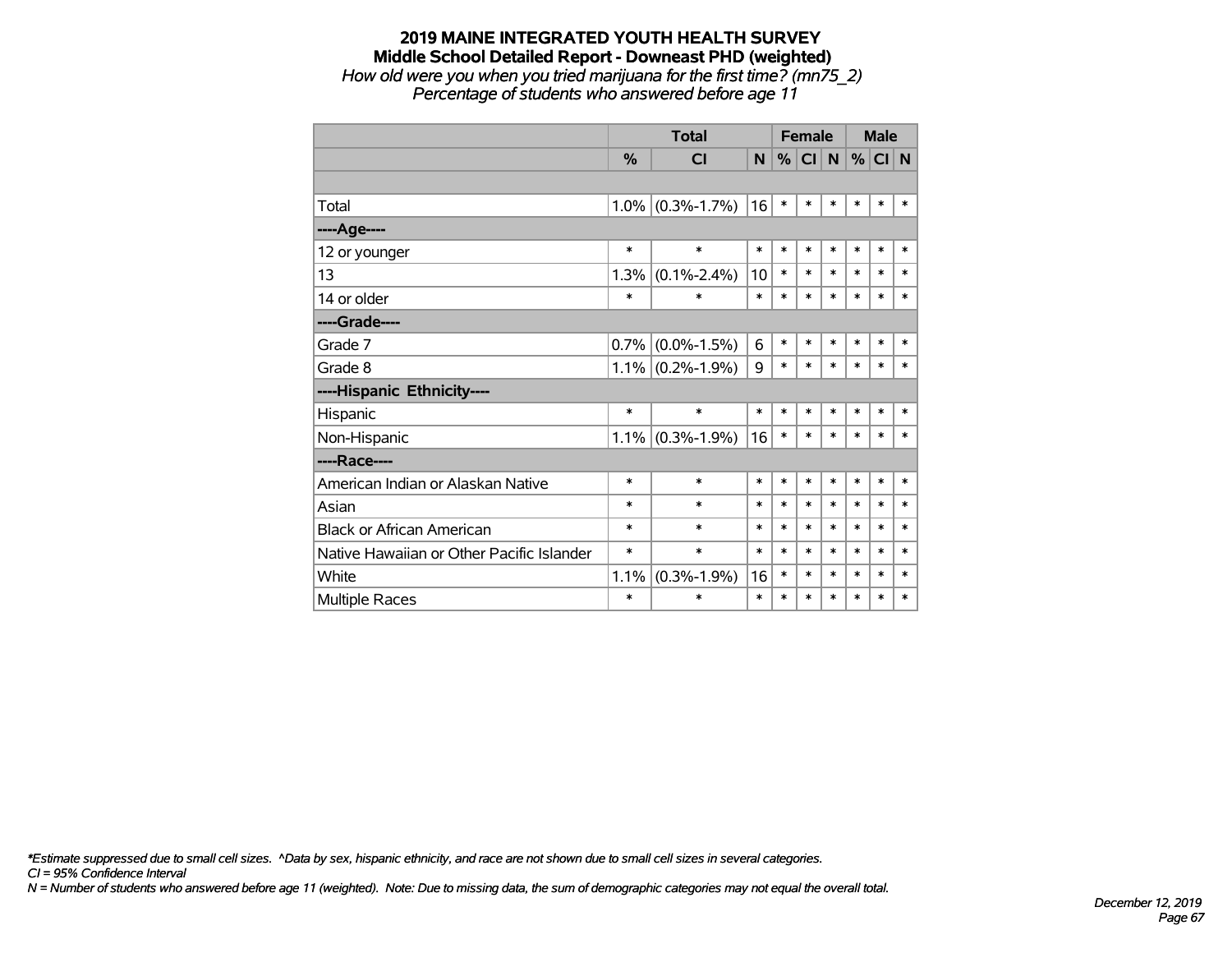## **2019 MAINE INTEGRATED YOUTH HEALTH SURVEY Middle School Detailed Report - Downeast PHD (weighted)** *During the past 30 days, how many times did you use marijuana? (mn76)*

*Percentage of students who answered at least 1 time*

|                                           | <b>Total</b> |                    |                |         | <b>Female</b>            |        | <b>Male</b> |                          |              |  |
|-------------------------------------------|--------------|--------------------|----------------|---------|--------------------------|--------|-------------|--------------------------|--------------|--|
|                                           | %            | CI                 | N              | $\%$    | CI                       | N      | %           | CI                       | $\mathsf{N}$ |  |
|                                           |              |                    |                |         |                          |        |             |                          |              |  |
| Total                                     | 3.2%         | $(1.7\% - 4.8\%)$  |                | 54 2.8% | $(1.2\% - 4.4\%)$        |        | $22 3.6\% $ | $(1.8\% - 5.4\%)$        | 30           |  |
| ---- Age----                              |              |                    |                |         |                          |        |             |                          |              |  |
| 12 or younger                             | $\ast$       | $\ast$             | $\ast$         | $\ast$  | $\ast$                   | $\ast$ | $\ast$      | $\ast$                   | $\ast$       |  |
| 13                                        | 2.6%         | $(0.9\% - 4.4\%)$  | 22             | 1.8%    | $(0.0\% - 3.5\%)$        | 7      | $3.2\%$     | $(0.9\% - 5.5\%)$        | 14           |  |
| 14 or older                               | 7.5%         | $(3.7\% - 11.4\%)$ |                |         | $30 7.7\% $ (3.7%-11.7%) |        |             | $13 7.5\% $ (2.7%-12.3%) | 16           |  |
| ----Grade----                             |              |                    |                |         |                          |        |             |                          |              |  |
| Grade 7                                   | 0.9%         | $(0.0\% - 1.8\%)$  | $\overline{7}$ | $\ast$  | $\ast$                   | $\ast$ | $\ast$      | $\ast$                   | $\ast$       |  |
| Grade 8                                   | 5.4%         | $(2.8\% - 8.0\%)$  |                | 45 3.8% | $(1.6\% - 5.9\%)$        |        |             | $15$ 7.0% (3.3%-10.7%)   | 30           |  |
| ----Hispanic Ethnicity----                |              |                    |                |         |                          |        |             |                          |              |  |
| Hispanic                                  | $\ast$       | $\ast$             | $\ast$         | $\ast$  | $\ast$                   | $\ast$ | $\ast$      | $\ast$                   | $\ast$       |  |
| Non-Hispanic                              | 3.2%         | $(1.4\% - 5.0\%)$  |                | 49 3.0% | $(1.3\% - 4.8\%)$        |        | 22 3.3%     | $(1.3\% - 5.3\%)$        | 26           |  |
| ----Race----                              |              |                    |                |         |                          |        |             |                          |              |  |
| American Indian or Alaskan Native         | $\ast$       | $\ast$             | $\ast$         | $\ast$  | $\ast$                   | $\ast$ | $\ast$      | $\ast$                   | $\ast$       |  |
| Asian                                     | $\ast$       | $\ast$             | $\ast$         | $\ast$  | $\ast$                   | $\ast$ | $\ast$      | $\ast$                   | $\ast$       |  |
| <b>Black or African American</b>          | $\ast$       | $\ast$             | $\ast$         | $\ast$  | $\ast$                   | $\ast$ | $\ast$      | $\ast$                   | $\ast$       |  |
| Native Hawaiian or Other Pacific Islander | $\ast$       | $\ast$             | $\ast$         | $\ast$  | $\ast$                   | $\ast$ | $\ast$      | $\ast$                   | $\ast$       |  |
| White                                     | 3.0%         | $(1.3\% - 4.6\%)$  |                | 45 2.8% | $(1.0\% - 4.5\%)$        |        | 20 3.1%     | $(1.2\% - 4.9\%)$        | 23           |  |
| Multiple Races                            | $\ast$       | $\ast$             | $\ast$         | $\ast$  | $\ast$                   | $\ast$ | $\ast$      | $\ast$                   | $\ast$       |  |

*\*Estimate suppressed due to small cell sizes. ^Data by sex, hispanic ethnicity, and race are not shown due to small cell sizes in several categories.*

*CI = 95% Confidence Interval*

*N = Number of students who answered at least 1 time (weighted). Note: Due to missing data, the sum of demographic categories may not equal the overall total.*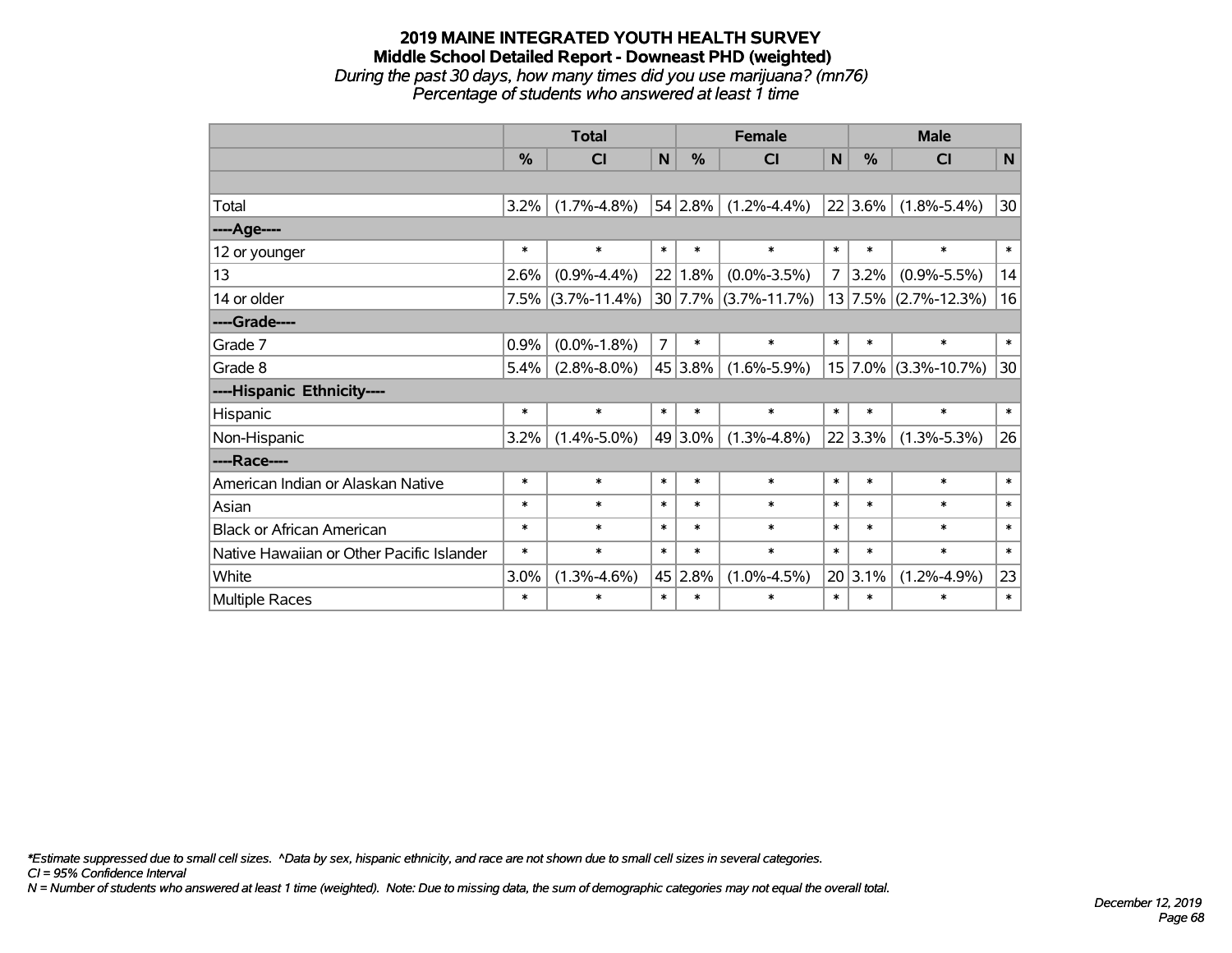*If you wanted to get some marijuana, how easy would it be for you to get some? (mn77) Percentage of students who answered 'Sort of easy' or 'Very easy'*

|                                           | <b>Total</b>  |                        |                |            | <b>Female</b>               | <b>Male</b>     |        |                             |        |
|-------------------------------------------|---------------|------------------------|----------------|------------|-----------------------------|-----------------|--------|-----------------------------|--------|
|                                           | $\frac{0}{0}$ | CI                     | N              | %          | CI                          | N               | %      | <b>CI</b>                   | N      |
|                                           |               |                        |                |            |                             |                 |        |                             |        |
| Total                                     |               | 17.9% (13.5%-22.3%)    |                |            | 300 20.3% (14.7%-26.0%)     |                 |        | 164   15.6%   (11.8%-19.3%) | 132    |
| ----Age----                               |               |                        |                |            |                             |                 |        |                             |        |
| 12 or younger                             | 12.9%         | $(7.6\% - 18.3\%)$     | 56             | $ 14.6\% $ | $(9.3\% - 19.9\%)$          | 35              | 11.2%  | $(2.9\% - 19.5\%)$          | 22     |
| 13                                        | 14.7%         | $(10.3\% - 19.2\%)$    |                |            | 124   16.6%   (10.1%-23.1%) | 66              | 13.2%  | $(9.4\% - 17.1\%)$          | 57     |
| 14 or older                               |               | $30.0\%$ (23.0%-37.1%) |                |            | $119$ 36.9% (24.7%-49.1%)   |                 |        | 63 23.9% (16.7%-31.1%)      | 53     |
| ----Grade----                             |               |                        |                |            |                             |                 |        |                             |        |
| Grade 7                                   | 13.8%         | $(9.4\% - 18.3\%)$     |                |            | 112 17.1% (10.5%-23.8%)     | 69              | 10.9%  | $(7.2\% - 14.5\%)$          | 43     |
| Grade 8                                   |               | 21.6% (15.7%-27.5%)    |                |            | 184 23.7% (15.1%-32.4%)     | 95              |        | 19.6% (14.3%-24.8%)         | 87     |
| ----Hispanic Ethnicity----                |               |                        |                |            |                             |                 |        |                             |        |
| Hispanic                                  | 15.0%         | $(0.0\% - 33.0\%)$     | $\overline{7}$ | $\ast$     | $\ast$                      | $\ast$          | $\ast$ | $\ast$                      | $\ast$ |
| Non-Hispanic                              |               | 17.9% (13.2%-22.6%)    |                |            | 277 20.6% (14.5%-26.8%)     | 151             |        | $15.4\%$ (11.5%-19.2%)      | 122    |
| ----Race----                              |               |                        |                |            |                             |                 |        |                             |        |
| American Indian or Alaskan Native         | 13.6%         | $(6.1\% - 21.2\%)$     | 6              | $\ast$     | $\ast$                      | $\ast$          | $\ast$ | $\ast$                      | $\ast$ |
| Asian                                     | $\ast$        | $\ast$                 | $\ast$         | $\ast$     | $\ast$                      | $\ast$          | $\ast$ | $\ast$                      | $\ast$ |
| <b>Black or African American</b>          | $\ast$        | $\ast$                 | $\ast$         | $\ast$     | $\ast$                      | $\ast$          | $\ast$ | $\ast$                      | $\ast$ |
| Native Hawaiian or Other Pacific Islander | $\ast$        | $\ast$                 | $\ast$         | $\ast$     | $\ast$                      | $\ast$          | $\ast$ | $\ast$                      | $\ast$ |
| White                                     | 17.6%         | $(13.3\% - 21.9\%)$    |                | 268 20.2%  | $(14.4\% - 26.0\%)$         | 149             | 15.1%  | $(11.7\% - 18.5\%)$         | 116    |
| Multiple Races                            |               | 29.5% (10.1%-49.0%)    | 17             |            | $ 38.8\% $ (24.1%-53.4%)    | 10 <sup>°</sup> | 20.0%  | $(0.0\% - 46.3\%)$          | 6      |

*\*Estimate suppressed due to small cell sizes. ^Data by sex, hispanic ethnicity, and race are not shown due to small cell sizes in several categories.*

*CI = 95% Confidence Interval*

*N = Number of students who answered 'Sort of easy' or 'Very easy' (weighted). Note: Due to missing data, the sum of demographic categories may not equal the overall total.*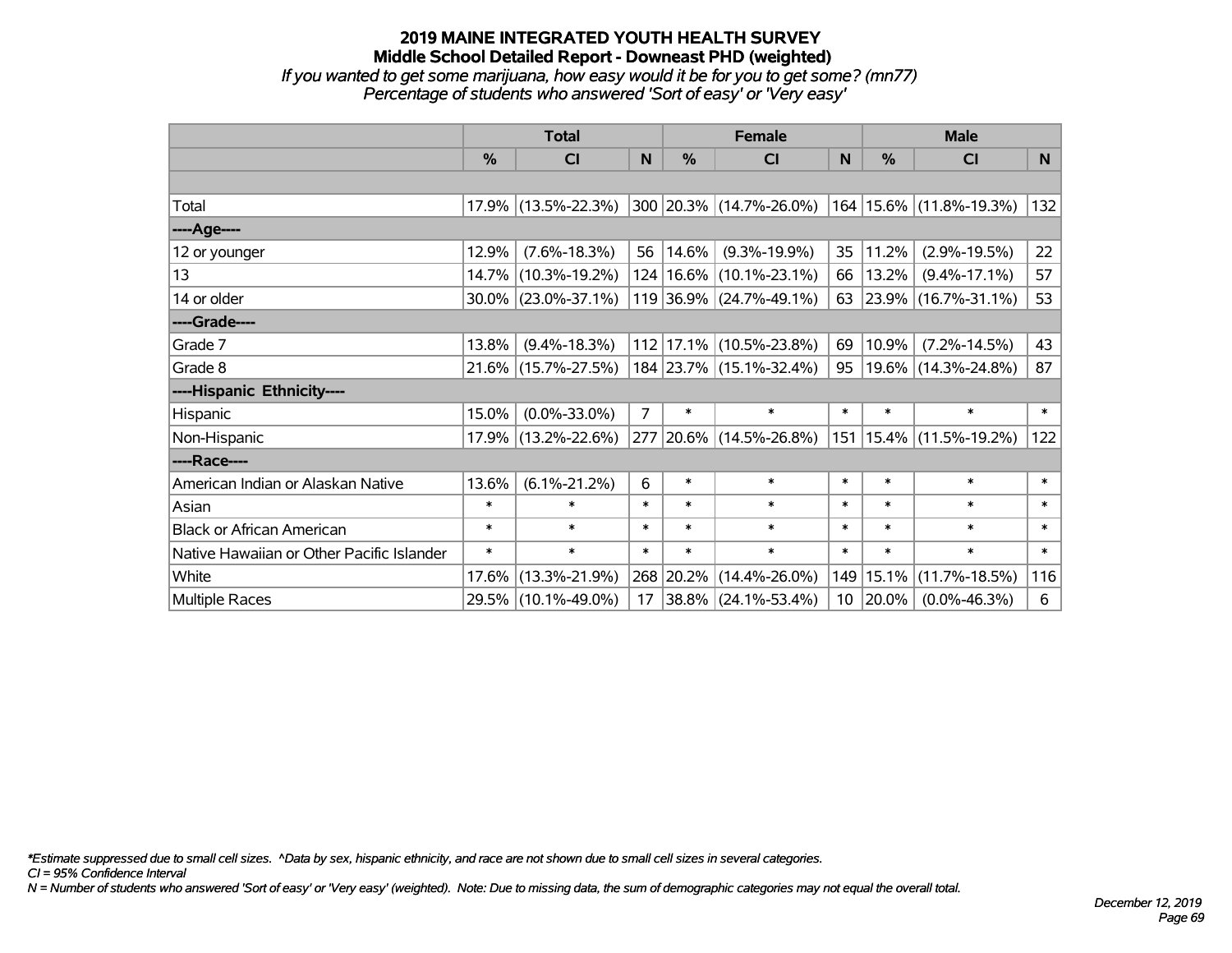#### **2019 MAINE INTEGRATED YOUTH HEALTH SURVEY Middle School Detailed Report - Downeast PHD (weighted)** *How wrong do your parents feel it would be for you to use marijuana? (mn193)*

*Percentage of students who answered 'A little bit wrong' or 'Not wrong at all'*

|                                           | <b>Total</b> |                       |        | <b>Female</b> | <b>Male</b>          |              |         |                                 |        |
|-------------------------------------------|--------------|-----------------------|--------|---------------|----------------------|--------------|---------|---------------------------------|--------|
|                                           | %            | <b>CI</b>             | N      | %             | <b>CI</b>            | $\mathsf{N}$ | %       | <b>CI</b>                       | N      |
|                                           |              |                       |        |               |                      |              |         |                                 |        |
| Total                                     | 7.8%         | $(6.0\% - 9.7\%)$     |        | 132 10.2%     | $(7.7\% - 12.8\%)$   |              | 83 5.5% | $(3.4\% - 7.5\%)$               | 46     |
| ----Age----                               |              |                       |        |               |                      |              |         |                                 |        |
| 12 or younger                             | 6.4%         | $(4.3\% - 8.6\%)$     | 28     | 7.6%          | $(4.2\% - 10.9\%)$   |              | 18 5.1% | $(1.4\% - 8.9\%)$               | 10     |
| 13                                        | 5.5%         | $(2.9\% - 8.1\%)$     | 47     | 7.8%          | $(4.3\% - 11.2\%)$   |              | 31 3.7% | $(0.1\% - 7.3\%)$               | 16     |
| 14 or older                               |              | $14.4\%$ (9.6%-19.3%) | 57     |               | 19.6%  (12.3%-26.9%) |              |         | 34 9.2% (3.7%-14.7%)            | 20     |
| ----Grade----                             |              |                       |        |               |                      |              |         |                                 |        |
| Grade 7                                   | 7.5%         | $(5.2\% - 9.7\%)$     | 61     | 11.5%         | $(7.9\% - 15.1\%)$   |              | 46 3.7% | $(1.9\% - 5.5\%)$               | 15     |
| Grade 8                                   | 8.3%         | $(6.1\% - 10.5\%)$    | 71     | 9.1%          | $(6.5\% - 11.6\%)$   |              |         | $37   7.2\%   (3.8\% - 10.6\%)$ | 31     |
| ----Hispanic Ethnicity----                |              |                       |        |               |                      |              |         |                                 |        |
| Hispanic                                  | $\ast$       | $\ast$                | $\ast$ | $\ast$        | $\ast$               | $\ast$       | $\ast$  | $\ast$                          | $\ast$ |
| Non-Hispanic                              | 8.1%         | $(6.0\% - 10.1\%)$    |        | 125 11.0%     | $(8.3\% - 13.7\%)$   |              | 81 5.2% | $(3.1\% - 7.3\%)$               | 41     |
| ----Race----                              |              |                       |        |               |                      |              |         |                                 |        |
| American Indian or Alaskan Native         | $\ast$       | $\ast$                | $\ast$ | $\ast$        | $\ast$               | $\ast$       | $\ast$  | $\ast$                          | $\ast$ |
| Asian                                     | $\ast$       | $\ast$                | $\ast$ | $\ast$        | $\ast$               | $\ast$       | $\ast$  | $\ast$                          | $\ast$ |
| <b>Black or African American</b>          | $\ast$       | $\ast$                | $\ast$ | $\ast$        | $\ast$               | $\ast$       | $\ast$  | $\ast$                          | $\ast$ |
| Native Hawaiian or Other Pacific Islander | $\ast$       | $\ast$                | $\ast$ | $\ast$        | $\ast$               | $\ast$       | $\ast$  | $\ast$                          | $\ast$ |
| White                                     | 8.0%         | $(6.0\% - 10.0\%)$    | 123    | 11.1%         | $(8.2\% - 14.0\%)$   |              | 82 5.0% | $(3.2\% - 6.9\%)$               | 39     |
| <b>Multiple Races</b>                     | $\ast$       | $\ast$                | $\ast$ | $\ast$        | $\ast$               | $\ast$       | $\ast$  | $\ast$                          | $\ast$ |

*\*Estimate suppressed due to small cell sizes. ^Data by sex, hispanic ethnicity, and race are not shown due to small cell sizes in several categories.*

*CI = 95% Confidence Interval*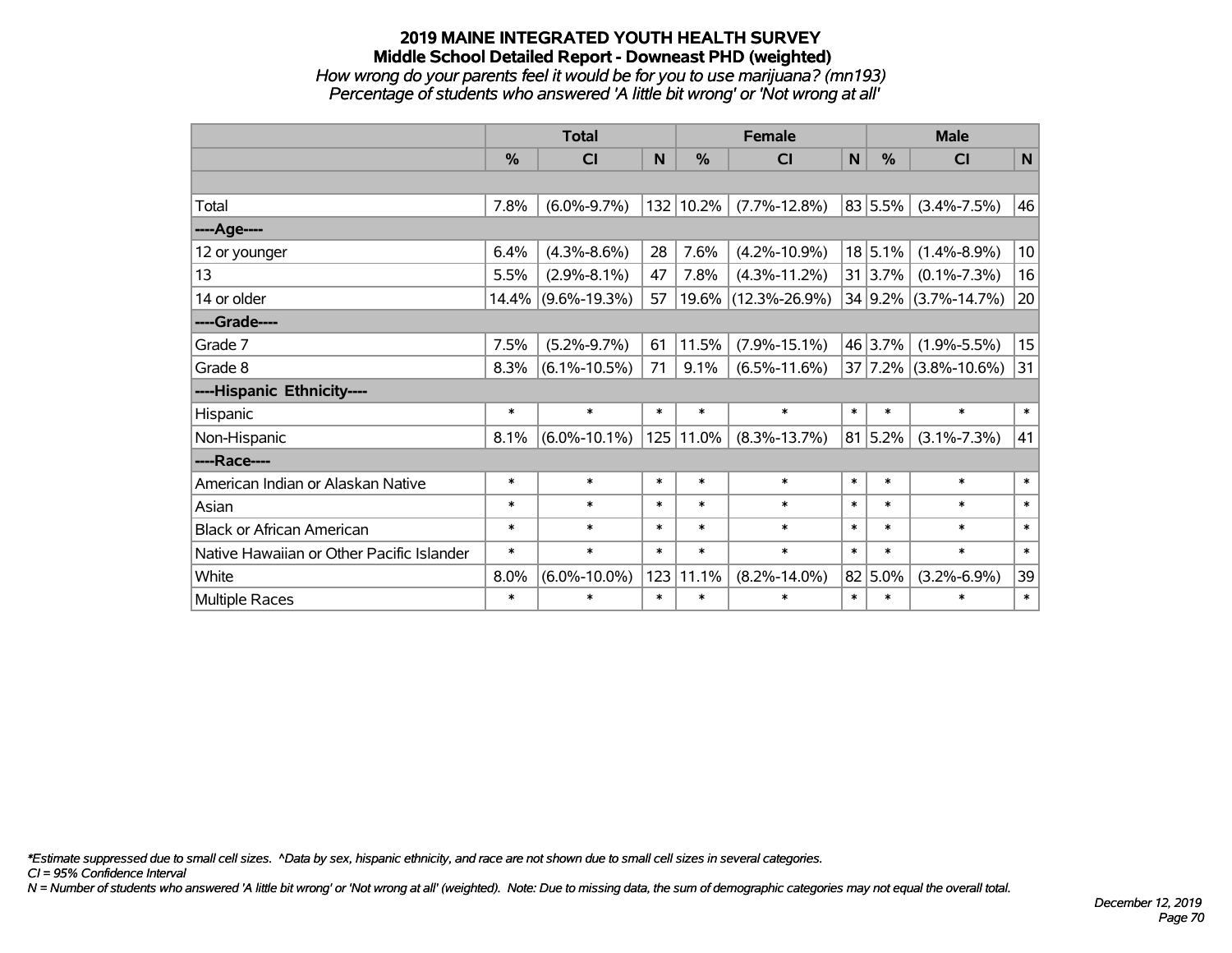*How much do you think people risk harming themselves (physically or in other ways) if they use marijuana once or twice a week? (mn194) Percentage of students who answered 'No risk' or 'Slight risk'*

|                                           | <b>Total</b>  |                        |        |               | <b>Female</b>             |        | <b>Male</b>   |                              |                 |  |
|-------------------------------------------|---------------|------------------------|--------|---------------|---------------------------|--------|---------------|------------------------------|-----------------|--|
|                                           | $\frac{0}{0}$ | CI                     | N      | $\frac{0}{0}$ | <b>CI</b>                 | N      | $\frac{0}{0}$ | <b>CI</b>                    | N.              |  |
|                                           |               |                        |        |               |                           |        |               |                              |                 |  |
| Total                                     |               | $40.3\%$ (37.3%-43.3%) |        |               | 670  41.5%  (37.9%-45.1%) |        |               | $ 333 39.2\% $ (34.8%-43.5%) | 327             |  |
| ----Age----                               |               |                        |        |               |                           |        |               |                              |                 |  |
| 12 or younger                             | 38.7%         | $(32.6\% - 44.8\%)$    |        |               | 163 41.7% (34.7%-48.7%)   | 96     | $ 34.7\% $    | $(22.6\% - 46.9\%)$          | 65              |  |
| 13                                        |               | 35.0% (29.0%-40.9%)    |        |               | 297 35.0% (29.6%-40.4%)   |        |               | 139 35.3% (27.2%-43.3%)      | 153             |  |
| 14 or older                               |               | 53.6% (48.2%-59.0%)    |        |               | 210 56.2% (45.0%-67.4%)   |        |               | 98 50.9% (43.0%-58.9%)       | 109             |  |
| ----Grade----                             |               |                        |        |               |                           |        |               |                              |                 |  |
| Grade 7                                   | $37.0\%$      | $(32.5\% - 41.5\%)$    |        |               | 299 39.6% (33.5%-45.8%)   |        | 157 34.3%     | $(27.3\% - 41.2\%)$          | 136             |  |
| Grade 8                                   |               | 43.4% (39.0%-47.9%)    |        |               | 366 43.3% (37.9%-48.8%)   |        |               | 174 44.0% (36.0%-52.0%)      | 189             |  |
| ----Hispanic Ethnicity----                |               |                        |        |               |                           |        |               |                              |                 |  |
| Hispanic                                  |               | 36.4% (24.4%-48.5%)    | 17     |               | $ 39.0\% $ (13.9%-64.0%)  |        |               | 10 33.1% (13.4%-52.8%)       | $\overline{7}$  |  |
| Non-Hispanic                              |               | 41.2% (37.9%-44.5%)    |        |               | 632 42.7% (38.7%-46.7%)   |        |               | 312 39.9% (35.3%-44.5%)      | 310             |  |
| ----Race----                              |               |                        |        |               |                           |        |               |                              |                 |  |
| American Indian or Alaskan Native         |               | $56.2\%$ (43.8%-68.5%) | 23     | 55.7%         | $(39.8\% - 71.7\%)$       | 11     | 56.6%         | $(37.7\% - 75.4\%)$          | 12 <sup>2</sup> |  |
| Asian                                     | $\ast$        | $\ast$                 | $\ast$ | $\ast$        | $\ast$                    | $\ast$ | $\ast$        | $\ast$                       | $\ast$          |  |
| <b>Black or African American</b>          | $\ast$        | $\ast$                 | $\ast$ | $\ast$        | $\ast$                    | $\ast$ | $\ast$        | $\ast$                       | $\ast$          |  |
| Native Hawaiian or Other Pacific Islander | $\ast$        | $\ast$                 | $\ast$ | $\ast$        | $\ast$                    | $\ast$ | $\ast$        | $\ast$                       | $\ast$          |  |
| White                                     | 40.0%         | $(36.4\% - 43.5\%)$    | 602    | 41.4%         | $(37.3\% - 45.6\%)$       | 303    | 38.6%         | $(33.9\% - 43.3\%)$          | 290             |  |
| Multiple Races                            |               | 49.8% (38.8%-60.7%)    |        |               | 30 58.3% (43.8%-72.8%)    | 17     |               | 40.8% (23.4%-58.3%)          | 13              |  |

*\*Estimate suppressed due to small cell sizes. ^Data by sex, hispanic ethnicity, and race are not shown due to small cell sizes in several categories.*

*CI = 95% Confidence Interval*

*N = Number of students who answered 'No risk' or 'Slight risk' (weighted). Note: Due to missing data, the sum of demographic categories may not equal the overall total.*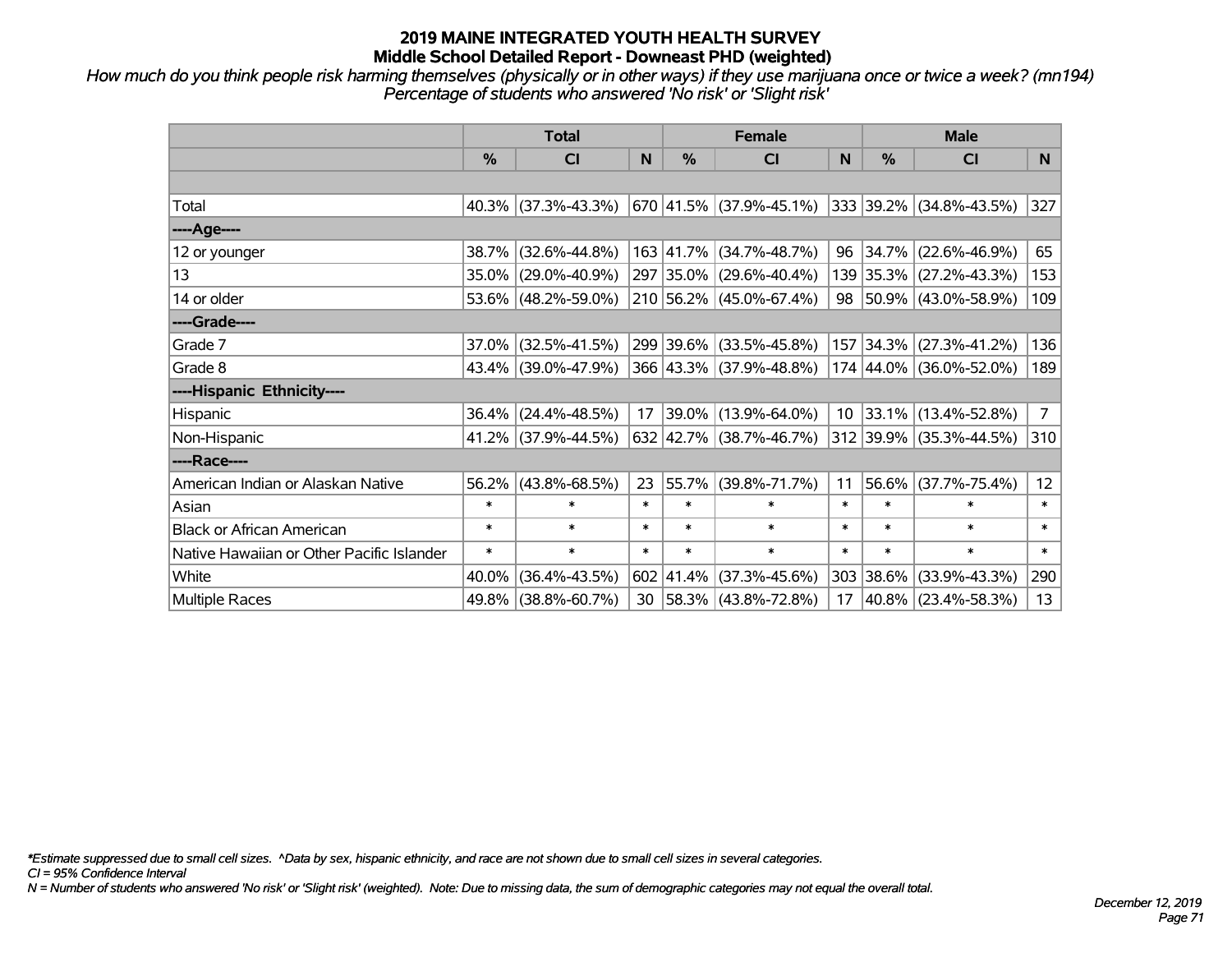#### **2019 MAINE INTEGRATED YOUTH HEALTH SURVEY Middle School Detailed Report - Downeast PHD (weighted)** *How wrong do your friends feel it would be for you to use marijuana? (mn195) Percentage of students who answered 'A little bit wrong' or 'Not wrong at all'*

|                                           | <b>Total</b> |                     |        | <b>Female</b> | <b>Male</b>                                    |        |             |                            |        |
|-------------------------------------------|--------------|---------------------|--------|---------------|------------------------------------------------|--------|-------------|----------------------------|--------|
|                                           | %            | <b>CI</b>           | N      | $\frac{0}{0}$ | CI                                             | N      | $\%$        | <b>CI</b>                  | N      |
|                                           |              |                     |        |               |                                                |        |             |                            |        |
| Total                                     |              | 18.1% (13.9%-22.2%) |        |               | 298 19.2% (12.5%-25.9%) 154 16.1% (8.5%-23.7%) |        |             |                            | 131    |
| ----Age----                               |              |                     |        |               |                                                |        |             |                            |        |
| 12 or younger                             | 16.0%        | $(8.9\% - 23.2\%)$  | 65     | 13.0%         | $(5.6\% - 20.4\%)$                             | 30     | 18.9%       | $(5.6\% - 32.2\%)$         | 32     |
| 13                                        |              | 15.2% (11.7%-18.7%) |        |               | 127   17.3%   (10.1%-24.5%)                    | 73     |             | 12.7% (4.7%-20.7%)         | 50     |
| 14 or older                               |              | 26.0% (17.5%-34.6%) |        |               | 106 33.8% (19.7%-47.8%)                        | 52     |             | 19.6% (3.8%-35.4%)         | 49     |
| ----Grade----                             |              |                     |        |               |                                                |        |             |                            |        |
| Grade 7                                   | 15.0%        | $(9.4\% - 20.7\%)$  |        | 118 13.7%     | $(7.7\% - 19.7\%)$                             | 55     | 16.2%       | $(8.0\% - 24.5\%)$         | 60     |
| Grade 8                                   |              | 19.9% (14.1%-25.8%) |        |               | 167 24.9% (14.1%-35.8%)                        |        |             | 100   14.6%   (3.8%-25.4%) | 62     |
| ----Hispanic Ethnicity----                |              |                     |        |               |                                                |        |             |                            |        |
| Hispanic                                  | 29.9%        | $(20.7\% - 39.1\%)$ | 15     | $\ast$        | $\ast$                                         | $\ast$ | $\ast$      | $\ast$                     | $\ast$ |
| Non-Hispanic                              |              | 16.9% (12.2%-21.6%) |        |               | 254 17.4% (13.3%-21.4%)                        |        | 125   15.5% | $(7.4\% - 23.5\%)$         | 117    |
| ----Race----                              |              |                     |        |               |                                                |        |             |                            |        |
| American Indian or Alaskan Native         | 37.8%        | $(14.1\% - 61.4\%)$ | 13     | $\ast$        | $\ast$                                         | $\ast$ | $\ast$      | $\ast$                     | $\ast$ |
| Asian                                     | $\ast$       | $\ast$              | $\ast$ | $\ast$        | $\ast$                                         | $\ast$ | $\ast$      | $\ast$                     | $\ast$ |
| <b>Black or African American</b>          | $\ast$       | $\ast$              | $\ast$ | $\ast$        | $\ast$                                         | $\ast$ | $\ast$      | $\ast$                     | $\ast$ |
| Native Hawaiian or Other Pacific Islander | $\ast$       | $\ast$              | $\ast$ | $\ast$        | $\ast$                                         | $\ast$ | $\ast$      | $\ast$                     | $\ast$ |
| White                                     | 16.3%        | $(10.8\% - 21.7\%)$ | 244    | 16.0%         | $(12.5\% - 19.5\%)$                            | 116    | 15.6%       | $(6.9\% - 24.2\%)$         | 116    |
| Multiple Races                            |              | 42.9% (17.8%-68.0%) | 26     |               | $ 52.9\% $ (17.6%-88.2%)                       | 17     |             | 30.9% (4.9%-56.9%)         | 9      |

*\*Estimate suppressed due to small cell sizes. ^Data by sex, hispanic ethnicity, and race are not shown due to small cell sizes in several categories.*

*CI = 95% Confidence Interval*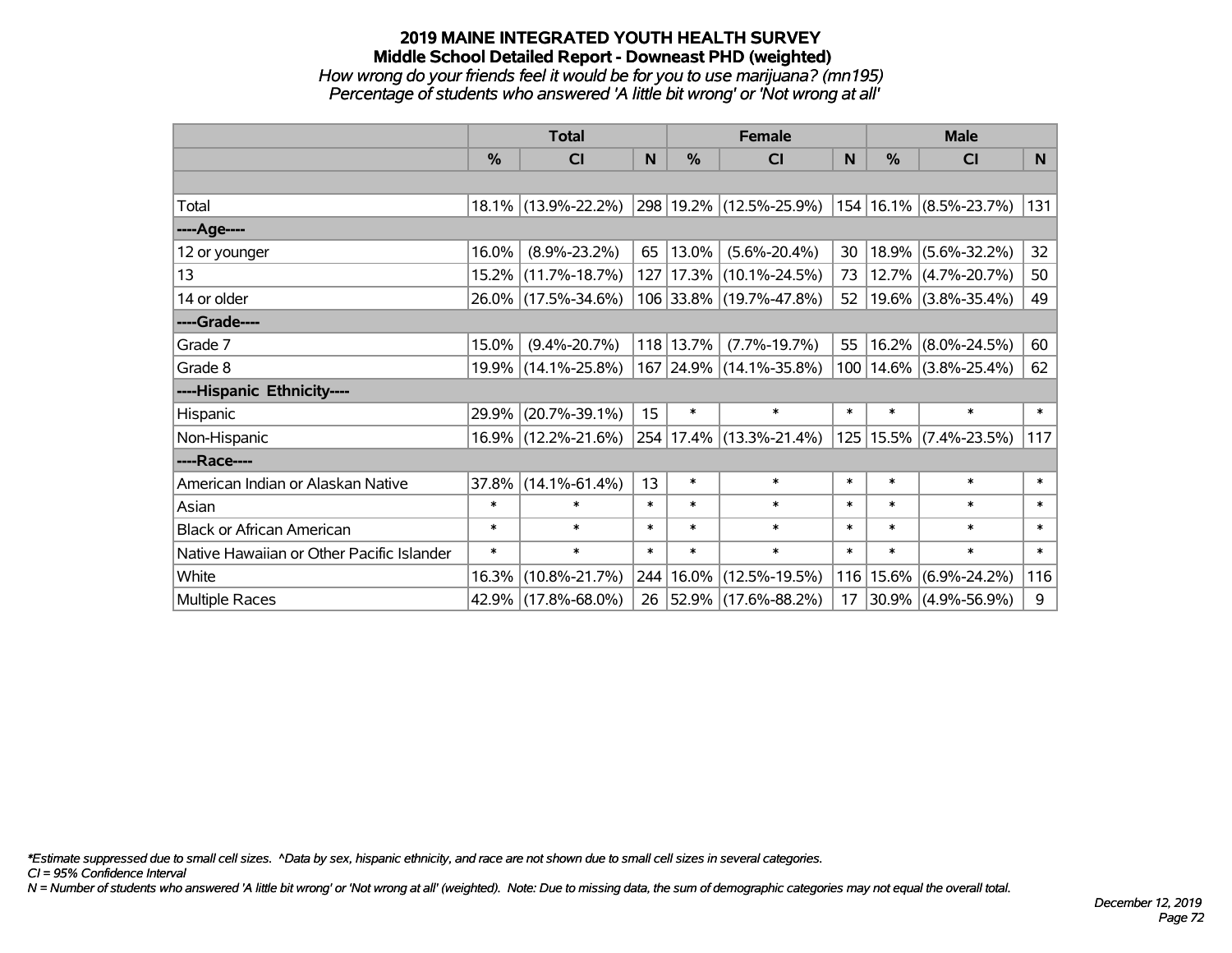*If a kid used marijuana in your neighborhood, would he or she be caught by the police? (mn196) Percentage of students who answered 'Probably not' or 'Definitely not'*

|                                           | <b>Total</b>  |                                                |        |               | <b>Female</b>                    |        | <b>Male</b>   |                              |        |  |
|-------------------------------------------|---------------|------------------------------------------------|--------|---------------|----------------------------------|--------|---------------|------------------------------|--------|--|
|                                           | $\frac{0}{0}$ | <b>CI</b>                                      | N      | $\frac{0}{0}$ | <b>CI</b>                        | N      | $\frac{0}{0}$ | <b>CI</b>                    | N.     |  |
|                                           |               |                                                |        |               |                                  |        |               |                              |        |  |
| Total                                     |               | 53.3% (47.5%-59.1%)                            |        |               | $ 880 58.4\%  (51.4\% - 65.3\%)$ |        |               | $ 464 47.8\% $ (40.4%-55.3%) | 395    |  |
| ----Age----                               |               |                                                |        |               |                                  |        |               |                              |        |  |
| 12 or younger                             | 48.5%         | $(36.3\% - 60.8\%)$                            |        |               | 207 49.1% (35.6%-62.7%)          |        | 114 46.9%     | $(29.6\% - 64.3\%)$          | 90     |  |
| 13                                        |               | 54.7% (47.2%-62.3%)                            |        |               | 451 55.7% (45.0%-66.5%)          |        |               | 229 53.3% (40.8%-65.9%)      | 210    |  |
| 14 or older                               |               | 55.7% (43.4%-67.9%)                            |        |               | 222 79.2% (61.0%-97.4%)          |        |               | 122 39.5% (17.2%-61.9%)      | 95     |  |
| ----Grade----                             |               |                                                |        |               |                                  |        |               |                              |        |  |
| Grade 7                                   | $43.8\%$      | $(37.6\% - 50.0\%)$                            |        |               | 350 44.3% (35.4%-53.2%)          |        | 177 43.6%     | $(32.9\% - 54.4\%)$          | 170    |  |
| Grade 8                                   |               | $63.0\%$ (57.0%-68.9%) 516 73.2% (67.2%-79.2%) |        |               |                                  |        |               | 287 52.1% (42.5%-61.7%)      | 216    |  |
| ----Hispanic Ethnicity----                |               |                                                |        |               |                                  |        |               |                              |        |  |
| Hispanic                                  | 49.1%         | $(21.6\% - 76.6\%)$                            | 25     | 49.1%         | $(20.2\% - 78.0\%)$              |        | 14 49.1%      | $(17.2\% - 81.1\%)$          | 11     |  |
| Non-Hispanic                              |               | 53.1% (47.8%-58.4%)                            |        |               | 796 58.5% (52.0%-65.0%)          |        |               | 413 47.5% (40.2%-54.8%)      | 363    |  |
| ----Race----                              |               |                                                |        |               |                                  |        |               |                              |        |  |
| American Indian or Alaskan Native         | 31.7%         | $(16.3\% - 47.1\%)$                            | 11     | $\ast$        | $\ast$                           | $\ast$ | $\ast$        | $\ast$                       | $\ast$ |  |
| Asian                                     | $\ast$        | $\ast$                                         | $\ast$ | $\ast$        | $\ast$                           | $\ast$ | $\ast$        | $\ast$                       | $\ast$ |  |
| <b>Black or African American</b>          | $\ast$        | $\ast$                                         | $\ast$ | $\ast$        | $\ast$                           | $\ast$ | $\ast$        | $\ast$                       | $\ast$ |  |
| Native Hawaiian or Other Pacific Islander | $\ast$        | $\ast$                                         | $\ast$ | $\ast$        | $\ast$                           | $\ast$ | $\ast$        | $\ast$                       | $\ast$ |  |
| White                                     | 52.2%         | $(45.9\% - 58.5\%)$                            | 781    | 57.1%         | $(49.4\% - 64.8\%)$              | 410    | 46.7%         | $(40.0\% - 53.5\%)$          | 350    |  |
| <b>Multiple Races</b>                     |               | 78.4% (57.5%-99.3%)                            | 47     | $\ast$        | $\ast$                           | $\ast$ | $\ast$        | $\ast$                       | $\ast$ |  |

*\*Estimate suppressed due to small cell sizes. ^Data by sex, hispanic ethnicity, and race are not shown due to small cell sizes in several categories.*

*CI = 95% Confidence Interval*

*N = Number of students who answered 'Probably not' or 'Definitely not' (weighted). Note: Due to missing data, the sum of demographic categories may not equal the overall total.*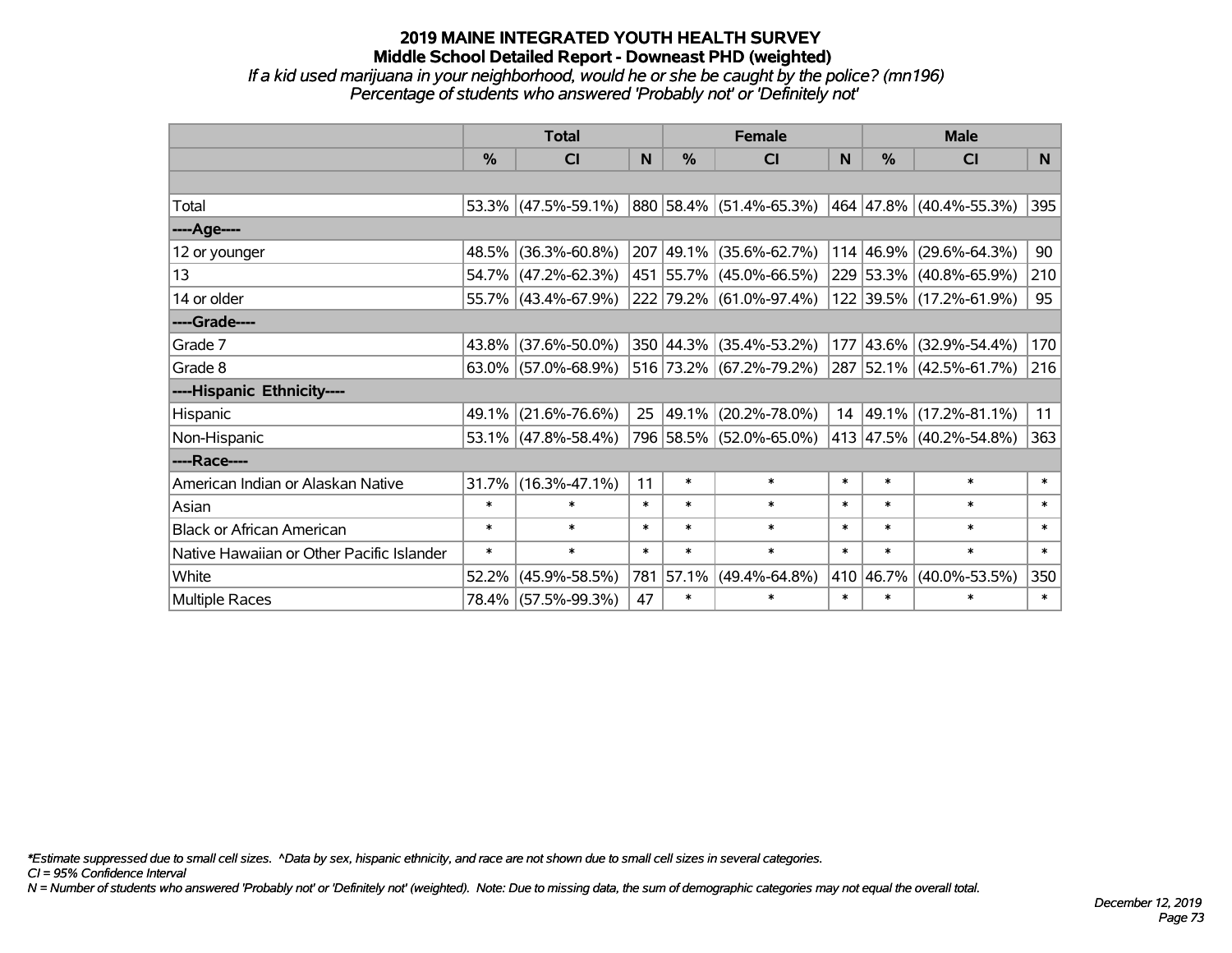*How wrong do you think it is for someone your age to use marijuana? (mn197) Percentage of students who answered 'A little bit wrong' or 'Not wrong at all'*

|                                           | <b>Total</b> |                     |        |        | <b>Female</b>              | <b>Male</b> |               |                       |              |
|-------------------------------------------|--------------|---------------------|--------|--------|----------------------------|-------------|---------------|-----------------------|--------------|
|                                           | $\%$         | <b>CI</b>           | N      | %      | <b>CI</b>                  | N           | $\frac{0}{0}$ | <b>CI</b>             | N            |
|                                           |              |                     |        |        |                            |             |               |                       |              |
| Total                                     | 11.0%        | $(7.3\% - 14.8\%)$  |        |        | 185   11.9%   (8.5%-15.3%) | 96          | 8.5%          | $(2.6\% - 14.4\%)$    | 71           |
| ----Age----                               |              |                     |        |        |                            |             |               |                       |              |
| 12 or younger                             | 7.2%         | $(2.5\% - 12.0\%)$  | 31     | 3.7%   | $(0.0\% - 8.1\%)$          | 9           | 11.7%         | $(4.0\% - 19.4\%)$    | 23           |
| 13                                        | 7.7%         | $(4.4\% - 10.9\%)$  | 64     | $\ast$ | $\ast$                     | $\ast$      | $\ast$        | $\ast$                | $\ast$       |
| 14 or older                               | 22.0%        | $(14.1\% - 29.9\%)$ | 89     |        | $25.0\%$ (9.3%-40.7%)      |             |               | 39 18.4% (4.5%-32.3%) | 46           |
| ----Grade----                             |              |                     |        |        |                            |             |               |                       |              |
| Grade 7                                   | 7.4%         | $(3.0\% - 11.8\%)$  | 60     | 8.8%   | $(2.4\% - 15.2\%)$         | 36          | 6.2%          | $(2.1\% - 10.3\%)$    | 24           |
| Grade 8                                   | 13.7%        | $(8.7\% - 18.7\%)$  |        |        | $115$   15.2% (6.4%-24.0%) | 60          | $9.6\%$       | $(0.7\% - 18.5\%)$    | 41           |
| ----Hispanic Ethnicity----                |              |                     |        |        |                            |             |               |                       |              |
| Hispanic                                  | $\ast$       | $\ast$              | $\ast$ | $\ast$ | $\ast$                     | $\ast$      | $\ast$        | $\ast$                | $\ast$       |
| Non-Hispanic                              | 10.4%        | $(6.6\% - 14.2\%)$  |        |        | 159 11.8% (8.0%-15.7%)     | 85          | 7.3%          | $(2.4\% - 12.2\%)$    | 56           |
| ----Race----                              |              |                     |        |        |                            |             |               |                       |              |
| American Indian or Alaskan Native         | $\ast$       | $\ast$              | $\ast$ | $\ast$ | $\ast$                     | $\ast$      | $\ast$        | $\ast$                | $\ast$       |
| Asian                                     | $\ast$       | $\ast$              | $\ast$ | $\ast$ | $\ast$                     | $\ast$      | $\ast$        | $\ast$                | $\ast$       |
| <b>Black or African American</b>          | $\ast$       | $\ast$              | $\ast$ | $\ast$ | $\ast$                     | $\ast$      | $\ast$        | $\ast$                | $\ast$       |
| Native Hawaiian or Other Pacific Islander | $\ast$       | $\ast$              | $\ast$ | $\ast$ | $\ast$                     | $\ast$      | $\ast$        | $\ast$                | $\pmb{\ast}$ |
| White                                     | 10.2%        | $(5.0\% - 15.3\%)$  | 154    | 10.2%  | $(5.2\% - 15.1\%)$         | 74          | 8.3%          | $(2.3\% - 14.3\%)$    | 63           |
| Multiple Races                            | 29.4%        | $(9.1\% - 49.7\%)$  | 18     | $\ast$ | $\ast$                     | $\ast$      | $\ast$        | *                     | $\ast$       |

*\*Estimate suppressed due to small cell sizes. ^Data by sex, hispanic ethnicity, and race are not shown due to small cell sizes in several categories.*

*CI = 95% Confidence Interval*

*N = Number of students who answered 'A little bit wrong' or 'Not wrong at all' (weighted). Note: Due to missing data, the sum of demographic categories may not equal the overall total.*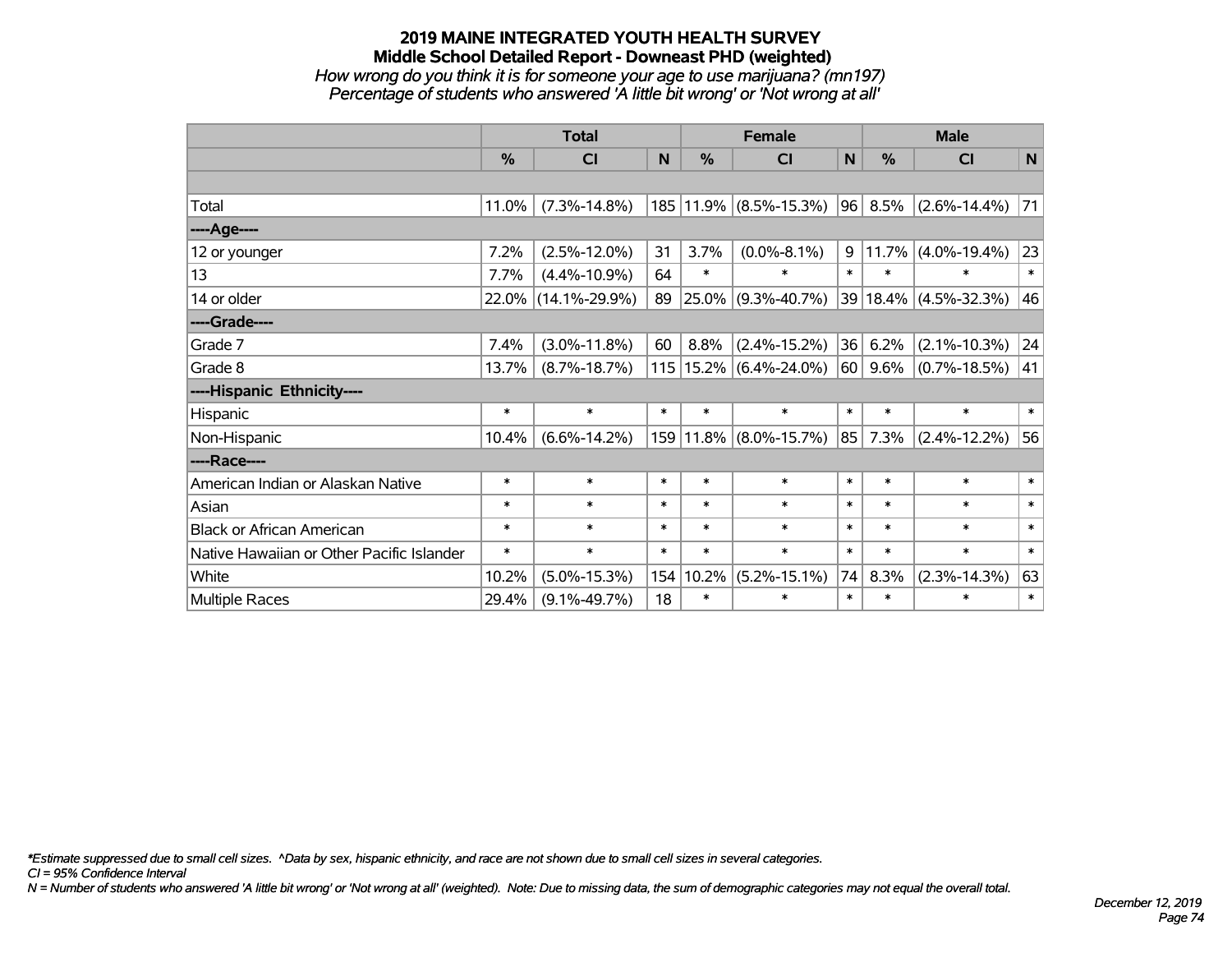*Have you ever sniffed glue, breathed the contents of spray cans, or inhaled any paints or sprays to get high? (mn86a) Percentage of students who answered 'Yes'*

|                                           | <b>Total</b> |                    |        |        | <b>Female</b>         | <b>Male</b> |         |                    |             |
|-------------------------------------------|--------------|--------------------|--------|--------|-----------------------|-------------|---------|--------------------|-------------|
|                                           | %            | <b>CI</b>          | N      | %      | CI                    | N           | %       | <b>CI</b>          | $\mathbf N$ |
|                                           |              |                    |        |        |                       |             |         |                    |             |
| Total                                     | 6.3%         | $(4.5\% - 8.1\%)$  | 104    | 6.5%   | $(4.0\% - 9.1\%)$     |             | 52 5.3% | $(3.3\% - 7.3\%)$  | 44          |
| ----Age----                               |              |                    |        |        |                       |             |         |                    |             |
| 12 or younger                             | 7.5%         | $(4.8\% - 10.1\%)$ | 32     | 7.6%   | $(2.5\% - 12.7\%)$    |             | 18 6.5% | $(0.9\% - 12.1\%)$ | 12          |
| 13                                        | 4.5%         | $(2.2\% - 6.9\%)$  | 38     | 3.0%   | $(0.4\% - 5.6\%)$     |             | 12 4.8% | $(2.1\% - 7.5\%)$  | 20          |
| 14 or older                               | 8.7%         | $(3.3\% - 14.0\%)$ | 34     |        | $13.1\%$ (4.7%-21.6%) |             | 22 5.3% | $(1.0\% - 9.6\%)$  | 12          |
| ----Grade----                             |              |                    |        |        |                       |             |         |                    |             |
| Grade 7                                   | 5.7%         | $(3.9\% - 7.5\%)$  | 46     | 6.3%   | $(3.0\% - 9.7\%)$     |             | 25 3.8% | $(0.2\% - 7.4\%)$  | 15          |
| Grade 8                                   | 6.7%         | $(4.3\% - 9.2\%)$  | 56     | 6.8%   | $(4.1\% - 9.5\%)$     |             | 27 6.8% | $(3.8\% - 9.9\%)$  | 29          |
| ----Hispanic Ethnicity----                |              |                    |        |        |                       |             |         |                    |             |
| Hispanic                                  | $\ast$       | $\ast$             | $\ast$ | $\ast$ | $\ast$                | $\ast$      | $\ast$  | $\ast$             | $\ast$      |
| Non-Hispanic                              | 6.4%         | $(4.4\% - 8.4\%)$  | 98     | 6.8%   | $(4.2\% - 9.5\%)$     |             | 49 5.3% | $(3.3\% - 7.3\%)$  | 41          |
| ----Race----                              |              |                    |        |        |                       |             |         |                    |             |
| American Indian or Alaskan Native         | $\ast$       | $\ast$             | $\ast$ | $\ast$ | $\ast$                | $\ast$      | $\ast$  | $\ast$             | $\ast$      |
| Asian                                     | $\ast$       | $\ast$             | $\ast$ | $\ast$ | $\ast$                | $\ast$      | $\ast$  | $\ast$             | $\ast$      |
| <b>Black or African American</b>          | $\ast$       | $\ast$             | $\ast$ | $\ast$ | $\ast$                | $\ast$      | $\ast$  | $\ast$             | $\ast$      |
| Native Hawaiian or Other Pacific Islander | $\ast$       | $\ast$             | $\ast$ | $\ast$ | $\ast$                | $\ast$      | $\ast$  | $\ast$             | $\ast$      |
| White                                     | 6.0%         | $(3.9\% - 8.1\%)$  | 91     | 6.1%   | $(3.4\% - 8.8\%)$     |             | 45 5.1% | $(3.0\% - 7.2\%)$  | 39          |
| <b>Multiple Races</b>                     | 12.2%        | $(5.6\% - 18.8\%)$ | 7      | $\ast$ | $\ast$                | $\ast$      | $\ast$  | $\ast$             | $\ast$      |

*\*Estimate suppressed due to small cell sizes. ^Data by sex, hispanic ethnicity, and race are not shown due to small cell sizes in several categories.*

*CI = 95% Confidence Interval*

*N = Number of students who answered 'Yes' (weighted). Note: Due to missing data, the sum of demographic categories may not equal the overall total.*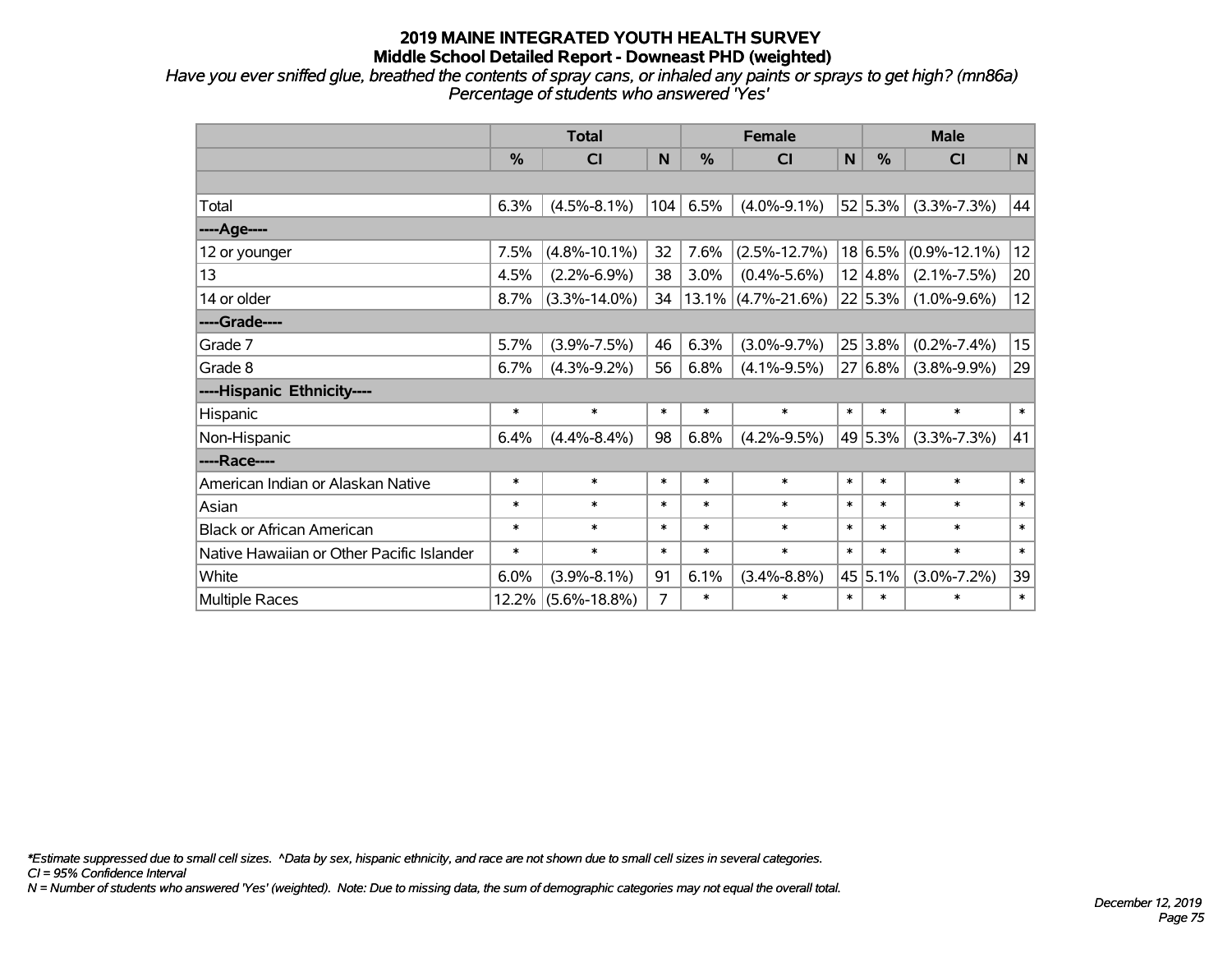*During the past 30 days, how many times did you sniff glue, breathe the contents of spray cans, or inhale any paints or sprays to get high? (mn91a) Percentage of students who answered at least 1 time*

|                                           | <b>Total</b> |                     |        | <b>Female</b> |                              |        | <b>Male</b> |                         |        |  |
|-------------------------------------------|--------------|---------------------|--------|---------------|------------------------------|--------|-------------|-------------------------|--------|--|
|                                           | $\%$         | <b>CI</b>           | N      | $\frac{0}{0}$ | <b>CI</b>                    | N      | $\%$        | <b>CI</b>               | N      |  |
|                                           |              |                     |        |               |                              |        |             |                         |        |  |
| Total                                     |              | $2.2\%$ (1.2%-3.1%) |        |               | $ 36 2.1\%  (0.3\% - 3.9\%)$ |        |             | $17 1.5\% $ (0.2%-2.9%) | 13     |  |
| ----Age----                               |              |                     |        |               |                              |        |             |                         |        |  |
| 12 or younger                             | 2.9%         | $(1.1\% - 4.7\%)$   | 12     | $\ast$        | $\ast$                       | $\ast$ | $\ast$      | $\ast$                  | $\ast$ |  |
| 13                                        | 1.7%         | $(0.5\% - 2.8\%)$   | 14     | $\ast$        | $\ast$                       | $\ast$ | $\ast$      | $\ast$                  | $\ast$ |  |
| 14 or older                               |              | $2.3\%$ (0.4%-4.3%) | 9      | $\ast$        | $\ast$                       | $\ast$ | $\ast$      | $\ast$                  | $\ast$ |  |
| ----Grade----                             |              |                     |        |               |                              |        |             |                         |        |  |
| Grade 7                                   | 3.1%         | $(1.2\% - 4.9\%)$   |        |               | $25 3.3\% $ (0.0%-6.7%)      |        | 13 1.4%     | $(0.0\% - 3.2\%)$       | 6      |  |
| Grade 8                                   |              | $1.3\%$ (0.4%-2.3%) | 11     | $\ast$        | $\ast$                       | $\ast$ | $\ast$      | $\ast$                  | $\ast$ |  |
| ----Hispanic Ethnicity----                |              |                     |        |               |                              |        |             |                         |        |  |
| Hispanic                                  | $\ast$       | $\ast$              | $\ast$ | $\ast$        | $\ast$                       | $\ast$ | $\ast$      | $\ast$                  | $\ast$ |  |
| Non-Hispanic                              | 2.2%         | $(1.2\% - 3.3\%)$   |        |               | $34 2.3\% $ (0.3%-4.3%)      |        | $17 1.4\% $ | $(0.1\% - 2.8\%)$       | 11     |  |
| ----Race----                              |              |                     |        |               |                              |        |             |                         |        |  |
| American Indian or Alaskan Native         | $\ast$       | $\ast$              | $\ast$ | $\ast$        | $\ast$                       | $\ast$ | $\ast$      | $\ast$                  | $\ast$ |  |
| Asian                                     | $\ast$       | $\ast$              | $\ast$ | $\ast$        | $\ast$                       | $\ast$ | $\ast$      | $\ast$                  | $\ast$ |  |
| <b>Black or African American</b>          | $\ast$       | $\ast$              | $\ast$ | $\ast$        | $\ast$                       | $\ast$ | $\ast$      | $\ast$                  | $\ast$ |  |
| Native Hawaiian or Other Pacific Islander | $\ast$       | $\ast$              | $\ast$ | $\ast$        | $\ast$                       | $\ast$ | $\ast$      | $\ast$                  | $\ast$ |  |
| White                                     | 2.2%         | $(1.1\% - 3.3\%)$   | 34     | 2.3%          | $(0.3\% - 4.3\%)$            | 17     | 1.5%        | $(0.1\% - 2.8\%)$       | 11     |  |
| Multiple Races                            | $\ast$       | $\ast$              | $\ast$ | $\ast$        | $\ast$                       | $\ast$ | $\ast$      | $\ast$                  | $\ast$ |  |

*\*Estimate suppressed due to small cell sizes. ^Data by sex, hispanic ethnicity, and race are not shown due to small cell sizes in several categories.*

*CI = 95% Confidence Interval*

*N = Number of students who answered at least 1 time (weighted). Note: Due to missing data, the sum of demographic categories may not equal the overall total.*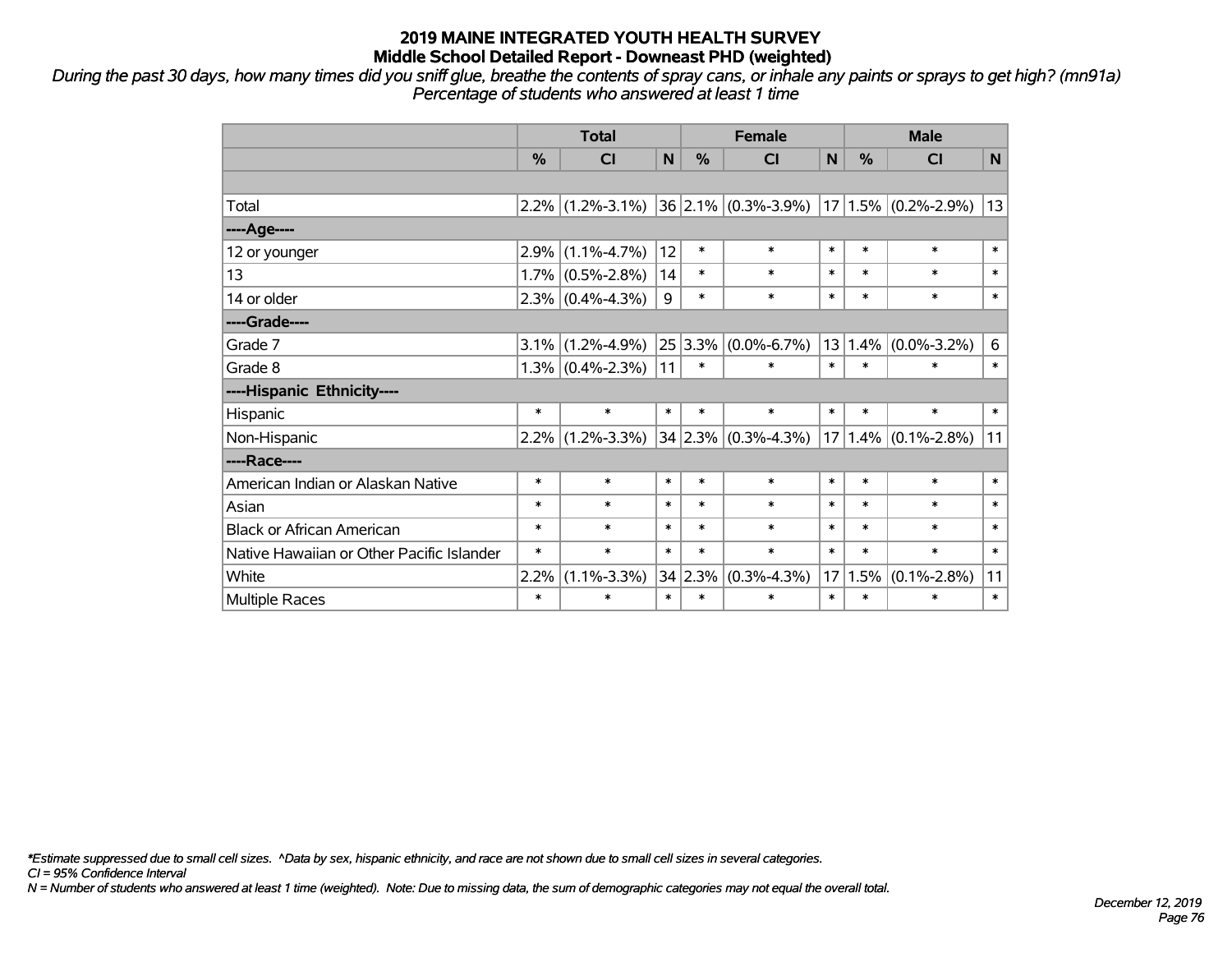*Have you ever taken prescription pain medicine without a doctor's prescription or differently than how a doctor told you to use it? (mn183) Percentage of students who answered 'Yes'*

|                                           | <b>Total</b> |                    |        |          | <b>Female</b>         | <b>Male</b>  |         |                    |             |
|-------------------------------------------|--------------|--------------------|--------|----------|-----------------------|--------------|---------|--------------------|-------------|
|                                           | %            | C <sub>l</sub>     | N      | %        | <b>CI</b>             | $\mathsf{N}$ | %       | <b>CI</b>          | $\mathbf N$ |
|                                           |              |                    |        |          |                       |              |         |                    |             |
| Total                                     | 7.6%         | $(6.2\% - 9.0\%)$  | 127    | 9.0%     | $(6.9\% - 11.1\%)$    |              | 72 5.9% | $(3.5\% - 8.3\%)$  | 49          |
| ---- Age----                              |              |                    |        |          |                       |              |         |                    |             |
| 12 or younger                             | 8.1%         | $(5.7\% - 10.4\%)$ | 34     | 7.7%     | $(4.9\% - 10.4\%)$    |              | 18 8.7% | $(4.6\% - 12.9\%)$ | 16          |
| 13                                        | 6.9%         | $(5.0\% - 8.9\%)$  | 58     | 7.9%     | $(4.9\% - 10.9\%)$    |              | 31 5.2% | $(1.5\% - 9.0\%)$  | 22          |
| 14 or older                               | 8.5%         | $(5.6\% - 11.4\%)$ | 34     | $13.2\%$ | $(9.9\% - 16.5\%)$    |              | 23 4.9% | $(0.4\% - 9.5\%)$  | 11          |
| ----Grade----                             |              |                    |        |          |                       |              |         |                    |             |
| Grade 7                                   | 6.9%         | $(4.8\% - 9.0\%)$  | 55     | 7.2%     | $(3.7\% - 10.7\%)$    |              | 29 5.5% | $(2.6\% - 8.5\%)$  | 22          |
| Grade 8                                   | 8.4%         | $(6.0\% - 10.8\%)$ | 71     |          | $10.8\%$ (7.1%-14.4%) |              | 44 6.4% | $(3.4\% - 9.4\%)$  | 28          |
| ----Hispanic Ethnicity----                |              |                    |        |          |                       |              |         |                    |             |
| Hispanic                                  | $\ast$       | $\ast$             | $\ast$ | $\ast$   | $\ast$                | $\ast$       | $\ast$  | $\ast$             | $\ast$      |
| Non-Hispanic                              | 7.6%         | $(6.2\% - 9.0\%)$  | 117    | 8.9%     | $(6.3\% - 11.5\%)$    |              | 65 6.1% | $(3.6\% - 8.6\%)$  | 48          |
| ----Race----                              |              |                    |        |          |                       |              |         |                    |             |
| American Indian or Alaskan Native         | $\ast$       | $\ast$             | $\ast$ | $\ast$   | $\ast$                | $\ast$       | $\ast$  | $\ast$             | $\ast$      |
| Asian                                     | $\ast$       | $\ast$             | $\ast$ | $\ast$   | $\ast$                | $\ast$       | $\ast$  | $\ast$             | $\ast$      |
| <b>Black or African American</b>          | $\ast$       | $\ast$             | $\ast$ | $\ast$   | $\ast$                | $\ast$       | $\ast$  | $\ast$             | $\ast$      |
| Native Hawaiian or Other Pacific Islander | $\ast$       | $\ast$             | $\ast$ | $\ast$   | $\ast$                | $\ast$       | $\ast$  | $\ast$             | $\ast$      |
| White                                     | 7.0%         | $(5.5\% - 8.5\%)$  | 107    | 8.0%     | $(5.7\% - 10.4\%)$    |              | 59 5.8% | $(3.2\% - 8.4\%)$  | 44          |
| Multiple Races                            | $11.8\%$     | $(6.7\% - 17.0\%)$ | 7      | $\ast$   | $\ast$                | $\ast$       | $\ast$  | $\ast$             | $\ast$      |

*\*Estimate suppressed due to small cell sizes. ^Data by sex, hispanic ethnicity, and race are not shown due to small cell sizes in several categories.*

*CI = 95% Confidence Interval*

*N = Number of students who answered 'Yes' (weighted). Note: Due to missing data, the sum of demographic categories may not equal the overall total.*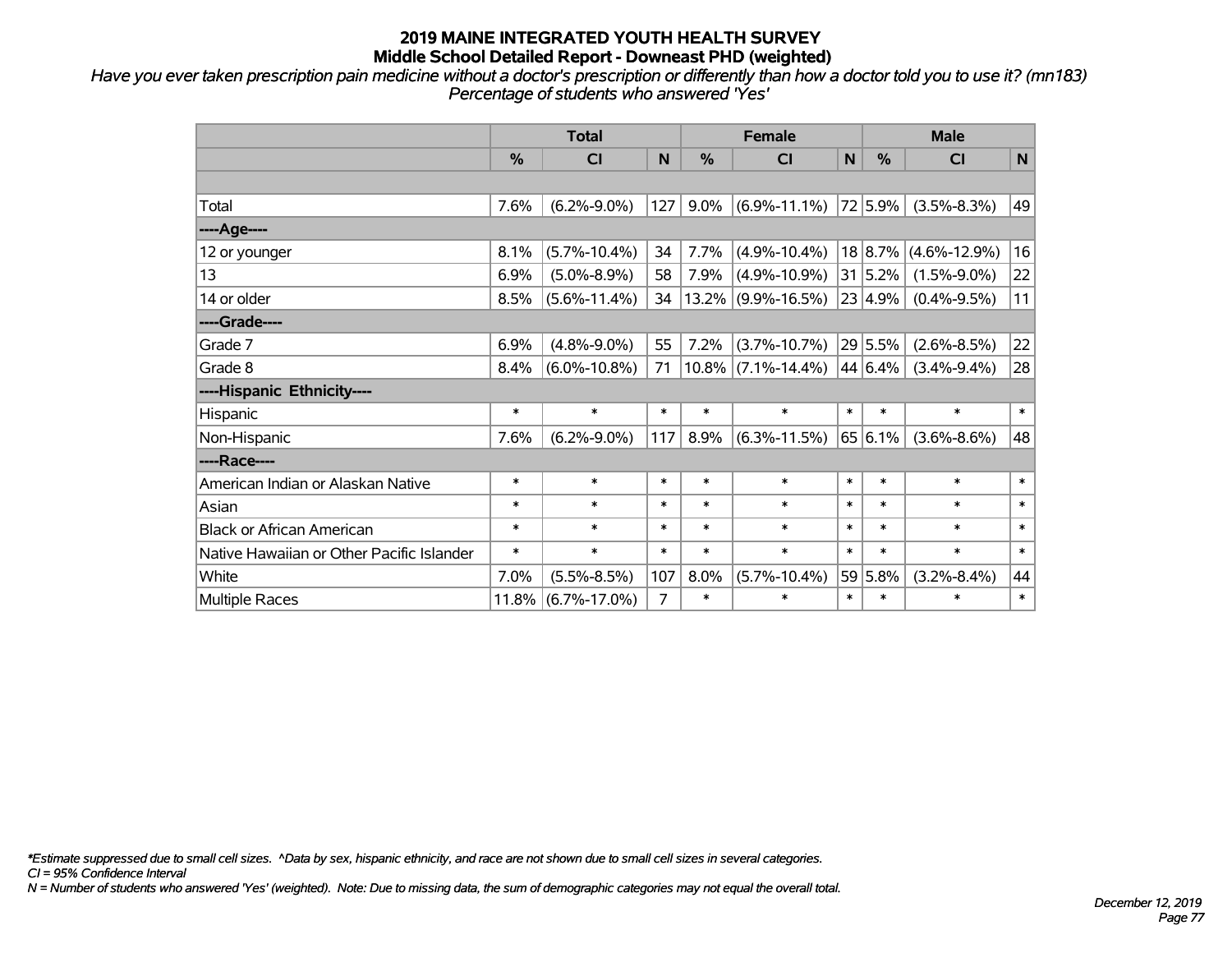*During the past 30 days, how many times did you take a prescription drug (such as OxyContin, Percocet, Vicodin, codeine, Adderall, Ritalin, or Xanax) without a doctor's prescription? (mn88a)*

*Percentage of students who answered at least 1 time*

|                                           | <b>Total</b> |                     |        |         | <b>Female</b>           | <b>Male</b> |             |                       |        |
|-------------------------------------------|--------------|---------------------|--------|---------|-------------------------|-------------|-------------|-----------------------|--------|
|                                           | %            | <b>CI</b>           | N      | %       | <b>CI</b>               | N           | %           | <b>CI</b>             | N      |
|                                           |              |                     |        |         |                         |             |             |                       |        |
| Total                                     | 2.8%         | $(1.4\% - 4.2\%)$   |        |         | $47 2.7\% $ (1.4%-3.9%) |             |             | 22 2.9% (0.6%-5.2%)   | 24     |
| ----Age----                               |              |                     |        |         |                         |             |             |                       |        |
| 12 or younger                             | 1.7%         | $(0.0\% - 3.8\%)$   | 8      | $\ast$  | $\ast$                  | $\ast$      | $\ast$      | $\ast$                | $\ast$ |
| 13                                        | 2.9%         | $(0.5\% - 5.4\%)$   | 25     | 2.1%    | $(0.0\% - 4.2\%)$       |             | 8 3.7%      | $(0.3\% - 7.1\%)$     | 16     |
| 14 or older                               |              | $3.6\%$ (0.9%-6.4%) | 14     | $\ast$  | $\ast$                  | $\ast$      | $\ast$      | $\ast$                | $\ast$ |
| ----Grade----                             |              |                     |        |         |                         |             |             |                       |        |
| Grade 7                                   | 1.8%         | $(0.3\% - 3.3\%)$   |        |         | $15 1.4\% $ (0.0%-3.4%) |             | $6$   2.1%  | $(0.0\% - 4.3\%)$     | 8      |
| Grade 8                                   |              | $3.7\%$ (1.8%-5.7%) |        |         | $32 3.9\% $ (1.9%-6.0%) |             |             | $16$ 3.7% (0.5%-6.9%) | 16     |
| ----Hispanic Ethnicity----                |              |                     |        |         |                         |             |             |                       |        |
| Hispanic                                  | $\ast$       | $\ast$              | $\ast$ | $\ast$  | $\ast$                  | $\ast$      | $\ast$      | $\ast$                | $\ast$ |
| Non-Hispanic                              | 2.9%         | $(1.4\% - 4.3\%)$   |        |         | 44 2.8% (1.5%-4.2%)     |             | $21 3.0\% $ | $(0.6\% - 5.4\%)$     | 24     |
| ----Race----                              |              |                     |        |         |                         |             |             |                       |        |
| American Indian or Alaskan Native         | $\ast$       | $\ast$              | $\ast$ | $\ast$  | $\ast$                  | $\ast$      | $\ast$      | $\ast$                | $\ast$ |
| Asian                                     | $\ast$       | $\ast$              | $\ast$ | $\ast$  | $\ast$                  | $\ast$      | $\ast$      | $\ast$                | $\ast$ |
| <b>Black or African American</b>          | $\ast$       | $\ast$              | $\ast$ | $\ast$  | $\ast$                  | $\ast$      | $\ast$      | $\ast$                | $\ast$ |
| Native Hawaiian or Other Pacific Islander | $\ast$       | $\ast$              | $\ast$ | $\ast$  | $\ast$                  | $\ast$      | $\ast$      | $\ast$                | $\ast$ |
| White                                     | 2.8%         | $(1.2\% - 4.4\%)$   |        | 42 2.4% | $(1.1\% - 3.8\%)$       |             | 18 3.2%     | $(0.7\% - 5.7\%)$     | 24     |
| Multiple Races                            | $\ast$       | $\ast$              | $\ast$ | $\ast$  | $\ast$                  | $\ast$      | $\ast$      | $\ast$                | $\ast$ |

*\*Estimate suppressed due to small cell sizes. ^Data by sex, hispanic ethnicity, and race are not shown due to small cell sizes in several categories.*

*CI = 95% Confidence Interval*

*N = Number of students who answered at least 1 time (weighted). Note: Due to missing data, the sum of demographic categories may not equal the overall total.*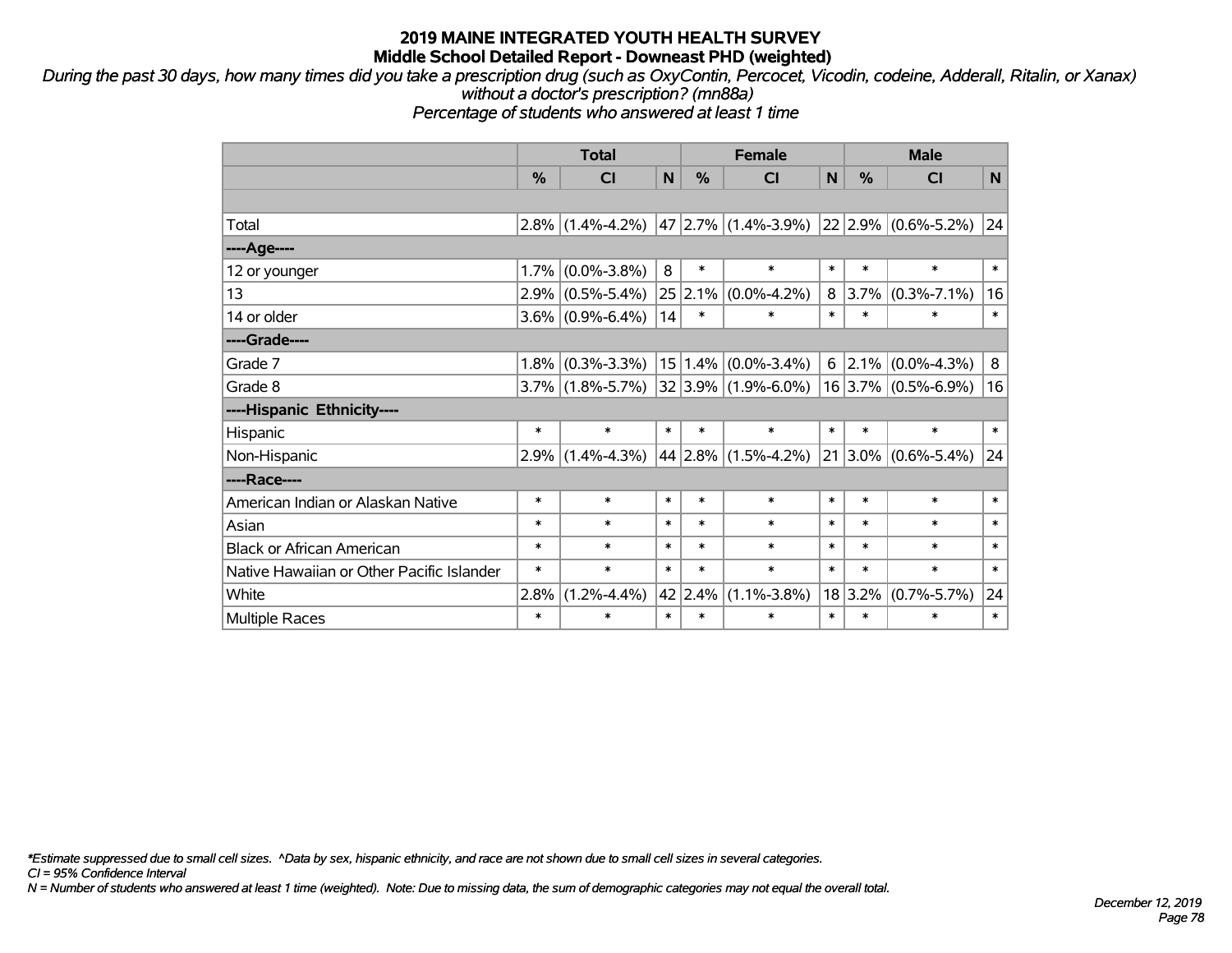*How wrong do your parents feel it would be for you to take prescription drugs not prescribed to you? (mn176) Percentage of students who answered 'A little bit wrong' or 'Not wrong at all'*

|                                           |               | <b>Total</b>      |        |        | <b>Female</b> |        |        | <b>Male</b> |        |  |
|-------------------------------------------|---------------|-------------------|--------|--------|---------------|--------|--------|-------------|--------|--|
|                                           | $\frac{9}{6}$ | <b>CI</b>         | N      | %      | <b>CI</b>     | N      | %      | CI N        |        |  |
|                                           |               |                   |        |        |               |        |        |             |        |  |
| Total                                     | 3.1%          | $(0.5\% - 5.8\%)$ | 52     | $\ast$ | $\ast$        | $\ast$ | $\ast$ | $\ast$      | *      |  |
| ---- Age----                              |               |                   |        |        |               |        |        |             |        |  |
| 12 or younger                             | 1.5%          | $(0.0\% - 3.6\%)$ | 6      | $\ast$ | $\ast$        | $\ast$ | $\ast$ | $\ast$      | $\ast$ |  |
| 13                                        | 3.8%          | $(0.0\% - 8.1\%)$ | 31     | $\ast$ | $\ast$        | $\ast$ | $\ast$ | $\ast$      | $\ast$ |  |
| 14 or older                               | $3.6\%$       | $(0.7\% - 6.4\%)$ | 15     | $\ast$ | $\ast$        | $\ast$ | $\ast$ | $\ast$      | $\ast$ |  |
| ----Grade----                             |               |                   |        |        |               |        |        |             |        |  |
| Grade 7                                   | 2.7%          | $(0.7\% - 4.7\%)$ | 21     | $\ast$ | $\ast$        | $\ast$ | $\ast$ | $\ast$      | $\ast$ |  |
| Grade 8                                   | $3.7\%$       | $(0.0\% - 7.9\%)$ | 31     | $\ast$ | $\ast$        | $\ast$ | $\ast$ | $\ast$      | $\ast$ |  |
| ----Hispanic Ethnicity----                |               |                   |        |        |               |        |        |             |        |  |
| Hispanic                                  | *             | $\ast$            | $\ast$ | $\ast$ | $\ast$        | $\ast$ | $\ast$ | $\ast$      | $\ast$ |  |
| Non-Hispanic                              | 3.1%          | $(0.0\% - 6.2\%)$ | 46     | $\ast$ | $\ast$        | $\ast$ | $\ast$ | $\ast$      | $\ast$ |  |
| ----Race----                              |               |                   |        |        |               |        |        |             |        |  |
| American Indian or Alaskan Native         | $\ast$        | $\ast$            | $\ast$ | $\ast$ | $\ast$        | $\ast$ | $\ast$ | $\ast$      | $\ast$ |  |
| Asian                                     | $\ast$        | $\ast$            | $\ast$ | $\ast$ | $\ast$        | $\ast$ | $\ast$ | $\ast$      | $\ast$ |  |
| <b>Black or African American</b>          | $\ast$        | $\ast$            | $\ast$ | $\ast$ | $\ast$        | $\ast$ | $\ast$ | $\ast$      | $\ast$ |  |
| Native Hawaiian or Other Pacific Islander | $\ast$        | $\ast$            | $\ast$ | $\ast$ | $\ast$        | $\ast$ | $\ast$ | $\ast$      | $\ast$ |  |
| White                                     | 3.1%          | $(0.0\% - 6.3\%)$ | 46     | $\ast$ | $\ast$        | $\ast$ | $\ast$ | $\ast$      | $\ast$ |  |
| <b>Multiple Races</b>                     | $\ast$        | $\ast$            | $\ast$ | $\ast$ | $\ast$        | $\ast$ | *      | $\ast$      | $\ast$ |  |

*\*Estimate suppressed due to small cell sizes. ^Data by sex, hispanic ethnicity, and race are not shown due to small cell sizes in several categories.*

*CI = 95% Confidence Interval*

*N = Number of students who answered 'A little bit wrong' or 'Not wrong at all' (weighted). Note: Due to missing data, the sum of demographic categories may not equal the overall total.*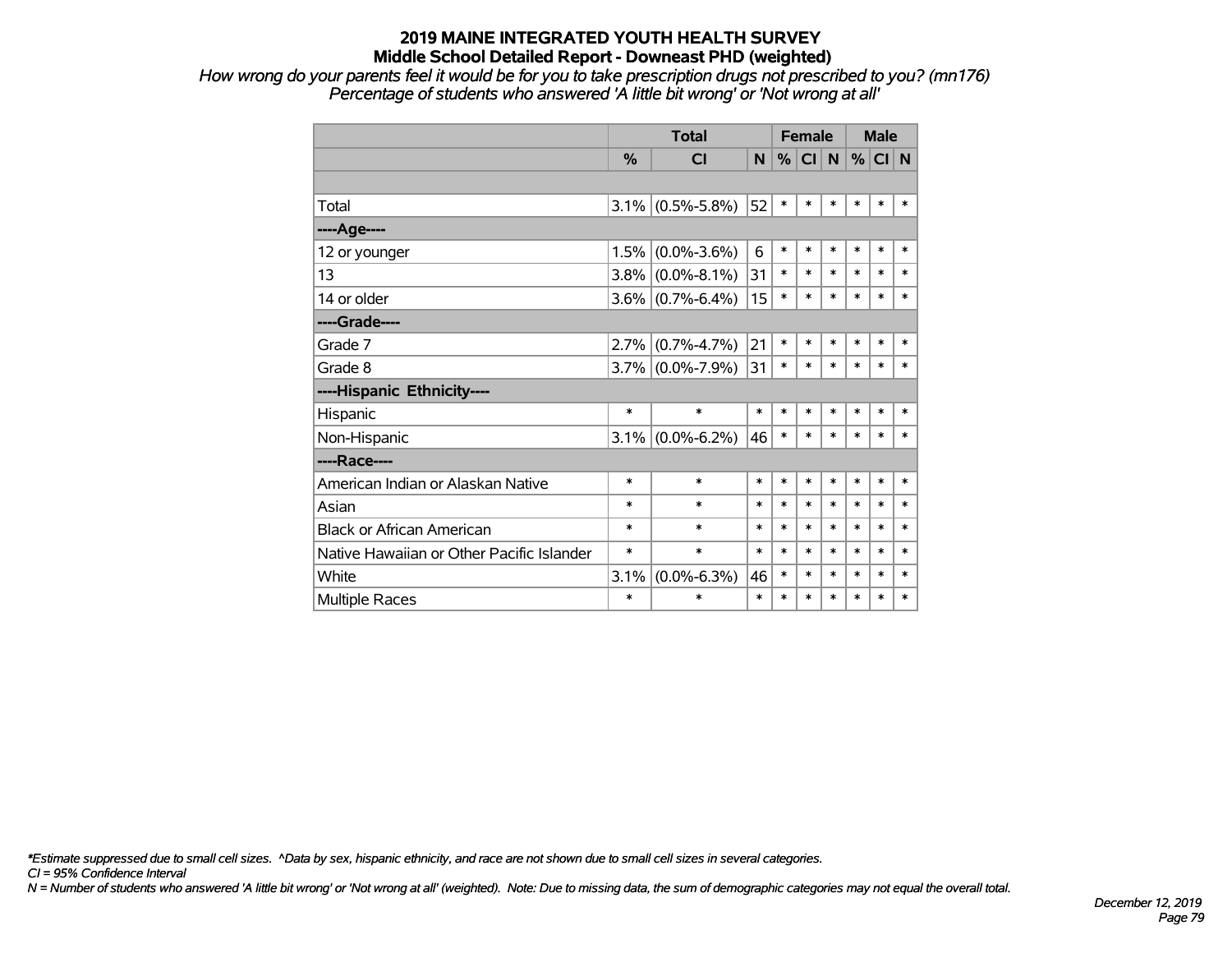*How wrong do your friends feel it would be for you to take prescription drugs not prescribed to you? (mn177) Percentage of students who answered 'A little bit wrong' or 'Not wrong at all'*

|                                           | <b>Total</b> |                    |        |               | <b>Female</b>         | <b>Male</b>     |            |                    |             |
|-------------------------------------------|--------------|--------------------|--------|---------------|-----------------------|-----------------|------------|--------------------|-------------|
|                                           | $\%$         | CI                 | N      | $\frac{0}{0}$ | <b>CI</b>             | $\mathsf{N}$    | $\%$       | <b>CI</b>          | N           |
|                                           |              |                    |        |               |                       |                 |            |                    |             |
| Total                                     | 6.7%         | $(4.0\% - 9.4\%)$  | 109    | 7.6%          | $(2.7\% - 12.6\%)$    |                 | 60 4.6%    | $(1.6\% - 7.5\%)$  | 37          |
| ----Age----                               |              |                    |        |               |                       |                 |            |                    |             |
| 12 or younger                             | 4.7%         | $(1.6\% - 7.8\%)$  | 20     | 4.6%          | $(0.8\% - 8.4\%)$     | 11 <sup>1</sup> | 5.0%       | $(0.0\% - 11.2\%)$ | $\mathsf g$ |
| 13                                        | 6.7%         | $(2.8\% - 10.5\%)$ | 54     | 6.7%          | $(1.6\% - 11.8\%)$    |                 | $27 4.0\%$ | $(0.3\% - 7.8\%)$  | 16          |
| 14 or older                               | 8.8%         | $(4.7\% - 12.9\%)$ | 35     | 14.7%         | $(2.2\% - 27.2\%)$    |                 | 23 5.1%    | $(0.6\% - 9.6\%)$  | 12          |
| ----Grade----                             |              |                    |        |               |                       |                 |            |                    |             |
| Grade 7                                   | 5.4%         | $(3.3\% - 7.4\%)$  | 42     | 4.3%          | $(1.2\% - 7.4\%)$     |                 | 17 4.7%    | $(0.9\% - 8.6\%)$  | 18          |
| Grade 8                                   | 7.2%         | $(2.0\% - 12.4\%)$ | 59     |               | $11.2\%$ (0.0%-22.5%) |                 | 43 3.8%    | $(0.1\% - 7.5\%)$  | 16          |
| ----Hispanic Ethnicity----                |              |                    |        |               |                       |                 |            |                    |             |
| Hispanic                                  | 17.6%        | $(8.1\% - 27.2\%)$ | 9      | $\ast$        | $\ast$                | $\ast$          | $\ast$     | $\ast$             | $\ast$      |
| Non-Hispanic                              | 6.5%         | $(3.8\% - 9.2\%)$  | 97     | 7.7%          | $(3.1\% - 12.4\%)$    |                 | 54 4.1%    | $(1.1\% - 7.2\%)$  | 31          |
| ----Race----                              |              |                    |        |               |                       |                 |            |                    |             |
| American Indian or Alaskan Native         | 31.9%        | $(7.1\% - 56.8\%)$ | 10     | $\ast$        | $\ast$                | $\ast$          | $\ast$     | $\ast$             | $\ast$      |
| Asian                                     | $\ast$       | $\ast$             | $\ast$ | $\ast$        | $\ast$                | $\ast$          | $\ast$     | $\ast$             | $\ast$      |
| <b>Black or African American</b>          | $\ast$       | $\ast$             | $\ast$ | $\ast$        | $\ast$                | $\ast$          | $\ast$     | $\ast$             | $\ast$      |
| Native Hawaiian or Other Pacific Islander | $\ast$       | $\ast$             | $\ast$ | $\ast$        | $\ast$                | $\ast$          | $\ast$     | $\ast$             | $\ast$      |
| White                                     | 6.0%         | $(3.3\% - 8.8\%)$  | 90     | 6.7%          | $(2.2\% - 11.3\%)$    |                 | 48 4.1%    | $(1.2\% - 7.0\%)$  | 30          |
| Multiple Races                            | $\ast$       | $\ast$             | $\ast$ | $\ast$        | $\ast$                | $\ast$          | $\ast$     | $\ast$             | $\ast$      |

*\*Estimate suppressed due to small cell sizes. ^Data by sex, hispanic ethnicity, and race are not shown due to small cell sizes in several categories.*

*CI = 95% Confidence Interval*

*N = Number of students who answered 'A little bit wrong' or 'Not wrong at all' (weighted). Note: Due to missing data, the sum of demographic categories may not equal the overall total.*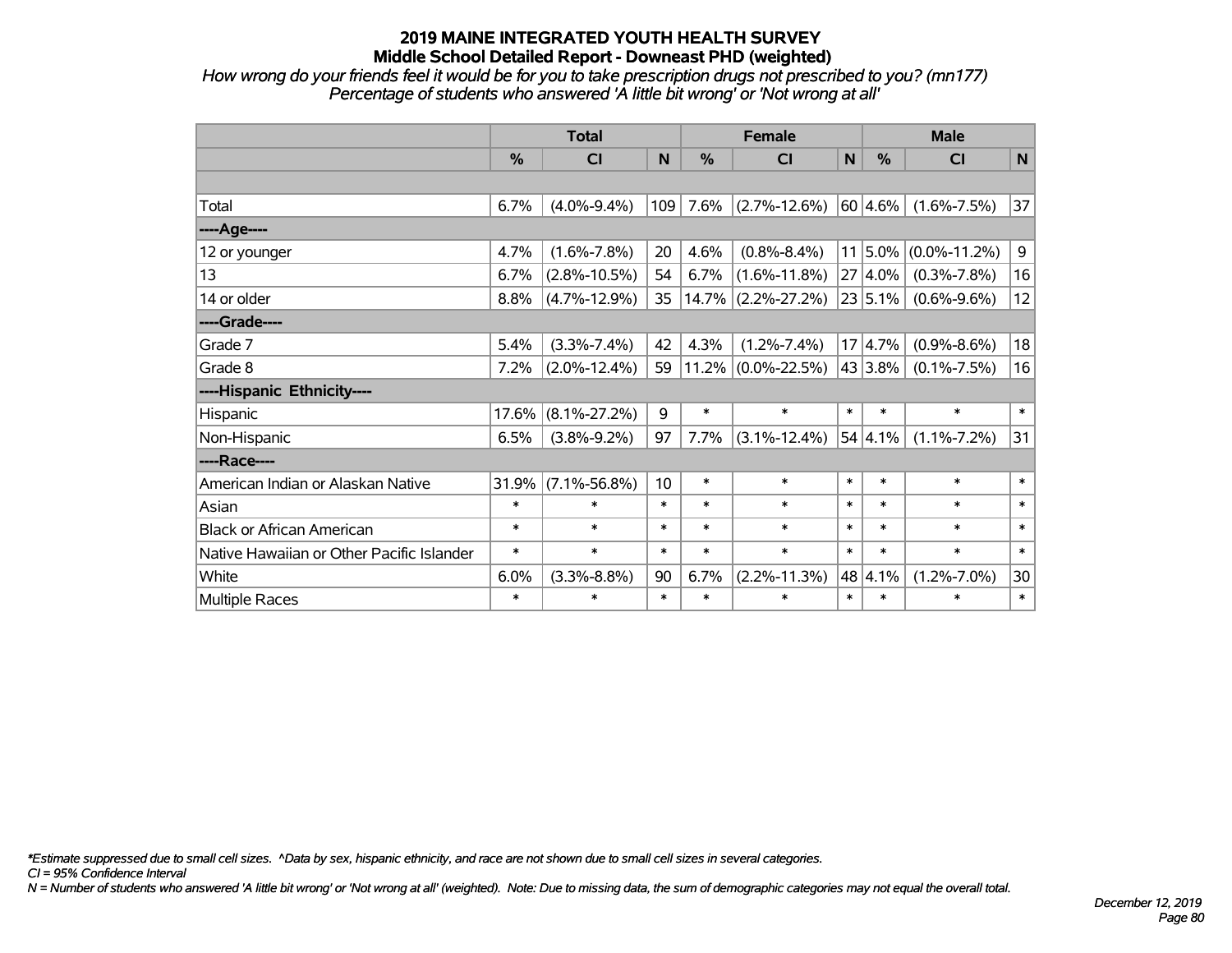*Do you agree or disagree with the following statement? My family has clear rules about alcohol and drug use. (mn90) Percentage of students who answered 'Strongly agree' or 'Agree'*

|                                           | <b>Total</b> |                        |        |             | <b>Female</b>        |        | <b>Male</b>   |                          |        |  |
|-------------------------------------------|--------------|------------------------|--------|-------------|----------------------|--------|---------------|--------------------------|--------|--|
|                                           | %            | <b>CI</b>              | N      | %           | <b>CI</b>            | N      | $\frac{0}{0}$ | <b>CI</b>                | N.     |  |
|                                           |              |                        |        |             |                      |        |               |                          |        |  |
| Total                                     |              | 94.9% (92.7%-97.2%)    |        | 1,544 92.1% | $(87.8\% - 96.3\%)$  |        | 730 97.6%     | $(95.8\% - 99.4\%)$      | 785    |  |
| ----Age----                               |              |                        |        |             |                      |        |               |                          |        |  |
| 12 or younger                             | 92.6%        | $(88.1\% - 97.1\%)$    | 390    | 89.3%       | $(82.4\% - 96.2\%)$  |        | 205 96.4%     | $(91.9\% - 100.0\%)$     | 179    |  |
| 13                                        | 97.2%        | $(95.4\% - 99.0\%)$    | 789    | $\ast$      | $\ast$               | $\ast$ | $\ast$        | $\ast$                   | $\ast$ |  |
| 14 or older                               |              | 92.8% (86.7%-98.9%)    | 363    | 89.0%       | $(76.5\% - 100.0\%)$ |        | 137 95.1%     | $(90.6\% - 99.6\%)$      | 221    |  |
| ----Grade----                             |              |                        |        |             |                      |        |               |                          |        |  |
| Grade 7                                   | 94.4%        | $(91.4\% - 97.3\%)$    | 738    | 91.0%       | $(86.1\% - 95.8\%)$  |        | 365 97.8%     | $(95.4\% - 100.0\%)$     | 359    |  |
| Grade 8                                   |              | $95.3\%$ (92.5%-98.2%) | 780    | $ 93.1\% $  | $(87.0\% - 99.2\%)$  |        |               | 362 97.3% (94.3%-100.0%) | 404    |  |
| ----Hispanic Ethnicity----                |              |                        |        |             |                      |        |               |                          |        |  |
| Hispanic                                  | $\ast$       | $\ast$                 | $\ast$ | $\ast$      | $\ast$               | $\ast$ | $\ast$        | $\ast$                   | $\ast$ |  |
| Non-Hispanic                              | 95.2%        | $(92.5\% - 97.8\%)$    |        | 1,412 92.6% | $(87.4\% - 97.7\%)$  |        | 654 97.4%     | $(95.6\% - 99.3\%)$      | 729    |  |
| ----Race----                              |              |                        |        |             |                      |        |               |                          |        |  |
| American Indian or Alaskan Native         | $\ast$       | $\ast$                 | $\ast$ | $\ast$      | $\ast$               | $\ast$ | $\ast$        | $\ast$                   | $\ast$ |  |
| Asian                                     | $\ast$       | $\ast$                 | $\ast$ | $\ast$      | $\ast$               | $\ast$ | $\ast$        | $\ast$                   | $\ast$ |  |
| <b>Black or African American</b>          | $\ast$       | $\ast$                 | $\ast$ | $\ast$      | $\ast$               | $\ast$ | $\ast$        | $\ast$                   | $\ast$ |  |
| Native Hawaiian or Other Pacific Islander | $\ast$       | $\ast$                 | $\ast$ | $\ast$      | $\ast$               | $\ast$ | $\ast$        | $\ast$                   | $\ast$ |  |
| White                                     | 95.0%        | $(92.8\% - 97.2\%)$    | 1,403  | 92.0%       | $(87.7\% - 96.3\%)$  | 662    | 97.7%         | $(95.8\% - 99.7\%)$      | 714    |  |
| Multiple Races                            | $\ast$       | $\ast$                 | $\ast$ | $\ast$      | $\ast$               | $\ast$ | $\ast$        | $\ast$                   | $\ast$ |  |

*\*Estimate suppressed due to small cell sizes. ^Data by sex, hispanic ethnicity, and race are not shown due to small cell sizes in several categories.*

*CI = 95% Confidence Interval*

*N = Number of students who answered 'Strongly agree' or 'Agree' (weighted). Note: Due to missing data, the sum of demographic categories may not equal the overall total.*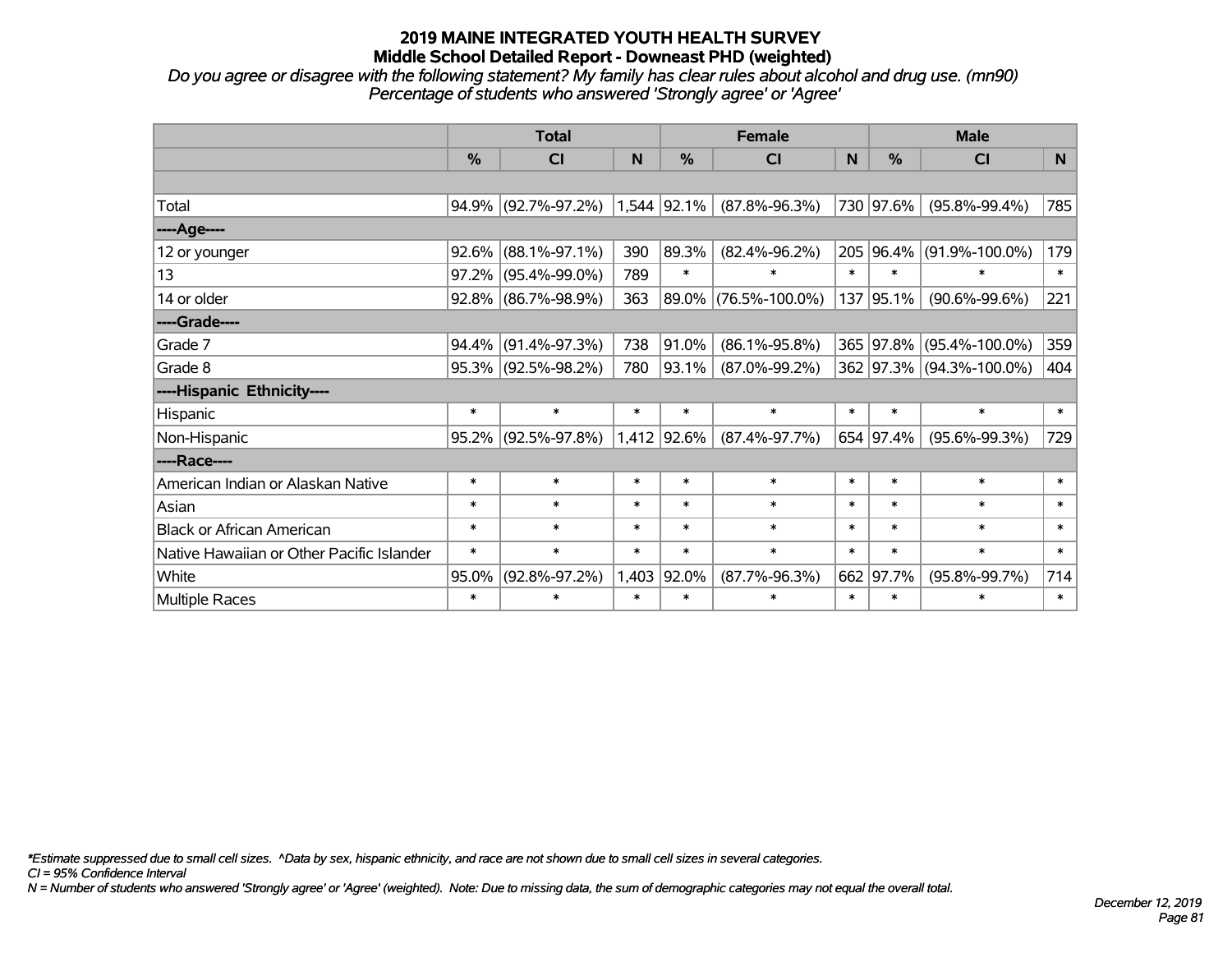*If you wanted to get prescription drugs (such as OxyContin, Percocet, Vicodin, codeine, Adderall, Ritalin, or Xanax) that were not prescribed to you, how easy would it be to get some? (mn184)*

*Percentage of students who answered 'Sort of easy' or 'Very easy'*

|                                           | <b>Total</b> |                       |        | <b>Female</b> | <b>Male</b>                 |        |            |                         |              |
|-------------------------------------------|--------------|-----------------------|--------|---------------|-----------------------------|--------|------------|-------------------------|--------------|
|                                           | %            | <b>CI</b>             | N      | %             | <b>CI</b>                   | N      | %          | <b>CI</b>               | $\mathsf{N}$ |
|                                           |              |                       |        |               |                             |        |            |                         |              |
| Total                                     |              | $12.5\%$ (9.0%-16.0%) |        |               | 204 16.7% (12.1%-21.3%)     |        |            | $133$ 7.2% (2.3%-12.2%) | 58           |
| ----Age----                               |              |                       |        |               |                             |        |            |                         |              |
| 12 or younger                             | 10.3%        | $(4.8\% - 15.9\%)$    | 44     | 14.6%         | $(4.6\% - 24.6\%)$          | 34     | 3.5%       | $(0.0\% - 7.7\%)$       | 6            |
| 13                                        | 13.4%        | $(6.5\% - 20.3\%)$    |        | 109 16.3%     | $(10.2\% - 22.4\%)$         | 67     |            | $9.9\%$ (0.6%-19.3%)    | 38           |
| 14 or older                               |              | 12.9% (6.5%-19.3%)    | 51     | $ 20.8\% $    | $(6.1\% - 35.6\%)$          | 32     |            | $ 5.7\% $ (0.4%-11.0%)  | 13           |
| ----Grade----                             |              |                       |        |               |                             |        |            |                         |              |
| Grade 7                                   | 10.7%        | $(7.1\% - 14.3\%)$    | 84     | 13.7%         | $(7.2\% - 20.2\%)$          | 55     | $7.0\%$    | $(2.2\% - 11.7\%)$      | 26           |
| Grade 8                                   |              | 14.1% (7.8%-20.4%)    |        |               | 116 19.9% (12.7%-27.2%)     | 77     |            | $7.9\%$ (0.0%-16.6%)    | 33           |
| ----Hispanic Ethnicity----                |              |                       |        |               |                             |        |            |                         |              |
| Hispanic                                  | $\ast$       | $\ast$                | $\ast$ | $\ast$        | $\ast$                      | $\ast$ | $\ast$     | $\ast$                  | $\ast$       |
| Non-Hispanic                              | $12.4\%$     | $(8.2\% - 16.6\%)$    |        |               | 184   16.2%   (10.9%-21.5%) |        | $115$ 7.6% | $(2.4\% - 12.9\%)$      | 57           |
| ----Race----                              |              |                       |        |               |                             |        |            |                         |              |
| American Indian or Alaskan Native         | $\ast$       | $\ast$                | $\ast$ | $\ast$        | $\ast$                      | $\ast$ | $\ast$     | $\ast$                  | $\ast$       |
| Asian                                     | $\ast$       | $\ast$                | $\ast$ | $\ast$        | $\ast$                      | $\ast$ | $\ast$     | $\ast$                  | $\ast$       |
| <b>Black or African American</b>          | $\ast$       | $\ast$                | $\ast$ | $\ast$        | $\ast$                      | $\ast$ | $\ast$     | $\ast$                  | $\ast$       |
| Native Hawaiian or Other Pacific Islander | $\ast$       | $\ast$                | $\ast$ | $\ast$        | $\ast$                      | $\ast$ | $\ast$     | $\ast$                  | $\ast$       |
| White                                     | 12.3%        | $(8.2\% - 16.5\%)$    | 184    | 16.1%         | $(10.6\% - 21.6\%)$         | 117    | 7.4%       | $(2.2\% - 12.7\%)$      | 54           |
| Multiple Races                            | 25.6%        | $(9.0\% - 42.2\%)$    | 15     | $\ast$        | $\ast$                      | $\ast$ | $\ast$     | *                       | $\ast$       |

*\*Estimate suppressed due to small cell sizes. ^Data by sex, hispanic ethnicity, and race are not shown due to small cell sizes in several categories.*

*CI = 95% Confidence Interval*

*N = Number of students who answered 'Sort of easy' or 'Very easy' (weighted). Note: Due to missing data, the sum of demographic categories may not equal the overall total.*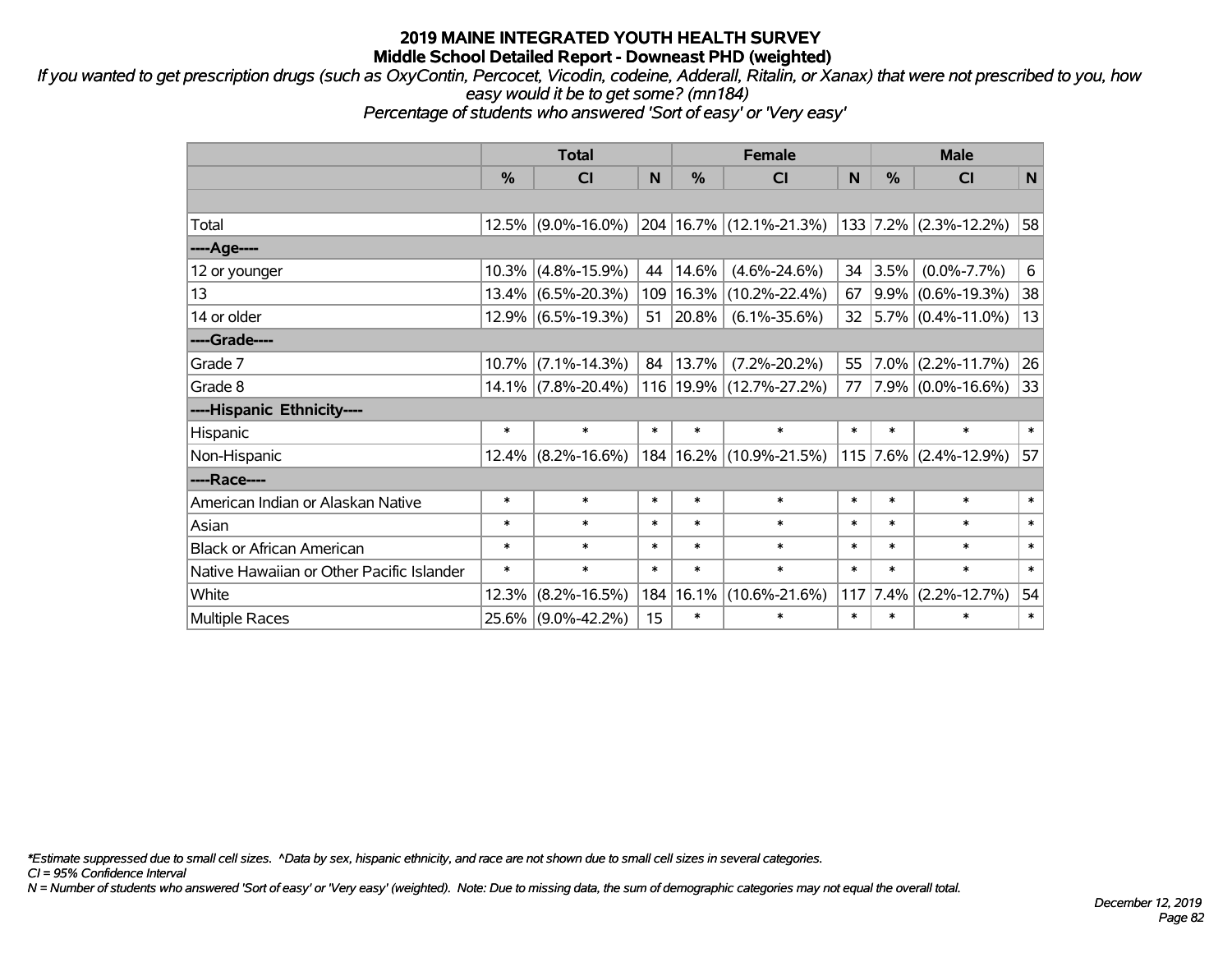*During the past 12 months, do you recall hearing, reading or watching an advertisement about the prevention of substance use? (mn93) Percentage of students who answered 'Yes'*

|                                           | <b>Total</b>  |                        |        |               | <b>Female</b>                |        | <b>Male</b> |                         |        |  |
|-------------------------------------------|---------------|------------------------|--------|---------------|------------------------------|--------|-------------|-------------------------|--------|--|
|                                           | $\frac{0}{0}$ | <b>CI</b>              | N      | $\frac{9}{6}$ | <b>CI</b>                    | N      | %           | <b>CI</b>               | N.     |  |
|                                           |               |                        |        |               |                              |        |             |                         |        |  |
| Total                                     |               | 58.5% (53.9%-63.2%)    |        |               | $ 959 51.8\% $ (45.6%-57.9%) |        |             | 410 65.2% (58.8%-71.7%) | 531    |  |
| ----Age----                               |               |                        |        |               |                              |        |             |                         |        |  |
| 12 or younger                             | 56.7%         | $(50.8\% - 62.6\%)$    |        |               | 238 46.5% (36.9%-56.1%)      |        | 106 67.8%   | $(55.9\% - 79.7\%)$     | 126    |  |
| 13                                        |               | $60.3\%$ (54.3%-66.2%) |        |               | 496 57.6% (50.9%-64.2%)      |        |             | 236 63.0% (51.6%-74.5%) | 248    |  |
| 14 or older                               |               | 57.1% (42.8%-71.4%)    |        |               | 225 44.2% (17.4%-71.0%)      |        |             | 68 66.9% (54.2%-79.6%)  | 157    |  |
| ----Grade----                             |               |                        |        |               |                              |        |             |                         |        |  |
| Grade 7                                   | $56.3\%$      | $(51.5\% - 61.1\%)$    |        |               | 444 48.0% (40.9%-55.0%)      |        | 192 65.5%   | $(57.9\% - 73.0\%)$     | 246    |  |
| Grade 8                                   |               | 59.8% (54.0%-65.7%)    |        |               | $ 489 55.3\% $ (44.7%-66.0%) |        |             | 215 64.0% (55.9%-72.2%) | 266    |  |
| ----Hispanic Ethnicity----                |               |                        |        |               |                              |        |             |                         |        |  |
| Hispanic                                  | 55.8%         | $(41.8\% - 69.8\%)$    | 27     | $\ast$        | $\ast$                       | $\ast$ | $\ast$      | $\ast$                  | $\ast$ |  |
| Non-Hispanic                              |               | 58.7% (54.3%-63.0%)    |        |               | 873  51.9%  (45.9%-58.0%)    |        |             | 364 65.0% (58.4%-71.6%) | 491    |  |
| ----Race----                              |               |                        |        |               |                              |        |             |                         |        |  |
| American Indian or Alaskan Native         | 45.6%         | $(26.7\% - 64.4\%)$    | 14     | $\ast$        | $\ast$                       | $\ast$ | $\ast$      | $\ast$                  | $\ast$ |  |
| Asian                                     | $\ast$        | $\ast$                 | $\ast$ | $\ast$        | $\ast$                       | $\ast$ | $\ast$      | $\ast$                  | $\ast$ |  |
| <b>Black or African American</b>          | $\ast$        | $\ast$                 | $\ast$ | $\ast$        | $\ast$                       | $\ast$ | $\ast$      | $\ast$                  | $\ast$ |  |
| Native Hawaiian or Other Pacific Islander | $\ast$        | $\ast$                 | $\ast$ | $\ast$        | $\ast$                       | $\ast$ | $\ast$      | $\ast$                  | $\ast$ |  |
| White                                     | 59.6%         | $(55.3\% - 63.9\%)$    |        | 886 53.2%     | $(47.6\% - 58.9\%)$          | 383    | 65.8%       | $(58.7\% - 72.9\%)$     | 485    |  |
| Multiple Races                            |               | 66.1% (50.7%-81.6%)    | 38     | $\ast$        | $\ast$                       | $\ast$ | $\ast$      | *                       | $\ast$ |  |

*\*Estimate suppressed due to small cell sizes. ^Data by sex, hispanic ethnicity, and race are not shown due to small cell sizes in several categories.*

*CI = 95% Confidence Interval*

*N = Number of students who answered 'Yes' (weighted). Note: Due to missing data, the sum of demographic categories may not equal the overall total.*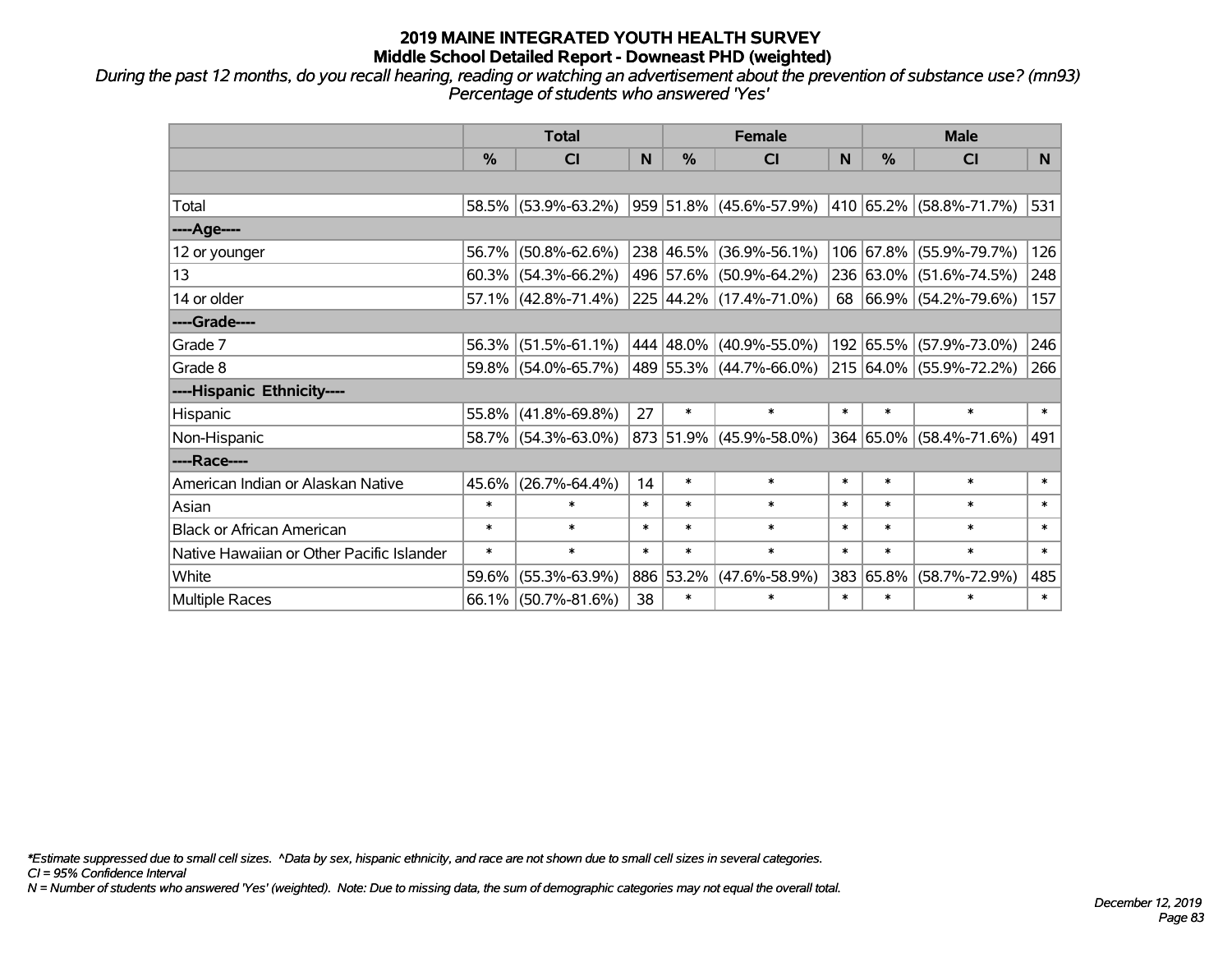*How much do you think people risk harming themselves (physically or in other ways) if they take prescription drugs that are not prescribed to them? (mn95)*

*Percentage of students who answered 'No risk' or 'Slight risk'*

|                                           | <b>Total</b> |                    |        |               | <b>Female</b>      |        | <b>Male</b>   |                           |        |  |
|-------------------------------------------|--------------|--------------------|--------|---------------|--------------------|--------|---------------|---------------------------|--------|--|
|                                           | %            | CI                 | N      | $\frac{0}{0}$ | CI                 | N      | $\frac{0}{0}$ | CI                        | N      |  |
|                                           |              |                    |        |               |                    |        |               |                           |        |  |
| Total                                     | $10.1\%$     | $(7.0\% - 13.3\%)$ | 165    | 8.0%          | $(4.4\% - 11.6\%)$ |        | 63 10.8%      | $(7.3\% - 14.2\%)$        | 88     |  |
| ----Age----                               |              |                    |        |               |                    |        |               |                           |        |  |
| 12 or younger                             | 12.4%        | $(5.8\% - 19.0\%)$ | 52     | 12.7%         | $(2.6\% - 22.7\%)$ |        | 29 10.8%      | $(3.8\% - 17.8\%)$        | 20     |  |
| 13                                        | 9.3%         | $(5.1\% - 13.4\%)$ | 76     | 6.3%          | $(1.6\% - 11.0\%)$ |        | 26 10.0%      | $(4.1\% - 15.8\%)$        | 39     |  |
| 14 or older                               | 9.4%         | $(3.9\% - 14.9\%)$ | 37     | 5.6%          | $(0.0\% - 12.4\%)$ | 8      | 12.0%         | $(0.9\% - 23.1\%)$        | 28     |  |
| ----Grade----                             |              |                    |        |               |                    |        |               |                           |        |  |
| Grade 7                                   | 12.7%        | $(8.4\% - 17.1\%)$ | 101    | 11.6%         | $(5.7\% - 17.6\%)$ |        | 47 11.6%      | $(5.8\% - 17.4\%)$        | 44     |  |
| Grade 8                                   | 7.4%         | $(3.9\% - 10.9\%)$ | 60     | 4.3%          | $(0.8\% - 7.8\%)$  |        | 17 10.6%      | $(6.3\% - 14.8\%)$        | 44     |  |
| ----Hispanic Ethnicity----                |              |                    |        |               |                    |        |               |                           |        |  |
| Hispanic                                  | $\ast$       | $\ast$             | $\ast$ | $\ast$        | $\ast$             | $\ast$ | $\ast$        | $\ast$                    | $\ast$ |  |
| Non-Hispanic                              | $10.6\%$     | $(7.2\% - 14.1\%)$ | 158    | 8.6%          | $(4.6\% - 12.7\%)$ |        |               | $60 11.0\% $ (7.4%-14.6%) | 83     |  |
| ----Race----                              |              |                    |        |               |                    |        |               |                           |        |  |
| American Indian or Alaskan Native         | $\ast$       | $\ast$             | $\ast$ | $\ast$        | $\ast$             | $\ast$ | $\ast$        | $\ast$                    | $\ast$ |  |
| Asian                                     | $\ast$       | $\ast$             | $\ast$ | $\ast$        | $\ast$             | $\ast$ | $\ast$        | $\ast$                    | $\ast$ |  |
| <b>Black or African American</b>          | $\ast$       | $\ast$             | $\ast$ | $\ast$        | $\ast$             | $\ast$ | $\ast$        | $\ast$                    | $\ast$ |  |
| Native Hawaiian or Other Pacific Islander | $\ast$       | $\ast$             | $\ast$ | $\ast$        | $\ast$             | $\ast$ | $\ast$        | $\ast$                    | $\ast$ |  |
| White                                     | 9.7%         | $(6.1\% - 13.2\%)$ | 144    | 8.2%          | $(4.3\% - 12.2\%)$ | 59     | 9.5%          | $(5.7\% - 13.3\%)$        | 70     |  |
| <b>Multiple Races</b>                     | $\ast$       | $\ast$             | $\ast$ | $\ast$        | $\ast$             | $\ast$ | $\ast$        | $\ast$                    | $\ast$ |  |

*\*Estimate suppressed due to small cell sizes. ^Data by sex, hispanic ethnicity, and race are not shown due to small cell sizes in several categories.*

*CI = 95% Confidence Interval*

*N = Number of students who answered 'No risk' or 'Slight risk' (weighted). Note: Due to missing data, the sum of demographic categories may not equal the overall total.*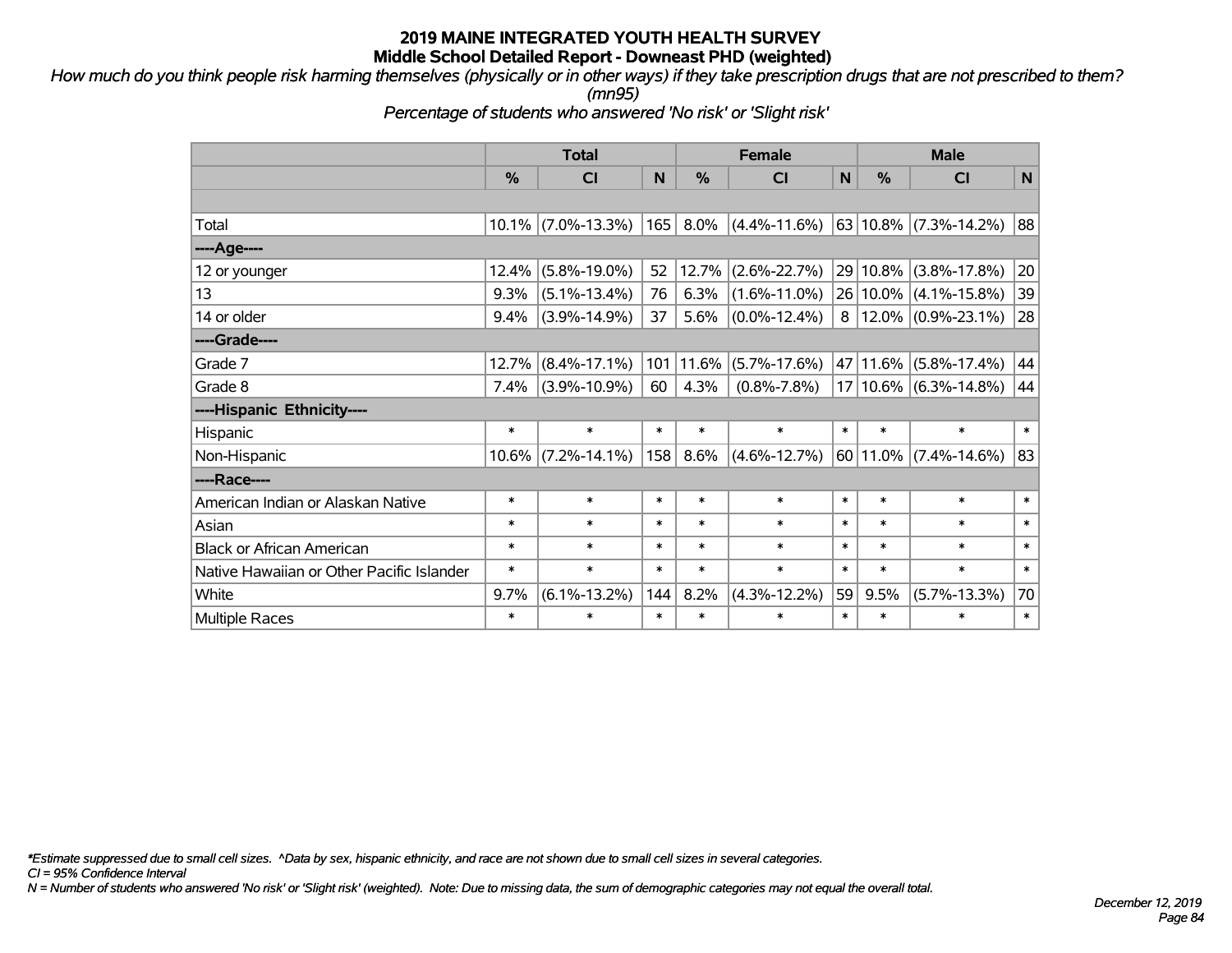## **2019 MAINE INTEGRATED YOUTH HEALTH SURVEY Middle School Detailed Report - Downeast PHD (weighted)** *How many times in the past year (12 months) have you been drunk or high at school? (mn96)*

*Percentage of students who answered at least 1 time*

|                                           | <b>Total</b> |                    |                  | <b>Female</b> | <b>Male</b>        |              |        |                    |             |
|-------------------------------------------|--------------|--------------------|------------------|---------------|--------------------|--------------|--------|--------------------|-------------|
|                                           | %            | CI                 | N                | $\frac{0}{0}$ | <b>CI</b>          | $\mathsf{N}$ | %      | <b>CI</b>          | $\mathbf N$ |
|                                           |              |                    |                  |               |                    |              |        |                    |             |
| Total                                     | 4.9%         | $(2.8\% - 7.0\%)$  | 80               | 4.6%          | $(1.9\% - 7.3\%)$  | 36           | 5.0%   | $(1.9\% - 8.1\%)$  | 41          |
| ----Age----                               |              |                    |                  |               |                    |              |        |                    |             |
| 12 or younger                             | $\ast$       | $\ast$             | $\ast$           | $\ast$        | $\ast$             | $\ast$       | $\ast$ | $\ast$             | $\ast$      |
| 13                                        | 1.8%         | $(0.0\% - 3.9\%)$  | 15 <sub>15</sub> | 1.6%          | $(0.0\% - 3.8\%)$  | 7            | 2.1%   | $(0.0\% - 4.9\%)$  | 8           |
| 14 or older                               | 15.5%        | $(6.6\% - 24.5\%)$ |                  | 60 20.3%      | $(1.5\% - 39.1\%)$ | 30           | 12.9%  | $(6.1\% - 19.7\%)$ | 30          |
| ----Grade----                             |              |                    |                  |               |                    |              |        |                    |             |
| Grade 7                                   | 2.7%         | $(0.3\% - 5.1\%)$  | 22               | 2.1%          | $(0.0\% - 5.1\%)$  | 8            | 2.7%   | $(0.0\% - 5.5\%)$  | 10          |
| Grade 8                                   | 7.3%         | $(2.9\% - 11.6\%)$ | 59               | $7.3\%$       | $(1.5\% - 13.1\%)$ | 28           | 7.4%   | $(2.7\% - 12.2\%)$ | 31          |
| ----Hispanic Ethnicity----                |              |                    |                  |               |                    |              |        |                    |             |
| Hispanic                                  | $\ast$       | $\ast$             | $\ast$           | $\ast$        | $\ast$             | $\ast$       | $\ast$ | $\ast$             | $\ast$      |
| Non-Hispanic                              | 5.3%         | $(2.9\% - 7.7\%)$  | 79               | 5.2%          | $(2.2\% - 8.2\%)$  | 36           | 5.3%   | $(1.9\% - 8.7\%)$  | 40          |
| ----Race----                              |              |                    |                  |               |                    |              |        |                    |             |
| American Indian or Alaskan Native         | 17.9%        | $(6.2\% - 29.6\%)$ | 6                | $\ast$        | $\ast$             | $\ast$       | $\ast$ | $\ast$             | $\ast$      |
| Asian                                     | $\ast$       | $\ast$             | $\ast$           | $\ast$        | $\ast$             | $\ast$       | $\ast$ | $\ast$             | $\ast$      |
| <b>Black or African American</b>          | $\ast$       | $\ast$             | $\ast$           | $\ast$        | $\ast$             | $\ast$       | $\ast$ | $\ast$             | $\ast$      |
| Native Hawaiian or Other Pacific Islander | $\ast$       | $\ast$             | $\ast$           | $\ast$        | $\ast$             | $\ast$       | $\ast$ | $\ast$             | $\ast$      |
| White                                     | 4.9%         | $(2.5\% - 7.2\%)$  | 72               | 4.5%          | $(1.7\% - 7.3\%)$  | 32           | 5.0%   | $(1.4\% - 8.6\%)$  | 37          |
| Multiple Races                            | $\ast$       | $\ast$             | $\ast$           | $\ast$        | $\ast$             | $\ast$       | $\ast$ | $\ast$             | $\ast$      |

*\*Estimate suppressed due to small cell sizes. ^Data by sex, hispanic ethnicity, and race are not shown due to small cell sizes in several categories.*

*CI = 95% Confidence Interval*

*N = Number of students who answered at least 1 time (weighted). Note: Due to missing data, the sum of demographic categories may not equal the overall total.*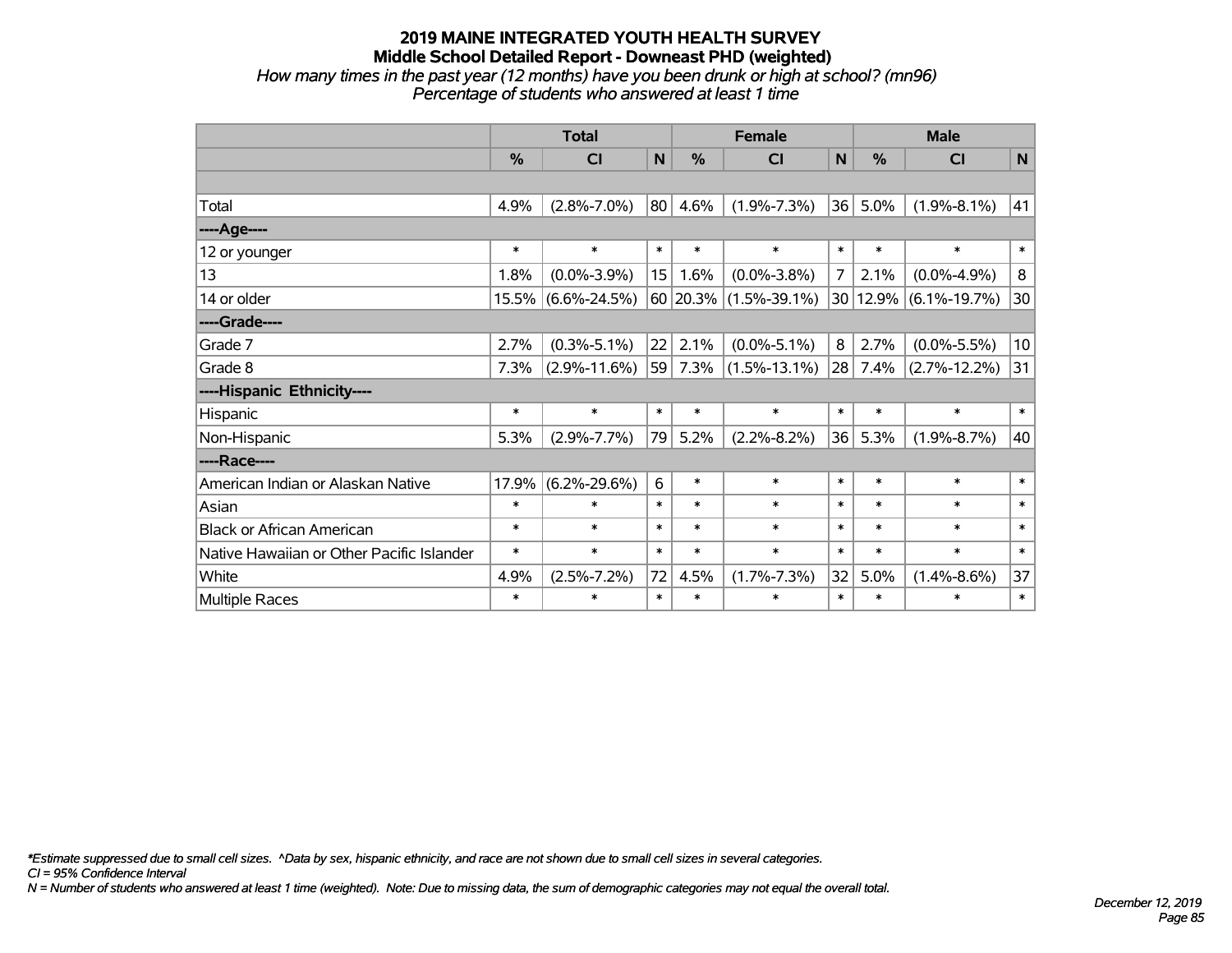## **2019 MAINE INTEGRATED YOUTH HEALTH SURVEY Middle School Detailed Report - Downeast PHD (weighted)** *Has anyone offered, sold, or given you an illegal drug on school property? (mn97) Percentage of students who answered 'Yes'*

|                                           | <b>Total</b>  |                    |             |         | <b>Female</b>        | <b>Male</b> |             |                          |              |
|-------------------------------------------|---------------|--------------------|-------------|---------|----------------------|-------------|-------------|--------------------------|--------------|
|                                           | $\frac{0}{0}$ | <b>CI</b>          | $\mathbf N$ | $\%$    | <b>CI</b>            | N           | $\%$        | <b>CI</b>                | $\mathsf{N}$ |
|                                           |               |                    |             |         |                      |             |             |                          |              |
| Total                                     | 5.8%          | $(3.8\% - 7.9\%)$  |             | 99 6.3% | $(3.7\% - 8.9\%)$    |             | $51 5.4\% $ | $(1.6\% - 9.1\%)$        | 46           |
| ----Age----                               |               |                    |             |         |                      |             |             |                          |              |
| 12 or younger                             | 4.3%          | $(0.0\% - 8.9\%)$  |             | 19 3.4% | $(0.0\% - 8.1\%)$    | 8           |             | $ 5.3\% $ (0.0%-13.5%)   | 11           |
| 13                                        | 6.4%          | $(3.8\% - 9.1\%)$  |             | 55 8.9% | $(1.4\% - 16.3\%)$   |             |             | $33 4.7\% $ (0.0%-10.4%) | 21           |
| 14 or older                               | 6.4%          | $(2.5\% - 10.3\%)$ |             |         | 26 4.9% (0.0%-12.6%) |             |             | $10 6.9\% $ (0.7%-13.1%) | 14           |
| ----Grade----                             |               |                    |             |         |                      |             |             |                          |              |
| Grade 7                                   | 4.8%          | $(2.7\% - 7.0\%)$  |             | 40 6.0% | $(2.3\% - 9.6\%)$    |             | $24 4.0\% $ | $(0.0\% - 7.9\%)$        | 16           |
| Grade 8                                   | 6.8%          | $(3.7\% - 10.0\%)$ |             |         | 59 6.6% (2.0%-11.3%) |             |             | 27 6.7% (1.1%-12.3%)     | 30           |
| ----Hispanic Ethnicity----                |               |                    |             |         |                      |             |             |                          |              |
| Hispanic                                  | $\ast$        | $\ast$             | $\ast$      | $\ast$  | $\ast$               | $\ast$      | $\ast$      | $\ast$                   | $\ast$       |
| Non-Hispanic                              | 5.7%          | $(3.4\% - 7.9\%)$  | 91          | 6.4%    | $(3.6\% - 9.3\%)$    |             | 49 4.9%     | $(1.4\% - 8.4\%)$        | 40           |
| ----Race----                              |               |                    |             |         |                      |             |             |                          |              |
| American Indian or Alaskan Native         | $\ast$        | $\ast$             | $\ast$      | $\ast$  | $\ast$               | $\ast$      | $\ast$      | $\ast$                   | $\ast$       |
| Asian                                     | $\ast$        | $\ast$             | $\ast$      | $\ast$  | $\ast$               | $\ast$      | $\ast$      | $\ast$                   | $\ast$       |
| <b>Black or African American</b>          | $\ast$        | $\ast$             | $\ast$      | $\ast$  | $\ast$               | $\ast$      | $\ast$      | $\ast$                   | $\ast$       |
| Native Hawaiian or Other Pacific Islander | $\ast$        | $\ast$             | $\ast$      | $\ast$  | $\ast$               | $\ast$      | $\ast$      | $\ast$                   | $\ast$       |
| White                                     | 5.1%          | $(2.9\% - 7.3\%)$  | 80          | 6.3%    | $(3.3\% - 9.4\%)$    |             | 47 4.1%     | $(0.1\% - 8.2\%)$        | 32           |
| Multiple Races                            | 18.7%         | $(8.7\% - 28.7\%)$ | 12          | $\ast$  | $\ast$               | $\ast$      | $\ast$      | $\ast$                   | $\ast$       |

*\*Estimate suppressed due to small cell sizes. ^Data by sex, hispanic ethnicity, and race are not shown due to small cell sizes in several categories.*

*CI = 95% Confidence Interval*

*N = Number of students who answered 'Yes' (weighted). Note: Due to missing data, the sum of demographic categories may not equal the overall total.*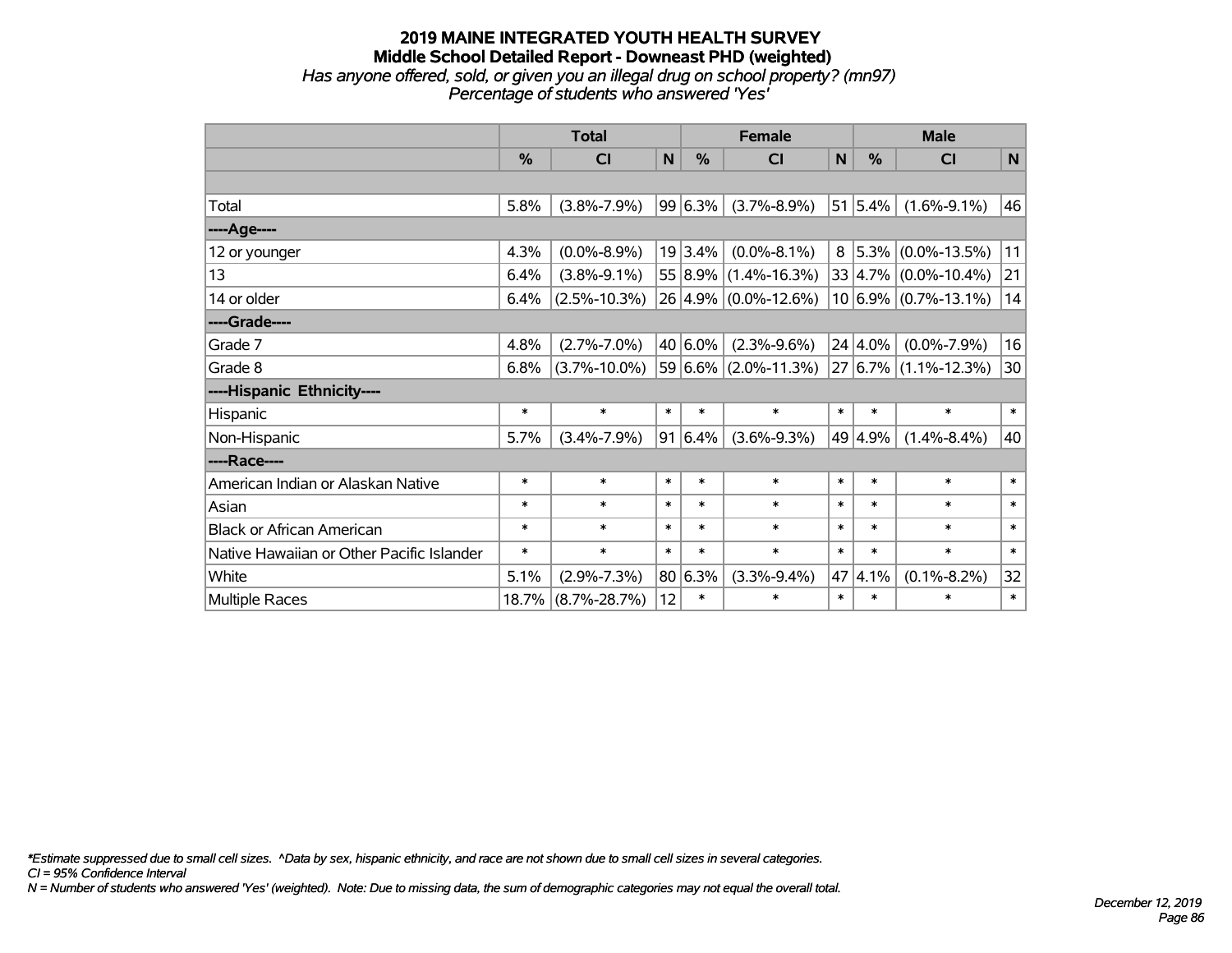#### **2019 MAINE INTEGRATED YOUTH HEALTH SURVEY Middle School Detailed Report - Downeast PHD (weighted)** *Have you ever had sexual intercourse? (mn100) Percentage of students who answered 'Yes'*

|                                           | <b>Total</b> |                    |        | <b>Female</b> |                       |                 | <b>Male</b> |                    |              |  |
|-------------------------------------------|--------------|--------------------|--------|---------------|-----------------------|-----------------|-------------|--------------------|--------------|--|
|                                           | %            | <b>CI</b>          | N      | %             | C <sub>1</sub>        | $\mathsf{N}$    | %           | <b>CI</b>          | $\mathsf{N}$ |  |
|                                           |              |                    |        |               |                       |                 |             |                    |              |  |
| Total                                     | 6.5%         | $(4.3\% - 8.7\%)$  | 106    | 5.1%          | $(2.8\% - 7.5\%)$     | 40              | 7.8%        | $(4.8\% - 10.8\%)$ | 64           |  |
| ----Age----                               |              |                    |        |               |                       |                 |             |                    |              |  |
| 12 or younger                             | 3.2%         | $(0.1\% - 6.3\%)$  | 14     | $\ast$        | $\ast$                | $\ast$          | $\ast$      | $\ast$             | $\ast$       |  |
| 13                                        | 5.4%         | $(3.3\% - 7.6\%)$  | 46     | 4.0%          | $(1.4\% - 6.5\%)$     | 16              | 7.1%        | $(4.3\% - 9.8\%)$  | 30           |  |
| 14 or older                               | 12.6%        | $(8.0\% - 17.3\%)$ | 47     |               | $13.3\%$ (8.2%-18.4%) | 21              | 12.3%       | $(5.9\% - 18.6\%)$ | 26           |  |
| ----Grade----                             |              |                    |        |               |                       |                 |             |                    |              |  |
| Grade 7                                   | 4.7%         | $(2.2\% - 7.1\%)$  | 37     | 3.9%          | $(0.9\% - 7.0\%)$     | 15 <sup>1</sup> | 5.1%        | $(1.7\% - 8.5\%)$  | 20           |  |
| Grade 8                                   | 8.1%         | $(4.9\% - 11.3\%)$ | 67     | 6.4%          | $(3.0\% - 9.8\%)$     | 25              | 9.9%        | $(5.9\% - 13.9\%)$ | 42           |  |
| ----Hispanic Ethnicity----                |              |                    |        |               |                       |                 |             |                    |              |  |
| Hispanic                                  | 14.9%        | $(1.8\% - 28.1\%)$ | 6      | $\ast$        | $\ast$                | $\ast$          | $\ast$      | $\ast$             | $\ast$       |  |
| Non-Hispanic                              | 6.1%         | $(3.8\% - 8.3\%)$  | 92     | 5.1%          | $(2.5\% - 7.8\%)$     | 37              | 6.9%        | $(3.9\% - 9.9\%)$  | 53           |  |
| ----Race----                              |              |                    |        |               |                       |                 |             |                    |              |  |
| American Indian or Alaskan Native         | $\ast$       | $\ast$             | $\ast$ | $\ast$        | $\ast$                | $\ast$          | $\ast$      | $\ast$             | $\ast$       |  |
| Asian                                     | $\ast$       | $\ast$             | $\ast$ | $\ast$        | $\ast$                | $\ast$          | $\ast$      | $\ast$             | $\ast$       |  |
| <b>Black or African American</b>          | $\ast$       | $\ast$             | $\ast$ | $\ast$        | $\ast$                | $\ast$          | $\ast$      | $\ast$             | $\ast$       |  |
| Native Hawaiian or Other Pacific Islander | $\ast$       | $\ast$             | $\ast$ | $\ast$        | $\ast$                | $\ast$          | $\ast$      | $\ast$             | $\ast$       |  |
| White                                     | 6.2%         | $(3.8\% - 8.5\%)$  | 92     | 5.1%          | $(2.3\% - 7.9\%)$     | 37              | 7.2%        | $(4.1\% - 10.2\%)$ | 54           |  |
| <b>Multiple Races</b>                     | $\ast$       | $\ast$             | $\ast$ | $\ast$        | $\ast$                | $\ast$          | $\ast$      | $\ast$             | $\ast$       |  |

*\*Estimate suppressed due to small cell sizes. ^Data by sex, hispanic ethnicity, and race are not shown due to small cell sizes in several categories.*

*CI = 95% Confidence Interval*

*N = Number of students who answered 'Yes' (weighted). Note: Due to missing data, the sum of demographic categories may not equal the overall total.*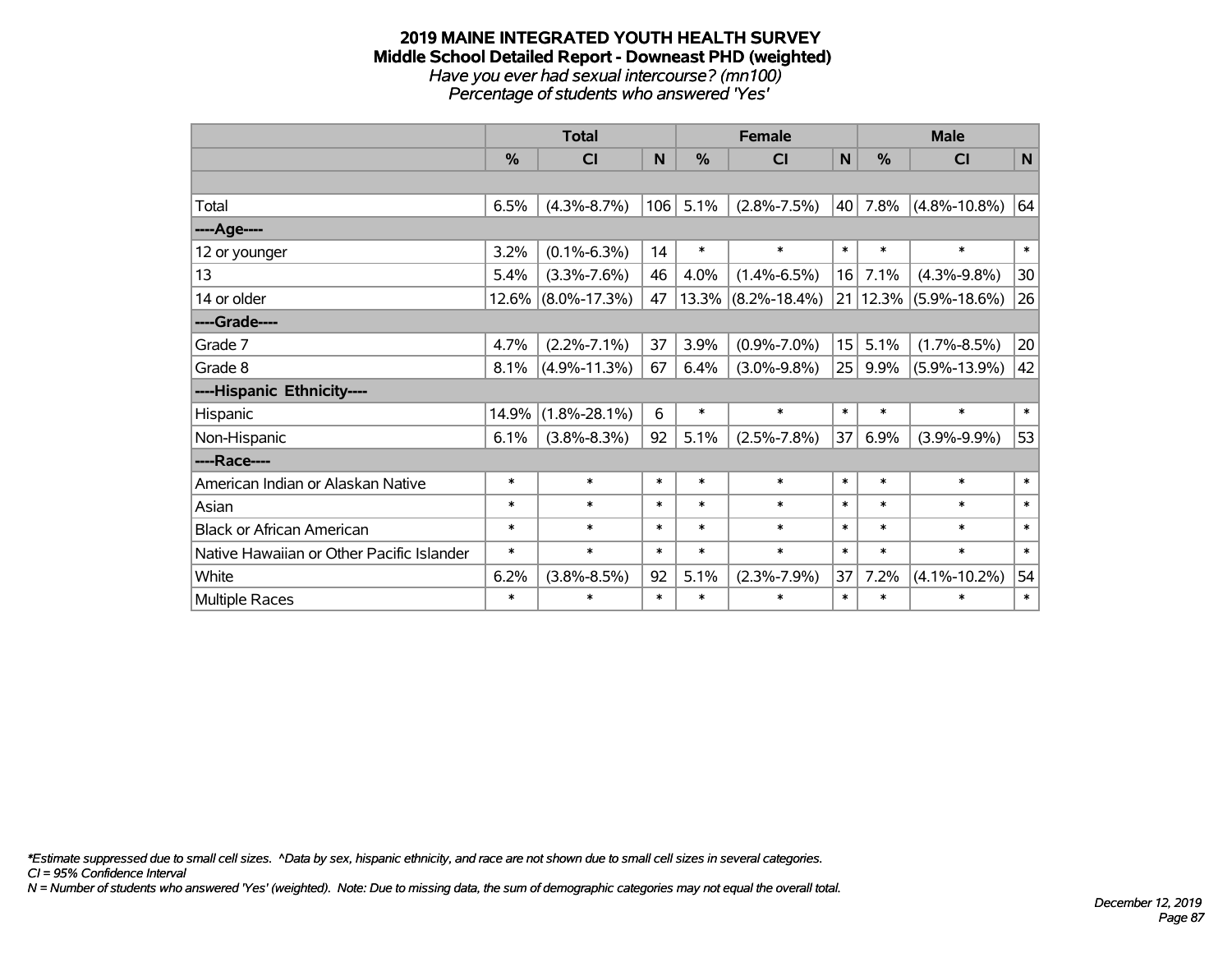*The last time you had sexual intercourse, did you or your partner use a condom? (mn101) Among students who ever had sexual intercourse, the percentage of students who answered 'Yes'*

|                                           |               | <b>Total</b>         |        | <b>Female</b> |                      |        |        | <b>Male</b> |        |
|-------------------------------------------|---------------|----------------------|--------|---------------|----------------------|--------|--------|-------------|--------|
|                                           | $\frac{0}{2}$ | СI                   | N      |               | $%$ CI $\mid N \mid$ |        | %      | CI N        |        |
|                                           |               |                      |        |               |                      |        |        |             |        |
| Total                                     | 65.2%         | $(57.2\% - 73.2\%)$  | 61     | $\ast$        | $\ast$               | $\ast$ | *      | $\ast$      | $\ast$ |
| ---- Age----                              |               |                      |        |               |                      |        |        |             |        |
| 12 or younger                             | 47.8%         | $(0.0\% - 100.0\%)$  | 6      | $\ast$        | $\ast$               | $\ast$ | $\ast$ | $\ast$      | $\ast$ |
| 13                                        | 70.3%         | $(33.3\% - 100.0\%)$ | 26     | $\ast$        | $\ast$               | $\ast$ | $\ast$ | $\ast$      | $\ast$ |
| 14 or older                               | 65.7%         | $(47.3\% - 84.2\%)$  | 30     | $\ast$        | $\ast$               | $\ast$ | $\ast$ | $\ast$      | $\ast$ |
| ----Grade----                             |               |                      |        |               |                      |        |        |             |        |
| Grade 7                                   | 48.7%         | $(1.1\% - 96.3\%)$   | 10     | $\ast$        | $\ast$               | $\ast$ | $\ast$ | $\ast$      | $\ast$ |
| Grade 8                                   | 69.8%         | $(48.5\% - 91.2\%)$  | 51     | $\ast$        | $\ast$               | $\ast$ | $\ast$ | $\ast$      | $\ast$ |
| ----Hispanic Ethnicity----                |               |                      |        |               |                      |        |        |             |        |
| Hispanic                                  | $\ast$        | $\ast$               | $\ast$ | $\ast$        | $\ast$               | $\ast$ | $\ast$ | $\ast$      | $\ast$ |
| Non-Hispanic                              | 61.4%         | $(49.1\% - 73.8\%)$  | 52     | $\ast$        | $\ast$               | $\ast$ | $\ast$ | $\ast$      | $\ast$ |
| ----Race----                              |               |                      |        |               |                      |        |        |             |        |
| American Indian or Alaskan Native         | $\ast$        | $\ast$               | $\ast$ | $\ast$        | $\ast$               | $\ast$ | $\ast$ | $\ast$      | $\ast$ |
| Asian                                     | $\ast$        | $\ast$               | $\ast$ | $\ast$        | $\ast$               | $\ast$ | $\ast$ | $\ast$      | $\ast$ |
| <b>Black or African American</b>          | $\ast$        | $\ast$               | $\ast$ | $\ast$        | $\ast$               | $\ast$ | $\ast$ | $\ast$      | $\ast$ |
| Native Hawaiian or Other Pacific Islander | $\ast$        | $\ast$               | $\ast$ | $\ast$        | $\ast$               | $\ast$ | $\ast$ | $\ast$      | $\ast$ |
| White                                     | 64.3%         | $(49.7\% - 78.9\%)$  | 52     | $\ast$        | $\ast$               | $\ast$ | *      | $\ast$      | $\ast$ |
| Multiple Races                            | $\ast$        | $\ast$               | $\ast$ | $\ast$        | $\ast$               | $\ast$ | $\ast$ | $\ast$      | $\ast$ |

*\*Estimate suppressed due to small cell sizes. ^Data by sex, hispanic ethnicity, and race are not shown due to small cell sizes in several categories.*

*CI = 95% Confidence Interval*

*N = Among students who ever had sexual intercourse, the number of students who answered 'Yes' (weighted). Note: Due to missing data, the sum of demographic categories may not equal the overall total.*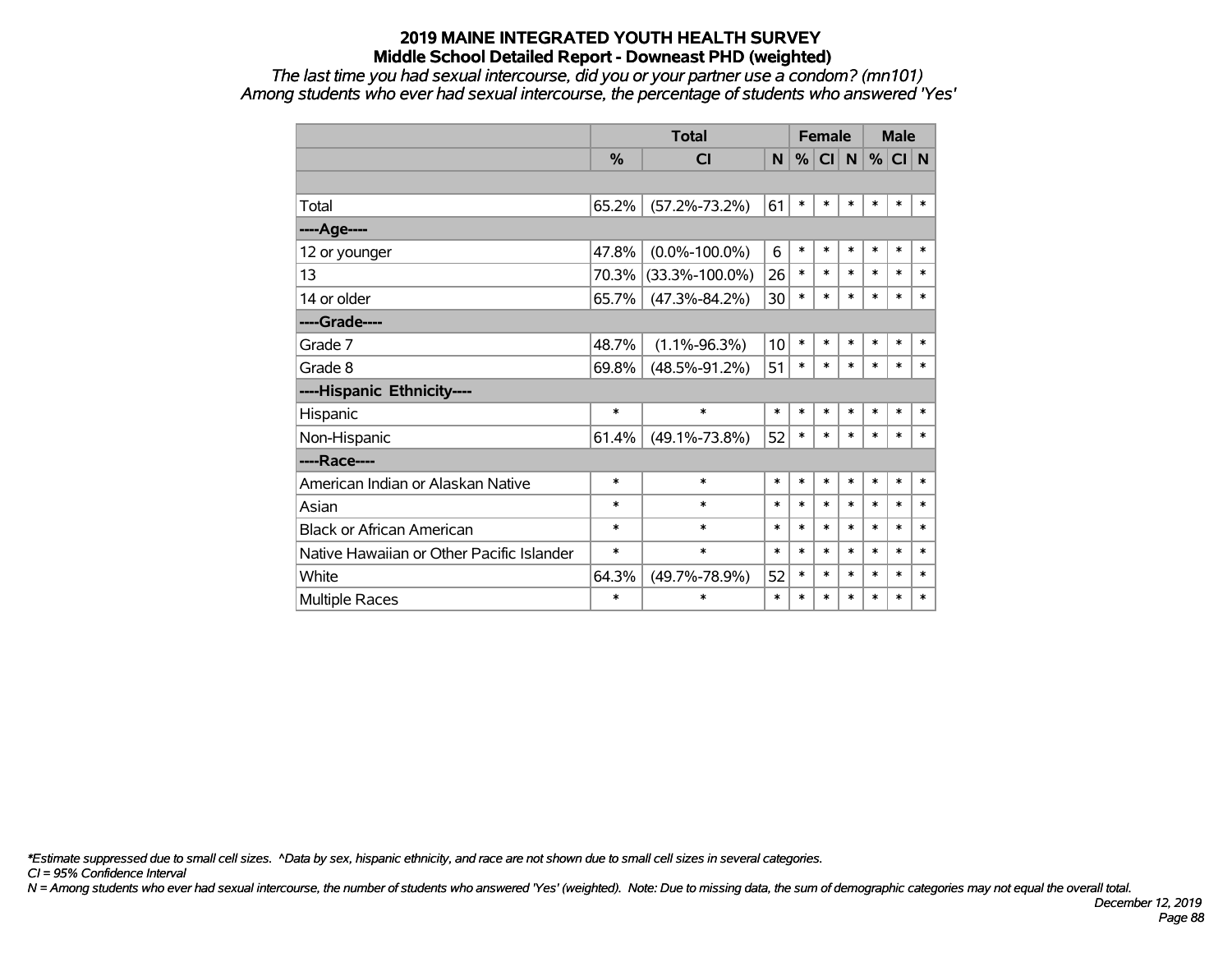*Percentage of students who drank 100% fruit juice and/or ate fruit two or more times per day during the past seven days (mnfruit)*

|                                           | <b>Total</b>  |                                             |        | <b>Female</b> | <b>Male</b>                      |        |           |                             |        |
|-------------------------------------------|---------------|---------------------------------------------|--------|---------------|----------------------------------|--------|-----------|-----------------------------|--------|
|                                           | $\frac{0}{0}$ | <b>CI</b>                                   | N      | $\frac{9}{6}$ | <b>CI</b>                        | N      | %         | <b>CI</b>                   | N.     |
|                                           |               |                                             |        |               |                                  |        |           |                             |        |
| Total                                     |               | 28.0% (23.8%-32.2%)                         |        |               | $ 463 27.9\%  (21.9\% - 33.9\%)$ |        |           | 223 29.1% (23.2%-35.0%)     | 240    |
| ----Age----                               |               |                                             |        |               |                                  |        |           |                             |        |
| 12 or younger                             | 34.6%         | $(25.9\% - 43.2\%)$                         |        |               | 145 32.8% (23.2%-42.5%)          |        | 75 37.3%  | $(23.8\% - 50.8\%)$         | 71     |
| 13                                        |               | 28.0% (23.0%-33.0%)                         |        |               | 234 26.4% (19.7%-33.0%)          |        |           | 105 30.9% (24.5%-37.4%)     | 129    |
| 14 or older                               |               | 21.2% (16.1%-26.3%)                         |        |               | 84 24.9% (17.8%-31.9%)           | 44     |           | 18.5% (11.0%-26.0%)         | 40     |
| ----Grade----                             |               |                                             |        |               |                                  |        |           |                             |        |
| Grade 7                                   | 29.3%         | $(23.6\% - 35.0\%)$                         |        |               | 232 30.0% (22.5%-37.5%)          |        | 118 29.7% | $(23.3\% - 36.2\%)$         | 115    |
| Grade 8                                   |               | 26.8% (22.7%-30.9%) 226 26.0% (19.6%-32.5%) |        |               |                                  |        |           | 105 28.2% (21.7%-34.7%)     | 121    |
| ----Hispanic Ethnicity----                |               |                                             |        |               |                                  |        |           |                             |        |
| Hispanic                                  | 32.1%         | $(11.3\% - 52.9\%)$                         | 14     | $\ast$        | $\ast$                           | $\ast$ | $\ast$    | $\ast$                      | $\ast$ |
| Non-Hispanic                              |               | 27.4% (23.2%-31.7%)                         |        |               | 420 27.7% (21.7%-33.6%)          |        |           | 202 28.1% (22.5%-33.7%)     | 217    |
| ----Race----                              |               |                                             |        |               |                                  |        |           |                             |        |
| American Indian or Alaskan Native         | 29.3%         | $(13.5\% - 45.2\%)$                         | 11     | $\ast$        | $\ast$                           | $\ast$ | $\ast$    | $\ast$                      | $\ast$ |
| Asian                                     | $\ast$        | $\ast$                                      | $\ast$ | $\ast$        | $\ast$                           | $\ast$ | $\ast$    | $\ast$                      | $\ast$ |
| <b>Black or African American</b>          | $\ast$        | $\ast$                                      | $\ast$ | $\ast$        | $\ast$                           | $\ast$ | $\ast$    | $\ast$                      | $\ast$ |
| Native Hawaiian or Other Pacific Islander | $\ast$        | $\ast$                                      | $\ast$ | $\ast$        | $\ast$                           | $\ast$ | $\ast$    | $\ast$                      | $\ast$ |
| White                                     | 27.1%         | $(22.9\% - 31.3\%)$                         |        | 406 27.3%     | $(21.1\% - 33.6\%)$              |        | 199 27.8% | $(21.8\% - 33.7\%)$         | 207    |
| Multiple Races                            |               | 43.9% (32.6%-55.2%)                         |        |               | 26 47.0% (30.9%-63.1%)           |        |           | 13 $ 42.3\% $ (24.2%-60.5%) | 13     |

*\*Estimate suppressed due to small cell sizes. ^Data by sex, hispanic ethnicity, and race are not shown due to small cell sizes in several categories.*

*CI = 95% Confidence Interval*

*N = Number of students who drank 100% fruit juice and/or ate fruit two or more times per day during the past seven days (weighted). Note: Due to missing data, the sum of demographic categories may not equal the overall total.*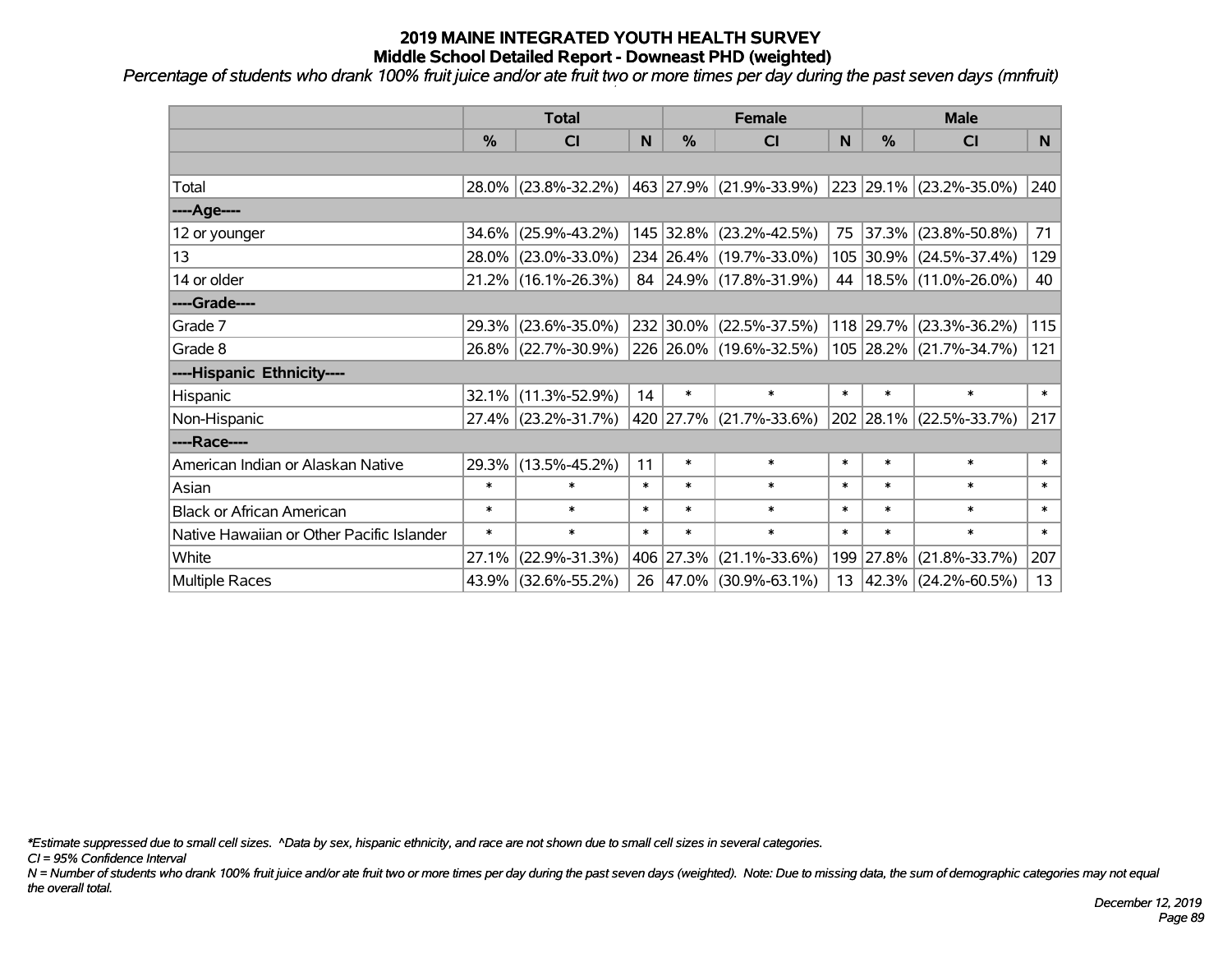*Percentage of students who drank 100% fruit juice and/or ate fruit less then 1 time per day during the past seven days (mnonefrt)*

|                                           | <b>Total</b>  |                        |        | <b>Female</b> |                                 | <b>Male</b> |           |                            |          |
|-------------------------------------------|---------------|------------------------|--------|---------------|---------------------------------|-------------|-----------|----------------------------|----------|
|                                           | $\frac{0}{0}$ | <b>CI</b>              | N      | $\frac{9}{6}$ | CI                              | N           | %         | <b>CI</b>                  | <b>N</b> |
|                                           |               |                        |        |               |                                 |             |           |                            |          |
| Total                                     |               | $37.7\%$ (32.4%-43.0%) |        |               | $623$ 34.7% (28.7%-40.7%)       |             |           | 277 39.9% (33.5%-46.3%)    | 329      |
| ----Age----                               |               |                        |        |               |                                 |             |           |                            |          |
| 12 or younger                             | 32.5%         | $(25.2\% - 39.8\%)$    |        |               | 136 31.6% (18.0%-45.2%)         | 72          | 34.2%     | $(23.5\% - 44.9\%)$        | 65       |
| 13                                        | 37.5%         | $(30.8\% - 44.3\%)$    |        |               | $313 36.4\%  (29.2\% - 43.6\%)$ |             |           | 144 36.7% (28.3%-45.0%)    | 153      |
| 14 or older                               |               | 43.7% (39.1%-48.2%)    |        |               | 173 34.8% (27.7%-41.8%)         |             |           | 61   51.0%   (41.8%-60.1%) | 111      |
| ----Grade----                             |               |                        |        |               |                                 |             |           |                            |          |
| Grade 7                                   | 37.2%         | $(31.0\% - 43.5\%)$    |        |               | 295 34.4% (27.3%-41.4%)         |             | 135 40.0% | $(30.3\% - 49.7\%)$        | 154      |
| Grade 8                                   |               | 37.9% (30.8%-44.9%)    |        |               | 320 34.9% (27.0%-42.7%)         |             |           | 141 39.5% (31.6%-47.4%)    | 170      |
| ----Hispanic Ethnicity----                |               |                        |        |               |                                 |             |           |                            |          |
| Hispanic                                  | 39.5%         | $(25.0\% - 54.1\%)$    |        |               | 18 35.0% (11.1%-58.9%)          | 9           | 45.6%     | $(25.6\% - 65.5\%)$        | 9        |
| Non-Hispanic                              |               | 37.9% (32.6%-43.3%)    |        |               | 580 34.6% (28.5%-40.7%)         |             |           | 253 40.5% (33.9%-47.0%)    | 313      |
| ----Race----                              |               |                        |        |               |                                 |             |           |                            |          |
| American Indian or Alaskan Native         | 34.0%         | $(25.7\% - 42.3\%)$    | 13     | $\ast$        | $\ast$                          | $\ast$      | $\ast$    | $\ast$                     | $\ast$   |
| Asian                                     | $\ast$        | $\ast$                 | $\ast$ | $\ast$        | $\ast$                          | $\ast$      | $\ast$    | $\ast$                     | $\ast$   |
| <b>Black or African American</b>          | $\ast$        | $\ast$                 | $\ast$ | $\ast$        | $\ast$                          | $\ast$      | $\ast$    | $\ast$                     | $\ast$   |
| Native Hawaiian or Other Pacific Islander | $\ast$        | $\ast$                 | $\ast$ | $\ast$        | $\ast$                          | $\ast$      | $\ast$    | $\ast$                     | $\ast$   |
| White                                     | 38.6%         | $(32.9\% - 44.3\%)$    |        | 579 34.6%     | $(28.4\% - 40.8\%)$             |             | 252 41.7% | $(34.5\% - 48.9\%)$        | 311      |
| Multiple Races                            |               | 22.3% (16.1%-28.5%)    | 13     | $\ast$        | $\ast$                          | $\ast$      | $\ast$    | $\ast$                     | $\ast$   |

*\*Estimate suppressed due to small cell sizes. ^Data by sex, hispanic ethnicity, and race are not shown due to small cell sizes in several categories.*

*CI = 95% Confidence Interval*

*N = Number of students who drank 100% fruit juice and/or ate fruit less then 1 time per day during the past seven days (weighted). Note: Due to missing data, the sum of demographic categories may not equal the overall total.*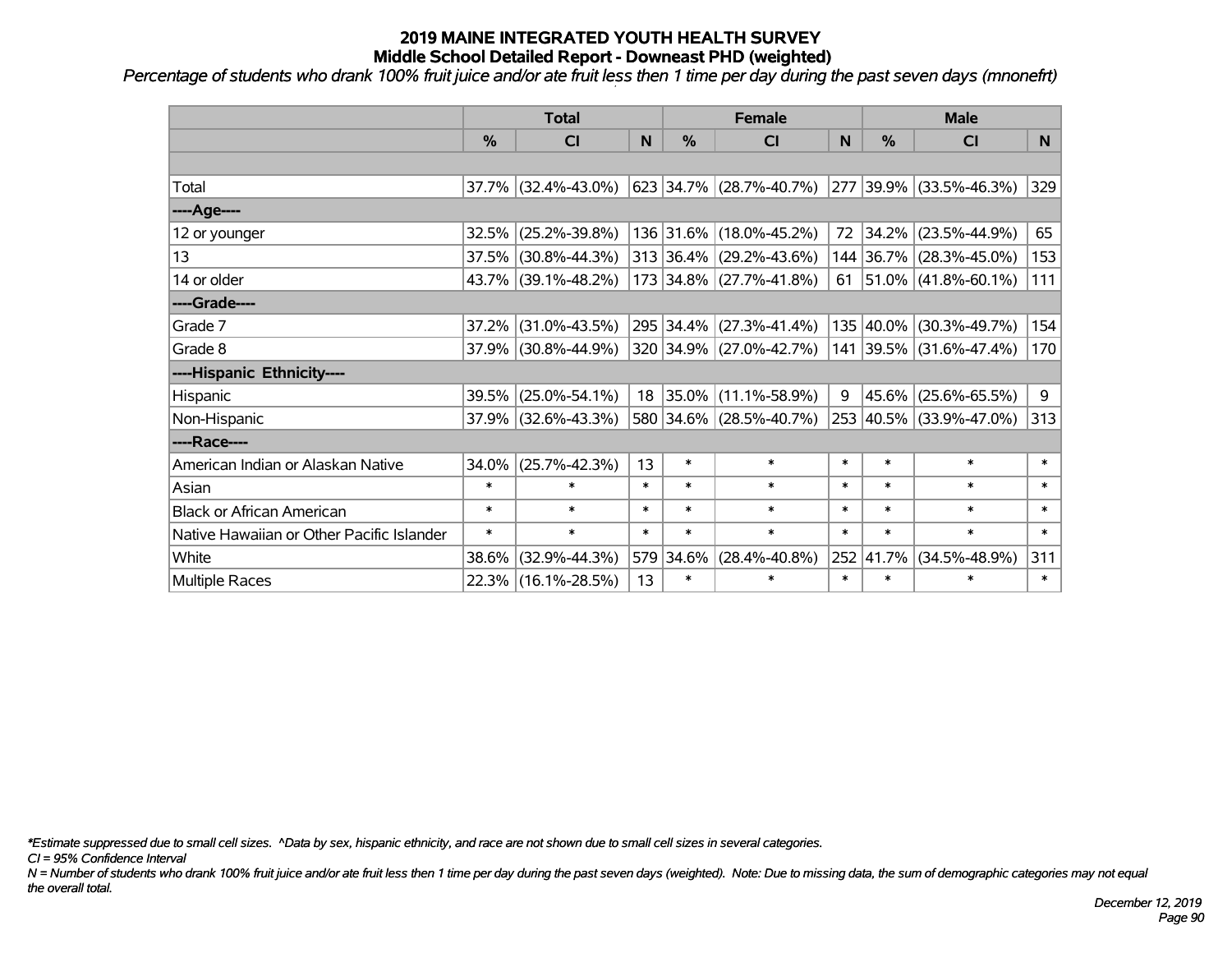*Percentage of students who ate vegetables three or more times per day during the past seven days (mnveg)*

|                                           | <b>Total</b>  |                        |        |               | <b>Female</b>            |          | <b>Male</b> |                     |        |  |
|-------------------------------------------|---------------|------------------------|--------|---------------|--------------------------|----------|-------------|---------------------|--------|--|
|                                           | $\frac{0}{0}$ | <b>CI</b>              | N      | $\frac{0}{0}$ | <b>CI</b>                | <b>N</b> | %           | <b>CI</b>           | N.     |  |
|                                           |               |                        |        |               |                          |          |             |                     |        |  |
| Total                                     |               | 14.1% (10.9%-17.3%)    |        |               | 234 15.5% (11.1%-19.9%)  |          | 124 12.5%   | $(9.7\% - 15.4\%)$  | 104    |  |
| ----Age----                               |               |                        |        |               |                          |          |             |                     |        |  |
| 12 or younger                             | 18.9%         | $(13.0\% - 24.8\%)$    | 81     | 20.9%         | $(12.9\% - 28.9\%)$      | 49       | 16.8%       | $(11.3\% - 22.3\%)$ | 32     |  |
| 13                                        | 11.5%         | $(7.6\% - 15.4\%)$     | 96     | $11.8\%$      | $(6.9\% - 16.7\%)$       | 47       | 10.5%       | $(6.7\% - 14.3\%)$  | 44     |  |
| 14 or older                               |               | $14.4\%$ (11.1%-17.7%) | 57     |               | $ 16.5\% $ (11.3%-21.7%) | 29       | $12.6\%$    | $(7.7\% - 17.5\%)$  | 28     |  |
| ----Grade----                             |               |                        |        |               |                          |          |             |                     |        |  |
| Grade 7                                   | 14.8%         | $(11.2\% - 18.5\%)$    |        | $119$ 17.5%   | $(12.9\% - 22.1\%)$      | 69       | 11.7%       | $(7.9\% - 15.5\%)$  | 45     |  |
| Grade 8                                   | 13.2%         | $(9.8\% - 16.6\%)$     |        | $112$   13.6% | $(8.1\% - 19.1\%)$       | 55       | 13.0%       | $(9.8\% - 16.3\%)$  | 56     |  |
| ----Hispanic Ethnicity----                |               |                        |        |               |                          |          |             |                     |        |  |
| Hispanic                                  | $\ast$        | $\ast$                 | $\ast$ | $\ast$        | $\ast$                   | $\ast$   | $\ast$      | $\ast$              | $\ast$ |  |
| Non-Hispanic                              |               | 14.0% (10.8%-17.3%)    |        |               | 215 15.3% (11.3%-19.3%)  | 112      | 12.5%       | $(9.3\% - 15.7\%)$  | 97     |  |
| ----Race----                              |               |                        |        |               |                          |          |             |                     |        |  |
| American Indian or Alaskan Native         | $\ast$        | $\ast$                 | $\ast$ | $\ast$        | $\ast$                   | $\ast$   | $\ast$      | $\ast$              | $\ast$ |  |
| Asian                                     | $\ast$        | $\ast$                 | $\ast$ | $\ast$        | $\ast$                   | $\ast$   | $\ast$      | $\ast$              | $\ast$ |  |
| <b>Black or African American</b>          | $\ast$        | $\ast$                 | $\ast$ | $\ast$        | $\ast$                   | $\ast$   | $\ast$      | $\ast$              | $\ast$ |  |
| Native Hawaiian or Other Pacific Islander | $\ast$        | $\ast$                 | $\ast$ | $\ast$        | $\ast$                   | $\ast$   | $\ast$      | $\ast$              | $\ast$ |  |
| White                                     | 14.3%         | $(11.0\% - 17.7\%)$    | 216    | 15.9%         | $(11.1\% - 20.7\%)$      | 116      | 12.6%       | $(9.6\% - 15.6\%)$  | 94     |  |
| Multiple Races                            | 17.8%         | $(5.4\% - 30.1\%)$     | 11     | $\ast$        | $\ast$                   | $\ast$   | $\ast$      | $\ast$              | $\ast$ |  |

*\*Estimate suppressed due to small cell sizes. ^Data by sex, hispanic ethnicity, and race are not shown due to small cell sizes in several categories.*

*CI = 95% Confidence Interval*

*N = Number of students who ate vegetables three or more times per day during the past seven days (weighted). Note: Due to missing data, the sum of demographic categories may not equal the overall total.*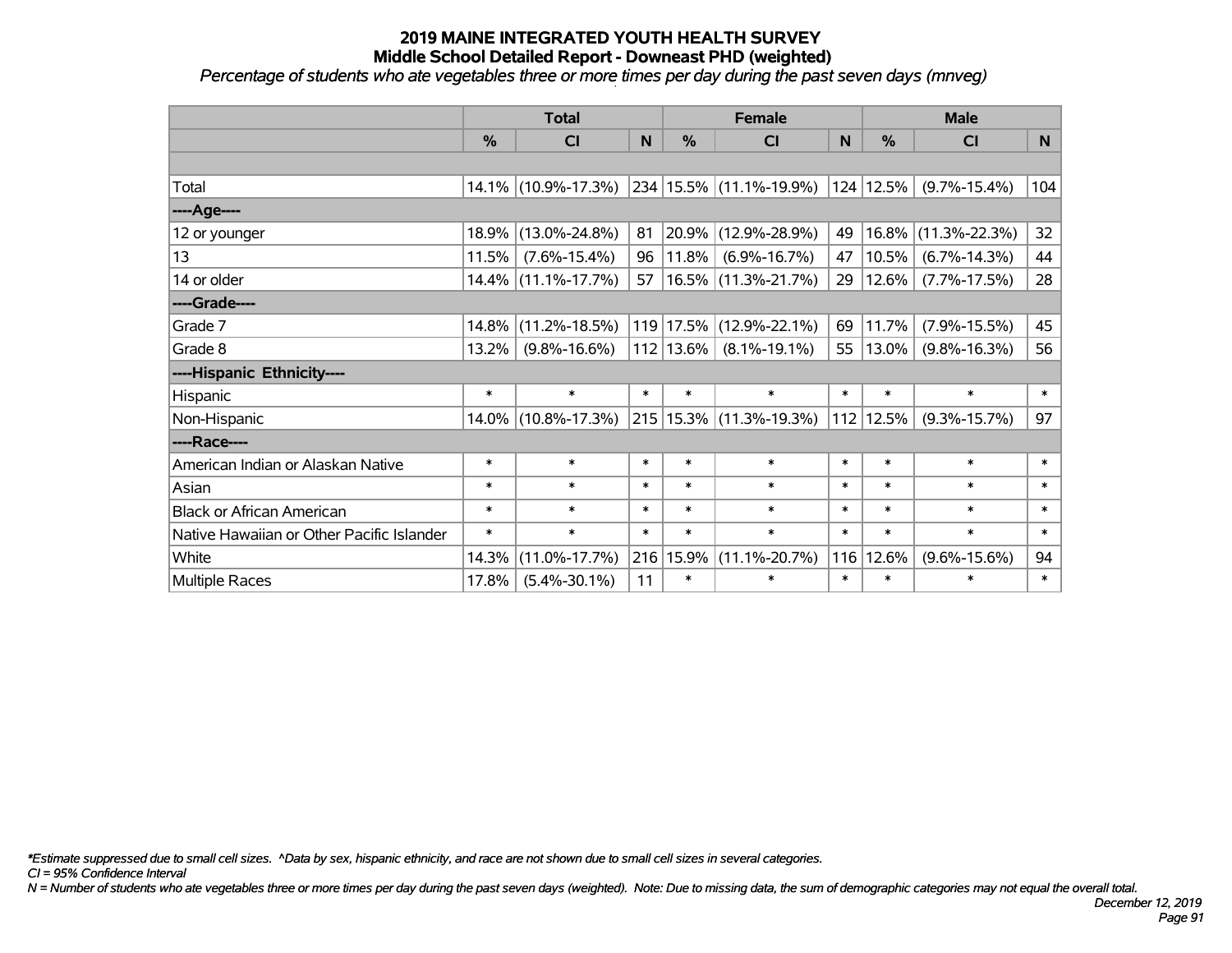*Percentage of students who ate vegetables less than 1 time per day during the past seven days (mnoneveg)*

|                                           | <b>Total</b> |                     |        |           | <b>Female</b>           | <b>Male</b>      |               |                                 |                 |
|-------------------------------------------|--------------|---------------------|--------|-----------|-------------------------|------------------|---------------|---------------------------------|-----------------|
|                                           | %            | CI                  | N      | %         | <b>CI</b>               | N                | $\frac{0}{0}$ | <b>CI</b>                       | N <sub>1</sub>  |
|                                           |              |                     |        |           |                         |                  |               |                                 |                 |
| Total                                     |              | 55.7% (50.8%-60.7%) |        |           | 925 49.7% (43.0%-56.4%) |                  |               | 399 61.8% (56.5%-67.1%)         | 512             |
| ----Age----                               |              |                     |        |           |                         |                  |               |                                 |                 |
| 12 or younger                             | 48.4%        | $(41.5\% - 55.2\%)$ |        | 207 41.9% | $(35.0\% - 48.8\%)$     | 98               | 56.2%         | $(45.6\% - 66.8\%)$             | 107             |
| 13                                        |              | 56.6% (49.6%-63.7%) |        |           | 473 52.9% (43.9%-61.8%) |                  |               | 208 60.3% (51.9%-68.7%)         | 253             |
| 14 or older                               |              | 61.7% (55.1%-68.2%) |        |           | 244 52.9% (43.7%-62.0%) |                  |               | 92 $ 69.5\%  (61.2\% - 77.8\%)$ | 152             |
| ----Grade----                             |              |                     |        |           |                         |                  |               |                                 |                 |
| Grade 7                                   | 54.3%        | $(49.7\% - 59.0\%)$ |        |           | 435 48.6% (41.7%-55.6%) |                  | 193 61.0%     | $(54.7\% - 67.3\%)$             | 237             |
| Grade 8                                   |              | 56.9% (50.9%-62.9%) |        |           | 481 50.7% (42.8%-58.6%) |                  |               | 204 62.2% (55.2%-69.2%)         | 268             |
| ----Hispanic Ethnicity----                |              |                     |        |           |                         |                  |               |                                 |                 |
| Hispanic                                  | 54.0%        | $(31.0\% - 77.0\%)$ | 24     | 47.6%     | $(23.4\% - 71.7\%)$     | 12 <sup>12</sup> | 62.2%         | $(34.5\% - 89.8\%)$             | 12 <sub>2</sub> |
| Non-Hispanic                              |              | 55.5% (50.6%-60.4%) |        |           | 850 49.9% (43.4%-56.4%) |                  |               | 364 61.1% (55.8%-66.5%)         | 474             |
| ----Race----                              |              |                     |        |           |                         |                  |               |                                 |                 |
| American Indian or Alaskan Native         | 66.9%        | $(53.8\% - 80.0\%)$ | 25     | $\ast$    | $\ast$                  | $\ast$           | $\ast$        | $\ast$                          | $\ast$          |
| Asian                                     | $\ast$       | $\ast$              | $\ast$ | $\ast$    | $\ast$                  | $\ast$           | $\ast$        | $\ast$                          | $\ast$          |
| <b>Black or African American</b>          | $\ast$       | $\ast$              | $\ast$ | $\ast$    | $\ast$                  | $\ast$           | $\ast$        | $\ast$                          | $\ast$          |
| Native Hawaiian or Other Pacific Islander | $\ast$       | $\ast$              | $\ast$ | $\ast$    | $\ast$                  | $\ast$           | $\ast$        | $\ast$                          | $\pmb{\ast}$    |
| White                                     | 55.6%        | $(50.2\% - 61.1\%)$ |        | 838 49.2% | $(42.1\% - 56.3\%)$     |                  | 360 62.2%     | $(55.9\% - 68.5\%)$             | 465             |
| Multiple Races                            |              | 46.4% (34.4%-58.4%) |        |           | 28 43.6% (29.4%-57.8%)  |                  | 12 49.9%      | $(31.2\% - 68.7\%)$             | 16              |

*\*Estimate suppressed due to small cell sizes. ^Data by sex, hispanic ethnicity, and race are not shown due to small cell sizes in several categories.*

*CI = 95% Confidence Interval*

*N = Number of students who ate vegetables less than 1 time per day during the past seven days (weighted). Note: Due to missing data, the sum of demographic categories may not equal the overall total.*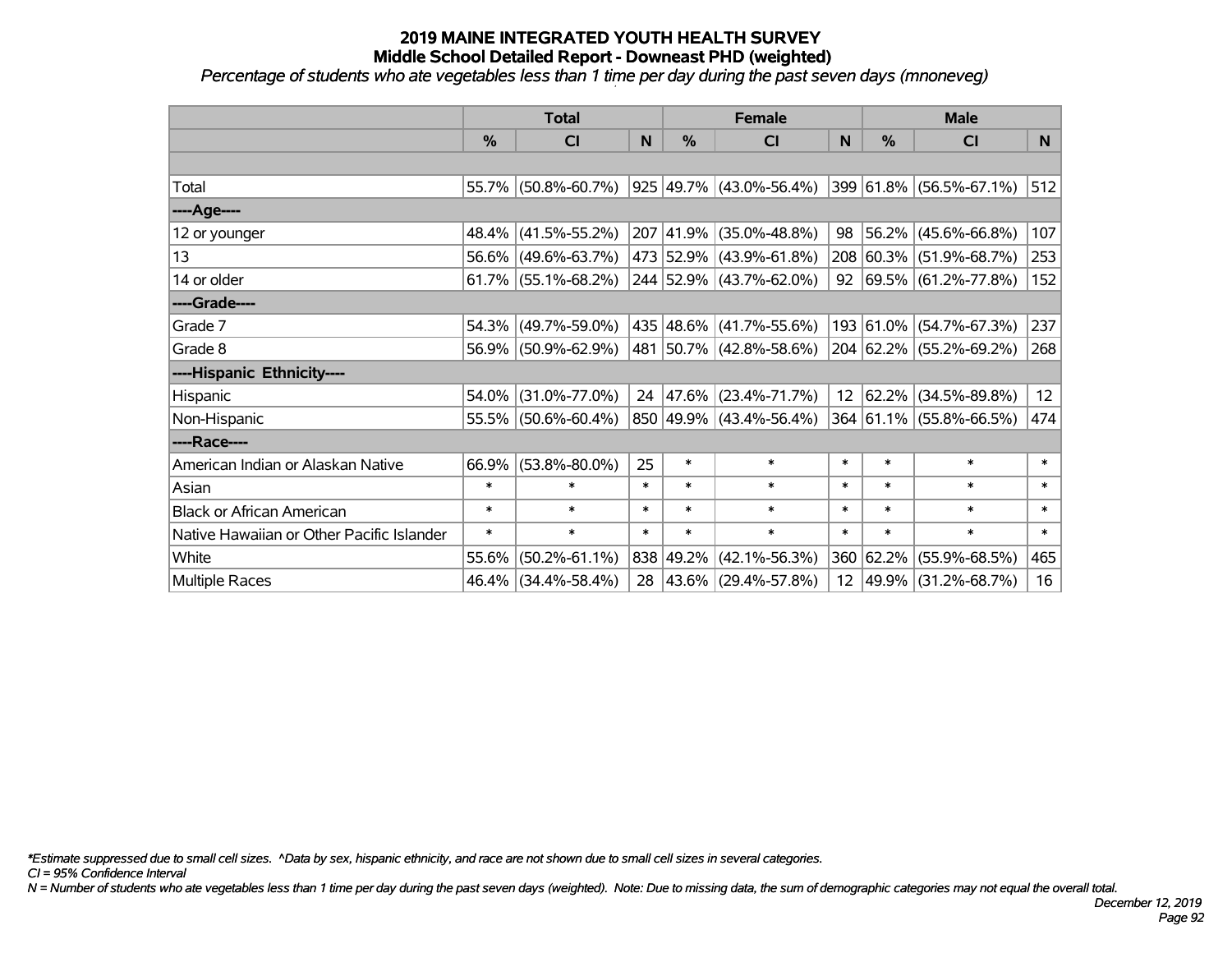*Percentage of students who drank 100% fruit juice, ate fruit and/or ate vegetables five or more times per day during the past seven days (mnfrvg)*

|                                           | <b>Total</b>  |                     |        |               | <b>Female</b>                    |           | <b>Male</b>   |                         |              |  |
|-------------------------------------------|---------------|---------------------|--------|---------------|----------------------------------|-----------|---------------|-------------------------|--------------|--|
|                                           | $\frac{0}{0}$ | <b>CI</b>           | N      | $\frac{0}{0}$ | <b>CI</b>                        | N         | $\frac{0}{0}$ | <b>CI</b>               | N            |  |
|                                           |               |                     |        |               |                                  |           |               |                         |              |  |
| Total                                     |               | 15.7% (13.1%-18.3%) |        |               | 258 16.1% (12.3%-20.0%)          |           |               | 128 15.8% (12.6%-19.0%) | 130          |  |
| ----Age----                               |               |                     |        |               |                                  |           |               |                         |              |  |
| 12 or younger                             |               | 19.5% (14.3%-24.7%) | 82     | 18.3%         | $(13.2\% - 23.4\%)$              |           |               | 42 21.4% (12.7%-30.1%)  | 40           |  |
| 13                                        |               | 14.8% (10.8%-18.9%) |        | 123 15.5%     | $(9.5\% - 21.5\%)$               | $61 \mid$ |               | $15.0\%$ (11.1%-18.9%)  | 62           |  |
| 14 or older                               |               | 13.5% (10.3%-16.7%) |        |               | 53   14.7%   $(10.3\% - 19.2\%)$ | 26        |               | $12.6\%$ (7.1%-18.1%)   | 28           |  |
| ----Grade----                             |               |                     |        |               |                                  |           |               |                         |              |  |
| Grade 7                                   |               | 16.3% (12.5%-20.1%) |        | 129 17.4%     | $(12.3\% - 22.5\%)$              | 68        | 15.8%         | $(11.7\% - 19.9\%)$     | 61           |  |
| Grade 8                                   |               | 15.2% (10.8%-19.5%) |        | $127$   15.1% | $(8.5\% - 21.6\%)$               | 61        |               | 15.6% (11.2%-20.1%)     | 67           |  |
| ----Hispanic Ethnicity----                |               |                     |        |               |                                  |           |               |                         |              |  |
| Hispanic                                  | 14.4%         | $(6.7\% - 22.2\%)$  | 6      | $\ast$        | $\ast$                           | $\ast$    | $\ast$        | $\ast$                  | $\ast$       |  |
| Non-Hispanic                              |               | 15.6% (12.9%-18.3%) |        |               | 237   16.4%   (12.3%-20.5%)      |           |               | 119 15.4% (12.1%-18.8%) | 118          |  |
| ----Race----                              |               |                     |        |               |                                  |           |               |                         |              |  |
| American Indian or Alaskan Native         | $\ast$        | $\ast$              | $\ast$ | $\ast$        | $\ast$                           | $\ast$    | $\ast$        | $\ast$                  | $\ast$       |  |
| Asian                                     | $\ast$        | $\ast$              | $\ast$ | $\ast$        | $\ast$                           | $\ast$    | $\ast$        | $\ast$                  | $\ast$       |  |
| <b>Black or African American</b>          | $\ast$        | $\ast$              | $\ast$ | $\ast$        | $\ast$                           | $\ast$    | $\ast$        | $\ast$                  | $\ast$       |  |
| Native Hawaiian or Other Pacific Islander | $\ast$        | $\ast$              | $\ast$ | $\ast$        | $\ast$                           | $\ast$    | $\ast$        | $\ast$                  | $\pmb{\ast}$ |  |
| White                                     | 15.8%         | $(12.8\% - 18.7\%)$ | 235    | 15.9%         | $(11.8\% - 20.1\%)$              | 115       | 16.2%         | $(12.2\% - 20.1\%)$     | 120          |  |
| <b>Multiple Races</b>                     |               | 22.7% (15.1%-30.2%) | 14     | $\ast$        | $\ast$                           | $\ast$    | $\ast$        | $\ast$                  | $\ast$       |  |

*\*Estimate suppressed due to small cell sizes. ^Data by sex, hispanic ethnicity, and race are not shown due to small cell sizes in several categories.*

*CI = 95% Confidence Interval*

*N = Number of students who drank 100% fruit juice, ate fruit and/or ate vegetables five or more times per day during the past seven days (weighted). Note: Due to missing data, the sum of demographic categories may not equal the overall total.*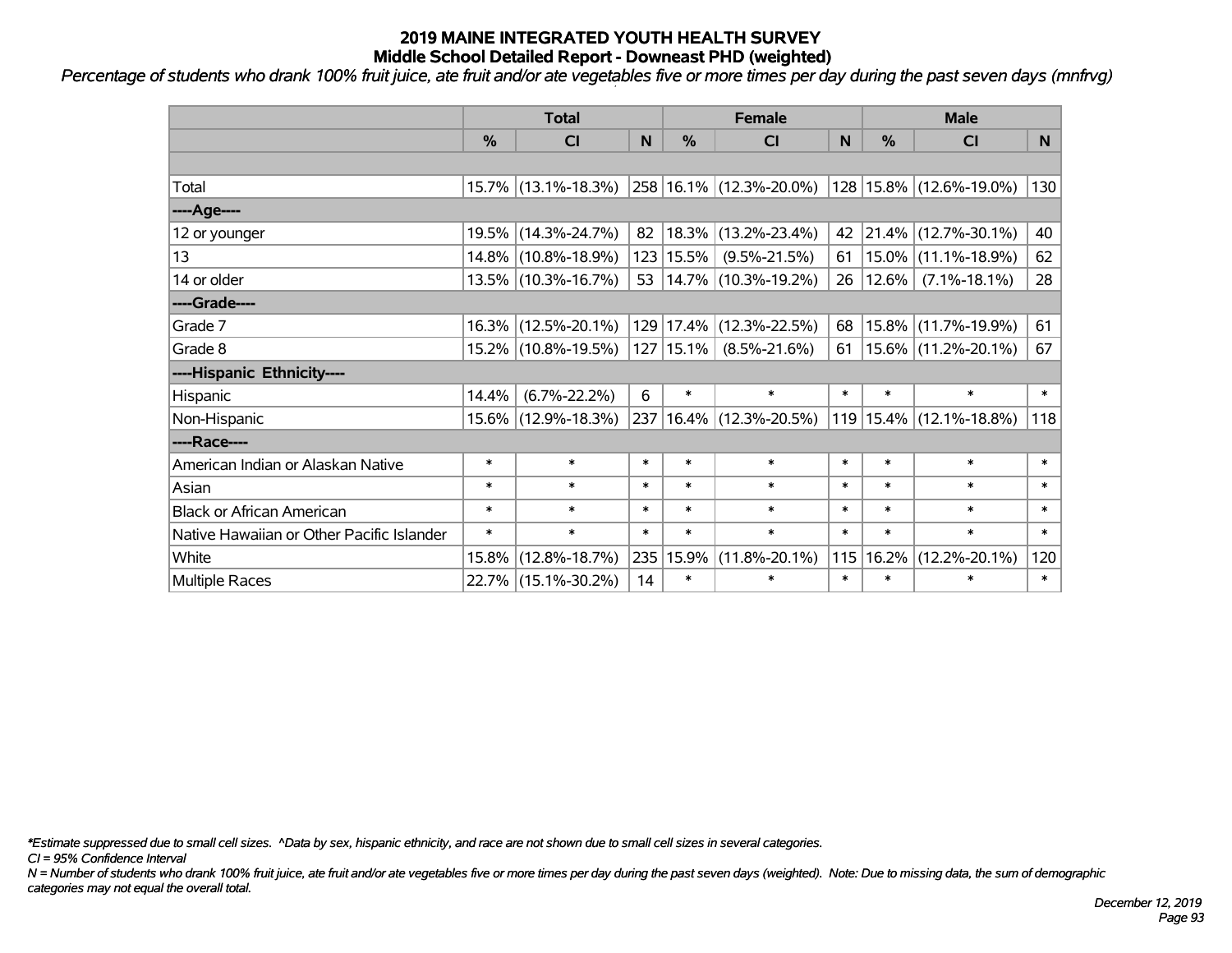*During the past 7 days, how many times did you drink a can, bottle, or glass of soda, sports drink, energy drink, or other sugar-sweetened beverage such as Gatorade, Red Bull, lemonade, sweetened tea or coffee drinks, flavored milk, Snapple, or Sunny D? (Do not count diet soda, other diet drinks, or 100% fruit juice.) (mn159a)*

*Percentage of students who answered at least one time per day in the past week*

|                                           | <b>Total</b> |                     |        | <b>Female</b> | <b>Male</b>                      |        |           |                         |                 |
|-------------------------------------------|--------------|---------------------|--------|---------------|----------------------------------|--------|-----------|-------------------------|-----------------|
|                                           | %            | <b>CI</b>           | N      | $\frac{9}{6}$ | <b>CI</b>                        | N      | %         | <b>CI</b>               | N.              |
|                                           |              |                     |        |               |                                  |        |           |                         |                 |
| Total                                     |              | 20.8% (16.0%-25.6%) |        |               | $ 341 18.8\%  (12.1\% - 25.5\%)$ |        |           | 148 22.9% (18.8%-27.0%) | 187             |
| ----Age----                               |              |                     |        |               |                                  |        |           |                         |                 |
| 12 or younger                             | 18.2%        | $(10.6\% - 25.9\%)$ | 77     | 20.4%         | $(9.5\% - 31.3\%)$               | 47     | 16.0%     | $(9.3\% - 22.6\%)$      | 30 <sup>°</sup> |
| 13                                        |              | 18.2% (13.2%-23.2%) |        | $151$   15.1% | $(9.9\% - 20.3\%)$               |        | 58 20.7%  | $(13.8\% - 27.7\%)$     | 87              |
| 14 or older                               |              | 29.3% (18.8%-39.8%) |        |               | 113 24.8% (14.3%-35.4%)          |        |           | 43 33.4% (20.9%-46.0%)  | 70              |
| ----Grade----                             |              |                     |        |               |                                  |        |           |                         |                 |
| Grade 7                                   | $18.8\%$     | $(14.5\% - 23.1\%)$ |        |               | 148   19.5%   (12.4%-26.7%)      | 76     | 17.7%     | $(14.1\% - 21.3\%)$     | 68              |
| Grade 8                                   |              | 22.7% (16.8%-28.6%) |        |               | 190   18.2%   (10.8%-25.6%)      |        |           | 72 27.6% (20.6%-34.5%)  | 117             |
| ----Hispanic Ethnicity----                |              |                     |        |               |                                  |        |           |                         |                 |
| Hispanic                                  | 21.4%        | $(12.2\% - 30.7\%)$ | 9      | $\ast$        | $\ast$                           | $\ast$ | $\ast$    | $\ast$                  | $\ast$          |
| Non-Hispanic                              |              | 20.6% (16.3%-25.0%) |        |               | $312 18.8\%  (12.4\% - 25.1\%)$  |        |           | 136 22.4% (18.6%-26.2%) | 171             |
| ----Race----                              |              |                     |        |               |                                  |        |           |                         |                 |
| American Indian or Alaskan Native         | 31.7%        | $(20.9\% - 42.5\%)$ | 12     | $\ast$        | $\ast$                           | $\ast$ | $\ast$    | $\ast$                  | $\ast$          |
| Asian                                     | $\ast$       | $\ast$              | $\ast$ | $\ast$        | $\ast$                           | $\ast$ | $\ast$    | $\ast$                  | $\ast$          |
| <b>Black or African American</b>          | $\ast$       | $\ast$              | $\ast$ | $\ast$        | $\ast$                           | $\ast$ | $\ast$    | $\ast$                  | $\ast$          |
| Native Hawaiian or Other Pacific Islander | $\ast$       | $\ast$              | $\ast$ | $\ast$        | $\ast$                           | $\ast$ | $\ast$    | $\ast$                  | $\ast$          |
| White                                     | 21.0%        | $(15.9\% - 26.0\%)$ |        |               | 312 18.2% (11.6%-24.9%)          |        | 132 23.7% | $(19.4\% - 28.0\%)$     | 175             |
| <b>Multiple Races</b>                     |              | 24.0% (17.3%-30.7%) |        |               | 14 27.7% (15.0%-40.4%)           | 7      | 21.6%     | $(6.3\% - 36.9\%)$      | 7 <sup>1</sup>  |

*\*Estimate suppressed due to small cell sizes. ^Data by sex, hispanic ethnicity, and race are not shown due to small cell sizes in several categories.*

*CI = 95% Confidence Interval*

*N = Number of students who answered at least one time per day in the past week (weighted). Note: Due to missing data, the sum of demographic categories may not equal the overall total.*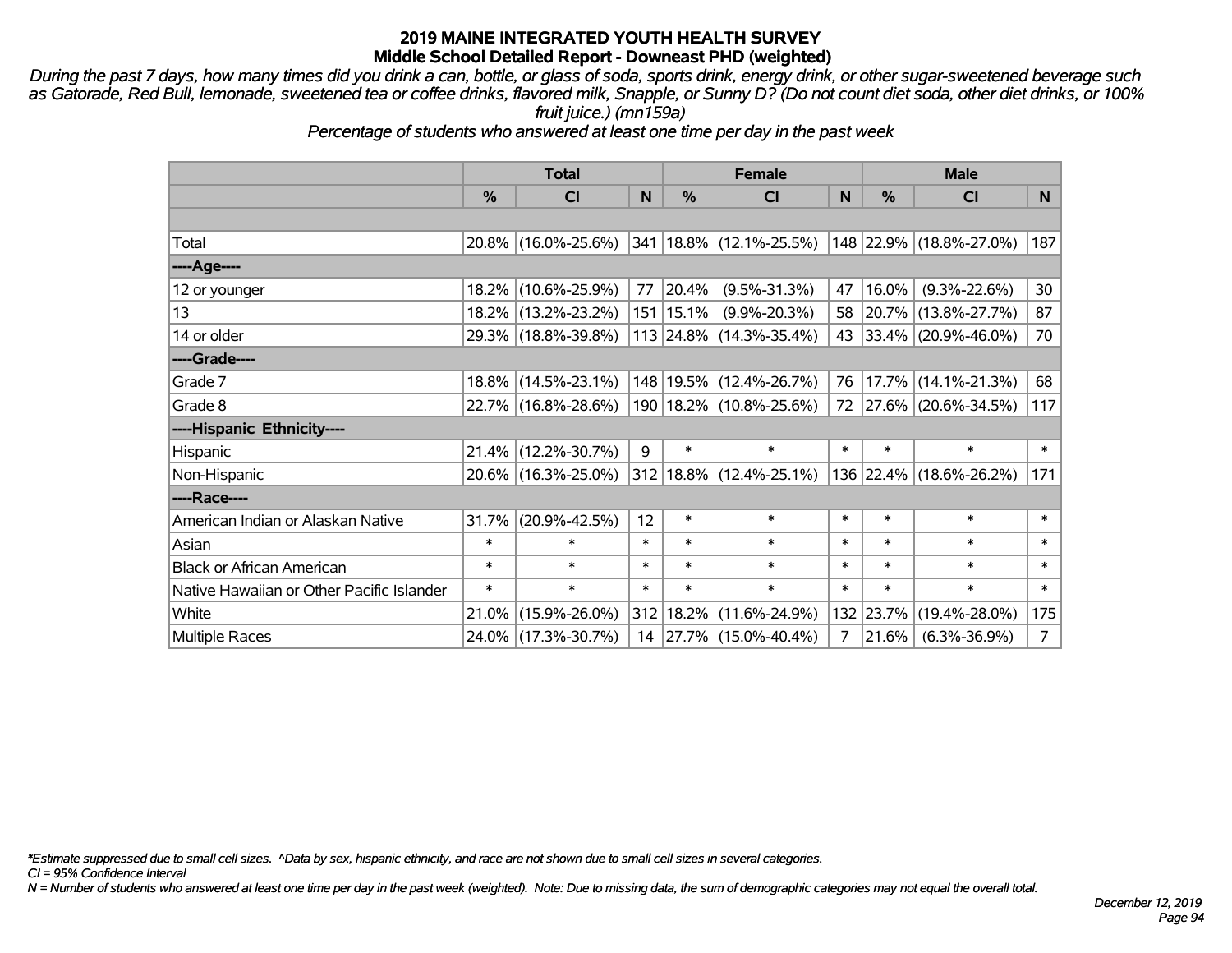*During the past 7 days, on how many days did you eat dinner at home with at least one of your parents or guardians? (mn185b) Percentage of students who answered at least 5 days*

|                                           | <b>Total</b>  |                        |        | <b>Female</b> |                                   | <b>Male</b> |               |                         |                |
|-------------------------------------------|---------------|------------------------|--------|---------------|-----------------------------------|-------------|---------------|-------------------------|----------------|
|                                           | $\frac{0}{0}$ | <b>CI</b>              | N      | %             | <b>CI</b>                         | N           | $\frac{0}{0}$ | <b>CI</b>               | N.             |
|                                           |               |                        |        |               |                                   |             |               |                         |                |
| Total                                     |               | $80.2\%$ (77.4%-83.0%) |        |               | $(1,334 78.8\% (73.3\% - 84.4\%)$ |             |               | 643 82.1% (78.1%-86.2%) | 674            |
| ----Age----                               |               |                        |        |               |                                   |             |               |                         |                |
| 12 or younger                             | 77.0%         | $(69.3\% - 84.7\%)$    | 332    | 77.1%         | $(66.2\% - 88.0\%)$               |             |               | 189 76.8% (66.5%-87.2%) | 144            |
| 13                                        |               | 83.9% (79.2%-88.5%)    | 693    | 84.8%         | $(77.4\% - 92.1\%)$               |             |               | 318 83.9% (77.7%-90.1%) | 359            |
| 14 or older                               |               | 76.2% (68.6%-83.9%)    | 308    |               | 69.6% (60.8%-78.4%)               |             |               | 136 83.2% (69.6%-96.9%) | 172            |
| ----Grade----                             |               |                        |        |               |                                   |             |               |                         |                |
| Grade 7                                   |               | 79.4% (72.9%-85.9%)    | 633    | 78.1%         | $(67.6\% - 88.6\%)$               |             |               | 313 79.9% (73.4%-86.4%) | 304            |
| Grade 8                                   |               | $80.9\%$ (77.1%-84.6%) | 697    |               | 79.3% (73.8%-84.9%)               |             |               | 327 84.1% (76.4%-91.7%) | 370            |
| ----Hispanic Ethnicity----                |               |                        |        |               |                                   |             |               |                         |                |
| Hispanic                                  | 53.9%         | $(9.6\% - 98.3\%)$     | 20     | $\ast$        | $\ast$                            | $\ast$      | $\ast$        | $\ast$                  | $\ast$         |
| Non-Hispanic                              |               | $81.7\%$ (78.9%-84.5%) | 1,273  |               | 79.5% (74.6%-84.5%)               |             |               | 606 84.5% (79.4%-89.7%) | 658            |
| ----Race----                              |               |                        |        |               |                                   |             |               |                         |                |
| American Indian or Alaskan Native         |               | 47.3% (19.3%-75.2%)    | 19     | 53.1%         | $(20.7\% - 85.4\%)$               | 12          | 39.8%         | $(8.4\% - 71.2\%)$      | $\overline{7}$ |
| Asian                                     | $\ast$        | $\ast$                 | $\ast$ | $\ast$        | $\ast$                            | $\ast$      | $\ast$        | $\ast$                  | $\ast$         |
| <b>Black or African American</b>          | $\ast$        | $\ast$                 | $\ast$ | $\ast$        | $\ast$                            | $\ast$      | $\ast$        | $\ast$                  | $\ast$         |
| Native Hawaiian or Other Pacific Islander | $\ast$        | $\ast$                 | $\ast$ | $\ast$        | $\ast$                            | $\ast$      | $\ast$        | $\ast$                  | $\ast$         |
| White                                     | 81.0%         | $(78.3\% - 83.8\%)$    | 1,230  | 79.5%         | $(74.4\% - 84.6\%)$               |             | 597 83.1%     | $(78.7\% - 87.5\%)$     | 620            |
| Multiple Races                            |               | 83.1% (73.5%-92.7%)    | 51     | $\ast$        | $\ast$                            | $\ast$      | $\ast$        | $\ast$                  | $\ast$         |

*\*Estimate suppressed due to small cell sizes. ^Data by sex, hispanic ethnicity, and race are not shown due to small cell sizes in several categories.*

*CI = 95% Confidence Interval*

*N = Number of students who answered at least 5 days (weighted). Note: Due to missing data, the sum of demographic categories may not equal the overall total.*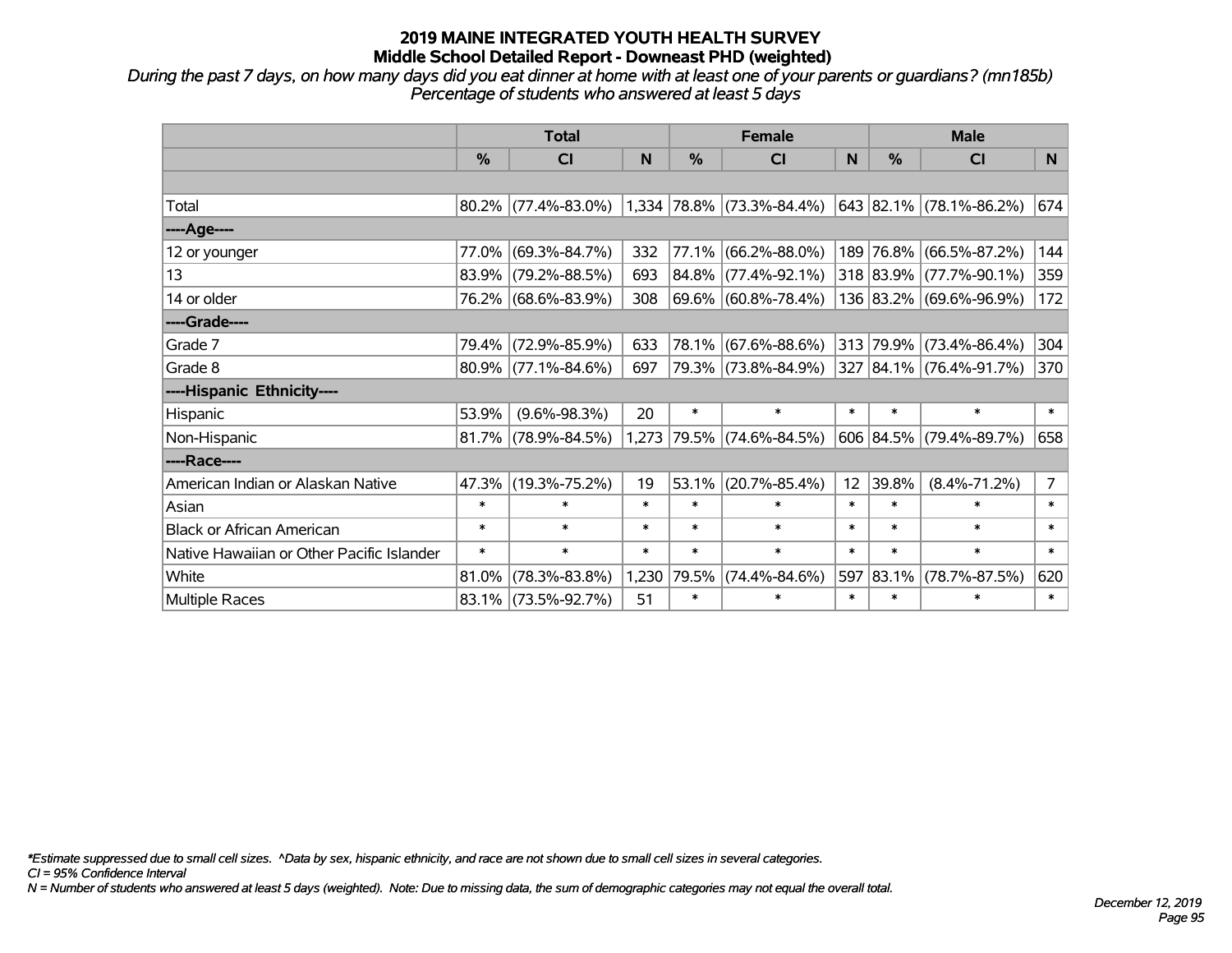*During the past 7 days, on how many days were you physically active for a total of at least 60 minutes per day? (Add up all the time you spent in any kind of physical activity that increased your heart rate and made you breathe hard some of the time.) (mn161) Percentage of students who answered at least 5 days*

|                                           | <b>Total</b>  |                        |        | <b>Female</b> | <b>Male</b>              |        |               |                         |                  |
|-------------------------------------------|---------------|------------------------|--------|---------------|--------------------------|--------|---------------|-------------------------|------------------|
|                                           | $\frac{0}{0}$ | CI                     | N      | %             | <b>CI</b>                | N      | $\frac{0}{0}$ | <b>CI</b>               | N                |
|                                           |               |                        |        |               |                          |        |               |                         |                  |
| Total                                     |               | 49.8% (46.2%-53.4%)    |        |               | 812 52.6% (49.2%-56.0%)  |        |               | 416 47.7% (41.0%-54.4%) | 386              |
| ----Age----                               |               |                        |        |               |                          |        |               |                         |                  |
| 12 or younger                             |               | 54.2% (48.8%-59.5%)    |        |               | 227 57.0% (49.5%-64.4%)  |        | 130 49.9%     | $(39.4\% - 60.4\%)$     | 94               |
| 13                                        |               | 47.9% (42.8%-53.0%)    |        |               | 393 49.1% (43.8%-54.5%)  |        |               | 191 47.8% (37.6%-58.1%) | 196              |
| 14 or older                               |               | 49.3% (42.5%-56.2%)    |        |               | 192 54.7% (47.7%-61.7%)  |        |               | 96 45.5% (37.6%-53.5%)  | 96               |
| ----Grade----                             |               |                        |        |               |                          |        |               |                         |                  |
| Grade 7                                   |               | 47.5% (42.1%-53.0%)    |        |               | 374 47.0% (42.3%-51.7%)  |        | 183 48.4%     | $(39.3\% - 57.5\%)$     | 186              |
| Grade 8                                   |               | $52.5\%$ (49.1%-55.8%) |        |               | 433 58.1% (53.9%-62.4%)  |        |               | 231 47.6% (40.9%-54.2%) | 198              |
| ----Hispanic Ethnicity----                |               |                        |        |               |                          |        |               |                         |                  |
| Hispanic                                  |               | 54.0% (39.1%-68.9%)    |        | 24 40.5%      | $(11.7\% - 69.3\%)$      | 10     | $ 71.2\% $    | $(53.4\% - 89.0\%)$     | 14               |
| Non-Hispanic                              |               | 49.9% (46.1%-53.6%)    |        |               | 750 53.2% (49.3%-57.1%)  |        |               | 385 47.4% (40.2%-54.5%) | 358              |
| ----Race----                              |               |                        |        |               |                          |        |               |                         |                  |
| American Indian or Alaskan Native         |               | $50.6\%$ (40.0%-61.1%) | 18     | 39.3%         | $(17.7\% - 60.9\%)$      | 7      | 62.1%         | $(32.7\% - 91.4\%)$     | 11               |
| Asian                                     | $\ast$        | $\ast$                 | $\ast$ | $\ast$        | $\ast$                   | $\ast$ | $\ast$        | $\ast$                  | $\ast$           |
| <b>Black or African American</b>          | $\ast$        | $\ast$                 | $\ast$ | $\ast$        | $\ast$                   | $\ast$ | $\ast$        | $\ast$                  | $\ast$           |
| Native Hawaiian or Other Pacific Islander | $\ast$        | $\ast$                 | $\ast$ | $\ast$        | $\ast$                   | $\ast$ | $\ast$        | $\ast$                  | $\ast$           |
| White                                     | $50.2\%$      | $(46.2\% - 54.1\%)$    |        | 743 52.9%     | $(49.1\% - 56.6\%)$      |        | 384 47.9%     | $(40.5\% - 55.4\%)$     | 350              |
| Multiple Races                            |               | 48.6% (38.3%-59.0%)    | 29     |               | $ 50.7\% $ (36.0%-65.3%) |        |               | 14 48.2% (37.6%-58.8%)  | 15 <sub>15</sub> |

*\*Estimate suppressed due to small cell sizes. ^Data by sex, hispanic ethnicity, and race are not shown due to small cell sizes in several categories.*

*CI = 95% Confidence Interval*

*N = Number of students who answered at least 5 days (weighted). Note: Due to missing data, the sum of demographic categories may not equal the overall total.*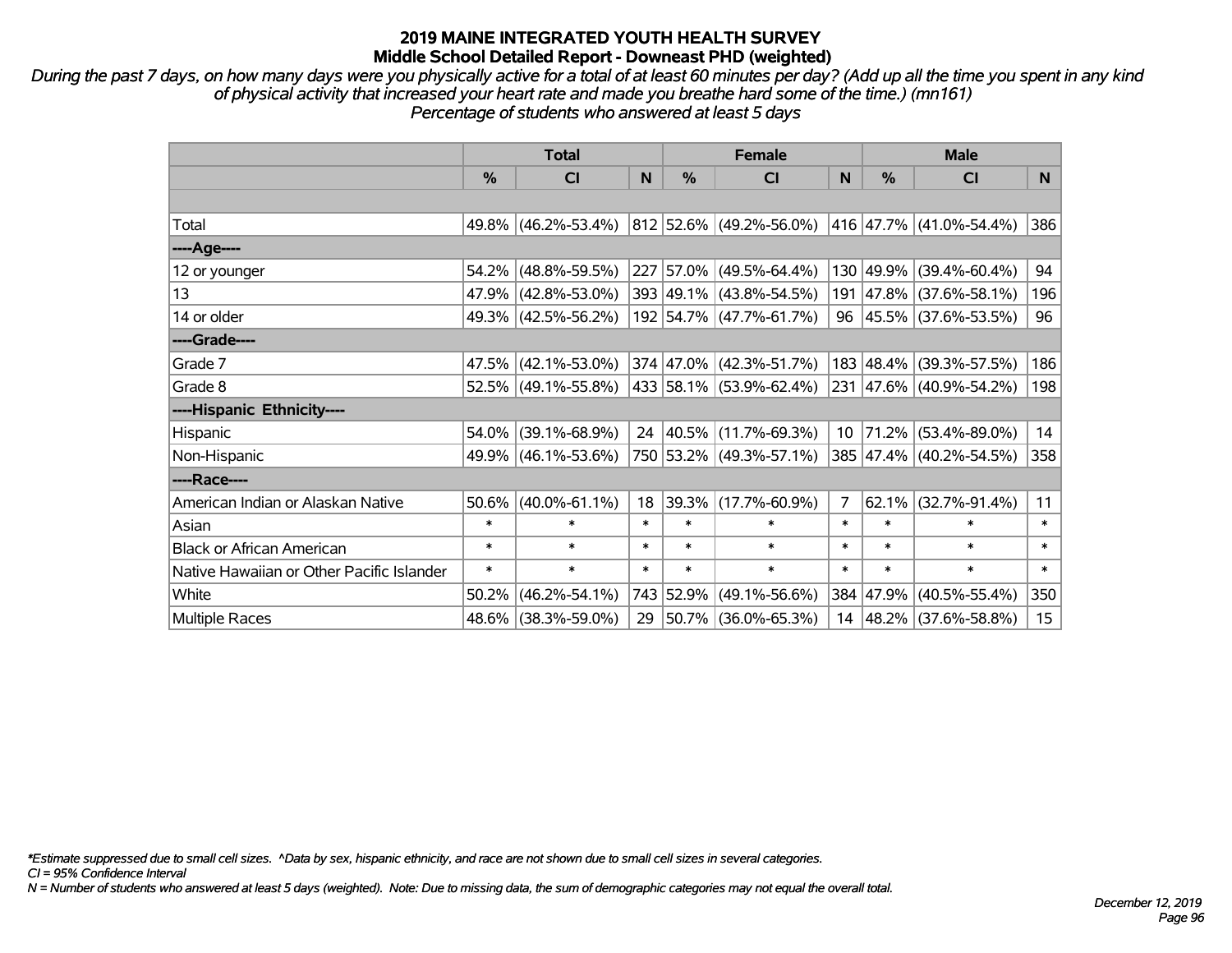*Percentage of students who were physically active for a total of at least 60 minutes per day on all of the past seven days (mnpa7day)*

|                                           | <b>Total</b>  |                                             |        |                  | <b>Female</b>                   | <b>Male</b> |               |                         |              |
|-------------------------------------------|---------------|---------------------------------------------|--------|------------------|---------------------------------|-------------|---------------|-------------------------|--------------|
|                                           | $\frac{0}{0}$ | <b>CI</b>                                   | N      | $\frac{0}{0}$    | <b>CI</b>                       | N           | $\frac{0}{0}$ | <b>CI</b>               | N.           |
|                                           |               |                                             |        |                  |                                 |             |               |                         |              |
| Total                                     |               | 25.6% (22.7%-28.5%)                         |        |                  | $ 417 22.8\% (19.7\% - 25.8\%)$ |             |               | 180 28.6% (23.6%-33.6%) | 232          |
| ----Age----                               |               |                                             |        |                  |                                 |             |               |                         |              |
| 12 or younger                             | $30.5\%$      | $(25.7\% - 35.3\%)$                         |        |                  | 128 27.6% (21.6%-33.7%)         | 63          | 33.6%         | $(21.2\% - 45.9\%)$     | 63           |
| 13                                        |               | 21.2% (17.8%-24.7%)                         |        |                  | $174 16.8\%  (12.8\% - 20.8\%)$ |             |               | 65 25.6% (20.0%-31.2%)  | 105          |
| 14 or older                               |               | 29.6% (22.9%-36.4%)                         |        |                  | $115$ 29.6% (22.0%-37.2%)       |             |               | 52 30.1% (21.8%-38.4%)  | 64           |
| ----Grade----                             |               |                                             |        |                  |                                 |             |               |                         |              |
| Grade 7                                   | $24.3\%$      | $(21.0\% - 27.6\%)$                         |        |                  | 192 21.6% (16.5%-26.6%)         | 84          | 27.6%         | $(20.9\% - 34.3\%)$     | 106          |
| Grade 8                                   |               | 27.0% (23.4%-30.6%) 223 24.1% (19.9%-28.3%) |        |                  |                                 |             |               | 96 29.6% (24.2%-35.1%)  | 123          |
| ----Hispanic Ethnicity----                |               |                                             |        |                  |                                 |             |               |                         |              |
| Hispanic                                  | 39.9%         | $(24.7\% - 55.2\%)$                         | 18     | 28.5%            | $(0.4\% - 56.7\%)$              | 7           | 54.4%         | $(38.5\% - 70.4\%)$     | 11           |
| Non-Hispanic                              |               | 25.4% (22.2%-28.7%)                         |        |                  | 383 23.4% (19.0%-27.8%)         |             |               | 169 27.5% (22.1%-32.9%) | 208          |
| ----Race----                              |               |                                             |        |                  |                                 |             |               |                         |              |
| American Indian or Alaskan Native         | 31.5%         | $(20.8\% - 42.3\%)$                         | 11     | $\ast$           | $\ast$                          | $\ast$      | $\ast$        | $\ast$                  | $\ast$       |
| Asian                                     | $\ast$        | $\ast$                                      | $\ast$ | $\ast$           | $\ast$                          | $\ast$      | $\ast$        | $\ast$                  | $\ast$       |
| <b>Black or African American</b>          | $\ast$        | $\ast$                                      | $\ast$ | $\ast$           | $\ast$                          | $\ast$      | $\ast$        | $\ast$                  | $\ast$       |
| Native Hawaiian or Other Pacific Islander | $\ast$        | $\ast$                                      | $\ast$ | $\ast$           | $\ast$                          | $\ast$      | $\ast$        | $\ast$                  | $\pmb{\ast}$ |
| White                                     | 25.7%         | $(22.7\% - 28.8\%)$                         |        | 381 23.1%        | $(19.1\% - 27.1\%)$             |             | 168 28.5%     | $(23.4\% - 33.6\%)$     | 208          |
| <b>Multiple Races</b>                     | 21.4%         | $(7.4\% - 35.5\%)$                          |        | $13 \mid 22.4\%$ | $(6.1\% - 38.7\%)$              | 6           | 21.2%         | $(4.0\% - 38.4\%)$      | 7            |

*\*Estimate suppressed due to small cell sizes. ^Data by sex, hispanic ethnicity, and race are not shown due to small cell sizes in several categories.*

*CI = 95% Confidence Interval*

*N = Number of students who were physically active for a total of at least 60 minutes per day on all of the past seven days (weighted). Note: Due to missing data, the sum of demographic categories may not equal the overall total.*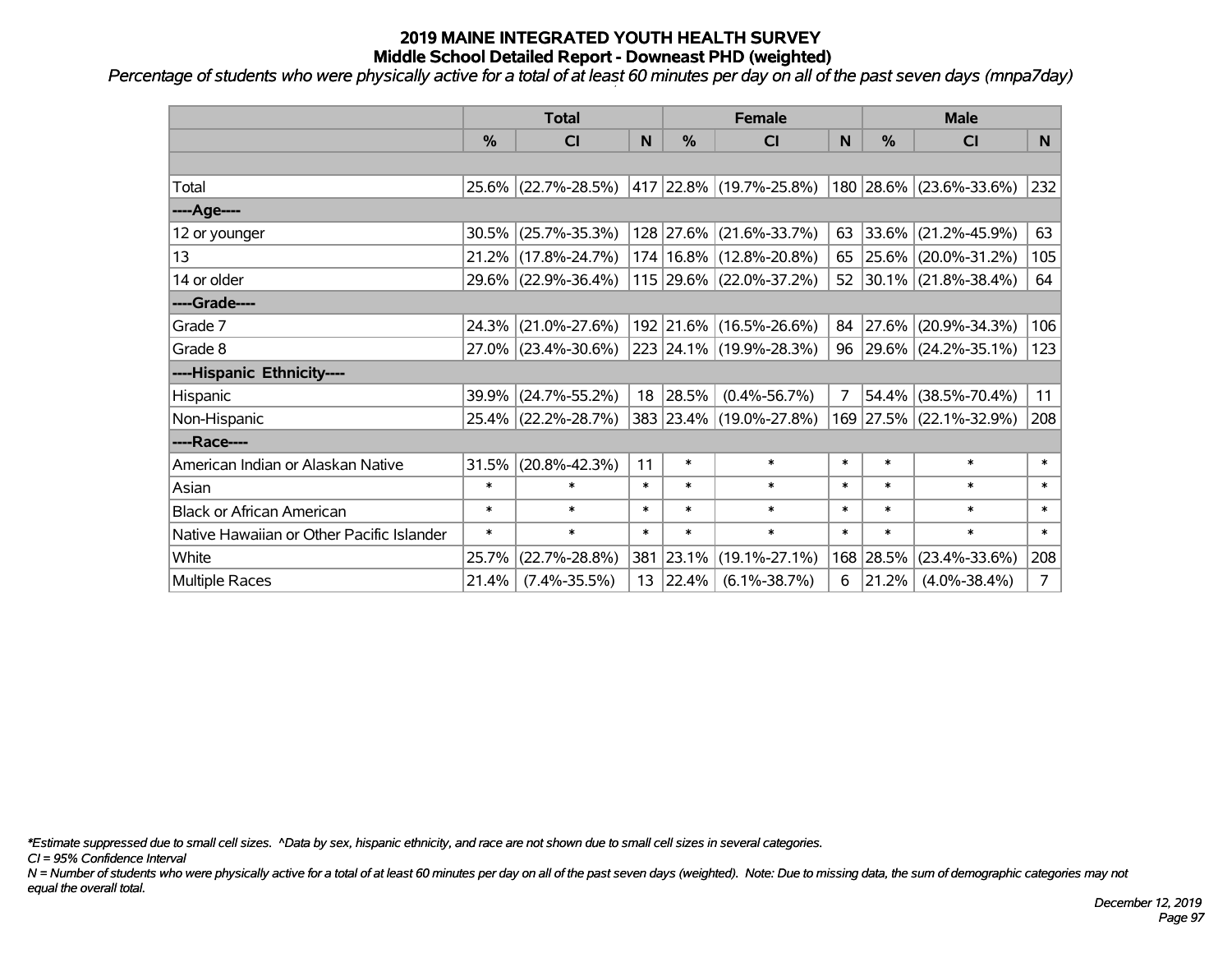#### **2019 MAINE INTEGRATED YOUTH HEALTH SURVEY Middle School Detailed Report - Downeast PHD (weighted)** *On an average school day, how many hours do you watch TV? (mn125) Percentage of students who answered at least 3 hours*

|                                           | <b>Total</b>  |                     |                |               | <b>Female</b>               | <b>Male</b> |        |                         |                |
|-------------------------------------------|---------------|---------------------|----------------|---------------|-----------------------------|-------------|--------|-------------------------|----------------|
|                                           | $\frac{0}{0}$ | CI                  | N.             | $\frac{0}{0}$ | CI                          | <b>N</b>    | %      | <b>CI</b>               | N <sub>1</sub> |
|                                           |               |                     |                |               |                             |             |        |                         |                |
| Total                                     |               | 25.1% (20.1%-30.0%) |                |               | 416   22.3%   (16.9%-27.6%) |             |        | 181 27.0% (18.6%-35.5%) | 221            |
| ----Age----                               |               |                     |                |               |                             |             |        |                         |                |
| 12 or younger                             | 20.2%         | $(5.7\% - 34.8\%)$  |                | 86   15.1%    | $(0.0\% - 31.7\%)$          | 37          | 27.2%  | $(16.0\% - 38.4\%)$     | 49             |
| 13                                        |               | 23.8% (14.6%-33.0%) |                |               | 197 21.6% (14.1%-29.0%)     | 81          |        | 24.4% (10.9%-37.9%)     | 105            |
| 14 or older                               |               | 32.8% (19.0%-46.7%) |                |               | 133 32.6% (15.7%-49.6%)     |             |        | 64 32.3% (17.7%-47.0%)  | 67             |
| ----Grade----                             |               |                     |                |               |                             |             |        |                         |                |
| Grade 7                                   |               | 23.2% (14.1%-32.3%) |                | 186 19.5%     | $(5.8\% - 33.3\%)$          | 78          | 25.0%  | $(16.0\% - 34.0\%)$     | 96             |
| Grade 8                                   |               | 26.9% (15.2%-38.7%) |                |               | 230 25.2% (14.6%-35.7%)     |             |        | 103 28.8% (12.5%-45.0%) | 125            |
| ----Hispanic Ethnicity----                |               |                     |                |               |                             |             |        |                         |                |
| Hispanic                                  | 17.4%         | $(3.5\% - 31.3\%)$  | $\overline{7}$ | $\ast$        | $\ast$                      | $\ast$      | $\ast$ | $\ast$                  | $\ast$         |
| Non-Hispanic                              |               | 25.0% (19.4%-30.6%) |                |               | 388 20.9% (14.4%-27.4%)     |             |        | 159 28.1% (18.8%-37.4%) | 218            |
| ----Race----                              |               |                     |                |               |                             |             |        |                         |                |
| American Indian or Alaskan Native         | 41.0%         | $(24.7\% - 57.3\%)$ | 16             | $\ast$        | $\ast$                      | $\ast$      | $\ast$ | $\ast$                  | $\ast$         |
| Asian                                     | $\ast$        | $\ast$              | $\ast$         | $\ast$        | $\ast$                      | $\ast$      | $\ast$ | $\ast$                  | $\ast$         |
| <b>Black or African American</b>          | $\ast$        | $\ast$              | $\ast$         | $\ast$        | $\ast$                      | $\ast$      | $\ast$ | $\ast$                  | $\ast$         |
| Native Hawaiian or Other Pacific Islander | $\ast$        | $\ast$              | $\ast$         | $\ast$        | $\ast$                      | $\ast$      | $\ast$ | $\ast$                  | $\ast$         |
| White                                     | 24.6%         | $(19.6\% - 29.7\%)$ | 373            | 20.9%         | $(14.1\% - 27.7\%)$         | 157         | 27.9%  | $(18.2\% - 37.7\%)$     | 208            |
| <b>Multiple Races</b>                     | 24.1%         | $(9.1\% - 39.2\%)$  | 15             | $\ast$        | $\ast$                      | $\ast$      | $\ast$ | $\ast$                  | $\ast$         |

*\*Estimate suppressed due to small cell sizes. ^Data by sex, hispanic ethnicity, and race are not shown due to small cell sizes in several categories.*

*CI = 95% Confidence Interval*

*N = Number of students who answered at least 3 hours (weighted). Note: Due to missing data, the sum of demographic categories may not equal the overall total.*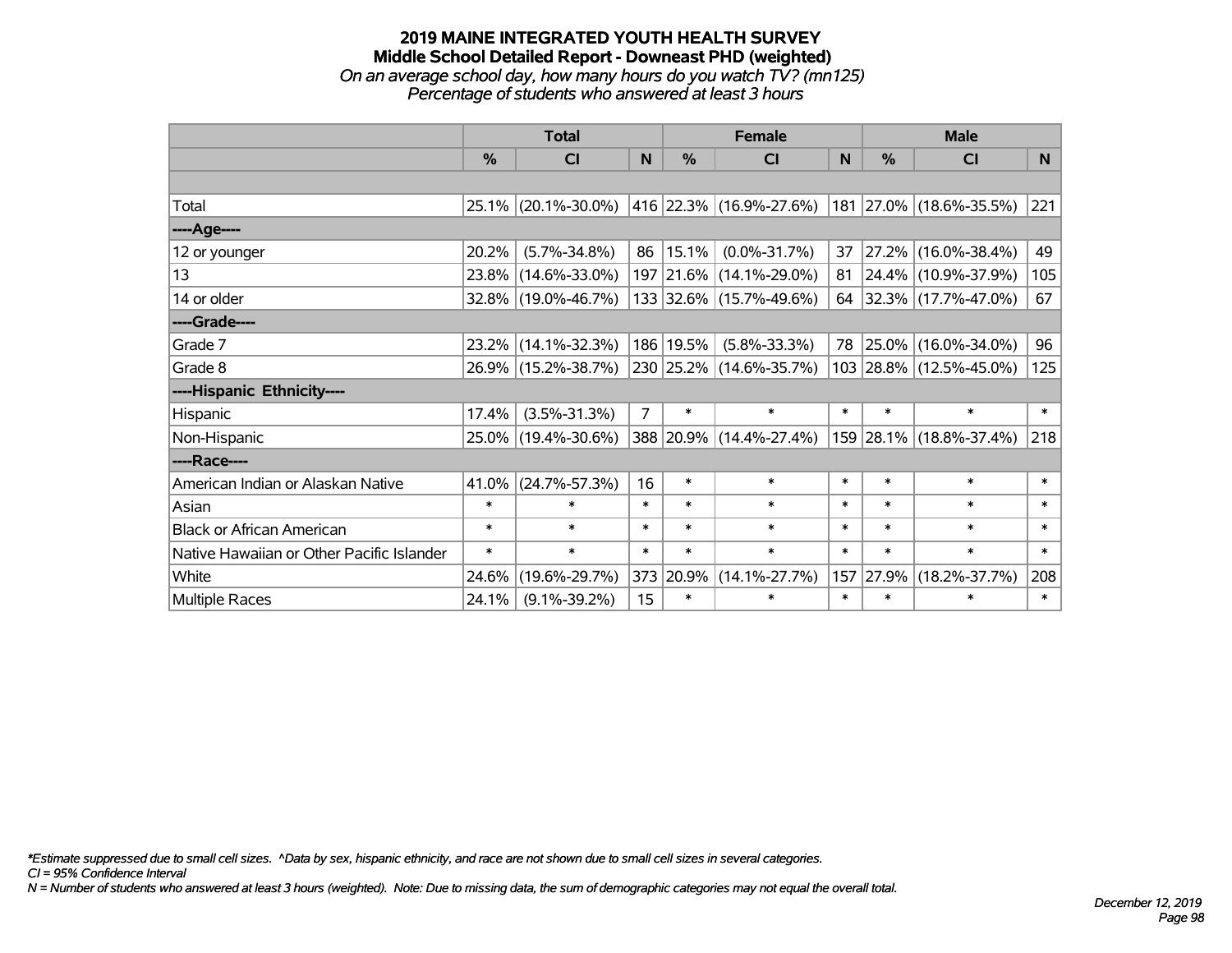## **2019 MAINE INTEGRATED YOUTH HEALTH SURVEY Middle School Detailed Report - Downeast PHD (weighted)** *On an average school day, how many hours do you watch TV? (mn125\_2) Percentage of students who answered 2 or fewer hours*

|                                           | <b>Total</b> |                        |        |               | <b>Female</b>        | <b>Male</b> |               |                         |        |
|-------------------------------------------|--------------|------------------------|--------|---------------|----------------------|-------------|---------------|-------------------------|--------|
|                                           | %            | CI                     | N      | $\frac{0}{0}$ | <b>CI</b>            | N           | $\frac{0}{0}$ | <b>CI</b>               | N      |
|                                           |              |                        |        |               |                      |             |               |                         |        |
| Total                                     | 74.9%        | $(70.0\% - 79.9\%)$    |        | $1,243$ 77.7% | $(72.4\% - 83.1\%)$  |             |               | 633 73.0% (64.5%-81.4%) | 598    |
| ----Age----                               |              |                        |        |               |                      |             |               |                         |        |
| 12 or younger                             | 79.8%        | $(65.2\% - 94.3\%)$    | 340    |               | 84.9% (68.3%-100.0%) |             |               | 208 72.8% (61.6%-84.0%) | 131    |
| 13                                        | 76.2%        | $(67.0\% - 85.4\%)$    | 632    | 78.4%         | $(71.0\% - 85.9\%)$  |             |               | 293 75.6% (62.1%-89.1%) | 327    |
| 14 or older                               |              | $67.2\%$ (53.3%-81.0%) | 272    | $ 67.4\% $    | $(50.4\% - 84.3\%)$  |             |               | 132 67.7% (53.0%-82.3%) | 140    |
| ----Grade----                             |              |                        |        |               |                      |             |               |                         |        |
| Grade 7                                   | 76.8%        | $(67.7\% - 85.9\%)$    | 614    | 80.5%         | $(66.7\% - 94.2\%)$  | 322         |               | 75.0% (66.0%-84.0%)     | 288    |
| Grade 8                                   |              | 73.1% (61.3%-84.8%)    | 625    | 74.8%         | $(64.3\% - 85.4\%)$  |             |               | 307 71.2% (55.0%-87.5%) | 310    |
| ----Hispanic Ethnicity----                |              |                        |        |               |                      |             |               |                         |        |
| Hispanic                                  | 82.6%        | $(68.7\% - 96.5\%)$    | 31     | $\ast$        | $\ast$               | $\ast$      | ∗             | $\ast$                  | $\ast$ |
| Non-Hispanic                              |              | 75.0% (69.4%-80.6%)    |        | 1,167 79.1%   | $(72.6\% - 85.6\%)$  |             |               | 601 71.9% (62.6%-81.2%) | 558    |
| ----Race----                              |              |                        |        |               |                      |             |               |                         |        |
| American Indian or Alaskan Native         | 59.0%        | $(42.7\% - 75.3\%)$    | 23     | $\ast$        | $\ast$               | $\ast$      | $\ast$        | $\ast$                  | $\ast$ |
| Asian                                     | $\ast$       | $\ast$                 | $\ast$ | $\ast$        | $\ast$               | $\ast$      | $\ast$        | $\ast$                  | $\ast$ |
| <b>Black or African American</b>          | $\ast$       | $\ast$                 | $\ast$ | $\ast$        | $\ast$               | $\ast$      | $\ast$        | $\ast$                  | $\ast$ |
| Native Hawaiian or Other Pacific Islander | $\ast$       | $\ast$                 | $\ast$ | $\ast$        | $\ast$               | $\ast$      | $\ast$        | $\ast$                  | $\ast$ |
| White                                     | 75.4%        | $(70.3\% - 80.4\%)$    | 1,142  | 79.1%         | $(72.3\% - 85.9\%)$  | 594         | 72.1%         | $(62.3\% - 81.8\%)$     | 536    |
| Multiple Races                            | 75.9%        | $(60.8\% - 90.9\%)$    | 47     | $\ast$        | $\ast$               | $\ast$      | $\ast$        | $\ast$                  | $\ast$ |

*\*Estimate suppressed due to small cell sizes. ^Data by sex, hispanic ethnicity, and race are not shown due to small cell sizes in several categories.*

*CI = 95% Confidence Interval*

*N = Number of students who answered 2 or fewer hours (weighted). Note: Due to missing data, the sum of demographic categories may not equal the overall total.*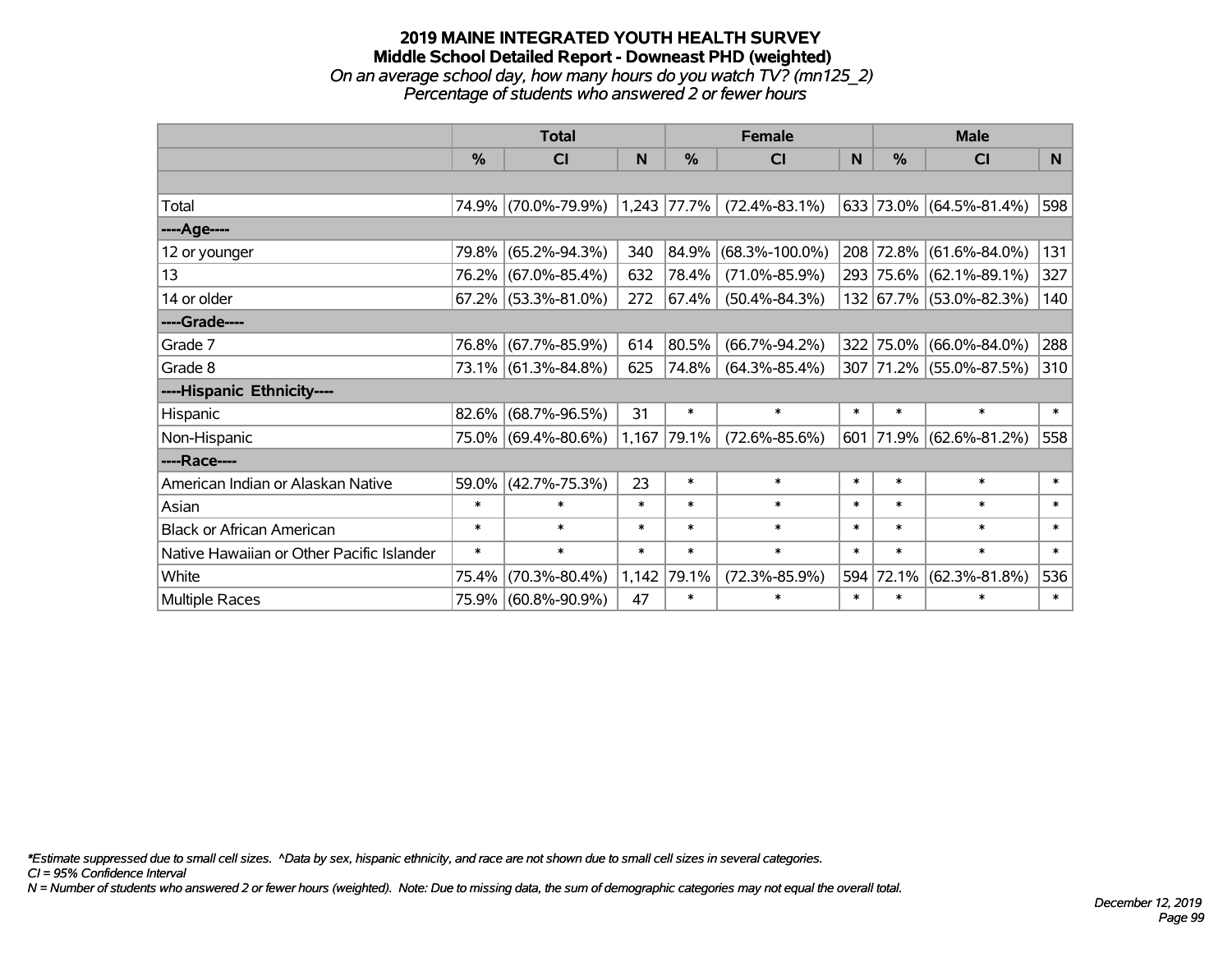*On an average school day, how many hours do you play video or computer games or use a computer for something that is not school work? (Count time spent playing games, watching videos, texting, or using social media on your smartphone, computer, Xbox, PlayStation, iPad, or other tablet.) (mn126c) Percentage of students who answered at least 3 hours*

|                                           | <b>Total</b> |                        |        |        | <b>Female</b>                | <b>Male</b> |           |                              |        |
|-------------------------------------------|--------------|------------------------|--------|--------|------------------------------|-------------|-----------|------------------------------|--------|
|                                           | $\%$         | <b>CI</b>              | N      | $\%$   | <b>CI</b>                    | N           | $\%$      | <b>CI</b>                    | N.     |
|                                           |              |                        |        |        |                              |             |           |                              |        |
| Total                                     |              | 49.9% (42.8%-57.1%)    |        |        | $ 832 40.8\% $ (35.0%-46.6%) |             |           | $ 332 57.4\% $ (48.0%-66.8%) | 474    |
| ----Age----                               |              |                        |        |        |                              |             |           |                              |        |
| 12 or younger                             |              | 46.8% (37.4%-56.1%)    |        |        | 201 37.8% (27.7%-47.9%)      | 93          | 58.6%     | $(32.7\% - 84.6\%)$          | 109    |
| 13                                        |              | $50.3\%$ (39.1%-61.4%) |        |        | 418 37.3% (24.7%-49.9%)      |             | 139 58.7% | $(50.4\% - 67.0\%)$          | 256    |
| 14 or older                               |              | $52.6\%$ (44.3%-60.9%) |        |        | 212 51.2% (43.0%-59.5%)      |             |           | 100 53.4% (41.5%-65.3%)      | 110    |
| ----Grade----                             |              |                        |        |        |                              |             |           |                              |        |
| Grade 7                                   |              | 47.9% (40.1%-55.7%)    |        |        | 385 39.0% (28.6%-49.5%)      |             | 156 54.9% | $(44.5\% - 65.2\%)$          | 213    |
| Grade 8                                   |              | $52.1\%$ (42.1%-62.0%) |        |        | 447 42.9% (34.0%-51.8%)      |             |           | 176 59.6% (46.8%-72.4%)      | 261    |
| ----Hispanic Ethnicity----                |              |                        |        |        |                              |             |           |                              |        |
| Hispanic                                  | 47.9%        | $(32.5\% - 63.2\%)$    | 18     | $\ast$ | $\ast$                       | $\ast$      | $\ast$    | $\ast$                       | $\ast$ |
| Non-Hispanic                              |              | $50.4\%$ (43.5%-57.3%) |        |        | 789 42.4% (35.8%-49.0%)      |             | 322 57.0% | $(48.2\% - 65.8\%)$          | 448    |
| ----Race----                              |              |                        |        |        |                              |             |           |                              |        |
| American Indian or Alaskan Native         |              | $40.5\%$ (14.6%-66.4%) | 14     | $\ast$ | $\ast$                       | $\ast$      | $\ast$    | $\ast$                       | $\ast$ |
| Asian                                     | $\ast$       | $\ast$                 | $\ast$ | $\ast$ | $\ast$                       | $\ast$      | $\ast$    | $\ast$                       | $\ast$ |
| <b>Black or African American</b>          | $\ast$       | $\ast$                 | $\ast$ | $\ast$ | $\ast$                       | $\ast$      | $\ast$    | $\ast$                       | $\ast$ |
| Native Hawaiian or Other Pacific Islander | $\ast$       | $\ast$                 | $\ast$ | $\ast$ | $\ast$                       | $\ast$      | $\ast$    | $\ast$                       | $\ast$ |
| White                                     | 50.6%        | $(42.1\% - 59.2\%)$    | 774    | 41.7%  | $(34.8\% - 48.7\%)$          | 313         | 58.1%     | $(47.8\% - 68.3\%)$          | 440    |
| Multiple Races                            |              | 42.2% (21.8%-62.5%)    | 25     | $\ast$ | $\ast$                       | $\ast$      | $\ast$    | *                            | $\ast$ |

*\*Estimate suppressed due to small cell sizes. ^Data by sex, hispanic ethnicity, and race are not shown due to small cell sizes in several categories.*

*CI = 95% Confidence Interval*

*N = Number of students who answered at least 3 hours (weighted). Note: Due to missing data, the sum of demographic categories may not equal the overall total.*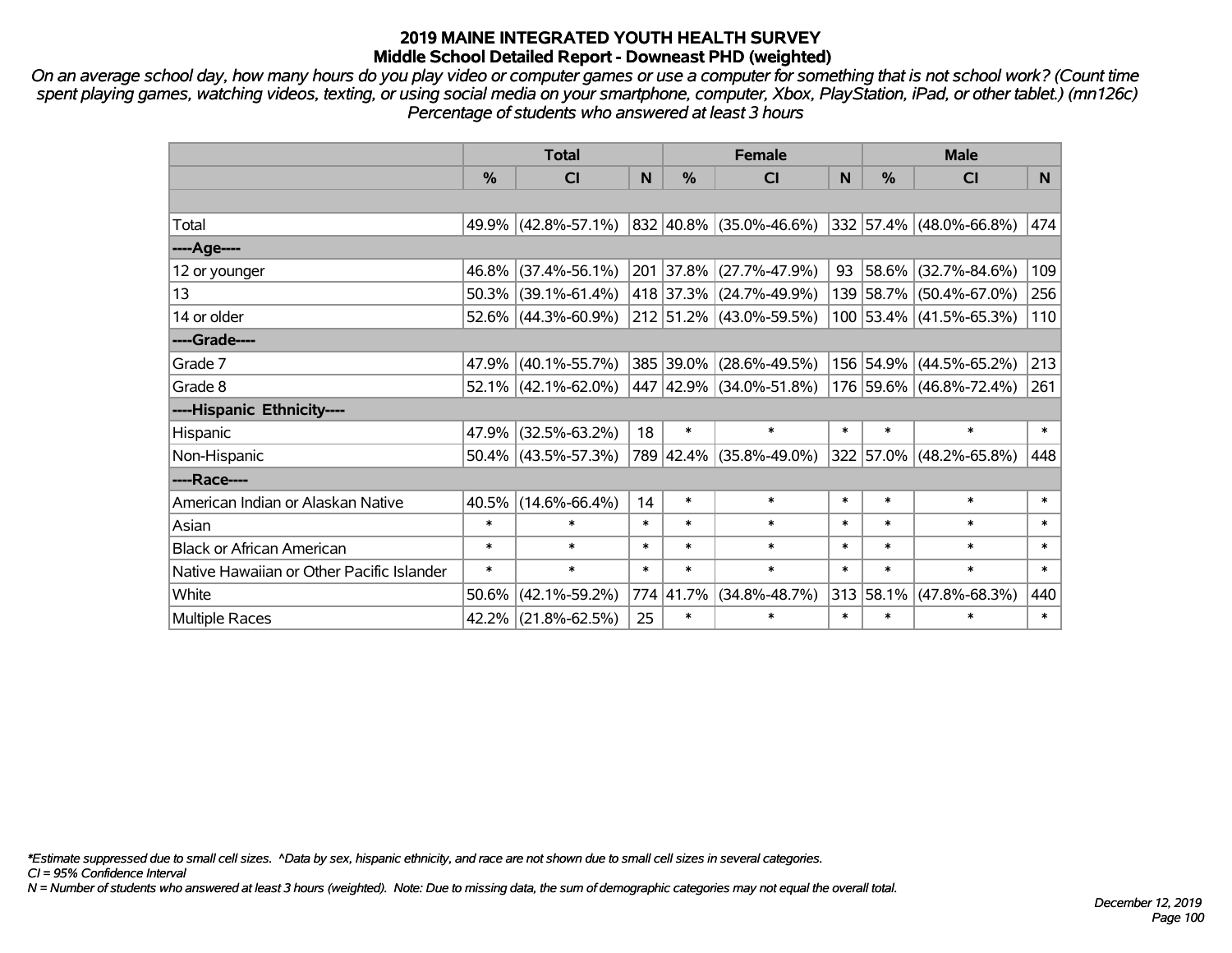*On an average school day, how many hours do you play video or computer games or use a computer for something that is not school work? (Count time spent playing games, watching videos, texting, or using social media on your smartphone, computer, Xbox, PlayStation, iPad, or other tablet.) (mn126c\_2) Percentage of students who answered 2 or fewer hours*

|                                           | <b>Total</b>  |                        |        | <b>Female</b> | <b>Male</b>             |        |           |                         |          |
|-------------------------------------------|---------------|------------------------|--------|---------------|-------------------------|--------|-----------|-------------------------|----------|
|                                           | $\frac{0}{0}$ | C <sub>l</sub>         | N      | $\%$          | CI                      | N      | $\%$      | <b>CI</b>               | <b>N</b> |
|                                           |               |                        |        |               |                         |        |           |                         |          |
| Total                                     |               | $50.1\%$ (42.9%-57.2%) |        |               | 835 59.2% (53.4%-65.0%) |        |           | 482 42.6% (33.2%-52.0%) | 352      |
| ----Age----                               |               |                        |        |               |                         |        |           |                         |          |
| 12 or younger                             |               | 53.2% (43.9%-62.6%)    |        |               | 229 62.2% (52.1%-72.3%) |        | 153 41.4% | $(15.4\% - 67.3\%)$     | 77       |
| 13                                        |               | 49.7% (38.6%-60.9%)    |        |               | 414 62.7% (50.1%-75.3%) |        |           | 234 41.3% (33.0%-49.6%) | 180      |
| 14 or older                               |               | 47.4% (39.1%-55.7%)    |        |               | 192 48.8% (40.5%-57.0%) |        |           | 96 46.6% (34.7%-58.5%)  | 96       |
| ----Grade----                             |               |                        |        |               |                         |        |           |                         |          |
| Grade 7                                   |               | 52.1% (44.3%-59.9%)    |        |               | 420 61.0% (50.5%-71.4%) |        | 244 45.1% | $(34.8\% - 55.5\%)$     | 175      |
| Grade 8                                   |               | 47.9% (38.0%-57.9%)    |        |               | 411 57.1% (48.2%-66.0%) |        |           | 234 40.4% (27.6%-53.2%) | 177      |
| ----Hispanic Ethnicity----                |               |                        |        |               |                         |        |           |                         |          |
| Hispanic                                  | 52.1%         | $(36.8\% - 67.5\%)$    | 20     | $\ast$        | $\ast$                  | $\ast$ | $\ast$    | $\ast$                  | $\ast$   |
| Non-Hispanic                              |               | 49.6% (42.7%-56.5%)    |        |               | 776 57.6% (51.0%-64.2%) |        | 438 43.0% | $(34.2\% - 51.8\%)$     | 338      |
| ----Race----                              |               |                        |        |               |                         |        |           |                         |          |
| American Indian or Alaskan Native         |               | 59.5% (33.6%-85.4%)    | 21     | $\ast$        | $\ast$                  | $\ast$ | $\ast$    | $\ast$                  | $\ast$   |
| Asian                                     | $\ast$        | $\ast$                 | $\ast$ | $\ast$        | $\ast$                  | $\ast$ | $\ast$    | $\ast$                  | $\ast$   |
| <b>Black or African American</b>          | $\ast$        | $\ast$                 | $\ast$ | $\ast$        | $\ast$                  | $\ast$ | $\ast$    | $\ast$                  | $\ast$   |
| Native Hawaiian or Other Pacific Islander | $\ast$        | $\ast$                 | $\ast$ | $\ast$        | $\ast$                  | $\ast$ | $\ast$    | $\ast$                  | $\ast$   |
| White                                     | $49.4\%$      | $(40.8\% - 57.9\%)$    |        | 755 58.3%     | $(51.3\% - 65.2\%)$     | 437    | 41.9%     | $(31.7\% - 52.2\%)$     | 318      |
| Multiple Races                            |               | 57.8% (37.5%-78.2%)    | 35     | $\ast$        | $\ast$                  | $\ast$ | $\ast$    | $\ast$                  | $\ast$   |

*\*Estimate suppressed due to small cell sizes. ^Data by sex, hispanic ethnicity, and race are not shown due to small cell sizes in several categories.*

*CI = 95% Confidence Interval*

*N = Number of students who answered 2 or fewer hours (weighted). Note: Due to missing data, the sum of demographic categories may not equal the overall total.*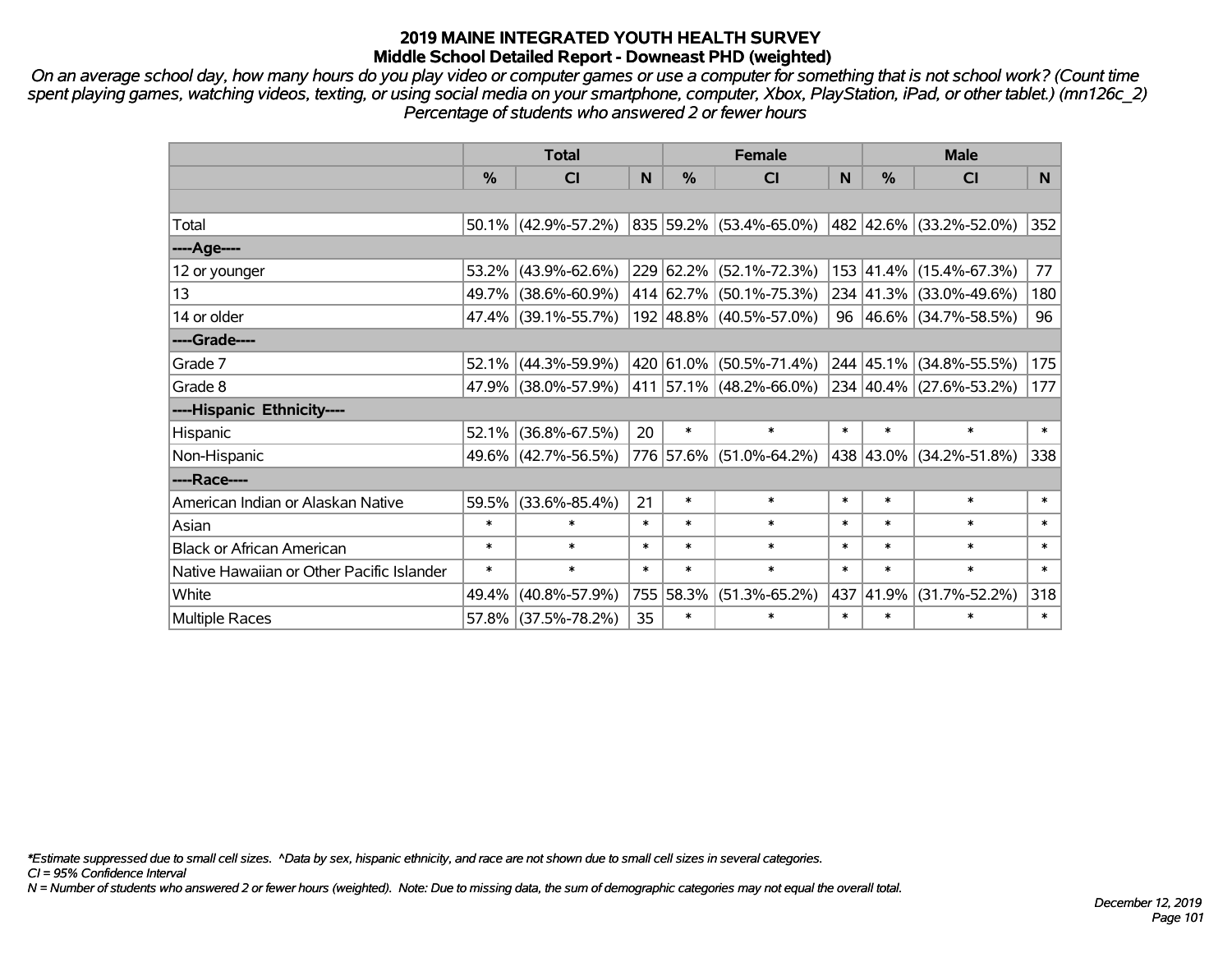*Percentage of students watching 2 or fewer hours of combined screen time (tv, video games, computer) per day on an average school day (mnscreen)*

|                                           | <b>Total</b>  |                        |        |           | <b>Female</b>           | <b>Male</b> |        |                             |        |
|-------------------------------------------|---------------|------------------------|--------|-----------|-------------------------|-------------|--------|-----------------------------|--------|
|                                           | $\frac{0}{0}$ | CI                     | N      | %         | <b>CI</b>               | N           | %      | <b>CI</b>                   | N.     |
|                                           |               |                        |        |           |                         |             |        |                             |        |
| Total                                     |               | 28.1% (23.0%-33.3%)    |        |           | 464 35.6% (29.2%-42.1%) |             |        | 290 21.5% (14.7%-28.3%)     | 174    |
| ----Age----                               |               |                        |        |           |                         |             |        |                             |        |
| 12 or younger                             |               | $32.8\%$ (22.0%-43.7%) |        |           | 138 39.9% (23.8%-56.0%) | 98          | 23.1%  | $(0.0\% - 47.1\%)$          | 41     |
| 13                                        |               | 25.7% (16.4%-35.1%)    |        |           | 212 33.8% (19.0%-48.6%) |             |        | 126 20.1% (13.6%-26.5%)     | 86     |
| 14 or older                               |               | 28.1% (21.5%-34.8%)    |        |           | 114 33.7% (26.1%-41.4%) |             |        | 66 23.1% (13.3%-32.8%)      | 48     |
| ----Grade----                             |               |                        |        |           |                         |             |        |                             |        |
| Grade 7                                   | $30.2\%$      | $(20.9\% - 39.4\%)$    |        |           | 240 37.5% (21.7%-53.4%) |             |        | 150 23.6% (13.6%-33.7%)     | 90     |
| Grade 8                                   |               | 25.9% (19.4%-32.4%)    |        |           | 220 33.1% (25.0%-41.3%) |             |        | 136   19.6%   (11.4%-27.8%) | 84     |
| ----Hispanic Ethnicity----                |               |                        |        |           |                         |             |        |                             |        |
| Hispanic                                  |               | 38.8% (16.8%-60.7%)    | 15     | $\ast$    | $\ast$                  | $\ast$      | $\ast$ | $\ast$                      | $\ast$ |
| Non-Hispanic                              |               | 28.1% (22.4%-33.9%)    |        |           | 435 35.8% (28.6%-43.0%) |             |        | 272 21.2% (14.7%-27.8%)     | 163    |
| ----Race----                              |               |                        |        |           |                         |             |        |                             |        |
| American Indian or Alaskan Native         |               | $31.8\%$ (18.1%-45.5%) | 11     | $\ast$    | $\ast$                  | $\ast$      | $\ast$ | $\ast$                      | $\ast$ |
| Asian                                     | $\ast$        | $\ast$                 | $\ast$ | $\ast$    | $\ast$                  | $\ast$      | $\ast$ | $\ast$                      | $\ast$ |
| <b>Black or African American</b>          | $\ast$        | $\ast$                 | $\ast$ | $\ast$    | $\ast$                  | $\ast$      | $\ast$ | $\ast$                      | $\ast$ |
| Native Hawaiian or Other Pacific Islander | $\ast$        | $\ast$                 | $\ast$ | $\ast$    | $\ast$                  | $\ast$      | $\ast$ | $\ast$                      | $\ast$ |
| White                                     | 26.8%         | $(20.9\% - 32.7\%)$    |        | 406 35.2% | $(27.9\% - 42.5\%)$     | 264         | 19.2%  | $(12.0\% - 26.3\%)$         | 142    |
| <b>Multiple Races</b>                     |               | 43.6% (21.6%-65.6%)    |        |           | 26 41.5% (11.2%-71.8%)  |             |        | $10$  47.5% (23.4%-71.6%)   | 17     |

*\*Estimate suppressed due to small cell sizes. ^Data by sex, hispanic ethnicity, and race are not shown due to small cell sizes in several categories.*

*CI = 95% Confidence Interval*

*N = Number of students watching 2 or fewer hours of combined screen time (tv, video games, computer) per day on an average school day (weighted). Note: Due to missing data, the sum of demographic categories may not equal the overall total.*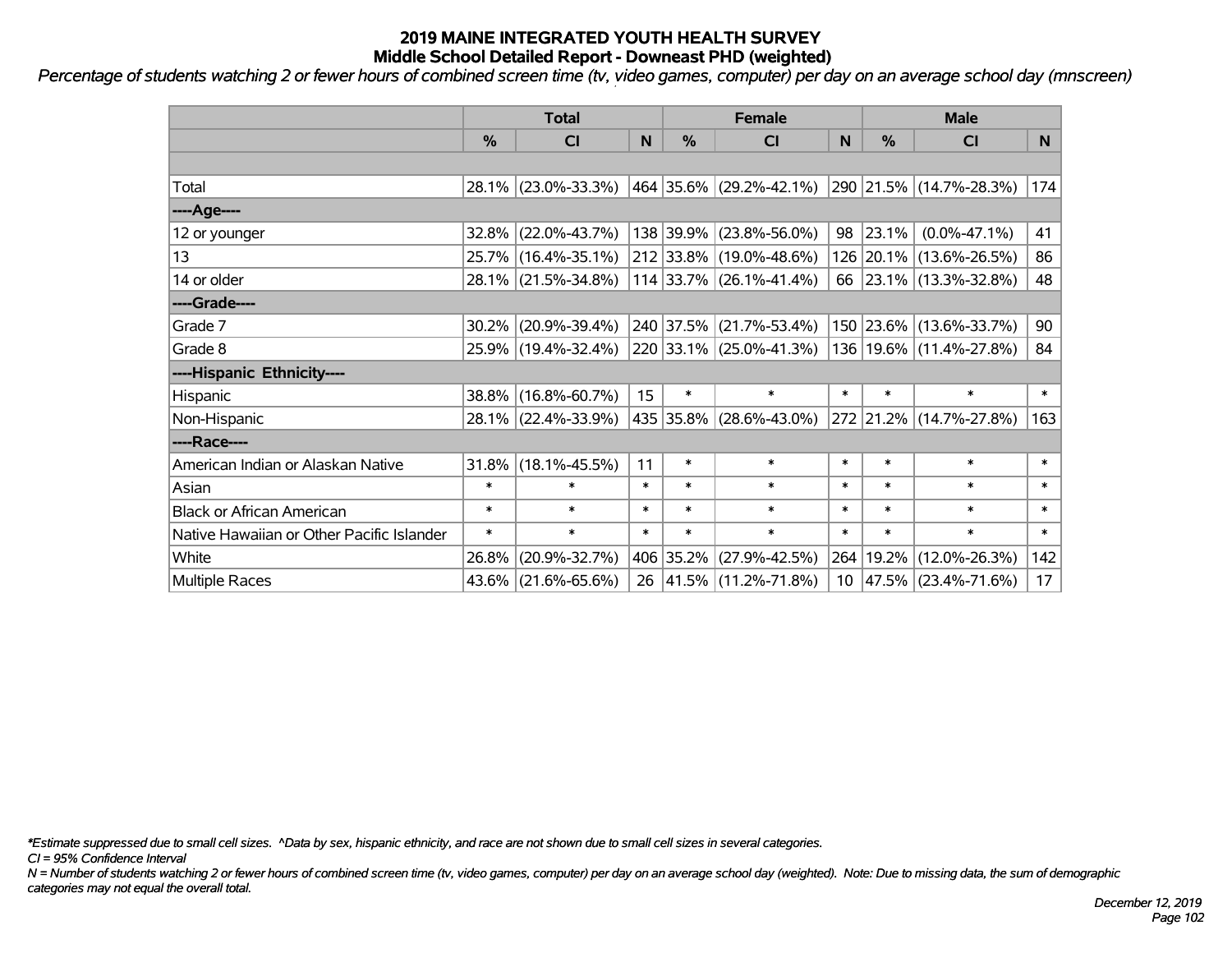*In an average week when you are in school, on how many days do you go to physical education (PE) classes? (mn127) Percentage of students who answered at least 1 day*

|                                           | <b>Total</b> |                      |        |               | <b>Female</b>                | <b>Male</b> |               |                          |        |
|-------------------------------------------|--------------|----------------------|--------|---------------|------------------------------|-------------|---------------|--------------------------|--------|
|                                           | $\%$         | <b>CI</b>            | N      | $\frac{0}{0}$ | C <sub>l</sub>               | N           | $\frac{9}{6}$ | <b>CI</b>                | N      |
|                                           |              |                      |        |               |                              |             |               |                          |        |
| Total                                     | $97.4\%$     | $(94.2\% - 100.0\%)$ |        |               | $1,585$ 97.2% (93.0%-100.0%) |             |               | 766 97.5% (94.5%-100.0%) | 790    |
| ----Age----                               |              |                      |        |               |                              |             |               |                          |        |
| 12 or younger                             | 97.7%        | $(95.2\% - 100.0\%)$ | 404    | $\ast$        | $\ast$                       | $\ast$      | $\ast$        | $\ast$                   | $\ast$ |
| 13                                        | 97.2%        | $(92.6\% - 100.0\%)$ | 800    | 95.7%         | $(87.7\% - 100.0\%)$         |             | 368 98.5%     | $(96.1\% - 100.0\%)$     | 412    |
| 14 or older                               |              | 97.4% (93.9%-100.0%) | 379    | $\ast$        | $\ast$                       | $\ast$      | $\ast$        | $\ast$                   | $\ast$ |
| ----Grade----                             |              |                      |        |               |                              |             |               |                          |        |
| Grade 7                                   | 97.7%        | $(94.8\% - 100.0\%)$ | 760    |               | $96.9\%$ (92.3%-100.0%)      |             |               | 376 98.5% (96.7%-100.0%) | 369    |
| Grade 8                                   |              | 97.0% (92.7%-100.0%) | 809    |               | 97.4% (93.3%-100.0%)         |             |               | 386 96.5% (91.2%-100.0%) | 412    |
| ----Hispanic Ethnicity----                |              |                      |        |               |                              |             |               |                          |        |
| Hispanic                                  | $\ast$       | $\ast$               | $\ast$ | $\ast$        | $\ast$                       | $\ast$      | $\ast$        | $\ast$                   | $\ast$ |
| Non-Hispanic                              | 97.4%        | $(94.2\% - 100.0\%)$ |        |               | 1,466 97.4% (93.2%-100.0%)   |             |               | 704 97.3% (94.1%-100.0%) | 736    |
| ----Race----                              |              |                      |        |               |                              |             |               |                          |        |
| American Indian or Alaskan Native         | $\ast$       | $\ast$               | $\ast$ | $\ast$        | $\ast$                       | $\ast$      | $\ast$        | $\ast$                   | $\ast$ |
| Asian                                     | $\ast$       | $\ast$               | $\ast$ | $\ast$        | $\ast$                       | $\ast$      | $\ast$        | $\ast$                   | $\ast$ |
| <b>Black or African American</b>          | $\ast$       | $\ast$               | $\ast$ | $\ast$        | $\ast$                       | $\ast$      | $\ast$        | $\ast$                   | $\ast$ |
| Native Hawaiian or Other Pacific Islander | $\ast$       | $\ast$               | $\ast$ | $\ast$        | $\ast$                       | $\ast$      | $\ast$        | $\ast$                   | $\ast$ |
| White                                     | 97.2%        | $(93.8\% - 100.0\%)$ | 1,438  | 97.0%         | $(92.8\% - 100.0\%)$         |             | 700 97.2%     | $(94.0\% - 100.0\%)$     | 712    |
| Multiple Races                            | $\ast$       | $\ast$               | $\ast$ | $\ast$        | $\ast$                       | $\ast$      | $\ast$        | $\ast$                   | $\ast$ |

*\*Estimate suppressed due to small cell sizes. ^Data by sex, hispanic ethnicity, and race are not shown due to small cell sizes in several categories.*

*CI = 95% Confidence Interval*

*N = Number of students who answered at least 1 day (weighted). Note: Due to missing data, the sum of demographic categories may not equal the overall total.*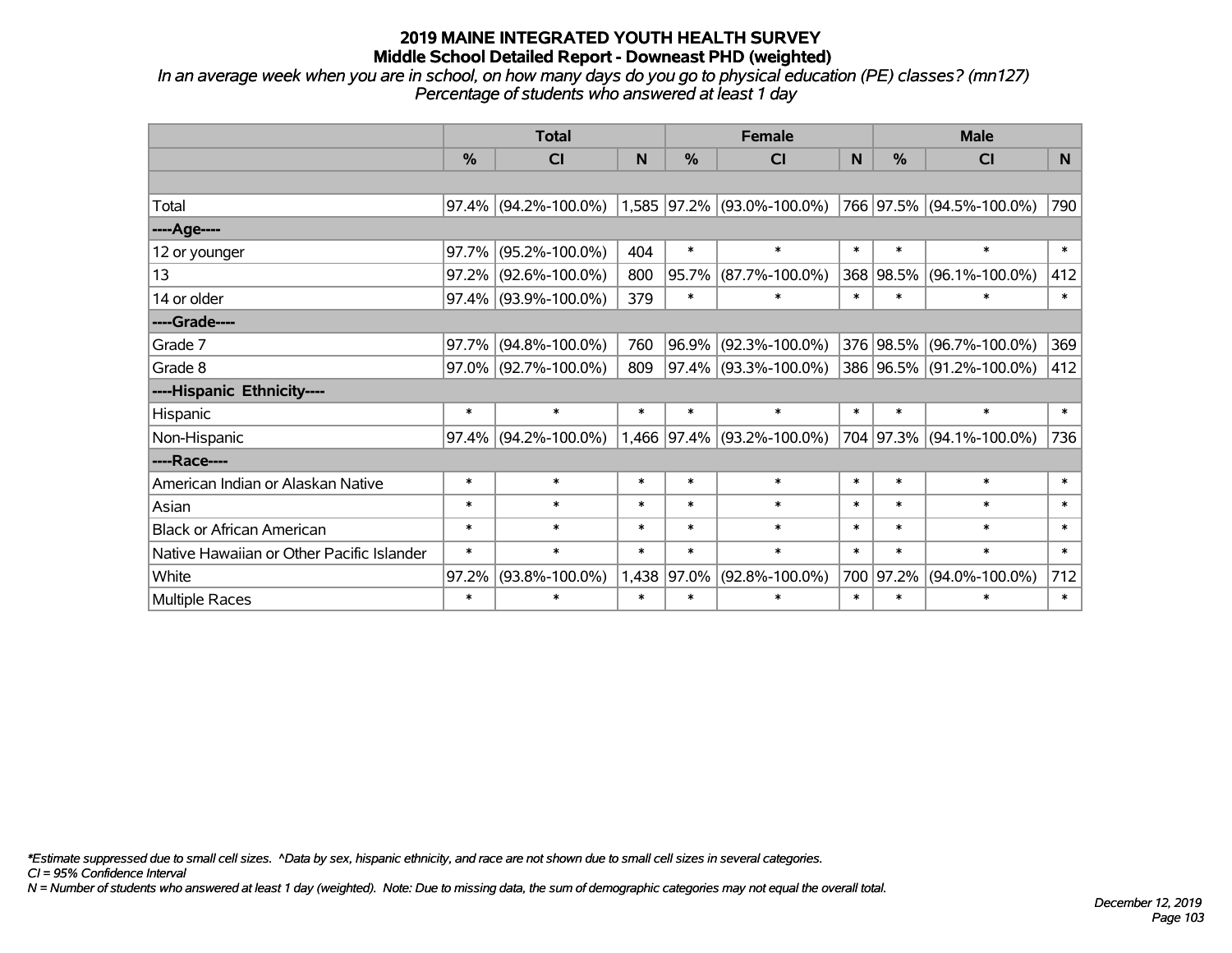*Percentage of students who attended physical education (PE) classes daily in an average week when they were in school (mndlype)*

|                                           | <b>Total</b> |                     |                |        | <b>Female</b>           |        | <b>Male</b>   |                           |                |  |
|-------------------------------------------|--------------|---------------------|----------------|--------|-------------------------|--------|---------------|---------------------------|----------------|--|
|                                           | %            | <b>CI</b>           | N              | %      | <b>CI</b>               | N      | $\frac{0}{0}$ | <b>CI</b>                 | N <sub>1</sub> |  |
|                                           |              |                     |                |        |                         |        |               |                           |                |  |
| Total                                     |              | $1.8\%$ (0.8%-2.9%) |                |        | $30 1.1\% $ (0.0%-2.3%) |        |               | $9 2.6\% (1.1\% - 4.1\%)$ | 21             |  |
| ----Age----                               |              |                     |                |        |                         |        |               |                           |                |  |
| 12 or younger                             | 1.6%         | $(0.0\% - 3.2\%)$   | $\overline{7}$ | $\ast$ | $\ast$                  | $\ast$ | $\ast$        | $\ast$                    | $\ast$         |  |
| 13                                        | $1.8\%$      | $(0.7\% - 2.9\%)$   | 15             | 1.5%   | $(0.0\% - 3.4\%)$       | 6      | 2.1%          | $(0.2\% - 4.0\%)$         | 9              |  |
| 14 or older                               |              | $2.2\%$ (0.1%-4.3%) | 9              | $\ast$ | $\ast$                  | $\ast$ | $\ast$        | $\ast$                    | $\ast$         |  |
| ----Grade----                             |              |                     |                |        |                         |        |               |                           |                |  |
| Grade 7                                   | 1.4%         | $(0.1\% - 2.7\%)$   | 11             | $\ast$ | $\ast$                  | $\ast$ | $\ast$        | $\ast$                    | $\ast$         |  |
| Grade 8                                   |              | $2.3\%$ (0.9%-3.6%) | 19             | $\ast$ | $\ast$                  | $\ast$ | $\ast$        | $\ast$                    | $\ast$         |  |
| ----Hispanic Ethnicity----                |              |                     |                |        |                         |        |               |                           |                |  |
| Hispanic                                  | $\ast$       | $\ast$              | $\ast$         | $\ast$ | $\ast$                  | $\ast$ | $\ast$        | $\ast$                    | $\ast$         |  |
| Non-Hispanic                              | 1.8%         | $(0.9\% - 2.8\%)$   | 28             |        | $1.1\%$ (0.0%-2.2%)     |        | $8 2.6\% $    | $(1.1\% - 4.2\%)$         | 20             |  |
| ----Race----                              |              |                     |                |        |                         |        |               |                           |                |  |
| American Indian or Alaskan Native         | $\ast$       | $\ast$              | $\ast$         | $\ast$ | $\ast$                  | $\ast$ | $\ast$        | $\ast$                    | $\ast$         |  |
| Asian                                     | $\ast$       | $\ast$              | $\ast$         | $\ast$ | $\ast$                  | $\ast$ | $\ast$        | $\ast$                    | $\ast$         |  |
| <b>Black or African American</b>          | $\ast$       | $\ast$              | $\ast$         | $\ast$ | $\ast$                  | $\ast$ | $\ast$        | $\ast$                    | $\ast$         |  |
| Native Hawaiian or Other Pacific Islander | $\ast$       | $\ast$              | $\ast$         | $\ast$ | $\ast$                  | $\ast$ | $\ast$        | $\ast$                    | $\ast$         |  |
| White                                     | 1.8%         | $(0.9\% - 2.7\%)$   | 27             | 1.1%   | $(0.0\% - 2.2\%)$       | 8      | 2.5%          | $(1.2\% - 3.9\%)$         | 19             |  |
| Multiple Races                            | $\ast$       | $\ast$              | $\ast$         | $\ast$ | $\ast$                  | $\ast$ | $\ast$        | $\ast$                    | $\ast$         |  |

*\*Estimate suppressed due to small cell sizes. ^Data by sex, hispanic ethnicity, and race are not shown due to small cell sizes in several categories.*

*CI = 95% Confidence Interval*

*N = Number of students who attended physical education (PE) classes daily in an average week when they were in school (weighted). Note: Due to missing data, the sum of demographic categories may not equal the overall total.*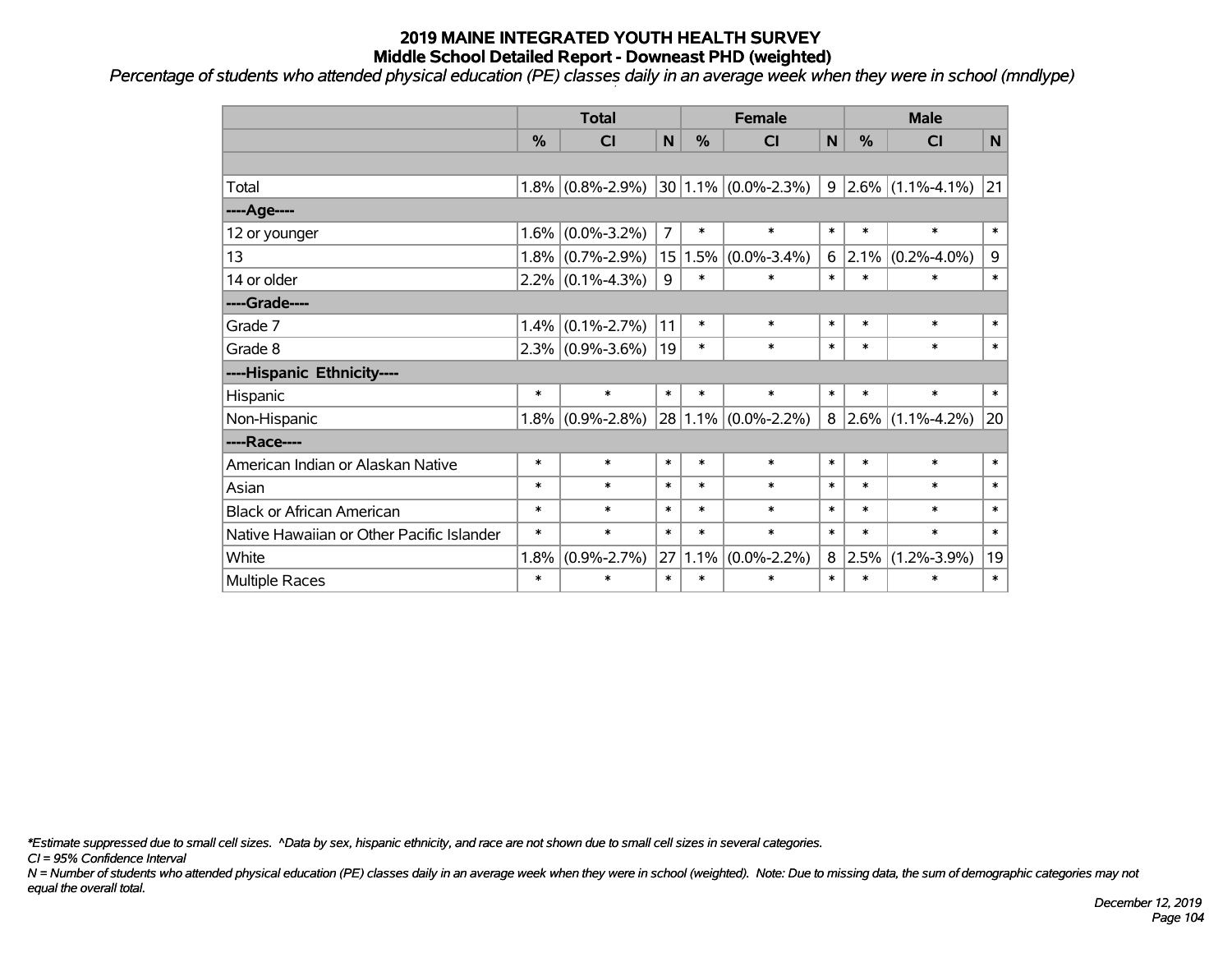*Do any of your classroom teachers provide short physical activity breaks during regular class time? (Do not count your physical education teacher.) (mn180)*

*Percentage of students who answered 'Yes'*

|                                           | <b>Total</b>  |                     |                | <b>Female</b> |                                 |        |           | <b>Male</b>                  |        |  |
|-------------------------------------------|---------------|---------------------|----------------|---------------|---------------------------------|--------|-----------|------------------------------|--------|--|
|                                           | $\frac{0}{0}$ | <b>CI</b>           | N              | $\%$          | <b>CI</b>                       | N      | %         | <b>CI</b>                    | N.     |  |
|                                           |               |                     |                |               |                                 |        |           |                              |        |  |
| Total                                     |               | 24.4% (16.6%-32.1%) |                |               | $ 400 25.7\% (17.5\% - 33.9\%)$ |        |           | 207 23.5% (14.3%-32.7%)      | 191    |  |
| ----Age----                               |               |                     |                |               |                                 |        |           |                              |        |  |
| 12 or younger                             | $30.7\%$      | $(11.0\% - 50.3\%)$ |                |               | 126 27.1% (17.1%-37.2%)         | 64     | 35.4%     | $(0.0\% - 71.4\%)$           | 62     |  |
| 13                                        |               | 24.3% (17.8%-30.9%) |                |               | 202 28.6% (15.5%-41.6%)         |        | 106 21.5% | $(15.7\% - 27.2\%)$          | 93     |  |
| 14 or older                               | 18.0%         | $(5.2\% - 30.7\%)$  |                | 72   18.6%    | $(5.7\% - 31.5\%)$              | 36     | 17.5%     | $(4.2\% - 30.9\%)$           | 36     |  |
| ----Grade----                             |               |                     |                |               |                                 |        |           |                              |        |  |
| Grade 7                                   |               | 26.5% (10.7%-42.3%) |                | 208 28.8%     | $(19.0\% - 38.7\%)$             |        | 113 24.6% | $(2.2\% - 46.9\%)$           | 93     |  |
| Grade 8                                   |               | 22.5% (13.9%-31.1%) |                | 192 23.0%     | $(8.9\% - 37.0\%)$              |        |           | 94 22.6% $(13.4\% - 31.8\%)$ | 98     |  |
| ----Hispanic Ethnicity----                |               |                     |                |               |                                 |        |           |                              |        |  |
| Hispanic                                  | 23.3%         | $(3.4\% - 43.3\%)$  | $\overline{7}$ | $\ast$        | $\ast$                          | $\ast$ | $\ast$    | $\ast$                       | $\ast$ |  |
| Non-Hispanic                              |               | 24.3% (17.0%-31.6%) |                |               | 375 25.0% (16.8%-33.1%)         |        | 187 24.2% | $(14.7\% - 33.7\%)$          | 188    |  |
| ----Race----                              |               |                     |                |               |                                 |        |           |                              |        |  |
| American Indian or Alaskan Native         | 25.5%         | $(12.7\% - 38.3\%)$ | 8              | $\ast$        | $\ast$                          | $\ast$ | $\ast$    | $\ast$                       | $\ast$ |  |
| Asian                                     | $\ast$        | $\ast$              | $\ast$         | $\ast$        | $\ast$                          | $\ast$ | $\ast$    | $\ast$                       | $\ast$ |  |
| <b>Black or African American</b>          | $\ast$        | $\ast$              | $\ast$         | $\ast$        | $\ast$                          | $\ast$ | $\ast$    | $\ast$                       | $\ast$ |  |
| Native Hawaiian or Other Pacific Islander | $\ast$        | $\ast$              | $\ast$         | $\ast$        | $\ast$                          | $\ast$ | $\ast$    | $\ast$                       | $\ast$ |  |
| White                                     | 25.0%         | $(17.1\% - 32.9\%)$ | 376            | 26.3%         | $(18.6\% - 33.9\%)$             |        | 194 24.4% | $(14.4\% - 34.5\%)$          | 182    |  |
| <b>Multiple Races</b>                     | 16.3%         | $(2.7\% - 29.8\%)$  | 10             | $\ast$        | $\ast$                          | $\ast$ | $\ast$    | $\ast$                       | $\ast$ |  |

*\*Estimate suppressed due to small cell sizes. ^Data by sex, hispanic ethnicity, and race are not shown due to small cell sizes in several categories.*

*CI = 95% Confidence Interval*

*N = Number of students who answered 'Yes' (weighted). Note: Due to missing data, the sum of demographic categories may not equal the overall total.*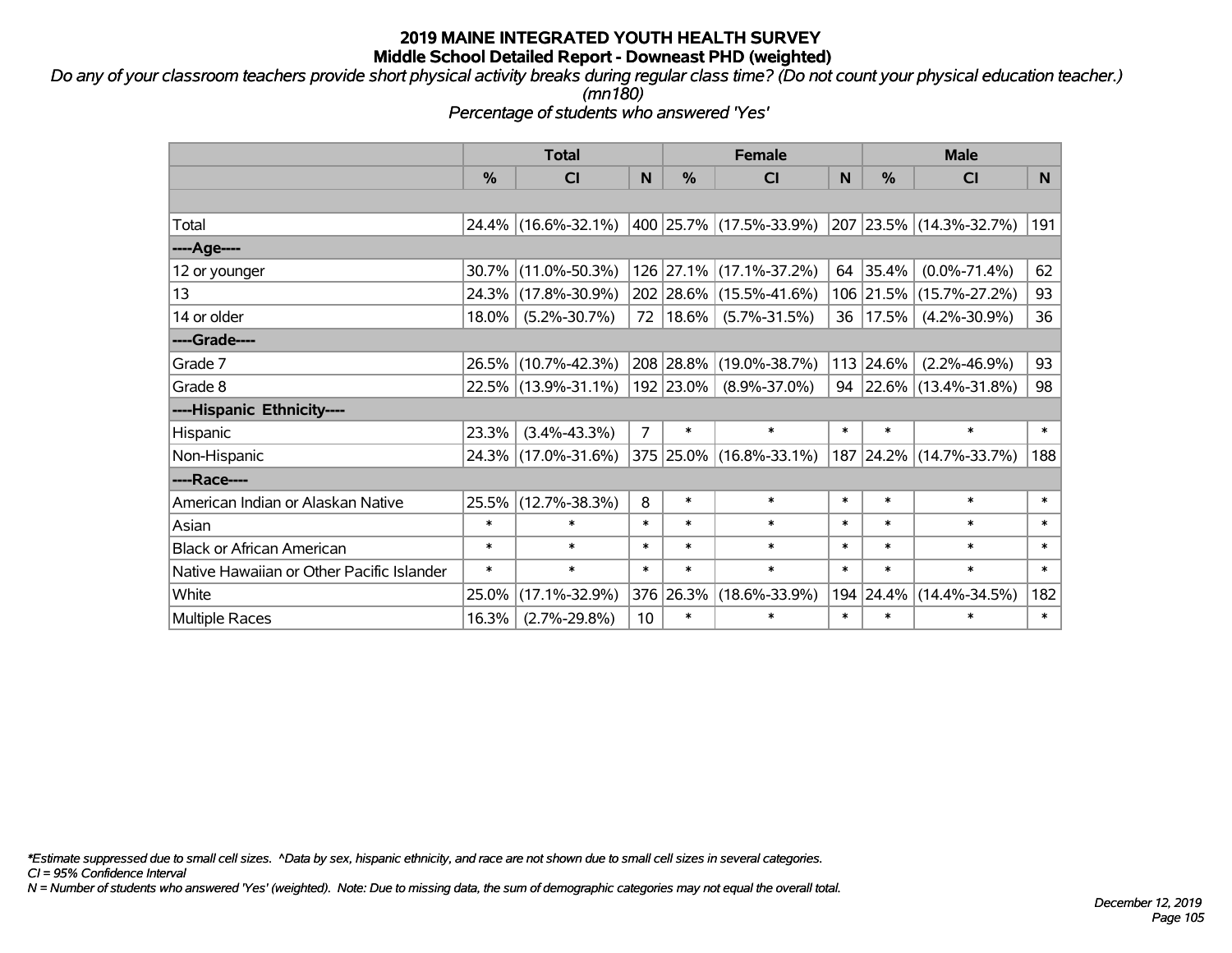*During the past 12 months, on how many sports teams did you play? (Count any teams run by your school or community groups.) (mn179) Percentage of students who answered at least one team*

|                                           | <b>Total</b>  |                                                  |        |             | <b>Female</b>               |        | <b>Male</b>   |                         |                |
|-------------------------------------------|---------------|--------------------------------------------------|--------|-------------|-----------------------------|--------|---------------|-------------------------|----------------|
|                                           | $\frac{0}{0}$ | <b>CI</b>                                        | N      | %           | <b>CI</b>                   | N      | $\frac{0}{0}$ | <b>CI</b>               | N <sub>1</sub> |
|                                           |               |                                                  |        |             |                             |        |               |                         |                |
| Total                                     |               | $69.5\%$ (62.1%-76.8%) 1,154 71.5% (63.4%-79.5%) |        |             |                             |        |               | 573 68.3% (59.0%-77.6%) | 569            |
| ----Age----                               |               |                                                  |        |             |                             |        |               |                         |                |
| 12 or younger                             | 65.1%         | $(50.1\% - 80.1\%)$                              | 275    | 64.3%       | $(53.1\% - 75.6\%)$         |        |               | 152 66.0% (41.1%-91.0%) | 123            |
| 13                                        |               | 72.3% (65.2%-79.3%)                              | 605    |             | 73.6% (65.1%-82.1%)         |        |               | 275 72.4% (63.4%-81.4%) | 319            |
| 14 or older                               |               | $68.3\%$ (55.8%-80.8%)                           | 274    |             | 76.1% (58.0%-94.1%)         |        |               | 146 61.7% (45.5%-78.0%) | 127            |
| ----Grade----                             |               |                                                  |        |             |                             |        |               |                         |                |
| Grade 7                                   | 61.7%         | $(53.6\% - 69.9\%)$                              | 492    | 60.3%       | $(52.8\% - 67.9\%)$         |        |               | 236 62.7% (48.7%-76.7%) | 244            |
| Grade 8                                   |               | 76.5% (70.4%-82.7%)                              | 658    |             | $ 81.9\% $ (73.8%-90.0%)    |        |               | 333 73.3% (64.6%-82.0%) | 325            |
| ----Hispanic Ethnicity----                |               |                                                  |        |             |                             |        |               |                         |                |
| Hispanic                                  | 61.0%         | $(40.3\% - 81.7\%)$                              | 23     | $\ast$      | $\ast$                      | $\ast$ | $\ast$        | $\ast$                  | $\ast$         |
| Non-Hispanic                              |               | 70.4% (63.9%-77.0%)                              |        |             | $1,097$ 72.4% (64.7%-80.1%) |        |               | 542 69.1% (59.9%-78.3%) | 546            |
| ----Race----                              |               |                                                  |        |             |                             |        |               |                         |                |
| American Indian or Alaskan Native         | 57.5%         | $(17.2\% - 97.8\%)$                              | 21     | $\ast$      | $\ast$                      | $\ast$ | $\ast$        | $\ast$                  | $\ast$         |
| Asian                                     | $\ast$        | $\ast$                                           | $\ast$ | $\ast$      | $\ast$                      | $\ast$ | $\ast$        | $\ast$                  | $\ast$         |
| <b>Black or African American</b>          | $\ast$        | $\ast$                                           | $\ast$ | $\ast$      | $\ast$                      | $\ast$ | $\ast$        | $\ast$                  | $\ast$         |
| Native Hawaiian or Other Pacific Islander | $\ast$        | $\ast$                                           | $\ast$ | $\ast$      | $\ast$                      | $\ast$ | $\ast$        | $\ast$                  | $\ast$         |
| White                                     | 70.1%         | $(63.3\% - 76.9\%)$                              |        | 1,065 73.8% | $(65.8\% - 81.7\%)$         | 544    | 67.3%         | $(56.8\% - 77.7\%)$     | 512            |
| Multiple Races                            |               | 63.6% (49.9%-77.4%)                              | 39     | 53.1%       | $(7.5\% - 98.7\%)$          | 12     |               | 73.7% (60.3%-87.1%)     | 27             |

*\*Estimate suppressed due to small cell sizes. ^Data by sex, hispanic ethnicity, and race are not shown due to small cell sizes in several categories.*

*CI = 95% Confidence Interval*

*N = Number of students who answered at least one team (weighted). Note: Due to missing data, the sum of demographic categories may not equal the overall total.*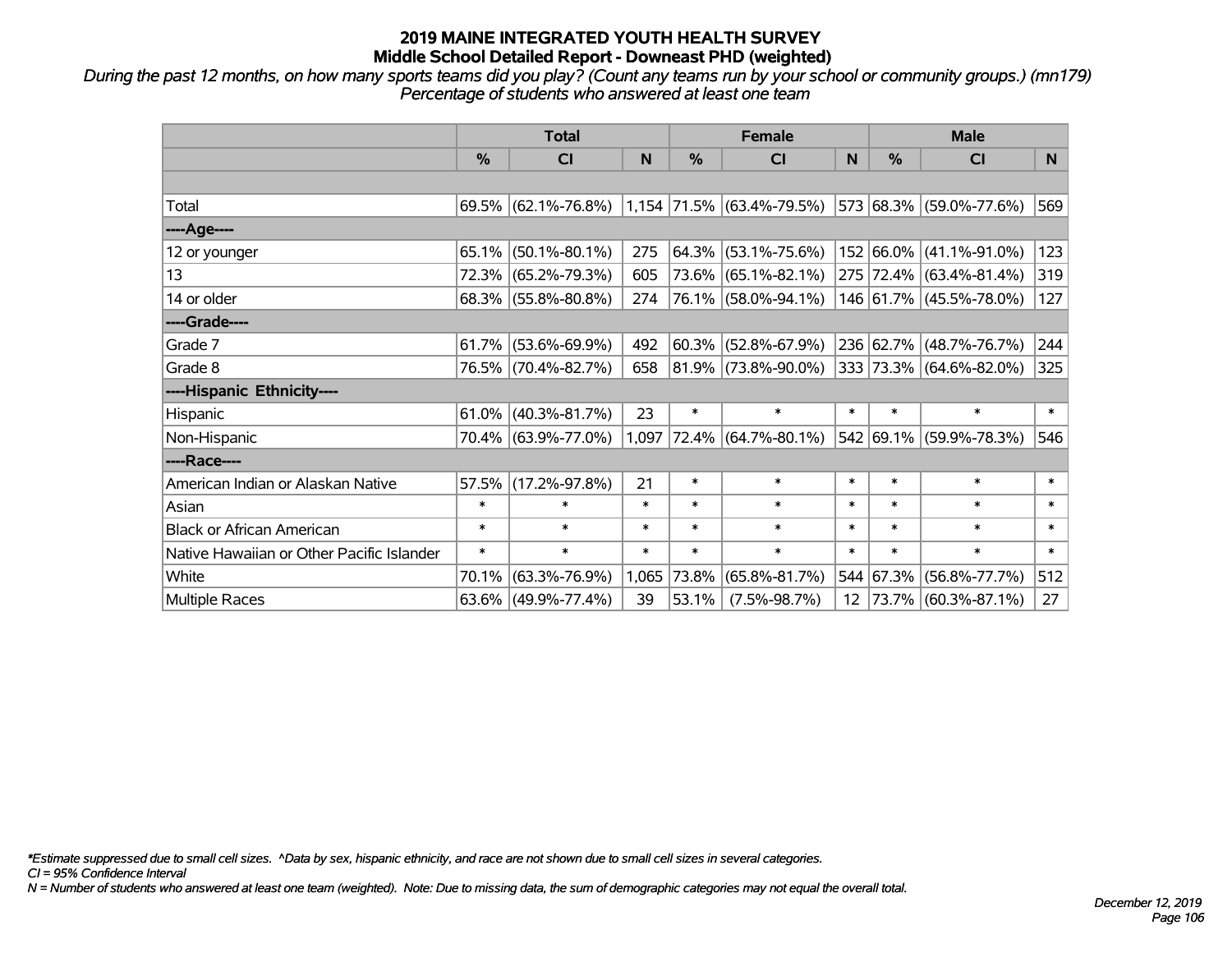#### **2019 MAINE INTEGRATED YOUTH HEALTH SURVEY Middle School Detailed Report - Downeast PHD (weighted)** *On an average school night, how many hours of sleep do you get? (mn178) Percentage of students who answered at least 8 hours*

|                                           | <b>Total</b>  |                        |        |               | <b>Female</b>                | <b>Male</b> |           |                         |        |
|-------------------------------------------|---------------|------------------------|--------|---------------|------------------------------|-------------|-----------|-------------------------|--------|
|                                           | $\frac{0}{0}$ | CI                     | N      | $\frac{9}{6}$ | C <sub>l</sub>               | N           | %         | <b>CI</b>               | N.     |
|                                           |               |                        |        |               |                              |             |           |                         |        |
| Total                                     |               | 49.7% (43.6%-55.7%)    |        |               | $ 817 52.5\% $ (44.5%-60.4%) |             |           | 423 47.9% (40.4%-55.4%) | 390    |
| ----Age----                               |               |                        |        |               |                              |             |           |                         |        |
| 12 or younger                             | 51.9%         | $(39.1\% - 64.7\%)$    |        |               | 217 55.9% (45.6%-66.1%)      |             | 135 46.5% | $(20.0\% - 73.0\%)$     | 83     |
| 13                                        |               | $52.0\%$ (45.7%-58.2%) |        |               | 431 56.5% (46.4%-66.6%)      |             | 209 49.9% | $(41.7\% - 58.0\%)$     | 218    |
| 14 or older                               |               | 42.6% (33.3%-51.8%)    |        |               | 168 40.5% (25.9%-55.1%)      |             |           | 79 45.0% (33.0%-57.0%)  | 89     |
| ----Grade----                             |               |                        |        |               |                              |             |           |                         |        |
| Grade 7                                   |               | $54.0\%$ (45.8%-62.1%) |        |               | 426 57.2% (47.5%-66.8%)      |             | 224 51.7% | $(38.9\% - 64.5\%)$     | 197    |
| Grade 8                                   |               | 45.5% (38.2%-52.8%)    |        |               | 387 47.5% (37.1%-57.9%)      |             |           | 195 44.6% (37.2%-52.0%) | 193    |
| ----Hispanic Ethnicity----                |               |                        |        |               |                              |             |           |                         |        |
| Hispanic                                  | 34.6%         | $(1.0\% - 68.2\%)$     | 13     | $\ast$        | $\ast$                       | $\ast$      | $\ast$    | $\ast$                  | $\ast$ |
| Non-Hispanic                              |               | $50.1\%$ (44.2%-56.1%) |        |               | 773 52.4% (43.7%-61.1%)      |             |           | 394 49.1% (42.4%-55.9%) | 379    |
| ----Race----                              |               |                        |        |               |                              |             |           |                         |        |
| American Indian or Alaskan Native         | 36.0%         | $(26.7\% - 45.3\%)$    | 13     | $\ast$        | $\ast$                       | $\ast$      | $\ast$    | $\ast$                  | $\ast$ |
| Asian                                     | $\ast$        | $\ast$                 | $\ast$ | $\ast$        | $\ast$                       | $\ast$      | $\ast$    | $\ast$                  | $\ast$ |
| <b>Black or African American</b>          | $\ast$        | $\ast$                 | $\ast$ | $\ast$        | $\ast$                       | $\ast$      | $\ast$    | $\ast$                  | $\ast$ |
| Native Hawaiian or Other Pacific Islander | $\ast$        | $\ast$                 | $\ast$ | $\ast$        | $\ast$                       | $\ast$      | $\ast$    | $\ast$                  | $\ast$ |
| White                                     | 51.2%         | $(45.1\% - 57.3\%)$    |        | 770 54.2%     | $(45.8\% - 62.6\%)$          |             | 402 49.0% | $(40.5\% - 57.5\%)$     | 363    |
| Multiple Races                            |               | 37.1% (19.4%-54.7%)    | 23     | 31.6%         | $(0.0\% - 73.2\%)$           | 7           | 42.5%     | $(13.7\% - 71.3\%)$     | 16     |

*\*Estimate suppressed due to small cell sizes. ^Data by sex, hispanic ethnicity, and race are not shown due to small cell sizes in several categories.*

*CI = 95% Confidence Interval*

*N = Number of students who answered at least 8 hours (weighted). Note: Due to missing data, the sum of demographic categories may not equal the overall total.*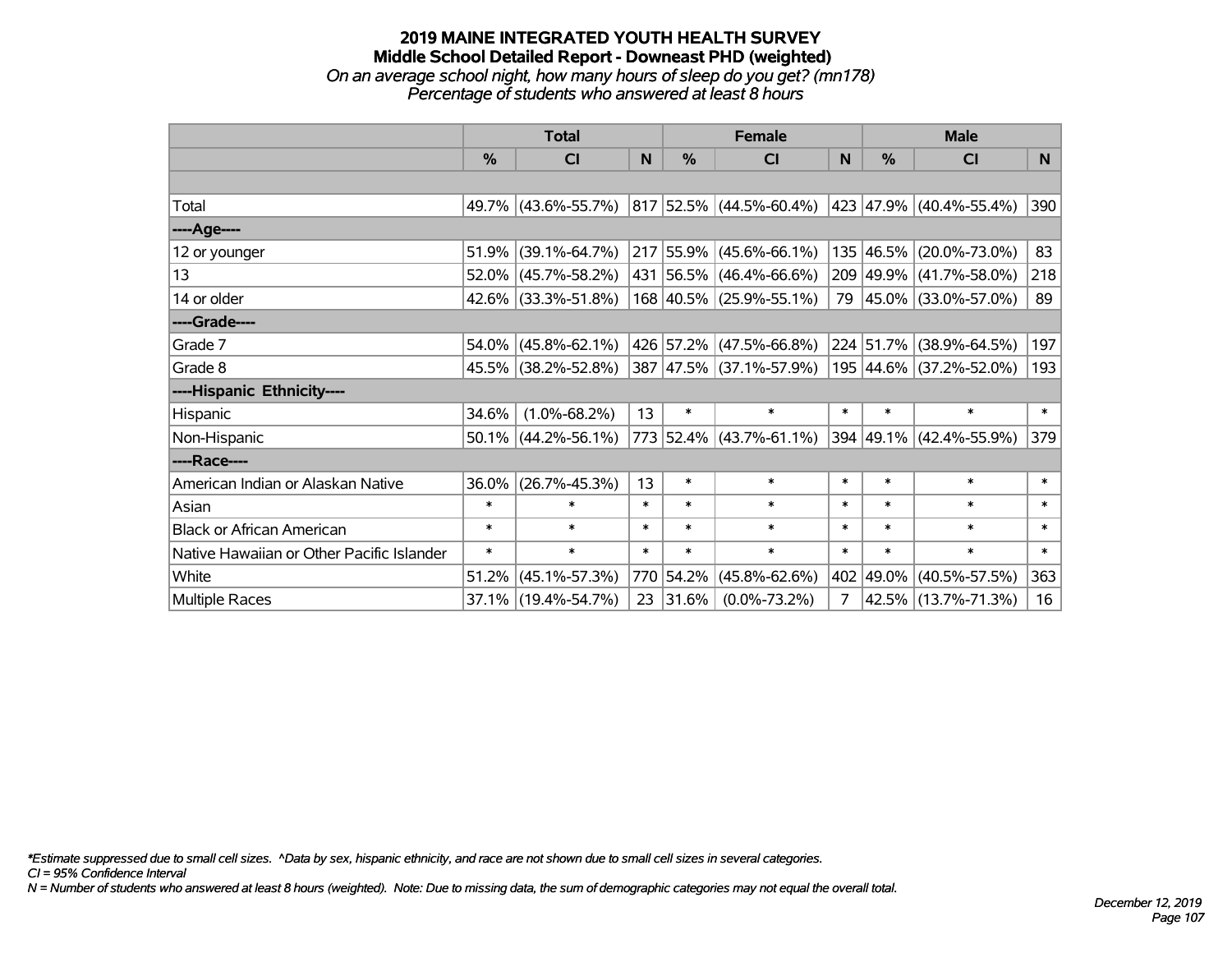## **2019 MAINE INTEGRATED YOUTH HEALTH SURVEY Middle School Detailed Report - Downeast PHD (weighted)** *During the past 12 months, how would you describe your grades in school? (mn171) Percentage of students who answered 'Mostly A's' or 'Mostly B's'*

|                                           | <b>Total</b>  |                     |        |        | <b>Female</b>               |        | <b>Male</b> |                         |        |
|-------------------------------------------|---------------|---------------------|--------|--------|-----------------------------|--------|-------------|-------------------------|--------|
|                                           | $\frac{9}{6}$ | CI                  | N      | %      | CI                          | N      | %           | <b>CI</b>               | N      |
|                                           |               |                     |        |        |                             |        |             |                         |        |
| Total                                     |               | 72.0% (69.3%-74.8%) |        |        | $1,168$ 78.2% (71.4%-85.0%) |        |             | 625 65.2% (60.6%-69.8%) | 520    |
| ----Age----                               |               |                     |        |        |                             |        |             |                         |        |
| 12 or younger                             | 64.6%         | $(54.4\% - 74.8\%)$ | 274    |        | 70.0% (57.8%-82.2%)         |        |             | 172 57.2% (43.2%-71.3%) | 102    |
| 13                                        |               | 76.7% (70.7%-82.8%) | 618    | 84.5%  | $(76.1\% - 92.9\%)$         |        |             | 302 68.9% (59.8%-78.0%) | 292    |
| 14 or older                               |               | 70.4% (61.3%-79.5%) | 277    |        | $ 77.1\% $ (64.1%-90.0%)    |        |             | 151 64.4% (50.6%-78.2%) | 126    |
| ----Grade----                             |               |                     |        |        |                             |        |             |                         |        |
| Grade 7                                   | 68.0%         | $(63.3\% - 72.8\%)$ | 529    | 71.4%  | $(61.2\% - 81.6\%)$         |        | 275 63.2%   | $(56.2\% - 70.2\%)$     | 238    |
| Grade 8                                   |               | 75.6% (72.5%-78.8%) | 635    |        | 84.4% (78.6%-90.2%)         |        |             | 346 67.0% (60.3%-73.7%) | 281    |
| ----Hispanic Ethnicity----                |               |                     |        |        |                             |        |             |                         |        |
| Hispanic                                  | 60.9%         | $(32.1\% - 89.7\%)$ | 23     | 63.9%  | $(37.9\% - 90.0\%)$         | 14     |             | 56.6% (15.3%-97.9%)     | 9      |
| Non-Hispanic                              |               | 73.3% (70.6%-76.0%) |        |        | 1,112 79.4% (72.9%-85.8%)   |        |             | 591 66.8% (62.1%-71.6%) | 504    |
| ----Race----                              |               |                     |        |        |                             |        |             |                         |        |
| American Indian or Alaskan Native         | 49.1%         | $(35.5\% - 62.7\%)$ | 18     | $\ast$ | $\ast$                      | $\ast$ | $\ast$      | $\ast$                  | $\ast$ |
| Asian                                     | $\ast$        | $\ast$              | $\ast$ | $\ast$ | $\ast$                      | $\ast$ | $\ast$      | $\ast$                  | $\ast$ |
| <b>Black or African American</b>          | $\ast$        | $\ast$              | $\ast$ | $\ast$ | $\ast$                      | $\ast$ | $\ast$      | $\ast$                  | $\ast$ |
| Native Hawaiian or Other Pacific Islander | $\ast$        | $\ast$              | $\ast$ | $\ast$ | $\ast$                      | $\ast$ | $\ast$      | $\ast$                  | $\ast$ |
| White                                     | 73.9%         | $(71.0\% - 76.7\%)$ | 1,094  | 80.6%  | $(74.7\% - 86.5\%)$         |        | 592 66.3%   | $(61.7\% - 70.9\%)$     | 481    |
| Multiple Races                            |               | 54.7% (38.3%-71.1%) | 34     |        | 61.7% (32.6%-90.8%)         |        |             | 14 53.3% (38.6%-67.9%)  | 20     |

*\*Estimate suppressed due to small cell sizes. ^Data by sex, hispanic ethnicity, and race are not shown due to small cell sizes in several categories.*

*CI = 95% Confidence Interval*

*N = Number of students who answered 'Mostly A's' or 'Mostly B's' (weighted). Note: Due to missing data, the sum of demographic categories may not equal the overall total.*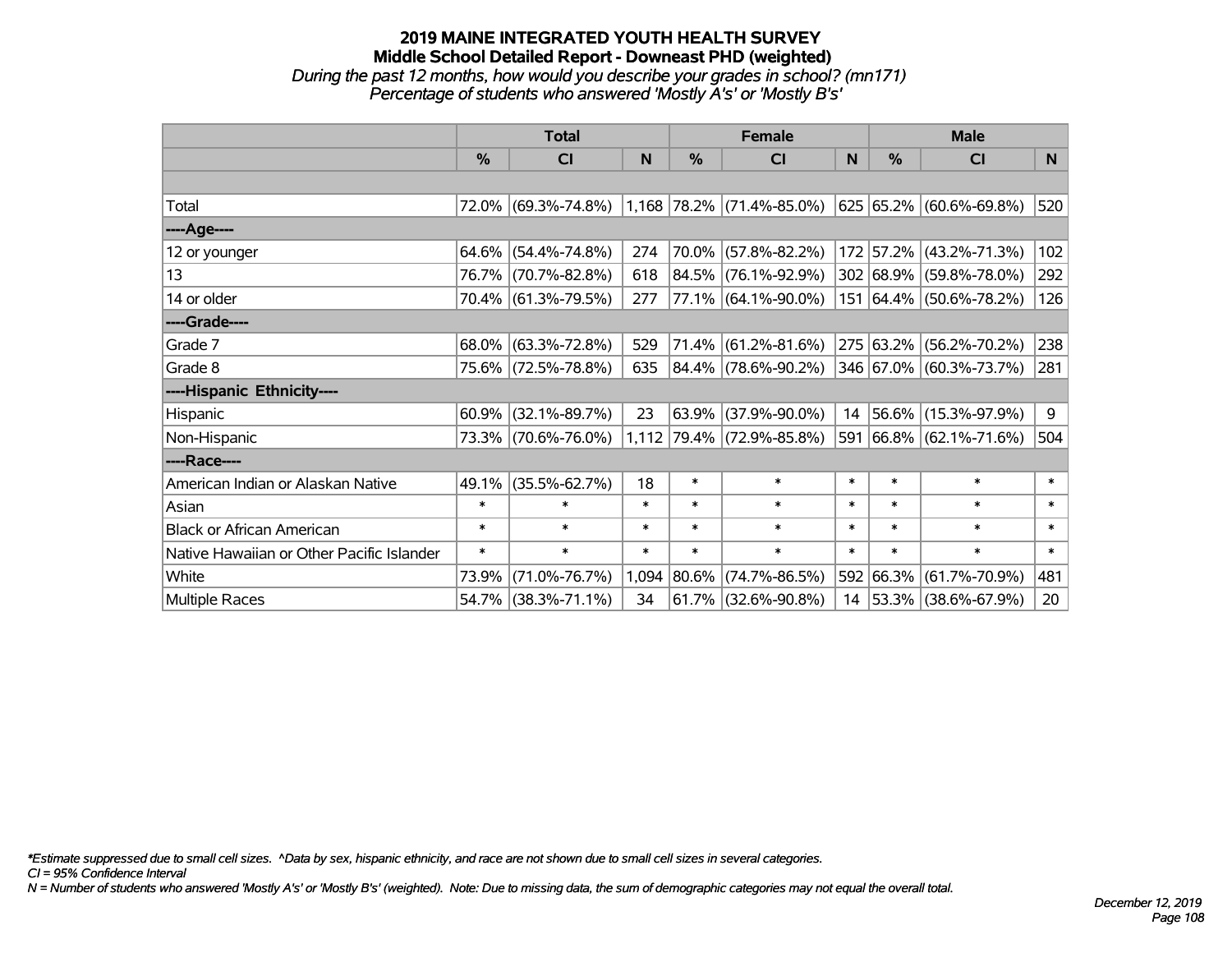*During an average week, how many hours do you spend in clubs or organizations (other than sports) outside of regular school hours? (mn146) Percentage of students who answered at least 1 hour*

|                                           | <b>Total</b>  |                                                |        | <b>Female</b>    |                                |                | <b>Male</b>   |                                  |                |
|-------------------------------------------|---------------|------------------------------------------------|--------|------------------|--------------------------------|----------------|---------------|----------------------------------|----------------|
|                                           | $\frac{0}{0}$ | CI                                             | N      | %                | <b>CI</b>                      | N              | $\frac{0}{0}$ | <b>CI</b>                        | N.             |
|                                           |               |                                                |        |                  |                                |                |               |                                  |                |
| Total                                     |               | 44.7% (36.3%-53.0%)                            |        |                  | 726 54.3% (43.0%-65.6%)        |                |               | $ 436 34.3\%  (27.4\% - 41.2\%)$ | 274            |
| ----Age----                               |               |                                                |        |                  |                                |                |               |                                  |                |
| 12 or younger                             | 45.3%         | $(25.3\% - 65.3\%)$                            |        |                  | 194 60.4% (39.8%-81.0%)        |                |               | 148 25.1% (10.3%-39.8%)          | 46             |
| 13                                        |               | $50.1\%$ (44.4%-55.9%)                         |        |                  | 404 58.5% (49.7%-67.3%)        |                |               | 214 41.7% (33.1%-50.2%)          | 174            |
| 14 or older                               |               | 32.7% (23.4%-42.0%)                            |        |                  | 128 38.6% (27.2%-49.9%)        |                |               | 74 27.3% (17.8%-36.8%)           | 54             |
| ----Grade----                             |               |                                                |        |                  |                                |                |               |                                  |                |
| Grade 7                                   |               | 46.8% (31.7%-62.0%)                            |        |                  | $363 60.8\% (41.1\% - 80.4\%)$ |                |               | 239 31.5% (16.8%-46.2%)          | 116            |
| Grade 8                                   |               | $42.4\%$ (36.1%-48.7%) 359 47.7% (39.2%-56.2%) |        |                  |                                |                |               | 193 36.7% (26.9%-46.4%)          | 158            |
| ----Hispanic Ethnicity----                |               |                                                |        |                  |                                |                |               |                                  |                |
| Hispanic                                  | 33.5%         | $(22.5\% - 44.5\%)$                            |        | $13 \mid 25.4\%$ | $(6.6\% - 44.1\%)$             | 6              | 45.1%         | $(0.0\% - 92.5\%)$               | $\overline{7}$ |
| Non-Hispanic                              |               | 45.5% (36.4%-54.6%)                            |        |                  | 692 55.8% (42.8%-68.8%)        |                |               | 417 34.3% (27.2%-41.3%)          | 259            |
| ----Race----                              |               |                                                |        |                  |                                |                |               |                                  |                |
| American Indian or Alaskan Native         | 38.9%         | $(22.9\% - 54.9\%)$                            | 14     | 31.7%            | $(22.7\% - 40.7\%)$            | $\overline{7}$ | 48.5%         | $(5.3\% - 91.7\%)$               | 8              |
| Asian                                     | $\ast$        | $\ast$                                         | $\ast$ | $\ast$           | $\ast$                         | $\ast$         | $\ast$        | $\ast$                           | $\ast$         |
| <b>Black or African American</b>          | $\ast$        | $\ast$                                         | $\ast$ | $\ast$           | $\ast$                         | $\ast$         | $\ast$        | $\ast$                           | $\ast$         |
| Native Hawaiian or Other Pacific Islander | $\ast$        | $\ast$                                         | $\ast$ | $\ast$           | $\ast$                         | $\ast$         | $\ast$        | $\ast$                           | $\ast$         |
| White                                     | 44.8%         | $(35.9\% - 53.8\%)$                            |        |                  | 665 54.6% (42.9%-66.3%)        |                | 403 33.9%     | $(26.5\% - 41.3\%)$              | 246            |
| Multiple Races                            |               | 31.9% (14.4%-49.4%)                            | 20     |                  | $ 46.6\% $ (13.6%-79.6%)       | 11             | 24.3%         | $(6.8\% - 41.9\%)$               | 9              |

*\*Estimate suppressed due to small cell sizes. ^Data by sex, hispanic ethnicity, and race are not shown due to small cell sizes in several categories.*

*CI = 95% Confidence Interval*

*N = Number of students who answered at least 1 hour (weighted). Note: Due to missing data, the sum of demographic categories may not equal the overall total.*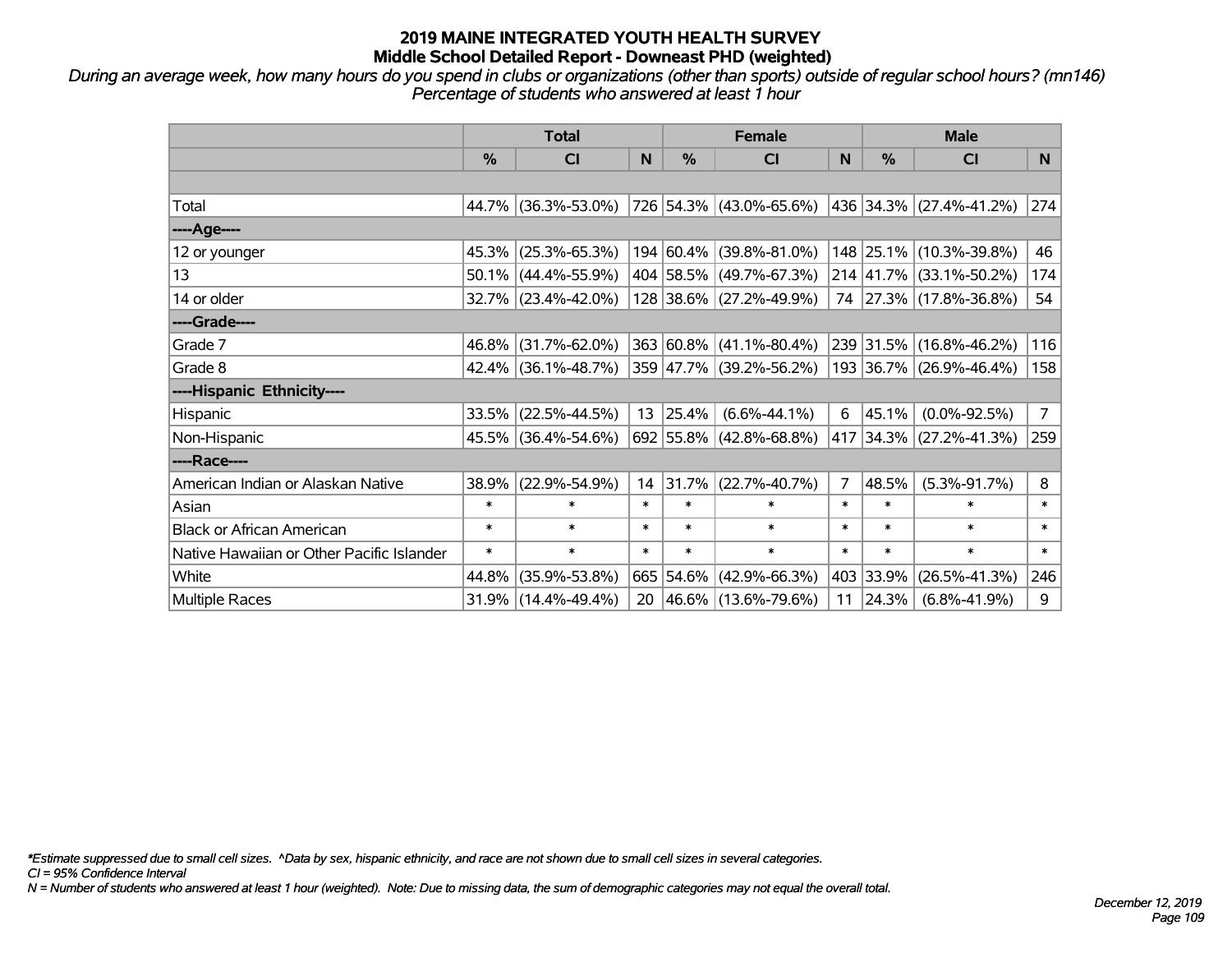*Do you agree or disagree that at least one of your teachers really cares and gives you help and support when you need it? (mn143) Percentage of students who answered 'Strongly agree' or 'Agree'*

|                                           | <b>Total</b>  |                     |        | <b>Female</b> |                             |        | <b>Male</b> |                         |                |
|-------------------------------------------|---------------|---------------------|--------|---------------|-----------------------------|--------|-------------|-------------------------|----------------|
|                                           | $\frac{0}{0}$ | CI                  | N      | %             | <b>CI</b>                   | N      | %           | <b>CI</b>               | N <sub>1</sub> |
|                                           |               |                     |        |               |                             |        |             |                         |                |
| Total                                     |               | 75.6% (71.3%-79.9%) |        |               | $1,226$ 74.0% (67.2%-80.9%) |        |             | 581 77.4% (73.6%-81.1%) | 625            |
| ----Age----                               |               |                     |        |               |                             |        |             |                         |                |
| 12 or younger                             | 72.5%         | $(67.9\% - 77.1\%)$ | 302    | 71.5%         | $(66.2\% - 76.8\%)$         |        |             | 164 74.2% (67.0%-81.3%) | 135            |
| 13                                        |               | 76.9% (70.3%-83.5%) | 627    |               | 75.2% (66.1%-84.4%)         |        |             | 286 78.8% (72.6%-85.0%) | 326            |
| 14 or older                               |               | 76.1% (65.4%-86.8%) | 296    |               | 74.7% (62.2%-87.2%)         |        |             | 131 77.3% (65.8%-88.7%) | 163            |
| ----Grade----                             |               |                     |        |               |                             |        |             |                         |                |
| Grade 7                                   |               | 72.4% (67.8%-76.9%) | 564    | $ 69.8\% $    | $(63.5\% - 76.2\%)$         |        |             | 272 75.7% (70.2%-81.2%) | 284            |
| Grade 8                                   |               | 78.6% (73.4%-83.9%) | 651    |               | 78.0% (69.2%-86.8%)         |        |             | 306 78.9% (74.0%-83.8%) | 334            |
| ----Hispanic Ethnicity----                |               |                     |        |               |                             |        |             |                         |                |
| Hispanic                                  | 70.5%         | $(59.9\% - 81.1\%)$ | 30     | $\ast$        | $\ast$                      | $\ast$ | $\ast$      | $\ast$                  | $\ast$         |
| Non-Hispanic                              |               | 76.1% (71.7%-80.4%) |        |               | 1,140 75.0% (67.7%-82.2%)   |        |             | 538 77.3% (73.7%-81.0%) | 584            |
| ----Race----                              |               |                     |        |               |                             |        |             |                         |                |
| American Indian or Alaskan Native         | 62.9%         | $(50.0\% - 75.9\%)$ | 21     | $\ast$        | $\ast$                      | $\ast$ | $\ast$      | $\ast$                  | $\ast$         |
| Asian                                     | $\ast$        | $\ast$              | $\ast$ | $\ast$        | $\ast$                      | $\ast$ | $\ast$      | $\ast$                  | $\ast$         |
| <b>Black or African American</b>          | $\ast$        | $\ast$              | $\ast$ | $\ast$        | $\ast$                      | $\ast$ | $\ast$      | $\ast$                  | $\ast$         |
| Native Hawaiian or Other Pacific Islander | $\ast$        | $\ast$              | $\ast$ | $\ast$        | $\ast$                      | $\ast$ | $\ast$      | $\ast$                  | $\ast$         |
| White                                     | 76.7%         | $(72.2\% - 81.2\%)$ |        | 1,132 75.3%   | $(68.2\% - 82.4\%)$         |        | 543 78.2%   | $(74.1\% - 82.2\%)$     | 571            |
| Multiple Races                            |               | 55.9% (34.7%-77.1%) | 33     |               | 50.5% (29.1%-71.8%)         | 14     |             | 62.0% (37.6%-86.4%)     | 20             |

*\*Estimate suppressed due to small cell sizes. ^Data by sex, hispanic ethnicity, and race are not shown due to small cell sizes in several categories.*

*CI = 95% Confidence Interval*

*N = Number of students who answered 'Strongly agree' or 'Agree' (weighted). Note: Due to missing data, the sum of demographic categories may not equal the overall total.*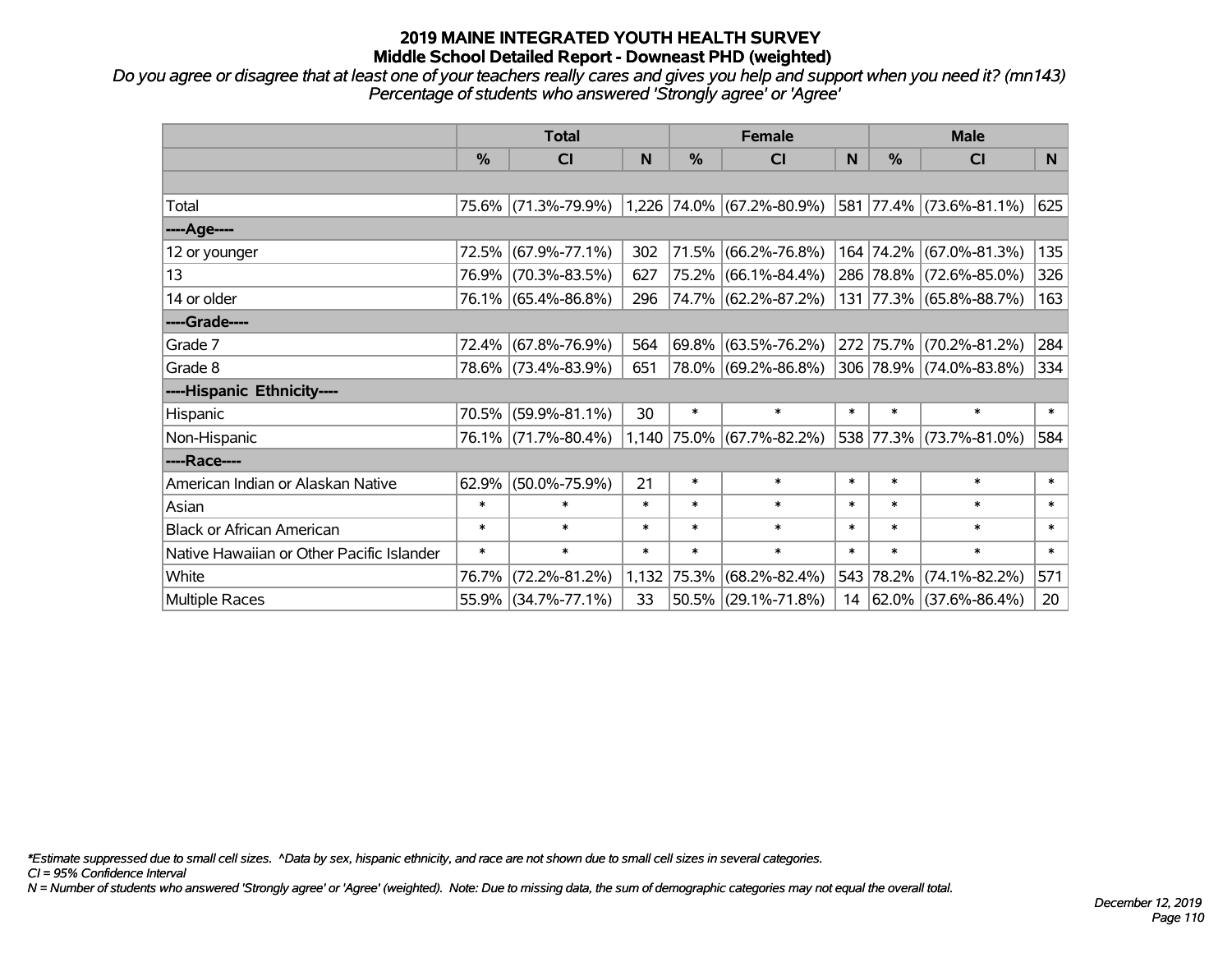### *How often does one of your parents talk with you about what you are doing in school? (mn144) Percentage of students who answered 'About every day' or 'About once or twice a week'*

|                                           | <b>Total</b> |                        |        | <b>Female</b> |                           |        | <b>Male</b> |                         |        |
|-------------------------------------------|--------------|------------------------|--------|---------------|---------------------------|--------|-------------|-------------------------|--------|
|                                           | %            | C <sub>l</sub>         | N      | %             | <b>CI</b>                 | N      | %           | <b>CI</b>               | N.     |
|                                           |              |                        |        |               |                           |        |             |                         |        |
| Total                                     |              | 80.1% (77.3%-82.8%)    |        |               | 1,296 83.4% (80.2%-86.5%) |        |             | 655 76.8% (72.5%-81.2%) | 618    |
| ----Age----                               |              |                        |        |               |                           |        |             |                         |        |
| 12 or younger                             | 83.1%        | $(78.7\% - 87.6\%)$    | 346    |               | 88.1% (83.9%-92.2%)       |        | 204 77.5%   | $(69.7\% - 85.3\%)$     | 140    |
| 13                                        | 80.5%        | $(77.1\% - 84.0\%)$    | 655    |               | $82.2\%$ (77.9%-86.5%)    |        |             | 312 79.0% (73.5%-84.4%) | 326    |
| 14 or older                               |              | 75.8% (70.4%-81.2%)    | 294    |               | 79.8% (72.3%-87.2%)       |        |             | 139 72.2% (64.3%-80.0%) | 152    |
| ----Grade----                             |              |                        |        |               |                           |        |             |                         |        |
| Grade 7                                   | 80.0%        | $(76.4\% - 83.7\%)$    | 624    |               | 82.8% (78.5%-87.0%)       | 324    | 76.9%       | $(70.0\% - 83.8\%)$     | 287    |
| Grade 8                                   |              | $80.3\%$ (76.4%-84.3%) | 663    |               | 83.9% (77.8%-89.9%)       |        |             | 328 77.4% (71.0%-83.9%) | 327    |
| ----Hispanic Ethnicity----                |              |                        |        |               |                           |        |             |                         |        |
| Hispanic                                  | 86.2%        | $(73.2\% - 99.2\%)$    | 39     | $\ast$        | $\ast$                    | $\ast$ | $\ast$      | $\ast$                  | $\ast$ |
| Non-Hispanic                              |              | 80.5% (78.0%-82.9%)    | 1,201  |               | 84.3% (81.6%-86.9%)       |        |             | 604 76.9% (72.4%-81.4%) | 577    |
| ----Race----                              |              |                        |        |               |                           |        |             |                         |        |
| American Indian or Alaskan Native         | 80.7%        | $(69.0\% - 92.4\%)$    | 26     | $\ast$        | $\ast$                    | $\ast$ | $\ast$      | $\ast$                  | $\ast$ |
| Asian                                     | $\ast$       | $\ast$                 | $\ast$ | $\ast$        | $\ast$                    | $\ast$ | $\ast$      | $\ast$                  | $\ast$ |
| <b>Black or African American</b>          | $\ast$       | $\ast$                 | $\ast$ | $\ast$        | $\ast$                    | $\ast$ | $\ast$      | $\ast$                  | $\ast$ |
| Native Hawaiian or Other Pacific Islander | $\ast$       | $\ast$                 | $\ast$ | $\ast$        | $\ast$                    | $\ast$ | $\ast$      | $\ast$                  | $\ast$ |
| White                                     | 80.1%        | $(77.6\% - 82.7\%)$    | 1,181  | 84.8%         | $(82.1\% - 87.5\%)$       | 612    | 75.6%       | $(70.6\% - 80.5\%)$     | 549    |
| Multiple Races                            |              | 68.6% (56.5%-80.7%)    | 41     | $\ast$        | $\ast$                    | $\ast$ | $\ast$      | $\ast$                  | $\ast$ |

*\*Estimate suppressed due to small cell sizes. ^Data by sex, hispanic ethnicity, and race are not shown due to small cell sizes in several categories.*

*CI = 95% Confidence Interval*

*N = Number of students who answered 'About every day' or 'About once or twice a week' (weighted). Note: Due to missing data, the sum of demographic categories may not equal the overall total.*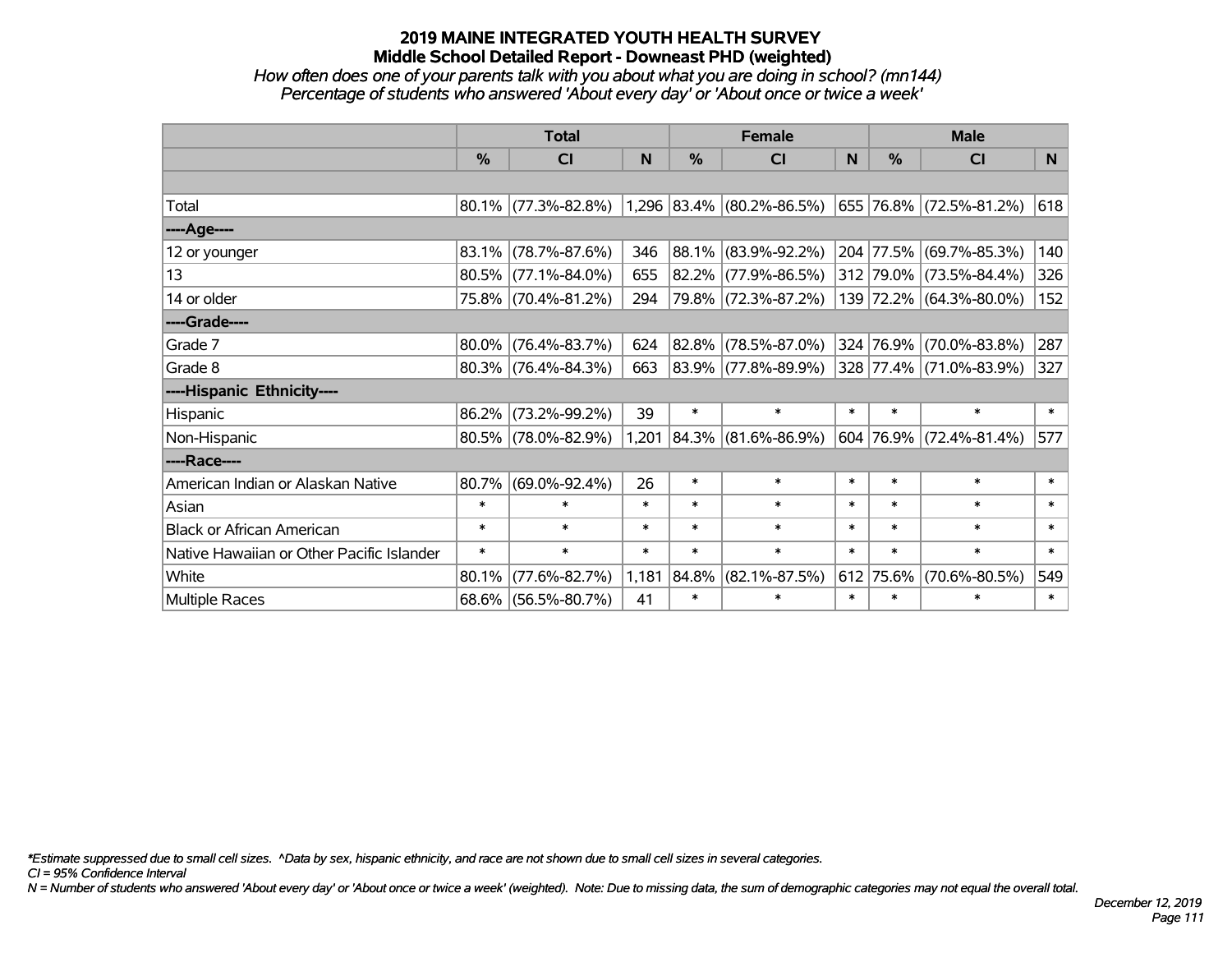#### **2019 MAINE INTEGRATED YOUTH HEALTH SURVEY Middle School Detailed Report - Downeast PHD (weighted)** *How often does your family give you love and support? (mn188) Percentage of students who answered 'Most of the time' or 'Always'*

|                                           | <b>Total</b> |                        |        |        | <b>Female</b>               |        | <b>Male</b>   |                         |        |
|-------------------------------------------|--------------|------------------------|--------|--------|-----------------------------|--------|---------------|-------------------------|--------|
|                                           | %            | CI                     | N      | %      | <b>CI</b>                   | N      | $\frac{0}{0}$ | <b>CI</b>               | N.     |
|                                           |              |                        |        |        |                             |        |               |                         |        |
| Total                                     |              | $83.0\%$ (80.0%-86.1%) |        |        | $1,338$ 84.2% (81.4%-87.0%) |        |               | 656 82.9% (77.9%-87.8%) | 665    |
| ----Age----                               |              |                        |        |        |                             |        |               |                         |        |
| 12 or younger                             | 80.7%        | $(74.4\% - 87.0\%)$    | 331    |        | 88.1% (83.1%-93.2%)         |        |               | 199 72.9% (58.8%-87.1%) | 131    |
| 13                                        |              | 85.8% (82.0%-89.7%)    | 699    |        | 84.4% (79.4%-89.4%)         |        |               | 321 88.4% (82.7%-94.2%) | 365    |
| 14 or older                               |              | 79.6% (75.1%-84.0%)    | 306    |        | 78.5% (71.4%-85.7%)         |        |               | 136 80.5% (74.1%-87.0%) | 168    |
| ----Grade----                             |              |                        |        |        |                             |        |               |                         |        |
| Grade 7                                   | 82.5%        | $(78.7\% - 86.2\%)$    | 637    |        | 84.7% (79.4%-90.0%)         |        |               | 327 81.5% (75.0%-88.0%) | 304    |
| Grade 8                                   |              | $83.3\%$ (79.1%-87.4%) | 685    |        | $ 83.5\% $ (77.9%-89.1%)    |        |               | 326 83.7% (77.2%-90.3%) | 352    |
| ----Hispanic Ethnicity----                |              |                        |        |        |                             |        |               |                         |        |
| Hispanic                                  | 77.7%        | $(60.4\% - 94.9\%)$    | 35     | $\ast$ | $\ast$                      | $\ast$ | $\ast$        | $\ast$                  | $\ast$ |
| Non-Hispanic                              |              | 83.8% (80.3%-87.4%)    |        |        | 1,245 85.0% (82.3%-87.8%)   |        |               | 605 83.8% (77.9%-89.6%) | 627    |
| ----Race----                              |              |                        |        |        |                             |        |               |                         |        |
| American Indian or Alaskan Native         | 72.0%        | $(51.1\% - 92.9\%)$    | 23     | $\ast$ | $\ast$                      | $\ast$ | $\ast$        | $\ast$                  | $\ast$ |
| Asian                                     | $\ast$       | $\ast$                 | $\ast$ | $\ast$ | $\ast$                      | $\ast$ | $\ast$        | $\ast$                  | $\ast$ |
| <b>Black or African American</b>          | 50.9%        | $(22.7\% - 79.1\%)$    | 6      | $\ast$ | $\ast$                      | $\ast$ | $\ast$        | $\ast$                  | $\ast$ |
| Native Hawaiian or Other Pacific Islander | $\ast$       | $\ast$                 | $\ast$ | $\ast$ | $\ast$                      | $\ast$ | $\ast$        | $\ast$                  | $\ast$ |
| White                                     | 84.3%        | $(81.0\% - 87.6\%)$    | 1,235  | 85.9%  | $(83.2\% - 88.6\%)$         |        | 616 83.7%     | $(78.6\% - 88.8\%)$     | 606    |
| Multiple Races                            |              | 73.0% (58.1%-87.8%)    | 44     | $\ast$ | $\ast$                      | $\ast$ | $\ast$        | $\ast$                  | $\ast$ |

*\*Estimate suppressed due to small cell sizes. ^Data by sex, hispanic ethnicity, and race are not shown due to small cell sizes in several categories.*

*CI = 95% Confidence Interval*

*N = Number of students who answered 'Most of the time' or 'Always' (weighted). Note: Due to missing data, the sum of demographic categories may not equal the overall total.*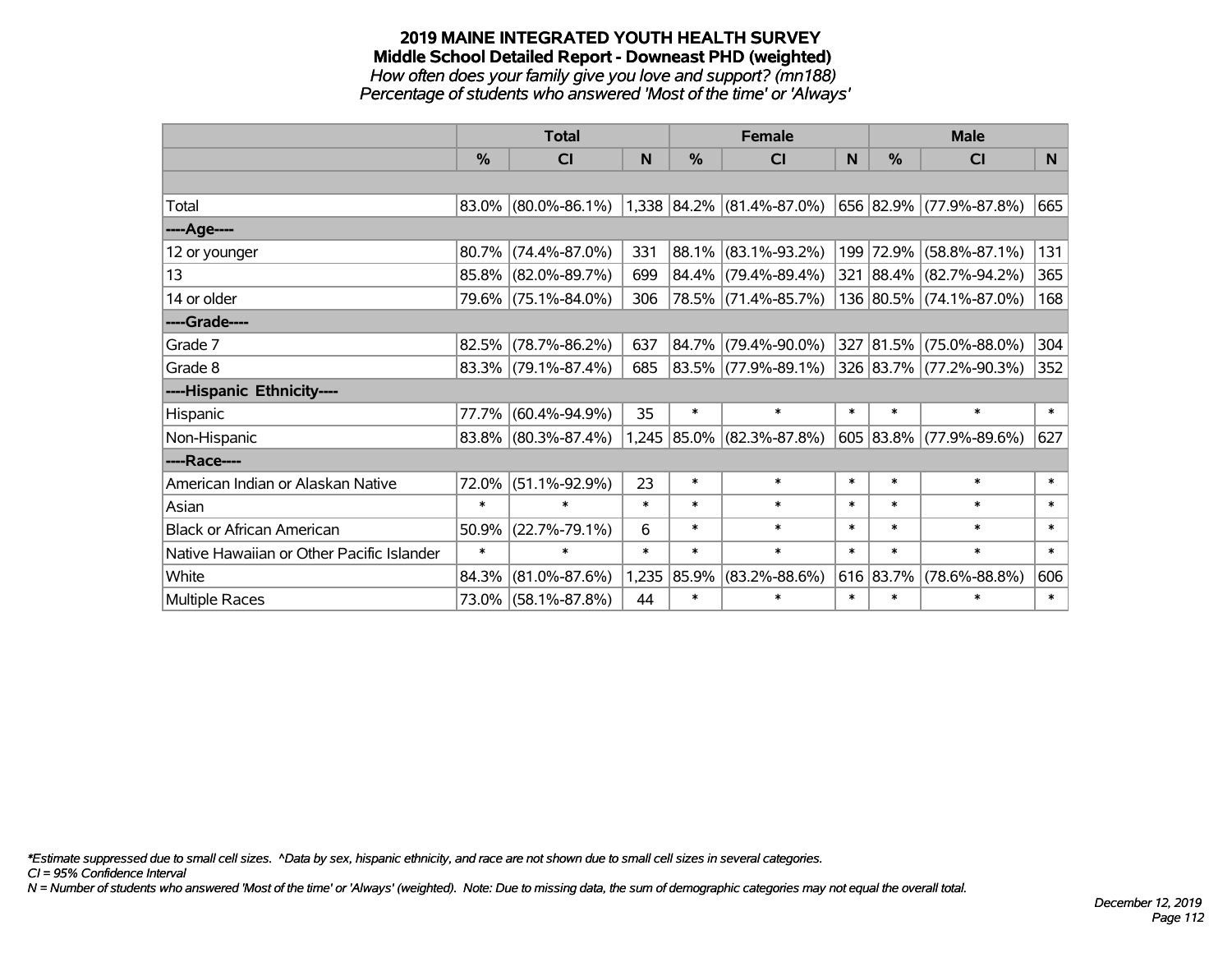*Do you agree or disagree that in your community you feel like you matter to people? (mn148) Percentage of students who answered 'Strongly agree' or 'Agree'*

|                                           | <b>Total</b>  |                                                                     |        | <b>Female</b> |                             |        | <b>Male</b> |                         |                |
|-------------------------------------------|---------------|---------------------------------------------------------------------|--------|---------------|-----------------------------|--------|-------------|-------------------------|----------------|
|                                           | $\frac{0}{0}$ | <b>CI</b>                                                           | N      | %             | <b>CI</b>                   | N      | %           | <b>CI</b>               | N <sub>1</sub> |
|                                           |               |                                                                     |        |               |                             |        |             |                         |                |
| Total                                     |               | 54.6% (46.1%-63.1%) 872 54.1% (42.9%-65.3%) 421 56.1% (49.2%-63.0%) |        |               |                             |        |             |                         | 446            |
| ----Age----                               |               |                                                                     |        |               |                             |        |             |                         |                |
| 12 or younger                             |               | $54.3\%$ (43.7%-64.9%)                                              |        |               | 226 55.4% (42.2%-68.5%)     |        |             | 127 53.6% (40.7%-66.5%) | 98             |
| 13                                        |               | 55.9% (47.6%-64.2%)                                                 |        |               | 447 56.1% (43.1%-69.0%)     |        |             | 210 57.9% (53.4%-62.4%) | 234            |
| 14 or older                               |               | 52.0% (40.0%-63.9%)                                                 |        |               | 199 48.3% (35.0%-61.5%)     |        |             | 83 54.8% (39.3%-70.3%)  | 113            |
| ----Grade----                             |               |                                                                     |        |               |                             |        |             |                         |                |
| Grade 7                                   | 56.0%         | $(48.5\% - 63.4\%)$                                                 |        |               | 430 55.7% (46.7%-64.6%)     |        | $216$ 57.4% | $(48.9\% - 65.9\%)$     | 211            |
| Grade 8                                   |               | $53.2\%$ (41.7%-64.7%)                                              |        |               | 434   52.2%   (37.1%-67.2%) |        |             | 201 55.1% (45.1%-65.1%) | 230            |
| ----Hispanic Ethnicity----                |               |                                                                     |        |               |                             |        |             |                         |                |
| Hispanic                                  |               | 56.7% (46.5%-66.8%)                                                 | 26     | 49.4%         | $(35.5\% - 63.4\%)$         |        | 13 65.9%    | $(51.7\% - 80.1\%)$     | 13             |
| Non-Hispanic                              |               | 54.9% (47.2%-62.5%)                                                 |        |               | 809 54.8% (44.4%-65.2%)     |        |             | 389 56.3% (50.0%-62.5%) | 417            |
| ----Race----                              |               |                                                                     |        |               |                             |        |             |                         |                |
| American Indian or Alaskan Native         | 54.4%         | $(38.5\% - 70.2\%)$                                                 | 18     | 41.2%         | $(17.8\% - 64.7\%)$         | 7      | 66.7%       | $(51.9\% - 81.5\%)$     | 11             |
| Asian                                     | $\ast$        | $\ast$                                                              | $\ast$ | $\ast$        | $\ast$                      | $\ast$ | $\ast$      | $\ast$                  | $\ast$         |
| <b>Black or African American</b>          | $\ast$        | $\ast$                                                              | $\ast$ | $\ast$        | $\ast$                      | $\ast$ | $\ast$      | $\ast$                  | $\ast$         |
| Native Hawaiian or Other Pacific Islander | $\ast$        | $\ast$                                                              | $\ast$ | $\ast$        | $\ast$                      | $\ast$ | $\ast$      | $\ast$                  | $\ast$         |
| White                                     | 55.1%         | $(46.6\% - 63.6\%)$                                                 | 802    | 55.1%         | $(44.2\% - 66.0\%)$         | 393    | 56.4%       | $(49.1\% - 63.7\%)$     | 405            |
| <b>Multiple Races</b>                     |               | 42.6% (25.5%-59.7%)                                                 | 25     | 28.5%         | $(7.1\% - 49.8\%)$          | 8      |             | 56.5% (36.6%-76.4%)     | 17             |

*\*Estimate suppressed due to small cell sizes. ^Data by sex, hispanic ethnicity, and race are not shown due to small cell sizes in several categories.*

*CI = 95% Confidence Interval*

*N = Number of students who answered 'Strongly agree' or 'Agree' (weighted). Note: Due to missing data, the sum of demographic categories may not equal the overall total.*